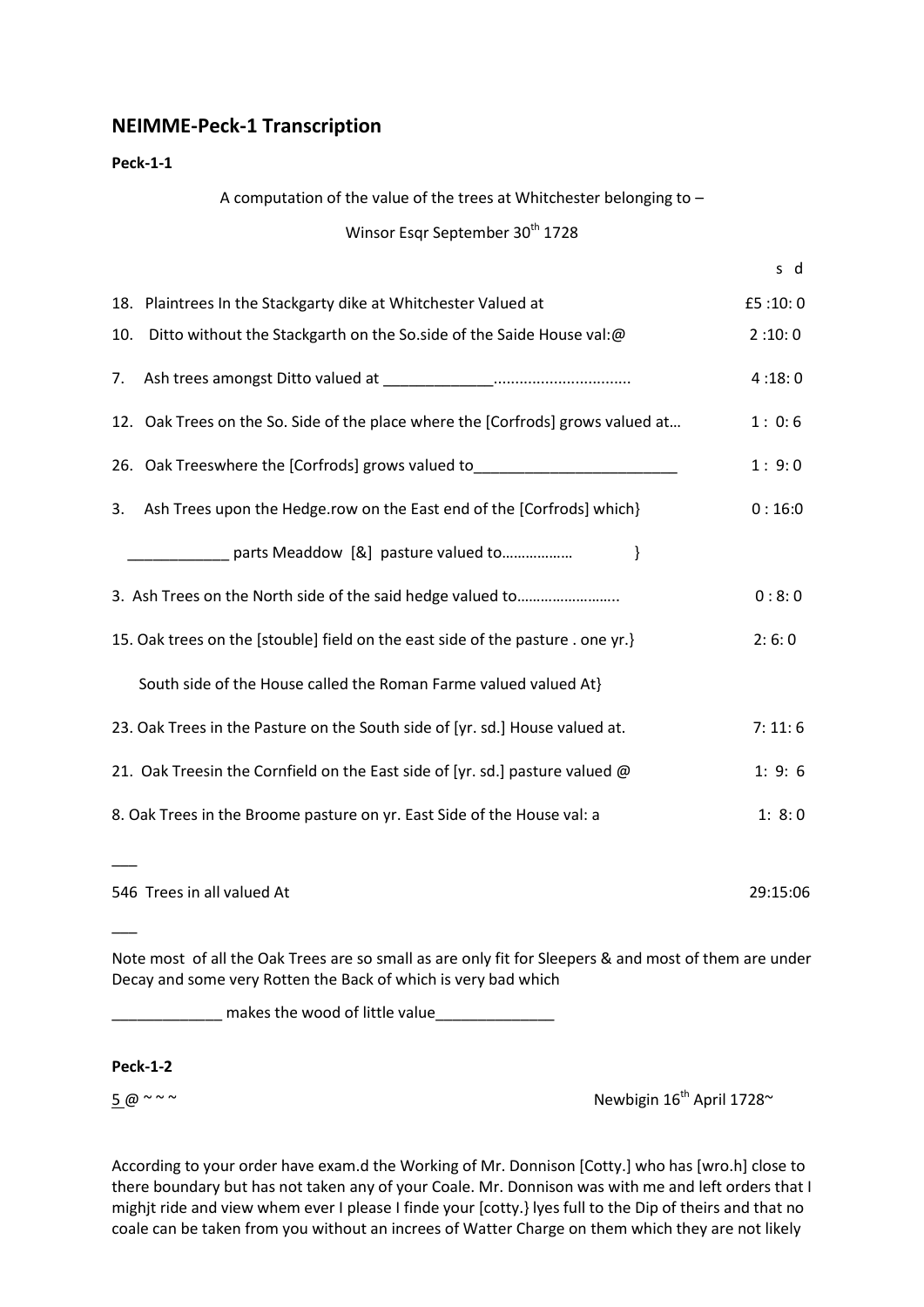to do having coale Sufficient of there own I find by Donnison that he & his partners wod. take your Colliery provided you can procure wayleave which I think you may Do. Mr Hedworth & Mr. Allon being the Prinsaples consarn'd in the Contract to hinder any Other; but themselves to carrie there coals to yr. River – who I understood by you has way Leave through your Estate At Very Reasonable Teurms- I could wish wold please to make your application to se what can be don- which if you accomplish a reasonab~ tearms I do not doubt but to make you above [~.] 300. Of [her] which I think is worth while to look after, in this or any Other Affare where in I am capable to serve you may Redily Command who are to the utmost of my power

For Wm. Carr

Esq~ Sr~ Yo r most lobedient servantl

R. Peck~

| Memorandm                                                                                                            |         |
|----------------------------------------------------------------------------------------------------------------------|---------|
| The Sinking and Working $[\sim]$ Ten is finding everything let for                                                   | £1:18:0 |
| The leading $\lceil \sim \rceil$ Ten accouting 22 waggons to the $\lceil \text{Ten} \rceil$ @ 8 $\lceil \sim \rceil$ | 14:8    |
| The Rent: $[$ $\sim$ Tenn] for the 5 $[qn]$ coale 7s. & and for the main Coale 10 $[$ $\sim$ Ten] call it            | 10.0    |

 $3: 2: 8$ 

Each Tenn or 22 waggons will be 16 . cha.[chaldrons] for which yr. owners is only paid }

| for 14 cha. $\omega$ 10s 6p Chalder is                                                           | <u>7: 7: 0</u> |
|--------------------------------------------------------------------------------------------------|----------------|
| The net gaine [ $\gamma$ ] Tenn out of which their's wayleave & to pay & to Repepare the way & } |                |
| waggons and of drawing of Watter and Steathmans wages and Steath Charges $\lceil \sim$ Tenn] }   | 4:4:           |

# **Peck-1-3**

Proposalls made by Richd Peck for working Jesm. Colliery by the Tenn for 7 Years from Xmas next all Charges Included Excepting the Fire Engine as under…

\_\_\_\_\_\_\_\_\_\_\_\_\_\_\_\_\_\_\_\_\_\_\_\_\_\_\_\_\_\_\_\_\_\_\_\_\_\_\_\_\_\_\_\_\_\_\_\_\_\_\_\_\_\_\_\_\_\_\_\_\_\_\_\_\_\_\_\_\_\_\_\_\_\_\_\_\_\_\_\_

# Lt

1 $\alpha$  to have 51.s [ $\gamma$ ] Tenn. Accounting 21 waggons to the Tenn & each waggon to contain 16 Bowbs  $\gamma$ or 22 fothers to the Tenn and fother to containe8-bouls & to be at all Charges in  $\sim$  Sinking and Driving of Drifts of Leavels & to work the Coale & Cleane as the Colliery will afford\_

2ly R.R. not to be at any watter chatge in the working the Colliery under the leavell that comes from the present Fire Engine

3ly That what the fire engine is the hinderence of either in working of Coales or sinking pitt or pitts or driving of Drifts or Leavells – the owners to answer the Damage don to the saidPeck by Laying Idle his horsesor work men as shall be computed by two indifferent person's each party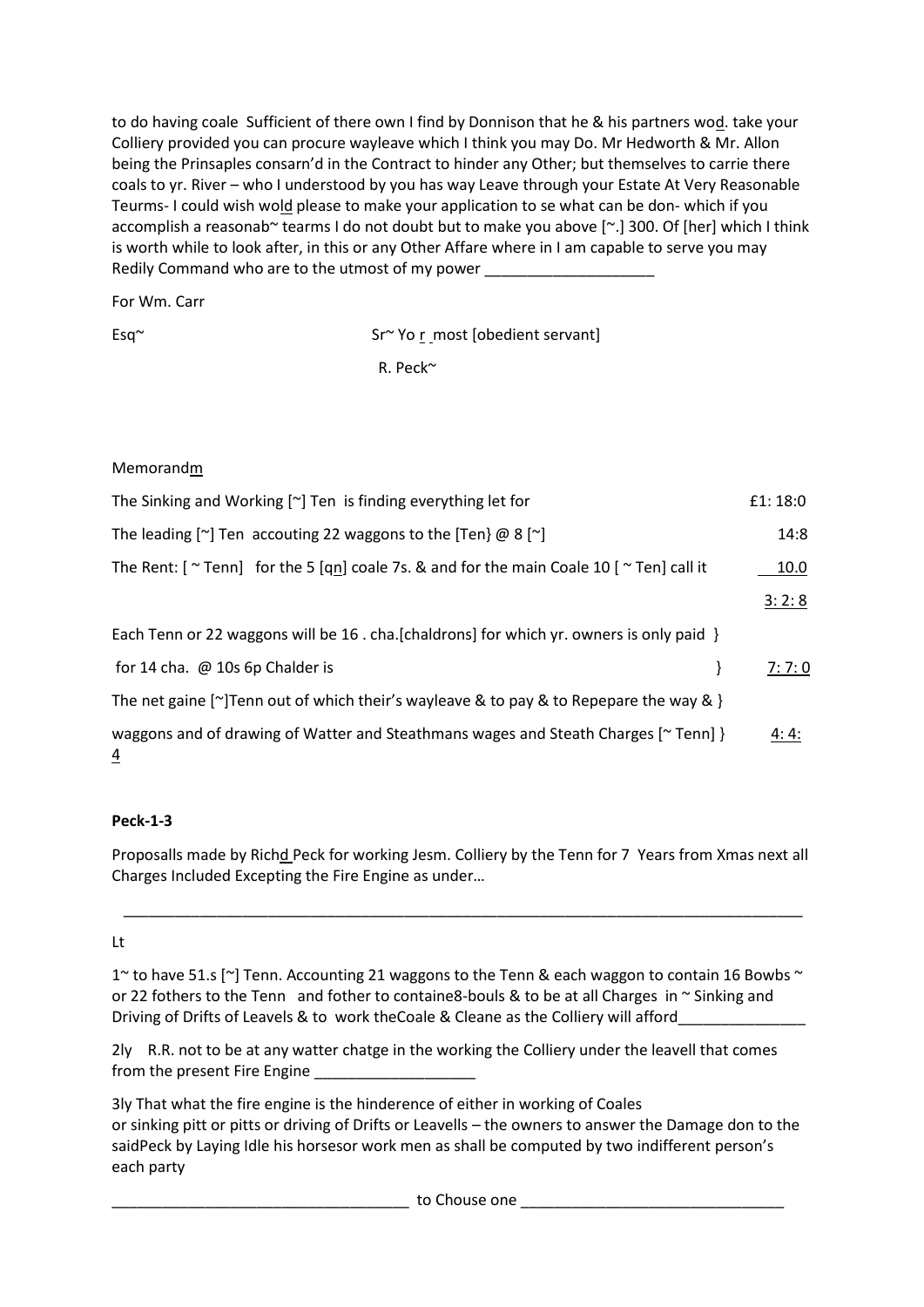4ly The Steathman to Deliver an accs.h of what Coals: are are lead by every person from every pitt weekly if required \_\_\_\_\_\_\_\_\_\_\_\_\_\_\_\_\_\_\_\_\_\_\_\_\_\_\_\_

5ly That no Firecoale be delivered from the said pitts but byTickitt first deliver'd to Rich. Peck or his order that Such carrages shall contain no more than the Aforsaid Measure

6ly The owner or their Order to acco.t with Rich. Peck every 3 months for what coals are wro.h & deliver'd and Cash Reced

7ly Rich. Peck. Will be Oblig'd to Deliver all the Ginns Ropes and Other Matteriells in as good and Sufficiant Repareas he enters to the Same at the expiration of his Lease or Agreement. \_\_\_\_\_\_\_\_\_

Se Over

## **Peck-1-4**

of Se the Othr.} A Computation what a Scor of Coals may cost working as under

\_\_\_\_\_\_\_\_\_\_\_\_\_\_\_\_\_\_\_\_\_\_\_\_\_\_\_\_

Side }

| s d                                        |
|--------------------------------------------|
|                                            |
|                                            |
|                                            |
|                                            |
|                                            |
| Hewers Candels &c  : 2                     |
| Headways & walls  :1z [z=one half]         |
|                                            |
|                                            |
| Finding Shouls and Sledds} : 1             |
| With Smith work }                          |
| Overmas wages. Waling the Coals            |
| 12: The Caller and the Bankmans Odds } :12 |
|                                            |
| $\}$ : 1z<br>Keping the Ginns with Orther  |
| Wright work with finding Ropes<br>ł        |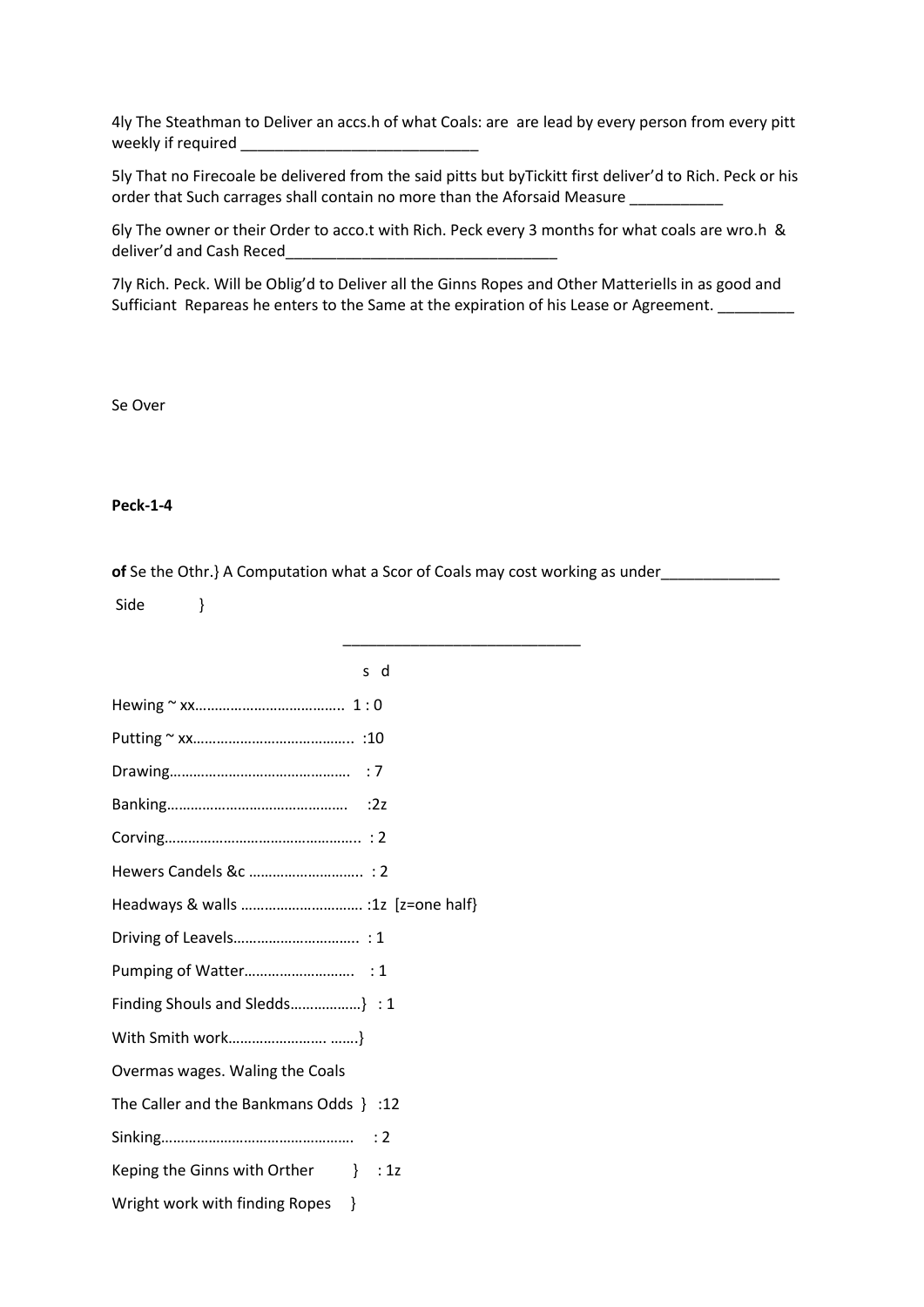Finding Deales and props…………………. : 1

\_\_\_\_\_\_\_\_\_

s descriptions of the state of the state of the state of the state of the state of the state of the state of the state of the state of the state of the state of the state of the state of the state of the state of the state

Accouting  $13xx$  to the ten @  $3:10$   $\sim$ xx is £2 : 9:10

N.B. there is nothing put in for Loss of horses & other

Misfortunes that may attend the working the Colliery

**Peck-1-5**

A Vew taken of Hartley Colliery by Stephen Dryden & Rich Peck

\_\_\_\_\_\_\_\_\_\_\_\_\_\_\_\_the 3rd of March 1726 as under\_\_\_\_\_\_\_\_\_\_\_\_\_\_\_\_\_\_\_

1<sup>st</sup> We suppose the Colliery at the present Leavell will Produce between five and six hundred Tenns of Coals – on half of which we Suppose will be wrought at the Expence of about Three horses frawing watter.

2ly We Suppose wining the Colliery on the North side of the Dike may Cost about 250: []where the watter be to lift between 11 and 12 f In to the

 $p$ resent waste

3... We think the Colliery will at least produce 2/3ds Ship Coale & 1/3<sup>rd</sup> pane Coale

4... We think the Medium on leading will be about 6[]~ fothr. W.th wain and Carrage

5...We think the present Colliery may be sunk & wrought at 37s  $\sim$  Tenn & where she is to be Winn on the North side of the Dike we suppose she may Cost sinking& working 42[] ~ Tenn & ( Note the watter Charge is Excluded in both prices)

6...We Suppose their may be given for the present working Colliery  $\sim$  Tenn and for that which is to win on the North side of the Dike…..~ Tenn

7…There is no watter Chargr attends the Coals they are now working being the wattergoes away through Whitley waste which Is all the Leavell you have; what must lift your watter to when youSett over the Dike

\_\_\_\_\_\_\_\_\_\_\_\_\_\_\_

8…There is very good Convenience for Laying a Waggonway but the Charge we had not computed\_\_\_\_\_\_\_\_\_\_\_\_\_

Suppose a Tenn of Coals to be only 14 Chalder & Sold (viz)

s de la construction de la construction de la construction de la construction de la construction de la constru

9…Chalders Ship Coale At … 8: 6 ~ Chalder…… £3: 16: 6

5..Chalder pane Coale @..... 5: 0 ~ Chalder ……. 1: 5: 0 £5: 1: 6

14 Ch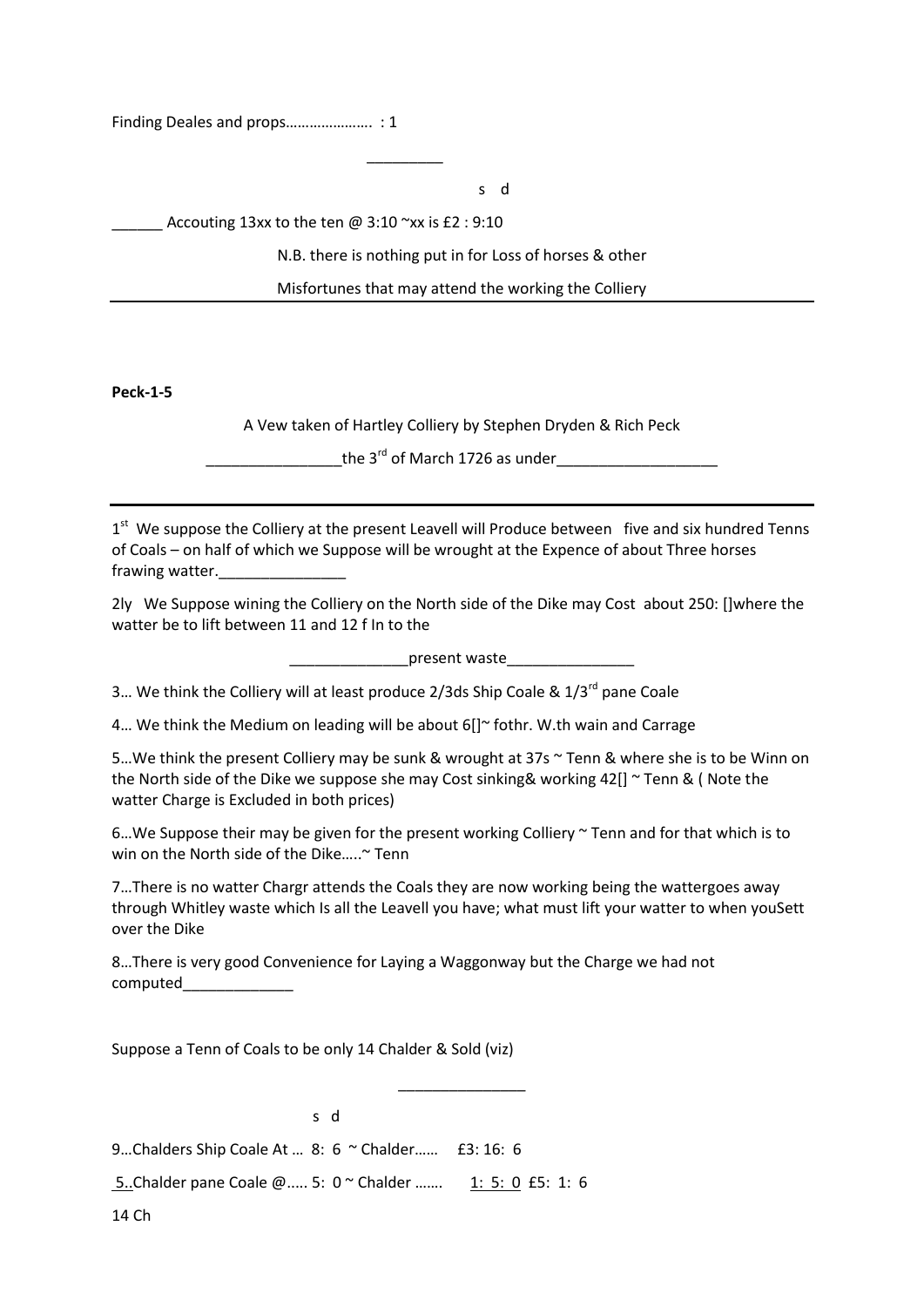Sinking & Working Included all Other Charges may} Cost ~ Tenn ( the watter Excluded)……………………….} 2: 2: 0 Leading d.o at 42 for. #Tenn at  $7[] \sim 1: 4: 6$ Steathmans wages & steath Charges with repareing} yr waggonway [] for 300tenns may cost~ Tenn}........}... 7: 0 3: 13: 6 £ 1: 8: 0

## **Peck-1-6**

An Estimate this 14<sup>th</sup> November 1726 by us Whose names are hereunto Subscribed of the Quasntity of Ship Coale Pane Coale and Ground Coale at Plessey Pitt, as also what Timber is upon the Grounde at the said Pitts belonging to the Propietors of Plessey Colliery.

| Ship Coale | $\left[ \ \right]$ |
|------------|--------------------|
|            |                    |
|            |                    |
|            |                    |
|            |                    |
|            |                    |
|            |                    |
|            |                    |
|            |                    |
|            |                    |
|            |                    |
|            |                    |
|            |                    |
|            | 35                 |
| 4          | $\mathbf{1}$       |
| 2          | 12                 |
|            | Tenns              |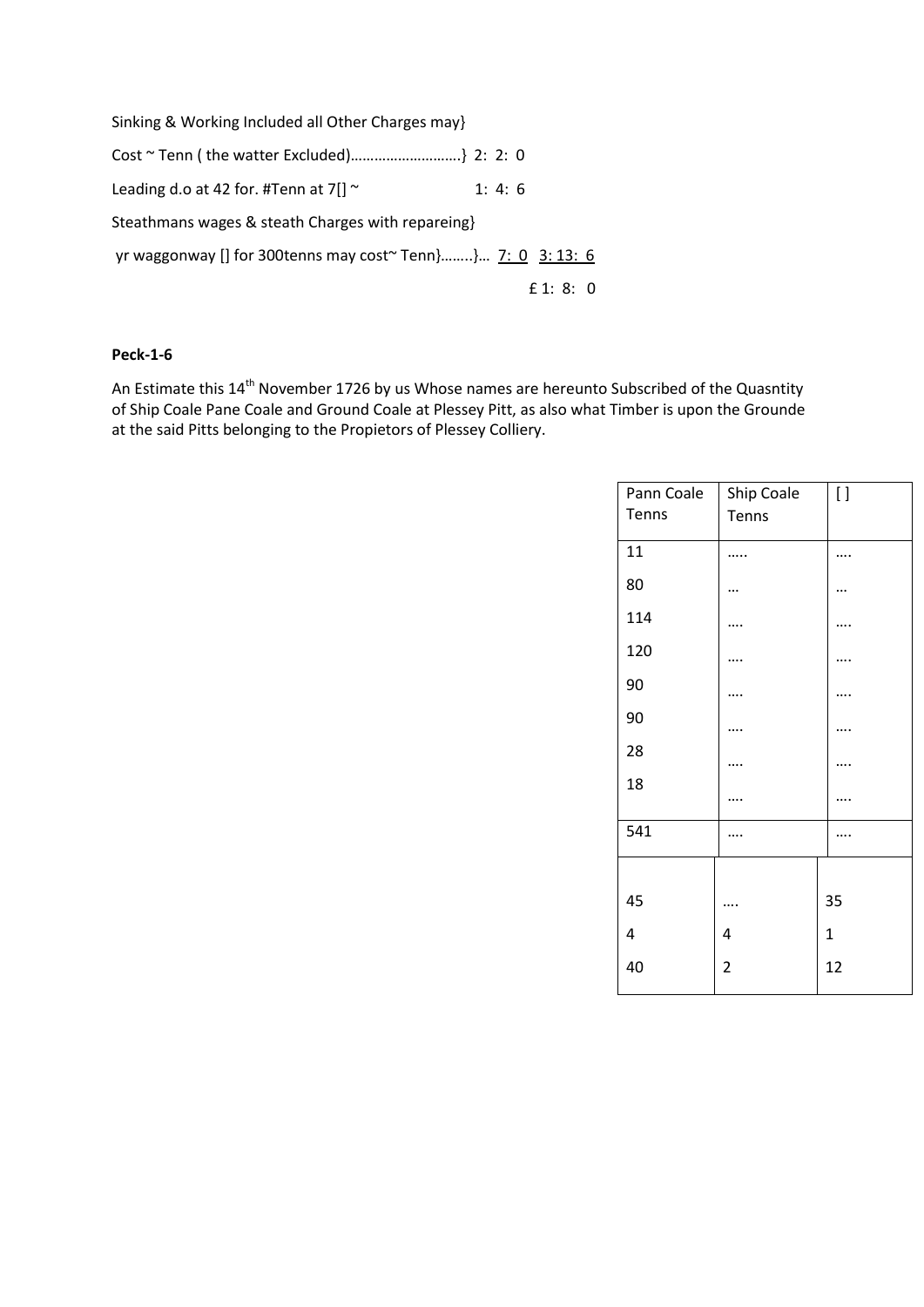|                                             |        | 630 | $\boldsymbol{6}$ | 48          |
|---------------------------------------------|--------|-----|------------------|-------------|
|                                             |        |     |                  |             |
|                                             |        |     |                  |             |
| At the Ridding Pitt                         |        |     |                  |             |
| Att the Second watter leavell Pitt          |        |     |                  |             |
| Att the Third watter Leavell Pitt           |        |     |                  |             |
| Att the Eleventh Rise Pitt                  |        |     |                  |             |
| Att the First Rise Pitt                     |        |     |                  |             |
| Att the 4 <sup>th</sup> Watter leavell Pitt |        |     |                  |             |
| Att the Thissell Pitt                       |        |     |                  |             |
| Att the March Pitt                          |        |     |                  |             |
|                                             |        |     |                  |             |
|                                             |        |     |                  |             |
|                                             |        |     |                  |             |
| At the Working Pitts - (viz)                |        |     |                  |             |
| Att the Vallentine Pitt                     |        |     |                  |             |
| Att the Hopewell                            |        |     |                  |             |
| Att the Dikepitt                            |        | 5   | 17               | $\mathbf 0$ |
|                                             | Totall | 4   | 10               | $\cdots$    |

| <b>Tenns</b> |     |         |
|--------------|-----|---------|
| ShipCoale006 |     | $13$ [] |
| PannCoal630  |     |         |
| GroundCoal48 | 684 |         |
|              |     |         |

| To deduct which we think} |  |  |  |  |
|---------------------------|--|--|--|--|
|---------------------------|--|--|--|--|

Are not vendable pancoal} 200

484 Supposed to be vendable

Ground Coal vendable 00}

000}

ShipCoale vendable ……………...0}

Timber Uppon the Ground

4 large Firr [Balk] at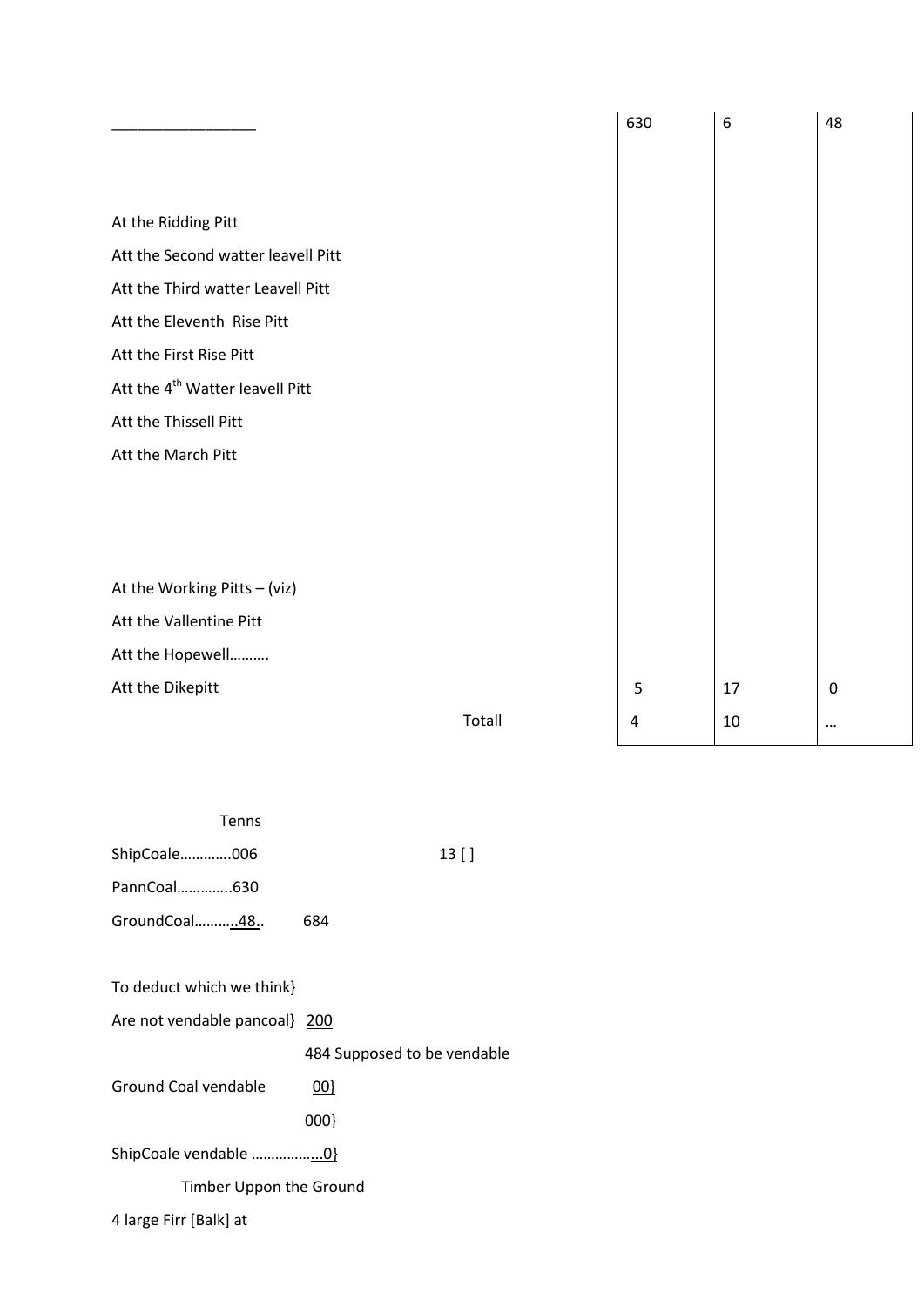4 small ditto ……at

4 [pps] of oak Containing  $581/2$  Foot@ 24 []  $\qquad \qquad \text{f}$ 

\_\_\_\_\_\_\_\_\_\_\_\_\_\_\_\_\_\_\_\_\_\_\_\_\_\_\_\_\_\_\_\_\_

# **90 Tenn foot Deals @ 12d**

**Peck-1-7**

May 1685

A Note of the Colliers or yr, stones In Hedley Fell A Hundred Yards yr. Horse B[aie] First [Corned]

| Fatm           | Yards        | Quars          | Inches |
|----------------|--------------|----------------|--------|
|                |              |                |        |
| 14             |              |                |        |
| 3              |              | $\overline{2}$ |        |
| $\mathbf{1}$   |              |                |        |
|                |              |                |        |
| 18             |              | 3              |        |
| $\mathbf{1}$   | $\mathbf{1}$ |                |        |
|                |              |                |        |
| $\overline{2}$ |              |                |        |
|                | $\mathbf{1}$ |                |        |
|                |              | $\mathbf 1$    | 5      |
| 4              |              |                | 5      |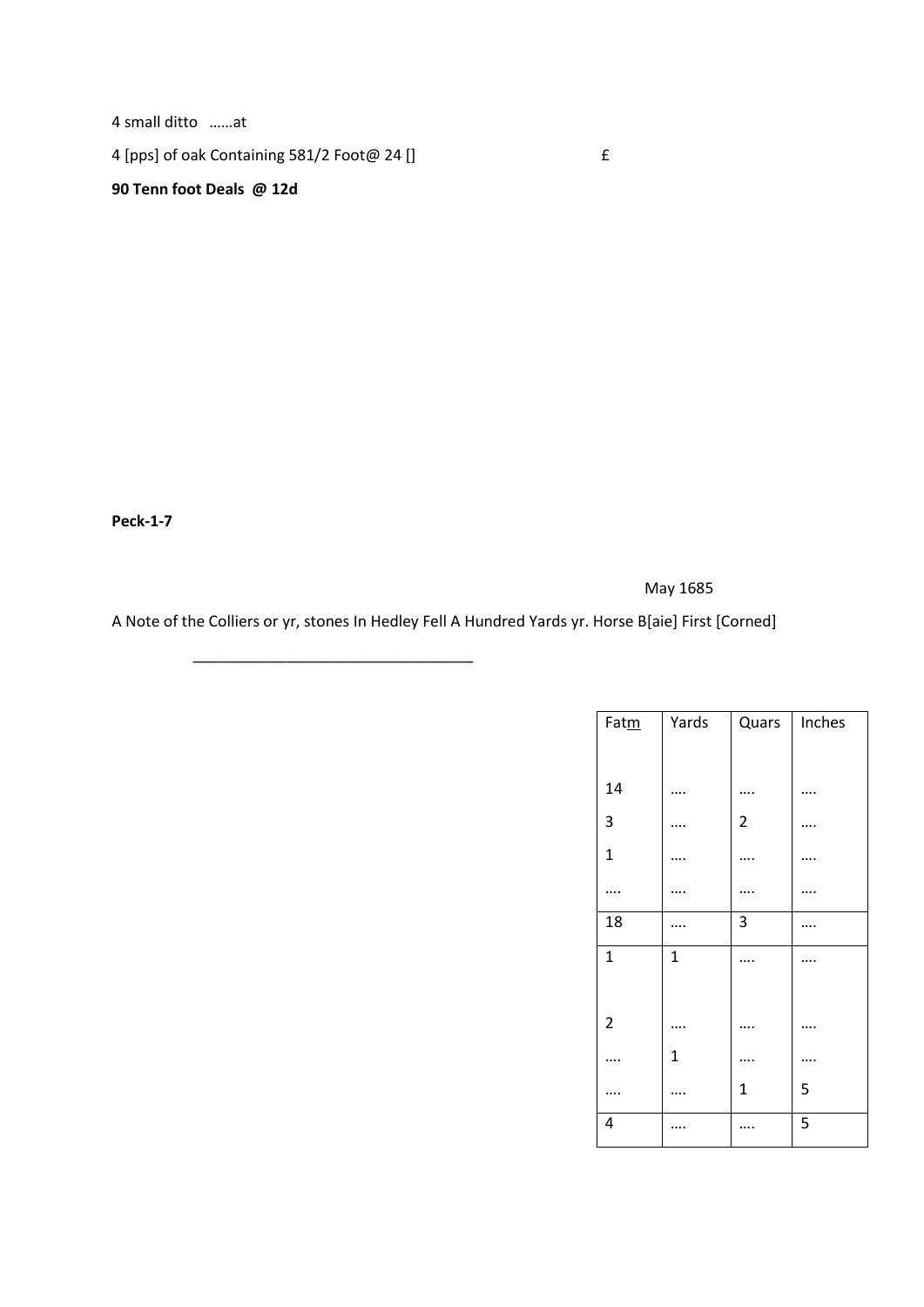|                                                      | $\overline{4}$ | $\mathbf{1}$ |             |          |
|------------------------------------------------------|----------------|--------------|-------------|----------|
|                                                      | 3              | $\mathbf{1}$ |             |          |
| In stones free Stone Post                            | 3              | 1            |             |          |
| In Black gray Stone                                  | 1              | 1            | $\cdots$    |          |
| In Coale                                             | 1              | $\cdots$     | 1           |          |
| In White Thill                                       | 14             | $\cdots$     | $\mathbf 1$ |          |
| John Wake                                            | Fam            | Y <u>ds</u>  | Quars       | Inch     |
| The Second Place in Hedley Fell a hundred Yards}     | $\overline{2}$ | $\cdots$     |             |          |
| South East from yr. first hole first Sunk<br>}       | 7              | 1            | 1           | $\cdots$ |
| <b>Borred In Blew Mettell</b>                        |                | 1            | 3           | 5        |
| In Coale                                             |                |              |             |          |
| In White Thill                                       | 10             | $\mathbf{1}$ |             | 5        |
| The Collour of the Stones in yr. East of Hedley Fell |                |              |             |          |
| D[ux] Hay In White field In Earth                    | Fam            | Yd           | Qu          | Inch     |
| In Yallow Post                                       | $\overline{4}$ | $\cdots$     |             |          |
| In White Post                                        | 3              | $\cdots$     | $\cdots$    |          |
| In Blew gray Stone                                   | $\overline{7}$ | $\cdots$     |             |          |
| In Coale                                             |                |              |             |          |

Aprill  $6^{th}$  1703

A Count of the Stones at Hedley Fell

At the White Fields gate sunk to yr.

In White post

In Coale

The Second Hole one Hundred Yards South East From the gate first Sunk in Earth Borred In Strong Whine post  $[ ]$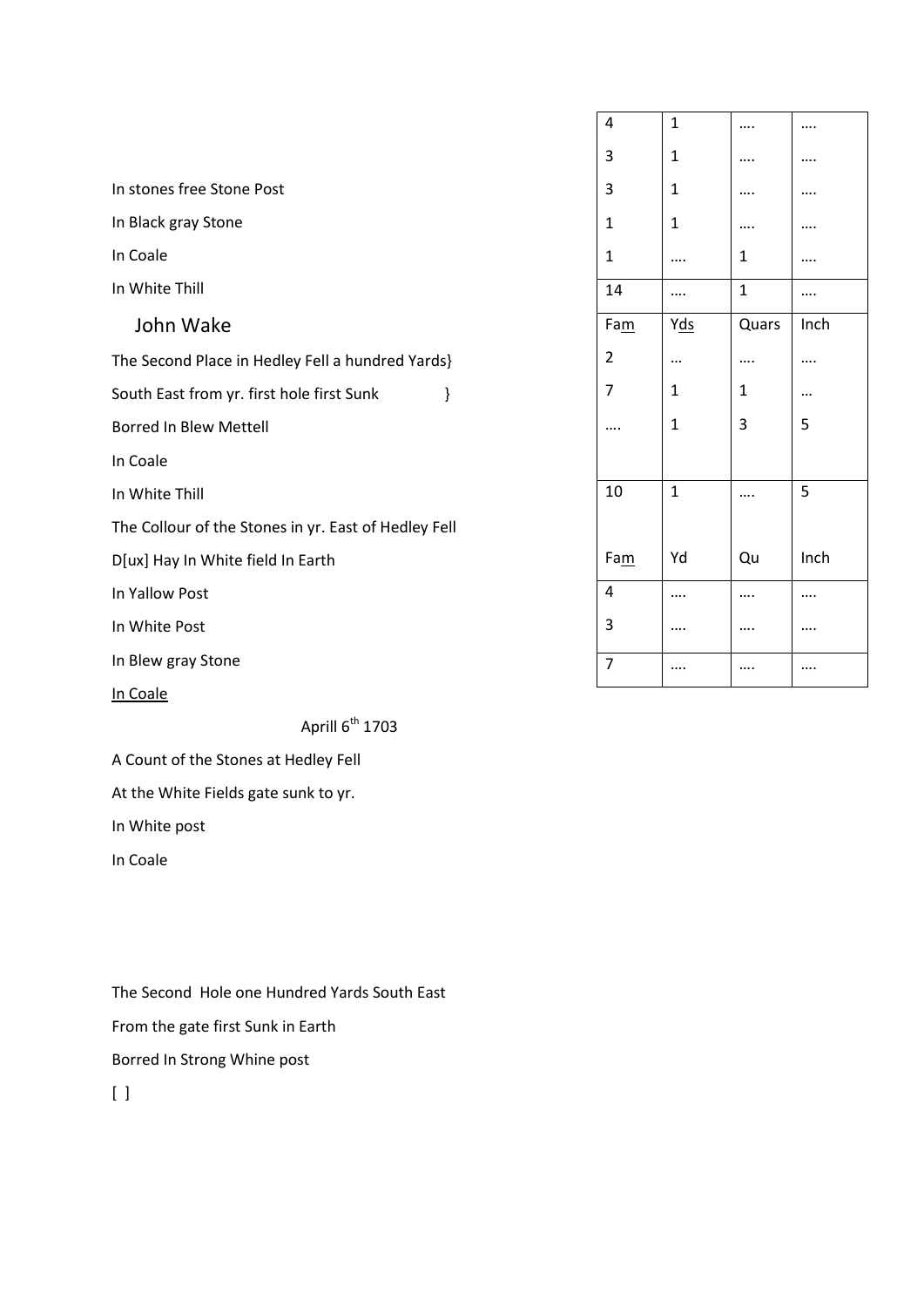## Then a view Takin of Hedley fell Colliery as under

 $\overline{\phantom{a}}$  , we can consider the constraint of the constraint  $\overline{\phantom{a}}$ 

| 1 | At Clintyford the Coale is 2 yds high & is to            | [Famm] Yards In |    |              |
|---|----------------------------------------------------------|-----------------|----|--------------|
|   | {the thill of the same                                   | 4:              | 0: | 0            |
|   | At the Borehole at the East Side of Hedley               |                 |    |              |
| 2 | {fell a little above the Clintyford the Coales is        | 14:             | 0: | $\Omega$     |
|   | { 2 yards and 9 inches to the same                       |                 |    |              |
| 3 | {About the Middell of the Race as 100 yards on yr. south | 18:             | 0: | 0            |
|   | {Side the Coale is 2 Yards high & is to the same         |                 |    |              |
| 4 | { One the North side of the Race to the West             | 9:              | 0: | 0            |
|   | {the Coale is 2 Yards high & is to the same              |                 |    |              |
| 5 | {And further to the West near the head of the            |                 |    |              |
|   | {Race on the South Side Next the high road               |                 |    |              |
|   | {the Coale is 2 yards high & is to the same              | 21:             | 0: | $\mathbf{0}$ |
|   |                                                          |                 |    |              |

NB. There is Severall other placesbored by John wake

\_\_\_\_\_\_\_\_\_\_\_\_\_\_\_\_\_\_\_\_\_\_\_\_\_\_\_

Where he got no Coale

~~~~~~~~given Mr elder a Coppy~~~~~~~~~~[ ]

## **Peck-1-8**

- 1 And further that they the said Sydney Wortleyalso Montagu & Edward Wortley also Montagu **there Execrs. Admrs. And [** ] shall and will use there best & utmost Endeavours for the effectuall winning working managing and Carrying on the said Collierys & Coale minds & the workings thereof and shall & will work the sd. Collierys fairly and orderly according to the best & most usuall methodof working Collireysaccording to the Judmt. Of viewers and & skilled in Collierys & indifferetly to be named &
- 2 Appointed by each of yr. said parties & leave suffit. Pillars of Coale or Stone to support & uphold the Roof thereof so as to prevent any Thrust comeing upon any of yr. Drifts Leavells or watercourses which are or shall be thought necessary or Convenient byThe Judmt. Of viewers & continued after & upstanding and shall not by themselves agents or do or commit or wittingly or willingly suffer to be done or
- 3 commit any willfull or negligent or thing whereby the said Collierys & Coalminds hereby [Deinised] or any part or parcel thereof shall or maybe Drowned or overburthened with watter or styth from any waist in the saidColliery or from any neighbouring Colliery & shall not by their workmen or others without the Consent of the said Thomas dawson his Hiers or assignes
- 4 thereun to first had and obtaind work make or Drive any [c]ut strock or Drift out of or form the workings of the said colliery hereby [demised] to or into any mine or seam of Coale or workings of any Colliery or Collierys lying contigus to or adjoining on the Lands and Grounds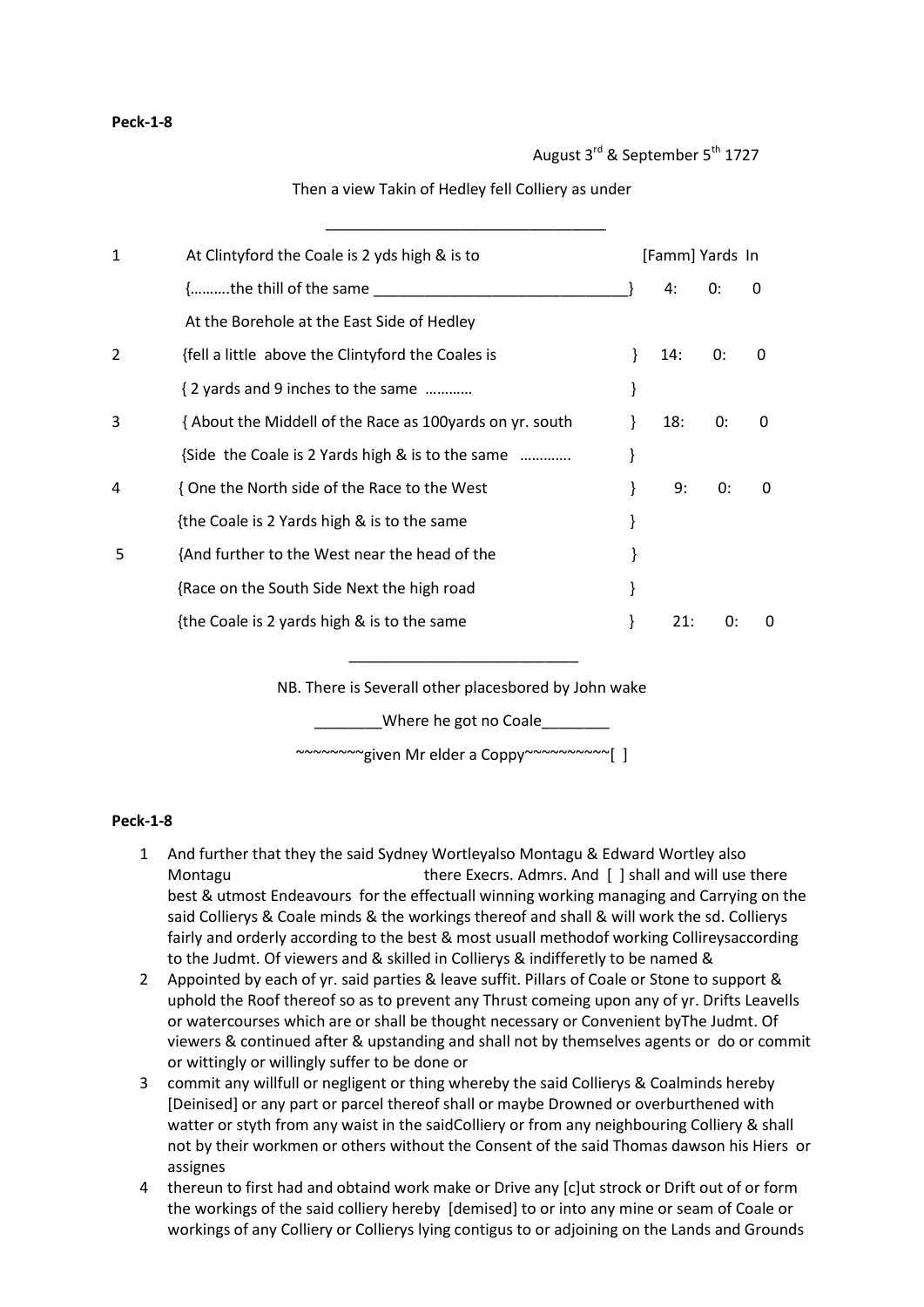of him the said Tho. Dawson. And further that they Yr. said Sydney Wortley also Montagu & Edward Wortley also Montagu their Execr. Adminr. or ass. by their agents Servants or workmen shall and will after the first Day of may In yr. year of our Lord one thousand seven hundred and and Twenty 5. [Twe] use their their utmost Endeavours for the effectual winning and working of yr. sd. Collierys so as to open & Sink to the Coale three pitts or shafts & Carry Drifts to the Same and after their so doing shall yearly & every year during the then continuance of the said terms hereby [demised] winn work& lay above ground forth and out of yr. said Colliery & Coaleminds hereby [Demised ] the yearly number and quantity of one Thousand tens such measure asaforesd. In case there be suffcet. Mine or mines whereby so great a quantity of Coals can or may be Yearly & every year had wrought or gotten forth out of the same Colliery during the then Continuums of the sd. Terme hereby [demised] and Shall not have allowed In their wining such three pitts any more or greater quantityof Coals to be discounted out of the hereby reserved Rent then shall be wrought & Drawn to bank In the necessarywaqy and Method of wining ore making the said three pitts ready and carring on the Drifts and workings In so doing.

#### **Peck-1-9**

Kirkheaton Colly.~~~Boghall June 20<sup>th</sup> 1727

The full Rise of John Anderson's Reports is SW & Rises 1 yard In 20 $\sim$ 

\_\_\_\_\_\_\_\_\_\_\_\_\_\_\_\_\_\_\_\_\_\_\_\_\_\_\_\_\_\_\_\_\_\_\_\_\_\_\_\_\_\_\_\_\_\_\_\_\_\_\_\_\_

Leavelled from the Pitt which was last Sunk to the dip: but wrought no Coals by reason of too much watter to the Burne calld. Blythe as under the pitts was. 18 yards to the Coale thill.

|              | Decent of the Ground from the Pitt                      |   | Yard | Inches           |
|--------------|---------------------------------------------------------|---|------|------------------|
| $\mathbf{1}$ | { to the first dowell hole                              | } | 1:   | 0                |
| 2            | & from do. to the 2~ hole                               |   | 3:   | 04               |
| 3            | from do. to the 3<br>hole                               |   | 2:   | 06               |
| 4            | from do. to the 4<br>hole                               |   | 0:   | 09               |
| 5.           | from do. to the 5<br>hole                               |   | 1:   | 05               |
| 6.           | from do. to the 6<br>hole                               |   | 1:   | 15               |
| 7.           | from do. to the 7<br>hole                               |   | 3:   | 5                |
| 8.           | from do. to the 8<br>hole                               |   | 0:   | 18               |
| 9.           | from do. to the 9<br>hole                               |   | 1:   | 34               |
| 10.          | from do. to the 10<br>hole                              |   | 3:   | 25               |
| 11           | {from do. to the Trench which was [Cash] }              |   |      |                  |
|              | {by Mr Shippin and Sr. John Swinburne<br><sup>}</sup>   |   | 3:   | 25               |
|              | From Do. To where the watter Blyths run                 |   |      |                  |
| 12           | {before Mr Shippin and Sr. John made the }              |   | 1:   | 24 Yd. Inche     |
|              | [Cash] or trench where the watter now runs}             |   |      | 23:<br>26        |
|              | The pitt which was lost by Two much watter is [dysness] |   |      | <u>19:</u><br>00 |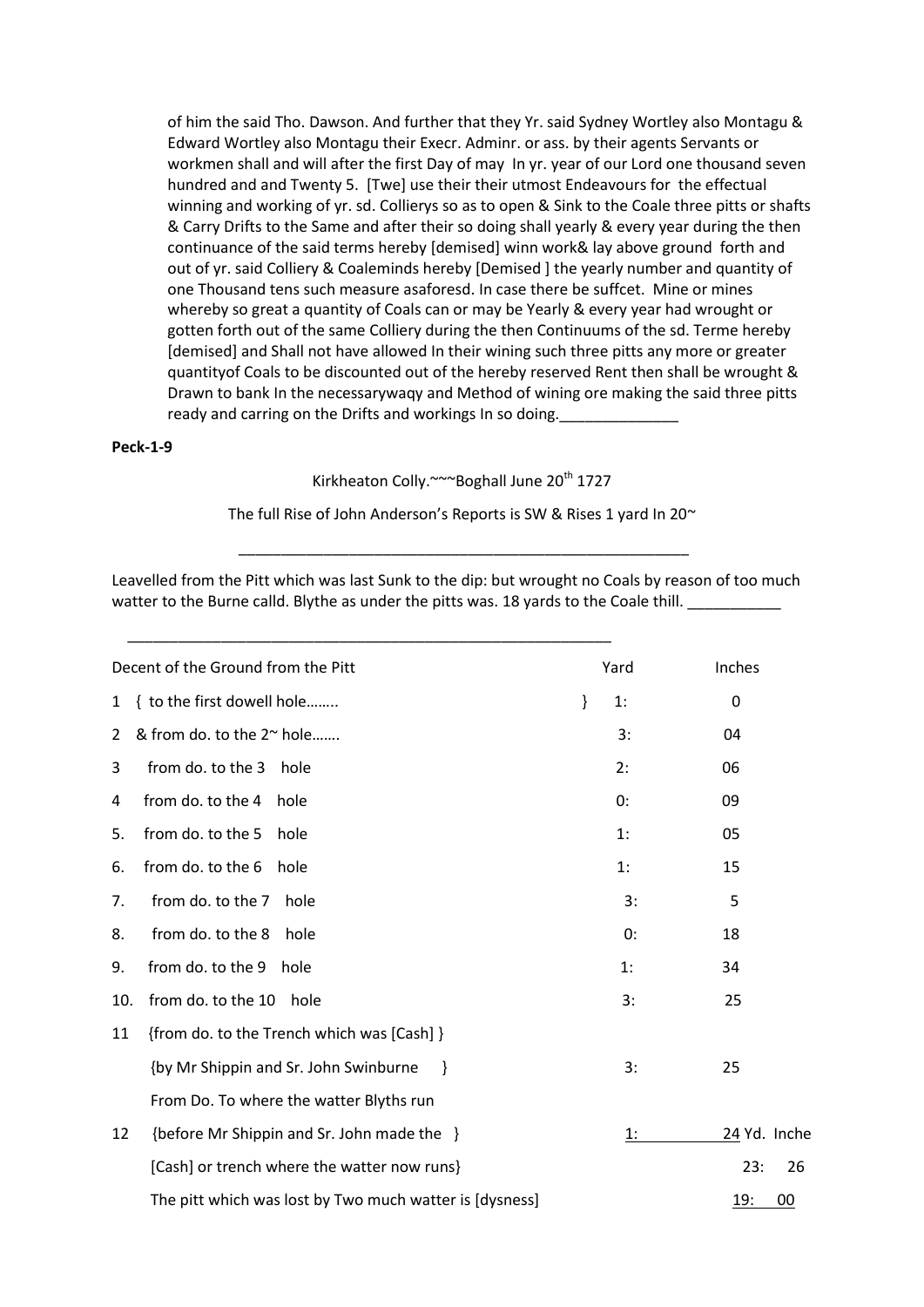|                   | Kirkheaton Colliery July 12th 1727~                                              |
|-------------------|----------------------------------------------------------------------------------|
|                   | Leavelled yr. second time- (viz) from the pittyr. Was last sunk to yr. high ford |
|                   | Yds In                                                                           |
| Nos. 1______1: 12 | The pit in [Dysness]<br>19: 0                                                    |
| $2$ 4: 12         | {Decent of Ground to the<br>$\}$                                                 |
| 5: 24 to the Bogg | { watter Blyth near yr. High ford} 11: 32                                        |
|                   | Leavell wanting <b>Exercise Services</b><br>7: $-4$                              |
|                   |                                                                                  |
| $5$ 17            | Chain<br>ch                                                                      |
|                   | The length of the Leavell 38-<br>w: is N'' 836yds.                               |
| 7  12             | The said leavell will take.<br>Deals to trow                                     |
| 8  1: 12          | her from end to end. 3 yards long                                                |
| $9$ 1:            |                                                                                  |
| $10$ $18$         | The Hewing putting & Drawing will Cost $[\sim]$ xx 13 []                         |
|                   | A pitt is supposed to cost sinking or works on with another 15 []                |
|                   | & the same is supposed to cost 5000 xxs~                                         |
|                   | Each xx is sold for $2[s]$ 6[] – Rent $\sim$ [amm] after the Colly. Is           |
|                   | Win<br>£60<br>[md. The rails]                                                    |

\_\_\_\_\_\_\_\_\_\_\_\_\_\_\_\_\_\_\_\_\_\_\_\_\_\_\_\_\_\_\_\_\_\_\_\_\_\_\_\_\_\_\_\_\_\_\_\_\_\_\_\_\_\_\_\_\_\_\_\_\_\_\_\_\_\_\_\_\_\_\_

#### **Peck-1-10**

 **A** Computation what may work bedlington Colliery # score & wt. profit may be expected from the same in working 360 xxs the Quantity Supposed to be vended as under February 24 in 1727-8 \_\_\_\_\_

|                |                                              |   | d    |          |   |
|----------------|----------------------------------------------|---|------|----------|---|
|                |                                              |   | 1    |          |   |
|                | {Hewing putting headways and walls & finding |   |      |          |   |
|                | {candells and other underground charges      | 2 | 0    |          |   |
|                |                                              |   | 01/2 |          |   |
|                |                                              |   | 1    | s        | a |
|                |                                              |   |      | f0: 2: 3 |   |
| $\overline{2}$ | [per] Day                                    | S | d    |          |   |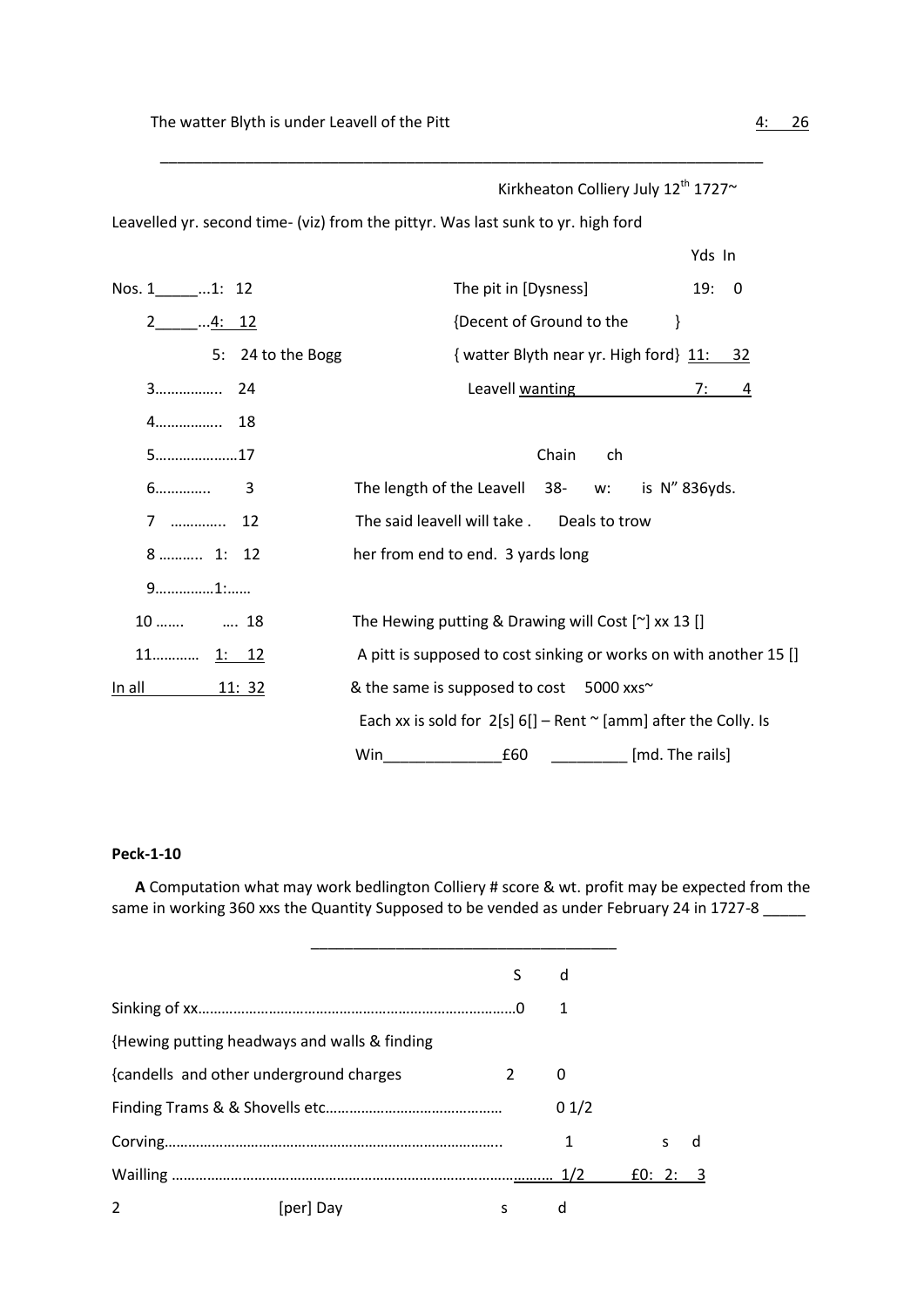|   | Horses to Draw and Sled out the Coales                                        | 2         | 0 |                  |
|---|-------------------------------------------------------------------------------|-----------|---|------------------|
| 1 | man to sled out the same & Deliver yr. Coales.                                | $1 \quad$ | 3 |                  |
|   | A lad to Drive the Horse manufactured and to Drive the Horse                  |           |   |                  |
|   | Suppose only to be wrot. 6xx [per] day for 3; 9 will be [per] $xx^{\sim\sim}$ |           |   | $f$ 0: 71/2      |
|   | The full charge [per] xx                                                      |           |   | $f$ 2: 101/2     |
|   | Suppose 360 xxs to be wrought at 4 Fothers to the                             |           |   |                  |
|   |                                                                               |           |   | f84:0:0          |
|   | The charge of 360 xxs at 2: $101/2$ [per] xx as above is                      |           |   | £51: $15: 0$     |
|   | Profit                                                                        |           |   | f32:<br>.5:<br>n |

## Memorandm

The 2 [per] xx for hewing putting &c is taken from

The report of William Wallace~

Note allso there is nothing put in for Drawing down the watter nor Reparing the Ginn given mr Jos. Kelley a Coppy of this acct<sup>~</sup>\_\_\_ s d

| Hewing and putting [per] xx the men to finde picks and Candells 1: 6 |                      |             |        |
|----------------------------------------------------------------------|----------------------|-------------|--------|
| Corving [per] xx                                                     |                      | 11/2        |        |
| Wailing [per] xx                                                     |                      | 1           |        |
| Takeing Care of yr. work                                             |                      | <u>11/2</u> |        |
|                                                                      |                      |             | 1: 10  |
|                                                                      |                      | 1           |        |
|                                                                      |                      | . 4         |        |
| A man to Brack the Coale [& DD] the same -- 2d [per] day 4           |                      |             |        |
|                                                                      |                      | <u>1</u>    |        |
| {per J Boward}~                                                      | In all [per] $xx$ 2: |             | 8      |
| Know how many corves [withstanding]                                  |                      |             |        |
| Will be a Fother 41/2                                                |                      |             | $2:$ 9 |

Memorandm

Wm. Wallace says the sinking a pitt will only cost£6: 0: 0 and that the [coale] they wrot. Carried [] pecks & that the Coale near 2 yards high & that the charge drawing down the watter will be between 5 & 6 pound and that is 18 [per] week keeps her when she was down \_\_\_\_\_\_\_\_\_\_\_\_\_\_\_\_

#### **Peck-1-11**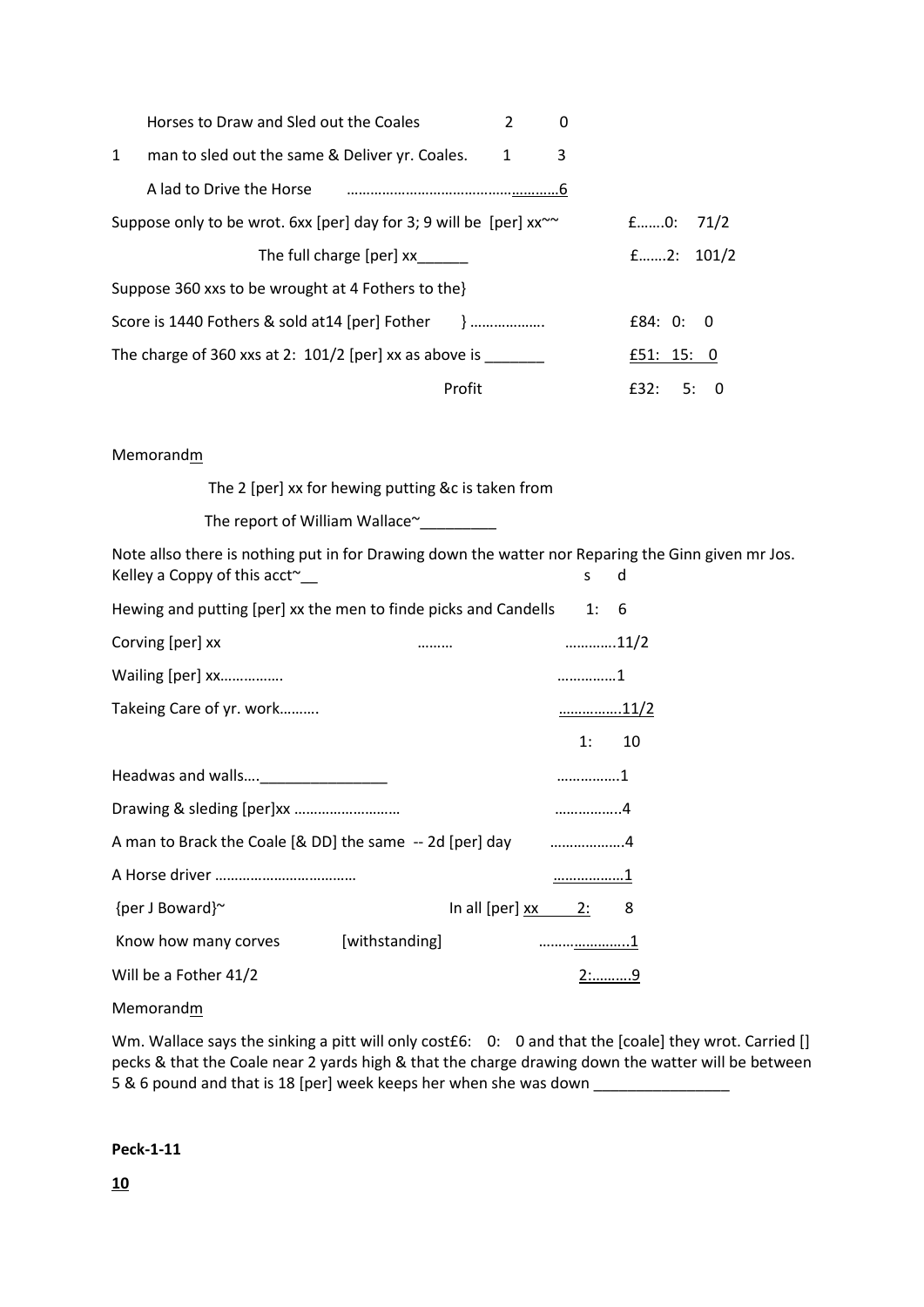Little Scraftonmoore June 16<sup>th</sup> 1727. The Leavelled from Mr John Copthwaite present working drift or Leavell to Mrs Linsleys Colliery as under\_\_\_\_\_\_\_\_\_\_\_\_\_\_\_\_\_\_\_\_\_\_

\_\_\_\_\_\_\_\_\_\_\_\_\_\_\_\_\_\_\_\_\_ \_\_\_\_\_\_\_\_\_\_\_\_\_\_\_\_\_\_\_\_\_\_

Leavell Lost from the E.t Side of Ruffer Cragg to Mrs

Leavell Gained from Mr. Copthwaite | | Linsleys drift besides the Smith Shopps

Drift end to the East side of Ruffer Cragg } where they bring out the Coales

|             |             | Yards Inches   |                                          |                        | Yards | Inches                     |
|-------------|-------------|----------------|------------------------------------------|------------------------|-------|----------------------------|
|             | No. 1 3: 58 |                |                                          | No. 14:                |       | 29                         |
|             |             |                |                                          | $2 \qquad \qquad$ 2:   |       | 22                         |
| $3 - 4:$    |             | - 8            |                                          |                        |       |                            |
| $4 - 4$ :   |             | 12             |                                          | $4 \t 4$ :             |       | $\overline{7}$             |
| $5$ 2:      |             | 32             |                                          | $5 \qquad 5$           |       | 0                          |
| $6 - 3$ :   |             | 33             |                                          | $6 \_ 3$ :             |       | $\overline{2}$             |
| $7 - 3:$    |             | 26             |                                          | $7 \_ 4$ :             |       | 34                         |
| $8 - 1$ :   |             | 29             |                                          | $8 \_ 3$ :             |       | 31                         |
| $9 - 4:$    |             | $\overline{7}$ |                                          | $9 \_ 2$ :             |       | 24                         |
| $10 - 3$ :  |             | 8              |                                          | $10$ 3:                |       | 28                         |
| $11 - 4$ :  |             | 12             |                                          | $11 \t3$ :             |       | 17                         |
| $12 \t 4$ : |             | 8              |                                          | $12 \t 4:$             |       | $\overline{4}$             |
| $13$ $3:$   |             | $\mathbf{1}$   |                                          |                        |       |                            |
| $14 - 3$ :  |             | 28             |                                          | $14 \qquad 5 \qquad .$ |       | 8                          |
| $15 - 3:$   |             |                |                                          |                        |       | $15 \t 5 \t .$<br>4        |
| $16$ 4:     |             | 6              |                                          |                        |       | $16$ $5$ $16$<br><u>18</u> |
| $17 - 4$ :  |             | 6              |                                          |                        |       | <u>16</u><br>62:           |
| $18 - 2$ :  |             | 32             |                                          |                        |       |                            |
| $19$ 3:     |             | 32             |                                          |                        |       |                            |
| $20 \t 3:$  |             | 20             |                                          |                        |       |                            |
|             | $21 \t 4$ : | $\overline{9}$ |                                          |                        |       |                            |
|             | 77:         | 3              |                                          |                        |       |                            |
|             | 62:         | 16             |                                          |                        |       |                            |
|             | 14:         |                | 23 Mr Copwaite leavell under Mr Linsleys |                        |       |                            |

From Mrs Linsleys drift end to the Cragg the [B]in is ENE ¼ So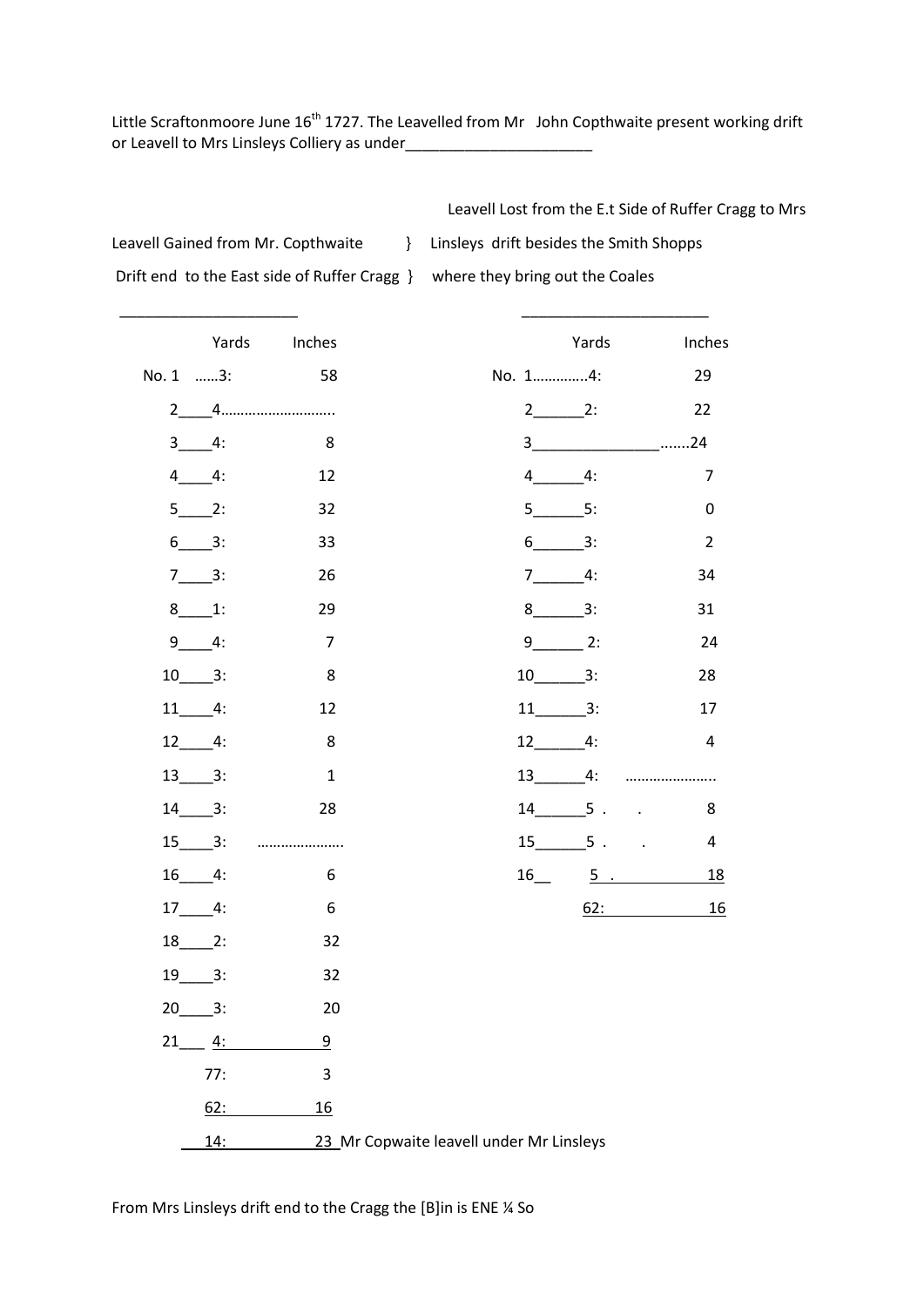From the Cragg to Mr Copperwaite leavell……………E 1/8 So

So that from Mrs Linsleys drift end to Mr Copperwaites drift end the point will be about E  $\frac{1}{2}$  []N which is halfs dips halfs rise

Mrs Linsleys Colliery

The headways Point is about N[&] S

& the Boardways point runs E[&] W

The full dip is about \_..... SE

The Coale between 17 & 18 Inches high post roof

**Peck-1-12**

**X**

 $\text{Newbigin } 24^{\text{th}}$  June 1727 $\sim$ 

 Pursuant to your request I came to Middleham on the 13 Instant fully expecting to have seen you& had your disections what you would had done but being disapointed of yr. company was at a very great loss what to doe untill I writ to Mr Orton who sent his son who Directed me to yr. place & as far as he could remember Told me what you would have done which was to know yr. Leavell from Linsleys grove where they bring out three coals to the [Lole] of your present working Leavell & there I find you are 14 yards and 23 Ins under Linsleys – I found your men put of sinking from yr. face of yr. drift by watter. I wod have you proceed no further neither in sinkingNor in Carrying On yoor Leavell but woud have you bore 8 or 10 fathom from yr Bottom of yr [Stapple] and if you do not find yr Coale in yr [Dysness] to dwsist and goe 3 or 4 hundred yards E. of Ruffer Cragg & their I woud advise you to sink 3 or 4 fatm & from thence to bore about 20 fathom & if you find her at yr distance youle then know yr better wt method to take to get her for I am satisfied if you don't gett her in yr drift she is above you & [Cost] Out before she get the Lenth of your Leavel I hurtely wish I has seen you upon yr spott & their I could made you better understand my reason Who am to the outmost of my power

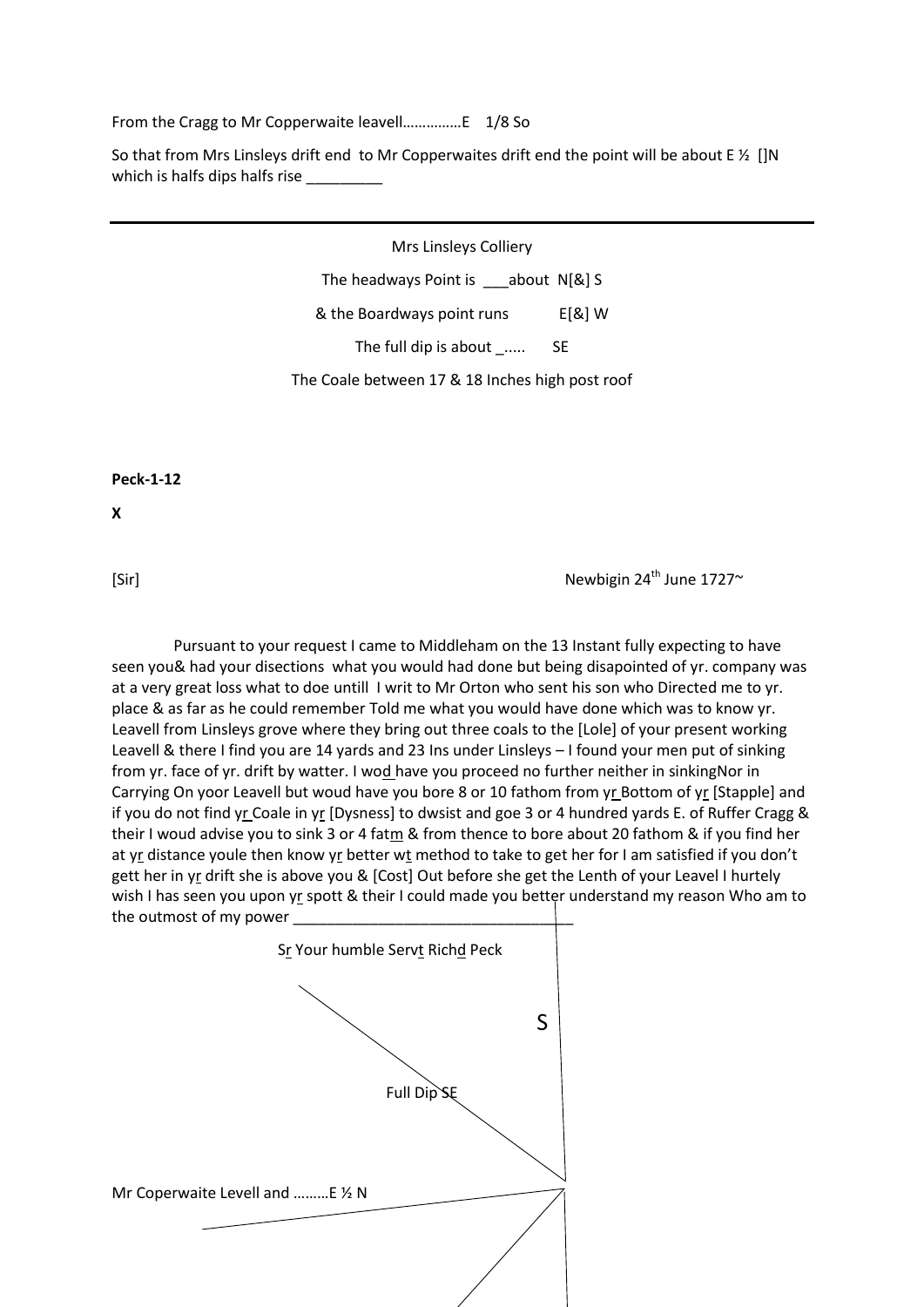#### NE Watter leavell

# N<sub>N</sub>

#### **Peck-1-13**

#### **11**

A Computation of the Charge of Working Coale Fell Colliery ~ in Cumberland~ Belonging to the Right Honourable the Earle of Carlisle now wrought by Mr. George Mowberry for one year at 36xx [per] week accounting 2 corves to a Horse Load as also what profit the same may suppose to produce as  $under$ 

#### The charge per Score~

\_\_\_\_\_\_\_\_\_\_\_\_\_\_\_\_\_\_\_\_\_\_\_\_\_\_\_\_\_\_\_\_\_\_\_\_\_\_\_\_\_\_\_

| Hewing [per] xx att 44 Corves to each xx which the workmen                   | S. | d                        |
|------------------------------------------------------------------------------|----|--------------------------|
| Call 22 to Yr xx. Odd Corves they give over to find picks & Candles }<br>E0: | 1: | $\overline{\phantom{0}}$ |
| 0:                                                                           | 0: | 8                        |
|                                                                              | 0: | $2\frac{1}{2}$           |
|                                                                              |    | 3                        |
|                                                                              |    |                          |
|                                                                              |    |                          |
|                                                                              | 0: | $\overline{3}$           |
| Sinking a Pitt 18 fathom May Cost about £45 & allow the<br>}                 |    |                          |
| Said pitt only to [Cast] 4000xx will be about                                |    |                          |
| The Charge of Each xx Supposed to Cost<br>£0:                                | 3: | $\Omega$                 |

| Supposing 1800xx to be Sold a Year which is 36000 Loads }     |         |   |
|---------------------------------------------------------------|---------|---|
| ~~~~~~~~~~ Att 4d [per] Load will amot too~~~~~~~~~~~~ }      | 600: 0: | 0 |
| The Working 1800 xx att 3s [per]xx as above is $£ 270$ : 0: 0 |         |   |

 $\overline{\phantom{a}}$  , and the contract of the contract of the contract of the contract of the contract of the contract of the contract of the contract of the contract of the contract of the contract of the contract of the contrac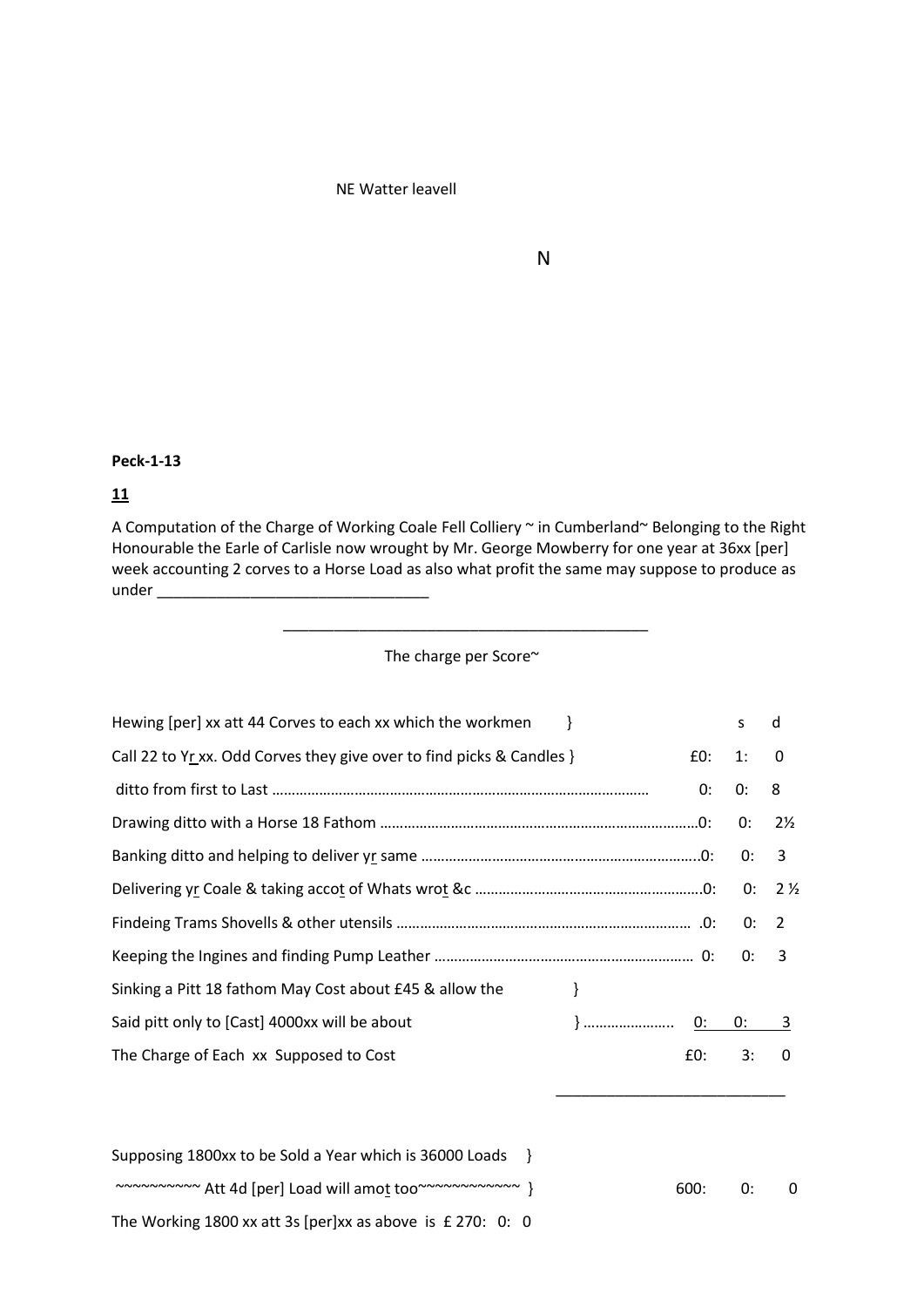| 50: 0; 0                                                                                                                                                                                  |              |      |             |
|-------------------------------------------------------------------------------------------------------------------------------------------------------------------------------------------|--------------|------|-------------|
|                                                                                                                                                                                           | £320:        | 0: 0 |             |
| The neat gain Supposed to be                                                                                                                                                              | £280:        | 0:   | $\mathbf 0$ |
|                                                                                                                                                                                           |              |      |             |
| Headways W:B:N full rise abot 1 yard in 10} {Coale in hight 1½ yard }<br>Boardways N:B:E watter Leavell} {without refuse<br>Temple garth Colliery on yr South Side of this Gill or beck } | $\mathbf{r}$ |      |             |
|                                                                                                                                                                                           |              |      |             |
| Headway W:B:S full rise 1 yd In 16 $\}$ { Coale in hight 1½ yards }                                                                                                                       |              |      |             |
| Boardways S:B:E watter Leavell } { without Refuse 1 }                                                                                                                                     |              |      |             |
| Note the Ginn draws yr. watter abot 8 fathom in Coale fell Side}                                                                                                                          |              |      |             |
| The other Ginn draws yr. watter about 6 fathom on Temple Garth Side                                                                                                                       |              |      |             |
|                                                                                                                                                                                           |              |      |             |
|                                                                                                                                                                                           |              |      |             |
|                                                                                                                                                                                           |              |      |             |
| <b>Peck-1-14</b><br>{The Deepness of the Coale Pitt viewed in Coale}                                                                                                                      |              |      |             |
|                                                                                                                                                                                           |              |      |             |
| Yards                                                                                                                                                                                     |              |      |             |
| 18 $\frac{1}{2}$                                                                                                                                                                          |              |      |             |
| 11                                                                                                                                                                                        |              |      |             |
| 5                                                                                                                                                                                         |              |      |             |
| $1\frac{1}{2}$                                                                                                                                                                            | 36 yards     |      |             |
| The Coale Pitt on Temple Garth side                                                                                                                                                       |              |      |             |
| in Deepness where Richard peck view'd                                                                                                                                                     |              |      |             |
| Yards                                                                                                                                                                                     |              |      |             |
| 14 $\frac{1}{2}$                                                                                                                                                                          |              |      |             |
| 5                                                                                                                                                                                         |              |      |             |
| Timber Work _________________________<br>5                                                                                                                                                |              |      |             |

My Lord Carlisles Preposals to make Mr Geo. Mowberry for Coale fell Colliery &c as under…. [ ] Richard peck April 22<sup>nd</sup> 1725

\_\_\_\_\_\_\_\_\_\_\_\_\_\_\_\_\_\_\_\_\_\_\_\_\_\_\_\_\_\_\_\_\_\_\_\_\_\_\_\_\_\_\_\_\_\_\_\_\_\_\_\_\_\_\_\_\_\_\_\_\_\_\_\_\_\_\_\_\_\_\_\_\_\_\_\_\_

1. st My Lord to Grant a Lease for Coale Fell Colliery or any other Coale that shall be found within 3 milkes of the present working pitts and that the said Mowberry shall be free att any 3 years end giving 6 months notice provided there is want of Coale or a surcharge of watter.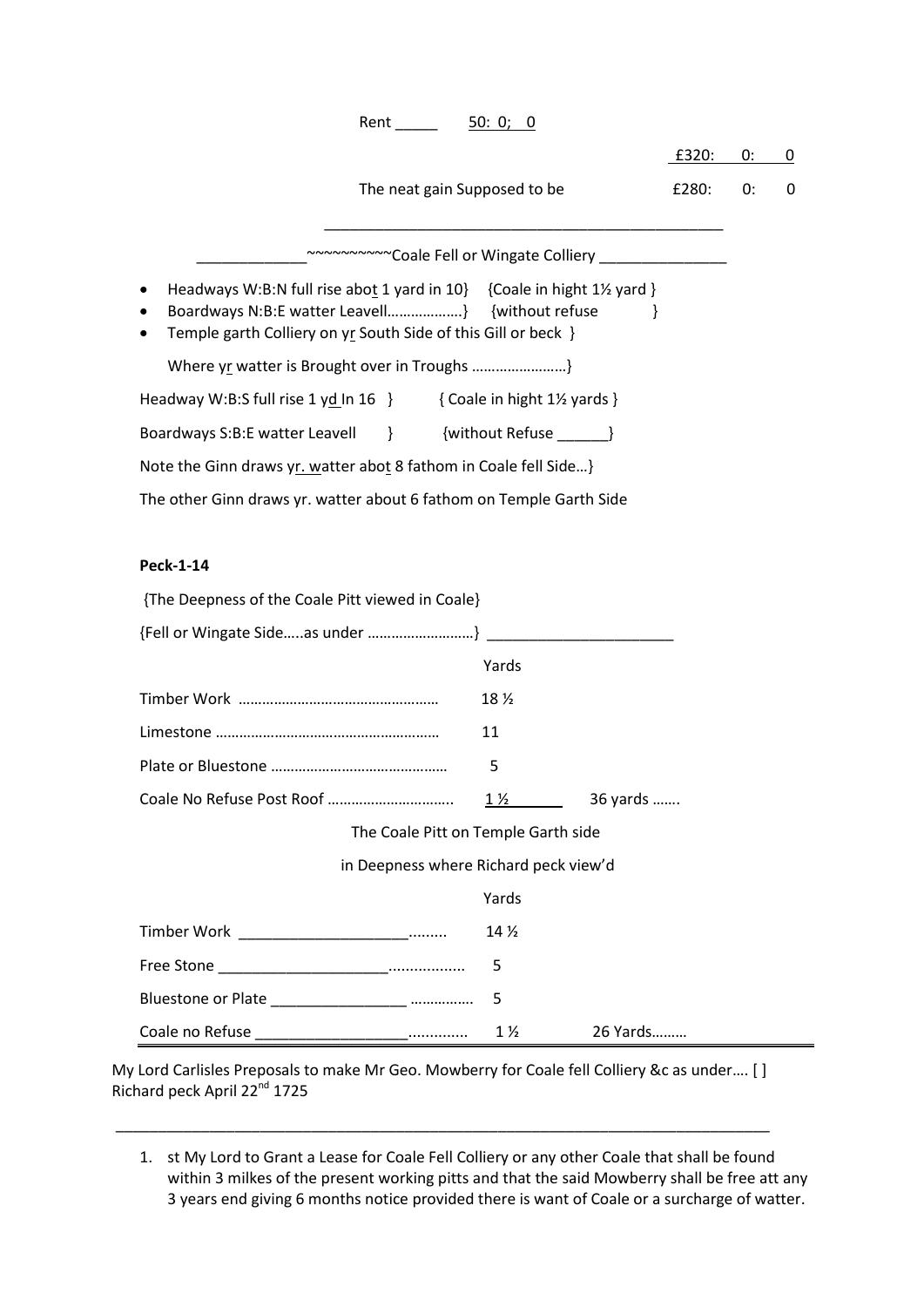- 2. ly My Lord to have £30 a year Sertain Rent Excluding any Timber to be allowed for yr use of yr Colliery & for what Quantity of Coale Mr.Mowberry works over & above 600xx a year @ 44 Corves to yr xx each Corve only to containe Yr measure Now goeing two of which goe's to a Horse Load to pay 12 [s per] xx
- 3. ly My Lord to have Liberty at any time to Inspect the working of yr Colliery to see that she be farely orderly wrought and also to Inspect yr accounts of Coales Wrought & deliveries
- 4. ly My Lord to allow Mr Mowberry 80 [] on account of wining yr Coale on Temple garth side where she is thrown down by a Dike to yr dip of the Coale. They have already wrought
- 5. My Lord to have what Coales he has occasion for at [Naworth] Castle or such a number of Loads as can be agreed upon

See Over

**Peck-1-15**

12

Sr

 According to my promise I have as wellI can think at Resent sent you a short Minuet how to Treat with Mr Mowberry abot Coale Fell Colliery (viz)

 $1<sup>st</sup>$  I wo'd have you Oblige him to Expend as much money as you can to make a New Tryale in order to get as good hold of the Colliery as posable.

2.ly that where he fixes his Ingine to be Obliged to carie away a [New] Watter Leavell & to keep the same upstanding so as the same may at any Time be viewed with yr Other workings.

3.ly that what pitt or pitts are Next the Watter Leavell be kept Open.

4.ly That Mr Mowberry is not Work any of the wall or Pillers Except the Colliery will not afford him Coale within the Compas of his Watter leavell & [ne] such Close the said Mr. Mowberry may work the wall or pillers where he think most con[s]enient But to preserve the watter Leavell pitts & the watter Leavell from Thrusting in the said Collierys.

5.ly That me Lord haves liberty to send & inspect the working or mannagemt. Of the said Colliery as often as he pleases\_\_\_\_\_\_\_\_\_\_\_\_\_\_\_\_\_ Srs. These are the most matteriells Covenant you are to observe as for any other we shall Rudely think of them when we meet to make a full End with Mr Mowberry wch I shall be very breddy to do ... giving me a weeks notice to serve my Lord to yr utmost of my power & am

Sr. your obt. Humble Sert.

R.P.

**Peck-1-16**

A Coppy of a letter Sent Mrs. Lambert

in answer to Mr Rowells  $23^{rd}$  May 1726 as under

Sr.,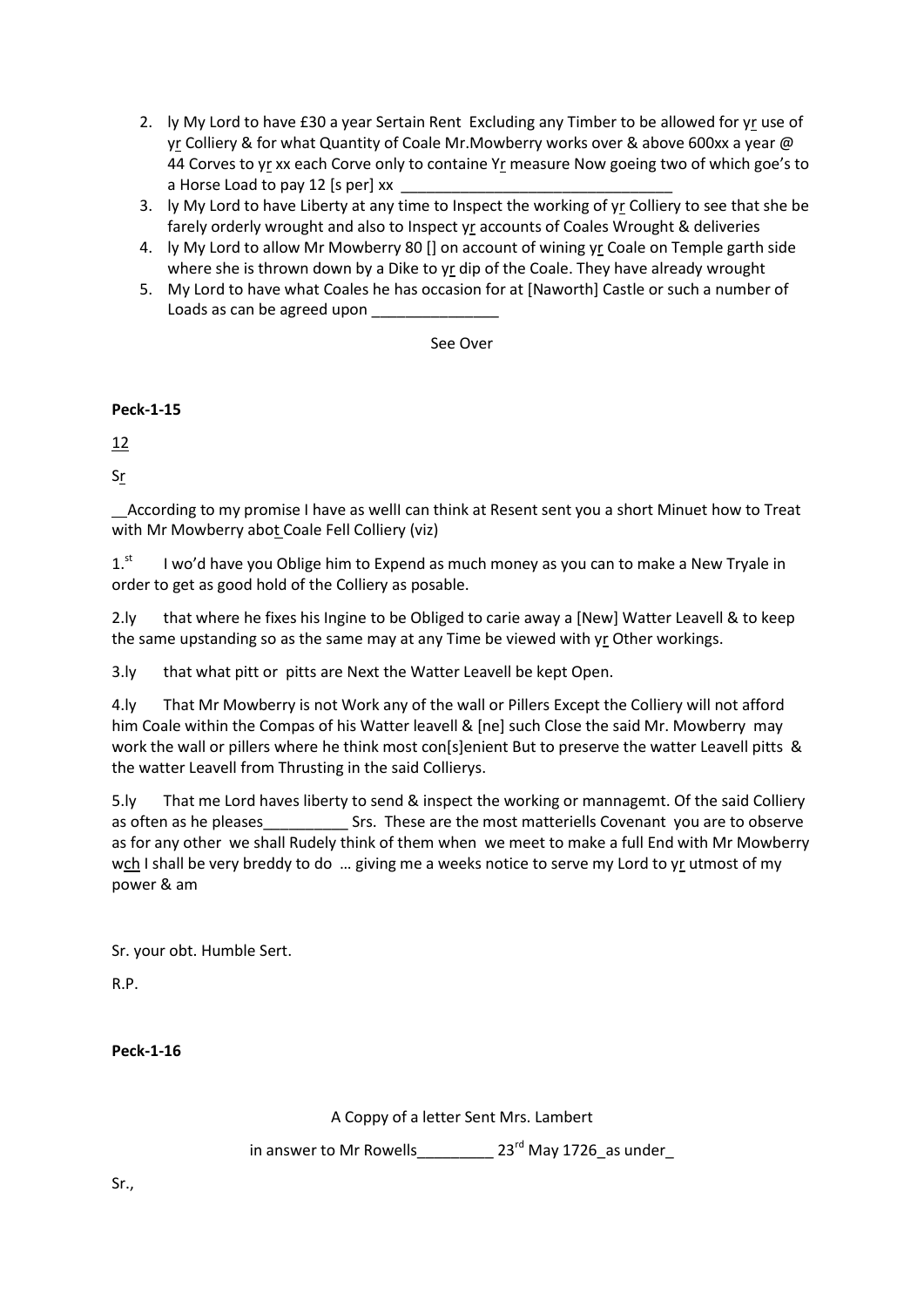Yours reced with Mr Rowell's which I have Returned and Note the Contents for answerI can not but thinkyr. Proposals I sent you to make Mr Mowberry is what he should agree too They being what I think are very reasonable Theire was a gentleman a little afterI made yr. view told me he woud give £90 [per] annum for yr. colliery In Coale Fell. & I am sure he woud stood his word If he had been living all I can say at present is yr. I woud never Grant a Lease to Extend through all my Lords Royaltyes In Cumberland which I understand he has but yr. he should fix his Bounds of ground where ever he Intends to make Tryall and another C[lause] you must not omit is yr. my Lord have Liberty to Inspect yr. working of the Colliery as often as he pleases & yr. Mr Mowberry shall be obliged to leave such pillers or walls as shall be sufficient to support the Earth & to work the Colliery so as no Leavell be lost. I woud have you also Oblige Mr Mowberryyr. He shall not give over working yr. said Colliery in any time of yr. lease Expect occasionally a surcharge of watter or want of Coale If you cannot bring him to pay by yr.xx after he exceeds yr. quantity of 600xx you must bring him to as few years as possible & as good a Rent as you can which is all I can advise Except I was with Mr Mowberry to hear his new proposals I am to yr. utmost of my power Sr.

Your Obliged Humble Sart.

R. Peck.

A Copy of Mr Geo Mowberry's Acct. \_\_\_\_ which he gave my Lord Carlisle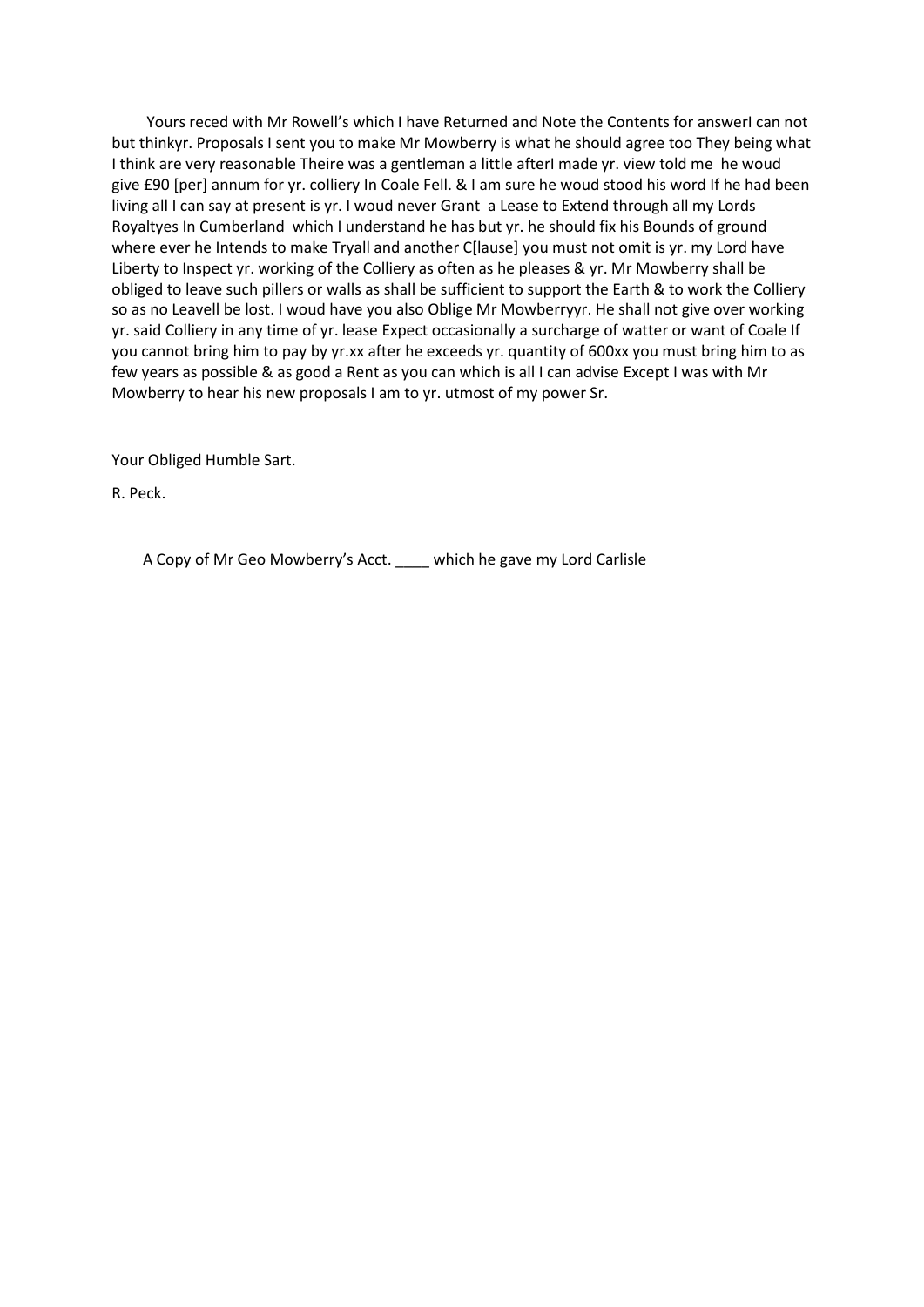|                                                 |   | [f]         | [f]                                                   |
|-------------------------------------------------|---|-------------|-------------------------------------------------------|
| Geo. Mowberry's Old lease of coalefell          | } | 840         | My Lord Demands yr. Lease [£] 80 [per] annum 1680     |
| Colliery was at 40 [ £ per] annum for 21 years} |   |             | G.M. to be obliged to spend wining the Colliery 200   |
| Geo. Mowberry obligs himself to spend           |   | <u>120</u>  | G.M. to finde his own wood}<br>420                    |
| My Lord to return for yr. first 2 years         |   | 960         | 21 years @ [£] 20 a year<br>$\mathcal{E}$<br>£2300    |
| The rent for 21 Years amot. To                  |   | 80<br>£ 880 | The Rent the Last Lease [per contr.]<br>880           |
|                                                 |   |             | 1420<br>[ <b>f</b> ]                                  |
|                                                 |   |             |                                                       |
|                                                 |   |             | Geo. M is willing to give [£] 60 [per] annum }<br>420 |
|                                                 |   |             | Which will deduct<br>}                                |
|                                                 |   |             |                                                       |
|                                                 |   |             | The last proposal better than the former<br>1000      |
|                                                 |   |             |                                                       |
|                                                 |   |             |                                                       |
|                                                 |   |             |                                                       |
|                                                 |   |             |                                                       |
|                                                 |   |             |                                                       |
|                                                 |   |             |                                                       |
|                                                 |   |             |                                                       |
|                                                 |   |             |                                                       |
|                                                 |   |             |                                                       |
|                                                 |   |             |                                                       |
|                                                 |   |             |                                                       |



Bucksnook 30 August 1726 then a view made of the Present State of Bucksnook and Lints Colly. Bu us whose names are hereunto Subscrib'd

\_\_\_\_\_\_\_\_\_\_\_\_\_\_\_\_\_\_\_\_\_\_\_\_\_\_\_\_\_\_\_\_\_\_\_\_\_\_\_\_\_\_\_\_\_\_\_\_\_\_\_\_\_\_\_\_\_\_\_\_\_\_\_\_\_\_\_\_\_\_\_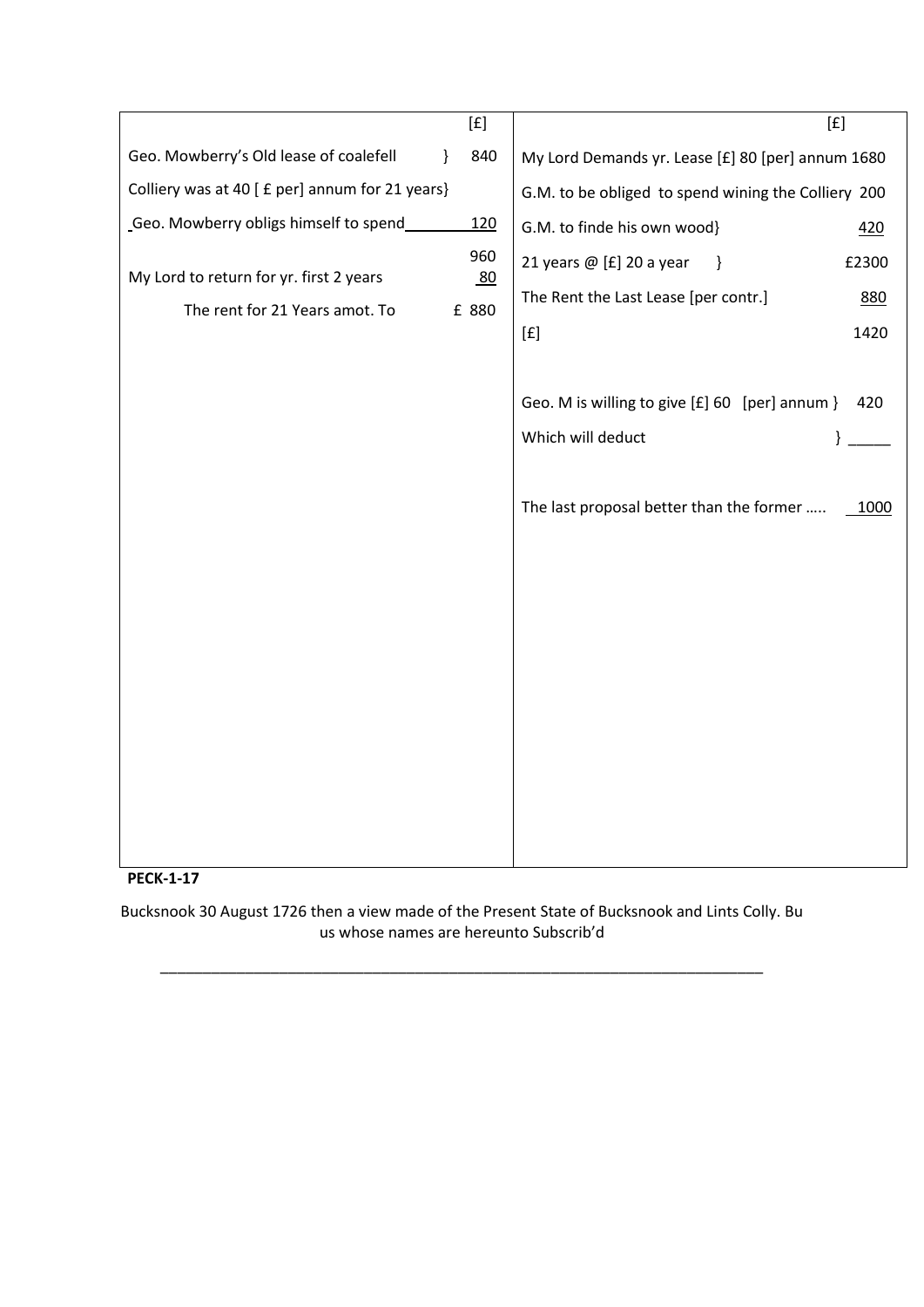Impris.

The Spring Pit Tenns 300 might have cost 140 suppos'd to cost 160 rob'd or unfarely taken away The Plain Pitt Tenns 200 60 140 The Brechin Pitt Tenns 350 200 150 The Hollan pitt Tenns 400 350 050 Yr pickerinnook pitt Tenns 400 320 080 580

According to fare and regular way of working Colliery the Headways & holing of yr. wall ought to be no more than two yards wide Eight yards to a winning (viz) four yards taken to a Board & yr. other four yards left for a wall or pillar which pillar ought to be twenty yards in lenth in order to support yr. Roof of yr. Colliery by which the said Colliery would have capable of working A much larger quantity & more merchantable Coale than we now find. She will produce for by inspecting yr. spring pit Plain pit Breekin pit Holling pit & Pickerin Nook pit in which said pits we do find yr. following mismanagement. We find that in case yr. pit had been wrought farely and Regurally as above mentioned then yr. wall thereof would have produced about three hundred tenns of coale whereas yr. bords in the said Pitt we do find five & a half & Severall six yards wide and yr. headways & wall opend four yards and upwards & likewise in severall places yr. walls are split & pared so thinyt. There is not a piller left sufficient to support yr roof & by such unfaire & irregular workings yr. walls In yr. said pitt will not produce more than about one hundred and forty tens of Coale and those Coale we apprehend will not be so good as they otherwise woud have been provided yr. said pitt had been farely and regulary wrought

We finf in case yr. pitt had been wrought farely and reggulary as first above mentioned yr. nthen yr. wall thereof woud have produced about two Hundred Tenns of god and merchantable coale whereas by Default in working unfarely and irregularry as in particulary mention'd in yr. Descriuption of the Spring pitt yr. wall of yr. said plain pitt will now produce only about sixty tens of good coale & these not so good as otherwise they otheirwise they woud have been.

We find if she had been farely & Regularry wrought yr. wall there woud have produced about three hundred & fifty Tenns of good coale but for yr. reason given in yr. Description of yr. Spring & plain pitt yr. Brechin pitt wall only now produce about two hundred tens of Coale.

We find In case yr. pitt had been farely and Irregularry wrought yr. wall thereof woud have produced about four hundred tennsof good coale but for yr. same reason given in yr. Spring &plain pitts the said Holling pit walls will now produce onbly about three hundred and fifty Tenns of Coale

We find pitt so fare as she is Allriddy wrought has been carried on in the same Irreggular Method with yr. formerpit Mention'd In this view said pitt had been farely & Irregulary wrought yr. wals thereof woud have produced Eighty Tenns of good Coales [in or a then] yr. wall of yr. said pitt is now capable of produceing

Se the otheir side

**Peck-1-18**

By this our Impartiall view & Inspection made of the five pitts before named we do find yr. owners of the said Colliery have lost by yr. unfare and Irregular working yr. same about five hundred & eighty Tenns of good coals which said Quantity might have been got out of yr. walls of yr. said five pitts provided those pitts had been farely and Reggulary wrot. as is by us first described in this view but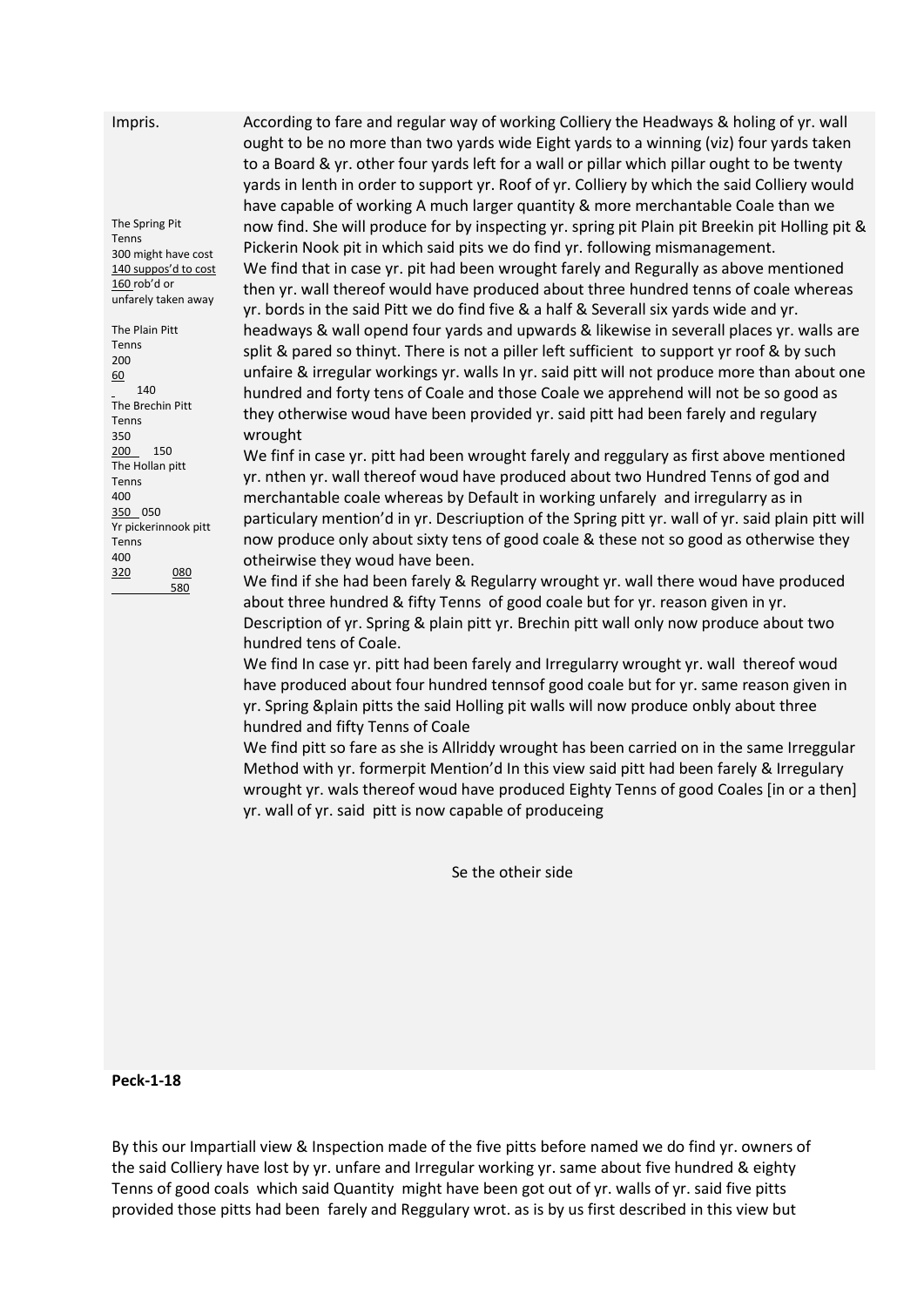as to yr. value & amount of yr. said Quantity of Coales we refer to yr. judgemt. Of other personsGiven under our hands yr. day & year aforesaid.

> Simon: Donnison John: Pratt Steph: Drydon Richd. Peck ~

# Memorandum **Bucksnook Colliery 18<sup>th</sup> August 1726**

#### No.

| [J.B.]<br>3. The Corner pitt[per] Nixon good walls<br>[J.B.]<br>[J.B.]<br>The Brow pitt [per] Mr Bell<br>4.<br>[J.B.]<br>The Catch pitt [per] Mr Barras & Mr Bell<br>5.<br>[J.B.]<br>The Bogleholepitt [per] ditto<br>6.<br>The spring pitt } The walls in general are very bad- severall of them [a leukened] $\sim$ many of yr. are but 1 yd. & some 1<br>7.<br>The Plaine Pitt } foot thick yr. boards [Geo Elliot overman] are [1] broad<br>8.<br>[J.B.]<br>9. The Gill pitt<br>about 40 yards N head was from yr. shaft yr. westwards are so broad yr [yt] was in several places is<br>10. The Thorne pitt } not 18 inches & there is 3 boards holed into one another Peter Simpson overman (the plaine pitt)<br>11. The Whin pitt<br>12. The Ash Tree pitt<br>13. The Holling pitt<br>[I.B.] Gale Pitt<br>14. The Breckin Pitt<br>15. The Farewell pitt<br>16. The [Stumble] pitt<br>17. The Pickerinnook pitt now working & the bords that are now goeing are some of them 5<br>yards Broad<br>Smith Overman | [J.B] | 1.<br>2. | Pitt is the watter leavell Pitt [per] Nixon good walls<br>The Dike pitt $\sim$ Good walls |
|---------------------------------------------------------------------------------------------------------------------------------------------------------------------------------------------------------------------------------------------------------------------------------------------------------------------------------------------------------------------------------------------------------------------------------------------------------------------------------------------------------------------------------------------------------------------------------------------------------------------------------------------------------------------------------------------------------------------------------------------------------------------------------------------------------------------------------------------------------------------------------------------------------------------------------------------------------------------------------------------------------------------|-------|----------|-------------------------------------------------------------------------------------------|
|                                                                                                                                                                                                                                                                                                                                                                                                                                                                                                                                                                                                                                                                                                                                                                                                                                                                                                                                                                                                                     |       |          |                                                                                           |
|                                                                                                                                                                                                                                                                                                                                                                                                                                                                                                                                                                                                                                                                                                                                                                                                                                                                                                                                                                                                                     |       |          |                                                                                           |
|                                                                                                                                                                                                                                                                                                                                                                                                                                                                                                                                                                                                                                                                                                                                                                                                                                                                                                                                                                                                                     |       |          |                                                                                           |
|                                                                                                                                                                                                                                                                                                                                                                                                                                                                                                                                                                                                                                                                                                                                                                                                                                                                                                                                                                                                                     |       |          |                                                                                           |
|                                                                                                                                                                                                                                                                                                                                                                                                                                                                                                                                                                                                                                                                                                                                                                                                                                                                                                                                                                                                                     |       |          |                                                                                           |
|                                                                                                                                                                                                                                                                                                                                                                                                                                                                                                                                                                                                                                                                                                                                                                                                                                                                                                                                                                                                                     |       |          |                                                                                           |
|                                                                                                                                                                                                                                                                                                                                                                                                                                                                                                                                                                                                                                                                                                                                                                                                                                                                                                                                                                                                                     |       |          |                                                                                           |
|                                                                                                                                                                                                                                                                                                                                                                                                                                                                                                                                                                                                                                                                                                                                                                                                                                                                                                                                                                                                                     |       |          |                                                                                           |

## So. Headways Runs SSE Northways NNW

West Boardways Runs WSW & East bordway ENE

[Strateneck] ...\_\_\_\_\_\_\_\_\_\_\_\_\_\_\_\_\_\_\_\_\_\_\_ or the New part the Colliery

| The Sinking pitt~ bord in her from the surface to the Coale [thill] by peter Simpsons acct. |  |    |
|---------------------------------------------------------------------------------------------|--|----|
|                                                                                             |  | 15 |
| Fam                                                                                         |  |    |
| {The second staple he says is<br>Q                                                          |  |    |
| {Rise of Ground from the Staple to the Sinking pitt<br>b                                    |  | 15 |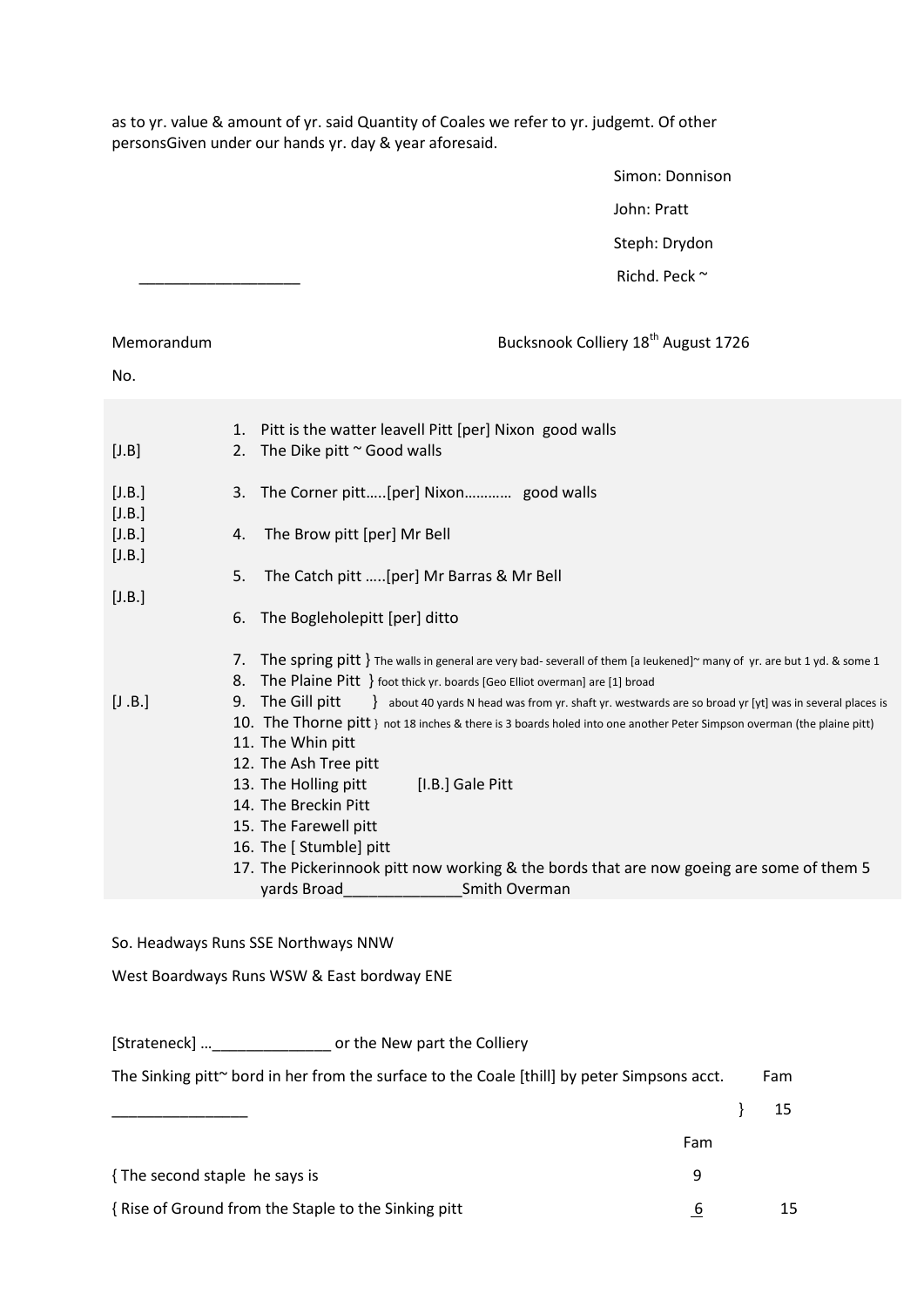So that the leavell they have now will louse the sinking pitt shaft

\_\_\_\_\_\_\_\_\_\_\_\_\_\_\_\_\_\_\_\_\_\_\_\_\_\_\_\_\_\_\_\_\_\_\_\_\_\_\_\_\_\_\_\_\_\_\_\_\_\_\_\_\_\_\_\_\_\_\_\_\_\_\_\_\_\_\_\_\_\_\_\_\_\_-\*

If they can carry on the same without Lossing any of it  $~\sim$ 

| <b>Peck-1-19</b>   |                                                                                                                                                      |
|--------------------|------------------------------------------------------------------------------------------------------------------------------------------------------|
|                    | { it is the [propn.] yr. witnesses to the notice in writing keep a true coppy of it<br>{and yr. both notice left and the coppy thereof be attested   |
| Corne & Hay        | Are not to be removed but to be kept upon the spott as a [Dristress] till 5 Day<br>be Expired                                                        |
|                    | You must remove all other goods of yr. premises as soon as you Distrain them                                                                         |
|                    | After the expiration of 5 days then the party Distraining must get a Constable                                                                       |
|                    | which Constable must swear two persons to appraise yr. goods so distrained                                                                           |
|                    | according to the best of their skill & understanding<br>{Then after the appraisers are swore they must view the goods and appraise                   |
|                    | {the same                                                                                                                                            |
|                    | Then you must title your appraisement thus                                                                                                           |
|                    | Accot. of Goods Distrained for rent and arrears of rent on yr. day of October<br>1725. Amounting to the sum of pounds due to Christopher Soulsby (so |
|                    | naming yr. other landlords) for a farme at such a place naming yr. place                                                                             |
|                    | appraised by N.B. & CD two sworn appraisers before E.F. (such a place)<br>Constable pursuant to a late act of Parliamt. Made for yr. sale of Goods   |
|                    | Distrained for Rent in case yr. rent be not paid in a reasonable time                                                                                |
|                    | <b>Three Cows</b>                                                                                                                                    |
|                    | One gelding                                                                                                                                          |
|                    | Witness persent when yr. said A.B. and CD Cast yr. what they come to  £                                                                              |
|                    | Were swore by yr. said E.F. Constable & when yr. sd.appraisement was signed.<br>Then the appraisers set their names                                  |
| N.B.               | G.H.<br>A.B.} appraisors                                                                                                                             |
|                    | C.D.                                                                                                                                                 |
| Leave Notice thuss | E.F.} Constable before whom the appraisors                                                                                                           |
| in writeing        | were sworne                                                                                                                                          |
|                    | That if there be more then will pay the rent and the charge of the Distress the<br>overplus is to be left in the Constables hands for yr. owners use |
|                    | {These are to give notice to all whom it may concern That I Richard Peck for {&                                                                      |
| & shall proceed to | on the behalfe of Christopher Soulsby Thos. Denham Patrick Kelley and Jos                                                                            |
| Const. Distrained  | {Kelley gentlemen Executors of the Last will & testamt. Of Wm. Kelley late of                                                                        |
| for Rent           | {west Whorlton in yr. county of Northumberland gentleman deceased have                                                                               |
|                    | day October 1725 Distrained yr. goods & cattle hereafter particularly<br>{this<br>{named for                                                         |
|                    | For Rent and arrears of rent due for a farme called Coquet island & some lands                                                                       |
|                    | & houses at Hauxley to yr. sd. Christo. Soulsby Thos. Denham Patrick Kelley &                                                                        |
|                    | Jos. Kelley at Mayday last past an appraisement & sale of yr. sd. Goods                                                                              |
|                    | pursuant to a late act of Perliamt. For sale of goods. If yr. same be not received<br>within five days Day & yr. as abovesaid                        |
|                    |                                                                                                                                                      |

**Peck-1-20**

Bored in Belsay Ground by George Wilkinson & Wm. Smith as under beginning Octobr. 2d 1727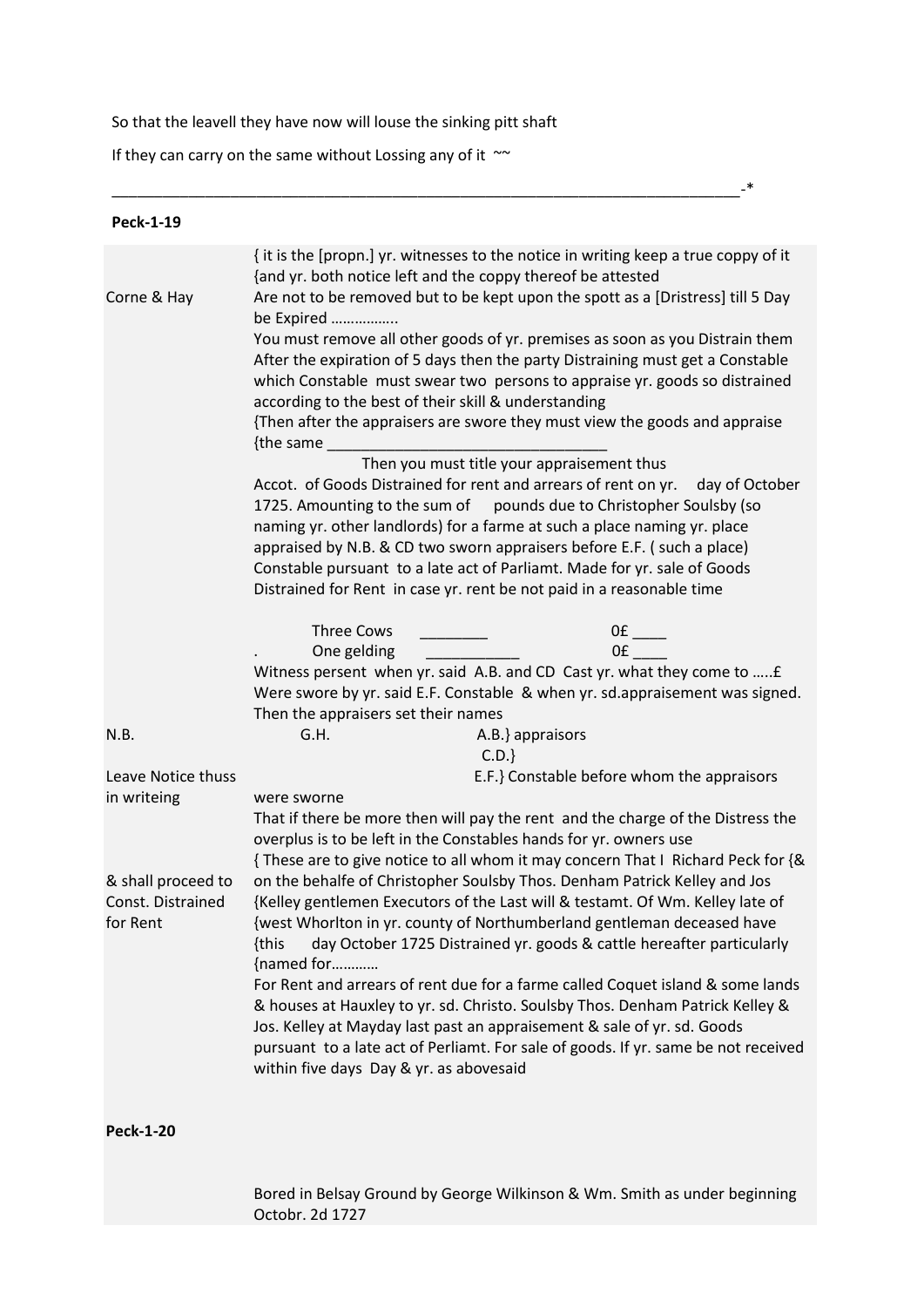| Galley}<br>Burn }         | In the South East Corner in the Meadowfield near yr. place where Yd<br>Tryall was made for Coale in Bitchf Estate                                                                                                                                                                                                                                                                 |                                                                  |                                                                           |                                          | In                                                                        |
|---------------------------|-----------------------------------------------------------------------------------------------------------------------------------------------------------------------------------------------------------------------------------------------------------------------------------------------------------------------------------------------------------------------------------|------------------------------------------------------------------|---------------------------------------------------------------------------|------------------------------------------|---------------------------------------------------------------------------|
|                           |                                                                                                                                                                                                                                                                                                                                                                                   | Yd                                                               | In                                                                        |                                          |                                                                           |
| <b>Ist Hole</b>           | In Clay<br>In Sand<br>In Clay<br>Put of by the sand running when bored                                                                                                                                                                                                                                                                                                            | $\mathbf{1}$                                                     | 12<br>9<br>15                                                             | 2                                        | 0                                                                         |
| 2. Hole                   | In Clay                                                                                                                                                                                                                                                                                                                                                                           | $\overline{2}$<br>12                                             | $\boldsymbol{0}$                                                          |                                          |                                                                           |
|                           | Put of proceeding any further by yr [Chencle,]                                                                                                                                                                                                                                                                                                                                    |                                                                  | ~~~~~~~?                                                                  |                                          | 12                                                                        |
| 3. Hole                   | In Clay<br>In a Llimestone Tumbler<br>In Clay with Tumblers<br>In Clean Clay<br>To the Stonehead<br>In Brown post<br>In Black Stone<br>In Gray Girdells with watter<br>In Blew Stone<br>In Strong Gray post<br>In Coale<br>In White post<br>In soft white stone<br>In Coale with a Great deal of watter<br>To the [Thill] of the 14 inch Coale<br>In gray Stone<br>In Black Stone | 3<br>$\mathbf 0$<br>$\mathbf{1}$<br>$\mathbf{1}$<br>$\mathbf{1}$ | 31<br>19<br>30<br>28<br>12<br>24<br>18<br>18<br>21<br>3<br>12<br>22<br>14 | $\sim\sim\sim\sim6$ :<br>7:<br>13:<br>1: | 0<br>$\boldsymbol{0}$<br>$\mathbf 0$<br>$\mathbf 0$<br>3:<br>24           |
| 28days []                 | In strong white post<br>In strong gray stone<br>In strong white post mixt with whin<br>In strong white post with partings<br>In strong Whinn: & not bored through                                                                                                                                                                                                                 |                                                                  |                                                                           |                                          | 12<br>24<br>$\overline{0}$<br>1:<br>1:<br>$\overline{0}$<br>3: 18<br>24.6 |
| Bored in then 3 Holes No. |                                                                                                                                                                                                                                                                                                                                                                                   |                                                                  |                                                                           | 28:                                      | 18                                                                        |

# **Peck-1-21**

15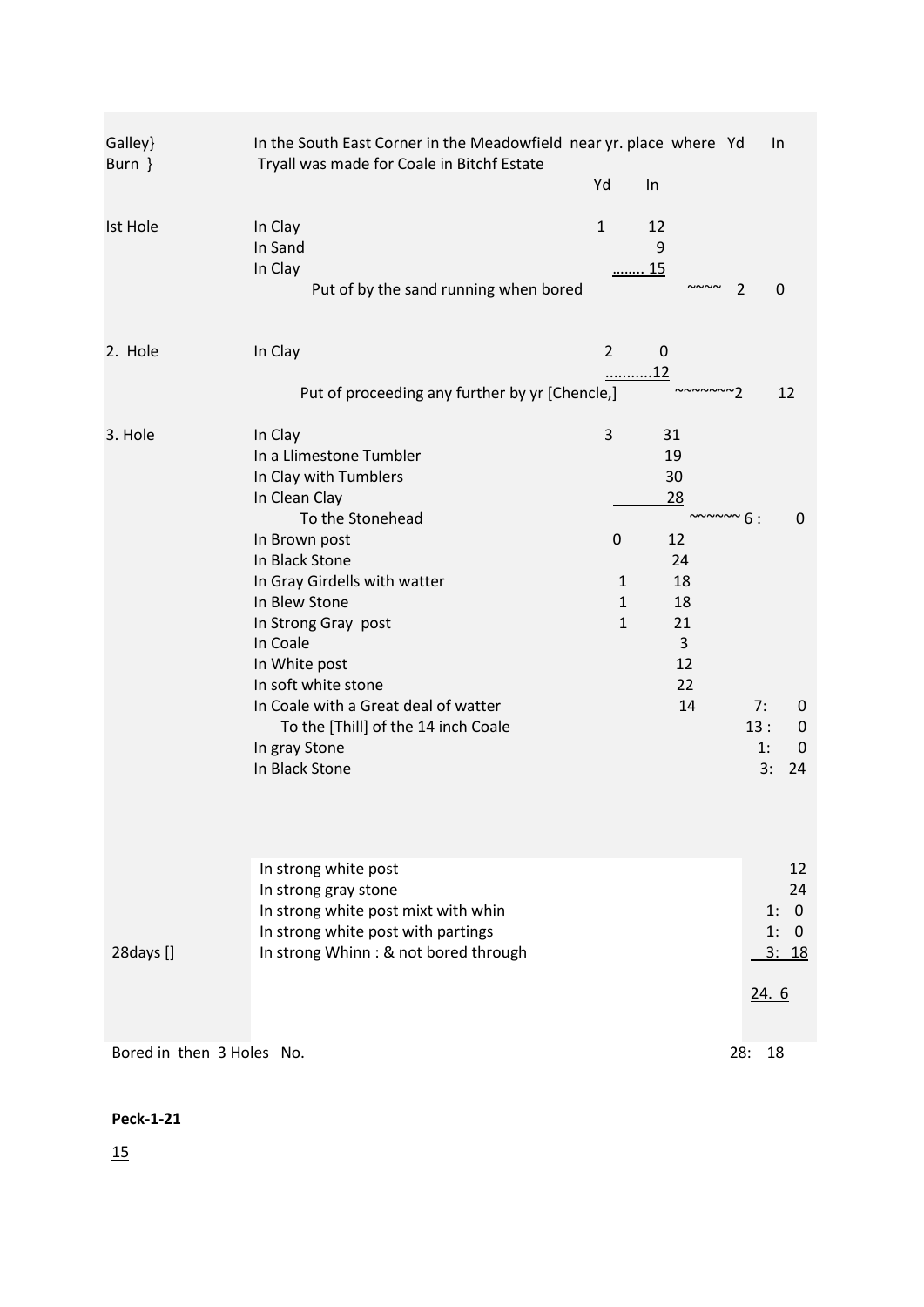|                                      | {It is [] yr. Witnesses to the Notice in Writing keep a true Coppy of it and if yr. both notice<br>[left & the Coppy thereof be attested                                                                                                                                                                                                                                                                                                                                                                                                                                                                                                                                                                                                                                                                                                                              |
|--------------------------------------|-----------------------------------------------------------------------------------------------------------------------------------------------------------------------------------------------------------------------------------------------------------------------------------------------------------------------------------------------------------------------------------------------------------------------------------------------------------------------------------------------------------------------------------------------------------------------------------------------------------------------------------------------------------------------------------------------------------------------------------------------------------------------------------------------------------------------------------------------------------------------|
| Corne and<br>Hay                     | Are not to be removed but are to be kept upon the spott as a Dristress till 5 day be Expired<br>You must remove all other goods of your premises as soon as you Distrain them<br>After the Expiration of 5 days then the party Distraining must get a Constable which<br>Constable must swear two persons to appraise yr. goods so Distrained according to the best<br>of their skill & understanding.                                                                                                                                                                                                                                                                                                                                                                                                                                                                |
|                                      | {Then after the appraisers are sworn they must view the goods and appraise the same ____<br>Then you must Title yr. appraisement thus                                                                                                                                                                                                                                                                                                                                                                                                                                                                                                                                                                                                                                                                                                                                 |
|                                      | Acct. of goods distrained for rent and arrears of rent on yr.<br>day of October 1725<br>amounting to the sum of<br>pounds [deee] to Christopher Soulsby (so naming of other<br>landlords) for a farme at (such a place naming yr. place) appraised by C.B. and C.D. two<br>sworne appraisers before E.F. (such a place) Constable pursuant to a [late] act of parliament<br>made for yr. sale of Goods Distrained for Rent In Case yr. Rent be not paid in a reasonable<br>time.                                                                                                                                                                                                                                                                                                                                                                                      |
|                                      | Three Cows<br>0 <sub>f</sub>                                                                                                                                                                                                                                                                                                                                                                                                                                                                                                                                                                                                                                                                                                                                                                                                                                          |
|                                      | 0£<br>One Gelding<br>Witness [pre]sent when yr. sd. A.B. & C.D. Cast up what they come too  £                                                                                                                                                                                                                                                                                                                                                                                                                                                                                                                                                                                                                                                                                                                                                                         |
|                                      | Were swore by yr. said E.F. Constable & } Then the appraisers                                                                                                                                                                                                                                                                                                                                                                                                                                                                                                                                                                                                                                                                                                                                                                                                         |
|                                      | When yr. sd. Appraisememnt was signed} set their names                                                                                                                                                                                                                                                                                                                                                                                                                                                                                                                                                                                                                                                                                                                                                                                                                |
| N.B.                                 | G. H. A.B.<br>C.D.} appraisors                                                                                                                                                                                                                                                                                                                                                                                                                                                                                                                                                                                                                                                                                                                                                                                                                                        |
| Leave Notice<br>thuss in<br>Writeing | That if there be more then will pay the rent & the charge of the Distress the overplus is to be<br>left in the Constable's hands for yr. owners use.                                                                                                                                                                                                                                                                                                                                                                                                                                                                                                                                                                                                                                                                                                                  |
|                                      | {These are to give notice to all whom it may concern that I Richard peck for and on the<br>{behalf of Christopher Soulsby Thos. Denham Patrick Kelley & Jos Kelley Gentlemen<br>{executors of the last will and Testamt of Wm Kelley late of west whorlton in yr. County of<br>{Northumberland Gentleman deceased have this day of October 1725<br>{Distrained yr. goods {& cattles hereafter [per] ticularly named for<br>For Rent and arrears of rent due for a farme called Coquet Island & some lands and houses<br>at hauxley to yr, sd. Christo. Soulsby Thos Denham Patrick Kelley & Jos Kelley at Mayday last<br>past and shall proceed to an appraisement & sale of yr.sd. goods pursuant to the late Act of<br>parliament for Sale of Goods Distrained for Rent [If] yr. same be not [received] within five<br>days witness my hand Day and Year above said |
|                                      |                                                                                                                                                                                                                                                                                                                                                                                                                                                                                                                                                                                                                                                                                                                                                                                                                                                                       |

**Peck-1-22**

Bored in Belsay Ground by George Wilkinson & Wm Smith As under beginning Octobr. 2d 1727

 $\overline{\phantom{a}}$  , and the set of the set of the set of the set of the set of the set of the set of the set of the set of the set of the set of the set of the set of the set of the set of the set of the set of the set of the s

Galley Burn In the South East in the Meadowfieald near } National Communisty Communisty Property Reports 10. Yr. place where Tryall was made for Coale in }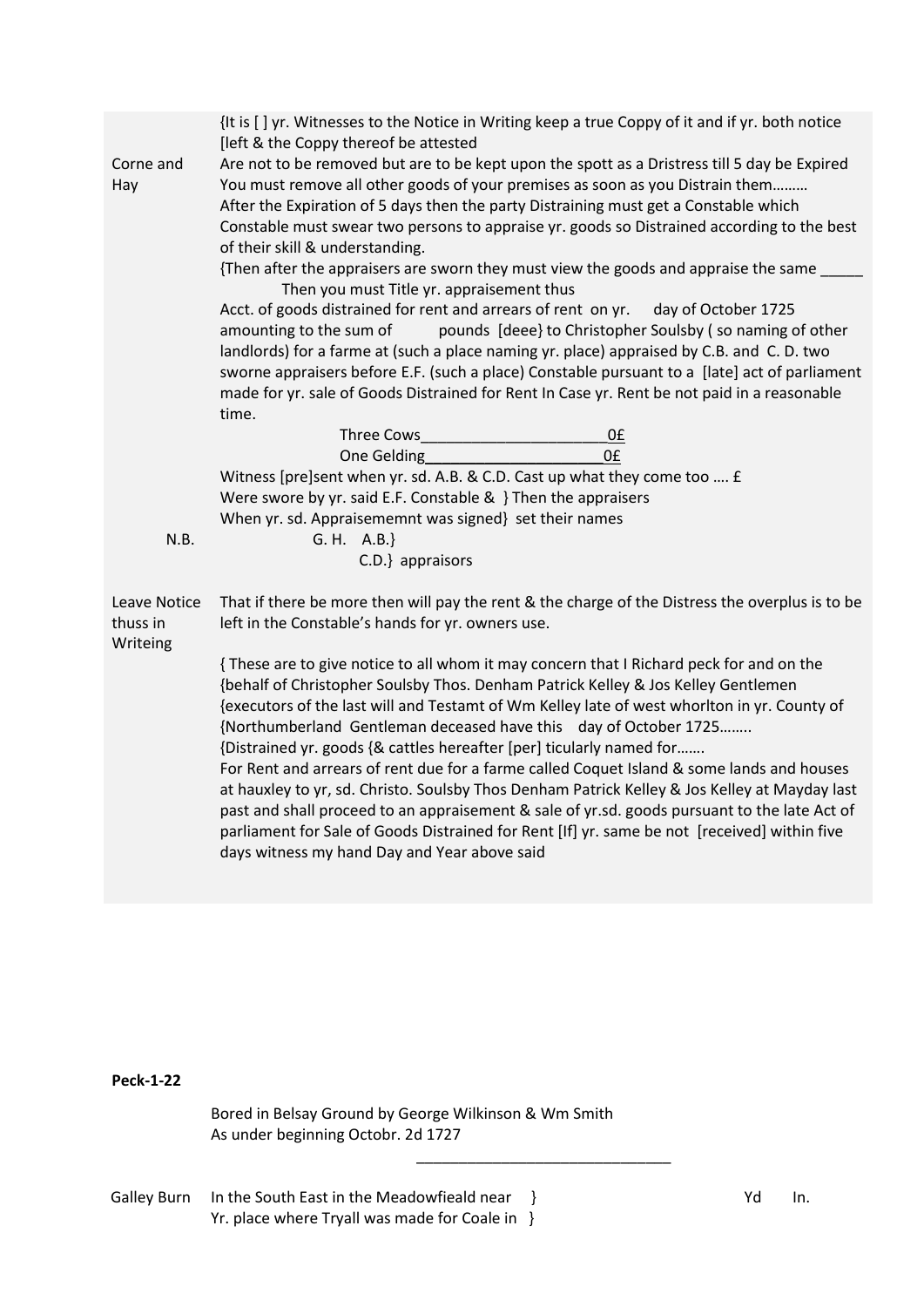|            | <b>Bitchf Estate</b>                                               | }                    |                      |                  |    |
|------------|--------------------------------------------------------------------|----------------------|----------------------|------------------|----|
|            | Yd<br>In                                                           |                      |                      |                  |    |
| $1st$ Hole | 1.<br>12                                                           |                      |                      |                  |    |
|            |                                                                    |                      |                      |                  |    |
|            | In Clay                                                            |                      |                      |                  |    |
|            | Put of when the sand running when bored~~~~~~~~~~~~~~~~~~~~~~~~ 2. |                      |                      |                  | 0  |
| 2d Hole    | 0                                                                  |                      |                      |                  |    |
|            | In running Channel & sand12                                        |                      |                      |                  |    |
|            | Put of proseeding any further by yr. [Chenele.]                    |                      | $\sim\sim$           | $\overline{2}$ . | 12 |
| 3d Hole    | 31                                                                 |                      |                      |                  |    |
|            | In a Limestone Tumbler 19                                          |                      |                      |                  |    |
|            | In Clay with Tumblers 30                                           |                      |                      |                  |    |
|            | In Clean Clay<br>28                                                |                      |                      |                  |    |
|            | To the Stonehead                                                   | $\sim$ ~~~~~~~~~~ 6. | 0                    |                  |    |
|            | 12                                                                 |                      |                      |                  |    |
|            | In Black Stone                                                     |                      |                      |                  |    |
|            | In Grey Girdells with watter  1.<br>18                             |                      |                      |                  |    |
|            | In Blew Stone<br>18<br>1.                                          |                      |                      |                  |    |
|            | In Strong gray post<br>$\mathbf{1}$ .<br>21                        |                      |                      |                  |    |
|            | 3<br>In Coale                                                      |                      |                      |                  |    |
|            |                                                                    |                      |                      |                  |    |
|            |                                                                    |                      |                      |                  |    |
|            | In Coale with a Great deal of watter 14                            |                      | 7.<br>$\overline{0}$ |                  |    |
|            | To the Thick of the 14 inch Coale                                  | 13.                  | 0                    |                  |    |
|            | In Gray stone                                                      | 1.                   | 0                    |                  |    |
|            | In Black Stone                                                     | 3.                   | 24                   |                  |    |
|            | In strong White post                                               |                      | 12                   |                  |    |
|            | In Strong grey Stone                                               |                      | 24                   |                  |    |
|            | In strong white post mixt                                          |                      |                      |                  |    |
|            | with whin<br>.                                                     | 1.                   | 0                    |                  |    |
|            | in Strong white post with                                          |                      |                      |                  |    |
|            | partings<br>$\cdots$                                               | . 1 .                | 0                    |                  |    |
| 28 days    | in Strong Whinn & not                                              |                      |                      |                  |    |
| N.B.       | bored through<br>$\cdots$                                          |                      | 18                   |                  |    |
|            |                                                                    |                      |                      | 24.              | 6  |
|            | Bored in these 3 Holes ~~~~~~~~~~~~~~~~~                           | [No]                 |                      | 28               | 18 |

| <u>16</u>   | Peck - 1-23 Bored in the Mill Green                              | Yd | In. |
|-------------|------------------------------------------------------------------|----|-----|
|             | 1 <sup>st</sup> Hole In earth but could not proseed for Tumblers |    | 18  |
|             |                                                                  |    |     |
| 8 days N.B. |                                                                  |    |     |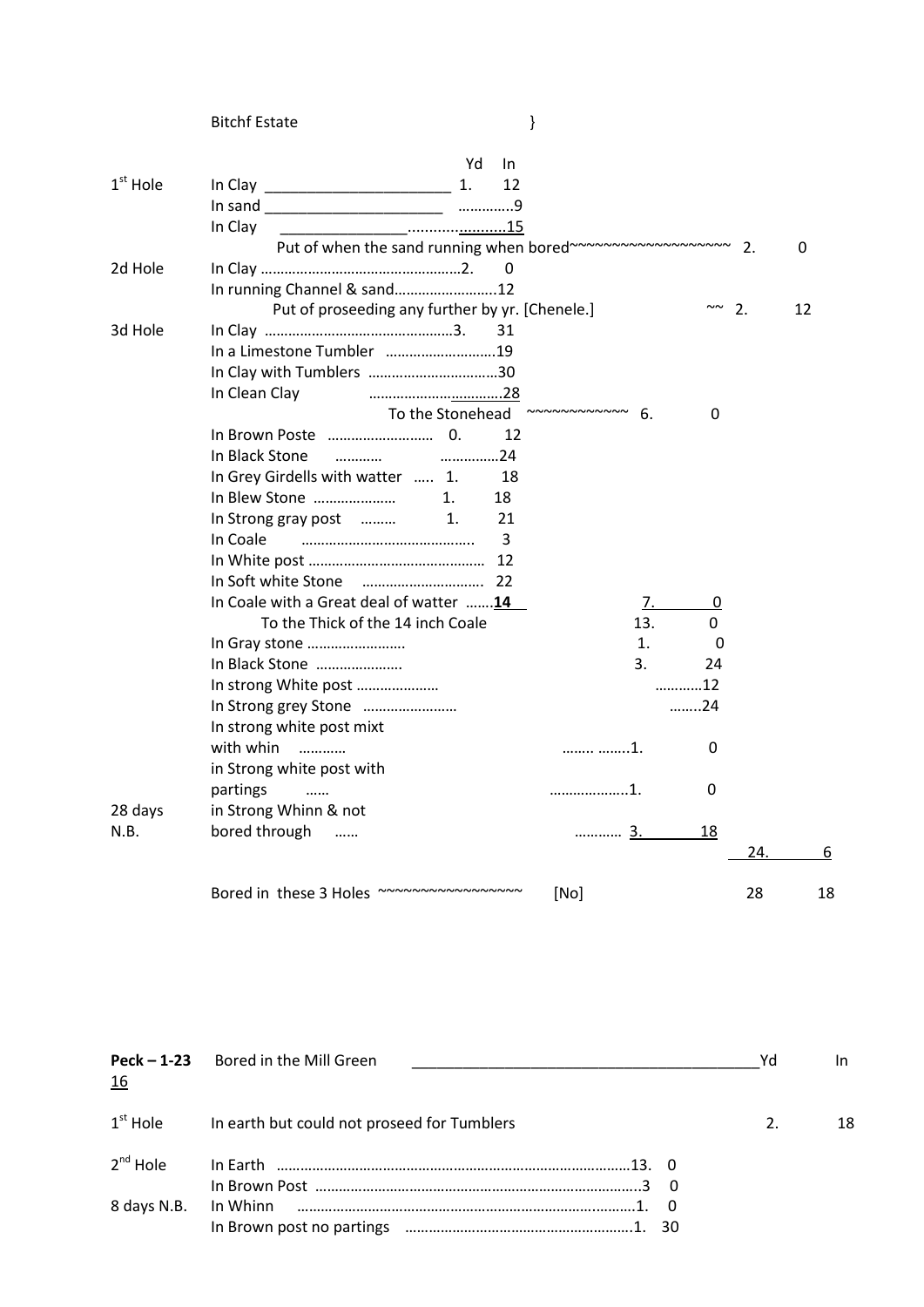| In ditto with partings <b>contained a material contract and the set of the ditto with partings</b> |     |          |
|----------------------------------------------------------------------------------------------------|-----|----------|
|                                                                                                    |     |          |
|                                                                                                    |     |          |
|                                                                                                    |     |          |
|                                                                                                    |     |          |
|                                                                                                    |     |          |
| $\overline{0}$                                                                                     |     |          |
|                                                                                                    |     |          |
| 1 December 1727<br>26.<br>0                                                                        |     |          |
| 18                                                                                                 | 27. |          |
| 18                                                                                                 |     |          |
|                                                                                                    |     |          |
| Bored near Belsay Burn west of Charles Andersons                                                   |     |          |
| In Earth<br>0                                                                                      |     |          |
| 18                                                                                                 |     |          |
| 18<br>In White post                                                                                |     |          |
|                                                                                                    |     |          |
| 18                                                                                                 |     |          |
| 30                                                                                                 |     |          |
|                                                                                                    |     |          |
|                                                                                                    |     |          |
| 9.<br>0                                                                                            | 9:  | 0        |
| .                                                                                                  | 39: | $\Omega$ |
|                                                                                                    | 28: | 18       |
|                                                                                                    |     |          |
| No ~~~~~~~~~~~~~~~~~~~~~~~~<br>Forward December 16 1727                                            |     | 67:18    |
|                                                                                                    |     |          |

33 ¾ fathoms

# **Peck-1-24**

N.B.

Bored So. West of the first hole in Belsay Burn next Charles Andersons beginning December 18 1727

|                                               | Yd: | Inches       |     |     |
|-----------------------------------------------|-----|--------------|-----|-----|
|                                               |     | 0            | Yd: | In. |
|                                               |     | 18           | 5:  | 18  |
| Bord. West of the first hole in Belsay burne} |     |              |     |     |
| Next Charles Andersons  }                     |     |              |     |     |
|                                               |     | - 18         |     |     |
|                                               |     | 18           |     |     |
|                                               |     |              |     |     |
|                                               |     | <sup>0</sup> |     |     |
|                                               |     |              |     |     |
|                                               |     |              | 10: | 18  |
| Bored Cou[I]ston Crag 3 January 1727.8        |     |              |     |     |
|                                               |     | 0            |     |     |
|                                               |     |              |     |     |
|                                               |     |              |     | 0   |

Bored within 2 yds of the above hole………………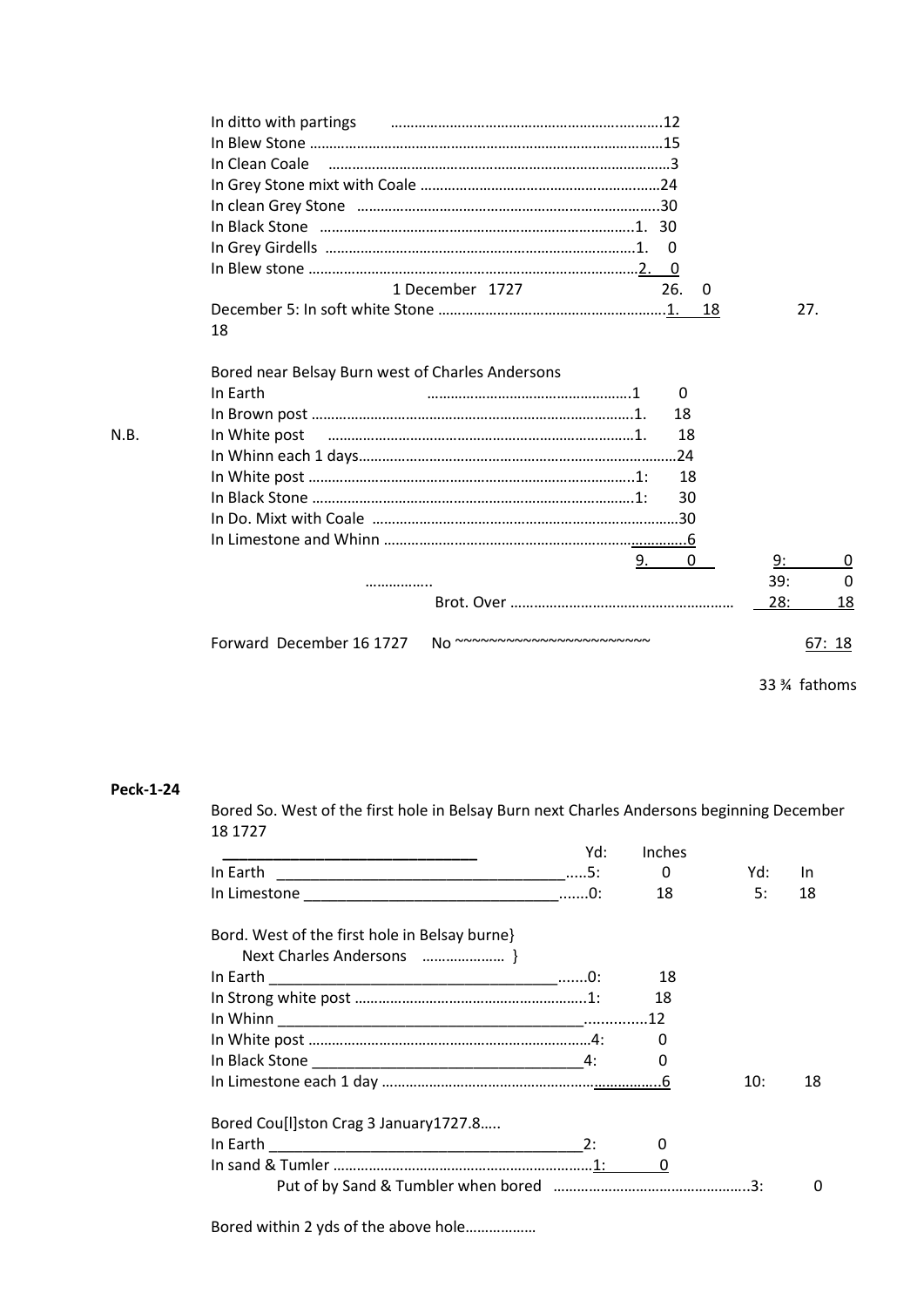| 60 yds So. From Coulstons Crags                                              |       |    |                |     |               |    |
|------------------------------------------------------------------------------|-------|----|----------------|-----|---------------|----|
| In Earth<br><u> 1989 - Johann Barbara, martxa alemaniar arg</u>              |       | 4: | 12             |     |               |    |
| In a Blew Whinn Tumbler each 2 days                                          |       |    | 15             |     |               |    |
|                                                                              |       |    | 12             |     |               |    |
|                                                                              |       |    | 15             |     | 7:            | 18 |
|                                                                              |       |    |                | 26: |               | 18 |
|                                                                              |       |    |                |     |               |    |
| Bored So. Of Coulston's Crags belonging to Belsay June 29 <sup>th</sup> 1728 |       |    |                |     |               |    |
|                                                                              | Yards |    | Foot Inches    |     |               |    |
| In Earth                                                                     |       | 1: | 0              |     |               |    |
|                                                                              |       |    | 3              |     |               |    |
|                                                                              |       |    | 0              |     |               |    |
|                                                                              |       | 1: | 9              |     |               |    |
|                                                                              |       |    | 0              |     | Yds Foot Inch |    |
|                                                                              |       | 1: | 6              |     |               |    |
|                                                                              |       | 1: | 0              | 11: | 2:            | 6  |
| In Strong Whin ____________________________0:                                |       | 1: | $\overline{2}$ |     |               |    |
|                                                                              |       |    | $\Omega$       |     |               |    |
|                                                                              |       | 0: | 10             |     |               |    |
|                                                                              |       |    | 0              |     |               |    |
|                                                                              |       | 2: | 0              |     |               |    |
|                                                                              |       |    |                |     |               |    |
|                                                                              |       |    | 0              |     |               |    |
|                                                                              |       | 2: | 6              |     |               |    |
|                                                                              |       |    | 6              | 13: | 0:            | 6  |
|                                                                              |       | 0  | $\Omega$       |     |               |    |
|                                                                              |       | 1: | 0              |     |               |    |
|                                                                              |       |    |                |     |               |    |
|                                                                              |       |    | 3              | 9:  | 1:            | 6  |
|                                                                              |       |    |                |     |               |    |
|                                                                              |       |    |                |     | 1:            | 6  |

# **Peck-1-24**

An Accot. Of the hight of the Stone Coale in the Dikenook pitt in Newbigin Field under Forsters

# 17

|                                             | Yds | In              |
|---------------------------------------------|-----|-----------------|
| The hight of the Top Coale is               |     | $19\frac{3}{4}$ |
| The hight of the Stone between the Coale is |     | $16\frac{3}{4}$ |
| The hight of the bottom Coale is            |     | 26 %            |
|                                             |     |                 |

Bd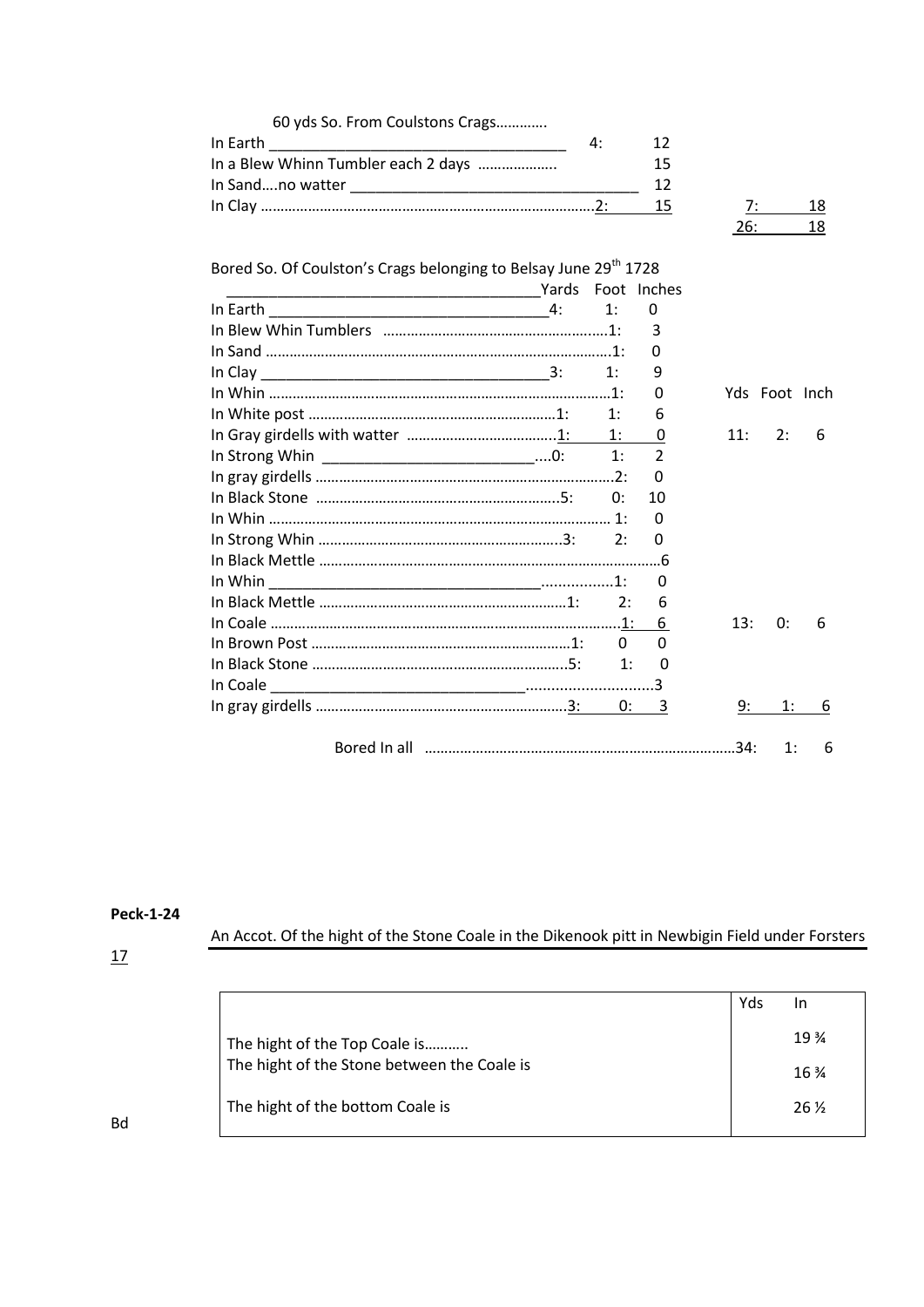| The full hight of Stone and Coale is _______                                                 |            |                | 1:           | 27             |
|----------------------------------------------------------------------------------------------|------------|----------------|--------------|----------------|
|                                                                                              |            |                |              |                |
| Bored at Milbourns Ginn pitt from Kenton Maine coale Thill [ ] John Wake 17 Novembr.<br>1726 |            |                |              |                |
|                                                                                              |            | Fa             | Yd           | Inches         |
| In Boxx                                                                                      |            |                | $\mathbf{1}$ |                |
| In gray thill                                                                                |            |                |              | 18             |
| In Gray Stone                                                                                |            | $\overline{2}$ |              | 18             |
| In gray post                                                                                 |            | $\overline{2}$ |              |                |
| In Gray Stone                                                                                |            | 2              |              |                |
| In Gray Mettle                                                                               |            | 3              |              |                |
| In Coale watter in it                                                                        |            |                |              | 4              |
| In Blew Stone                                                                                |            | $\overline{3}$ | 1            | 27             |
| In Coale                                                                                     |            |                |              | 20             |
| In Dunne Mettle                                                                              |            |                |              | 9              |
| In Coale                                                                                     |            |                |              | 14             |
| In Coale mixt with Stone                                                                     |            |                |              | 27             |
| In strong thill                                                                              |            |                |              | 9              |
|                                                                                              | In all No. | 15:            | 0:           | $\overline{2}$ |

An Accot. Of the hight Breath and Leangth of Mr W. kelley's Wayns and carts at Whorlton Moore Being the same Measure Mr Denham had at Dunston  $\sim$  June 7<sup>th</sup> anno 1710.....

wayns Carts (1999) and the control of the control of the control of the control of the control of the control of the control of the control of the control of the control of the control of the control of the control of the Foot//Inch Foots//Inch

| The hight  | 2:       | 1:            |
|------------|----------|---------------|
| The Breath | 3:<br>5: | 2:<br>8<br>Δ٠ |

# **Peck -1-25**

An acct. of the height Breath and Length of My Lord Widrington's Wayns and Carts at use burn December 16<sup>th</sup> 1713 as followeth

| Wayns                         | Carts                                  |
|-------------------------------|----------------------------------------|
|                               | Foots Inch                             |
| 2:                            | 1: 10                                  |
| 3:<br>$\overline{\mathbf{2}}$ | 2: 8                                   |
| 6:<br>$\mathbf{0}$            | $\overline{4}$ : $\overline{4}$        |
|                               | Foots Inch<br>$\overline{\phantom{0}}$ |

Bd

Bd

Bd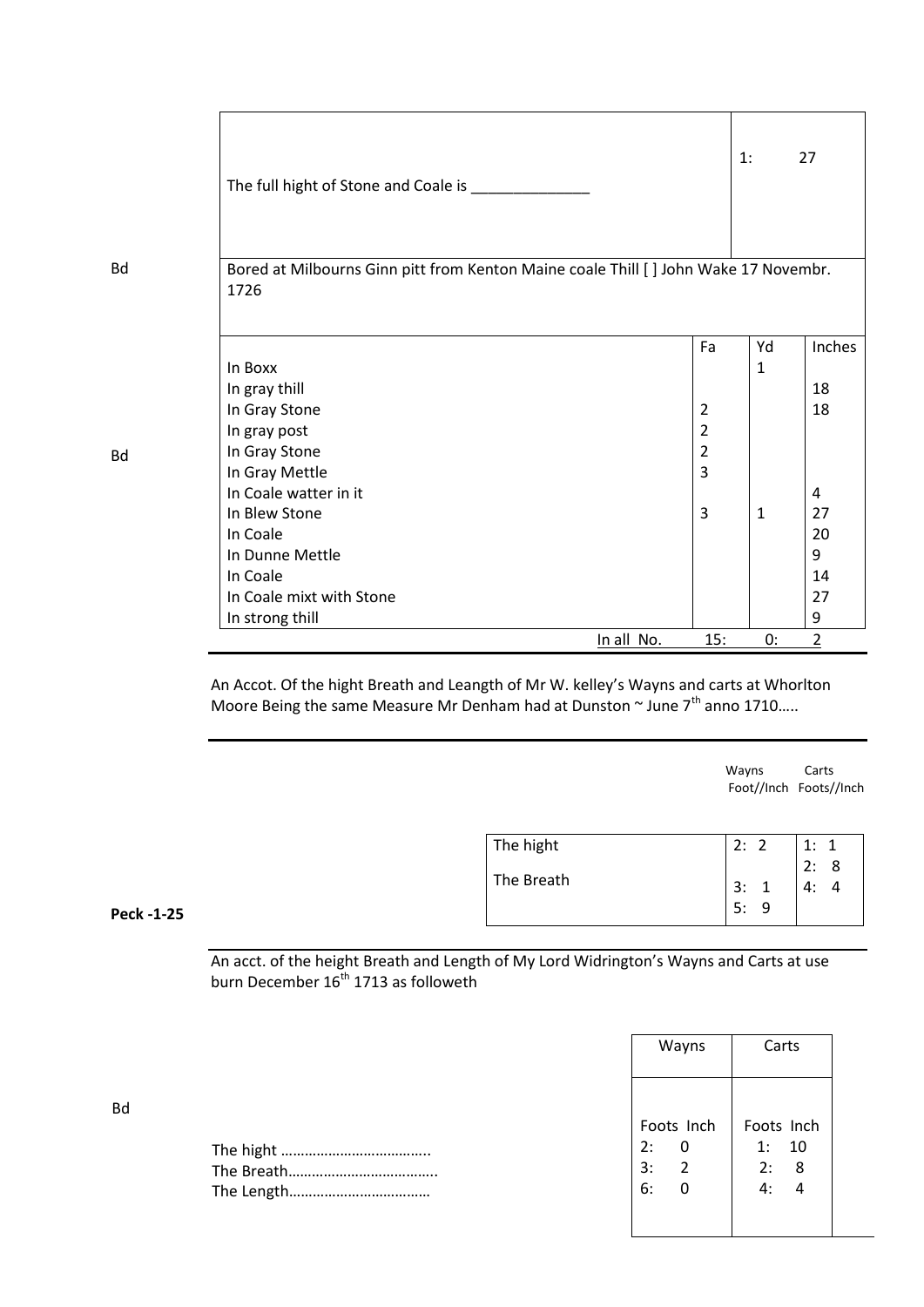|           | Sir Henry Liddells                                                                                                                                           | Wayns                                          | Carts                                           |  |
|-----------|--------------------------------------------------------------------------------------------------------------------------------------------------------------|------------------------------------------------|-------------------------------------------------|--|
| <b>Bd</b> |                                                                                                                                                              | Foot: In<br>2:<br>3:4<br>6:                    | Foot: In<br>1:9<br>2: 7<br>4:6                  |  |
|           | Mr Rogers at Hartley                                                                                                                                         | Wayns                                          | Carts                                           |  |
|           |                                                                                                                                                              | Foot: Inch<br>2: 2<br>$3: 1\%$<br>6            | Foot: Inch<br>1: 10<br>$2: 6\frac{1}{2}$<br>4:4 |  |
|           | Cullercoats Measure 12 Febry. 1716/17<br>The Boule Tub                                                                                                       | Foot: inch                                     | Foot: Inch                                      |  |
| <b>Bd</b> |                                                                                                                                                              | 1: 12<br>$2: 4\frac{1}{2}$<br>$2: 10\,\%$      | 6: $4\frac{1}{2}$                               |  |
| Bd        | The Cost they deliver with<br>He length<br>The breath<br>The height at yr head 18 Inch & at yr. foot 16 inch<br>Sr. Robert Hesibrige Measure tub at Topaover | Foot: Inch<br>4:6<br>$2: 8\frac{1}{2}$<br>1: 5 | $8:7\frac{1}{2}$                                |  |
| Bd        | The Diamiter at bottom in Side & Inside<br>The Diamiter at Topp- insd. & Inside<br>The Hight                                                                 | $2: 8\frac{1}{2}$<br>2: 4<br>1: 1              | 6: $1\frac{1}{2}$                               |  |
|           | South Shore Mr Thos. Turnbulls May 15 <sup>th</sup> 1717                                                                                                     | Wayns                                          | Carts                                           |  |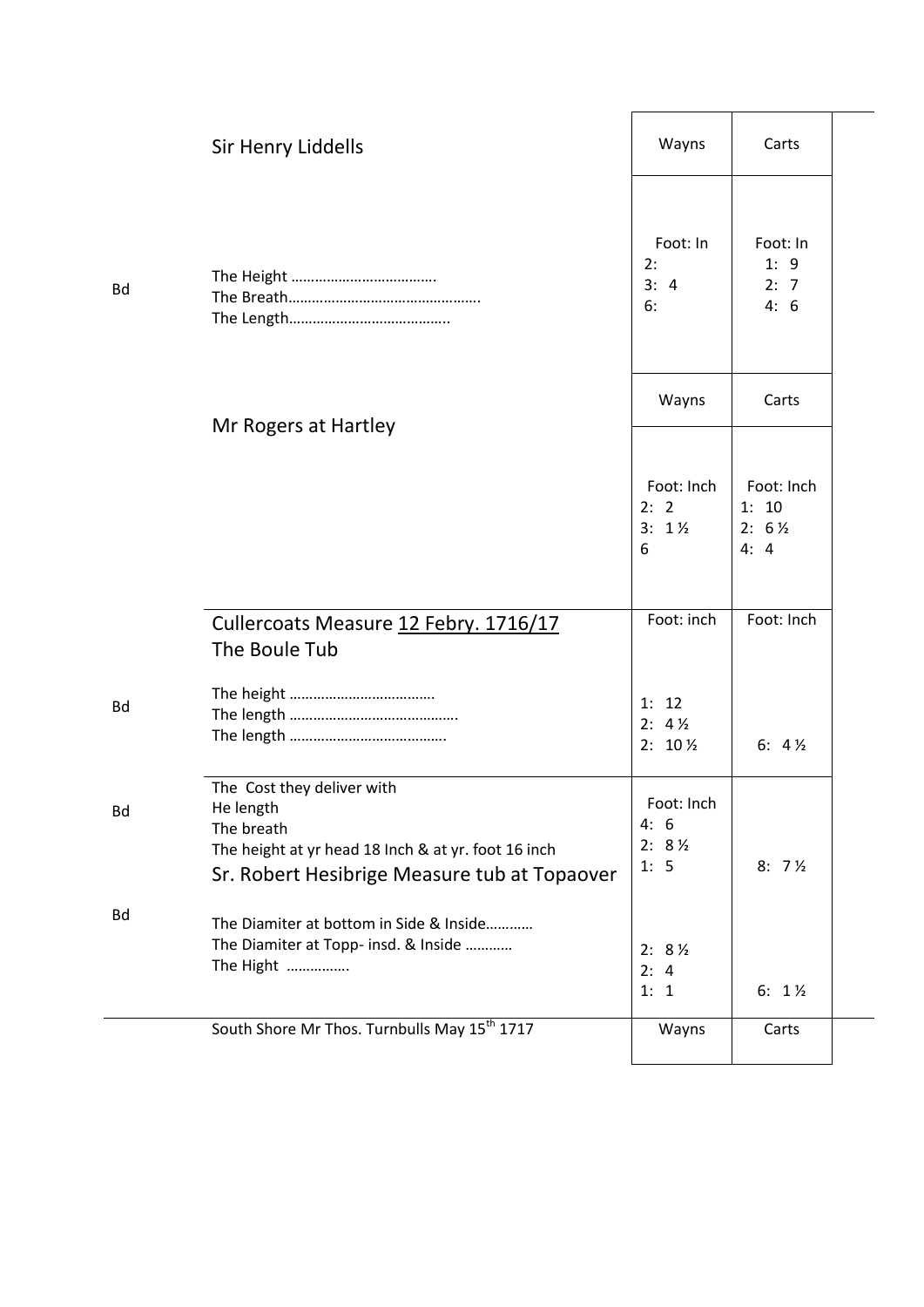| The Length<br>The Breath<br>The height | 5:9<br>3:<br>$\overline{a}$<br>2: | 4:3<br>2: 7<br>1:9 |
|----------------------------------------|-----------------------------------|--------------------|
|                                        |                                   |                    |
|                                        |                                   |                    |

## **Peck-1-26**

18 An Accot. Of the Rent Kenton Maine Coale & Stone Coales pays to the Lilbournes (Viz).... July 17

1836 [faint added later?]

Anno....1722 \_\_\_\_\_\_\_\_

116 [ faint added later?]

| XX                                                                                                                           | d<br>S           |
|------------------------------------------------------------------------------------------------------------------------------|------------------|
| The Maine Coale pays & part of every Tenn of Coales at 15 to the Tenn. $\}$ f. T:<br>Each Corff containing 12 pecks Which is | $\Omega$         |
| XX                                                                                                                           |                  |
| The Stone Coale pays & part of every Tenn of Coales at 18 to the Tenn. }                                                     | $f. \t. 7:$<br>0 |
| NB that they pay £210 Sertaine Rent@ 7s per Tenn}<br>For all that's wrought above 600 Tenns                                  |                  |
|                                                                                                                              |                  |
|                                                                                                                              |                  |
|                                                                                                                              |                  |
|                                                                                                                              |                  |

June 8<sup>th</sup> Anno 1713

An accot. Of what Levell there is from Kenton Boreing Pitt to the well called Jane Scotts well [Att] Tyne Side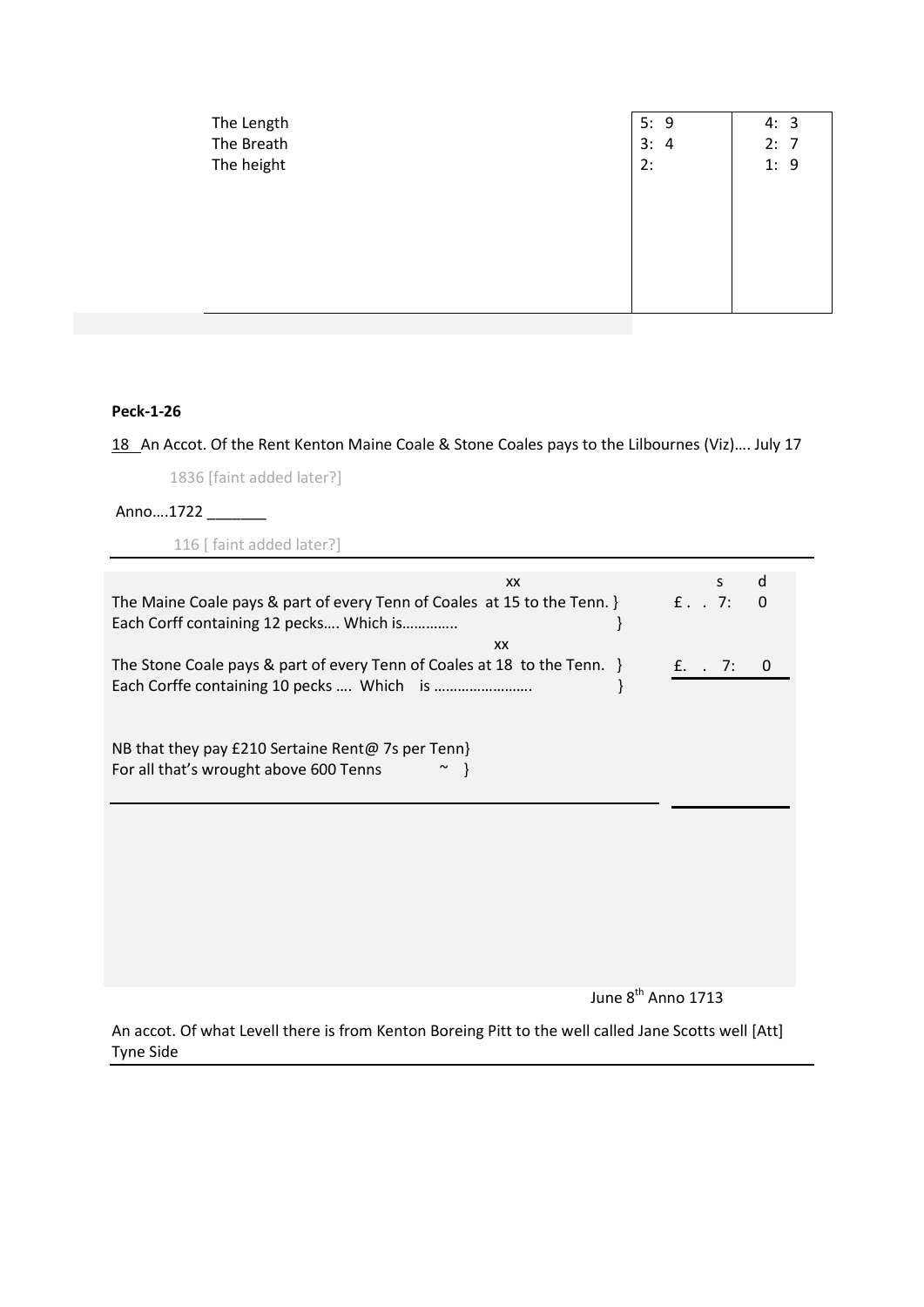|                                                                                                 |   |     |      | Yds. | Inches |
|-------------------------------------------------------------------------------------------------|---|-----|------|------|--------|
| Bank level from the Boreing pitt to Robt Sims house                                             |   |     |      | 23:  | 4      |
| And from yr. side house to the Cat Road                                                         |   |     |      | 38:  | 19     |
| And from yr. Catt. Road to Jane Scotts Well                                                     |   |     |      | 41:  | 3      |
|                                                                                                 |   |     |      |      |        |
| The Bank level from yr. Boreing pitt to Jane Scotts Well                                        |   |     |      | 102: | 26     |
|                                                                                                 |   |     |      |      |        |
|                                                                                                 |   | Yds | Inch |      |        |
| The Boreing pitt which is besides John Barnes house is in}                                      |   |     |      |      |        |
| [Depness] to the [Cistrin] when the watter Serves away }                                        |   | 58: | 12   |      |        |
| into Benwell Waste                                                                              | } |     |      |      |        |
| And the said pitt is standing Drowned from yr. [Cistrin]                                        | ł |     |      |      |        |
| to the Coale Thill                                                                              | } | 44  |      |      |        |
|                                                                                                 |   |     |      |      |        |
| The boreing pitts from yr. Coale Thill to yr. [Sattle] boards                                   |   |     |      | 102: | 12     |
| If Tyne leavell had been brought up [itt] had been under the Coale Thill of the<br>boreing pitt |   |     |      |      |        |
| Levelled [per] John Bullock John Barnes & R Peck                                                |   |     |      | 00   | 14     |
| NB that I have allowd. Nothing for bringing up the Levell $\sim$ which must be<br>considered.   |   |     |      |      |        |
|                                                                                                 |   |     |      |      |        |

**Peck-1-27**

Horton Grange Colliery Rentd [p] Gilbr. Turnbll. June 30 1728

\_\_\_\_\_\_\_\_\_\_\_\_\_\_\_\_\_\_\_\_\_\_\_\_\_\_\_

{The full Rise of that Colliery is N W B W which is North headways course the South headwas is }

{to the full Dipp } }

Boardways Course Runns N E B E which is about watter Levell

A Coppy of an accot. Sent Hugh Bethill Esqr. Of the Levells of Walkr. Colliery from sundry places March 16 1713 as followeth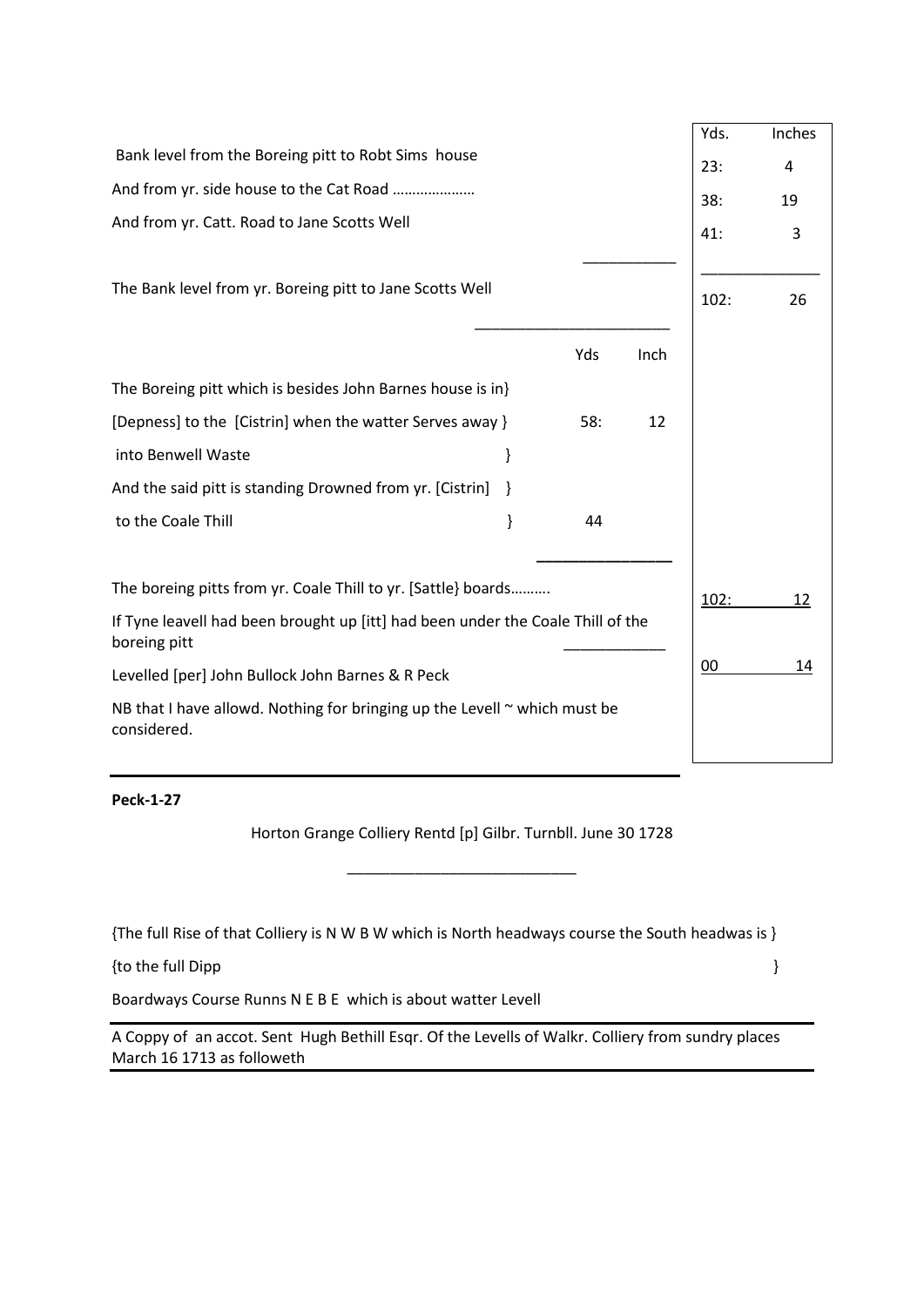|                                                                                    | Yds<br>Inch             | Yards        | Inches |
|------------------------------------------------------------------------------------|-------------------------|--------------|--------|
| Esqr. Bethills pitts in Dipness to yr. Coale                                       | 146:                    |              |        |
| Blank level from Do. To Mr Rutters pitt                                            | 6:<br><u>18</u>         |              |        |
|                                                                                    |                         | 152:         | 18     |
| Mr Christo. Rutters pitts in Dipness to the Coale                                  |                         | 86:          |        |
| Esqr. Bethills pitt under level of Mr Rutters                                      |                         | 66:          | 18     |
| Esgr. Bethills pit in Depnes as above                                              |                         | 146:         |        |
| The Bank level from Do. to the Winde Mill- is                                      |                         | <u>22:</u>   | 3      |
| The distance from yr. pit to the Windemill is 565 yds.                             |                         | 168:         | 3      |
| Allowing the Coale to rise 1 yd out of 17 yards to Deduct                          |                         | <u>33:</u>   | 9      |
| A pitt beside the Winde Mill wood be                                               |                         | 134          | 27     |
| Mr Rutters pitts in Dipness to the Coale head                                      |                         | 86:          |        |
| Bank level from Do. to walkr. Winde Mill ~ is                                      |                         | 15:          | 21     |
| The distance from Rutters pitt to the Winde Mill                                   | }                       |              |        |
| Is 565 yards allowing the Coale to Dip 1 yard out of 17 yards which must be aded } |                         | 33:          | 9      |
|                                                                                    |                         |              |        |
| Mr Rutters pitts will be in Dipness at yr. mill except Irregularity                |                         | <u> 134:</u> |        |
| Esqr. Bethills pitts in Dipness                                                    |                         | 146:         |        |
| The Bank level from yr. said pitt to Walkr. Town is                                | 12:<br>8                |              |        |
| The Bank level from yr. said town to the }                                         |                         |              |        |
| Furthermos extent of high watter mark is }                                         | <u>35:</u><br><u>28</u> |              |        |
| The Bank level in all is                                                           | 48:                     |              |        |
| { To deduct the said Bank level which is<br>}                                      |                         |              |        |
| {supposed to be lost in bringing up yr. watter level Drifts }                      | 4                       |              |        |
|                                                                                    |                         | 44           |        |
| The watter will be to draw at Walker pitts which is now sinking to Tyne Levell     |                         | 102          |        |
| This was levelled by John Barnes John Bullock Mark Hobson and Richard Peck         |                         |              |        |
|                                                                                    |                         |              |        |
|                                                                                    |                         |              |        |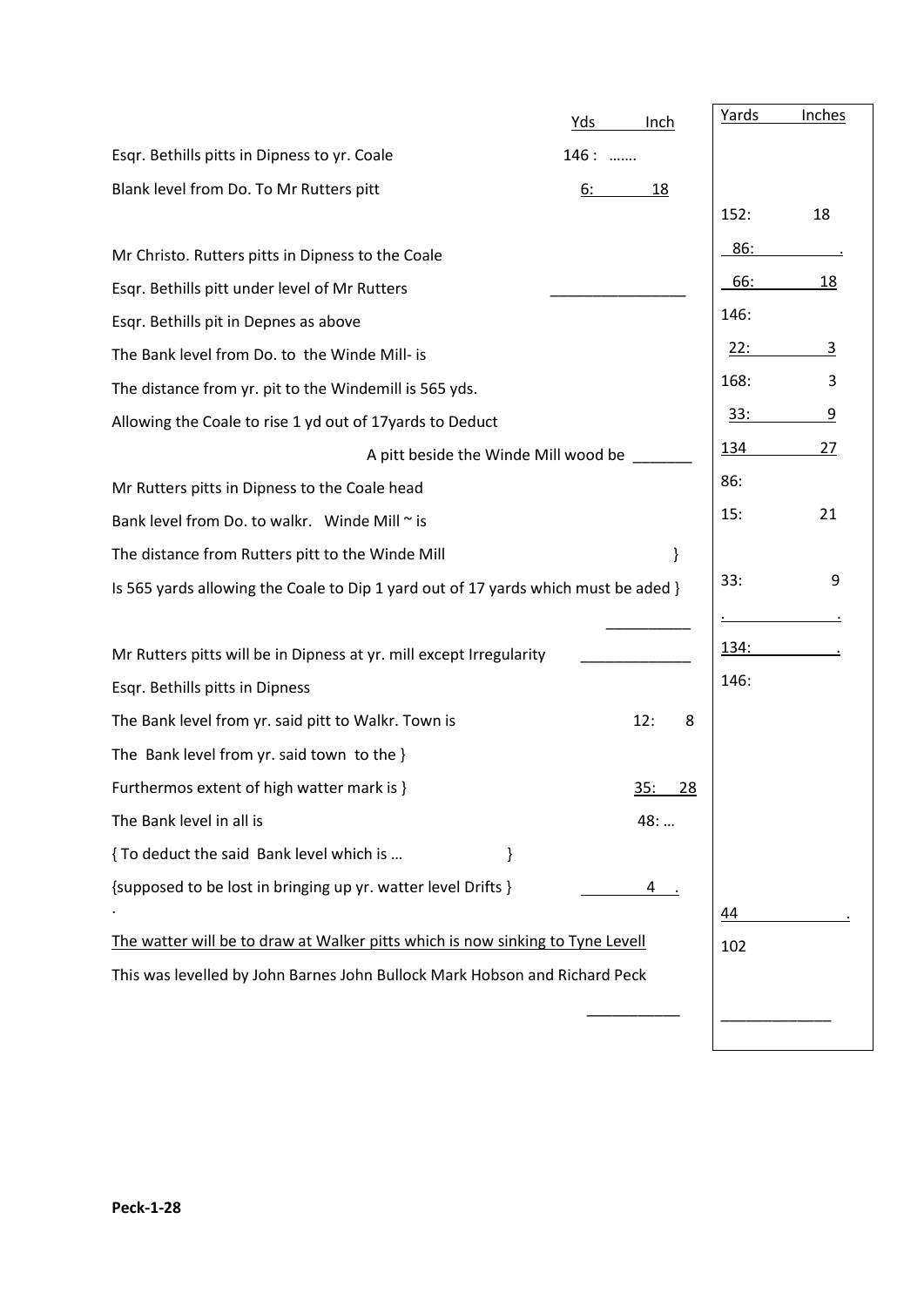|                                                              | Yds | Inches |
|--------------------------------------------------------------|-----|--------|
| The hight from top to bottom is                              | 9   | 18     |
| The diameter between Inside and inside from top to bottom is | 4   | 32     |
| The thickness of yr. wall at the top is                      |     | 25     |
| The thickness of yr wall at the bottom is                    |     |        |
|                                                              |     |        |

Wallington May 12 anno 1713

An accot. Of what leavel there is from severall places to Wallington Hall as followeth….

|                                                             |          | Inch |
|-------------------------------------------------------------|----------|------|
| Back level from the Broome House well to Wallington Hall is | 10       | 20   |
| From the blinde well to the said Hall is                    | 9        | 18   |
| From the parke well to the Ditto Hall is                    | $\cdots$ | 16   |

Memorandm that yr. Levell from yr park wall to yr. saide hall is 1 yd 28 inches ……

\_\_\_\_\_\_\_\_\_\_\_\_\_\_\_\_\_\_\_\_\_\_\_\_\_\_\_\_\_\_\_\_\_\_\_\_\_\_\_\_\_\_\_\_\_\_\_\_\_\_\_\_\_\_\_\_\_\_\_\_\_\_\_\_\_\_

| 10 | 20 |
|----|----|
|    |    |
| 9  | 18 |
|    |    |
|    | 16 |
|    |    |

| The distance from the Broome House        | yds  | Yards            |
|-------------------------------------------|------|------------------|
| to the park wall is<br>well               | 1043 | No. 1631         |
| and from thence to yr. Hall is            | 0588 |                  |
| from the Broome house wall to yr. hall is |      |                  |
| from yr. Blinde well to the wall is       | 602  |                  |
| and from thence to the House is           | 588  | $\dots$ .1190    |
| From the Blinde Well to Wallington }      |      | 1039<br>$\cdots$ |
| Hall in a Direct Line is imputed to $\}$  |      |                  |
| Levelled [per] John Barnes & Richd. Peck  |      |                  |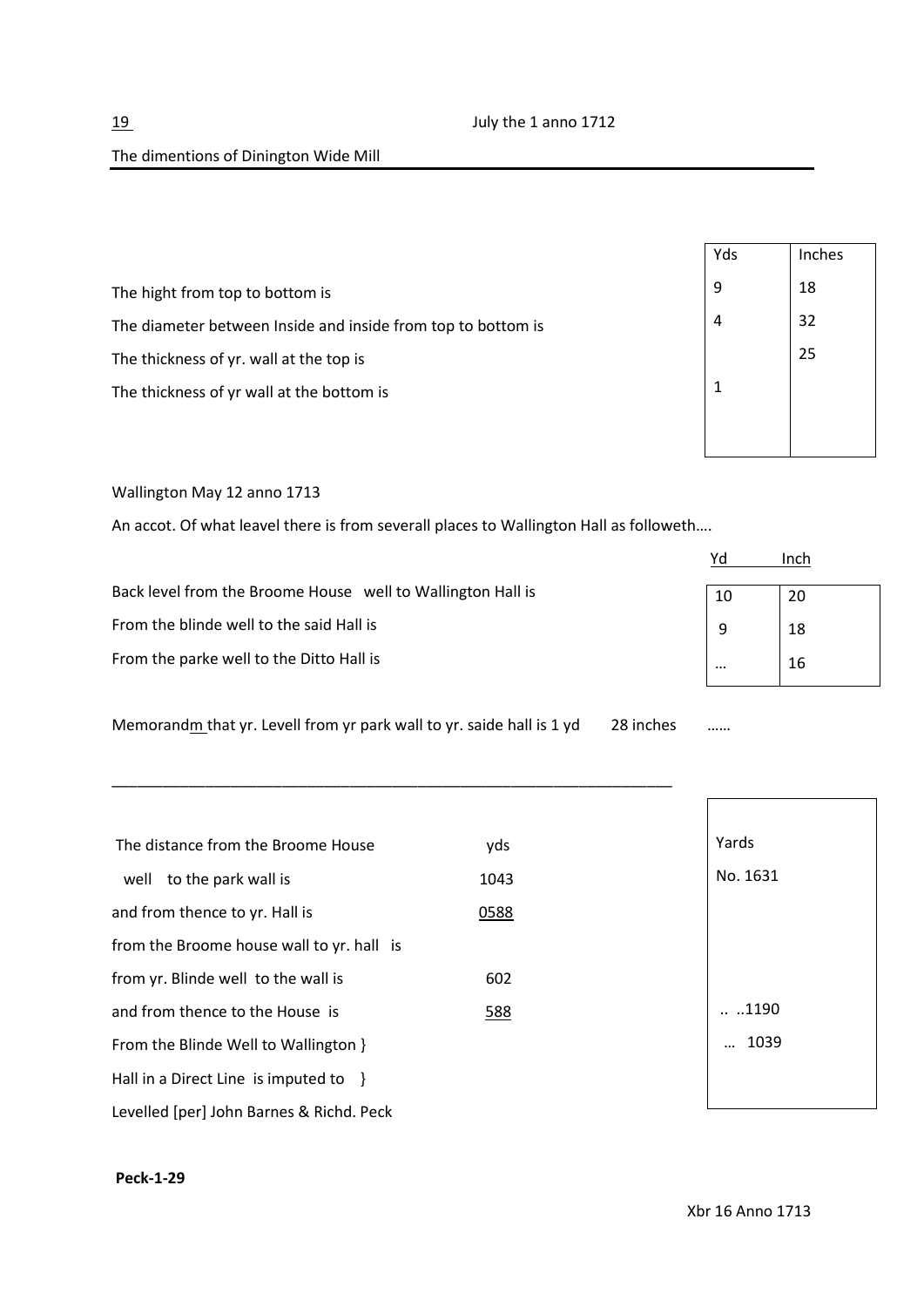An acct. of what part Mr, Enoch Huttson hath of Severall Lead Mines as also what Duty he pays for yr, sd, Mines as Followeth

|                                   | parts         |                  |
|-----------------------------------|---------------|------------------|
| His part of Browngill is          | 11/48 s       | Duty is 1/5 part |
| His part of Ladygill is           | 3/16          | Duty is 1/5 part |
| His part of old Bickeys }         |               |                  |
| Or Wolf Clugh<br>} is             | 1/6           | Duty is 1/5 part |
| His part of Covetfoold is         | $\frac{1}{2}$ | Duty is 1/7 part |
| His part of Brackensicke is       | 1/3           | Duty is 1/5 part |
| His part of Whitesickefoot is 1/8 |               | Duty is          |
| His part of Boltshope is          | 1/8           | Duty is          |

August 15 Anno 1711

An Acct. of what parts Mr. Eno. Hudson Mr John Ord Mr John Rogers hath of Boltshope Groves since yr. NewLease dated from Febry. 10 anno [1719/0 unclear] for 15 years

The Duty that's to be paid yr. above owners is every 8 bing monthly (viz)

\_\_\_\_\_\_\_\_\_\_\_\_\_\_\_\_\_\_\_\_\_\_\_\_\_\_\_\_\_\_\_\_\_\_\_\_\_\_\_\_\_\_\_

| Mr John Ord     |           | 4/64         | parts |
|-----------------|-----------|--------------|-------|
| Mr John Rogers  |           | $3/64$ parts |       |
| Mr Enoch Hudson |           | $1/64$ part  |       |
|                 | In all is | 1/8          | part  |

The undertakers parts of the said Grove where Mr Ord Mr Rogers & Mr E Hudson hath their 1/8 part as above ~…~ (viz)

| Mr John Mopwbery  hath                       | 4/16 |
|----------------------------------------------|------|
| Mr George Mowbery hath                       | 3/16 |
| Mr John Featherston hath                     | 2/16 |
| Wm, Mowbery Joseph Longhorne hath            | 2/16 |
| Rowland Harrison Cuthbt. Ward & John Ellison | 2/16 |
|                                              | 3/16 |
|                                              |      |

\_\_\_\_\_\_\_\_\_\_\_\_\_\_\_\_\_\_\_\_\_\_\_\_\_\_\_\_\_\_\_

Three months or 6 Months in any Two Years or at sundery times in any Two Years then to Render …..

\_\_\_\_\_\_\_\_\_\_\_\_\_\_\_\_\_\_\_\_\_\_\_\_\_\_\_\_\_\_\_\_\_\_\_\_\_\_\_\_\_\_\_\_\_\_\_\_\_\_\_\_\_\_\_\_\_\_\_\_\_\_\_\_\_\_\_\_\_\_\_\_\_\_\_\_\_\_\_\_

…..Remember that this acct. was received from Mr John Ord ……..in Newcastle ……….

## **Peck-1-30**

20 An estimate of what Brunton Colliery would have been Dr. to Sr. Robt. Hesibrige Till the 11 [September] 1713 Provided yr. Coales had been all vended ………(viz)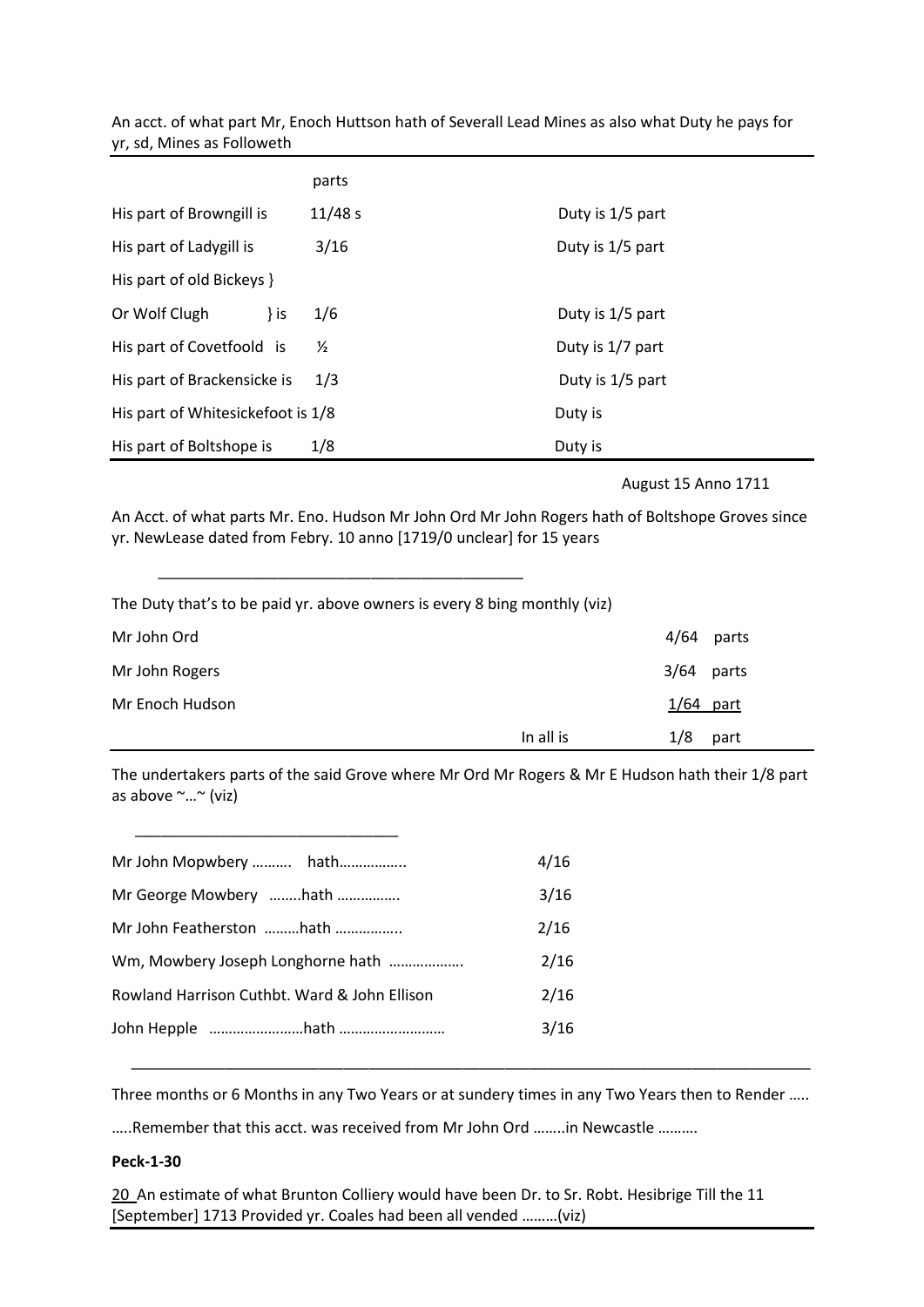| Anno                                  | Tenns                                                                        | S        |     | d              |
|---------------------------------------|------------------------------------------------------------------------------|----------|-----|----------------|
| 1711 Wrought                          | 000 of Coals but paid                                                        | £029:12: |     | 10             |
| 1712 Wrought                          | 047 of Coals and paid                                                        | £198:    | 5:  | 5 <sub>2</sub> |
| 1713 Wrought                          | 206 of Coals till [September]11 & paid                                       | £748 :   | 3:  | $6\frac{1}{2}$ |
|                                       | s d<br>$\mathbf{f}$                                                          |          |     |                |
|                                       | Wrought No. 253 Tens @ 3: 17: 2 amounts to                                   | £976:    | 1:  | 10             |
|                                       | s d                                                                          |          |     |                |
| To leeding the above Tens at 33: 4    |                                                                              | £42:     | 13: | 4              |
| To 1 Yerars wayleave and Steath roome |                                                                              | $£040:$  |     |                |
|                                       | To Steathmans wages Steath Charge and repairing yr. ways                     | $40:$ :  |     |                |
| The Whole Charge Amounts to           |                                                                              | £1477:   | 15: | 2              |
| If yr. above 253 Tens had been sold   | ł                                                                            |          |     |                |
| At 12 1/2 chalder Fother Tens which   | }                                                                            | £1344:   | 1:  | 3              |
|                                       | d<br>}<br>S                                                                  |          |     |                |
|                                       | Is 3162 $\frac{1}{2}$ Chalder @ 8: 6 would been}                             |          |     |                |
| Ballance due from yr. Colliere        |                                                                              | £133 :   | 13: | 11             |
|                                       |                                                                              |          |     |                |
| £                                     | d d<br>S                                                                     |          |     |                |
| Tho aboug                             | 123. 12.11 is all the Charge for wining $\mu$ Collierie of which there is by |          |     |                |

The above 133: 13: 11 is all the Charge for wining yr. Collierie of which there is building a watter Ginn & covering her & finding

|                                       | £96 : …………………… |             |  |
|---------------------------------------|----------------|-------------|--|
| Your loss in wining yr. Collierie  is |                | f37: 13: 11 |  |

A Rule for a perpetual Almanac

See what day of yr week stands under yr. Dominicall Letter of yr. year in the upper part of the Table & underneath you have althose days Thorrow yr, year per Mr Robt. Caythe & Son I had it from

Yr. Dominical letter for D 1713/^

| ' G | Е | E |   |  | B | A  |
|-----|---|---|---|--|---|----|
| Sun | M |   | W |  | F | Sd |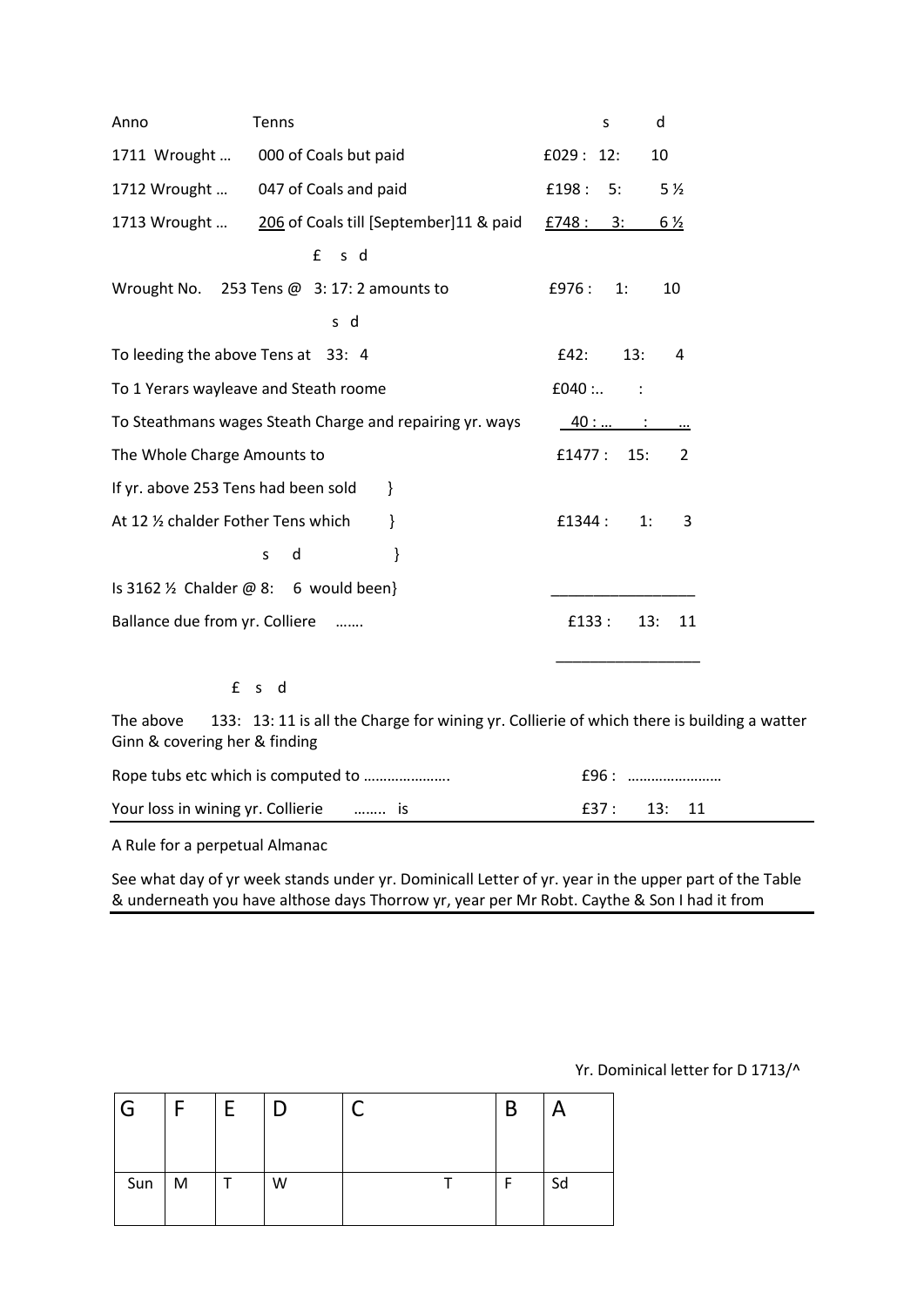| Aprill<br>July | 7br<br>1obr    | June   | February<br>March<br>9br | Augst. | May | January<br>8br |
|----------------|----------------|--------|--------------------------|--------|-----|----------------|
| $\mathbf{1}$   | $\overline{2}$ | 3      | $\pmb{4}$                | 5      | 6   | $\overline{7}$ |
| 8              | 9              | $10\,$ | 11                       | 12     | 13  | 14             |
| 15             | 16             | 17     | 18                       | 19     | 20  | 21             |
| 22             | 23             | 24     | 25                       | 26     | 27  | 28             |
| 29             | 30             |        |                          |        |     |                |

# **Peck-1-31**

# A table of Keel Dues in all [R]atches of this River Tyne 1710 \_\_\_\_\_

| S<br>မင $\frac{1}{\sigma}$ | Above | <b>Below</b> | Snowdens | Saint   | Wink    | Jarrs   | Shields  |          |
|----------------------------|-------|--------------|----------|---------|---------|---------|----------|----------|
|                            |       | The          | The      | Hole    | Antons  | Im Lee  | 8        |          |
|                            |       | <b>Burne</b> | Burne    |         |         |         | Howden   |          |
|                            |       | f: s:d       | f: s:d   | f: s: d | f: s: d | f: s: d | f: s: d  | f: s: d  |
|                            |       | 0: 6: 4      | 0: 6: 8  | 0: 7: 6 | 0: 7: 8 | 0:9:0   | 0: 11: 8 | 0: 13: 4 |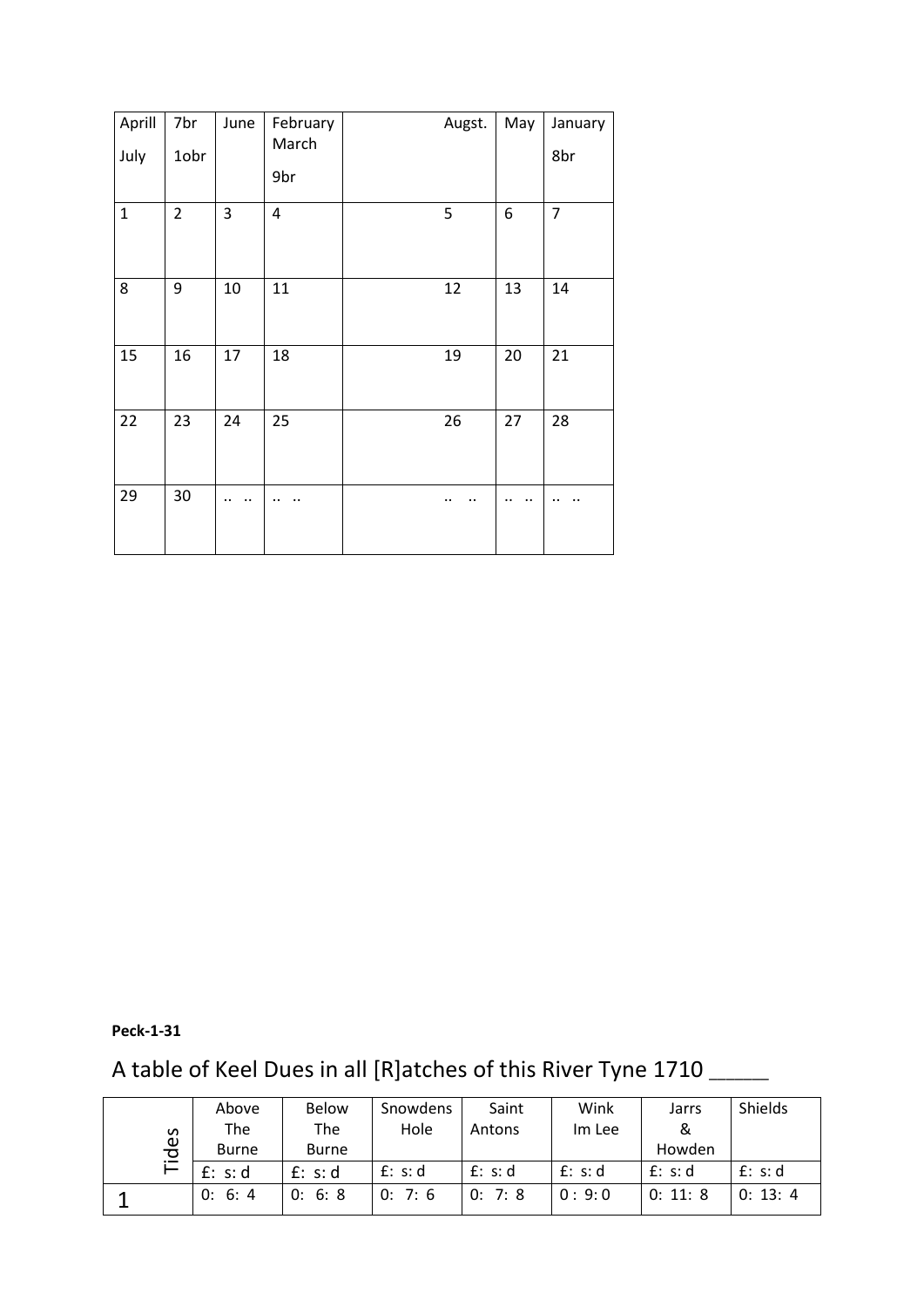| $\overline{2}$ | 0: 12: 8 | 0: 13: 4 | 0: 15: 0 | 0: 15: 4 | 0: 18: 0 | 1: 3: 4  | 1:6:8    |
|----------------|----------|----------|----------|----------|----------|----------|----------|
| 3              | 0: 19: 0 | 1: 0; 0  | 1: 2: 6  | 1: 3: 0  | 1: 7: 0  | 1: 15: 0 | 2:0:0    |
| $\overline{4}$ | 1: 5: 4  | 1: 6: 8  | 1: 10: 0 | 1: 10: 8 | 1; 16: 0 | 2: 6: 8  | 2: 13: 4 |
| 5              | 1: 11: 8 | 1: 13: 4 | 1: 17: 6 | 1: 18: 4 | 2: 5: 0  | 2 18: 4  | 3: 6: 8  |
| 6              | 1: 18: 0 | 2: 0: 0  | 2: 5: 0  | 2: 6: 0  | 2: 14: 0 | 3: 10: 0 | 4:0:0    |
| 7              | 2: 4: 4  | 2: 6: 0  | 2: 12: 6 | 2: 13: 8 | 3:3:0    | 4:1:8    | 4: 13: 4 |
| 8              | 2: 10: 8 | 2: 13: 4 | 3:0:0    | 3: 1: 4  | 3: 12: 0 | 4: 13: 4 | 5:6:8    |
| 9              | 2: 17: 0 | 3:0:0    | 3: 7: 6  | 3: 9: 0  | 4:1:0    | 5: 5: 0  | 6:0:0    |
| 10             | 3: 3: 4  | 3: 6: 8  | 3: .6: 8 | 3:16:8   | 4:10:0   | 5:6:8    | 6: 13: 4 |
| 11             | 3: 9: 8  | 3: 13: 4 | 3: 13: 4 | 4: 4: 4  | 4:19:0   | 6: 8: 4  | 7:6:8    |

Bd

**Peck-1-32**

21

Levelld from Throckley Gins to Sundry Places per Richd Peck & Mr Robt Cay Augst. 12<sup>th</sup> 1713/4 (viz)

|                                                  |              | Yds Inches Yds Inc |
|--------------------------------------------------|--------------|--------------------|
| Throckley Ginns is in Deepness to where }        |              |                    |
| The Watter serves away                           | 14: $\theta$ |                    |
| The Bank level from Top of yr watter in yr. $\}$ |              |                    |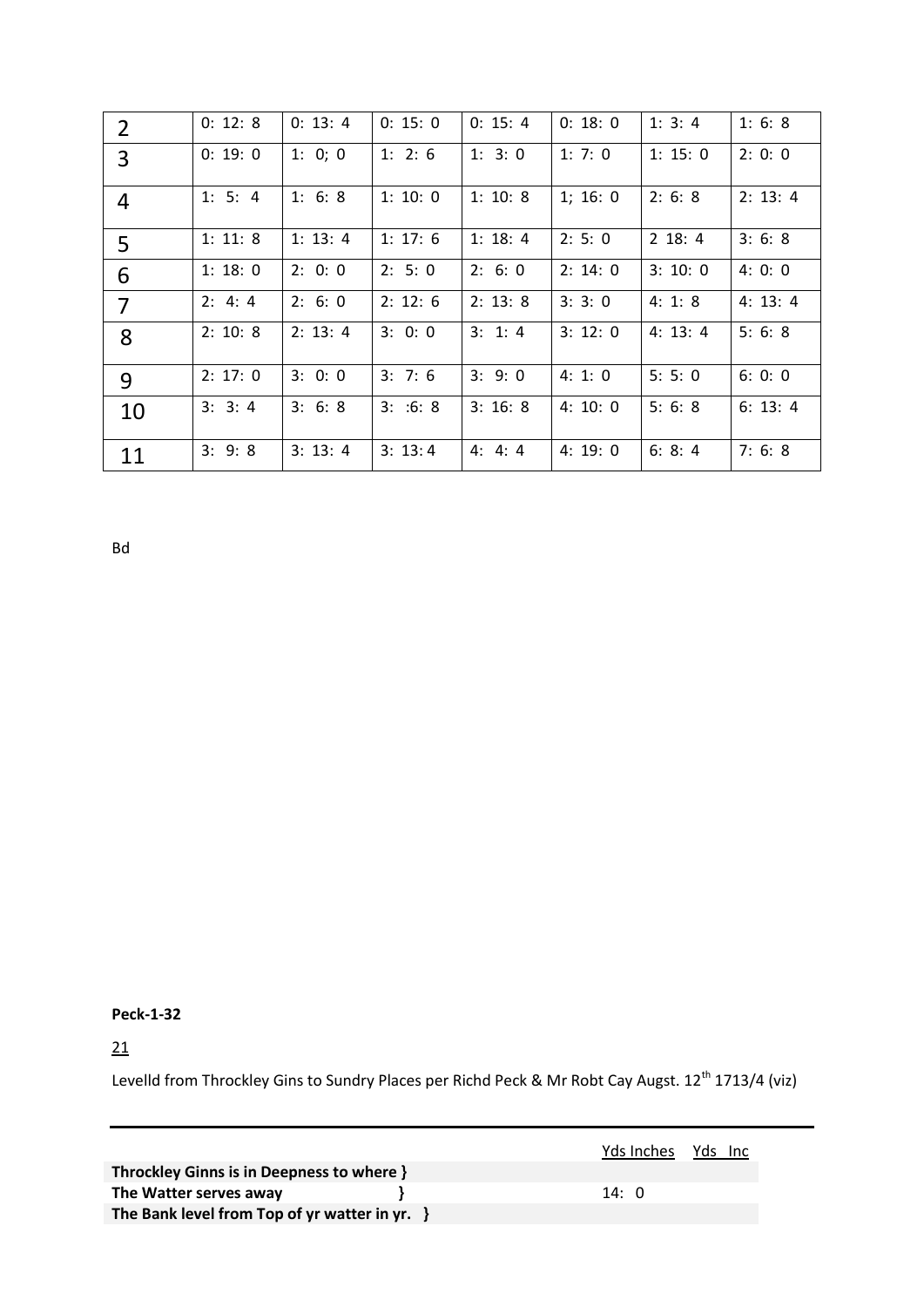| Said Ginns to Deeflawhill is -                                    | 17: 6 | 31:6  |
|-------------------------------------------------------------------|-------|-------|
| Dee[fl]awhill pitt is in Deepness                                 |       | 24:0  |
| <b>Throckley Ginns is under Deeflaw pitt</b>                      | No.   | 7:6   |
| The Banklevell from Throckley Ginns }                             |       |       |
| 700 yards down the Burneis }                                      |       | 14:24 |
| <b>Throckley Ginns is In Deepness as above</b>                    |       | 14: 0 |
| If the Levell was brought [Deed up the Burne it wood Drain under} |       |       |
| <b>Yr. Sole of Throckley Gins</b>                                 |       |       |
|                                                                   |       |       |

### Brunton Aprill 8th 1714~

An accot. Of what Levell there is from Throckley Ginns to sundry places

|                                                                               | Yds Inches   | Yds           |
|-------------------------------------------------------------------------------|--------------|---------------|
|                                                                               |              | <b>Inches</b> |
| Throckley Ginns is in Deepness                                                | 14           |               |
| Bank Levell from yr. sd. Ginns to Deeflawhill pitt                            | 17: 6        | 31:<br>-6     |
| Deeflawhill pitt is sd. to be in Deepness                                     |              | 24:0          |
| Throckley Gins is under level of Deeflawhill pitt.                            | <u></u>      | 07: 6         |
|                                                                               |              |               |
| The Bank level from Throckley Ginns about 700 yards down the }                |              |               |
| }<br><b>Burne</b>                                                             | $\sim$ is    | 14:<br>24     |
| Throcklaw Ginns is in Deepness as above                                       |              | 14: 0         |
| If yr. Leavell were brought deed up the burne<br>it would drain<br>under $\}$ |              |               |
| the sole of Throckley Gins                                                    | .            | 24<br>0:      |
| }                                                                             |              |               |
|                                                                               |              |               |
|                                                                               |              |               |
| An Estimate of the Charge Winning the aforesd.                                |              |               |
| Collierie - as followeth                                                      | f: s: d      |               |
|                                                                               |              |               |
| For Driving 700 Yards Stone Drift @ 13s: 4d                                   | 466: 13: 4   |               |
| For sinking 7 Stappells each fathom @ 13s 4d                                  | 23:<br>6:8   |               |
| For three Coale Ginns £90 ropes £20 in all                                    | 110:<br>0: 0 |               |
| For Ro[v]les & Standers £9 Candels £30 all                                    | 39:<br>0: 0  |               |
| For Smith work £100 wedges & shovels                                          | ł            |               |
| ~~~~£13 10sin all                                                             | 113:10:0     |               |
| For 3 Coale pitts each 14 fathom at 20s per fathom                            | 42           |               |
| For Timber for the said pitts                                                 | 35:<br>10: 0 |               |
| For twenty workmens houses at £10 per pease                                   | 200:0:0      |               |
| For making a waynway and setting gates                                        | 50:0:0       |               |
| For building a Wayn Trunk 5 kells room@ £35                                   | 175:0:0      |               |
|                                                                               | 1255: 0: 0   |               |
| To setting Thorrow : Deeflawhill Dike                                         | 100: 0: 0    |               |
|                                                                               | 1355: 0: 0   |               |
| If you have occation for a waggonway it will be about 3 Miles long }          | 1034: 0: 0   |               |
| And may cost<br>ł                                                             |              |               |

**\_\_\_\_\_\_\_\_\_\_\_\_\_\_**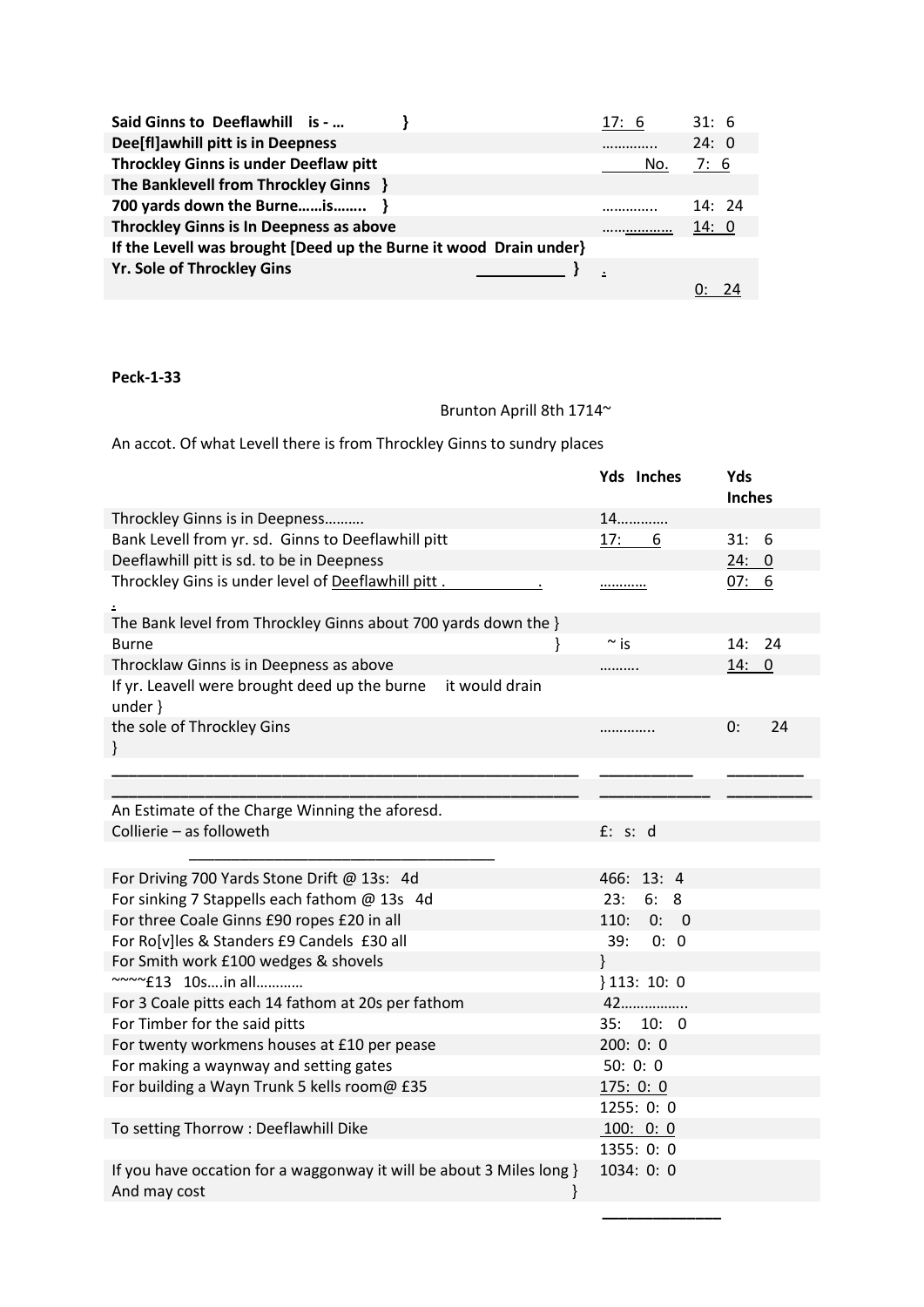Summa~ £2389: 0: 0

### **Peck-1-34]**

### 22 January 26: 1714/5

We whose names are under written here have taken a view of Gibside Collierie do find yr. said collierie hitherto to have been farely and orderly wrought and Carried on and the Shafts and watter course kept clear & upstanding and every other and necessary thing done and performed in and about the said collierie \_

**\_\_\_\_\_\_\_\_\_\_\_\_\_**

And whereas there is large walls or pillers left in yr. old pitts in yr. northwest and southwest part of yr said collierie not Boundring upon the watter course we give it as our judgmt. & opinion that yr. same may be wrot. And taken away provided they be regularly wrot. Without Dammage ro the Colliery the shafts & watter course as above still Reserved and that a Greater Quantity and Better Coals may be wrought & gotten out of the sd. Walls Now then can be at any time. Hereafter.

{ Mr Antho~ Lighton

{& George farlem is the

{Two Viewers for that Colly. At yr. Time

### **Peck-1-35**

An Estamate of the Charge of Bringing up a level from Stots Pow to Walker pitts Belonging to Hugh Beathell Esq. as  $\sim$  also putting downthe two present pittsthats now sinking & two more for halfe lifts with Sinking a Coale pitt and Building Three Coale or watter Ginns [] Aprill 28 1713

|                                                                                           | £:                    | $S$ : |
|-------------------------------------------------------------------------------------------|-----------------------|-------|
|                                                                                           | d                     |       |
| 200 yards of opencast $@$ 4: 6 per yard                                                   | 45                    |       |
| 1868 yards of close drift @ 12: 6 per yard                                                | 1167: 10:<br>$\Omega$ |       |
| 10 Stapells each 22 fathm. is 220 fam. @ 20s per fathom                                   | 220                   |       |
| 10Stapells each 10 fathm. Is 100 fathm @20s                                               | 100                   |       |
| <b>Rowls and Ropes</b>                                                                    | 25                    |       |
| Tubs Corves Ironwork and Candells @ 12 [d] per yard                                       | 93:                   | 8:    |
| <b>Wrights work</b>                                                                       | <u>40:</u>            |       |
| The Charge of the level is Estamated to be<br>£                                           | 1690: 18:             |       |
| Putting down the present pitts $[etc]$ <sup>~</sup>                                       | $f$ :<br><sub>d</sub> | $S^*$ |
| The two presents pitts has each 54 fathm to sink which is 108 fathm.}<br>At 15pod. Fathom | 1620:                 |       |
| Two other pitts each 17 fath47fam. For half lifts @ £10                                   | 940:                  |       |
| A Coale pitt 73 Fam. @7 pound per fathom                                                  | 511:                  |       |
| 3 watter or Coale Ginns to what there is @£33: 6s: 8d                                     | 100:                  |       |
| 4 Ginns Covers att £34: per [pps]                                                         | 136:                  |       |
| Driving 40 yards of stone drift betweenpitt & pitt @ 6s                                   | <u> 12:</u>           |       |
|                                                                                           |                       |       |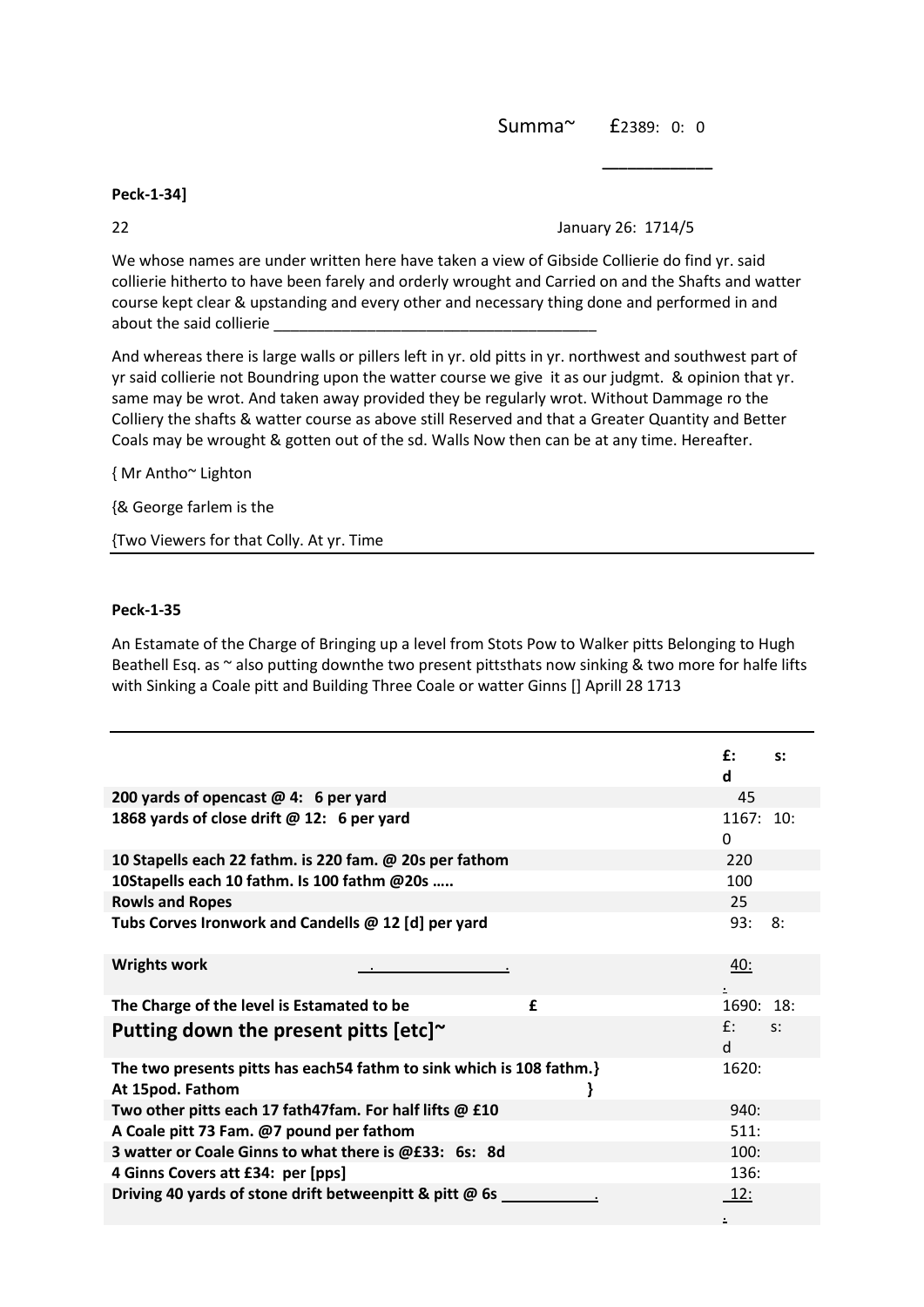| The watter Ginn & Coale pitt Charge is            | 3319:        |
|---------------------------------------------------|--------------|
| The Charge bringing up the Levell is as above}    | 18:<br>1690: |
| The Watter Ginn and Coale pitt Charge is as above | O<br>3319:   |
| The whole Charge is Estem.d To                    | 18:<br>5509: |

**We think upon second viewthere may be Nine or Ten pitts in Walker Boundery which may [Cast] No. 9000 Tenns ~**

|           | Mr Eno. Hudson        |           |
|-----------|-----------------------|-----------|
|           | { John Barnes         |           |
| <b>Bd</b> | <b>{ John Bullock</b> |           |
|           | {Mark Hobson          | } Viewers |
|           | {Richd. Peck          |           |

### **Peck-1-36**

### 23

An accot. Of what coals was wrought out of Brunton Collierie belonging to Sir Robert Hesilrige Barrt. By Mr Eno. Hudson as also what he had per ten for Do.

| Tens s                                          |             |
|-------------------------------------------------|-------------|
| Wrought $648 \quad \textcircled{a}$ 32 per Tenn | £1006: 8: 0 |
| Wrought 438 @ 30 per Tenn                       |             |
| In all No. 1086 at 40 fothrs. To yr. Tenn       | £1663: 8: 0 |

An abatement madeSr. Robt. Hesibrige for yr. abo[] Tenns because he Insisted upon 44 fors. To each Ten  $\sim$  (viz)

| S                                             |              |
|-----------------------------------------------|--------------|
| Abated him 30 7/8 Tens @ 32 per Ten           | £49: 8:      |
| Abated him 20 7/8 Tens @ 30 per Ten           | £31:<br>6: 3 |
| In all No. $51\frac{3}{4}$ at Severall prices | E80: 14: 3   |

### Memorandm.

 That the abatement that Mr Eno. Hudson made to Sr. Robt. Hesilrige made him only 30s: 7d per Tenn for working the above Coals

The Charge of one yard of Waggonway as under \_\_\_\_\_\_\_\_\_\_\_\_\_\_\_\_\_\_\_\_\_\_\_\_\_\_\_\_\_\_\_\_\_\_\_\_\_\_\_\_\_\_ 2 Sleapers @ 8d  $\qquad 60: 1: 4$ 2 yards of rails at 6d 0: 1: 0 The Charge laying 1 yard of way when yr. grounds prepar'd  $0: 0: 2 \frac{1}{2}$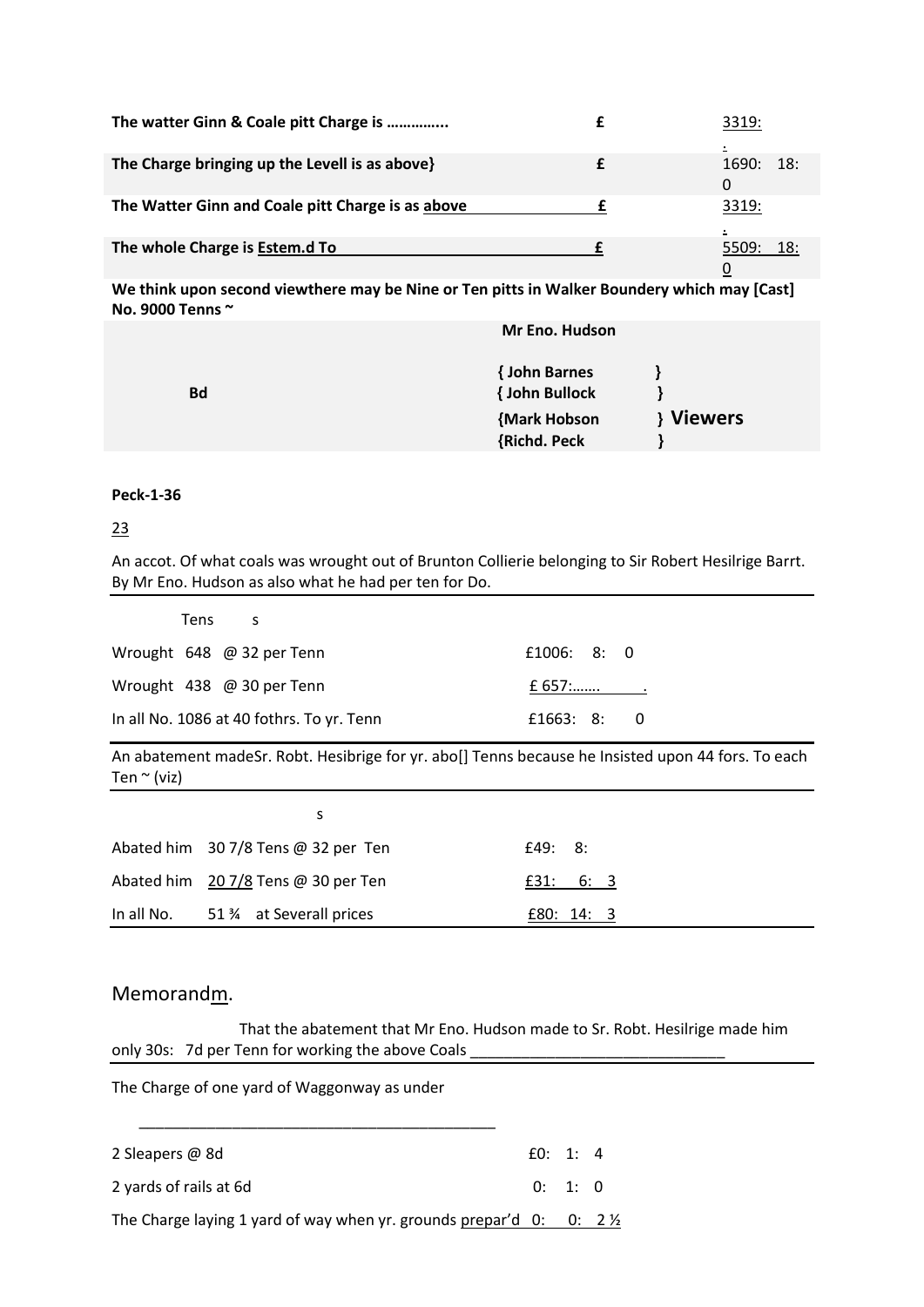\_\_\_\_\_\_\_\_\_\_\_\_\_\_\_\_\_\_\_\_\_\_\_\_\_\_\_\_\_\_\_\_\_\_\_\_\_\_\_\_\_\_\_\_\_\_\_

Note the Bushell Tubb that I had from Newgate contains 4 corn [K]ennings & 1 Beekment- 13 July 1726

### **Peck-1-37**

A Survey of Wisington Estate Taken in 1664

| No. |                                    | А              | R             | P                 |
|-----|------------------------------------|----------------|---------------|-------------------|
| 1   | Wigg Farme pasture                 | 139            |               | $30\,\mathrm{\%}$ |
| 2   | The 2 Corne Closes So. [] of itt   | 37             | 2             | 20                |
| 3   | <b>Ewleases and Coggells hole</b>  | 102            |               | 4                 |
| 4   | The New Close                      | 30             | 3             | 27                |
| 5   | The New Close                      | 20             | 3             | 14 <sub>2</sub>   |
| 6   | The east feiald                    | 84             |               | 34                |
| 7   | The £20 close alias Shaftoes Close | 45             | 1             | 3                 |
| 8   | The Long Calks                     | 36             | 2             | 37 %              |
| 9   | The Calf Close                     | 5.             | ξ             | 7                 |
| 10  | The Ewleases Intack                | 23             | O             | 30                |
| 11  | The Ewleases intack                | 15             | $\mathcal{P}$ | 24 <sub>2</sub>   |
| 12  | Crowtree Riggs                     | 11             | ς             | 36 ½              |
| 13  | The 4 pound Close                  | 6              | 3             | 26                |
| 14  | The Town Steed Yards and Orchard   | $\overline{5}$ | 2             | 11                |
|     |                                    | 563            | 3             | 25 <sub>2</sub>   |

The Charge of a waggon holding 20 Coale [bouls] taken from Paule Blenkinsop 18 Feby. 1723/4

|                             | S: d        | £   | d<br>s             |
|-----------------------------|-------------|-----|--------------------|
| 2 Soles at                  | 4 per<br>1: |     | 2:<br>8            |
| 2 overings @                | - 8<br>0:   |     | 4<br>1:            |
| 2 Bottom Sheth              |             |     | 2:<br>0            |
| 1 Dos: Side Sheths @ 4s: 6d |             |     | 6<br>4:            |
| 2 how[k]ees @ 4d per        |             |     | 8<br>0:            |
| 4 Wheal @ 8s                |             | 1:  | O<br>12:           |
| 6 Deals @ 1: 6d             |             |     | 9:<br><sup>0</sup> |
| 3 [] wrightlron @ 19s       |             | 2:  | 17:<br>ŋ           |
| Wright work & Smith work    |             | 1 : | 12:<br>O           |
|                             |             |     |                    |
| The Full Charge             |             | 7:  |                    |

\_\_\_\_\_\_\_\_\_\_\_\_\_\_\_\_\_\_\_\_\_\_\_\_\_\_\_\_\_\_\_\_\_\_\_\_\_\_\_\_\_\_\_\_\_\_\_\_\_\_\_\_\_

### **Peck-1-38**

24

A note of Boreing in Hartford Colliery from yr Top Coale in Nalors Pitt per John Wake 24<sup>th</sup> Xr 1725 ~

| To the 5qr. Coale | Yard inc | <b>Yard Inch</b> |
|-------------------|----------|------------------|
| White post        |          |                  |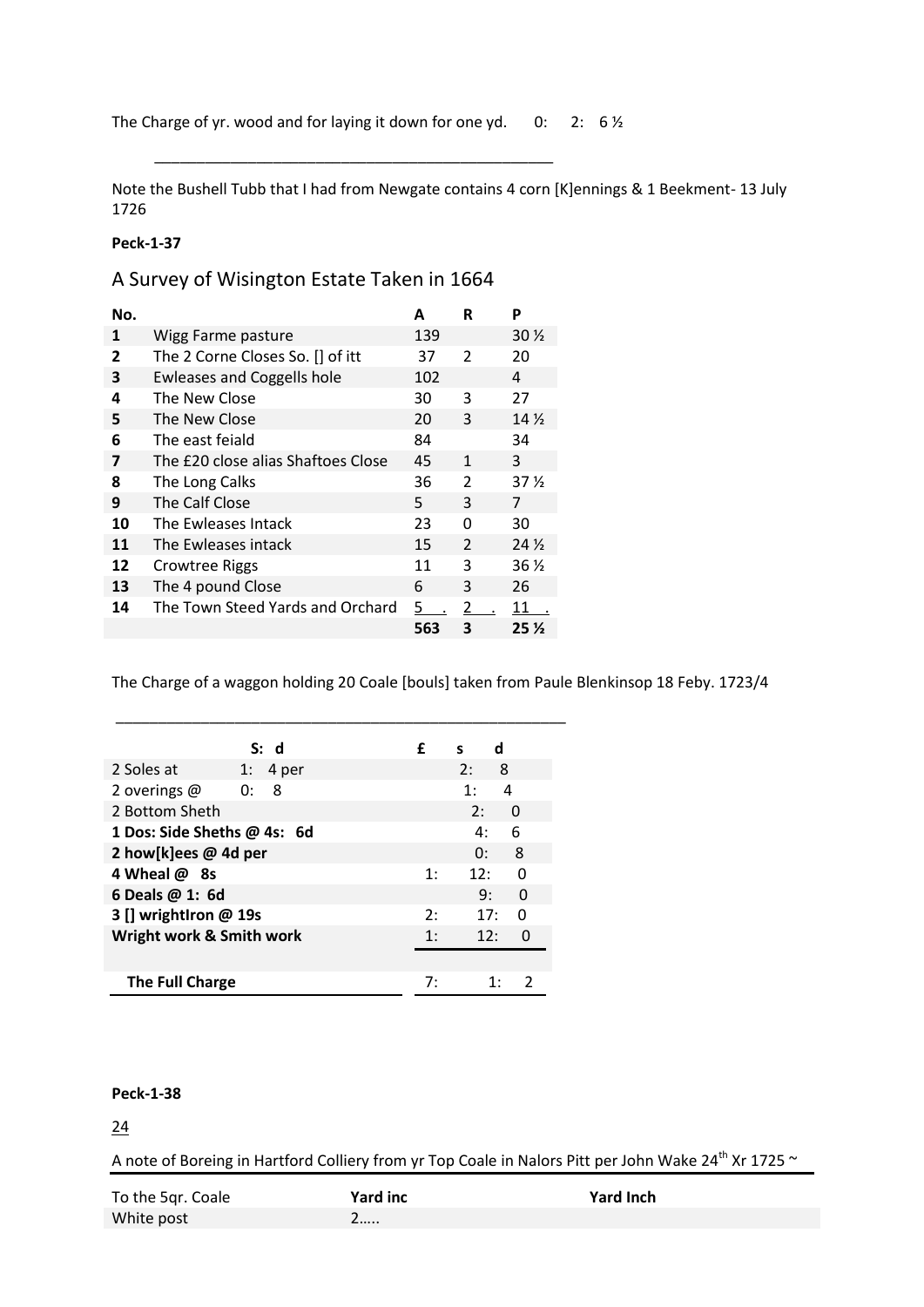| <b>Grey Post</b>                                                                 | 3         |       |
|----------------------------------------------------------------------------------|-----------|-------|
| White post                                                                       | 7         |       |
| <b>Blew Mettell</b>                                                              | 2: 18     |       |
| Coale                                                                            | <u>27</u> | 15.9  |
| <b>Grey Thill</b>                                                                | 18        |       |
| Whitepost                                                                        | $2$       |       |
| <b>Grey Stone</b>                                                                | 2:18      |       |
| <b>Strong Whin</b>                                                               | 18        |       |
| Whitepost                                                                        | 3         |       |
| <b>Blew Mettell</b>                                                              | 1         |       |
| Coale                                                                            | <u>33</u> | 1015  |
| John Wake says its 14 fathom}<br>whereas I have just 25 yards }<br>and 24 inches |           | 25 24 |

### Hertford Colly. Febry. 8: 1725/6 taken from Jn. Wake

Borfd from yr. 5 qr. Coale Thill in Nalors Pitt (viz)

|                                                  | Fam: Yd: Inc |      |              |  |
|--------------------------------------------------|--------------|------|--------------|--|
| In Grey thill                                    | 1:           | $1:$ |              |  |
| Gray post                                        | 5:           | $1$  |              |  |
| <b>Gray Mettell</b>                              | 18           |      |              |  |
| Coale                                            | 12           |      |              |  |
| <b>Blew Mettell</b>                              | 7            |      |              |  |
| In Coale                                         |              |      | $\mathbf{Q}$ |  |
| In Blew Mettell                                  | 5            |      |              |  |
| In Coale                                         | . 29         |      |              |  |
| <b>Blew Mettell (Plessey Thill)</b>              |              |      |              |  |
| Coale but very Course                            |              |      |              |  |
| To the Main Coale Thill from yr. 5 qrs. Coale    | 8:<br>0:     |      | 27           |  |
|                                                  |              |      |              |  |
|                                                  |              |      |              |  |
| Nalors Pitt was sunk to yr. Top Coale from where | 11:<br>0:    |      | 0            |  |
| he bored to the 5 qr. Coale                      |              |      |              |  |
| From Do. he says is                              | 14:          | 0:   | $\Omega$     |  |
| From the 5 qr. Coale to the Maine Coale as above | 8:<br>0:     |      | 27           |  |
| From the surface to the Maine Coale              | 33:          | 0:   | 27           |  |

 $\frac{1}{2}$  ,  $\frac{1}{2}$  ,  $\frac{1}{2}$  ,  $\frac{1}{2}$  ,  $\frac{1}{2}$  ,  $\frac{1}{2}$  ,  $\frac{1}{2}$  ,  $\frac{1}{2}$  ,  $\frac{1}{2}$  ,  $\frac{1}{2}$ 

Peck-1-39

Octr. 15<sup>th</sup> 1725,, Bored: at Hartford Colliery from the Thill of the 5 Quarter Coale per John Wake......

| Yd. In the set of the set of the set of the set of the set of the set of the set of the set of the set of the<br>$$ Inch |           | Yd Inch      |
|--------------------------------------------------------------------------------------------------------------------------|-----------|--------------|
|                                                                                                                          |           |              |
|                                                                                                                          |           |              |
|                                                                                                                          |           | 0: 12        |
|                                                                                                                          | $1 \cdot$ | <sup>9</sup> |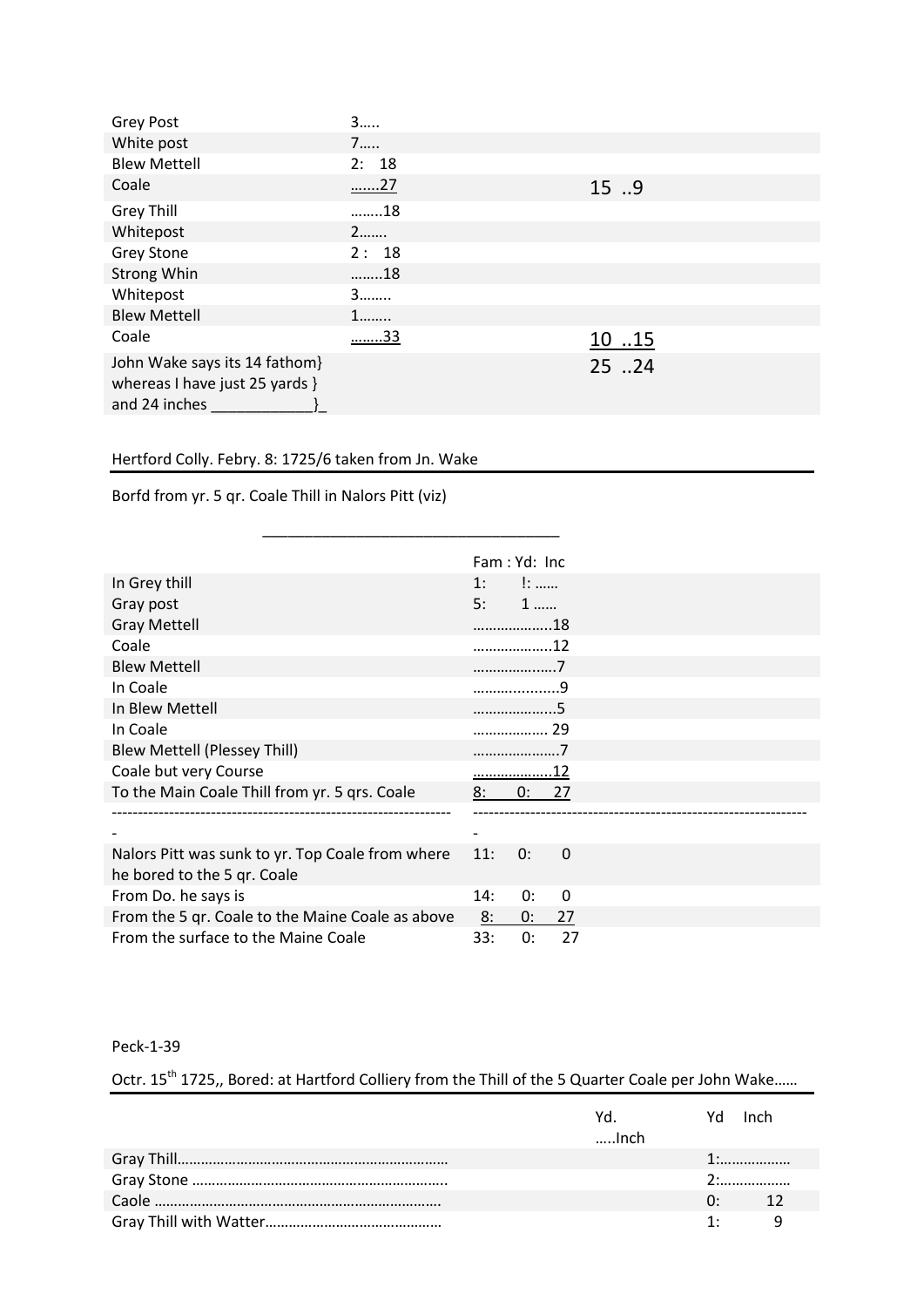|                                                              |    |    | $1:$ $\blacksquare$ | -18            |  |
|--------------------------------------------------------------|----|----|---------------------|----------------|--|
|                                                              |    |    | 6:                  |                |  |
|                                                              |    |    |                     |                |  |
|                                                              |    |    | 3:                  |                |  |
|                                                              |    |    | $4:$                |                |  |
|                                                              | 1: | 31 |                     |                |  |
|                                                              |    |    |                     |                |  |
|                                                              |    |    |                     |                |  |
| Bored from yr. 5 qr. Coale Thill to yr. Maine Coale<br>Thill |    |    |                     | $23^{\circ}$ 2 |  |

### Hartford Colliery the 5 Quarter Coale

Full Rise Runs WSW

So. Headwas Runs SE

Westward Bord was SW

Watter leavell Runs SSE 21 8ber 1725

9. 7br Hartford Colliery ~ 1725\_\_\_\_\_\_\_\_\_\_\_\_\_\_\_\_\_\_

\_\_\_\_\_\_\_\_\_\_\_\_\_\_\_\_\_\_\_\_\_\_\_\_\_\_

|                                                               | Fathom         |
|---------------------------------------------------------------|----------------|
| The Coale Pitt is to the Thill of yr. 5 q.r Coale             | 19             |
|                                                               | 10 %           |
| The wattergin is to yr, 5 gr. Coale as above                  | 10 % fam       |
| Do is to the cistrin from yr Sattle boards                    | 2 <u></u>      |
| The Watter is drawn from yr. 5 gr. Coale                      | $8\frac{1}{4}$ |
|                                                               |                |
| From yr. wattergin to yr. Coale Pitt. Drove per Thomas Robson |                |
|                                                               |                |
|                                                               | Yards          |
| In Coale                                                      | 14             |
| Stone                                                         | 10             |
| Coale                                                         | 28             |
| Stone                                                         | 6              |
| Coale                                                         | <u>19</u>      |

### **Peck-1-40**

### **25**

The first Coale Pitt to the 5 Quarter Coale In Hartford Colliery 7br. 17 1725

|                                         | YdInch |
|-----------------------------------------|--------|
| In Earthwork with dry sand              | 5:0    |
| Sand & Channell with watter             | 7:0    |
|                                         | $12$ : |
| White Post with severall pieces of whin | 24:    |
| <b>Blew Stone</b>                       | $1:$   |
| Coale                                   |        |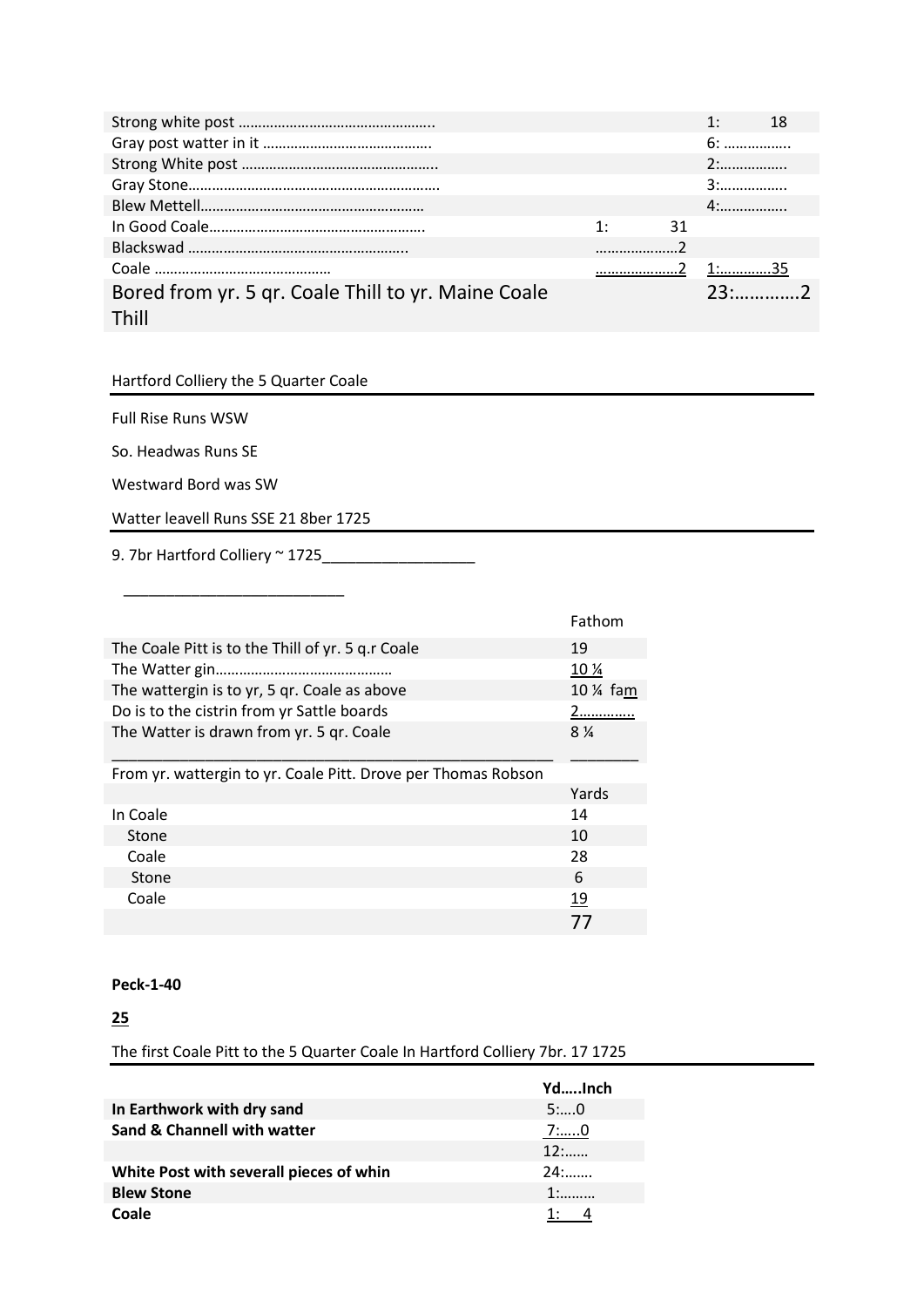The Deepness of severall Pitts in the Halliwell reins Sunk to the Upper Coale as under\_\_\_\_\_\_\_\_

|                          | Fathom: Yd: |    | In |
|--------------------------|-------------|----|----|
| The wattergin Pitt       | 13:         | 0: | 18 |
| <b>The Goodluck Pitt</b> | 13:         | 0: | O  |
| The Brake pitt           | 13:         | 0: | 0  |
| The Trench pitt          | 11:         | 1: | 12 |
| The Way Pitt             | 11:         | 1: | 12 |
|                          |             |    |    |

### **Scotshouse Ground**

|                 |                                 | Acres                          |
|-----------------|---------------------------------|--------------------------------|
| 1               | The Blackhouse Close            | $2\frac{3}{4}$                 |
| 2               | The Barne Close                 | 7 <sub>2</sub>                 |
| 3               | The Barne Close head            | 10                             |
| 4               | The Cow Strand                  | 10 <sup>3</sup> / <sub>4</sub> |
| 5               | The Middell back house Close    | $8\frac{1}{2}$                 |
| 6               | The Dt Middell Field            | 11 <sup>3</sup> / <sub>4</sub> |
| 7               | The Naturell Clover Close       | 14 <sub>2</sub>                |
| 8               | The Westmiddell field           | 11 <sub>2</sub>                |
| 9               | The West Backhouse Close        | $6\frac{3}{4}$                 |
| 10              | The Cloggate Close              | 10                             |
| 11              | Gilbert Close                   | 15 <sub>4</sub>                |
| 12              | The Longriggs (als) Gill Leases | 15 <sub>2</sub>                |
| 13              | Nixon Close                     | $8\%$                          |
| 14              | Kelley's Close                  | 8 %                            |
| 15 <sup>7</sup> | The Butchers                    | $8\%$                          |
| 16              | The [per] .ea Nook              | 4                              |
| 17              | The Bruntland Close             | $8\frac{3}{4}$                 |

In all received from Mr Robert Cay 164 acres 1 rood 33 [perches]

#### **Peck-1-41**

Att. Benwell per John Walker accot. Anno 1726

 $\overline{\phantom{a}}$  ,  $\overline{\phantom{a}}$  ,  $\overline{\phantom{a}}$  ,  $\overline{\phantom{a}}$  ,  $\overline{\phantom{a}}$  ,  $\overline{\phantom{a}}$  ,  $\overline{\phantom{a}}$  ,  $\overline{\phantom{a}}$  ,  $\overline{\phantom{a}}$  ,  $\overline{\phantom{a}}$  ,  $\overline{\phantom{a}}$  ,  $\overline{\phantom{a}}$  ,  $\overline{\phantom{a}}$  ,  $\overline{\phantom{a}}$  ,  $\overline{\phantom{a}}$  ,  $\overline{\phantom{a}}$ 

|                                                                                 | Fathm.         |
|---------------------------------------------------------------------------------|----------------|
| To the 10 gr. Coale or Top seam                                                 | 10             |
| From do. to the Mettle coale which is 5 grs. Clean & foule                      | 5 <sub>2</sub> |
| From do. to the Stonecoale 2 foot[]                                             | $5\frac{1}{2}$ |
| Under do. to the [Sluse] coale 5 qrs.                                           | 30             |
| Under do. to the 3 qr. CoaLE ABOT.                                              | 15             |
| Under do. to benwell miane coale which is Kenton Stone coale abot.              | 5.             |
|                                                                                 | 71             |
| UnderBenwell maine coale or Kenton stone coale to Kenton maine coale is         | - 35           |
| Under Kenton maine coale or Kenton stonecoale to Newbigin Stone coale wch. Is } | 13.            |
| Whorlton seam is                                                                |                |
| Whorlton Coale would be at Benwell                                              |                |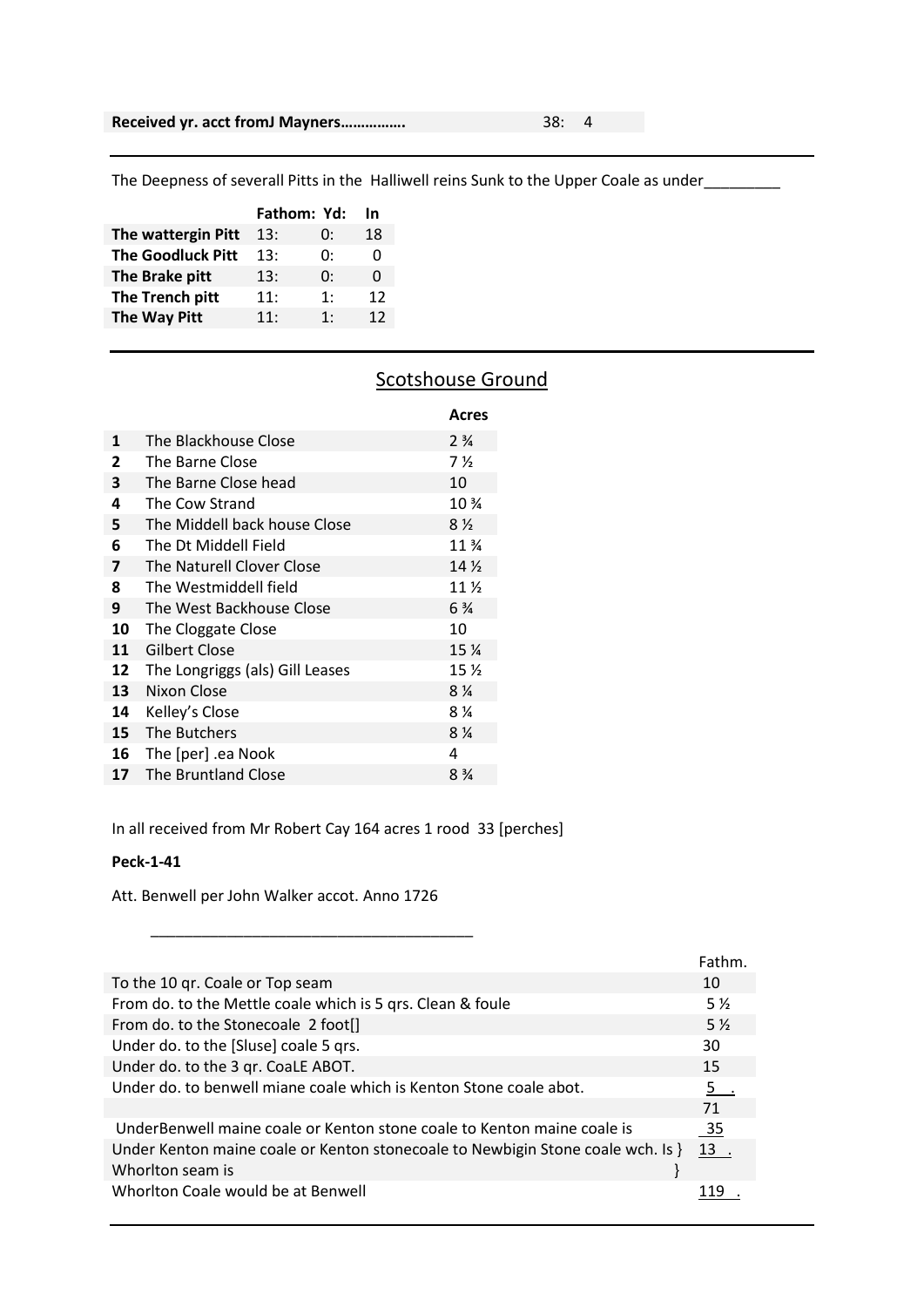A computation what the profit of an acre of Ground may be sown with Rape Seed (viz)

|                                      |                                                                                      | d<br>s  |                                                                                                     |
|--------------------------------------|--------------------------------------------------------------------------------------|---------|-----------------------------------------------------------------------------------------------------|
|                                      | 1 acer commonly produces 27 Bushell @ 3s per £4: 1: 0                                |         |                                                                                                     |
| To deduct                            |                                                                                      |         |                                                                                                     |
|                                      | d<br>s                                                                               |         |                                                                                                     |
|                                      | 0                                                                                    |         |                                                                                                     |
|                                      |                                                                                      |         |                                                                                                     |
|                                      | Neat Gaine £2: 15: 0                                                                 |         |                                                                                                     |
| Takin from Mr Gab. Fell May 21 1725- |                                                                                      |         |                                                                                                     |
|                                      |                                                                                      |         |                                                                                                     |
|                                      | 1 peck of Rapeseed will sow an acer of Lande                                         |         |                                                                                                     |
|                                      | Price generally 12s it must be swon yr. [render] end of July or yr. beginning augst. |         |                                                                                                     |
|                                      | The charge of reeping yr. same will coast about £1: 5s: 0d                           |         |                                                                                                     |
|                                      | would @ 12s per Last or £11: 10: 0 Sometims is 15s or 16s per Last                   |         | Note a [] yr. 3 acers will generally speaking produce 1 last or 80 Bushells which for yr. most part |
|                                      | NB Seabove for yr. computation what 1 acer may produce Profitt~                      |         |                                                                                                     |
|                                      |                                                                                      |         |                                                                                                     |
|                                      |                                                                                      |         | 1724/5                                                                                              |
|                                      |                                                                                      |         |                                                                                                     |
|                                      | Gilbt. Turnbulls Colly. Called yr. Moore Colly. Joyning Mr Whites 19 January         |         |                                                                                                     |
|                                      |                                                                                      |         |                                                                                                     |
| The full Rise                        |                                                                                      | NW      |                                                                                                     |
| Watter level                         |                                                                                      | SW & NE |                                                                                                     |
| <b>Peck-1-42</b>                     |                                                                                      |         |                                                                                                     |
| $\overline{26}$                      |                                                                                      |         |                                                                                                     |
|                                      | Cammo Colliery 7ber 1724                                                             |         |                                                                                                     |
|                                      |                                                                                      |         |                                                                                                     |
| Full Rise WNW headways               |                                                                                      |         |                                                                                                     |
| Watter level NNE &SSW Bordways       |                                                                                      |         |                                                                                                     |
|                                      |                                                                                      |         |                                                                                                     |
|                                      |                                                                                      |         | Note they allow 4 yards for a [Winnig] and out of which leaves only about 5 quarters for a Wall     |

| Fam. |
|------|
|      |
|      |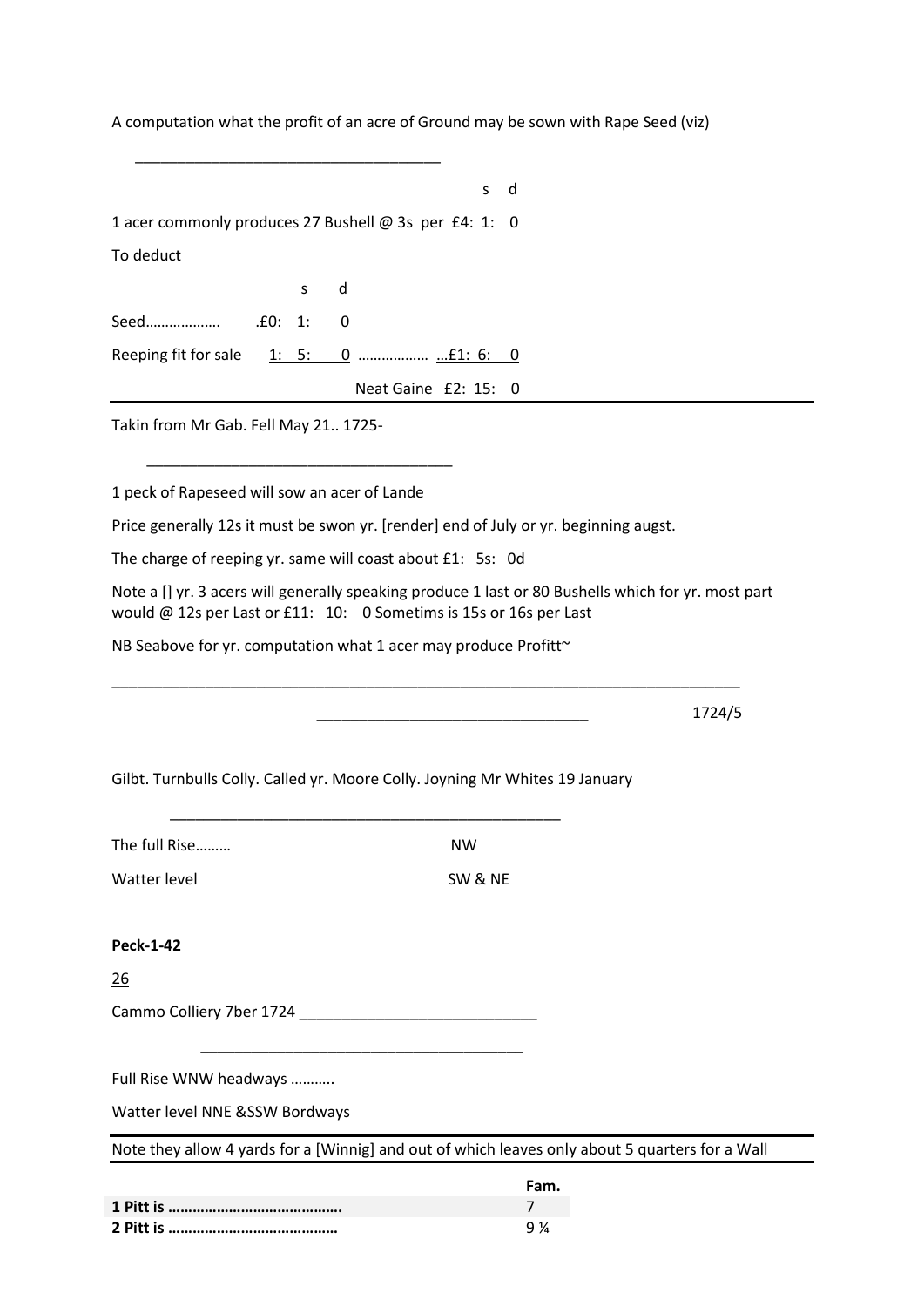And only29 yards from yr. first & but little level of ground

The Charge of Cammo Colly. As She's now wrought per computation (viz)

|                                         | s: d           |  |
|-----------------------------------------|----------------|--|
| Hewing and putting per Score            | 1:3            |  |
| Drawing and Banking                     | $\therefore$ 5 |  |
| The full charge per xx paid the workmen | 1:8            |  |

| Allow 2xx to be 3 fother sold at 16s per for. | 0: 4: 0  |
|-----------------------------------------------|----------|
| 2xx working as above will cost                | 3:4      |
| The profit by every 2xx as they are now}      | f(0:0:8) |
| wrought will be                               |          |

NB yr. above profit is all there is for sinking finding ropes corves & timber etc.

The Common Tack of a lead vaine in as [c] on Moore Air as Under: January yr. 15 1723/4

From the founder Shaft as the vaine Runs in Length 600 yards each way or 1200 as they please to Runn them & 40 yards In Breath one each side of the said vaine \_\_\_\_\_\_\_\_\_\_\_\_\_\_\_\_\_\_

Note I took this accot. from John Newton.

#### **Peck-1-43**

The First Watter Levell pitt from the first Coale pitt att Elsdon as under Novembr. 23 1723 ……….

|                           | Yd: | foot | Inc |
|---------------------------|-----|------|-----|
| Sunk in Earth             | 8:  | 0:   | 0   |
| Broken post & Rammell     | 2:  | 0:   | O   |
| <b>Blew Whinn</b>         |     | 1:   | 6   |
| <b>Blew Rammell</b>       | 3:  | 0:   | 0   |
| Brown post                | 2:  | 0:   | O   |
| <b>Blew Stone</b>         | 1:  | 0:   | ŋ   |
| Strong post with partings | 1:  | 0:   | O   |
| <b>Black Stone</b>        |     |      | 7   |
| Coale                     | 1:  | 0:   | 0   |
| Sunk in all               | 18: | 2    |     |

### Note this pitt cost near 16s per fathom

| A computation what may work Elsdon Colliery per xx att 4xx a day _____ July 13 1723 |            |         |             |
|-------------------------------------------------------------------------------------|------------|---------|-------------|
|                                                                                     | $f$ : s: d |         |             |
| Hewing and putting per xx                                                           |            | 0: 1: 4 |             |
| Drawing per xx for 2 men at $10\{d\}$ per day                                       |            | 0: 0: 5 |             |
| Trams shovells and Candells                                                         |            |         | $0: 0: 1\%$ |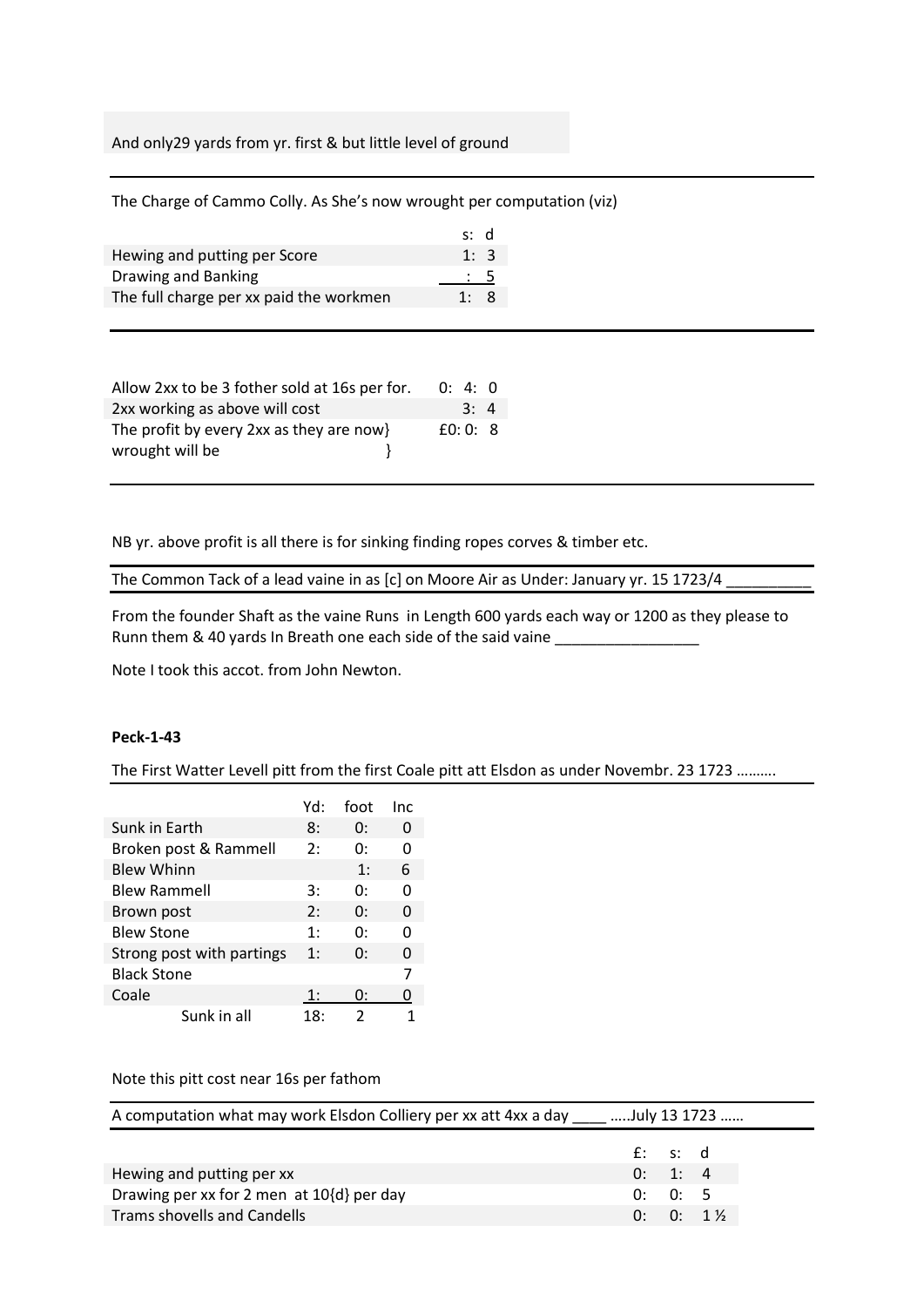| Corveing per xx                                                         | 0: | $0: 1\frac{1}{2}$ |                |
|-------------------------------------------------------------------------|----|-------------------|----------------|
| Drawing watter                                                          | 0: | 0:                | - 8            |
| A man to attend the work                                                | 0: | 0:                | .5             |
| Smith work per xx                                                       | 0: | 0:                | $1\frac{1}{2}$ |
| Expences goeing and coming to take accot yr. work                       |    | 0:                | $1\frac{1}{2}$ |
| Sinking & Rent                                                          |    |                   |                |
|                                                                         |    | f(): 3: 6         |                |
| Suppose each xx ammounting 21 corves to the xx to be 3 for. Att 18d per | 0: | 4:                | 6              |
| Profit                                                                  |    |                   |                |

To finde Ropes tubs and Repare Gins ……..

### Peck-1-44

27

Sunk a pitt at Elsdon per John Liddell & Co. James yo.24<sup>th</sup> 1723 where the Engine was first Sett

|                                                     |     | Yds: foot: Inc. |                |  |
|-----------------------------------------------------|-----|-----------------|----------------|--|
| In Clay                                             | 7:  | 0:              | $\Omega$       |  |
| Blew Rammell with watter to Tubb and house          | 0:  | 2:              | $\Omega$       |  |
| Whinn                                               |     | 1:              | 3              |  |
| <b>Blew Stone</b>                                   |     | 1:              | 9              |  |
| Strong white post                                   |     | 2:              | 0              |  |
| <b>Blew Rammell</b>                                 |     | 2:              | 6              |  |
| Strong Dun whin                                     | 1:  | 0:              | $\mathbf 0$    |  |
| <b>Blew Stone</b>                                   | 1:  | 1:              | 6              |  |
| Strong white post                                   | 1:  | $\bullet$       |                |  |
| <b>Strong Whin</b>                                  |     | 1:              | 6              |  |
| Gray Girdell mext with whin                         |     | 2:              | 3              |  |
| <b>Black Mettle</b>                                 |     |                 | 7              |  |
| Coale                                               | 1:  | 0:              | $\overline{3}$ |  |
| In all to the Coale Thill & abo. 17 Tubs in an hour | 16: | 0:              | $\overline{7}$ |  |
|                                                     |     |                 |                |  |

Bor'd at Elsdon per John Wake 12 March 1722/3

\_\_\_\_\_\_\_\_\_\_\_\_\_\_\_\_\_\_\_\_\_\_\_\_\_\_\_\_\_\_\_\_\_\_\_\_\_\_\_\_\_\_\_\_\_\_\_\_\_\_\_\_\_

|                                        | Yd: | Foot: | <b>Inc</b> |
|----------------------------------------|-----|-------|------------|
| In Earth & Sand                        | 6:  | 0:    | 0          |
| In Blew Mettle                         |     | 1:    | 6          |
| In Strong Whin                         |     |       | 9          |
| In Gray Mettell                        | 3:  | 0:    | 9          |
| In Strong Whin                         |     | 1:    | 0          |
| In Girdell post                        | 3:  | 2:    | 3          |
| In coale                               | 1:  | 0:    | 4          |
|                                        | 15: |       |            |
| To the Coale Thill Bored in Gray Thill |     |       | 9          |
| Bored in all                           | 15: |       |            |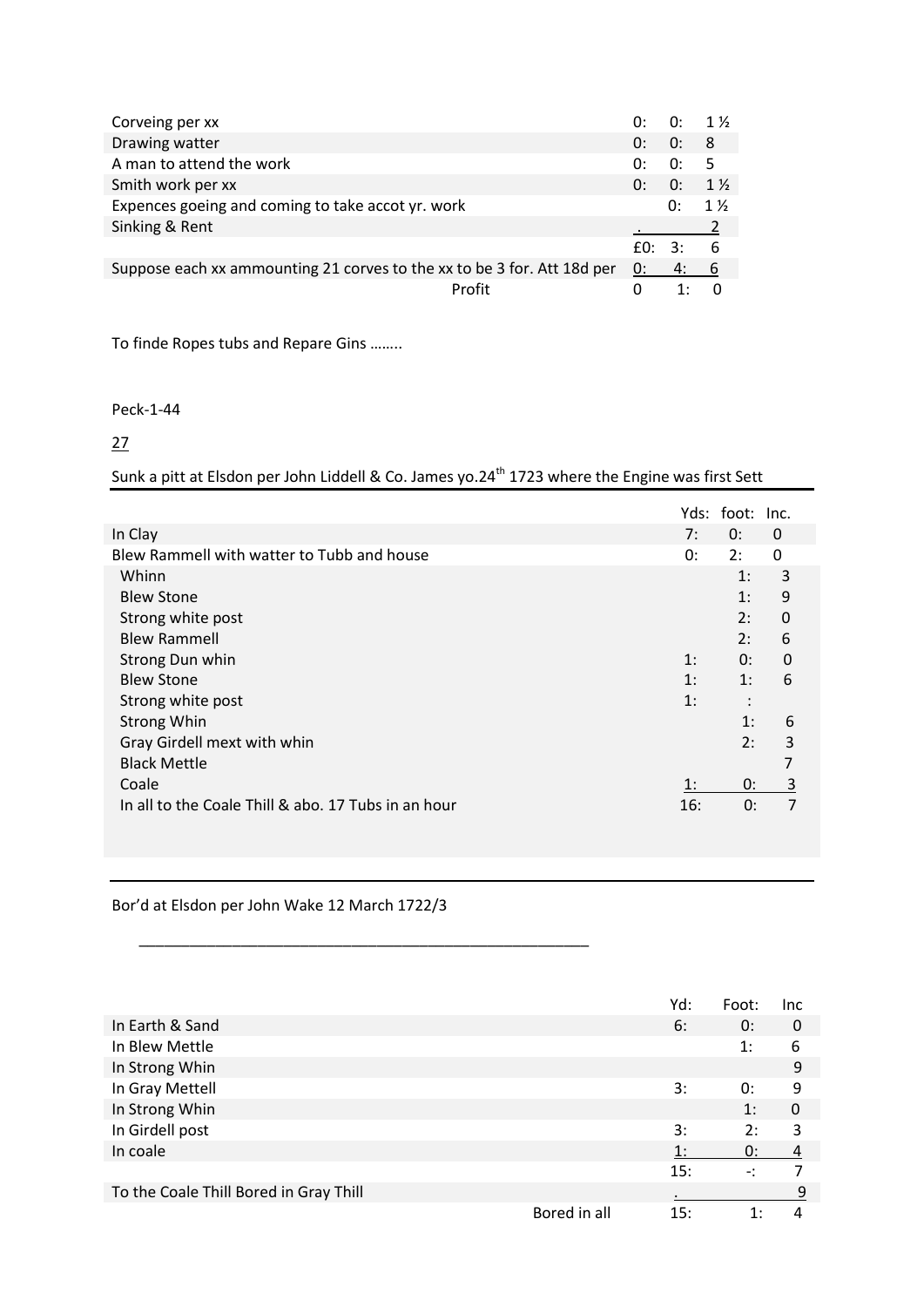The Owners of Whitley Colliery  $\sim$  & Shares - (viz)

\_\_\_\_\_\_\_\_\_\_\_\_\_\_\_\_\_\_\_\_\_\_\_\_\_\_\_\_\_\_\_\_

| Mr Rogers      | 2/8 |
|----------------|-----|
| Mrs Rogers     | 1/8 |
| Colo Blakiston | 2/8 |
| Mrs Carr       | 1/8 |
| Mr E Hudson    | 1/8 |
| Mr H Hudson    | 1/8 |

 $\overline{\phantom{a}}$  , and the contract of the contract of the contract of the contract of the contract of the contract of the contract of the contract of the contract of the contract of the contract of the contract of the contrac

**\_\_\_\_\_\_\_\_\_\_\_\_\_\_\_\_\_\_\_\_\_\_\_\_\_\_\_\_\_\_\_\_\_\_\_**

Monkseaton Colliery & 16 pans…..

| Mr Rogers       | 2/7 |
|-----------------|-----|
| Mrs Rogers      | 1/7 |
| Colo. Blakiston | 2/7 |
| Mrs Carr        | 1/7 |
| Mr E Hudson     | 1/7 |
|                 |     |

Note Mr Hen. Hudson has one pan to himself Excluding yr. 16~

 $\overline{\phantom{a}}$  , and the contract of the contract of the contract of the contract of the contract of the contract of the contract of the contract of the contract of the contract of the contract of the contract of the contrac

Bored at Scotshous for watter per John taylor where the Lime Kiln stood which is now @ Calf Close June 12<sup>th</sup> 1723

|                                          | Yds: | Inc |  |
|------------------------------------------|------|-----|--|
| In Clay                                  | 3:   |     |  |
| In Sand with watter                      |      | 16  |  |
| In Clay & Sand                           | 1:   | 30  |  |
| In Sand with watter                      | 1:   | 28  |  |
| Bor'd in all where yr. Draw well is sunk | 7:   |     |  |
|                                          |      |     |  |

### **Peck-1-46**

28

|    | Whitley Waggon's                                                    | Foot: | Inch |
|----|---------------------------------------------------------------------|-------|------|
|    | The Breath at Top                                                   | 4:    | 8    |
| Bd | The Length                                                          | 7:    | 0    |
|    | The Hight from yr. Top the [v perim] to the sole }<br>perpendicular | 3:    | 9    |
|    | Colo Liddell Waggon                                                 | Foot: | Inch |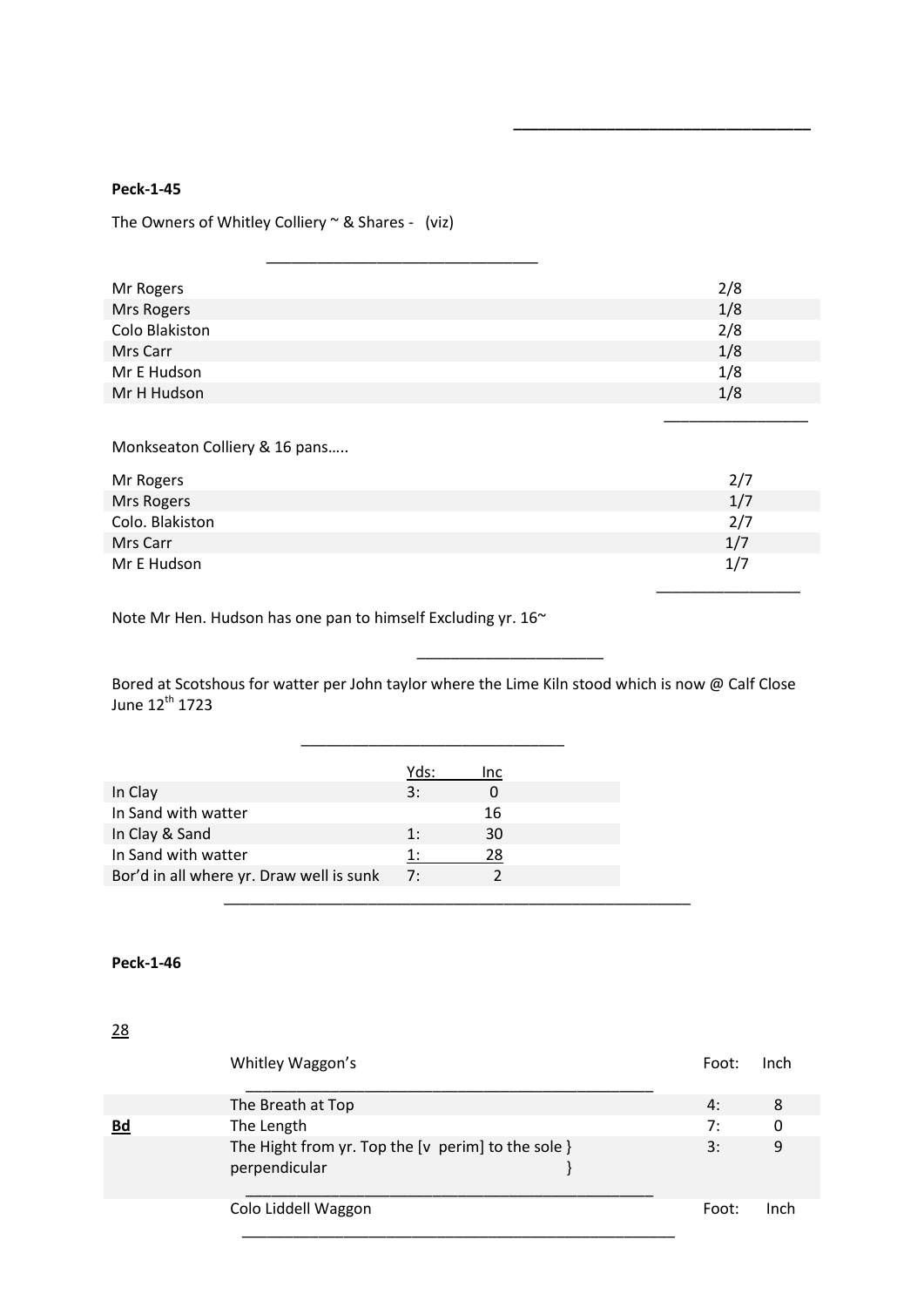|           | The Breath at Top                                 | $\Lambda$ . |    |
|-----------|---------------------------------------------------|-------------|----|
| <b>Bd</b> | The Length Inside & Inside                        | $\cdot$     |    |
|           | The hight from yr. top the [v perim] to the sole} | 2.          | 10 |
|           | perpendicular                                     |             |    |
|           |                                                   |             |    |

From inside to Insd. Of yr. Sole yr. Colo: waggons air 2 foot 3 inch & from outside to outsd. 2 foot 11 inches the waggonway 3 foot 10 Inches Broad ~.

### Newbigin Carrage gauge (viz)

|           |            | Wayn     |                | Carts    |                |
|-----------|------------|----------|----------------|----------|----------------|
|           |            | Foot Inc |                | Foot Inc |                |
|           | The Hight  | 2:       | 2              | 1:       | 10             |
| <b>Bd</b> | The Breath | 3:       | $1\frac{1}{2}$ | 2:       | $6\frac{1}{2}$ |
|           | The Linght | ь        |                | 4:       | 4              |
|           |            |          |                |          |                |

### Dunston Waggons Feby. 23 1720/1

|                      |         | At the Topp          | At the Bottom |
|----------------------|---------|----------------------|---------------|
|                      |         | Foot: Inch           | Inch<br>Foot: |
| Insd: & Insd. $\sim$ | {Lingth | 6:<br>11             | 4:            |
| <b>Bd</b>            | {Breath | 4:<br>5.             | 2:            |
|                      | {Hight  | 3:<br>$8\frac{1}{2}$ |               |
|                      |         |                      |               |

Whiley Measure Tub: [recd] from Mr. Hu[n]: Hudson ~

\_\_\_\_\_\_\_\_\_\_\_\_\_\_\_\_\_\_\_\_\_\_\_\_\_\_\_\_\_\_\_\_\_\_\_\_\_\_

\_\_\_\_\_\_\_\_\_\_\_\_\_\_\_\_\_\_\_\_\_\_\_\_\_\_\_\_\_\_\_\_\_\_\_\_

|           |                   | <b>Inches</b>   |
|-----------|-------------------|-----------------|
| <b>Bd</b> | Att Bottom        | 35              |
|           | Att Top           | $31\frac{1}{2}$ |
|           | The Deepth        | 16              |
|           | This Tub Contains | Pecks           |
|           |                   |                 |

#### **Peck-1-47**

| Newbigin Measure Tub |      |  |  |
|----------------------|------|--|--|
| Inches               |      |  |  |
| Att Bottom           | 36   |  |  |
| Att Top              | 34   |  |  |
| The Deepness         | 18   |  |  |
| This Tub contains    | Peck |  |  |

## The Gauge of Twelve peck Corf ~

|                                           | Inches |
|-------------------------------------------|--------|
| The breath thorrow the middle }           | 35     |
| Inside & inside the Corf                  |        |
| The Breth. Crofs yr. bow over yr. mouth } | 29 %   |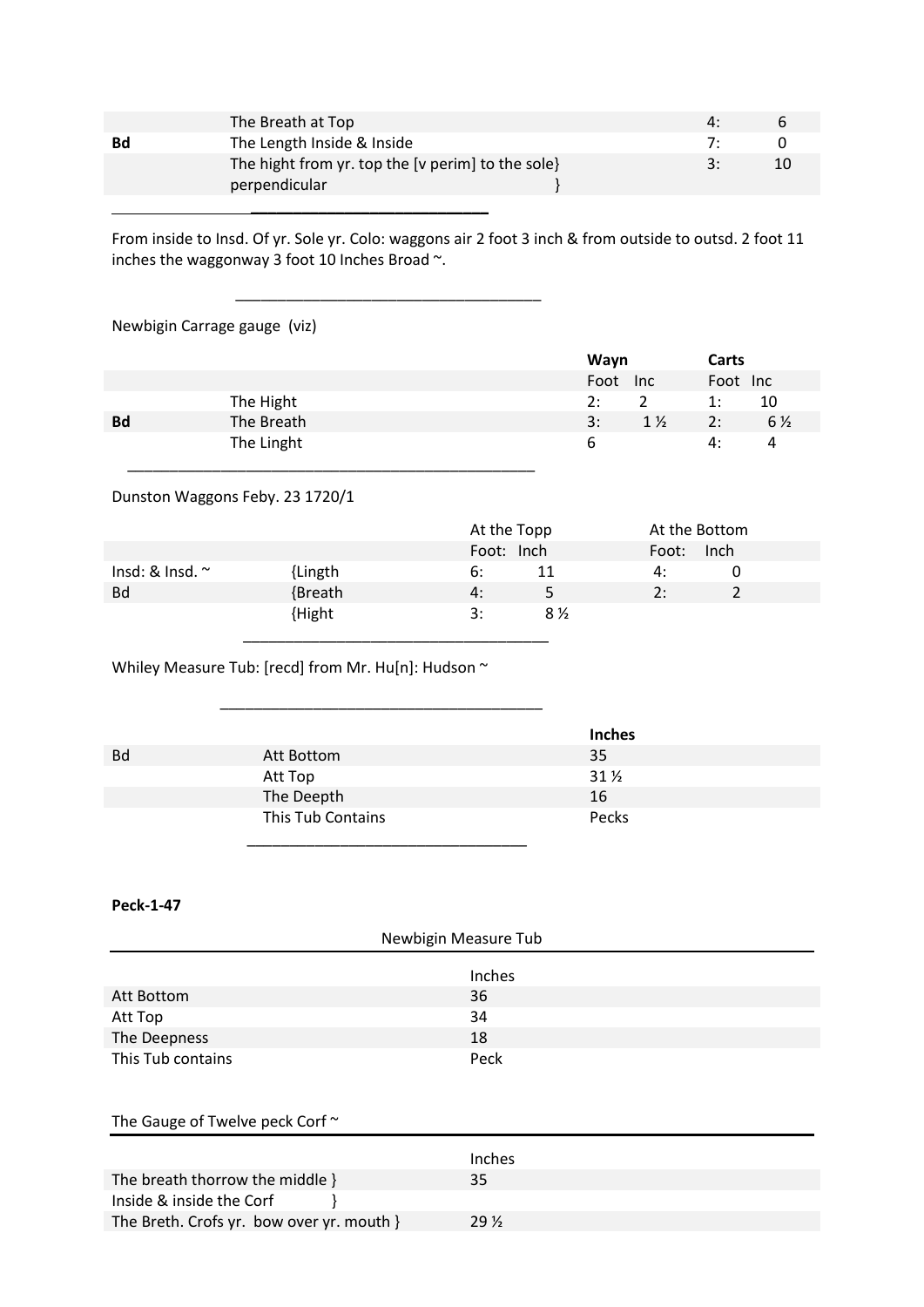| & yr. Length of yr. langett.                |                       |    |   |                 |
|---------------------------------------------|-----------------------|----|---|-----------------|
| The hight from yr. langett to $\}$          |                       | 27 |   |                 |
| the edge of the Corf                        |                       |    |   |                 |
|                                             |                       |    |   |                 |
| <b>Elswick Corf Gauge</b>                   |                       |    |   |                 |
| Note yr. sd. Corf holds 16 pecks 23qtr 1721 |                       |    |   |                 |
|                                             |                       |    |   | Inche           |
|                                             |                       |    | s |                 |
| { The full Breath in yr. Middell}           |                       |    |   | 36              |
| {the Corf inside & inside                   |                       |    |   |                 |
| The length the Langett                      |                       |    |   | 32 <sub>2</sub> |
| {The Higth from yr. Langt. To yr}           |                       |    |   | 29 %            |
| {Edge the Corf                              |                       |    |   |                 |
| The breath Bowways ovrs. Yr. mouth          |                       |    |   | 25              |
|                                             |                       |    |   |                 |
|                                             | Newbigin 13 peck Corf |    |   |                 |
|                                             | <b>Inches</b>         |    |   |                 |
| The Breath yr Middle the Corf               | $34\frac{3}{4}$       |    |   |                 |
| The length yr. Langett                      | 30 %                  |    |   |                 |
| { The hight from yr. Langt. To}             | 27 <sub>2</sub>       |    |   |                 |
| {the edge the Corf                          |                       |    |   |                 |
| <b>The Breath Bowways</b>                   | 22                    |    |   |                 |

|                        | The Severall Mettells and Stones in the pitt |        |                |             |
|------------------------|----------------------------------------------|--------|----------------|-------------|
| <b>Newbigin Colly.</b> | Sunk called the Brake pitt July 1 1721       |        |                |             |
|                        |                                              |        |                |             |
|                        |                                              |        | Fam. YdInch    |             |
|                        | Earth or Claywork                            | 1:     | 1:             | 18          |
|                        | In sand & Channell                           |        | $\ddot{\cdot}$ | 12          |
|                        | In claywork                                  | 6:     | $\ddot{\cdot}$ | 24          |
|                        | In Blewstone                                 | $\sim$ |                |             |
|                        | <b>Foule Coale</b>                           |        |                | 6           |
|                        | <b>Blewstone with Cathead</b>                | 1:     | 0:             | 30          |
| <b>Bd</b>              | To the Coalehead                             | 10:    | 1:             | 18          |
|                        | The Coale                                    |        | 1:             | <u> 18</u>  |
|                        | To the Coalethill                            | 11:    | 1:             | $\mathbf 0$ |
|                        |                                              |        |                |             |
|                        | The Severall Mettells and Stones in the pitt |        |                |             |
|                        | Sunk called the Brake pitt July 1 1721       |        |                |             |
|                        |                                              |        |                |             |
|                        |                                              | Fam.   | YdInch         |             |
|                        | Earth                                        | 1:     | 1:             | 0           |
|                        | Sand & Channall                              | 0:     | 0:             | 12          |
|                        | Claywork                                     | 6:     | 0:             | 24          |
|                        | Blewstone                                    | 2:     | 1:             | $\Omega$    |
|                        |                                              |        |                |             |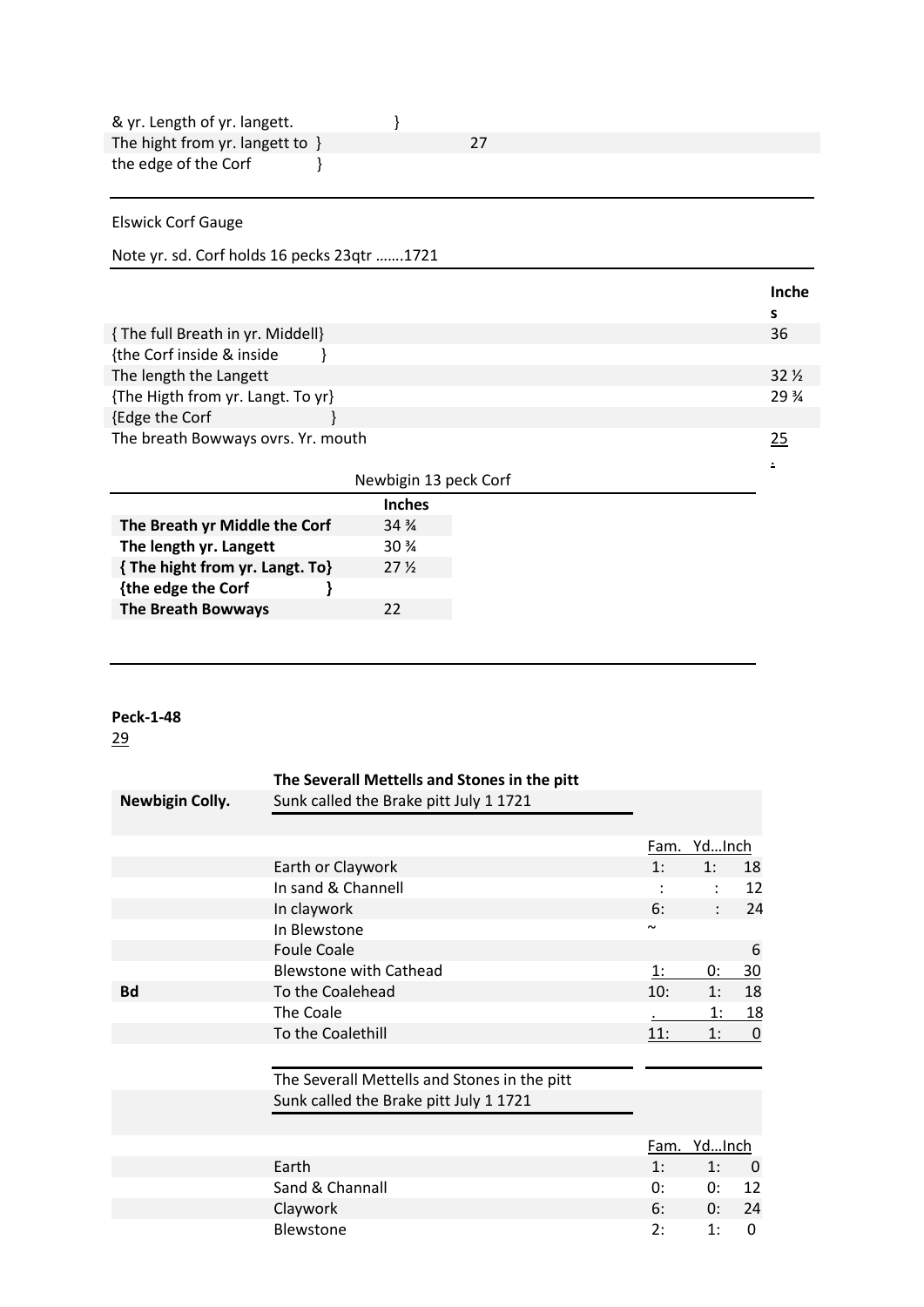|     | <b>White Clayparting</b> |     |    | n    |
|-----|--------------------------|-----|----|------|
|     | Soft Blew Mettle         | ÷   | 1: |      |
| Bd. | <b>Foule Coale</b>       |     |    |      |
|     | Blewstone wth. Catheads  |     | U: | -25  |
|     | To the Coale Head        | 12: | 1: | - 0  |
|     | In Coale                 |     |    | -18  |
|     | To the Coale Thill       | 13: | O. | - 18 |
|     |                          |     |    |      |

The Severall Mettells and Stones in the pitt called the Good luck Sunk for yr. upper Coale

|                        | The Several intertent and Stones in the pitt called the Good luck Sunk for yi. upper Coale |      |              |                |
|------------------------|--------------------------------------------------------------------------------------------|------|--------------|----------------|
| <b>Newbigin Colly.</b> |                                                                                            | Fm:  | Yd:          | Inc.           |
|                        | Earthwork                                                                                  | 8:   | 0:           | 0              |
|                        | Soft black Stone                                                                           | 2:   | 1:           | 0              |
|                        | A white Clayparting                                                                        |      |              | 6              |
|                        | Soft Blew Stone                                                                            |      | $1_{\ldots}$ |                |
|                        | To the foule coale                                                                         | 11:  | $\mathbf 0$  | 6              |
| <b>Bd</b>              | In foule Coale                                                                             |      |              | 5              |
|                        | Blew over lapt Stone with Catheads                                                         | 1:   | 0:           | $\overline{7}$ |
|                        | To the maine Coale                                                                         | 12:  | 0:           | 18             |
|                        | In Coale                                                                                   |      | 1:           | <u>18</u>      |
|                        | Sunk in all.                                                                               | 13:  | 0:           | 0              |
|                        | The Severall Mettells and Stones In the pitt sunk called the Trench pitt                   |      |              |                |
|                        |                                                                                            |      |              |                |
|                        |                                                                                            | Fam: |              | Yd: Inc        |
| <b>Newbigin Colly.</b> | In Clay                                                                                    | 1:   | 1:           | 24             |
|                        | In Sand & Channell with watter                                                             |      | 1:           | 24             |
|                        | In Clay                                                                                    | 5:   |              | 24             |
|                        | In Black Stone                                                                             | 2:   | 1:           | 30             |
|                        | To the Foule coale                                                                         | 10:  | 1:           | 30             |
| <b>Bd</b>              | In Foule coale                                                                             |      |              | 6              |
|                        | In Blewstone with Catheads                                                                 | 1:   |              | 18             |
|                        | In Coale                                                                                   |      | 1:           | <u>18</u>      |
|                        | To the Maine coale Thill                                                                   | 13:  | 0:           | 0              |
|                        |                                                                                            |      |              |                |
|                        |                                                                                            |      |              |                |
|                        | The upper seam near the gate between Sr. Robert                                            |      |              |                |
|                        | Hesilriggs & Newbigin Ground Lye thus                                                      |      |              |                |
|                        |                                                                                            |      |              |                |
|                        | Bordways Course west ward Runn SW BW which is                                              |      |              |                |
|                        | little above watter level                                                                  |      |              |                |
|                        | So. Head was Course Runs SEBS wch. Is a little                                             |      |              |                |
|                        | aboveyr. Full Dip                                                                          |      |              |                |
| nb                     | Yr observation was made from yr. first coale pitt                                          |      |              |                |
|                        | call'd yr. good luck                                                                       |      |              |                |
|                        | Note also yr. random of the Dike on yr.E side Runns                                        |      |              |                |
|                        | SEBS – and on the W side Run SE – yr. Point from yr.                                       |      |              |                |
|                        | E side to the W side where we founde                                                       |      |              |                |
|                        | She is SE [] E being above 300 yards Distance                                              |      |              |                |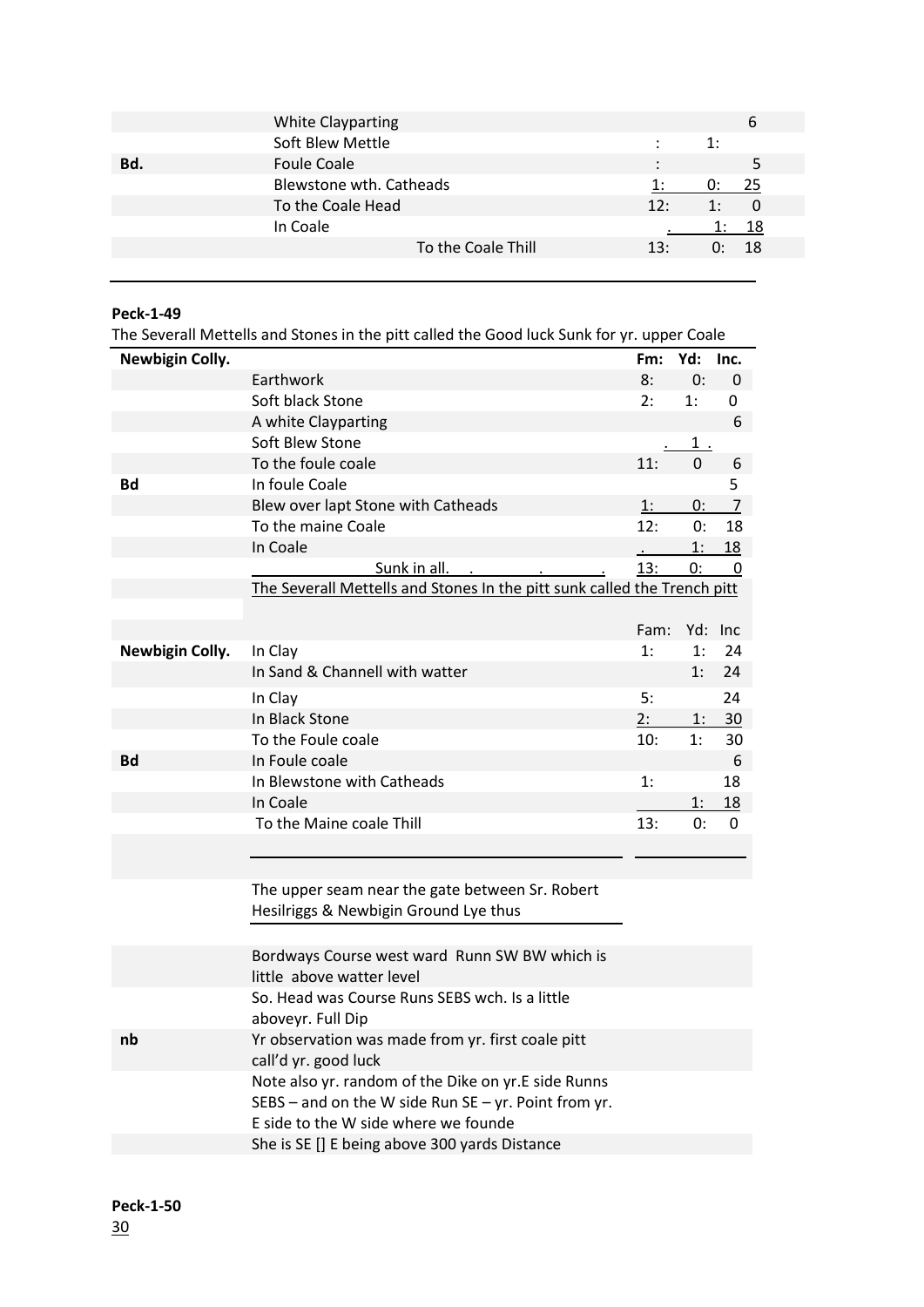Bored in severall places (viz) in the Hallowell wins. Augst 9. 1721

 $\frac{1}{\sqrt{2}}$  ,  $\frac{1}{\sqrt{2}}$  ,  $\frac{1}{\sqrt{2}}$  ,  $\frac{1}{\sqrt{2}}$  ,  $\frac{1}{\sqrt{2}}$  ,  $\frac{1}{\sqrt{2}}$  ,  $\frac{1}{\sqrt{2}}$  ,  $\frac{1}{\sqrt{2}}$  ,  $\frac{1}{\sqrt{2}}$  ,  $\frac{1}{\sqrt{2}}$  ,  $\frac{1}{\sqrt{2}}$  ,  $\frac{1}{\sqrt{2}}$  ,  $\frac{1}{\sqrt{2}}$  ,  $\frac{1}{\sqrt{2}}$  ,  $\frac{1}{\sqrt{2}}$ 

| The Hole next Sr. Robts. Dike |                         | <u>Yd: Inc</u> |
|-------------------------------|-------------------------|----------------|
|                               | Yards: Inc              |                |
| To the sand in clay           | 3:18                    |                |
| In Sand & Channell            | 1:18                    | 5:<br>0        |
|                               | <u>. .</u>              |                |
| The Trodway Hole              |                         |                |
| To the sand                   | 3: 27                   |                |
| In Sand & Channell            | 1: 12                   | 3<br>5:        |
|                               | $\cdot$ $\cdot$ $\cdot$ |                |
| The Hole in yr. plaine        |                         |                |
| To the sand                   | 4:8                     |                |
| Sand & Channell               | 1: 12                   | 20<br>5:       |
|                               | $\sim$ $\sim$           |                |
| The Hole beside yr. Whins     |                         |                |
| Where I was for Sinking       |                         |                |
| To the Sand                   | 3:24                    |                |
| Sand & Channell               | 1: 24                   | 12<br>5:       |
|                               |                         |                |
| The Hole abot. 120 yds north  |                         |                |
| Head was from Brake pitt      |                         |                |
| To the Sand                   | $4^{\cdot}$<br>- 6      |                |
| In Sand                       | 18                      | 24<br>4:       |
|                               | $\bullet$               |                |
| Per 2 Wilkinsons & John       |                         |                |
| Vane & Thomas Hudson          |                         |                |

\_\_\_\_\_\_\_\_\_\_\_\_\_\_\_\_\_\_\_\_\_\_\_\_\_\_\_

# 1717 The Style Pitt

|                                   | Fm: | Yd:   | Inc            |
|-----------------------------------|-----|-------|----------------|
| To Grays Coale Thill              | 7:  | 1:    | $\Omega$       |
| From do. to the black gett        | 6:  | 1:    | 12             |
| From do. to the Stone Coale Thill | 5:  | 1:    | 0              |
| Sunk in all                       | 19: | 1:    | $\overline{2}$ |
| June 3. 1718. The Way pitt        |     |       |                |
|                                   |     |       |                |
| To Grays Coale Thill              | 6:  | 1:    | 12             |
| From do. to the black gett        | 7:  | 0: 24 |                |
| From do. to the Stone Coale       | 5:  | 0:    | $\Omega$       |
|                                   |     |       |                |
| The Way pitt in Deepness          | 19: | 0:    | 00             |
| 8br 31: 1718 The Dike pitt        |     |       |                |
| To Grays Coale                    | 6:  | 1:    | 0              |
| From do. to the [Gett]            | 6:  | 1:    | $\Omega$       |
| In [Gett]                         | 0:  | 0:    | 9              |
| From do. to the Stone Coale Thill | 4:  | 0:    | 27             |
| The Dike pitt in Deepness         | 17: | 1:    | $\Omega$       |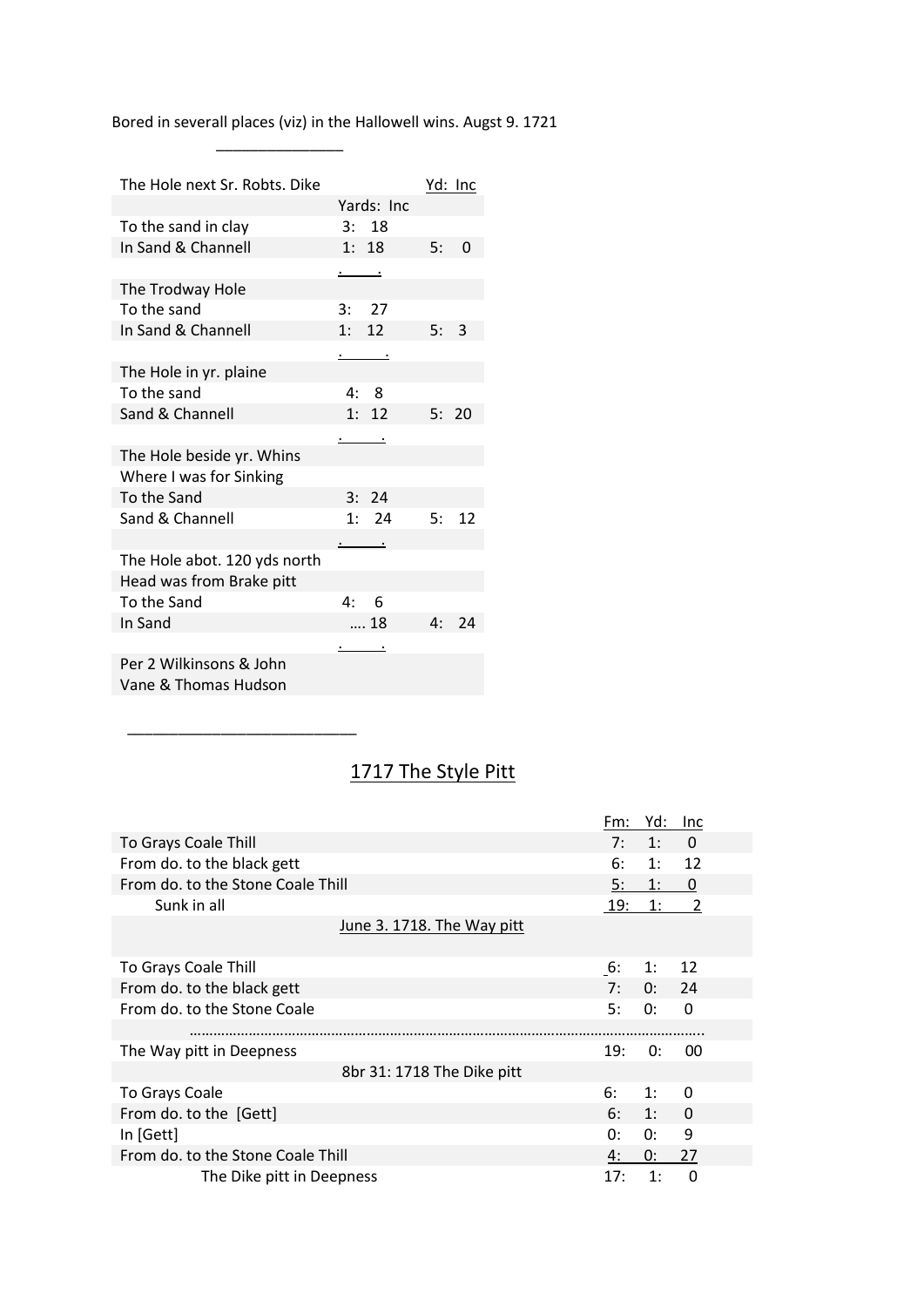May 11: 1719. The Farewell pitt Sunk

|                                      | Fm.: Yd.:<br>In.                 |
|--------------------------------------|----------------------------------|
| In Grays Coale thill                 | 5:<br>0:<br>0                    |
| From Do. to the [Jeet]               | 6:<br>1:<br>1                    |
| Frpm the [Jeet] to                   | ${}^{1:}$<br>$\mathbf{1}$ :<br>1 |
| the the whin                         |                                  |
| To the Stone coale thill             | 1:<br>0<br>4:                    |
| The pitt in Deepness                 | 17:<br>1:                        |
| The Charge of Binding a Double Horse |                                  |
| Tubb Including the wood 9br 10: 1719 |                                  |
|                                      | $f$ :<br>d<br>$\sim$ S:          |
| The wood                             | 12:<br>$\overline{0}$<br>0:      |
| Iron 128 pound att 4 pence per pound | 2:<br>8<br>2:                    |
|                                      | 8<br>2:<br>14:                   |

Mind Kenton Maine coale 35 fam: abo: Stone Coale 8br 26: 1719 Admit Kenton Stone coale be ………… Benwell Maine Coale……… & that Kenton Maine Coale is bell ….. Close Coale being found at yr. same Distance per Thos wake under Benwell Coale under yr. So. Et. Side of yr Dike… If so [probably]] Moores field Coale at yr…. Wt. End of Whickham wch. Is about a yard Thick is the same of Bell Coale………. And If soe [Stellig] Grand lease…… Lyes under qll these………

Callerton Highway Aprill 24<sup>th</sup> 1719....

|                                                 |       | Yards          |
|-------------------------------------------------|-------|----------------|
| The South Side East                             |       | 1870           |
| The North Side Do.                              |       | 770            |
|                                                 |       | 2640<br>In all |
| The undernamed person According to these [Acer] |       |                |
|                                                 |       | Yards          |
| John Forster Repares                            |       | 93             |
| Tho. Craws8/11                                  | 504   |                |
| Mr. Reny: Hall3/11                              | 333   | 837            |
| Hills & Malum Et Farme                          |       | 543            |
| Do. West Farme & Lough                          |       | 464            |
| Sharpers Farme and Lough                        |       | 703            |
| The Duke[Sumesets] Grounds                      |       | .              |
| The Lough                                       | Yards | 2640<br>No     |
| Sharper 27 stints                               | 88    |                |
| Malum Wt Farme 20 stints                        | 66    |                |
| Lough Repare                                    | 154   |                |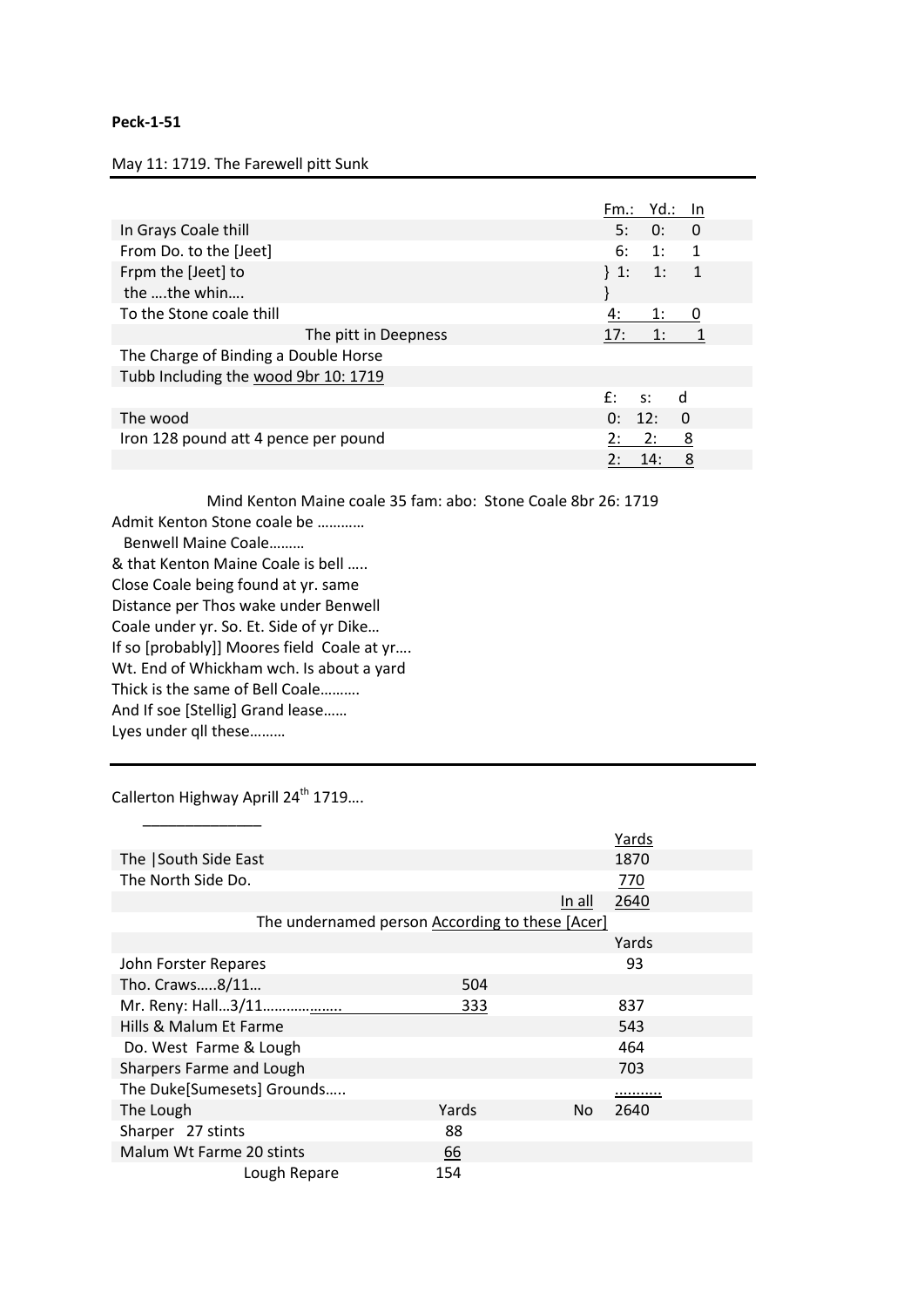### Bored & [] in the 2 pitt near Wisington Bridge per Ino. Taylor

 $\frac{1}{2}$  ,  $\frac{1}{2}$  ,  $\frac{1}{2}$  ,  $\frac{1}{2}$  ,  $\frac{1}{2}$  ,  $\frac{1}{2}$  ,  $\frac{1}{2}$  ,  $\frac{1}{2}$  ,  $\frac{1}{2}$  ,  $\frac{1}{2}$  ,  $\frac{1}{2}$  ,  $\frac{1}{2}$  ,  $\frac{1}{2}$  ,  $\frac{1}{2}$  ,  $\frac{1}{2}$  ,  $\frac{1}{2}$  ,  $\frac{1}{2}$  ,  $\frac{1}{2}$  ,  $\frac{1$ 

|                      |    |    |     | Fam:      | Yd: | Inc      |
|----------------------|----|----|-----|-----------|-----|----------|
| Sunk Earth           |    |    |     | 12:       | 1:  | 0        |
| White post with whin |    |    |     | 1:        | 0:  | <u>6</u> |
| <b>Bored</b>         |    |    |     | 13:       | 1:  | 6        |
| White post           | 0: | 1: | 4   |           |     |          |
| Gray post            | 1: | 0: | 24  |           |     |          |
| Blew                 | 0: | 1: | 16  |           |     |          |
| Coale                |    |    | .26 |           |     |          |
| <b>Grey Stone</b>    |    | 24 |     |           |     |          |
|                      |    |    |     | <u>3:</u> | 0:  | 2        |
|                      |    |    |     | 16;       | 1:  | 8        |

\_\_\_\_\_\_\_\_\_\_\_\_\_\_\_\_\_\_\_\_

Bored in Hawparth Haugh per Geo. Wilkinson May 30 1719

|                    | Fam:           | Yd: | 1n |
|--------------------|----------------|-----|----|
| Gray Girdells      | $\mathbf{1}$ : | 1:  |    |
| <b>Black Stone</b> | 8:             | 0:  | O  |
| White post         |                |     |    |
|                    | 10۰            |     |    |

The Borehole West from Cadwell House at yr. foot of yr. Long [Stank] Aprill 24 1719

|                           |     |             | Fam:   | Yd: | In       |
|---------------------------|-----|-------------|--------|-----|----------|
| Dun Girdell Free Stone    |     |             | 2:     | 1:  | $\Omega$ |
| <b>White Girdell</b>      |     |             | 1:     | 1:  | 0        |
| <b>Blew Stone</b>         |     |             | 1:     | 0:  | 24       |
| <b>Black Stone</b>        |     |             | 2:     | $0$ |          |
|                           |     | Fam.        | 7:     | 0:  | 24       |
| <b>Blew</b>               |     |             |        |     |          |
| Strong whin with a        |     |             |        |     |          |
| <b>Great Deall watter</b> |     |             | $}0$ : | 1:  | 12       |
| White post                |     |             |        |     | 12       |
|                           | Yd. | In.         |        |     |          |
| Blewstone                 | 1:  | 24          |        |     |          |
| More Do.                  | 2:  | $\mathbf 0$ |        |     |          |
|                           |     |             | 1:     | 1:  | 24       |
| Whin                      |     |             |        |     | 12       |
|                           |     |             | 10:    | 0:  | 12       |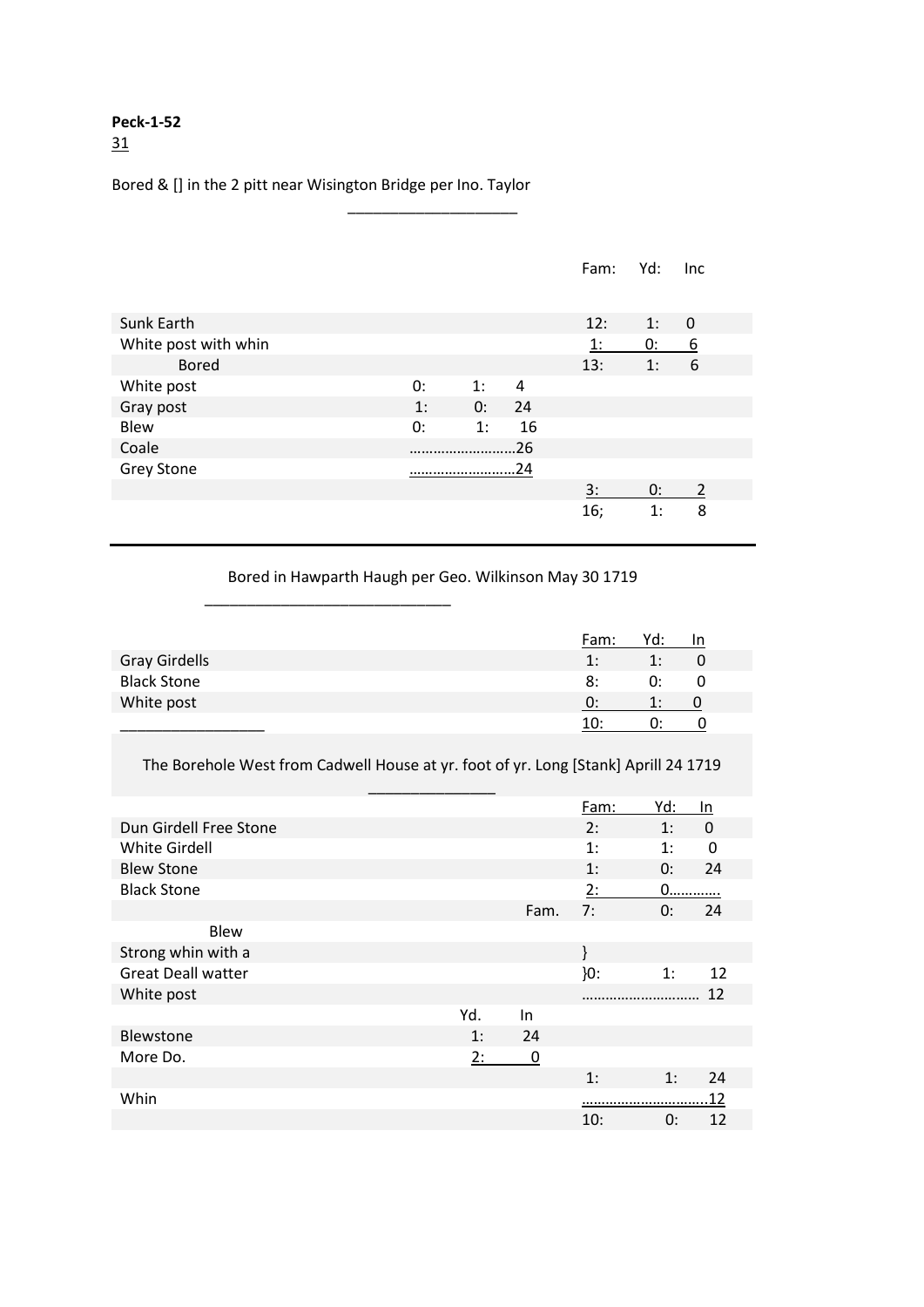Sunk through the Severall Mettles & Stones in the Second pitt near Wisington Bridge

|                                                         |        | Fam | Yd  | In.    |
|---------------------------------------------------------|--------|-----|-----|--------|
| Clay                                                    |        | 1:  | 0:  | 18     |
| Sand no watter                                          |        |     |     | 6.5    |
| Clay                                                    |        | 5:  | 1:  | 12     |
| Sand no watter                                          |        |     |     | 18     |
| Clay                                                    |        | 5:  | 0:  | 18     |
| Timberwork                                              |        | 12: | 1:  | $00\,$ |
| White post with whin                                    |        | 2:  | 1:  | 30     |
| A Gray Girdell post                                     |        |     |     | 33     |
| Blewpost                                                |        |     | 1:  | 21     |
| To the 1 <sup>st</sup> foule coale                      |        | 16: | 1:  | 12     |
| In foule coale                                          |        |     |     | 6      |
| In Black thill                                          |        |     |     | 12     |
| In Gray Girdell with watter                             |        | 2:  |     |        |
| In Blewstone which is yr.foundation of yr. [D---------] |        |     | 1:  | 6      |
| In Black Stone                                          |        | 4:  | 1:  | 0      |
| A white clay parting                                    |        |     |     | ς      |
| <b>Blew Stones</b>                                      |        |     |     | 30     |
| The 2 <sup>nd</sup> foule coale                         |        |     |     | .27    |
| To the 2 <sup>nd</sup> coale thill                      |        | 24: | 1:  | 24     |
| Blackstone mixt with catheads                           |        |     | 1:  | 34     |
| A Strong Blew Stone                                     |        |     |     | 8      |
| Coale                                                   |        |     | .1: | 24     |
|                                                         | In all | 26: | 1:  | 18     |

| Memorandum | What bricks will build a yard of wall<br>1 yard in Length & 2 in Breath (viz) |                            |  |  |
|------------|-------------------------------------------------------------------------------|----------------------------|--|--|
|            | NB that I compute 170 bricks will build<br>A yard each                        | Inchs                      |  |  |
|            | Brick in Length<br>In Breath<br>In thickness                                  | 10<br>$4\frac{3}{4}$<br>2½ |  |  |

[following calculation written in pencil]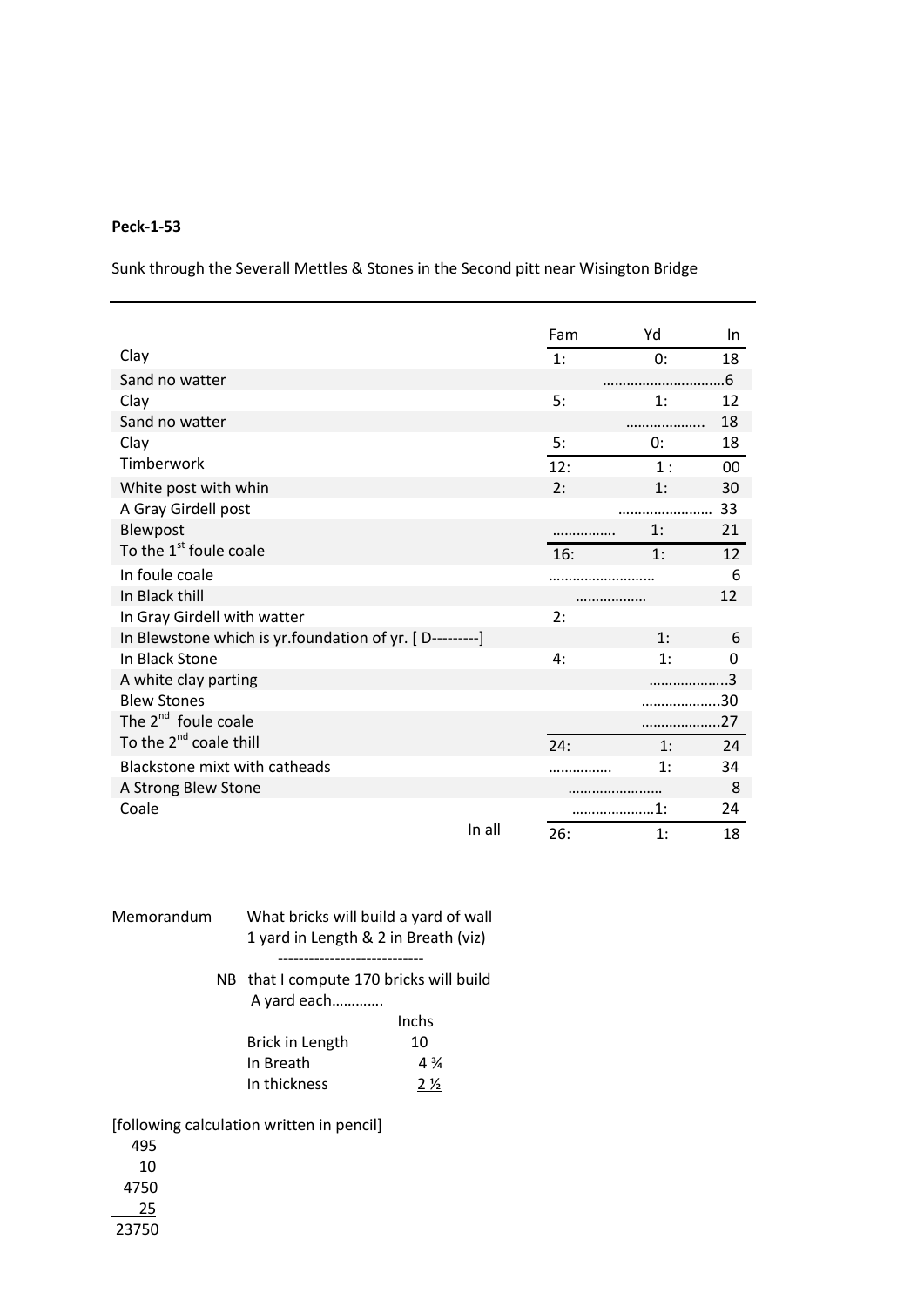### 9500 . 118750 **Peck-1-54** 32

|                             | Fam:          | Yd:          | In           |
|-----------------------------|---------------|--------------|--------------|
| Sunk in Clay                | 10            | 0            | 0            |
| Bord in Sand with watter    | 1             | 1            | 0            |
| Bord in Earth               | 5             | $\mathbf{1}$ | 18           |
| Bord in a Whin Tumbler      |               |              | 18           |
| To the Stone Head           | 17            | $\mathbf{1}$ | $\Omega$     |
| Bord in read [R]ammell post | 1             | 0            | 0            |
| More in strong read post    | 0             | 1            | $\mathbf{0}$ |
|                             |               |              |              |
|                             | 19            | $\Omega$     | $\Omega$     |
| Bord in Gray Girdley post   | $\mathcal{P}$ | $\Omega$     | $\Omega$     |
|                             |               |              |              |
|                             |               |              |              |
| Sunk and Bord in all        | 21            | 0            | O            |

### Sunk & Bord the Drawwell at Callerton New farme July 10 1719 & June 17 1720 as under ………..

### Bord near Dinnington Mill per John Wake July 12 1720

|                                                                         | Fathom           |
|-------------------------------------------------------------------------|------------------|
| $1st$ hole Bord at the Three pools in Sunniside Moore & there}          | Is <sub>21</sub> |
| found [h] en to Maine Coale                                             |                  |
| 2 <sup>nd</sup> hole 400 yd. west fro Do.Bord and found her             | 12               |
| $3^{rd}$ hole 80 yd. NE from yr $2^{nd}$ holebord & found her gone of } | 12               |
| Newb Stone Coale coumes on at                                           |                  |
| 4 <sup>th</sup> hole bord a little North & found yr. same coale at      | 11               |
| <b>NB</b>                                                               |                  |
| All the Corner of Dinington pasture Bord and found her under            | 8                |
| Dinington Mill                                                          |                  |
|                                                                         |                  |

### **Peck-1-55**

## Sunk at Rivergreen where the Limestone is gon of

|                     | Fam           | Yd | In. |
|---------------------|---------------|----|-----|
| In Earth work       | $\mathcal{P}$ |    |     |
| <b>Blew Stone</b>   |               |    | Ü   |
| <b>Gray Girdell</b> |               |    | 18  |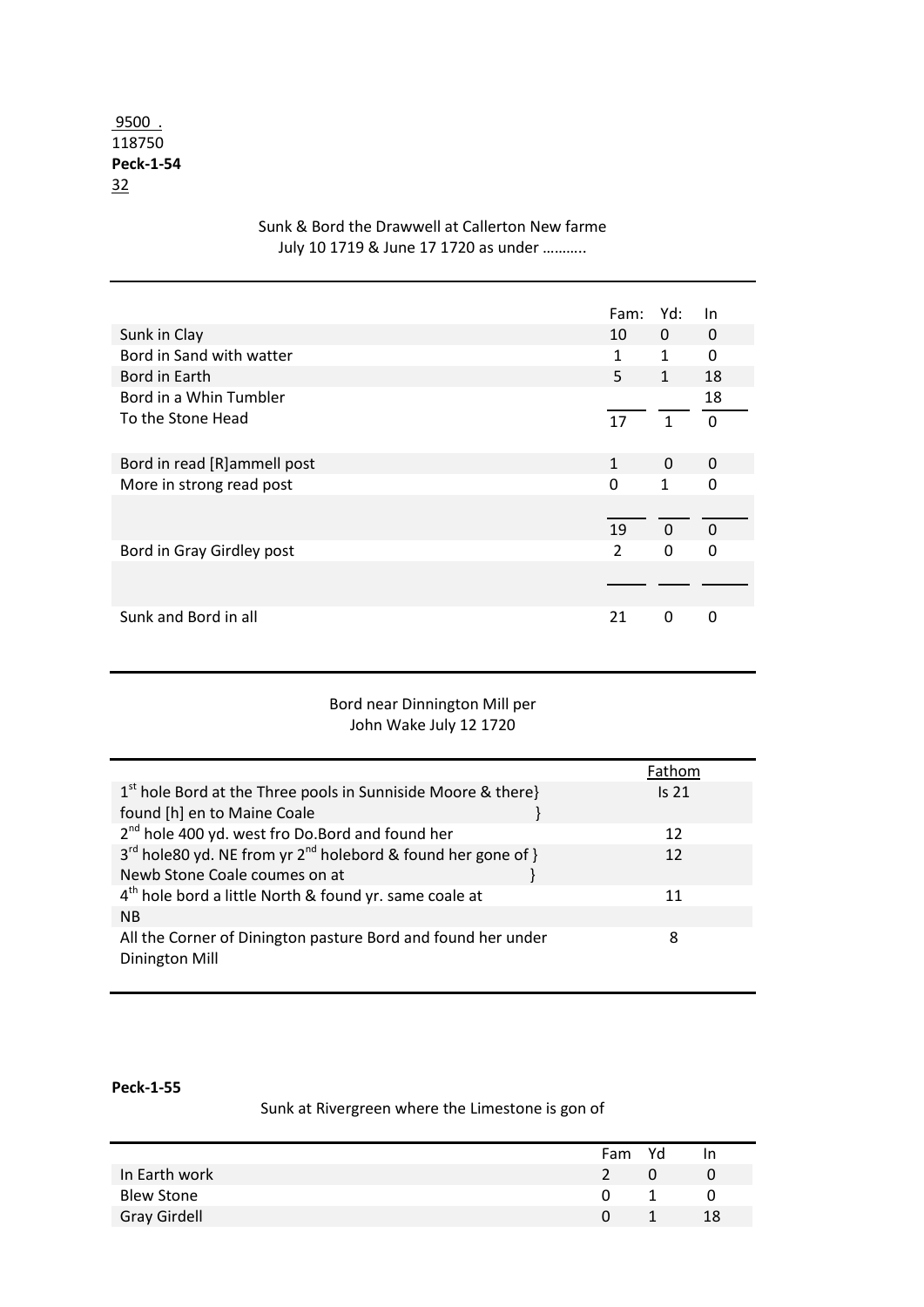| <b>Blew Stone</b>                   |                                                                            | $\mathbf{1}$   | $\mathbf{1}$   | $\pmb{0}$              |
|-------------------------------------|----------------------------------------------------------------------------|----------------|----------------|------------------------|
|                                     | To the Coale head                                                          | $\overline{4}$ | $\mathbf 1$    | 18                     |
| In Coale                            |                                                                            |                |                | 14                     |
|                                     | To the Coale Thill                                                         | 4              | $\mathbf{1}$   | 32                     |
|                                     |                                                                            |                |                |                        |
|                                     |                                                                            |                |                |                        |
|                                     |                                                                            |                |                |                        |
|                                     | Geo Wilkinson hole                                                         |                |                |                        |
|                                     |                                                                            |                | Yds            |                        |
| <b>Gray Girdells</b>                |                                                                            |                | $\overline{2}$ | In<br>$\boldsymbol{0}$ |
| Dun post                            |                                                                            |                | 3              | 0                      |
| <b>Blew Girdells</b>                |                                                                            |                | $\mathbf{1}$   | 9                      |
| In Coale                            |                                                                            |                |                | 18                     |
|                                     |                                                                            |                | 6              | 27                     |
|                                     |                                                                            |                |                |                        |
|                                     |                                                                            |                |                |                        |
|                                     | Bored at Rivergreen per John Wake about 50 yards from Geo Wilkinson's hole |                |                |                        |
|                                     |                                                                            |                |                |                        |
|                                     |                                                                            | Fam            | Yd             | In                     |
| In Blew mettle                      |                                                                            | $\mathbf{1}$   | $\pmb{0}$      | 0                      |
| In post Girdells                    |                                                                            | $\mathbf{1}$   | 0              | 0                      |
| In Blew Mettle                      |                                                                            | $\mathbf{1}$   | Ţ              | $\pmb{0}$              |
| Dun thill but not thorrow           |                                                                            |                |                | 9                      |
| In Coale                            |                                                                            |                |                | 12                     |
|                                     | In all                                                                     | $\overline{3}$ | $\mathbf{1}$   | 21                     |
|                                     |                                                                            |                |                |                        |
|                                     |                                                                            |                |                |                        |
| <b>Peck-1-56</b>                    |                                                                            |                |                |                        |
|                                     |                                                                            |                |                |                        |
| $\frac{33}{2}$                      |                                                                            |                |                |                        |
|                                     | Bor'd in Widrington park by John Wake 1722                                 |                |                |                        |
|                                     |                                                                            |                |                |                        |
|                                     |                                                                            |                |                |                        |
|                                     |                                                                            | ff.            | Yd             | In.                    |
| In Earth                            |                                                                            | 3:<br>2:       | 1:             | $\pmb{0}$              |
| In Gray Post<br>In Coale            |                                                                            |                | 0:             | 18<br>$6\,$            |
|                                     |                                                                            |                |                | 18                     |
| In Gray Mettell<br>In Black Mettell |                                                                            |                |                | 18                     |
| In Gray Mettle                      |                                                                            | 8:             | 1:             | $\boldsymbol{0}$       |
| In Coale                            |                                                                            |                |                | 18                     |
|                                     |                                                                            |                |                |                        |

In Coale 18<br>
In Gray Mettell 18<br>
1: 1: 0 In Gray Mettell 1: 1: 0<br>
In Gray post 1: 1: 0 In Gray post 1: 1: 0<br>In Coale 6 In Coale 6 In gray post 1: 1: 0<br>
In white post 3: 0: 0 In white post 3: 0: 0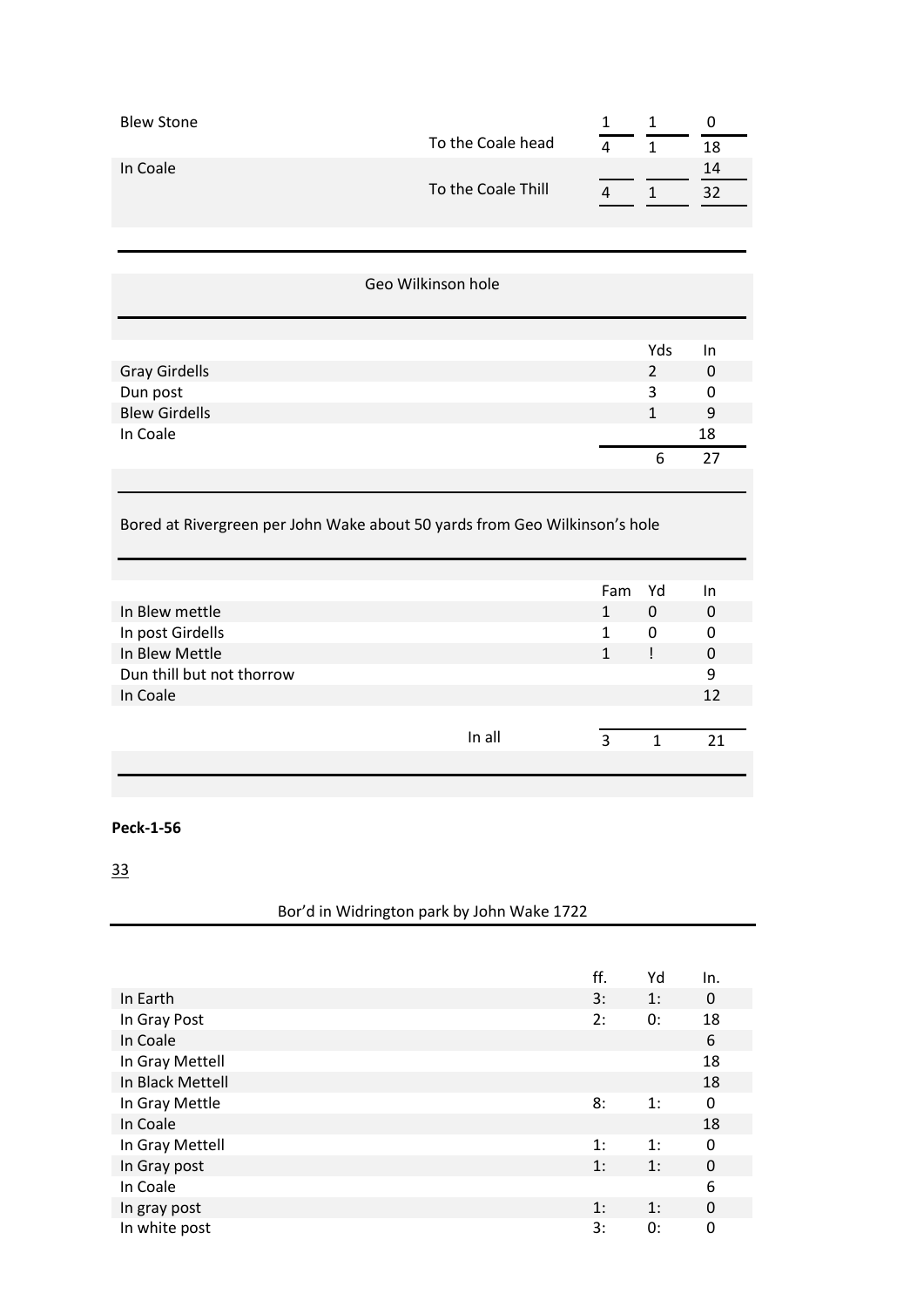| In Strong whin  |    |    | 27          |
|-----------------|----|----|-------------|
| In white post   | 3: | 0: | 0           |
| In Gray Mettell | 1: | ļ: | $\mathbf 0$ |
| In Coale        |    | 1: | 0           |
|                 |    |    |             |
| Bor'd in all    | 26 | 1: | 3           |
|                 |    |    |             |
|                 |    |    |             |

### Bor'd at Harfett per John Wake 1721

|                         |    |    | Fam: | Yd. | In |
|-------------------------|----|----|------|-----|----|
| Bor'd in the Burne}     |    |    |      |     |    |
| To the 10qr. Coale}     |    |    |      |     |    |
| In Earth                |    |    | 1:   | 0:  | 0  |
| In Blew Mettell         |    |    | 3:   | 0:  | 9  |
| In Coale                | 0: | 31 |      |     |    |
| In Black mettell        |    | 6  |      |     |    |
| In Coale abot.          |    | 18 |      |     |    |
| 12 inch: [yr. Danty]}   |    |    |      |     |    |
|                         |    |    | 1:   | 0:  | 19 |
| To the 10qr Coale thill |    |    | 5:   | 0:  | 28 |

### **Peck-1-57**

Memorandm ff: Yd: In that is ……… ………… 8: 0: 0 From the 10 qr. Coale to yr. Yard Coalethe particulars I have not being The pitt was sunk to her from The 10 quarter Coale NB its ~~~~~~~15 ~~~~~~~~~~ 5 inch from the Yard Coale to the Coale suppos'd To be Alderman Ridley's the Particulars you'll see per under

Bor'd from yr. Yard Coale in Harfett ground to yr. Coale suppos'd to be Alderman Ridleys . One yr.North Side the Dike as under……

|                 | Ff: | Yd: | 1n |
|-----------------|-----|-----|----|
| In gray thill   |     |     | 18 |
| In White post   | 4:  | 0:  | 0  |
| In Blew mettell | 1:  | 0:  | 27 |
| In Coale        |     |     | 32 |
| In Gray thill   |     | 1:  | 0  |
| In Blew mettell | 3:  | 0:  | 0  |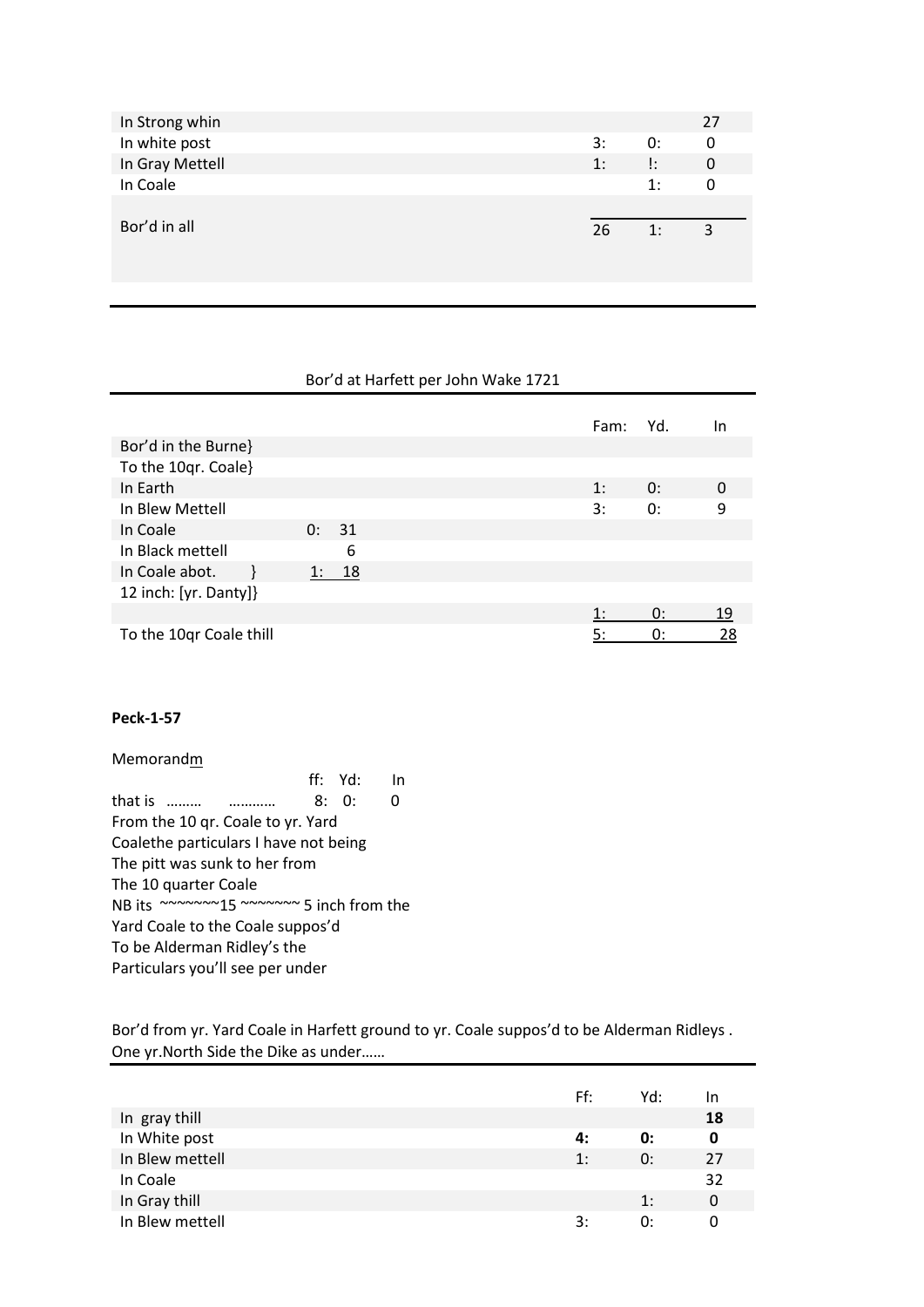| In Gray Stone    |    |       |                         | 4:  | 1: | 0  |
|------------------|----|-------|-------------------------|-----|----|----|
| In Coale         | 0: | 0:    | 9                       |     |    |    |
| In black mettell | 0: | 0:    | $-5$                    |     |    |    |
| In Coale         | 0: | 0:    | 8                       |     |    |    |
| In Black Mettell |    | 0: 0: | $\overline{\mathbf{3}}$ |     |    |    |
| In Coale         |    |       | 27                      |     |    |    |
| In Black mettell |    |       | 14                      |     |    |    |
| In Coale         |    |       | 13                      |     |    |    |
|                  |    |       |                         |     |    |    |
|                  |    |       |                         | 1:  | 0: | 7  |
|                  |    |       |                         |     |    |    |
|                  |    |       |                         |     |    |    |
|                  |    |       |                         | 15: | 0: | 12 |

Bor'd from the Yard Coale this Thius Coale which is suppos'd to be the

Alderman & to be Cleare of Refuse on the

South side the Dike as he works her……..

Bd

### **Peck-1-58**

34

### Bored at Hadden per Geo. Wilkinson & Geo. Ferry for Wm. Elliot Esqr. September 7 1722

|                                      | Yd: | F: | In |
|--------------------------------------|-----|----|----|
| In Earth                             | 1:  | 0: | 0  |
| Gray Mettell with watter             | 6:  | 0: | 0  |
| <b>Blew mettell</b>                  | 8:  | 0: | 0  |
| Gray Mettell with post Girdell in it | 1:  | 0: | 0  |
| In Limestone                         | 2:  | 0: | 0  |
|                                      |     |    |    |
| In all                               | 18: | ∩∙ |    |

### Newbigin Coale Kenning which we call 4 to a Boule

\_\_\_\_\_\_\_\_\_\_\_\_\_\_\_\_\_\_\_

|                                  | Inches         |
|----------------------------------|----------------|
| Is Over at Top Inside and Inside | 19             |
| Dos. Over att Bottom             | $17\%$         |
| In hight                         | $9\frac{3}{4}$ |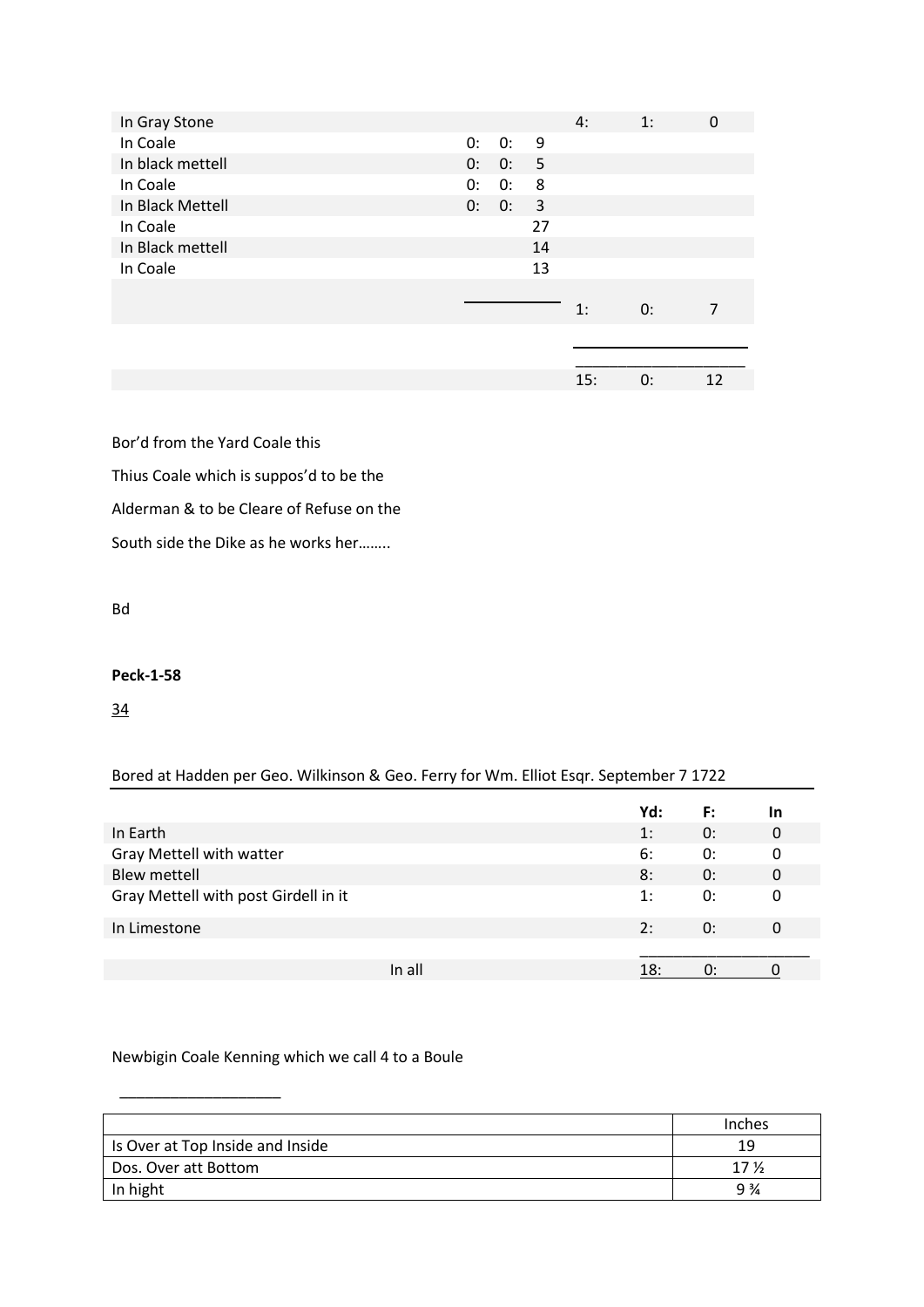The Gauge of yr. Corf at Scotland wch. They call 2 boule is 36 inch square & 17 inches high…

\_\_\_\_\_\_\_\_\_\_

 $\overline{\phantom{a}}$   $\overline{\phantom{a}}$   $\overline{\phantom{a}}$   $\overline{\phantom{a}}$   $\overline{\phantom{a}}$   $\overline{\phantom{a}}$   $\overline{\phantom{a}}$   $\overline{\phantom{a}}$   $\overline{\phantom{a}}$   $\overline{\phantom{a}}$   $\overline{\phantom{a}}$   $\overline{\phantom{a}}$   $\overline{\phantom{a}}$   $\overline{\phantom{a}}$   $\overline{\phantom{a}}$   $\overline{\phantom{a}}$   $\overline{\phantom{a}}$   $\overline{\phantom{a}}$   $\overline{\$ 

NB the said Corf Containes 2 ¼ English Boule or nine of yr. above Kennings

NB that yr. Carts in Newbigin way Contains 13 ½ Kennings or 3 3/8 Bouls at 4 to the Boule & only Over i[m] full

### Ravensworth waggon

 $\overline{\phantom{a}}$  , and the set of the set of the set of the set of the set of the set of the set of the set of the set of the set of the set of the set of the set of the set of the set of the set of the set of the set of the s

| Att Bottom Inside & Inside  | {Breath            | 2: |    |
|-----------------------------|--------------------|----|----|
|                             | {Length            | 4: |    |
|                             |                    |    |    |
| Att the Top Inside & Inside | {Length            | 6: | 11 |
|                             | {Breath            | 4: | 6  |
|                             | {Hight sloping     |    |    |
|                             | {from the bottom } | 4: |    |

### NB they have ledges on each side & at yr. fore end 2: inches

The Breat Dunston waggonway Inside & Inside ~ 3 foot 10 inch

\_\_\_\_\_\_\_\_\_\_\_\_\_\_\_\_\_\_\_\_\_\_\_\_\_\_\_\_\_\_

### **Peck-1-59**

A Computation what Profitt Wylam Colliery may Produce working the 5 Quarter Coale at 42xxs per week with the 8peck Corf or 2000 xxs a year per Annus. £75…….December 10: 1728------------------------

|                                                                                                       |        |                | £:       |          | d              |
|-------------------------------------------------------------------------------------------------------|--------|----------------|----------|----------|----------------|
| Sinking a Pitt will Cost about $E7 \approx 8$ Suppose3 her to cost 2000xxs – will be per}<br>xx about |        |                | 0        | $\Omega$ | $0\frac{3}{4}$ |
| To hewing and putting & [finding] Candells per xx                                                     |        |                |          |          | 11             |
| Trams Shovells& Barrsway [Lows & Deal] per xx                                                         |        |                |          |          | $1\frac{1}{2}$ |
| Setting on the work per xx                                                                            |        |                |          |          |                |
| <b>Other Incident Charges</b>                                                                         |        |                |          |          | 1              |
| <b>Headways Driveing</b>                                                                              |        |                |          |          | $\frac{1}{4}$  |
|                                                                                                       | $\sim$ |                | 0:       | 1:       | $3\frac{1}{2}$ |
| Drawing per xx                                                                                        | 0:     | 3              |          |          |                |
| Banking per xx                                                                                        |        | $3\frac{1}{2}$ |          |          |                |
| Corving per xx                                                                                        |        | 1              |          |          |                |
| Delivering the Coal [&c]                                                                              |        | 2              |          |          |                |
|                                                                                                       |        |                | 0        | 0        | $9\frac{1}{2}$ |
| { Suppose the Rent to be per Ann: £75 & to ~ }                                                        |        |                | $\Omega$ | 2        | 1              |
| {work & Vend: 2000 xx will be per xx                                                                  |        |                | 0:       | 0:       | 9              |
| The full Charge per xx will Amot. To                                                                  |        |                |          | 2        | 10             |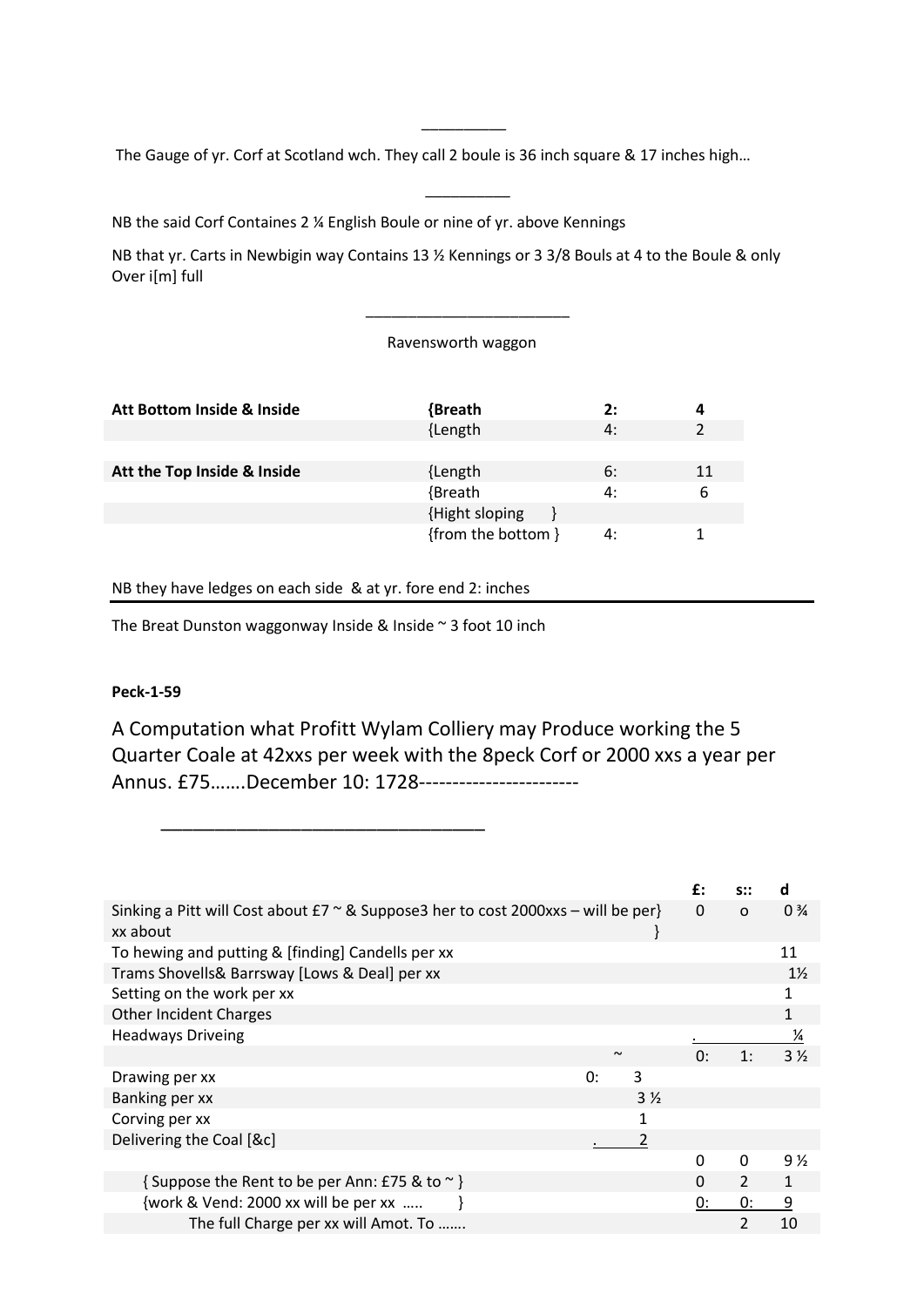| Suppose 2000 Scores of Coal be wrought and Vended as above at 2s: 10d per $f$ $f$ : s: |            |           |     |
|----------------------------------------------------------------------------------------|------------|-----------|-----|
|                                                                                        | $283 \t 6$ |           | - 8 |
| {And Allow each xx to be 3 fothers will be 6000 ffs sold at 13 per fother will         |            |           |     |
| { Amount to                                                                            |            | 325: 0: 0 |     |
|                                                                                        |            |           |     |
| The Neat Gaine will be                                                                 | (141 13    |           |     |
|                                                                                        |            |           |     |

### 35

# Cammo Colliery September 28: 1724

\_\_\_\_\_\_\_\_\_\_\_\_\_\_\_\_\_\_\_\_\_\_\_\_\_\_\_\_

| The 1 <sup>st</sup> Pitts in Deepness<br>14<br>18<br>The 2 <sup>nd</sup> Pitts in Deepness<br>18<br>18<br>Decent of Ground from yr. 1st Pitt to Yr 2 <sup>nd</sup> Pitt<br>1:<br>15<br>33<br>19<br>{The Coaler Dipps between the $1st$ and}<br>$\{-$ ------the 2 <sup>nd</sup> Pitt-  in 27 Yards<br>5:<br>15<br>33<br>19<br>The 2 <sup>nd</sup> Pitt in Deepness<br>18<br>18<br>The 3 <sup>rd</sup> Pitt in Deepness<br>24<br>00<br>Decent of Ground from yr.2 <sup>nd</sup> Pitt to yr. 3 <sup>rd</sup> Pitt<br><u>10</u><br>10<br>24:<br>{The Coale Dipp between the 2 <sup>nd</sup> Pitt & yr. 3 <sup>rd</sup> Pitt in 29 Yards}<br><u>5:</u><br><u>28</u><br>24<br>10<br>The 3 <sup>rd</sup> Pitt in Deepness as above -----------------------------<br>00<br>24<br>{Decent of Ground from do. to the first pop. Se contraside being watter}<br>{leavell point<br><u>8:</u><br>10<br>The Coale supposed to be 80 Yd SSW from yr. 3 <sup>rd</sup> Pitt<br>15<br>26<br>The Coale suppos'd to be 80yd. from 3 <sup>rd</sup> Pitt SSW<br>15<br>26<br>The Rise of Ground from the 1 <sup>st</sup> pop to the 2 <sup>nd</sup> pop }<br>34<br>Se contraside for 80 yards is |                                                                                 | Yds: | $\ln$ | Yds: | In.    |
|---------------------------------------------------------------------------------------------------------------------------------------------------------------------------------------------------------------------------------------------------------------------------------------------------------------------------------------------------------------------------------------------------------------------------------------------------------------------------------------------------------------------------------------------------------------------------------------------------------------------------------------------------------------------------------------------------------------------------------------------------------------------------------------------------------------------------------------------------------------------------------------------------------------------------------------------------------------------------------------------------------------------------------------------------------------------------------------------------------------------------------------------------------------------------|---------------------------------------------------------------------------------|------|-------|------|--------|
|                                                                                                                                                                                                                                                                                                                                                                                                                                                                                                                                                                                                                                                                                                                                                                                                                                                                                                                                                                                                                                                                                                                                                                           |                                                                                 |      |       |      |        |
|                                                                                                                                                                                                                                                                                                                                                                                                                                                                                                                                                                                                                                                                                                                                                                                                                                                                                                                                                                                                                                                                                                                                                                           |                                                                                 |      |       |      |        |
|                                                                                                                                                                                                                                                                                                                                                                                                                                                                                                                                                                                                                                                                                                                                                                                                                                                                                                                                                                                                                                                                                                                                                                           |                                                                                 |      |       |      |        |
|                                                                                                                                                                                                                                                                                                                                                                                                                                                                                                                                                                                                                                                                                                                                                                                                                                                                                                                                                                                                                                                                                                                                                                           |                                                                                 |      |       |      |        |
|                                                                                                                                                                                                                                                                                                                                                                                                                                                                                                                                                                                                                                                                                                                                                                                                                                                                                                                                                                                                                                                                                                                                                                           |                                                                                 |      |       |      |        |
|                                                                                                                                                                                                                                                                                                                                                                                                                                                                                                                                                                                                                                                                                                                                                                                                                                                                                                                                                                                                                                                                                                                                                                           |                                                                                 |      |       |      |        |
|                                                                                                                                                                                                                                                                                                                                                                                                                                                                                                                                                                                                                                                                                                                                                                                                                                                                                                                                                                                                                                                                                                                                                                           |                                                                                 |      |       |      |        |
|                                                                                                                                                                                                                                                                                                                                                                                                                                                                                                                                                                                                                                                                                                                                                                                                                                                                                                                                                                                                                                                                                                                                                                           |                                                                                 |      |       |      |        |
|                                                                                                                                                                                                                                                                                                                                                                                                                                                                                                                                                                                                                                                                                                                                                                                                                                                                                                                                                                                                                                                                                                                                                                           |                                                                                 |      |       |      |        |
|                                                                                                                                                                                                                                                                                                                                                                                                                                                                                                                                                                                                                                                                                                                                                                                                                                                                                                                                                                                                                                                                                                                                                                           |                                                                                 |      |       |      |        |
|                                                                                                                                                                                                                                                                                                                                                                                                                                                                                                                                                                                                                                                                                                                                                                                                                                                                                                                                                                                                                                                                                                                                                                           |                                                                                 |      |       |      |        |
|                                                                                                                                                                                                                                                                                                                                                                                                                                                                                                                                                                                                                                                                                                                                                                                                                                                                                                                                                                                                                                                                                                                                                                           |                                                                                 |      |       |      |        |
|                                                                                                                                                                                                                                                                                                                                                                                                                                                                                                                                                                                                                                                                                                                                                                                                                                                                                                                                                                                                                                                                                                                                                                           |                                                                                 |      |       |      |        |
|                                                                                                                                                                                                                                                                                                                                                                                                                                                                                                                                                                                                                                                                                                                                                                                                                                                                                                                                                                                                                                                                                                                                                                           |                                                                                 |      |       |      |        |
|                                                                                                                                                                                                                                                                                                                                                                                                                                                                                                                                                                                                                                                                                                                                                                                                                                                                                                                                                                                                                                                                                                                                                                           |                                                                                 |      |       |      |        |
|                                                                                                                                                                                                                                                                                                                                                                                                                                                                                                                                                                                                                                                                                                                                                                                                                                                                                                                                                                                                                                                                                                                                                                           |                                                                                 |      |       |      |        |
|                                                                                                                                                                                                                                                                                                                                                                                                                                                                                                                                                                                                                                                                                                                                                                                                                                                                                                                                                                                                                                                                                                                                                                           |                                                                                 |      |       |      |        |
|                                                                                                                                                                                                                                                                                                                                                                                                                                                                                                                                                                                                                                                                                                                                                                                                                                                                                                                                                                                                                                                                                                                                                                           |                                                                                 |      |       |      |        |
|                                                                                                                                                                                                                                                                                                                                                                                                                                                                                                                                                                                                                                                                                                                                                                                                                                                                                                                                                                                                                                                                                                                                                                           |                                                                                 |      |       |      |        |
|                                                                                                                                                                                                                                                                                                                                                                                                                                                                                                                                                                                                                                                                                                                                                                                                                                                                                                                                                                                                                                                                                                                                                                           |                                                                                 |      |       |      |        |
|                                                                                                                                                                                                                                                                                                                                                                                                                                                                                                                                                                                                                                                                                                                                                                                                                                                                                                                                                                                                                                                                                                                                                                           |                                                                                 |      |       |      |        |
|                                                                                                                                                                                                                                                                                                                                                                                                                                                                                                                                                                                                                                                                                                                                                                                                                                                                                                                                                                                                                                                                                                                                                                           |                                                                                 |      |       |      |        |
|                                                                                                                                                                                                                                                                                                                                                                                                                                                                                                                                                                                                                                                                                                                                                                                                                                                                                                                                                                                                                                                                                                                                                                           |                                                                                 |      |       |      |        |
|                                                                                                                                                                                                                                                                                                                                                                                                                                                                                                                                                                                                                                                                                                                                                                                                                                                                                                                                                                                                                                                                                                                                                                           | The Coal supposed to dipp 1 yard in 5 $\frac{1}{2}$ @ ESE _for 80 yards will be |      |       | 15:  | $00\,$ |
| The Coale suppos'd to be in Deepness at yr. $2^{nd}$ pop<br>31<br>24                                                                                                                                                                                                                                                                                                                                                                                                                                                                                                                                                                                                                                                                                                                                                                                                                                                                                                                                                                                                                                                                                                      |                                                                                 |      |       |      |        |

\_\_\_\_\_\_\_\_\_\_\_\_\_\_\_\_\_\_\_\_\_\_\_\_\_\_\_\_\_\_\_\_\_\_\_\_\_\_\_\_\_\_\_\_\_\_\_\_\_\_\_\_\_\_\_\_\_\_\_\_\_\_\_\_\_\_\_\_\_\_\_\_\_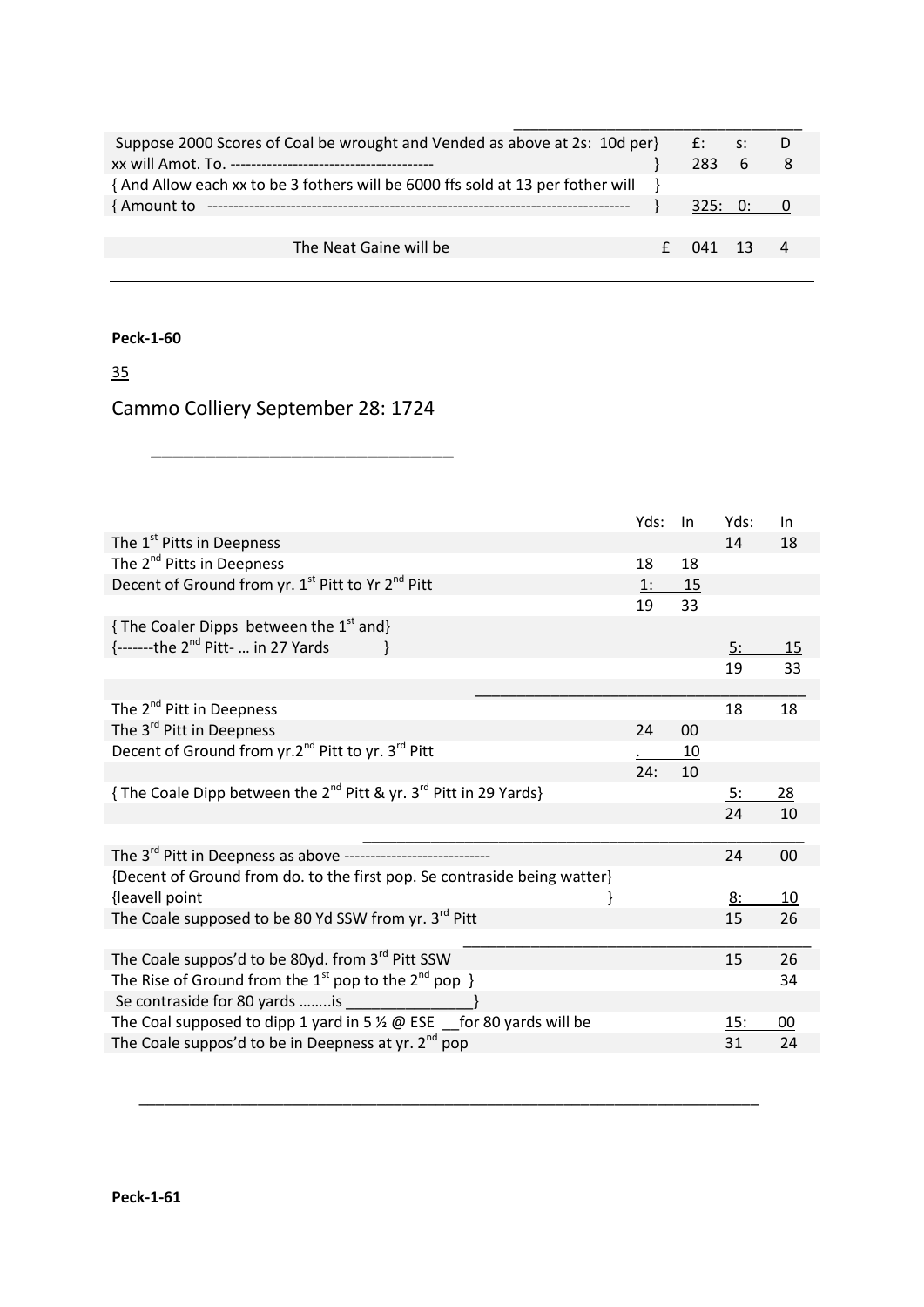Cammo Colliery  $\overline{\phantom{a}}$  ,  $\overline{\phantom{a}}$  ,  $\overline{\phantom{a}}$  ,  $\overline{\phantom{a}}$  ,  $\overline{\phantom{a}}$  ,  $\overline{\phantom{a}}$  ,  $\overline{\phantom{a}}$  ,  $\overline{\phantom{a}}$  ,  $\overline{\phantom{a}}$  ,  $\overline{\phantom{a}}$  ,  $\overline{\phantom{a}}$  ,  $\overline{\phantom{a}}$  ,  $\overline{\phantom{a}}$  ,  $\overline{\phantom{a}}$  ,  $\overline{\phantom{a}}$  ,  $\overline{\phantom{a}}$ [added in pencil 1845 1858 1726 1724  $134$  ] The  $1^{st}$  Pitt This pitt in Deepness 14 yd: 18 Inch SE B S  $\backslash$  -27yd The 2<sup>nd</sup> Pitt ………… **This Pitt in Deepness 18yds 18Inch** SE B  $S \setminus -29$  yds The 3rd Pitt………………. This Pitt in Deepness 24 Yards  $SSW - Watterleayell$  - 80yds To the Coale Supposed to be 15 Yards 26 Inches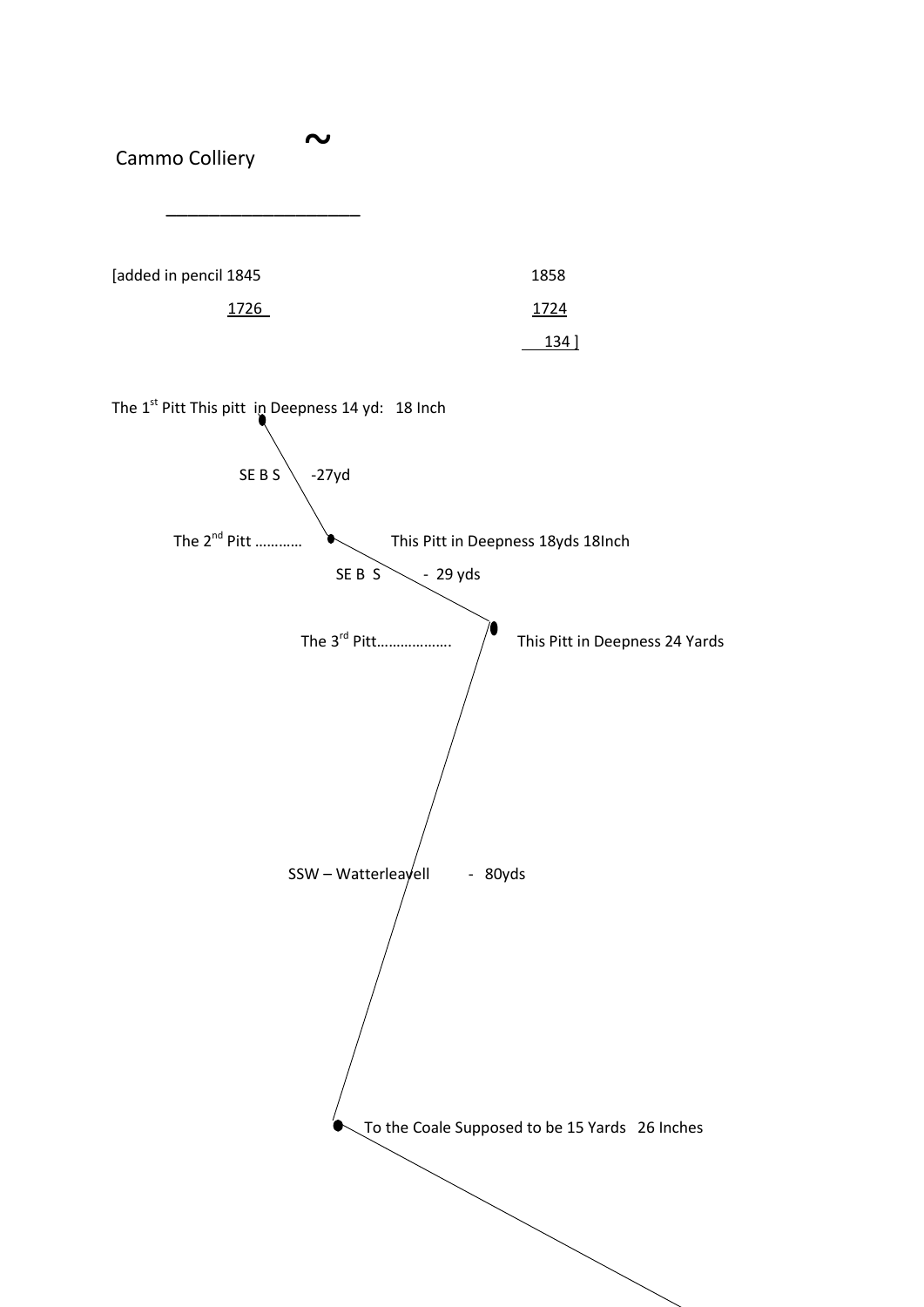ESE - full Dipp 80 Yards

31Yd 24Inch

**Peck-1-62**

36

A Computation of the Charge of Cammo Colliery as She's now wrought 7br;~28.1724

| Hewing and Putting per xx                   |  |  |  |
|---------------------------------------------|--|--|--|
| Drawing the Coales and carrying them out    |  |  |  |
| The charge paid Yr. workmen per xx          |  |  |  |
|                                             |  |  |  |
| Allow 2 xx to be 3 fothers sold at 16d      |  |  |  |
| 2 scores working as above will cost         |  |  |  |
|                                             |  |  |  |
| The profitt for every Two Score as they are |  |  |  |

\_\_\_\_\_\_\_\_\_\_\_\_\_\_\_\_\_\_\_\_\_\_\_\_\_\_\_\_\_\_\_\_\_\_\_\_\_

NB the above Profitt is all there is for Sinking finding Ropes Corves Timber &c …………

Full Rise WNW Called headways

Watter leavell NNE & SSW Called Boardways

Note; Theres left 4 Yds. For a winning out of wch. Allod. About 5 qr. For a wall.

The Severall Mettells in Yr. 3<sup>rd</sup> pitt in Cammo Colliery

|                            |            | Yds | Inch |
|----------------------------|------------|-----|------|
| In Earth Work              |            | 5   | 00   |
| In Limestone               |            | 4   | 18   |
| In Gray Girdell post       |            | 2   | 18   |
| In Coale                   |            |     | 10   |
| In Whitt post with Girdell |            | 3   | 18   |
| In Black Stone             |            | 7   | 26   |
| Coale                      |            |     | 18   |
|                            | In all No. | 24  | 00   |

\_\_\_\_\_\_\_\_\_\_\_\_\_\_\_\_\_\_\_\_\_\_\_\_\_\_\_\_\_\_\_\_\_\_\_\_\_\_\_

\_\_\_\_\_\_\_\_\_\_\_\_\_\_\_\_\_\_\_\_\_\_\_\_\_\_\_\_\_\_\_\_\_\_\_\_\_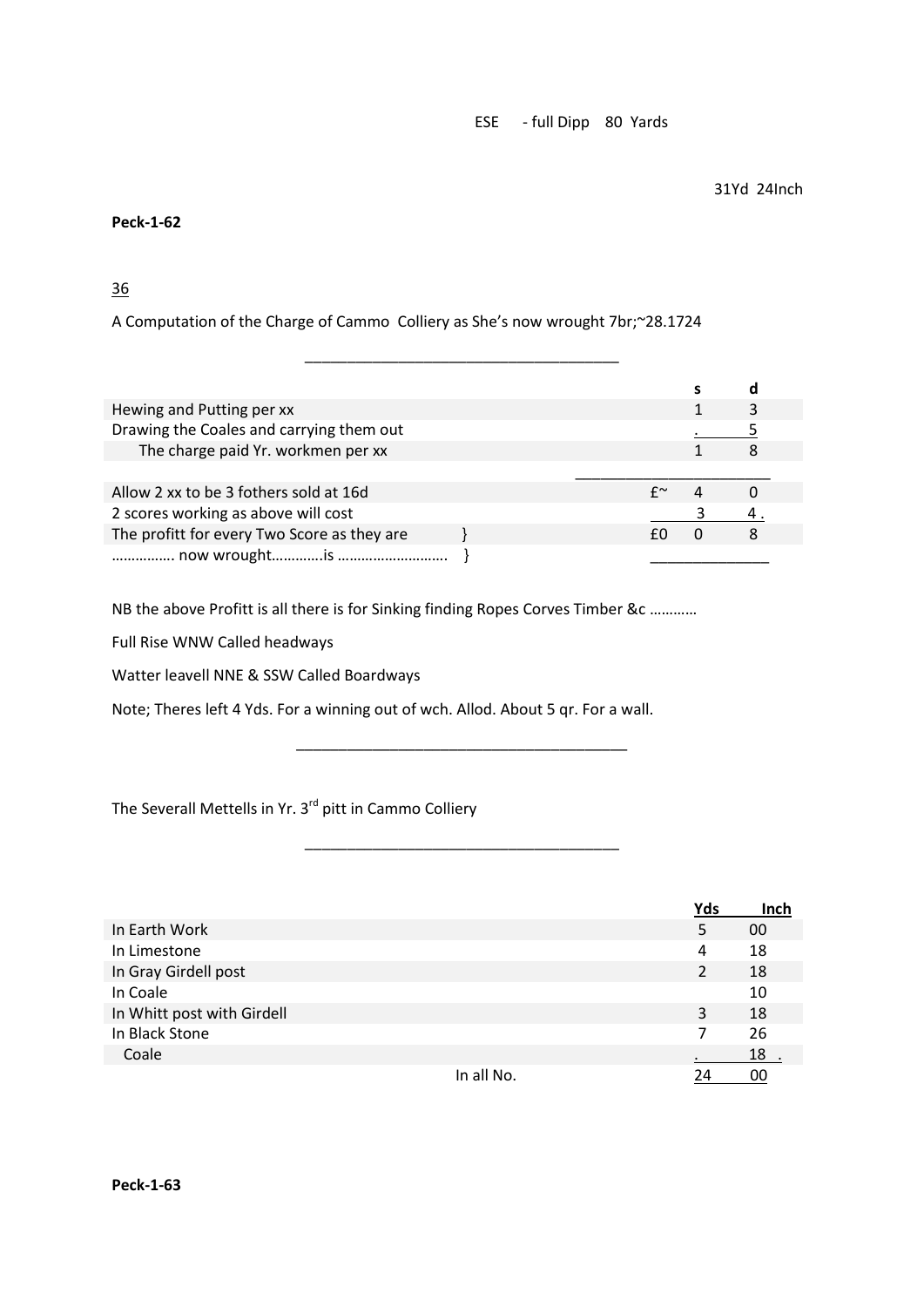We whose Names are underwritten have Taken a view of Hartford Colliery………November 29. 1725-

- $1<sup>st</sup>$ Upon viewing the present workings in the Five quarter Coale we doe finde the said seam to be very good Coale. But Cover or roof upon the Coale to be soe soft a natured that she cannot be wrought to Advantage by Reason the stonesthat falls must be drawn to the bank as well as the Coales which with the watterCharge &c is at or about the same expense as the working of the Coales – Therefor we advise that she be not further carried on  $\sim$  the doeing of which will be of no disadvantage to the further working of this seam or winning of the lower seam in a proper place.
- $2^{nd}$  Iv We have also viewed how far the level is Brougfht up from the River in the upper seam where they first begun to win the Colliery - by which the second pitt is now cald dry. The third pitt lying about 6 fathom to the Rise of the  $2^{nd}$  by Reason of an Interruption of Stone – We therefore advise that whole beImmediately bored from the Bottom of the Third pitt to the 5qr. Coale – which if found in its Regular Course yr. watter may be lifted to obtaine yr. same at 4 Fathoms for Carrying on the~ 6 fathom of leavell from yr. second pitt which will not exceed 80 yards
- $3<sup>rd</sup>$  Iv Its our opinion when another pitt is sunk 160 yards to yr. Rise of yr. third pitt the [5]qrs. Coale will be laid dry – and then we advise we sink a pitt to Alderman Ridley's seam where yr. watter will only be 11 or 12 fathoms to draw which may be done by a bob engine and will be much cheaper and readier way then what was formerly proposed: the Doeing of which will Obtaine a great deal more of the Colliery then yr. former proposals. -------

| <b>Richard Peck</b> |
|---------------------|
| John Barnes         |

Se Over

### **Peck-1-64**

37 November 6. 1725

An Estemite of the Charge in Erecting two Bob Engines for west Hartford Colliery & other matters relating thereto ~

|             |                                                                                                                                                                            | £              | s        | d            |
|-------------|----------------------------------------------------------------------------------------------------------------------------------------------------------------------------|----------------|----------|--------------|
|             | {To make yr. Dam for taking in yr. river with a Breast wall and}<br>{since will be about                                                                                   | 20             | $\Omega$ | $\Omega$     |
| Yards<br>66 | {To cutting trench 66 yds which must be 5 yds broad at yr, top &}<br>{two at yr. Bottom & 3 yds deep & may require about 1000 yds }<br>{of Earth to cast up @ 4 d per yard | 16             | 13       | 4            |
| 49          | {To 49 yds mor about4 yds. Broad at yr. Top & two at yr. Bottom}<br>{& about 5 yds deep is Computed at 400 square yds. Of earth<br>{to cast up $@$ 4d per yard             | 6              | 13       | 4            |
| 116         | {To 116 yards more about 3 foot Deep & 4 yds. Broad at yr. Top<br>{& two at yr. Bottom may be 400 square yds of earth to [Coa] at}<br>{3d per yard                         | 5              | $\Omega$ | <sup>0</sup> |
| NB.<br>65   | {To 65 yds more Computed @ 140 yds. Square to cost 3d per yd.}                                                                                                             | $\overline{2}$ | 10       | $\Omega$     |
| 212         | To 212 yds is cast along yr. bank c[o]st 3s per yard                                                                                                                       | 31             | 16       | 0            |
| 508         |                                                                                                                                                                            | 82             | 12       | ጸ            |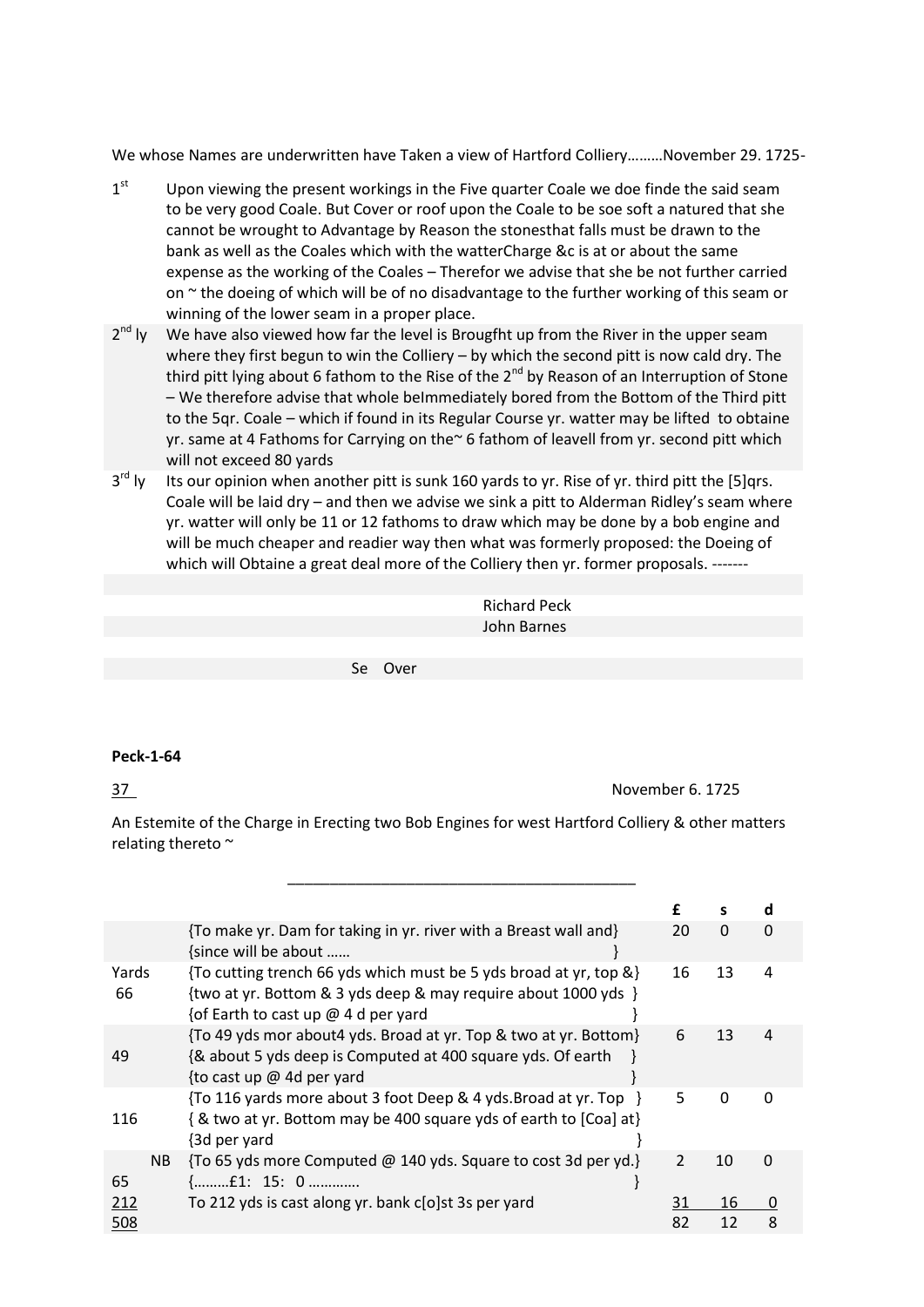| Bd | To Cut yr. Places for yr. 2 Engines must be 10 yds Broad } £<br>and nine yr. other way& will require at least yr. sum of }20: |       | S<br>-0  |     |          |  |
|----|-------------------------------------------------------------------------------------------------------------------------------|-------|----------|-----|----------|--|
|    | To 140 yds of wall for yr. Wheal Case Computed<br>$@$ 2s: 6d p; er yard or 3s is                                              | 21:   | $\bf{0}$ |     |          |  |
| 14 | {To a Fence Wall against the River & another against<br>{bank may be about 140 yards of Strong wall at<br>$\{2s\$ per yd.     | 324:0 |          |     |          |  |
|    | To the two Engines with all Materialls                                                                                        | £260: |          | 325 | $\Omega$ |  |
|    |                                                                                                                               |       |          | 407 | 12       |  |
|    |                                                                                                                               |       |          |     |          |  |
| ΝB | There may other things happen yr. cannot now be thought of $\}$<br>that may increase yr. Expence to                           |       |          | 500 | $\Omega$ |  |

An Account of what work gear & other things belongs to Hartford

Colliery …….September …18: 1725 as under………

 $\overline{\phantom{a}}$  , and the set of the set of the set of the set of the set of the set of the set of the set of the set of the set of the set of the set of the set of the set of the set of the set of the set of the set of the s

| 5 [Hauks] &              | 2 Chains                    |
|--------------------------|-----------------------------|
| 8 Sinking [hacks] &      | 1 Sinking Mell              |
| 3 Jackrouls & Standers & | 2 Stone Tubbs               |
| 2 wattermen Tubbs &      | 2 Single horse Tubbs        |
| 3 Shoort watter Ropes &  | 2 Sinking Ropes             |
| 2 Coale Ropes &          | 2 pare double horse gear    |
| 2 Short Single horsegear | 1 sett of airboxes & Clasps |
| 1 Limestone hammer &     | 4 wedges                    |
| 5 Trams &                | 12 Coale mells              |
| 3 Shovells &             | 3 horse Sleds               |
| 2 Coale Ginns &          | 1 Barrel [Gill]             |
| 2 [Leatturs] &           | 1 Short Kreddle             |
| 2 Waling hammers &       | 3 Sinking [Cliveses ~       |

Taken the above account from Thos.Robson 7br. 18: 1725  $\sim$ 

A Coppy of which I Delivered Mr John Ord ~

**Peck-1-66**

38

Wylam Colliery  $1^{st}$  April 1729

\_\_\_\_\_\_\_\_\_\_\_\_\_\_\_\_\_\_\_\_\_\_

|                               | Fath Yds Inch |  |
|-------------------------------|---------------|--|
| The Working Pitts in Deepness | 9 1 12        |  |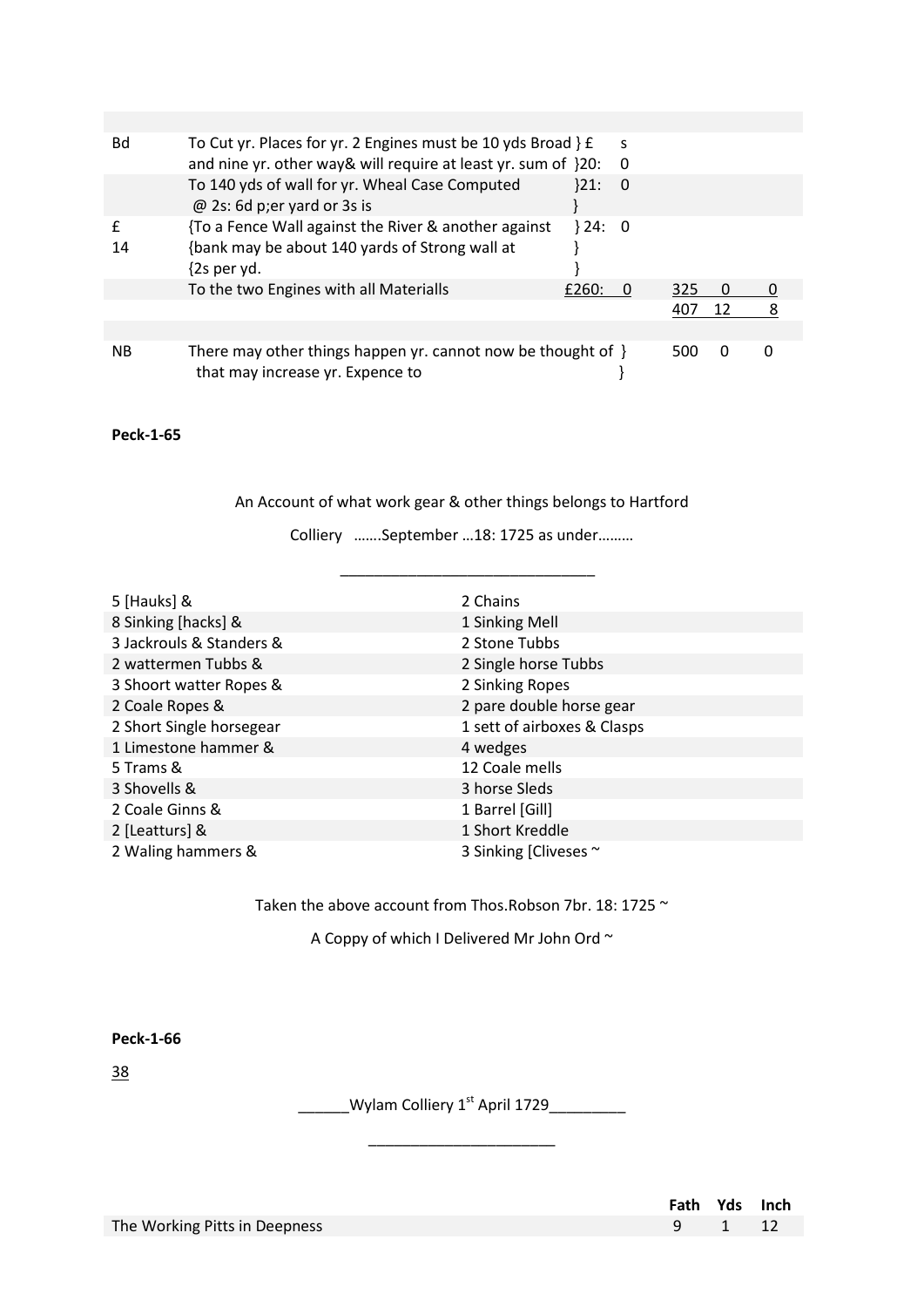| Desent of Ground from the working Pitt to the place where you have broak }<br>ground in Robson's Fieald                                                                        | 6  |   |    |
|--------------------------------------------------------------------------------------------------------------------------------------------------------------------------------|----|---|----|
| If the Coale had no Desent she would be in Deepness in Robson's fieald only                                                                                                    | 3  | 0 | 5  |
| The Distance from the working pitt to yt. Place where the grounds broak<br>in Robson's Fieald is 417 Yards & allowing The Coale to dip 1 Yard in 12 will }<br>be               | 17 | 0 |    |
| To the Coale is supposed to be in Wm. Robson's Fieald                                                                                                                          | 20 | O | 5  |
| The distance from where the yr. Ground is btoak in Robson's Fieald to }<br>a Brome bush in Richard Brown's pasture is 160 yards accounting the }<br>Coale to dip 1 Yd in 12 is | 6  |   |    |
|                                                                                                                                                                                | 26 | 1 | 5  |
| Decent of Ground from the place where Grounds broak in Robson's Fieald}<br>to yr. Broome bush in Browns pasture                                                                | 6  |   | 27 |
| To the Coale in Brown's Pasture is supposed to be ~                                                                                                                            | 19 |   | 14 |

The form of a Discharge from A Master to his Steward  $\sim$ 

I: Sr. Robt. Hesibridge in the County of Northampton having perused and Examd. Mr Enoch Hudson of Brunton his accot. Beginning the  $31<sup>st</sup>$  of December 1713 and Ending the 17 Day of July1714 Doe hereby Agree to all the allowances the said Mr Enoch Hudson has made to my Severall and Respective Tennts. Or otheir persons and yr. outlay for Buildings and Repares in his said Accot. Mentioned & Doe hereby Acquit Exonerate & Discharge yr. said Mr Enoch Hudson his Execut[ors] Administrat[ors] of & from all Rents and arrears of rents Reced. By him and all Receipts payments and Disbursmts. In his said accot mentioned from the 31 day of December 1713 To and with the 17 Day of July 1714 as witness my hand this

\_\_\_\_\_\_\_\_\_\_\_\_\_\_\_\_\_\_\_\_\_\_\_\_\_\_\_\_\_\_\_\_\_\_\_\_\_\_\_\_\_\_\_\_\_\_\_\_\_\_\_\_\_\_\_\_\_\_\_\_\_\_

Day of July 1714  $\sim$ 

 $\overline{\phantom{a}}$  ,  $\overline{\phantom{a}}$  ,  $\overline{\phantom{a}}$  ,  $\overline{\phantom{a}}$  ,  $\overline{\phantom{a}}$  ,  $\overline{\phantom{a}}$  ,  $\overline{\phantom{a}}$  ,  $\overline{\phantom{a}}$  ,  $\overline{\phantom{a}}$  ,  $\overline{\phantom{a}}$  ,  $\overline{\phantom{a}}$  ,  $\overline{\phantom{a}}$  ,  $\overline{\phantom{a}}$  ,  $\overline{\phantom{a}}$  ,  $\overline{\phantom{a}}$  ,  $\overline{\phantom{a}}$ 

### **Peck-1-67**

| Dinnington Colliery: September 27 <sup>th</sup> 1715          |  |  |  |  |  |  |
|---------------------------------------------------------------|--|--|--|--|--|--|
| North Headways full [Rise] NNW<br>So. Headways full dip SSE : |  |  |  |  |  |  |

West Bordways \_\_\_\_WSW \_\_\_ East Bordways \_\_\_\_\_\_\_\_\_\_\_\_\_\_ENE

Which os Watterleavell Course. NB this was the Second pitt in the new Course

Brunton Colliery ~ the Points [ how She Runns]

West Bordways full [Rise] in WSW \_\_ East Bordway full dip is ENE \_\_\_\_\_\_\_\_

| N Headways Runns | NW $\frac{1}{2}$ N. | And North Watterleavell Runs about NNW 1/2 n from the |
|------------------|---------------------|-------------------------------------------------------|
| [Bounder] pitt   |                     |                                                       |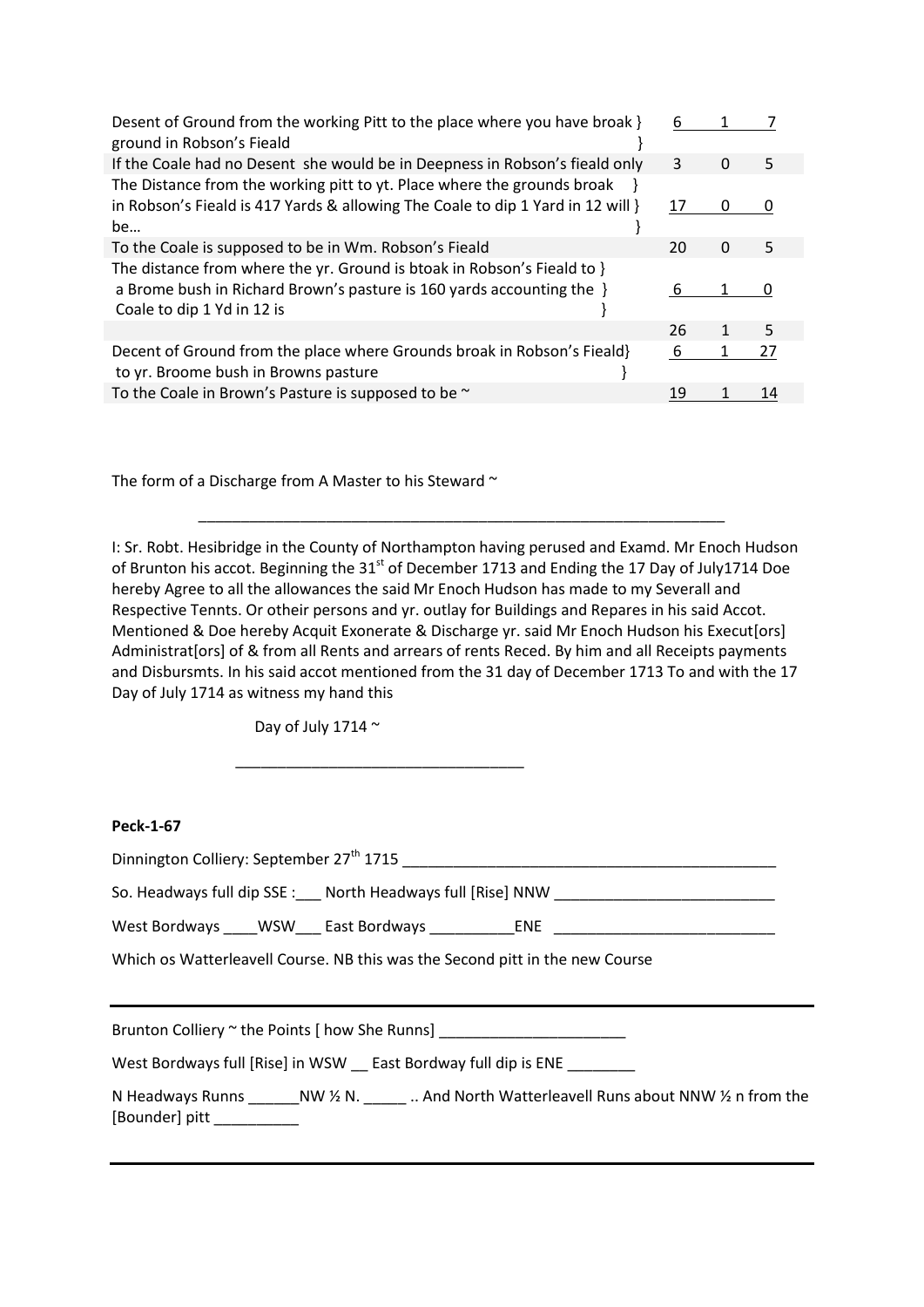### 40

Coals and other Utencells belonging to Hartley Colliery & valued as under by Mr. Hen. Hudson & Richd peck for Mr Poole & by Mr John Hall & Wm Hall for Mr Delavill June 18: 1729

| At [ Brearding] Pitt                                  |                             |              | £              | S              | d                |                 |     |                   |
|-------------------------------------------------------|-----------------------------|--------------|----------------|----------------|------------------|-----------------|-----|-------------------|
| 400 fothers of Coale at 18d                           |                             | £            | 30             | $\mathbf 0$    | $\mathbf 0$      |                 |     |                   |
| 1 Coale Ginn                                          |                             |              | 7              | $\mathbf 0$    | $\mathbf 0$      |                 |     |                   |
| 2 Chaines                                             |                             |              | $\Omega$       | 9              | $\mathbf{0}$     |                 |     |                   |
| 2 Ropes                                               |                             |              |                | 9              | $\mathbf 0$      |                 |     |                   |
| 2 mann Tubbs                                          |                             |              |                | 16             | $\mathbf 0$      |                 |     |                   |
| 15 Deals at 6d                                        |                             |              |                | $\overline{7}$ | 6                |                 |     |                   |
| 30 Ditto @ 8                                          |                             |              | $\mathbf{1}$   | $\mathbf 0$    | $\mathbf 0$      |                 |     |                   |
| 1 Man [Roul] Rope & standers                          |                             |              |                | 11             | 6                |                 |     |                   |
|                                                       |                             |              |                |                |                  | 40              | 13  | 0                 |
| At the 2 Watterleavell pitt                           |                             |              |                |                |                  |                 |     |                   |
| 140 Fothers of Coales at 18d per fother               |                             | £            | 10             | 10             | $\mathbf 0$      |                 |     |                   |
| 1 Coale Ginn                                          |                             |              | 14             | $\mathbf 0$    | $\mathbf 0$      |                 |     |                   |
| 18 Coale mells @ 2s 6d per                            |                             |              | $\overline{2}$ | 5              | $\mathbf{0}$     |                 |     |                   |
| 32 Wedges @ 0s 6d per                                 |                             |              |                | 16             | $\mathbf 0$      |                 |     |                   |
| 2 Ropes & 2 Chaines                                   |                             |              | $\mathbf{1}$   | $\mathbf{0}$   | $\overline{0}$   |                 |     |                   |
| 2 watter Tubs & 2 [Clevises]                          |                             |              | $\overline{2}$ | 10             | $\mathbf 0$      |                 |     |                   |
| 2 Kettle Tubs                                         |                             |              |                | 3              | $\mathbf 0$      |                 |     |                   |
| 5 Trams at 2s per piece                               |                             |              |                | 10             | $\mathbf 0$      |                 |     |                   |
| 13 Old shovells                                       |                             |              |                | 10             | $\mathbf 0$      |                 |     |                   |
| 2 horse sleds                                         |                             |              |                | 6              | $\mathbf 0$      |                 |     |                   |
| <b>Barroway Deals</b>                                 |                             |              | $\overline{2}$ | 10             | $\Omega$         |                 |     |                   |
|                                                       |                             |              |                |                |                  | 35              | 0   | 0                 |
| At the First Watterleavell Pitt                       |                             |              |                |                |                  |                 |     |                   |
| 1300 Fothers of Coales at 18d per Fother              |                             | $\mathbf{f}$ | 97             | 10             | 0                |                 |     |                   |
| 700 Fothers of Ditto at 30 per fother                 |                             |              | 87             | 10             | $\mathbf 0$      |                 |     |                   |
| The Ginn upon the Watterpitt                          |                             |              | $\overline{7}$ | $\mathbf 0$    | $\mathbf 0$      |                 |     |                   |
|                                                       |                             |              |                |                |                  |                 |     |                   |
|                                                       |                             |              |                |                |                  | 192             | 0   | 0                 |
| At the [Swelley] Pitt                                 |                             |              |                |                |                  |                 |     |                   |
| 400 fothers of Coals at 18 per fother                 |                             | £            | 30             | 0              | $\mathbf 0$      |                 |     |                   |
| 1 Mann [Roule & Standers]                             |                             |              |                | 5              | $\mathbf 0$      |                 |     |                   |
| 100 fothers of Coal at 3 Old [heep Steeds] ~ Valued - |                             |              | 00             | $\pmb{0}$      | $\mathbf 0$      |                 |     |                   |
| 6 Sinking [hacks] at Hartley                          |                             |              |                | 10             | $\boldsymbol{0}$ |                 |     |                   |
|                                                       |                             |              |                |                |                  |                 |     |                   |
|                                                       |                             |              |                |                |                  | 30 <sup>°</sup> | 150 |                   |
| Carried to the Other Side<br>3040<br><b>Peck-1-69</b> |                             | Summa~~~     |                |                | £                | 298             | 08  | $\qquad \qquad =$ |
| Fothers                                               |                             |              |                |                |                  |                 |     |                   |
| $3040$                                                | Brought from the other side |              |                |                |                  | £ 298: 8: 0     |     |                   |

\_\_\_\_\_\_\_\_\_\_\_\_\_\_\_\_\_\_\_\_\_\_\_\_\_\_\_\_\_\_\_\_\_\_\_\_\_\_\_\_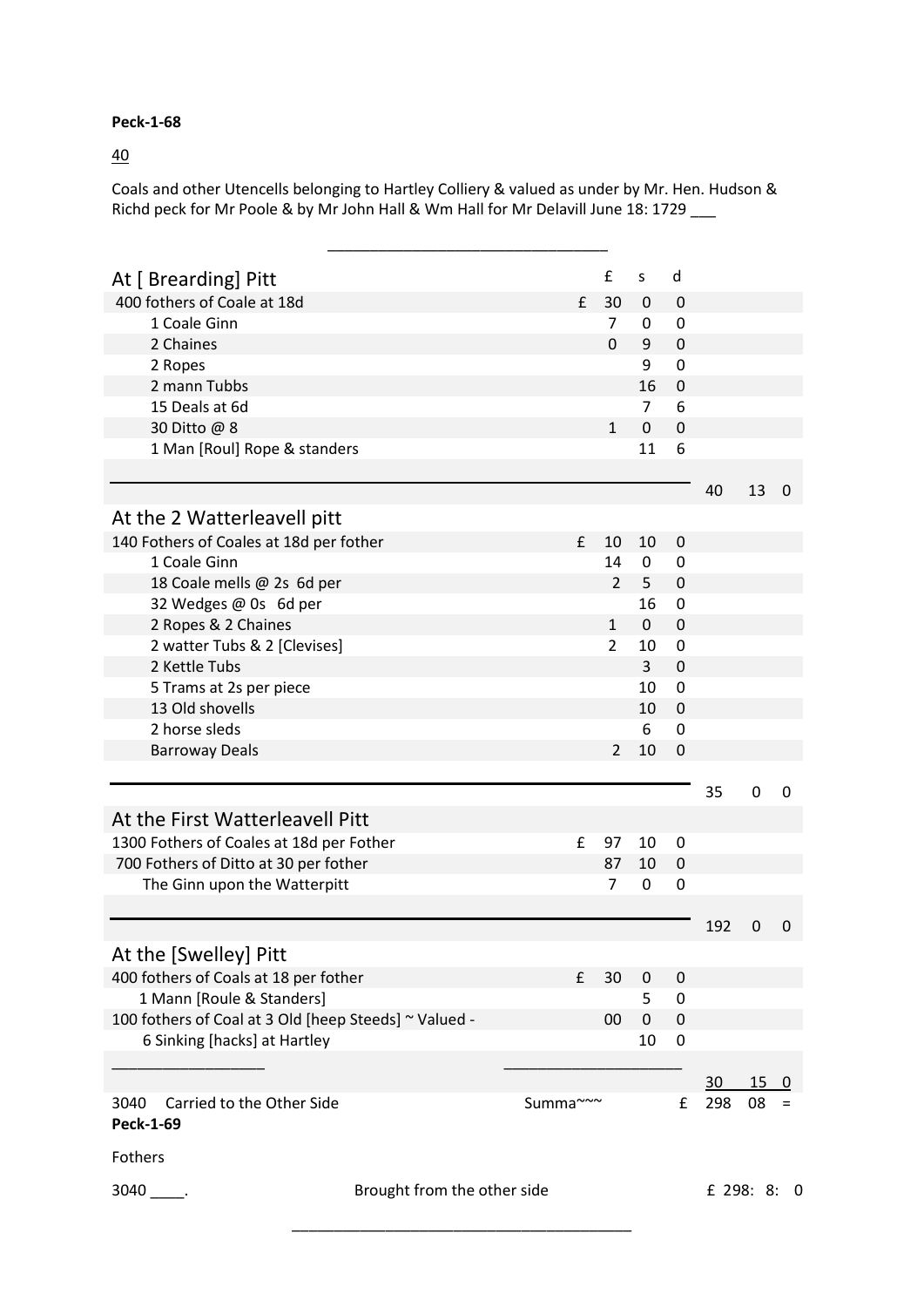| At the Pann's & [Pure]. _______          |   |               |                |                |          |
|------------------------------------------|---|---------------|----------------|----------------|----------|
| 2: Hacks                                 | f | $\Omega$      | $\overline{2}$ | 0              |          |
| 7 Picks                                  |   |               | 9              | 4              |          |
| 4 Creepers                               |   |               | 10             | $\Omega$       |          |
| 3 [Barrsivs]                             |   |               | 6              | $\Omega$       |          |
| 4 Dodgells                               |   |               | 16             | 0              |          |
| 7 Scratchbolts                           |   |               | $\overline{7}$ | $\Omega$       |          |
| 3 Coale Stages                           |   | 1             | $\overline{2}$ | 6              |          |
| 5 Cart Coups                             |   | $\mathbf{1}$  | 13             | $\overline{4}$ |          |
| 1 Old Short Cart with Simmers Wheals &c  |   | 1             | $\mathbf{3}$   | $\Omega$       |          |
| 1 Boat                                   |   | $\mathcal{P}$ | 15             | $\mathbf 0$    |          |
| 5 Pieces of Oak Containing 55 foot @     |   | 3             | 13             | $\overline{4}$ |          |
| 14 Piece firr Timbers - (Firewood)       |   |               |                |                |          |
| 3 Blocks                                 |   |               | $\overline{7}$ | 6              |          |
| 1 Cap Stone                              |   |               | 5              | $\Omega$       |          |
| 2 Ladders                                |   |               | 5              | 0              |          |
| 1 Long Cart (no Wheals)                  |   |               | 5              | $\mathbf 0$    |          |
|                                          |   | 14            | $\Omega$       | $\overline{0}$ |          |
| 50 Chalders of Coal at the Pans @ 6s per |   | 15            | 0              | $\Omega$       |          |
| 110 Chalders of Do. at Do. @ 5 per       |   | 27            | 10             | 0              |          |
| 160                                      |   |               |                |                |          |
|                                          |   |               |                |                | 56<br>10 |
|                                          |   |               |                |                |          |

Summa ~~~ £ 354 18 0

 $\overline{0}$ 

Coal Excluding the 3 [keepSteeds] valued to £298: 0: 0

The Other Utencells Valued valued to  $\underline{f..56:18:0}$ 

£354: 18: 0

### **Peck-1-70**

### 41

Bored For Nichs Fenwick Esqr. In Mason Lordshipp by Geo. Wilkinson & Wm. Smith –they begun Aprill 9<sup>th</sup>: 1729

**\_\_\_**\_\_\_\_\_\_\_\_\_\_\_\_\_\_\_\_\_\_\_\_\_\_\_\_

| 1: Hole in John Pearson's Pasture a little to the Et. Of the Well    | Yd∼ | In. | Yd: |    |
|----------------------------------------------------------------------|-----|-----|-----|----|
| In Earth with watter at the Stone head found in Linkrigg much watter | 4   | 9   |     |    |
| In Gray Post                                                         |     | 27  |     |    |
| In Brown Post                                                        | 3   | 00  |     |    |
| In Gray Post                                                         | 4   | 9   |     |    |
| In Black Stone                                                       | 4   | 12  |     |    |
| In Coale                                                             |     | 27  |     |    |
|                                                                      | 19  | 12  |     |    |
| In Gray thill                                                        | 0   | 18  |     |    |
|                                                                      |     |     | 19  | 30 |
| 2: Hole in Buckham's Pasture Abot. 380 yd. NWBW from Pearsons Well   |     |     |     |    |
| In Earth with Chennel                                                | 5.  | 12  |     |    |
| In Gray Post                                                         |     | 28  |     |    |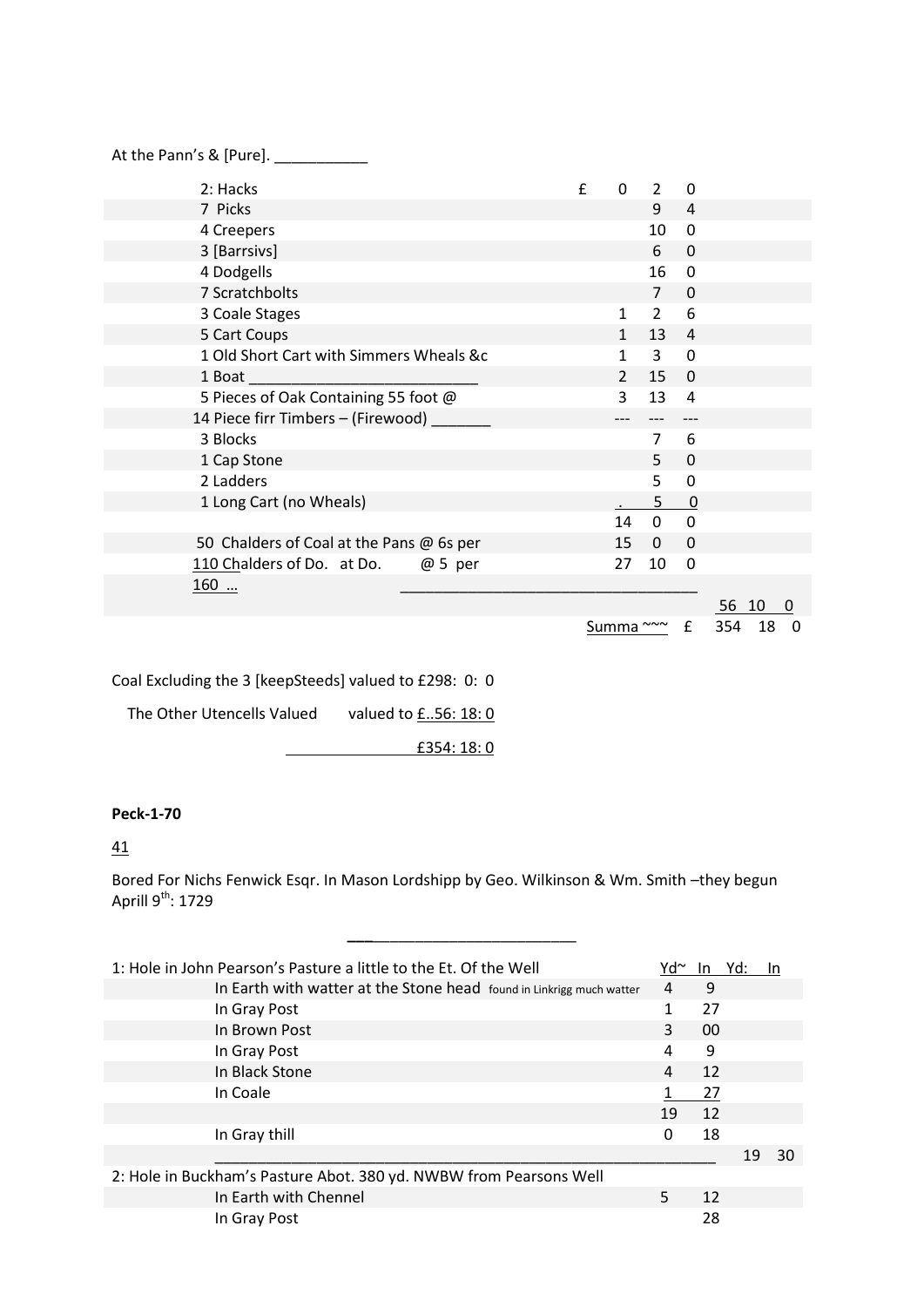|                             | In White Post                                                                 |   | 4                | 00          |    |       |
|-----------------------------|-------------------------------------------------------------------------------|---|------------------|-------------|----|-------|
|                             | In Strong Whinn                                                               |   | 1                | 00          |    |       |
|                             | In White Stone with Gray parting                                              |   | 2                | 24          |    |       |
|                             | In Gray Post                                                                  |   | $\boldsymbol{0}$ | 26          |    |       |
|                             | Put off wth. Sand & Chennell wth. Bored                                       |   |                  |             | 14 | 18    |
|                             |                                                                               |   |                  |             |    |       |
|                             | 3: Hole in Mark Buckham's Meadow Fieald A Little to the Et. Of the Stackgarth |   |                  |             |    |       |
|                             | In Earth                                                                      |   | 3                | 18          |    |       |
|                             | In White post with partings                                                   |   | $\overline{2}$   | 18          |    |       |
|                             | In Blew Stone                                                                 |   | 0                | 33          |    |       |
| <b>NB</b>                   | In Coale                                                                      |   | 0                | 03          |    |       |
|                             | In Gray Girdells                                                              |   | 4                | 0           |    |       |
|                             | In White Post                                                                 |   | 4                | 24          |    |       |
|                             | In Whins                                                                      |   | 0                | 12          |    |       |
|                             | In Strong White post                                                          |   | $\mathbf{1}$     | 24          |    |       |
|                             | In White Post mext wth. Whinn                                                 |   | 5                | 00          |    |       |
|                             | In White Post                                                                 |   | 3                | 00          |    |       |
|                             |                                                                               |   |                  |             |    |       |
|                             | This hole was given over believing the Coale was thrown out w[] Bored         |   |                  |             | 25 | 24    |
|                             |                                                                               |   |                  |             |    |       |
|                             |                                                                               |   |                  |             |    |       |
|                             | Se Over ~                                                                     |   |                  |             |    |       |
|                             |                                                                               |   |                  |             |    |       |
| Peck-1-71                   |                                                                               |   |                  |             |    |       |
|                             | 4th: Hole In John Pearsons Pasture Abot. 110 Yards SEBS from the Borehole}    |   |                  |             |    |       |
|                             | Near the Well where the Coale was first got                                   | } | Yd               | In          | Yd | $\ln$ |
|                             | Bored in Earth                                                                |   | 4                | 3           |    |       |
|                             | In Gray post with watter                                                      |   | $\mathbf{1}$     | 27          |    |       |
|                             | In Brown Post                                                                 |   | 3                | $\mathbf 0$ |    |       |
|                             |                                                                               |   | 11               | 6           |    |       |
|                             | In Gray post mixt with Brown                                                  |   |                  |             |    |       |
|                             | In Blew Rammell                                                               |   |                  | 27          |    |       |
|                             | In Black Stone                                                                |   | 5                | 18          |    |       |
|                             | In Coale                                                                      |   | $\mathbf{1}$     | 27          |    |       |
|                             |                                                                               |   |                  |             | 28 | 0     |
|                             | NB their was Tryall made in 5 Places more but cod. Not get above 4 or }       |   |                  |             |    |       |
| 5 yards for Sand & Channell | ł                                                                             |   |                  |             |    |       |
|                             |                                                                               |   |                  |             |    |       |
|                             | {Bored In the Stoney Rigg's for Nicho Fenwick Esqr. per}                      |   |                  |             |    |       |
|                             | {John Liddell & Tho. Hudson May 5 1731 as under<br>ł                          |   |                  |             |    |       |
|                             | In Clay                                                                       |   | 6                | 9           |    |       |
|                             | In Blew Rammell                                                               |   |                  | 4           |    |       |
|                             | In Strong girdells - some watter                                              |   |                  | 13          |    |       |
|                             | In Gray girdells                                                              |   | 3                | 29          |    |       |
|                             | In Soft gray Stone much watter to the [day]                                   |   |                  | 12          |    |       |
|                             | In Coale                                                                      |   | $\mathbf{1}$     | 3           | 12 | 8     |
|                             | Bord by Ino. Liddell & T Hudson & Coxons East Pasture for n Fenwick Esqr.}    |   |                  |             |    |       |
| 22 May 1731                 |                                                                               | } |                  |             |    |       |
|                             |                                                                               |   |                  |             |    |       |
|                             | In Earth or Clay                                                              |   | 11               | 24          |    |       |
|                             | In White post                                                                 |   | $\overline{7}$   |             |    |       |
|                             | In Brown post                                                                 |   | $\mathbf{1}$     | 12          |    |       |
|                             | In Gray girdells much watter to the [day]                                     |   | $\mathbf{1}$     |             |    |       |
|                             | In Strong White Post                                                          |   | $\mathbf{1}$     | 8           |    |       |
|                             |                                                                               |   |                  |             | 22 | 8     |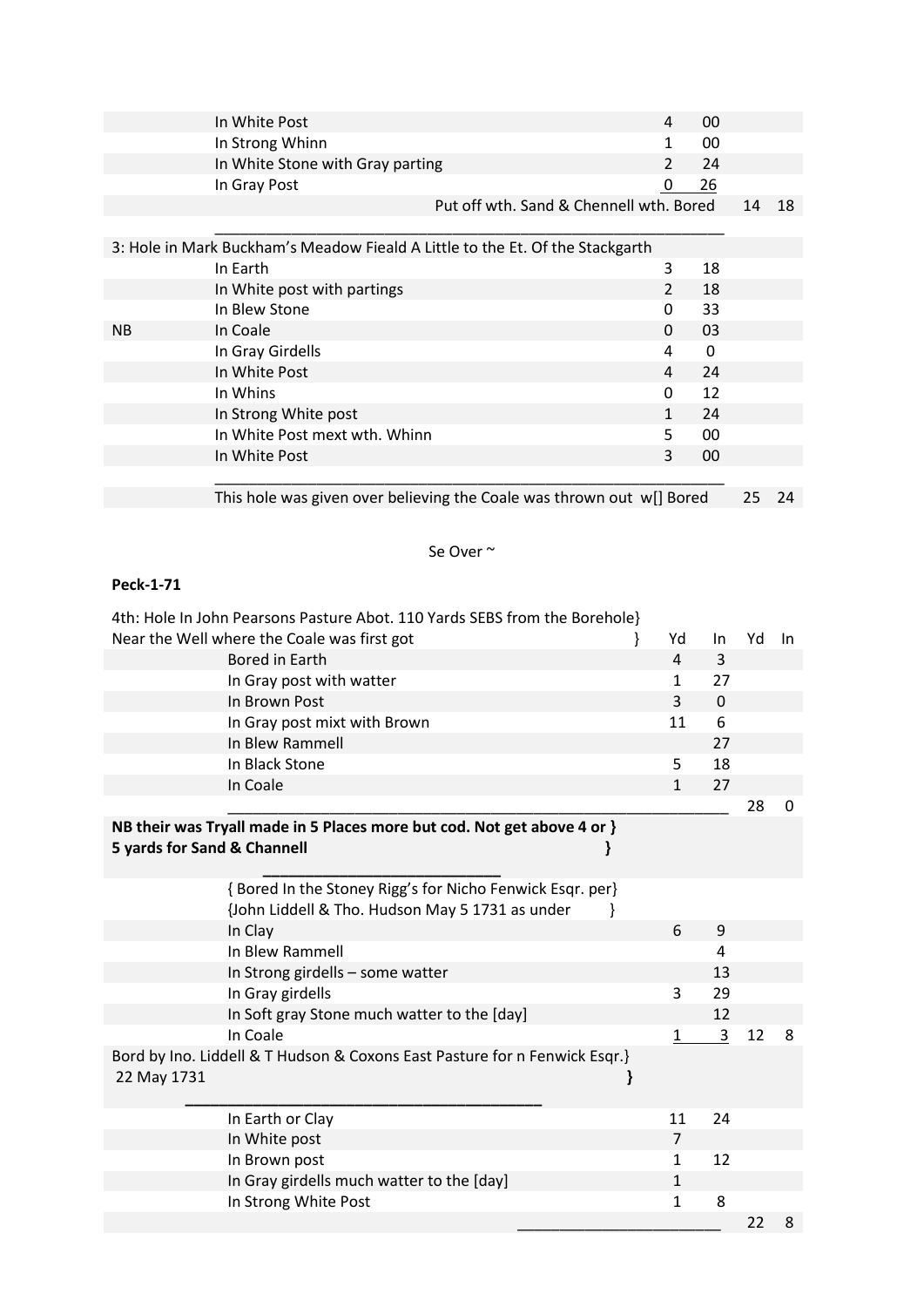42

 $\overline{\phantom{a}}$ 

#### To Know what Measure a a Wayn or Cart Carries

268 8/10 is a Corne Gallon

35 ¾ \_ of those gallonbs is a Coale Boule

~ 32 Gallons makes two Corn bouls \_\_\_\_\_\_\_\_\_\_\_\_

Take the Length of the Wayn & Multiply it by the Hight & Arferwards by then Breadth gives the Content of the Waine That Divided by the Inches in a Gallon and Afterwards by the Gallon in a boule will Shew what the Wayn Carries \_\_\_\_\_

\_\_\_\_\_\_\_\_\_\_\_\_\_\_\_\_\_\_\_\_\_\_\_\_\_\_\_\_\_

And as every Wayn Carries a Ridge by takeing the Breadth and length of the Wayn & halfe of the hight of the Ridge will give the Contents of the Ridge in Inches which must be Reduced into Gallons by Divideing by 268 5/10 Or 269 Inches

\_\_\_\_\_\_\_\_\_\_\_\_\_\_\_\_\_\_\_\_\_\_\_\_\_\_\_\_\_\_\_\_\_\_\_\_\_\_\_\_\_\_\_\_\_\_\_\_\_\_\_\_\_\_\_\_\_\_\_\_\_\_\_\_\_\_\_\_\_\_\_\_\_\_\_\_\_\_\_\_\_

|                                                            |                                               |            | <b>Inches</b>                                                                                                                           |
|------------------------------------------------------------|-----------------------------------------------|------------|-----------------------------------------------------------------------------------------------------------------------------------------|
| Example                                                    | Suppose a Wayne In Length                     |            | 72                                                                                                                                      |
|                                                            | Do.                                           | In Breadth | 30                                                                                                                                      |
|                                                            | Do.                                           | In Hight   | 24                                                                                                                                      |
|                                                            | Answer $\approx$ 6 $\frac{1}{2}$ Bouls        |            | And to Carry a Ridge 70 Inches in length 30 Inches in Breadth & 10<br>Inches in Hight. I demand what Bouls the said Waine will Carrie ~ |
| [uses long<br>multiplication method<br>in notes]<br>Inches | [uses a kind of long division in notes]       |            |                                                                                                                                         |
| L 72                                                       | 2439                                          |            | $35\%$ G- is a boule                                                                                                                    |
| B 30                                                       | Galls<br>10500<br>2699 39 9/269 in this Ridge |            | $\overline{4}$<br><u>143</u>                                                                                                            |
| 2160                                                       | 26<br>$\overline{4}$                          |            |                                                                                                                                         |
| H <sub>24</sub>                                            | 156                                           |            | 13                                                                                                                                      |
| 8640                                                       |                                               |            | 156                                                                                                                                     |
| 320                                                        |                                               |            | 143 1 13/143 Boule in the Ridge                                                                                                         |
| 51840. Inches                                              |                                               |            |                                                                                                                                         |
| 70                                                         | 51840 - Inches in the Waines                  |            |                                                                                                                                         |
| - 30<br>B                                                  | 10500 - Inches in the Ridge                   |            |                                                                                                                                         |
| 2100                                                       | 62340 in all                                  |            |                                                                                                                                         |
| H 5                                                        |                                               |            |                                                                                                                                         |
| 10500 Inches                                               |                                               |            |                                                                                                                                         |
|                                                            | 040<br>08571<br>62340<br>26999                |            | 231 % Gallons in the Wayne<br>4                                                                                                         |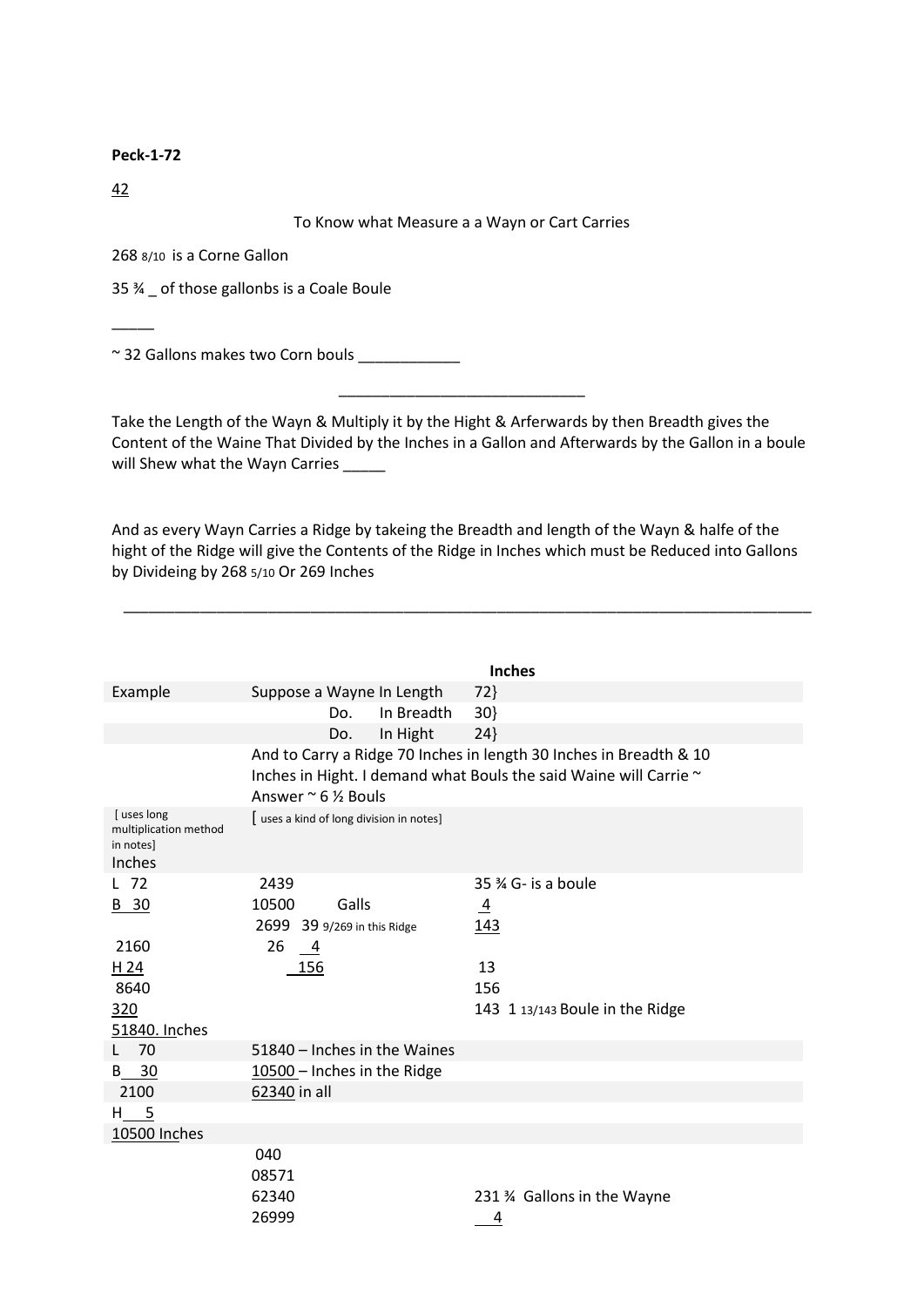| 266           | 927                      |
|---------------|--------------------------|
| $\mathcal{L}$ |                          |
| 069           | 6 % Boul in a Wagon whos |
| 927           | Dimension is as Above    |
| 143           |                          |

A Computation what may Winn Bushblades Colliery with Building a Fire Engine for the Same Aprill 28 1730  $\sim$ 

| To bringing up about 1200 1200 yards of Leavell with sinking<br>Staples & Walling & Timbering the Same when brought up will                                                                                                 | $\mathbf{f}$     | S        | d        |
|-----------------------------------------------------------------------------------------------------------------------------------------------------------------------------------------------------------------------------|------------------|----------|----------|
| [Louse] as Leavelled - 29Fathm which will take off the greetest<br>Feeder of watter according to the Borers accot. & lay the<br>[Brass]thill Coale dry -Including all other Charges may cost 18s per<br>$\gamma$ ard – is - | $\frac{1080}{ }$ | 0        | 0        |
| To Sinking Two Pitts ~ 83 Fam (viz) one 43 Fathm and the Other 40<br>Fathm moore Seam ~ ~<br>With Findeing Timber & Ropes & Repareing Gins & Tubs & Drawing<br>Watter - may cost per Fathm $f9 \sim$ is                     | $}747$           | $\Omega$ | $\Omega$ |
|                                                                                                                                                                                                                             |                  |          |          |
| {May 1 1730 given Mr Malleburn & my}<br>{Lady Clavering# a Coppy this accot                                                                                                                                                 | £2627            | $\Omega$ | $\Omega$ |
| NB by the Borers accot the Severall} Cutt & [Ballerys] £400: 0: 0                                                                                                                                                           |                  |          |          |
| Coales lyes very Regular ~~~~~ } Timber  425: 0: 0<br>The Waggonway Supposed to Cost                                                                                                                                        | 825              | 0        | $\Omega$ |
|                                                                                                                                                                                                                             |                  |          |          |
| The Colliery Bounders (viz) upon                                                                                                                                                                                            | £3452            | $\Omega$ | $\Omega$ |
| Mr Mowbery on the South $\sim$ Harperley                                                                                                                                                                                    |                  |          |          |
| Mr Gill Spearman on the Et. __ Tanf. Leigh }<br><b>Bd</b>                                                                                                                                                                   |                  |          |          |
| The [Bpp] on the West __ Dipton                                                                                                                                                                                             |                  |          |          |
| More on the North Tanfield                                                                                                                                                                                                  |                  |          |          |
| NB the length of the waggonway from the Bushblade }                                                                                                                                                                         |                  |          |          |
| Colliery to [Pikrondike nook] __ abot_1700 yards _ }                                                                                                                                                                        |                  |          |          |
| Se the other side for the Boreings                                                                                                                                                                                          |                  |          |          |

**Peck- 1-74** 43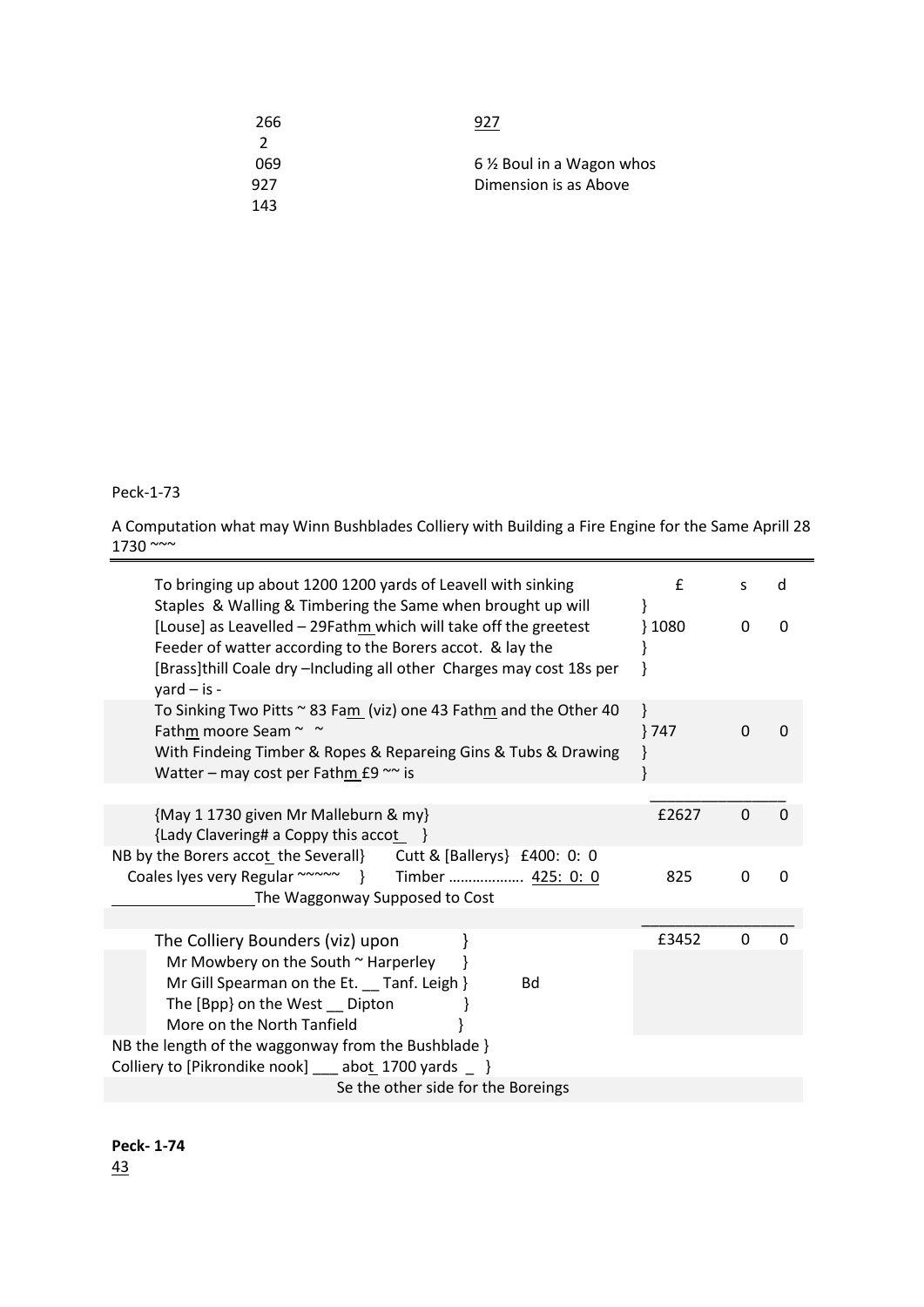| To the Highmaine Coale }                               |                           | Fam            | <u>Yd</u>    | Inch     | <b>Fam</b> | Yd       | Inch     |
|--------------------------------------------------------|---------------------------|----------------|--------------|----------|------------|----------|----------|
| where the Drift was drove }                            | Sunk to the scaffold      | 13             | $\Omega$     | 18       |            |          |          |
| to Take of the Top feeder: }                           | In Box                    | 1              | 0            | 18       |            |          |          |
| is 7 % fathom<br>Ł                                     | In Strong White post      | $\overline{2}$ | 0            | 18       |            |          |          |
|                                                        | In Gray Stone             | $\overline{2}$ | 1            | 18       |            |          |          |
|                                                        | In Coale                  |                |              | 18       |            |          |          |
|                                                        | In Mettle                 |                | 1            | 9        |            |          |          |
|                                                        | In Coale                  |                | $\mathbf{1}$ | 12       |            |          |          |
| From the Surface to Tanfd. Moore TopCoale  is          |                           |                |              |          | 21         | $\Omega$ | $\Omega$ |
|                                                        | In Gray thill             | 1              | 0            | 0        |            |          |          |
|                                                        | In Gray Stone with watter | $\overline{7}$ | 0            | 9        |            |          |          |
|                                                        | In Coale                  | 0              | $\mathbf{1}$ | 27       |            |          |          |
| From Tanfd. Moore TopCoale to the Brass thill Coale    |                           |                |              |          | 09         | $\Omega$ | $\Omega$ |
|                                                        | In Gray thill             | 0              | 1            | 0        |            |          |          |
|                                                        | In Gray Post              | 8              | $\mathbf{1}$ | $\Omega$ |            |          |          |
|                                                        | In Strong white post      | 14             | 0            | 0        |            |          |          |
|                                                        | In gray Post              | $\overline{2}$ | 0            | $\Omega$ |            |          |          |
|                                                        | In Strong gray mettle     | 2              | $\mathbf{1}$ | 18       |            |          |          |
|                                                        | In Soft mettle            |                |              | 18       |            |          |          |
|                                                        | In Coale                  | 1              |              | <u>6</u> |            |          |          |
| From the Brass thill Coale to Bucksnook Coale thill is |                           |                |              |          | 29         |          | 6        |
|                                                        |                           |                |              |          |            |          |          |
| From the Surface to Bucksnook Coale thill is           |                           |                |              |          | 59         |          | 9        |
|                                                        |                           |                |              |          |            |          |          |
| Per John Wake Borer                                    |                           |                |              |          |            |          |          |

Bushblads Colliery ~ Bored about Westward Bordways Course from the Sinking Pitt \_\_In: \_\_1729

|                                                    |                 |                |                          |                          | Fam Yd: In Fam | Yd:         | Inch |
|----------------------------------------------------|-----------------|----------------|--------------------------|--------------------------|----------------|-------------|------|
|                                                    |                 |                |                          |                          |                |             |      |
|                                                    |                 |                |                          |                          |                |             |      |
| <b>Bored</b>                                       | In Earth        | $\mathbf{1}$   | 0                        | 0                        |                |             |      |
|                                                    | In Brown Post   | $\overline{2}$ | $\mathbf{0}$             | $\Omega$                 |                |             |      |
|                                                    | In Black mettle |                | $\mathbf{1}$             | $\overline{\phantom{a}}$ |                |             |      |
|                                                    | In Coale        |                |                          | 9                        |                |             |      |
|                                                    | In Gray thill   | 3              |                          |                          |                |             |      |
|                                                    | In Blackmettle  | 3              |                          |                          |                |             |      |
|                                                    | In White Post   | 11             |                          |                          |                |             |      |
|                                                    | In Blew Mettle  |                | $\overline{\phantom{a}}$ | 18                       |                |             |      |
|                                                    | In Coale        |                | $\mathbf{1}$             | 27                       |                |             |      |
|                                                    | In Gray thill   |                |                          | 9                        |                |             |      |
|                                                    | In Coale        |                | $-$ .                    | <u>18</u>                |                |             |      |
| From the Surface to the Highmaine Coale thill is _ |                 |                |                          |                          | 22             | $\mathbf 0$ | 9    |
|                                                    | In Gray Mettle  | $\overline{2}$ | $\Omega$                 | $\Omega$                 |                |             |      |
|                                                    | In Black mettle | 1              |                          |                          |                |             |      |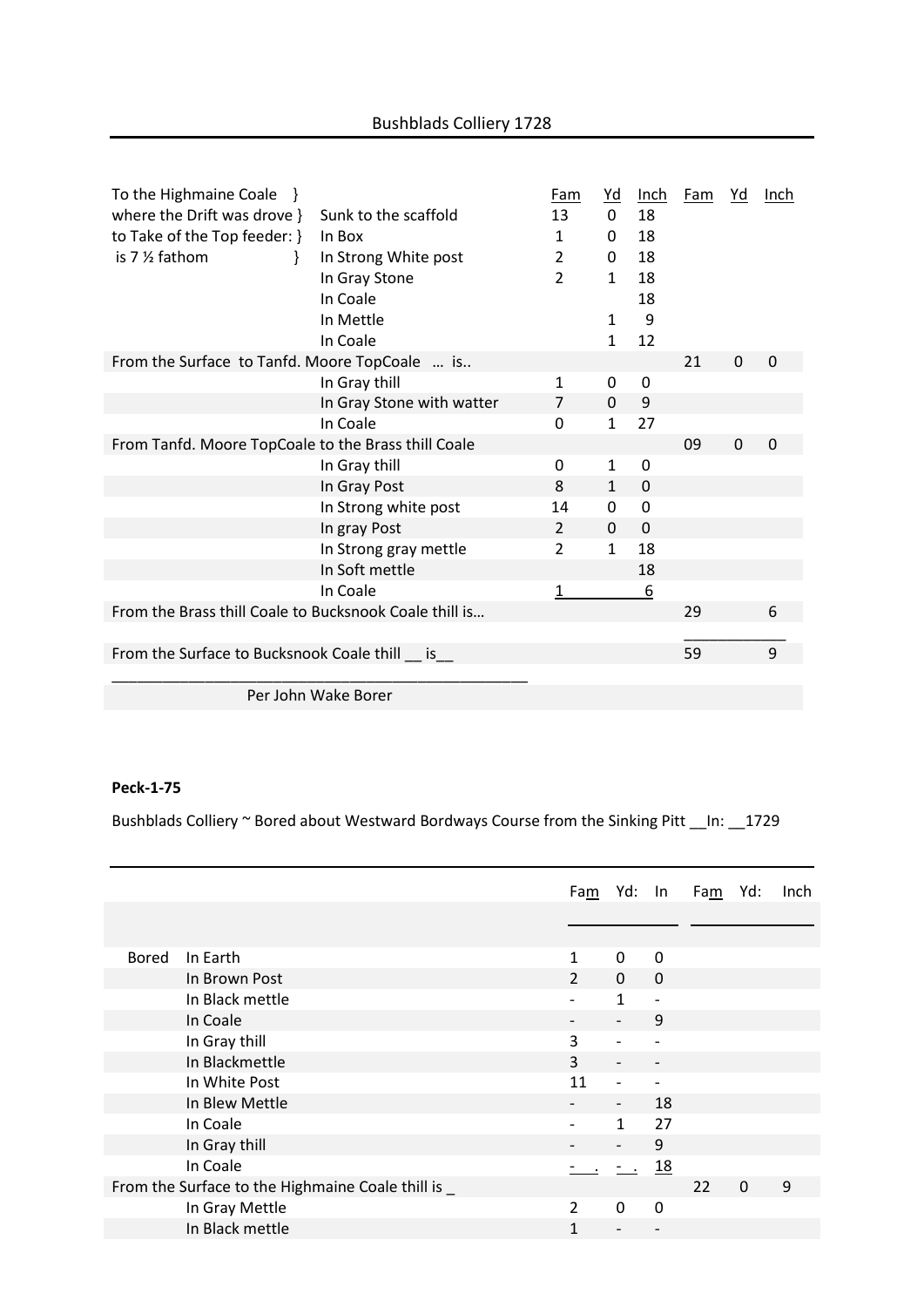| In Gray Post                                              | 4              |                          |                          |    |          |    |
|-----------------------------------------------------------|----------------|--------------------------|--------------------------|----|----------|----|
| In Blewmettle                                             |                |                          | 18                       |    |          |    |
| In Coale                                                  |                |                          | 15                       |    |          |    |
| In Blackmettle                                            |                |                          | 27                       |    |          |    |
| In Coale                                                  |                | $1$ .                    | 9.                       |    |          |    |
| From Highmaine Coale to Tanfd. Moore Top Coale ~~~        |                |                          |                          | 8  |          | 33 |
| In Gray thill                                             | $\Omega$       | $\Omega$                 | 9                        |    |          |    |
| In Gray Stone                                             | $\overline{2}$ | $\mathbf{0}$             | $\mathbf{0}$             |    |          |    |
| In Strong whin                                            |                | $\overline{\phantom{a}}$ | 27                       |    |          |    |
| In Gray Post                                              | 5              | $\overline{\phantom{a}}$ | $\overline{\phantom{0}}$ |    |          |    |
| In Gray Mettle                                            |                | $\overline{\phantom{0}}$ | 27                       |    |          |    |
| In Coale                                                  | $\mathbf{0}$   | $1$ .                    | 27.                      |    |          |    |
| From Tanfd. Moore Top Coale to the Brass Mill Coale is    |                |                          |                          | 8  |          | 18 |
|                                                           |                |                          |                          |    |          |    |
| From the Surface to the Thill of the Brass thill Coale is |                |                          |                          | 29 | $\Omega$ | 24 |
|                                                           |                |                          |                          |    |          |    |
|                                                           |                |                          |                          |    |          |    |
| Per John Wake Borer                                       |                |                          |                          | 39 | $\Omega$ | 24 |
|                                                           |                |                          |                          |    |          |    |

44

# Tanfield December 22—1729~~~

Wee whose names are Underwritten have this day Taken a view of the Saugh Pitt workings in Mr Thomas Lawson's Colliery at Tanfield – where we found Coal wrought in Severale places in the Said Colliery by a Pitt called the Folley in Mr Ralph Clavering's Libery which [if] Computed will amount to One Hundred & Thirty Sixteens of Coals

Wee also finde the Props Drawn in Severale Places where thew Said Coals are wrought which has occationed such falls of Stones as Appears to be Don on Purpose to prevent the Inspecting- of the said- workings- & what will be a Dittrement in working the walls as allsothe yard Coale Wee find likewise a Pillar Built which do's not Appear to be of any Servis further then to prevent a View in that part of the Colliery ~~~

| { Steph. Drydon |
|-----------------|
| {Rich. Peck     |
| {Rob: [Ryott]   |
| { Geo. Nixon    |
|                 |

| 1. Bord of Other side to the<br>North                                 | $182$ yds |                  |
|-----------------------------------------------------------------------|-----------|------------------|
| 2. Bord to the So.Do.                                                 | 185       |                  |
| 3. Bord                                                               | 187       |                  |
| 4. Bord                                                               | 172       | Yards            |
| 5. Bord                                                               | 140       | No. 866 Bordways |
| Headways or Holeings 32 Times the wall at}<br>4 yards to a Holeing is |           | 128 Headways     |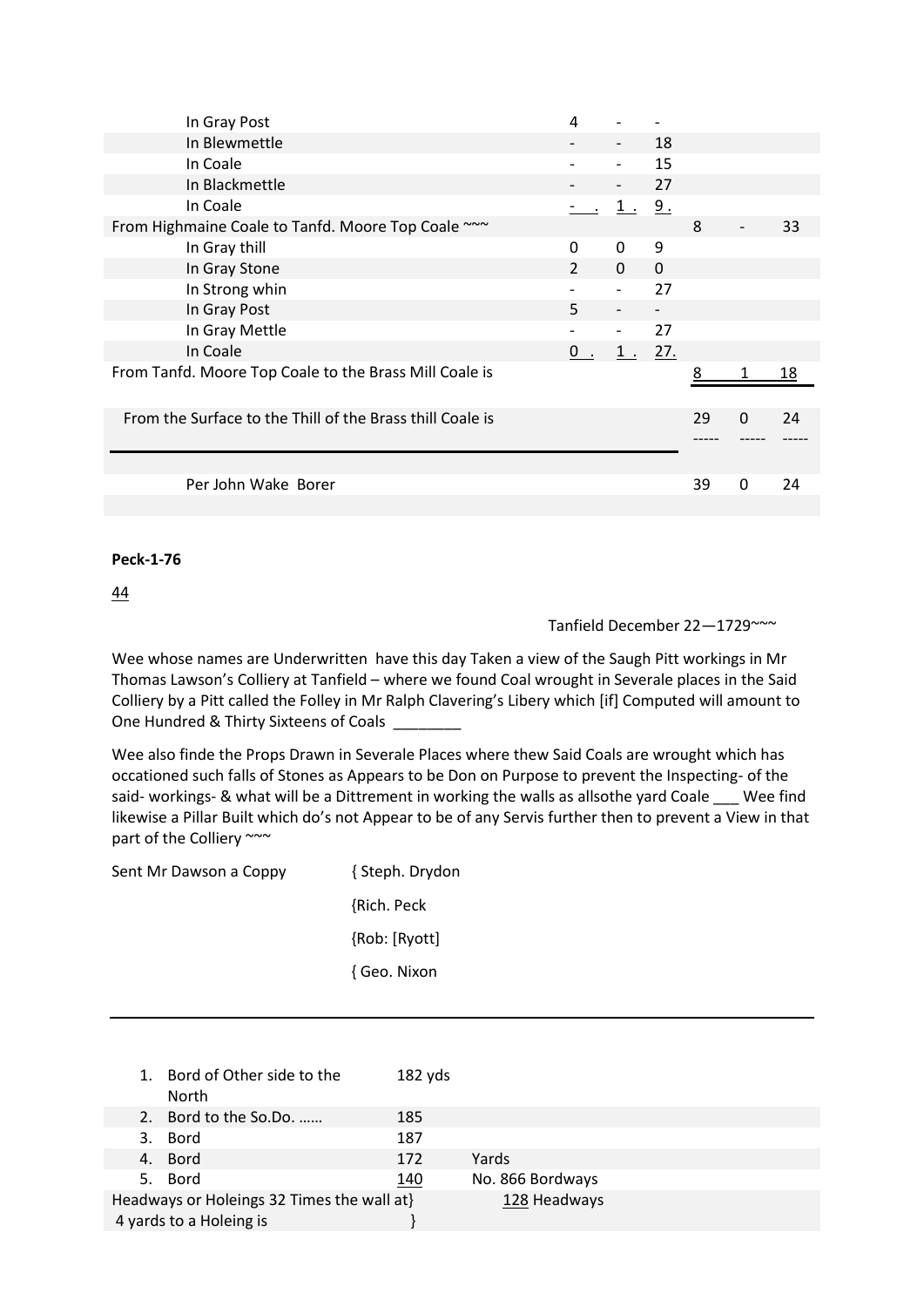| In all                                            | No994 |            |              |                     |
|---------------------------------------------------|-------|------------|--------------|---------------------|
|                                                   |       |            |              |                     |
|                                                   |       |            |              |                     |
|                                                   |       |            |              |                     |
|                                                   |       |            |              |                     |
|                                                   |       |            | <b>Tenns</b> |                     |
| The bords on the Other side is Supposd to Produce |       |            | 127          |                     |
| The Walls on Ditto Supposed to Produce            |       |            | <u>. 9</u>   |                     |
|                                                   |       | In all No. | 136          | At yr. C £119: 0: 0 |
|                                                   |       |            |              |                     |

Suppose a Cubicall yard of Coale produce only 8 Boule A Bord 4 Yards broad 5 foot 9 Inches high} & 1 yard Long will produce } 61 1/3 Bouls The Tenn which Mr Dawson agrees to is 22 Waggons & each wagon is to Containe only 19 bouls \_\_\_\_\_\_\_\_\_\_\_\_\_\_\_\_\_\_\_\_\_\_\_\_\_\_\_

## **Peck-1-77**

A Computation what Coales is in 4840 Sqr. Yards or an Acre of Ground ~ where the Seam is from 27 Inches to 2 yards 18 Inches in hight as Under ~~~ 20 July 1730

|                | Hight  | Brth. | Length | The               | The          | At 18 1/2 Boul to |        | At 22 Wagg  |                |  |
|----------------|--------|-------|--------|-------------------|--------------|-------------------|--------|-------------|----------------|--|
| Yard           | Inch   | Inch  | Inch   | Product           | Product      | the waggon        |        | to the Tenn |                |  |
|                |        |       |        | of one            | of 4840      | is                |        |             | Is             |  |
|                |        |       |        | yard              | Sqr.         |                   |        |             |                |  |
|                |        |       |        | <b>Bouls</b>      | Yards or     |                   |        |             |                |  |
|                |        |       |        |                   | one acre     |                   |        |             |                |  |
|                |        |       |        |                   | of Grod      |                   |        |             |                |  |
|                |        |       |        |                   | <b>Bouls</b> | Wagg              | Boul   | Tenns Wagg  |                |  |
| $\mathbf 0$    | 27     | 36    | 36     | $\dots6$          | 29040        | 1569              | 12     | 71          | $\overline{7}$ |  |
|                |        |       |        |                   |              |                   |        |             |                |  |
|                |        |       |        |                   |              |                   |        |             |                |  |
| $\pmb{0}$      | 30     | 36    | 36     | $6\frac{3}{4}$    | 32670        | 1766              | $00\,$ | 80          | $6\,$          |  |
| $\mathbf{1}$   | $00\,$ | 36    | 36     | 8                 | 38720        | 2093              |        | 95          | 3              |  |
| $\mathbf 1$    | 6      | 36    | 36     | 91/3              | 45173        | 2441              | 14     | 110         | 19             |  |
| $\mathbf 1$    | 12     | 36    | 36     | 10 <sub>2/3</sub> | 51626        | 2790              | 10     | 125         | 13             |  |
| $\mathbf{1}$   | 18     | 36    | 36     | 12                | 58080        | 3139              | 10     | 142         | 10             |  |
| $\mathbf 1$    | 27     | 36    | 36     | 14                | 67760        | 3662              | 13     | 166         | 10             |  |
| $\mathbf 2$    |        | 36    | 36     | 16                | 77440        | 4186              |        | 190         | 6              |  |
| $\overline{2}$ | 3      | 36    | 36     | 162/3             | 80666        | 4360              | 6      | 198         | $\overline{4}$ |  |
| $\overline{2}$ | 6      | 36    | 36     | 17 %              | 83490        | 4813              |        | 205         |                |  |
| $\overline{2}$ | $9\,$  | 36    | 36     | 18                | 87120        | 4709              | 3      | 214         | $\mathbf{1}$   |  |
| $\overline{2}$ | 12     | 36    | 36     | 182/3             | 90346        | 4883              | 9      | 221         | 20             |  |
| $\overline{2}$ | 18     | 36    | 36     | 197/8             | 96195        | 5199              | 13     | 236         | 5              |  |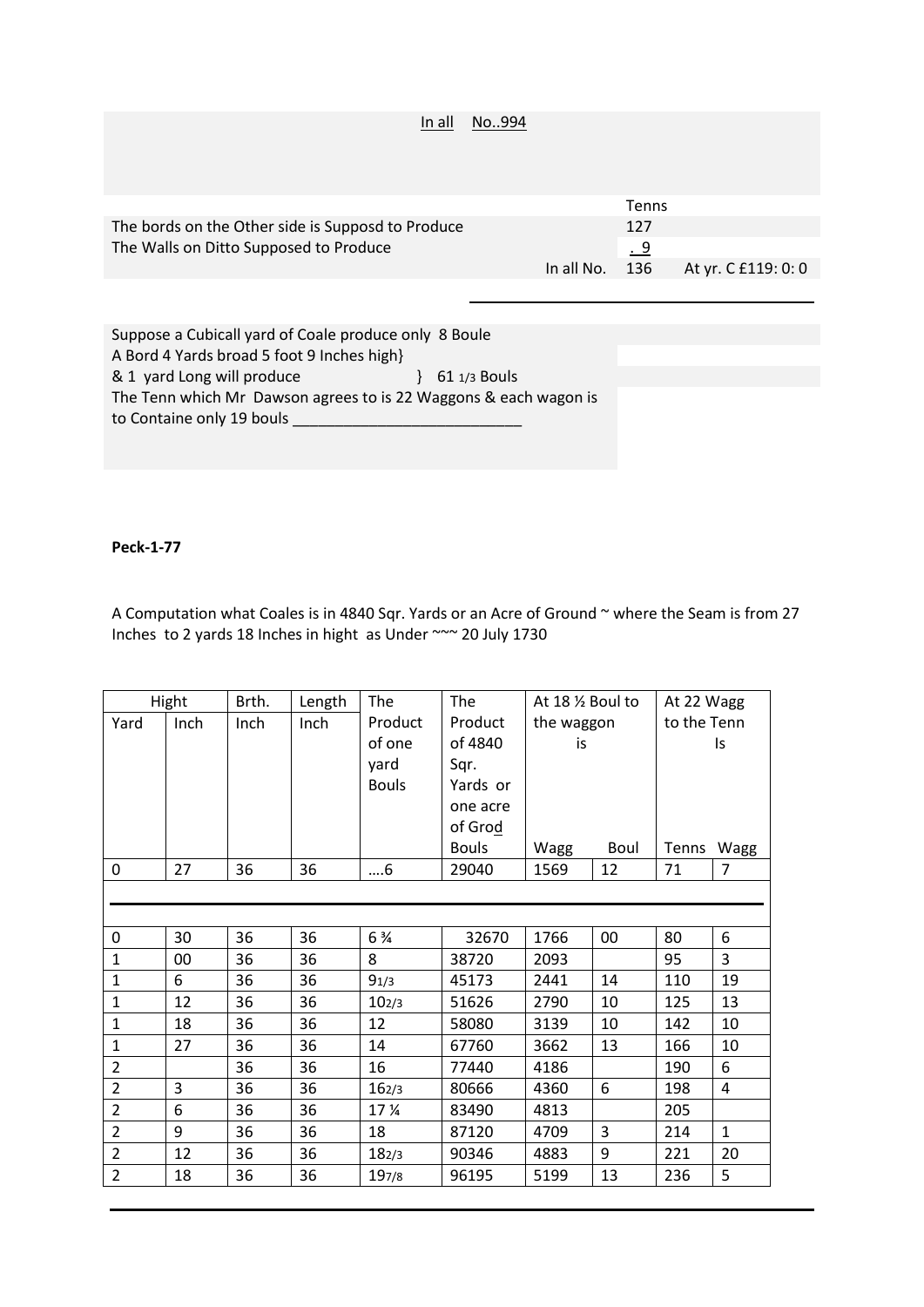NB 1 Sqr. Yard of Coale is suppos'd to produce 8 Bouls good Measure

Note also what coale are left to Support the Earth must be Deducted of the above Computatn.

#### **Peck-1-78**

45 Jesmond Colliery

A Computation what will work the Marg[t]. Pitt in the Highground \_ And the Newpitt in the Lowground per Ten Sinking Excluded Octor. 26 1730 given Aldrm- Ridley a Coppy.

| Marg[t] Pitt                                                            |                                                                              | s d          |                | Excluding the under overmen and             |
|-------------------------------------------------------------------------|------------------------------------------------------------------------------|--------------|----------------|---------------------------------------------|
|                                                                         | Hewing per xx                                                                | $\mathbf{1}$ | $\mathbf{0}$   | hewers candells wch the<br>undertaker finds |
|                                                                         | Pulling per xx                                                               |              | 9              |                                             |
|                                                                         | Headways & Walls                                                             |              | $1\frac{1}{2}$ |                                             |
|                                                                         | <b>Barrowmens Candells</b>                                                   |              | $\frac{3}{4}$  |                                             |
|                                                                         | Overmen's wages and Banksmans}<br>Odd Waling & Barro~mens Ods                |              | $1\frac{1}{2}$ |                                             |
|                                                                         | Barroway deals nails a& props                                                |              | $\mathbf{1}$   |                                             |
|                                                                         | Trams & Shovells                                                             |              | $\mathbf{1}$   |                                             |
|                                                                         | Pumping Leading & [Saving] watter                                            |              | $1\frac{1}{4}$ |                                             |
|                                                                         | Drawing                                                                      |              | 8              |                                             |
|                                                                         | <b>Banking</b>                                                               |              | $2\frac{1}{2}$ |                                             |
|                                                                         | Corving                                                                      |              | $2\frac{1}{4}$ |                                             |
|                                                                         | Ropes Ginns and Wrightwork                                                   |              | $1\frac{1}{4}$ |                                             |
|                                                                         | Accounting 13 xx to yr. ten at 3s 6d per xx is £2: 5: 6                      |              |                |                                             |
| The Newpitt to }<br>the Et. Of the<br>$\rightarrow$<br>New Barne Flatt} | The Price abo- Supposed to work<br>the Highground Sinking Excluded<br>per xx | 36           |                |                                             |
| harder then in the High Ground                                          | To add to the Hewing per xx supposeing the Coale }                           |              | 0 <sub>1</sub> |                                             |
|                                                                         | To more for working under the Rammell                                        |              | $\overline{2}$ |                                             |
| finding more props then Above                                           | To Leading and S[t]owing the Rammell with}                                   | $\Omega$     | $\mathbf{1}$   |                                             |
|                                                                         |                                                                              |              |                |                                             |

Accounting 13xx to the Tenn at 3s: 10d per xx is £2: 9: 10

**Peck-1-79**

[BLANK PAGE]

**PECK-1-80**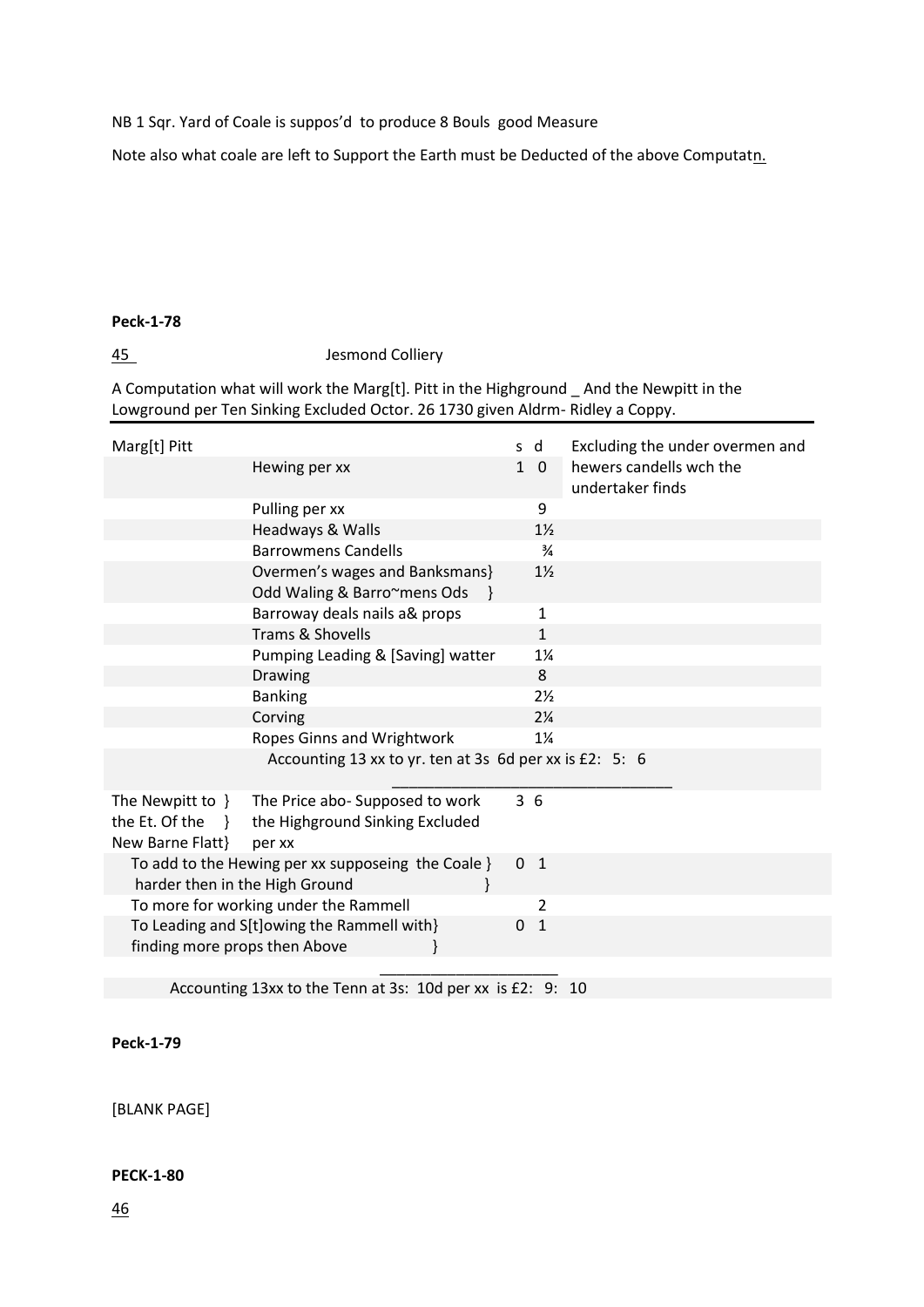# Minutes for Drawing Leases

# The Lessor Covenants  $\sim$  (viz)  $\sim$

- 1. To grant a Lease of ---- Farme from Mayday next for --- Years three to three giving 6 mo. Notice in writeing~ rent \_\_\_\_: to be paid halfe yearly at Martinmas & Mayday next After
- 2. To Reserve all Mines Quarreys Woods underwoods- waylieve of waylieves & [Sleath room or Sleath rooms} paying to the lessee such Satisfaction for Spoyle of ground as shall be thought Reasonable by Two indifferent persons each party to chouse one.
- 3. To have Liberty to make Brick for the use of the Farme or farmes paying no Dammage to the Lessee \_\_\_\_\_\_\_\_\_\_\_
- 4. To have Liberty to Inspect the said Farme or grounds or order any other person to do the sameas Often as he or they shall think fit to see how the Covenants of the said Leases are Performd.
- 5. To have Liberty to draw new dike or Dikes & plant Trees & quicks where he thinks most proper.
- 6. To put the Houses gates stoups & Stiles in good & Tenantable Repare ~~~~~~~~

# **Peck-1-81**

# st the Lessee Covenants

- 1. To take a Lease from the Mayday Next for ---years Rent --- to be paid halfe yearly at Martinmas & mayday next after – but to be free at the end of every three years: giving 6 ms. Notice in writeing at \_\_\_ In\_\_\_ all Rents & arrears of Rent being first paid & Covenants performed.
- 2. The Last halfe years [rent] to be paid upon the 25 day of march befor the Expiration of this Agreement.
- 3. To pay £ 5 per Acre for every acre of Meado. Or pasture ground he or they shall [ plew pare or burn] without Liberty first had in writeing from the Lessor.
- 4. To Summer Fallow a ¼ part of the ground in Tillage every year and lay upon the same fothers or wagonloads of Limestones well burnt every year upon every acre of the said faugh with all the manure bred upon the premises & not take above three Crops after Fallowing & only 2 Crops off that which is to be laid down to grass.
- 5. Not to sell any hay or Straw of the Premises- except he or they Buy bring & lay upon the Faugh quarters Aforsaid \_\_\_\_ fothers of good Ma[nure] for every fother of Hay & \_\_\_ fother of Ma[nure] for every fother of Straw
- 6. To payFive pound for every Tree he shall Cut Down without Lieve from the Lessor
- 7. To suffer no new ways through the premises
- 8. To pay all [Seses] and Taxes Except the Landtax
- 9. To Keep the Houses gates Stoups and Styles in good and Tenantable Repare the Time of the lease & lieve the Same in good Repare at the Expiration of the same Maine walls and Timber excepted provided they don't decay for want of thatching
- 10. To lead all Timber stone Lime and what else is Needfull for Building or Reparing the Houses&c
- 11. To Repare his share of the Highways
- 12. To Scoure \_\_\_ Rood of hedge every year wher it's most Needfull
- 13. To keep no goats nor sheep upon such parts of the Premises where they [ ] or spoyle the quicks or Trees

See others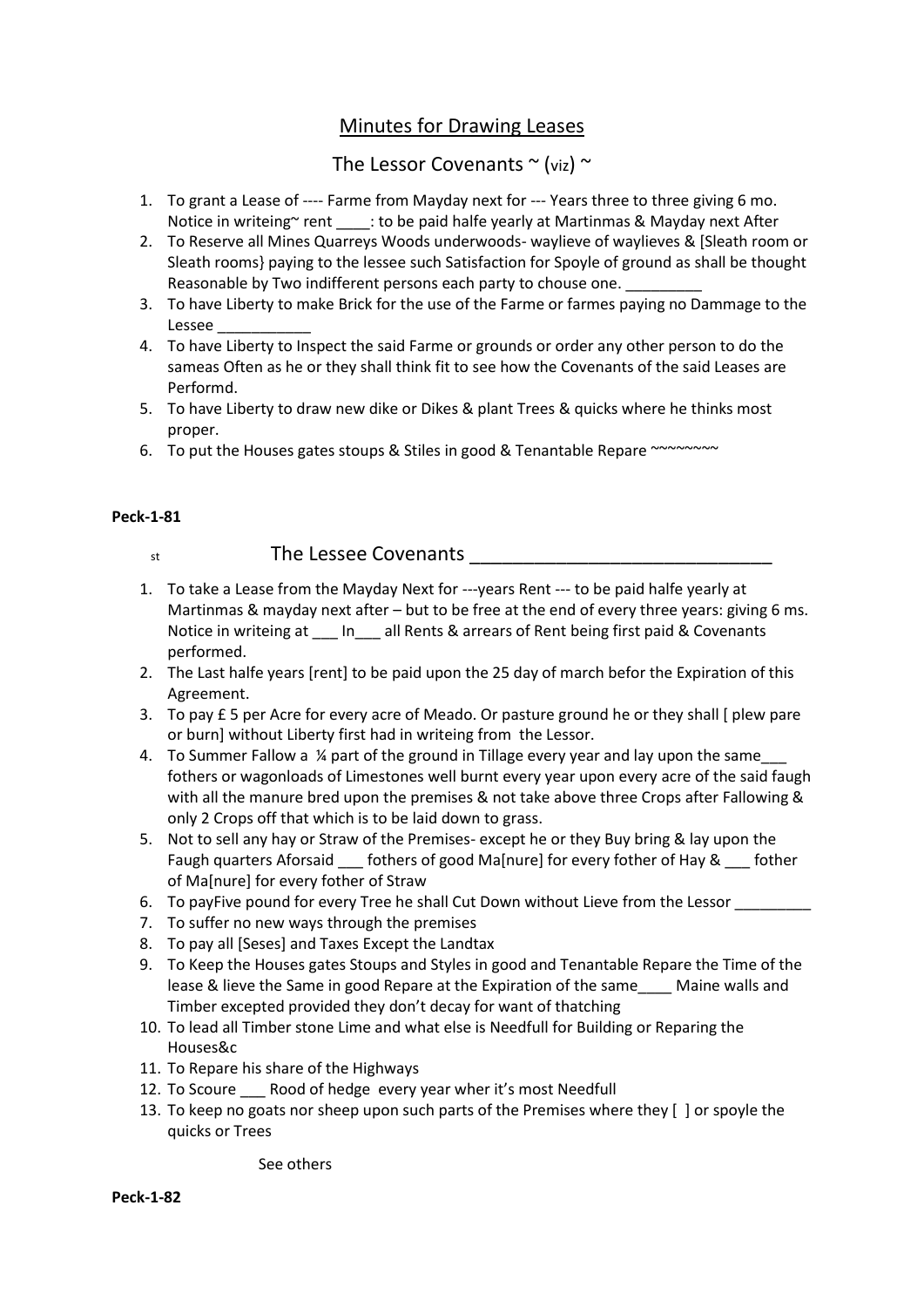- 14. To lieve in the Fould or near the stable or Byre all the Mannure &c as shall be Bred & not made use of the Winter & Spring next befor the End of the said tearm to be disposed of by the Lessor ~~---------
- 15. To keep no more Stints or Cattleupon the premises from Martinmas next before the end of the Tearm – until the Mayday that the Tearm Expires then what Ordinarily kept in former years upon the said premises
- 16. To suffer no Whins or Broome to grow upon the Premises where there is non at the Commencement of the Lease
- 17. Not to dig or win any stones in any Part of the Premises without first Liberty granted from the Lessor or his agent under the penalty of Five Shillings per fother.
- 18. To Suffer the Other Tenants to pass & Repas with Timber stones or any other thing for the use of their Farmes through his grounds – paying such damage as shall be Computed by Two Indifferent Persons each party to Chouse one
- 19. To have his Waygoeing Crip or ¾ of the Ground in Tillage with barne Roome and Stackgarth Roome & the Loft to lay the Corne in until the  $1<sup>st</sup>$  day of May next after the End of the Term – Leaveing the Straw upon the ground for the Succeeding Tennant \_\_\_\_\_\_\_\_
- 20. Not to Se[t] nor Let any part the Premises without Lieve or Licence from the Lessor under the Penalty of [£]5 per […]
- 21. Not to have above acres in Tillage: the Three Last years of this agreement.

[BLANK PAGE]

### **Peck-1-84**

48

# 1730 West Brunton Survey per Wm. Donkin Miln Farm

|      |   |                                                        | A              | R              | P  | A  | R             | P  |
|------|---|--------------------------------------------------------|----------------|----------------|----|----|---------------|----|
|      | A | South Close                                            | 5.             | $\mathbf{1}$   | 31 |    |               |    |
|      | B | Miln Close                                             | 4              | $\overline{2}$ | 37 |    |               |    |
|      |   | Mr Robt. Sturges Farme                                 |                |                |    |    |               |    |
|      | C | <b>East Sixlands</b>                                   | 4              | 3              | 37 |    |               |    |
|      | D | Midle Sixlands                                         | $\overline{7}$ | $\overline{2}$ | 10 |    |               |    |
|      | E | <b>West Sixlands</b>                                   | $\overline{2}$ | $\overline{2}$ | 3  |    |               |    |
| R.P. | F | <b>High Close</b>                                      | 9              | $\overline{2}$ | 12 |    |               |    |
|      | G | Sixlands Lane fro Et. Street to Wt. St                 | 3              | $\mathbf{1}$   | 11 |    |               |    |
|      | H | East Plaintree Close                                   | 6              | $\Omega$       | 5  |    |               |    |
|      |   | <b>West Plaintree Close</b>                            | $\overline{2}$ | 3              | 24 |    |               |    |
|      | K | The Orchard                                            | $\mathbf{1}$   | $\mathbf{1}$   | 14 |    |               |    |
|      | L | <b>Gardin Hall Steed Courtain</b>                      | $\mathbf 0$    | $\mathbf{1}$   | 37 |    |               |    |
|      | M | The Laine to the Hall house Steed Yard & Greens        | $\mathbf{1}$   | 3              | 6  |    |               |    |
|      | N | South Shop Close                                       | 0              | $\overline{2}$ | 39 |    |               |    |
|      | O | North Shop Close                                       | $\overline{2}$ | $\mathbf{1}$   | 36 |    |               |    |
|      |   |                                                        |                |                |    | 43 | $\mathcal{P}$ | 34 |
|      |   | Roger Pattersons Farme                                 |                |                |    |    |               |    |
|      | P | The hall Riggs & plain on the South End                | 14             | 0              | 9  |    |               |    |
|      | Q | The Close Houses, Steeds, yards & plains to yr. Street | 14             | 0              | 11 |    |               |    |

47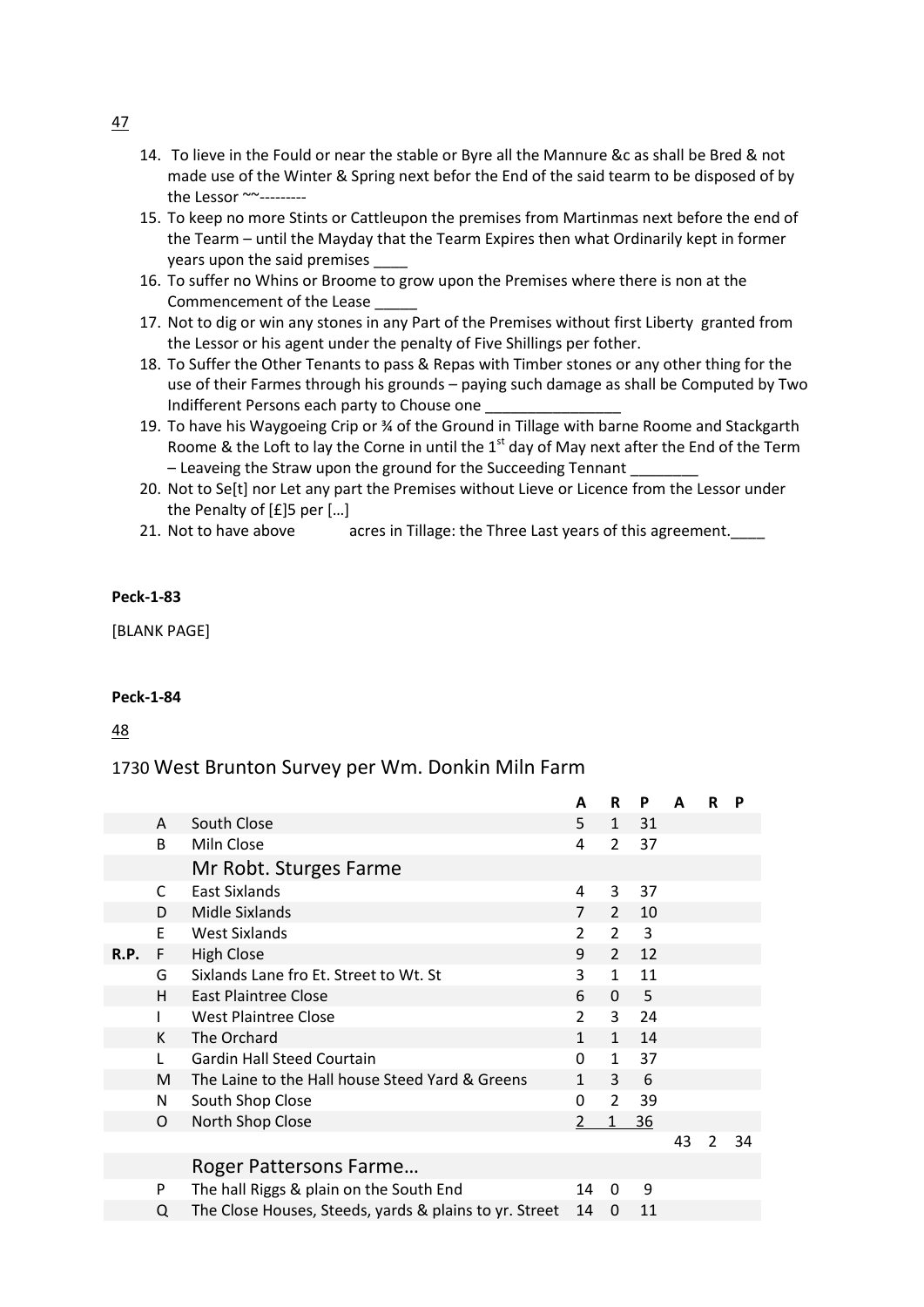| R  | Cow Loan Riggs            |                     | 10  |              | 2           |    |  |
|----|---------------------------|---------------------|-----|--------------|-------------|----|--|
| S. | <b>Walkers Close</b>      |                     | 6   | $2^{\circ}$  | 27          |    |  |
|    | The Street                |                     | 4   | 1            | $\mathbf 1$ |    |  |
| U  | <b>West Broomey Close</b> |                     | 20  | $\mathbf{1}$ | 5           |    |  |
| W  | East broomey Close        |                     | 21  | 3            | 8           |    |  |
| X. | The Haugh                 |                     | 0   | $\mathbf{1}$ | 27          |    |  |
| Υ  | The Low Feild             |                     | 32  | $\mathbf 1$  | -3          |    |  |
| Z  | The Ox Pasture            |                     | 9   | 0            | 9           |    |  |
| 2A | The Round Close           |                     | 4   | 1            | 17          |    |  |
| 2B | The West Long Bank        |                     | 28  | 3            | 27          |    |  |
|    |                           |                     |     |              |             |    |  |
|    |                           | Carried Forward No. | 166 |              | 26          | 53 |  |

|    |                                        | Α              | R                | P           | Α  | R | P  |
|----|----------------------------------------|----------------|------------------|-------------|----|---|----|
|    | Brought Forward No.                    | 166            | $\mathbf{1}$     | 26          | 53 | 3 | 22 |
|    | <b>Pattersons Farme Continued</b>      |                |                  |             |    |   |    |
| 2C | The Well Close                         | 5              | 3                | 20          |    |   |    |
| 2D | The Laine to east Long Bank            | $\overline{2}$ | $\overline{2}$   | 14          |    |   |    |
| 2E | Richds. Close                          | 8              | $\mathbf 0$      | 38          |    |   |    |
| 2F | East Longbank                          | 25             | 0                | 21          |    |   |    |
| 2G | The Nursery                            | $\mathbf{1}$   | $\mathbf 0$      | 16          |    |   |    |
| 2H | The Miln Haugh                         | $\overline{7}$ | $\mathbf 0$      | 19          |    |   |    |
| 21 | The Miln Close                         | 9              | $\overline{2}$   | 36          |    |   |    |
|    | John Raws Farme                        |                |                  |             |    |   |    |
| 2K | The West Alworts                       | 7              | 0                | 39          |    |   |    |
| 2L | The West Sixland butts                 | 6              | $\overline{2}$   | 38          |    |   |    |
| 2M | The East Sixland butts                 | 5              | 3                | 31          |    |   |    |
| 2N | The East Alworts                       | 10             | $\overline{2}$   | 29          |    |   |    |
| 20 | The west Feild                         | 8              | 0                | 20          |    |   |    |
| 2P | The [Heither] West Feild               | 8              | 3                | 38          |    |   |    |
| 2Q | The Old Cow Loan                       | $\mathbf{1}$   | $\overline{2}$   | 24          |    |   |    |
| 2R | The Cowloan greens yard & House Steeds | $\overline{2}$ | $\mathbf{1}$     | 5           |    |   |    |
| 2S | The South Haugh                        | $\overline{2}$ | $\mathbf{1}$     | 5           |    |   |    |
| 2T | D Boys Meadow                          | 0              | $\mathbf 0$      | 8           |    |   |    |
| 2U | E Boys Meadow                          | 0              | $\mathbf{1}$     | 6           |    |   |    |
| 2W | West Haugh                             | 3              | $\overline{2}$   | 8           |    |   |    |
| 2X | East Haugh                             | $\overline{2}$ | $\mathbf{1}$     | 18          |    |   |    |
| 2Y | F Boys Meadow                          | 0              | $\mathbf 0$      | 5           |    |   |    |
| 2Z | <b>Road Field</b>                      | 16             | $\boldsymbol{0}$ | 31          |    |   |    |
| 3A | The Street from Blackgate to yr. Burn  | 3              | $\overline{2}$   | $\mathbf 0$ |    |   |    |
| 3B | The West halfe Close                   | 15             | $\mathbf 0$      | 17          |    |   |    |
| 3C | The East halfe Close                   | 15             | $\mathbf{1}$     | 23          |    |   |    |
| 3D | The Broad Meadows                      | 14             | 0                | 12          |    |   |    |
| 3E | G Boys Meadow                          | 0              | 3                | 22          |    |   |    |
| 3F | <b>Stokers Close</b>                   | $\overline{2}$ | 3                | 22          |    |   |    |
| 3G | The Beer hills                         | 12             | $\mathbf{1}$     | 28          |    |   |    |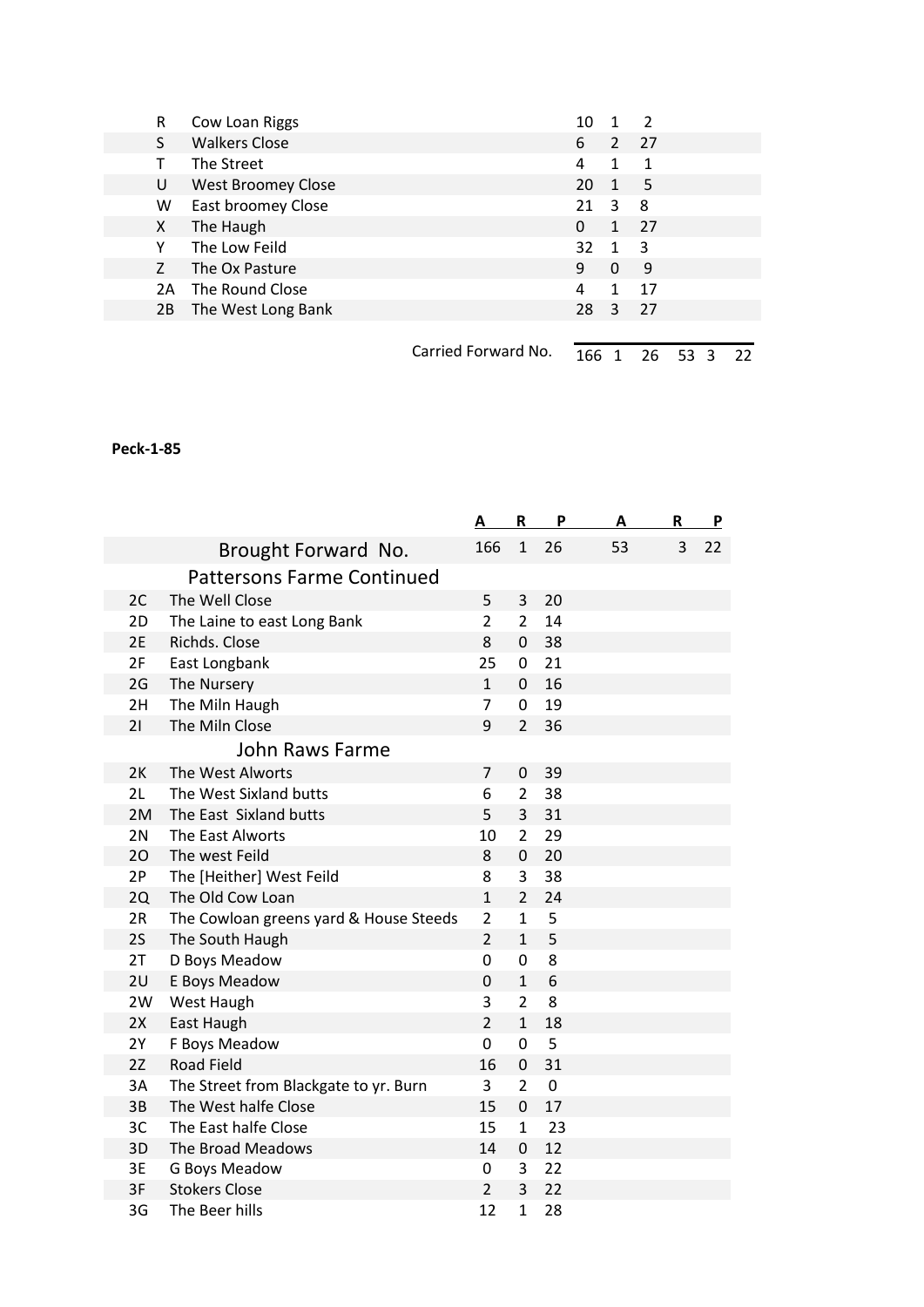| 3H The Struthers |                 | Δ | 1 22 |     |    |     |
|------------------|-----------------|---|------|-----|----|-----|
|                  |                 |   |      |     |    |     |
|                  |                 |   |      | 145 | 06 |     |
|                  |                 |   |      |     |    |     |
|                  | Carried Forward |   |      | 425 | U  | -18 |
|                  |                 |   |      |     |    |     |

49

|    |                                                                                       | A                | $\mathsf R$    | P               | Α   | R           | P  |
|----|---------------------------------------------------------------------------------------|------------------|----------------|-----------------|-----|-------------|----|
|    | Thomas Weatherburns Farme brot. From overleaf                                         |                  |                |                 | 425 | $\mathbf 0$ | 18 |
| 31 | The Struthers                                                                         | 16               | $\mathbf{1}$   | 22              |     |             |    |
| 3K | The Broomey Crook hill                                                                | $\overline{4}$   | $\mathbf{1}$   | 17              |     |             |    |
| 3L | The Long Close                                                                        | 12               | $\mathbf{1}$   | 21              |     |             |    |
| 3M | The Alworts                                                                           | 15               | $\overline{2}$ | 28              |     |             |    |
| 3N | The Long Bridge and Laine at yr. South End                                            | 23               | $\overline{2}$ | $\mathbf{1}$    |     |             |    |
| 30 | The laine from yr. Street leading to Et. Brunton                                      | 0                | $\overline{2}$ | 22              |     |             |    |
| 3P | {The Town greens & House Steeds & Street from}<br>{The Burn to Lighton's Bounder<br>} | 6                | $\overline{2}$ | 19              |     |             |    |
| 3Q | The Gard[en] & Yards                                                                  | $\overline{4}$   | $\mathbf 1$    | $\mathbf{3}$    |     |             |    |
| 3R | The Near West feild                                                                   | $\overline{7}$   | 0              | $\mathbf{1}$    |     |             |    |
| 3S | The Far West feild                                                                    | 12               | $\mathbf 0$    | 17              |     |             |    |
| 3T | The oxpasture                                                                         | 17               | $\mathbf 0$    | 11              |     |             |    |
| 3U | The Broomey Close                                                                     | 13               | $\overline{3}$ | 25              |     |             |    |
| 3W | The Moor Close                                                                        | 15               | $\overline{2}$ | 26              |     |             |    |
| 3X | The High feild                                                                        | 18               | $\overline{2}$ | $\overline{2}$  |     |             |    |
|    |                                                                                       |                  |                |                 | 168 | 0           | 15 |
|    | Sunneside Farme: Reed & Partners Tennants ~~                                          |                  |                |                 |     |             |    |
| 3Y | The West haugh                                                                        | 3                | 3              | 29              |     |             |    |
| 3Z | The West Broome                                                                       | 18               | $\mathbf 0$    | 38              |     |             |    |
| 4A | The East Broome                                                                       | 14               | $\mathbf 0$    | $\overline{2}$  |     |             |    |
| 4B | The Out Rake to yr. Burn                                                              | $\overline{4}$   | $\mathbf 0$    | 35              |     |             |    |
| 4C | The Penns Close                                                                       | 7                | $\mathbf{1}$   | 26              |     |             |    |
| 4D | The Rye Laws                                                                          | $\overline{7}$   | $\overline{3}$ | 12              |     |             |    |
| 4E | The Low feild                                                                         | 28               | 0              | 10              |     |             |    |
| 4F | The Miln haugh                                                                        | 8                | $\overline{2}$ | 18              |     |             |    |
| 4G | The Long Bank                                                                         | 28               | 0              | 39              |     |             |    |
| 4H | The South Calf Close                                                                  | $\overline{2}$   | 0              | 19              |     |             |    |
| 41 | The South Nursery                                                                     | $\mathbf 0$      | $\overline{2}$ | 15              |     |             |    |
| 4K | The Cow Loan                                                                          | $\overline{3}$   | $\overline{0}$ | $\sqrt{4}$      |     |             |    |
| 4L | The Meadow Feild                                                                      | 15               | $\mathbf{1}$   | 23              |     |             |    |
| 4M | The Stoney Laws                                                                       | 19               | $\mathbf 0$    | $\overline{3}$  |     |             |    |
| 4N | The Low feild                                                                         | 19               | $\mathbf 0$    | 6               |     |             |    |
| 40 | The West Calfe Close                                                                  | $\boldsymbol{0}$ | $\mathbf{1}$   | 28              |     |             |    |
|    |                                                                                       | 180              |                | 0 <sub>27</sub> | 593 | 0           | 33 |

### **Peck-1-87**

 $A \mid R \mid P$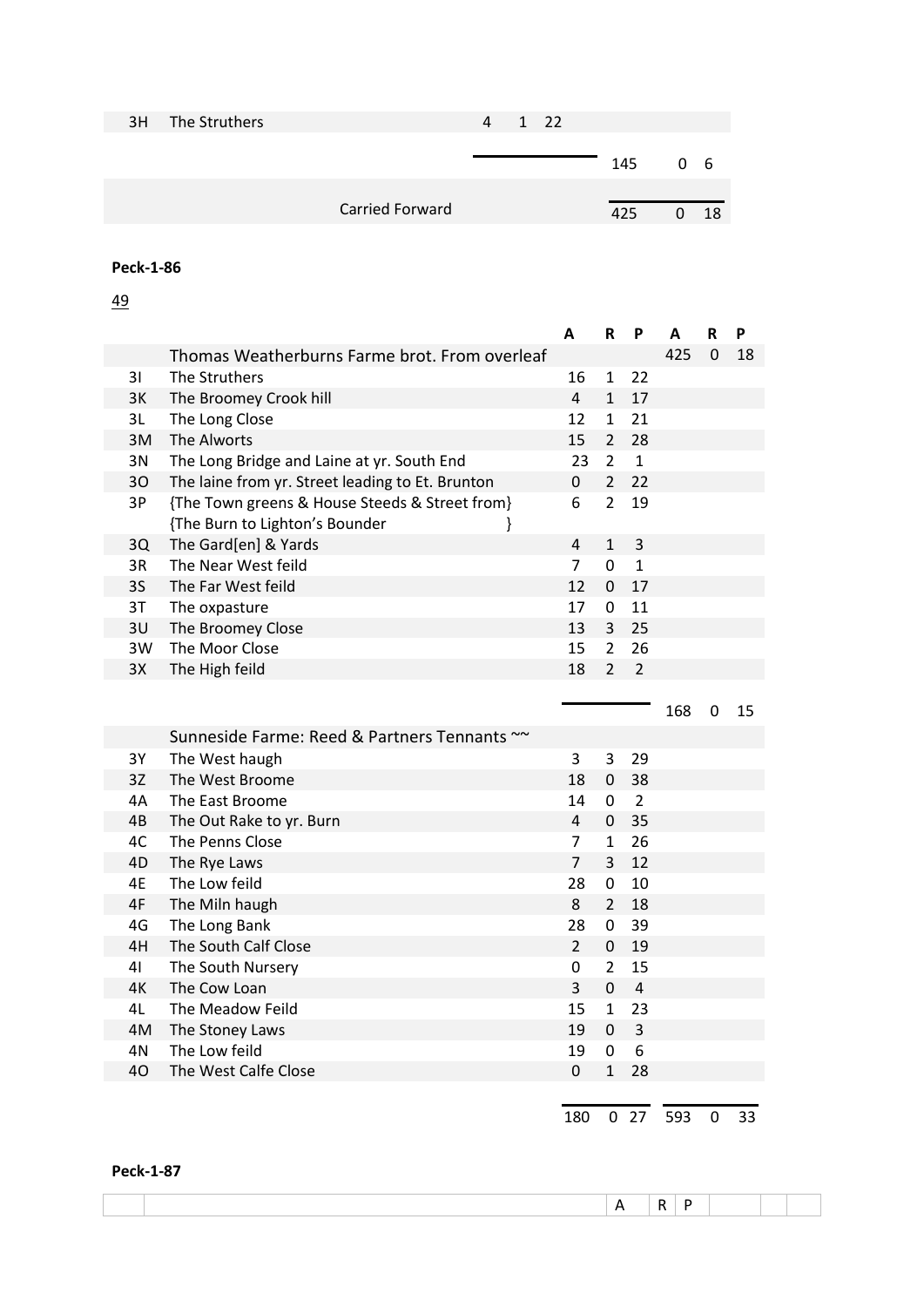|           | Sunneside Farme} brot. From other side No~            | 180          | $\Omega$       | 27           | 593  | $\mathbf 0$  | 33 |
|-----------|-------------------------------------------------------|--------------|----------------|--------------|------|--------------|----|
| 4P        | The yards Greens & House Steeds                       | $\mathbf{1}$ | $\Omega$       | 29           |      |              |    |
| 4Q        | North Nursery                                         | $\Omega$     | $\Omega$       | 21           |      |              |    |
| 4R        | Thirsley field, yards & house Steeds                  | 24           | $\overline{2}$ | $\Omega$     |      |              |    |
| 4S        | Souith well Close                                     | 8            | 3              | 25           |      |              |    |
| 4T        | North Well Close                                      | 14           | $\Omega$       | 27           |      |              |    |
| 4U        | The Moore                                             | 59           | $\overline{2}$ | 18           |      |              |    |
| 4W        | The Oxpasture                                         | 25           | 0              | $\mathbf{1}$ |      |              |    |
| 4X        | The Laine To yr. Street                               | $\mathbf{1}$ | $\Omega$       | 1            |      |              |    |
| 4Y        | The Out Rake Laine yard & house Steeds                | 14           | $\overline{2}$ | 29           |      |              |    |
| 4Z        | The East Feild                                        | 42           | $\mathbf{1}$   | 36           |      |              |    |
| <b>5A</b> | The White Riggs                                       | 18           | $\overline{3}$ | 30           |      |              |    |
|           |                                                       |              |                |              | 390  | 3            | 4  |
|           | William Lightons Farme                                |              |                |              |      |              |    |
| <b>5B</b> | The Street from Weatherburns Boundary to Langleygate, | 6            | $\mathbf 0$    | 33           |      |              |    |
|           | Greens} Lains before yr. Doors yard & house Steeds    |              |                |              |      |              |    |
|           |                                                       |              |                |              |      |              |    |
| 5C        | The West Meadowfeild                                  | 15           | $\overline{2}$ | 34           |      |              |    |
| 5D        | The East Meadowfeild                                  | 16           | $\overline{2}$ | 6            |      |              |    |
| <b>5E</b> | The West Cow pasture                                  | 10           | $\overline{2}$ | 5            |      |              |    |
| 5F        | The East Cow pasture                                  | 15           | $\Omega$       | 18           |      |              |    |
| 5G        | The South Corn Close                                  | 14           | $\Omega$       | 25           |      |              |    |
| 5H        | The North Corn Close                                  | 10           | 3              | 18           |      |              |    |
| 51        | The East Moore                                        | 25           | 3              | 20           |      |              |    |
| <b>5K</b> | The West Moore                                        | 24 0         |                | 27           |      |              |    |
|           |                                                       |              |                |              | 139  | 0            | 26 |
|           | The Contents of West Brunton Estate                   |              |                |              | 1123 | $\mathbf{0}$ | 23 |
|           |                                                       |              |                |              |      |              |    |
|           |                                                       |              |                |              |      |              |    |

50

# 1730 Fawdon Survey per William Donkin

# Mrs Erringtons Farme

|   |                                                          | A  | R | P  | A | R | P |
|---|----------------------------------------------------------|----|---|----|---|---|---|
| A | The Hare [P]leeps                                        | 14 | 3 | 24 |   |   |   |
| B | The Bogg                                                 | 16 | 1 | 11 |   |   |   |
| C | The East Bank Riggs                                      | 17 | 2 | 38 |   |   |   |
| D | The West Bank Riggs                                      | 3  | 2 | 22 |   |   |   |
| E | The Calfe Close                                          | 0  | 3 | 5  |   |   |   |
| F | The Town greens House Steeds yards gardins and Cow Loane | 3  | 3 | 2  |   |   |   |
| G | Old Cow Loane                                            | 5  | 3 | 22 |   |   |   |
| н | The Broomey Close                                        | 13 | 1 | 16 |   |   |   |
|   | The North Bent hills                                     | 25 | 3 | 39 |   |   |   |
| К | South Bent hills                                         | 10 | 0 | 32 |   |   |   |
|   | East Oxpasture                                           | 9  | 1 | 20 |   |   |   |
| М | Low gate Close                                           | 11 |   | 14 |   |   |   |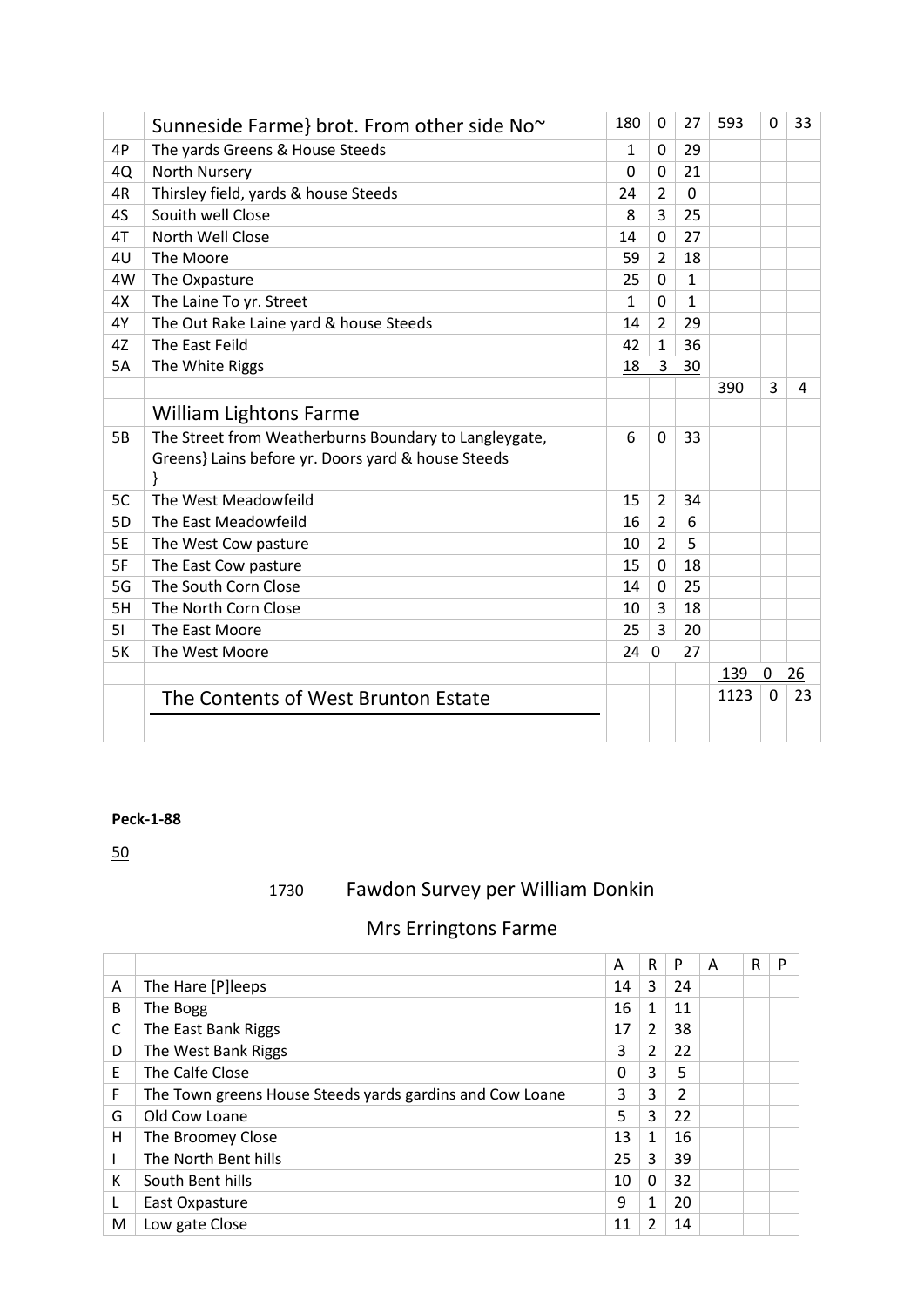| N | Pea feild                                                     | 8        | 1              | 10 |     |                |           |
|---|---------------------------------------------------------------|----------|----------------|----|-----|----------------|-----------|
| O | <b>West Oxpasture</b>                                         | 6        | 3              | 8  |     |                |           |
| P | The High Feild                                                | 56       | 3              | 12 |     |                |           |
| Q | The Allwortts                                                 | 28       | 3              | 9  |     |                |           |
|   |                                                               |          |                |    | 234 | $\mathbf{1}$   | 4         |
|   | <b>Mrs Ann Donkins Farme</b>                                  |          |                |    |     |                |           |
| R | The Allwortts                                                 | 16       | $\mathbf{1}$   | 31 |     |                |           |
| S | East Thisley Feild                                            | 12       | $\Omega$       | 7  |     |                |           |
| т | West Rhisley Feild                                            | 11       | $\mathbf{1}$   | 38 |     |                |           |
| U | <b>Twelve Riggs</b>                                           | 9        | $\Omega$       | 6  |     |                |           |
| W | <b>Horse Close</b>                                            | 15       | 3              | 24 |     |                |           |
| x | East Oxpasture                                                | 28       | $\overline{2}$ | 24 |     |                |           |
| Y | West Oxpasture                                                | 20       | $\overline{2}$ | 1  |     |                |           |
| Z | Hillhead                                                      | 16       | 3              | 13 |     |                |           |
| A | Outpasture Loane Town greens wi[th] green Yard & house Steeds | 35       | 3              | 24 |     |                |           |
| B | Rye Hill                                                      | 5        | 3              | 23 |     |                |           |
| C | Cow Loan                                                      | 8        | $\Omega$       | 11 |     |                |           |
| D | The [Flatts]                                                  | 14       | $\overline{2}$ | 37 |     |                |           |
| E | The Bogg                                                      | 15       | 3              | 39 |     |                |           |
| F | South Milk Close                                              | 7        | 0              | 39 |     |                |           |
| G | North Milk Close                                              | 6        | 1              | 4  |     |                |           |
| н | Ground on yr. North side the Barn No. 4                       | $\Omega$ | $\Omega$       | 39 |     |                |           |
| U | [Guewl'd]                                                     | 20       | 0              | 4  |     |                |           |
|   |                                                               |          |                |    | 254 | 1              | 9         |
|   | <b>Carried Forward</b>                                        |          |                |    | 488 | $\overline{2}$ | <u>13</u> |

# Robt. Normans Farme

|   |                                                 | A    | R             | P  | А   | R | P  |
|---|-------------------------------------------------|------|---------------|----|-----|---|----|
| К | East Close                                      | 12   |               | 5  |     |   |    |
|   | Midle Close                                     | 12   | $\mathcal{P}$ | 31 |     |   |    |
| M | West Close                                      | 12   |               | 9  |     |   |    |
|   | The Street From Kenton Bounds To The Black Gate | 4    |               | 11 |     |   |    |
|   |                                                 |      |               |    | 41  |   | 16 |
|   | Brought From the Other Side                     | $No$ |               |    | 488 |   |    |
|   | The Contents of Fawdon Estate                   |      |               |    | 529 | ੨ | 29 |

# **Peck-1-90**

# 51

# Killingworth Ledgedales Farme Survey by Thos Briskenbury In 1704

| The North Part of East Street Hill |  |  |  |  |
|------------------------------------|--|--|--|--|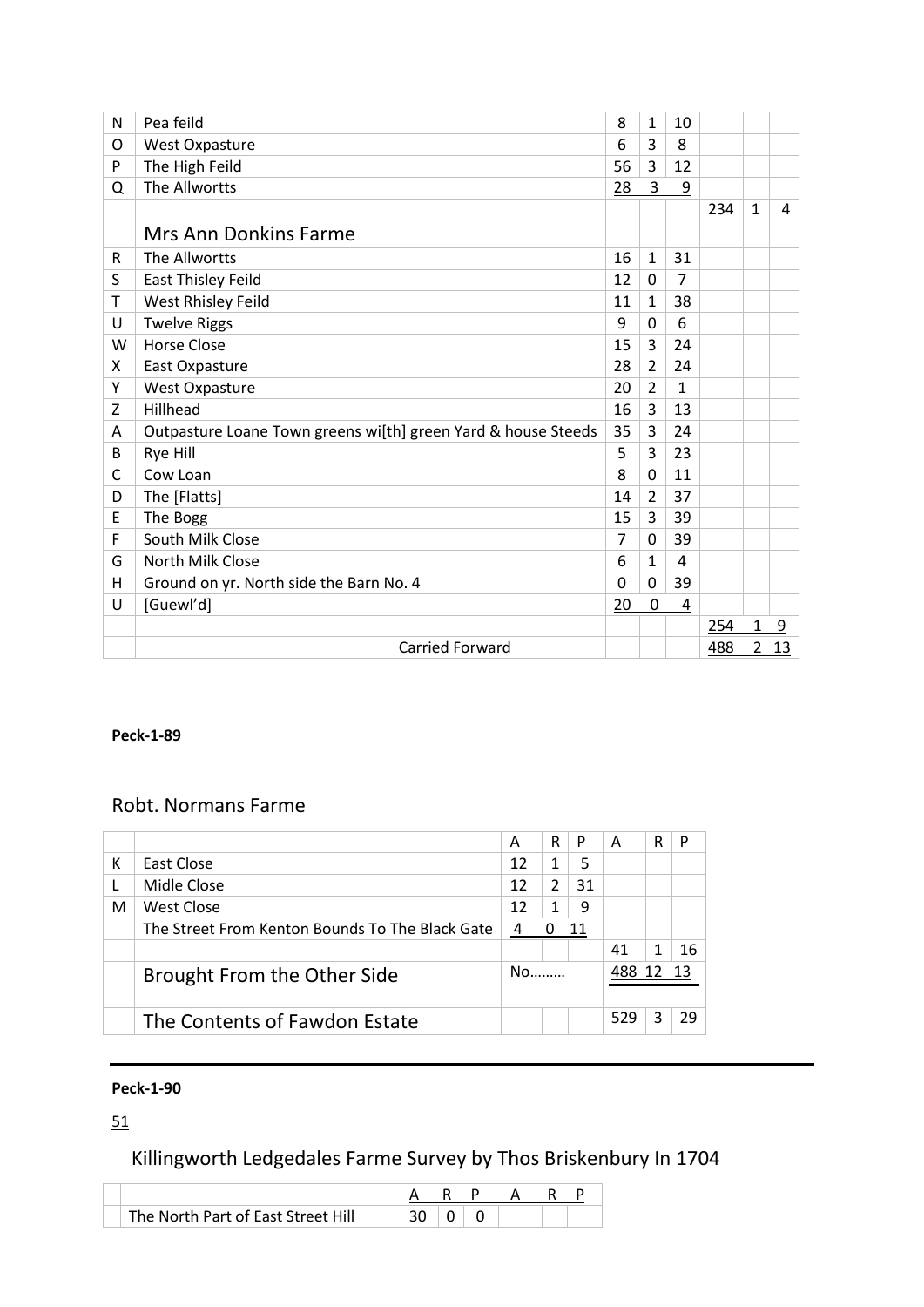| The Whether Close                     | 65           | $\overline{2}$ | 17           |     |                |    |
|---------------------------------------|--------------|----------------|--------------|-----|----------------|----|
| The Long White Riggs                  | 39           | 3              | 4            |     |                |    |
| The Ledgedales & Lane belonging to it | 26           | 3              | 12           |     |                |    |
| The West Crofts                       | 31           | 0              | 4            |     |                |    |
| The West well Close                   | 0            | 2              | 14           |     |                |    |
| The East well Close                   | 0            | $\overline{2}$ | 38           |     |                |    |
| The South Garden                      | $\Omega$     | 3              | 15           |     |                |    |
| Garth joines West side South Garden   | $\Omega$     | $\overline{2}$ | 16           |     |                |    |
| Garth joines the West Crofts          | 0            | 2              |              |     |                |    |
|                                       | 30           |                |              |     |                |    |
|                                       |              |                |              | 196 | $\overline{2}$ | 30 |
| West House Farme at Killingworth      |              |                |              |     |                |    |
| Peat walls                            | 44           | 3              | 36           |     |                |    |
| West Hirny Feild                      | 96           | 3              | $\Omega$     |     |                |    |
| <b>West Street Hill</b>               | 37           | 3              | 29           |     |                |    |
| South part of East Street Hill        | 32           | $\Omega$       | 11           |     |                |    |
| <b>Thisley Close</b>                  | 14           | 0              | $\mathbf{1}$ |     |                |    |
| Middle Hirny Field                    | 9            | 3              | 25           |     |                |    |
| East Hirny Feild                      | 9            | 0              | 33           |     |                |    |
| <b>Herds Close</b>                    | 3            | 1              | 25           |     |                |    |
| Mart Close                            | 41           | 3              | 9            |     |                |    |
| <b>West Houses Home Steeds</b>        | $\mathbf{1}$ | 2              | 16           |     |                |    |
| Park Meadows & Lane                   | 22           | 3              | 23           |     |                |    |
| Arkwards                              | 29           | 0              | 23           |     |                |    |
| <b>Meadow Feaild</b>                  | 28           | 2              | 26           |     |                |    |
|                                       |              |                |              | 372 | $\mathbf{1}$   | 17 |
|                                       |              |                |              |     |                |    |

The Minuets of a lease between Mrs. Grace Hindmarsh of Little Benton & Gilb. Turnbull of Kirkley ~ for West Brinkley Colliery (viz)

- 1. The Tearm is 5 Years from Mayday 1726
- 2. The Rent per ann. Is £12 to be pd. Halfe Yearly (viz) at Martinmas & Mayday.
- 3. To have no working Pitts Open but 3~ but to have as many Staples or Air Pitts as are needful for working yr. Colliery. N.B. G.T. is to fill up The Old working pitts & yr. Other Staples & air pitts to be fenced from yr. Tenn[.ts] Cattle
- 4. To Work yr. Colliery Farely & Orderly & to Leave good & Sufficient walls Or Pillers of Coale to Support yr. earth or Roof
- 5. Mrs. Hindmarsh to have Liberty to view the said Colliery as Often As she Pleases  $\sim$  giving G.T. first Two Days Notice ~~
- 6. G.T. to have 6 months after the Expiration of yr. Lease to Lead yr. Coals of yr. Premises as also yr. Gins etc.  $\sim$  Provided yr. Rent be first paid & the Covenants performed.

# **Peck-1-92**

# 52

West Sleekburn Colliery October 3 1730

|                                      | Yds In |  |
|--------------------------------------|--------|--|
| 1. The Watter Ginn Pitts in Deepness |        |  |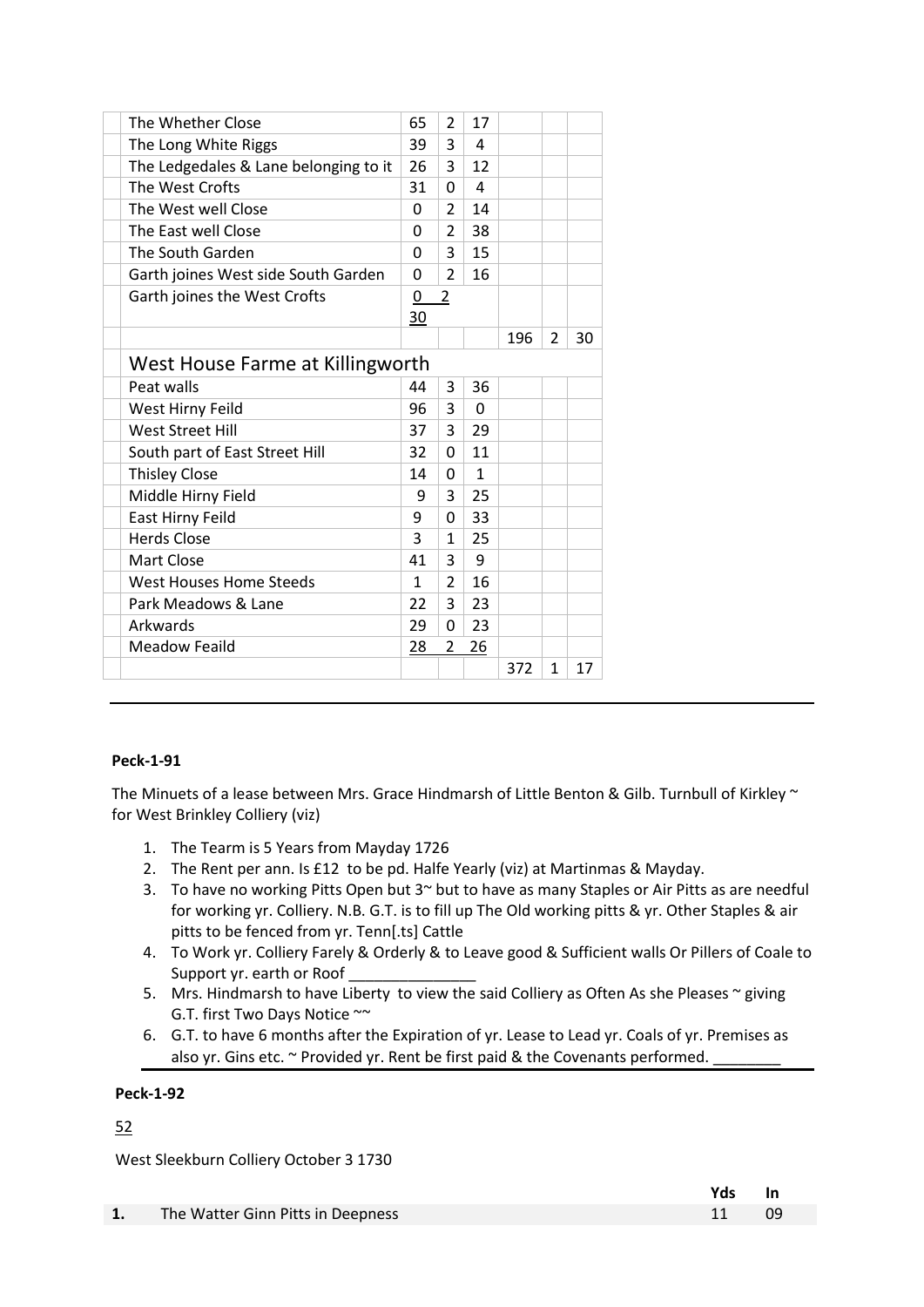|    | The Pitt Next ditto SSW - 22 Yards in Deepness                                                |    | -12 |
|----|-----------------------------------------------------------------------------------------------|----|-----|
| 3. | The Pitt Next the 2d SBW 35 yards in Deepness                                                 | 15 | 18  |
| 4. | The Pitt Next yr. 3d being the Working pitt<br>is SWBS $\sim$ 40 yards distance in Deepness } |    | 00  |
|    |                                                                                               |    |     |

|                     |                        | <b>Inches</b> |           |
|---------------------|------------------------|---------------|-----------|
| <b>Ground Coale</b> | (Cast away)            |               |           |
| [Swad] or Clay      |                        |               |           |
| <b>Middle Coale</b> | (good)                 | 21            |           |
| <b>Top Coale</b>    | (Open)                 | 8.            |           |
|                     | The Hight of the Coale |               | 37 Inches |
|                     |                        |               |           |

N.B. the full Rise is Near N headways NWBN Rise [abot.In: 40 yds ~]

|                                                                                                       |                                                                                            |                | S              | d                    |
|-------------------------------------------------------------------------------------------------------|--------------------------------------------------------------------------------------------|----------------|----------------|----------------------|
| The Rent of yr. Colliery per Annum                                                                    |                                                                                            | £ 10           | $\Omega$       | $\Omega$             |
| More for 50 fothers of Coals at 14d per fother                                                        |                                                                                            | E <sub>2</sub> | 18             | $\overline{4}$       |
|                                                                                                       |                                                                                            | £ 12           | 18             | $\overline{a}$       |
|                                                                                                       | d<br>S.                                                                                    |                |                |                      |
| The Watter Charge at Present per week                                                                 | 14<br>$\Omega$                                                                             |                |                |                      |
| A Man for the Lease of the Colliery per week                                                          | .7<br>0                                                                                    |                |                |                      |
| 52 weeks at                                                                                           | per week<br>21                                                                             | £ 54           | 12             | $\Omega$             |
|                                                                                                       | <b>Sinking &amp; finding Ropes per Annum</b>                                               | 07             | 10             |                      |
| Suppose 2000 Fothers of Coales be wrought & sold per annm. At 50 }                                    |                                                                                            |                |                |                      |
| Fothers to the Tenn is 40 Tenns at 34s per tenn. The price now paid is                                |                                                                                            | 68             | 0              | 0                    |
|                                                                                                       |                                                                                            |                |                |                      |
|                                                                                                       |                                                                                            | £143           | 0              | 4                    |
| 2000 Fothers sold at 14d per Fother is                                                                |                                                                                            | £116           | 13             | 4                    |
|                                                                                                       | Loss                                                                                       | £ 26           | $\overline{7}$ | 0                    |
| Suppose Sprunston pay the Workmen (viz)                                                               |                                                                                            |                |                |                      |
| For hewing & putting per xx                                                                           | $6\frac{1}{2}$ [wth 4 peck Corf]                                                           |                |                |                      |
| For Drawing                                                                                           | $3\frac{1}{2}$                                                                             |                |                |                      |
| <b>Fother[is] a Ten of Coals</b><br>50<br>14<br>200<br>50<br>700 Corves is 50 for or a Ten of Coals } | 10 Sprunston is pd}<br>By Mr Milburn for}<br>every 35 xx for 50}<br>for<br>35xx working at | £1             | 14             |                      |
| 10 <sub>1</sub><br>7001<br>3[8] xx is a Tenn<br>}<br>$[210]$                                          | 10d per xx<br>Profit per Tenn                                                              | £1             | $\frac{9}{4}$  | $\overline{2}$<br>10 |

# **Peck-1-93**

West Sleekburn Colliery 16 Feby. 1730/31~~

Leavelled from the Watter Ginn Pitt to the Burne as Under

|     |                                    | Yards |                  |    | Inch     |
|-----|------------------------------------|-------|------------------|----|----------|
| No. | 1. Set from the Ginn Pitt Distance | 30    | Decent of Ground |    | 30       |
|     | 2. Set from the firstDistance      | 30    | Decent of ground | -1 | २        |
|     | 3. Set from the second  Distance   | 30    | Decent of Ground |    | $\Omega$ |
|     |                                    | 30    |                  |    |          |
|     |                                    | 30    |                  |    | 28       |
|     | 6. Set from the fifth to the Burne |       |                  |    |          |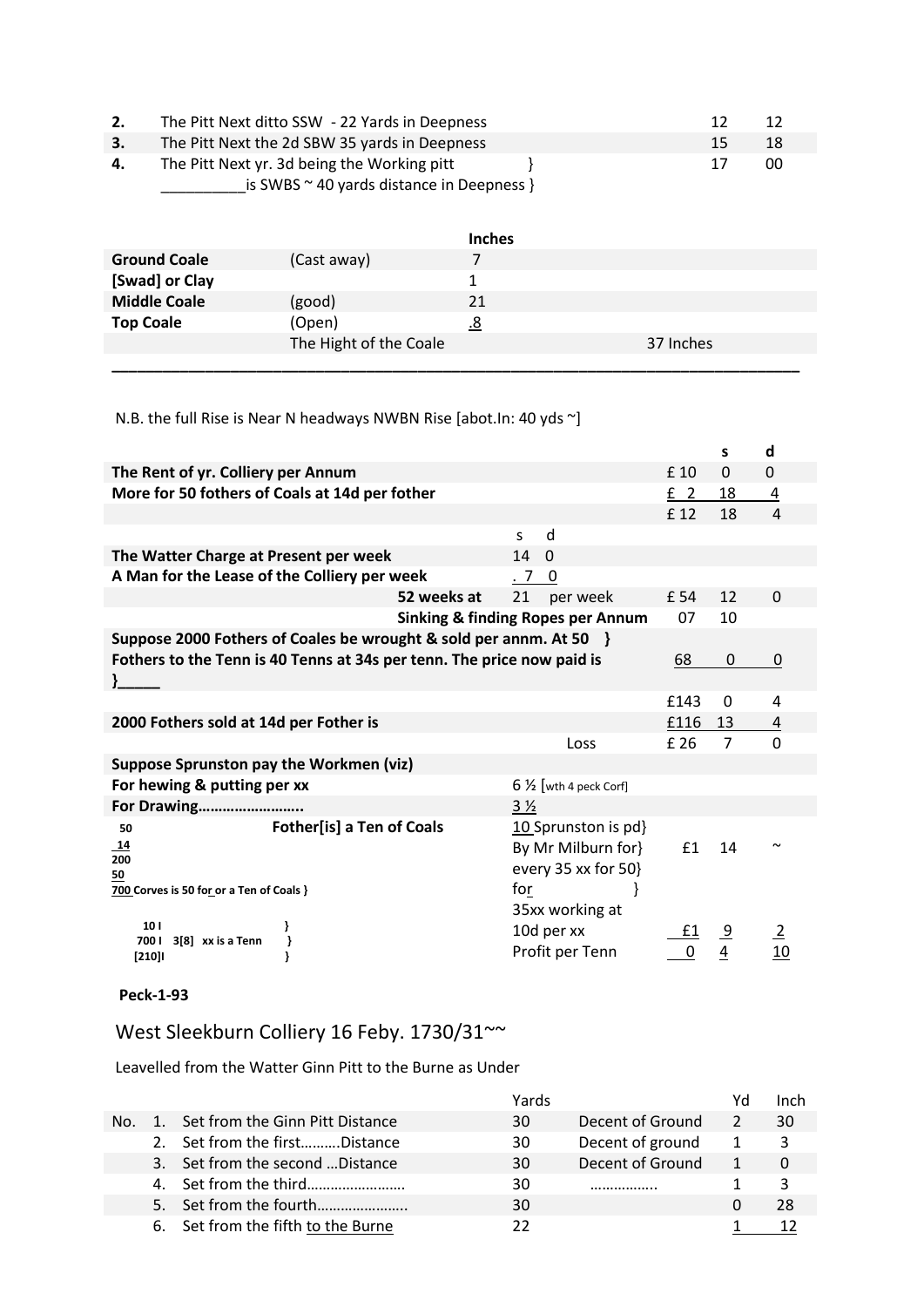| Decent from the Ginn Pitt} |              |  |  |
|----------------------------|--------------|--|--|
| to the Burne In $\}$       | 172 Yards is |  |  |
|                            |              |  |  |

53

|                  | January 26 <sup>th</sup> 1714 |
|------------------|-------------------------------|
| [in pencil 1853] | 1843                          |
| 1714             | 1714                          |
| 139              | 129]                          |

We whose names are under written have taken a View of Gibside Colliery And Doe find the said colliery Farely & orderly wrought And carried on And The Shafts & watter courses kept clear and [lyes] standing \_

And whereas there is large walls or pillars of good Coale Left StandingIn The said Colliery We give it as our Judgement & Opinion that The Said walls or Pillars in yr. Northwest and Southwest parts of The said Colliery not Boundering upon The water Courses may be wrought & Taken Away without Damage to The said Colliery but in taking them Away They must be Regularly Wrought The shafts and watter Couses being still Preserved and it's our Judgement & Opinion that A greater & better Coals may be wrought and gotten out of The said walls or Pillars now than can beat any Time hereafter.

\_\_\_\_\_\_\_\_\_\_\_\_\_\_\_\_\_\_\_\_\_\_\_\_\_\_\_\_\_\_\_\_\_\_\_\_\_\_\_\_\_\_\_\_\_\_\_\_\_\_\_\_

|      | John Fenwick         | Wm. Donnison        |
|------|----------------------|---------------------|
|      | John Timson          | Joseph Gill         |
| Feb: | Joseph Peck          | Thomas Sw[earfit]   |
|      | Wm. Daglish          | Mark Hobson         |
|      | Wm. Barras           | Steph. Coulson Snr. |
|      | Michl. Humble        | Simon Donaldson     |
|      |                      | Edwd. Weatjherly    |
|      | Jan 19 { John Barnes | Geo Nixon           |
|      | { Richd. Peck        | John Stoker         |
|      |                      | Ralph Fenwick       |
|      |                      | John Smith          |
|      |                      | Wm. Hutchinson      |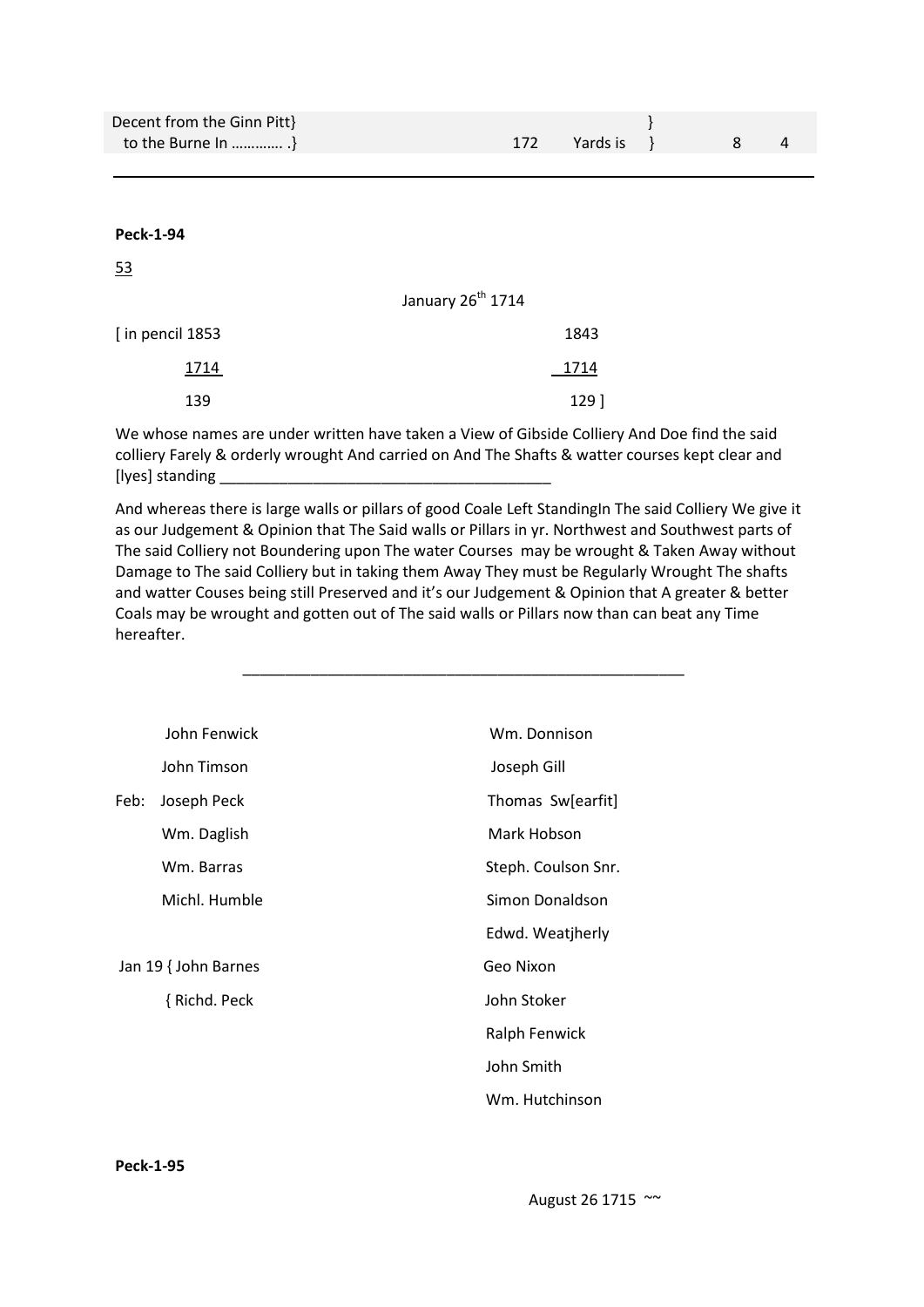The Propositions made by Sr. Robt. H[esilriges] Barrot.: to Mr John Wilkinson In The Town & County of Newcastle upon Tyne for the working of Brunton Colliery (viz)

1ly. Sr. Robt. Hesilrige Agrees To Grant A Lease for 21 Years Commencing from Mayday 1716.

2.ly He Agrees thatMr. Wilkinson be free on giving Twelve months Notice upon any of yr. Day of payment (viz) Martinmas or Mayday ~ Provided he cannot work her to Profitt

3.ly Sir Robert Agrees to Take £50 for yr. first Year and £120 A year for the following Twenty years and to be paid 8s per Tenn for each Tenn There is wroughtover the Number of Tenns that makes up yr. Certain Rent at 8 per Tenn  $\sim$  and to Allow  $\frac{1}{4}$  th part therof for his fourth Part

4. ly. Sr. Robt. Agrees That for whatTenns he falls short of making up The Rent at 8s per Tenn in one year he shall be Allowed To work The Same Quantity Over The Number That makes up The Rent The Following Years…………………………..(Not Agree to)

5.ly He Agrees Also That Mr Wilkinson shall have 20 waggons To Each Tenn Each WaggonTo be the Same Gauge That Kenton Waggons is now of  $\sim$  & That There be A Gauge Keept of The Same.

6.ly He Agrees also that if Mr Wilkinson Should Lead with Wayn Carrage he shall have a Tenn in Proportion to yr. Waggon Tenn Aforesaid.

7.ly Sr. Robert will Reserve a fourth Part of The said Colliery to himself

8.ly Sr. Robt. Will have his Rent paid him half yearly That is to say at Martinmass & Mayday & That yr. payments be made within one month after it is due if not to Distrain for yr. Same

9.ly That the [ Utensills ] that's now belonging to Brunton Colliery be valued by Two Indifferent Persons & Sr. Robt. Be paid for ¾ of The same

10.ly That Mr Wilkinson shall Oblige him[self] to keep the watter Courses or wattergates good and upstanding and all such shafts as may be of use To the said Colliery in Good Repare

Se over yr. Leafe.

#### **Peck-1-96**

### 54

11.ly Mr Wilkinson is not to have The Liberty of working any walls # Provided he has whole mynde to worke Dureing his Lease Excep[t]ing where he is Obliged To make a new Lift and to leave a barrier Against The Old workings.

12.ly Sir Robt Agrees that such Utensils as cannot be Imployed in Kenton Colliery be valued by Two Indifferent persons & Charged to accot. Of Brunton Colliery he payin ¼ part.

13.ly That for what Dammage is Dun Sr. Robt.s Tennts. By working The Aforesaid Colliery is to be Valued by Two Indifferent persons & The Owners to pay there proportions of yr. Same.

14.ly That Mr. Wiljkinson is to pay ¾ of yr. Charge of Steathe Roome & way Leave To Top[eins] from mayday 1716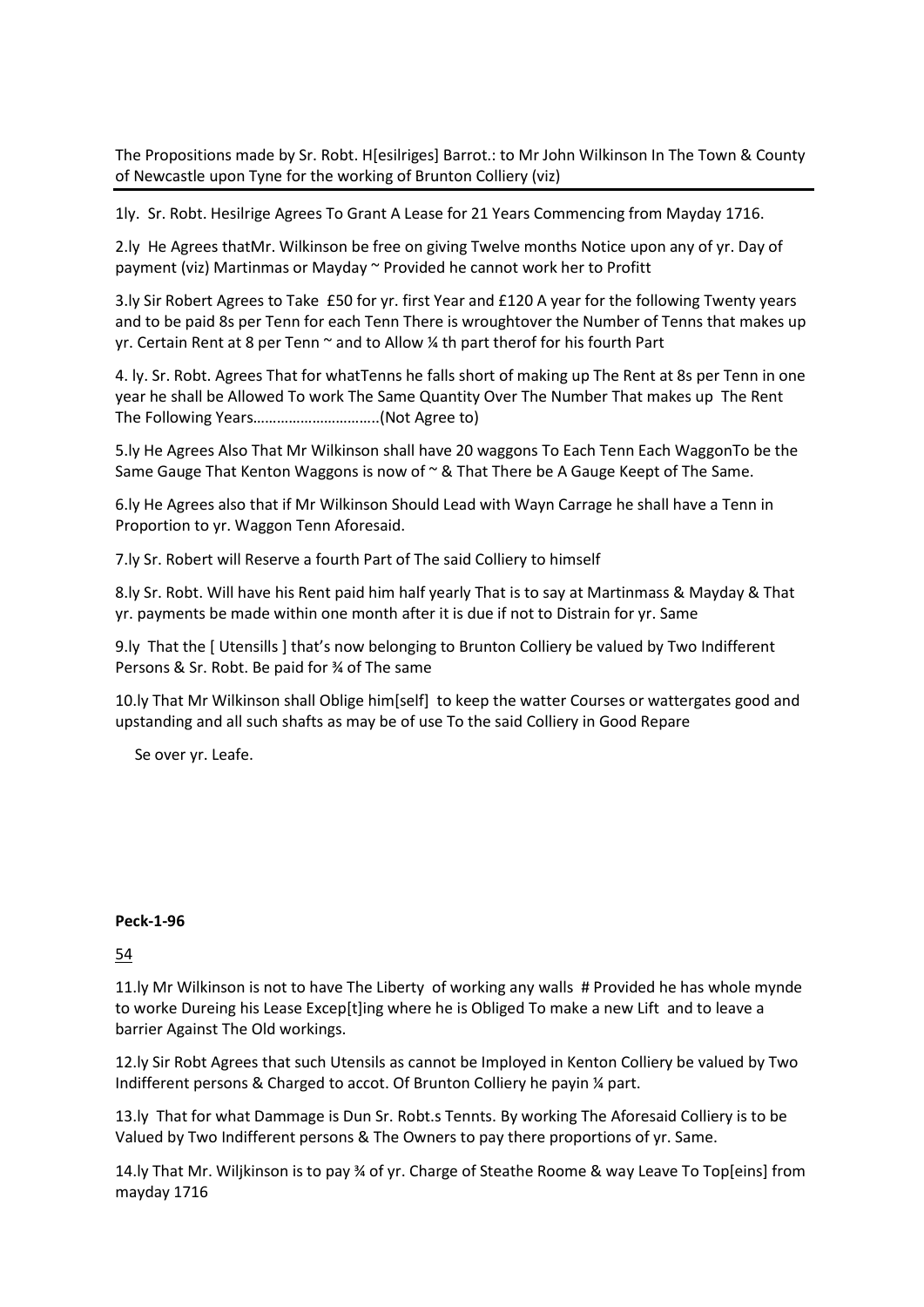15.ly Mr Wilkinson is not to worke anyCoals in Kenton Colliery where it may Damnifie there Top Leavell ( not agreed to)

16.ly Sr. Robt. is to have The Liberty of Examining yr. accots. & to have an Exact Coppy of yr. Same when he Pleaseth.

17.ly That Sr. Robt. Is to have The Liberty to Imploy any Person To Inspect his Colliery as often as he Thinks fit.

18.ly [*crossed out to the end of 19* That Mr Wilkinson is not to mix Brunton Coals but tp vend them Intire under the forfeiture of Five hundred Pounds ~ Excepting he can Make it Appear to be no Disadvantage to There Name or Price ……( This article may create disputes & I think it not very material.. tis unposable to vend [er] without mixing sometimes)

19.ly Thay yr. Majority in Interest to have the Management of The Colliery & yr. Disposal of The Coals.

#### **Peck-1-97**

# **October 8th 1716~**

Proposells made to Ralph Jeneson Esqr. By Richd. Peck and John Barnes ~

For The Working of Wisington Colliery $\sim$  (viz)

1<sup>st</sup>. That Richd. Peck & John Barnes will have a Lease of Nine Years & to be free at any Time of the saidLease giving 12 mo~: Notice

2.ly~ That yr. said Richd. Peck & Barnes will pay for the same the Yearly Rent of £15 & allow him 1/3 Part of yr. Colliery or pay him £20 & Quit his 1/3 Part.

3.ly~That The Rent is not to take Date until There beTwo Pitts Down To The Coale and a Drift betwixt Them.

4.ly~For what Dammage is Dunn To the Tennts. By working the said Pittsshall be paid as its valued by Two Indifferent Persons.

5.ly~That The said Ralph Jeneson Esqr. Shall finde wayleaves for all Carrages Thorrow his Ground to pass & Repass to The Aforesaid Pitts With Coals And Limestons or any Otheir thing that may or will be of dvantage To The Colliery.

6.ly~That The said Peck or Barnes Shall have the Liberty of Taking awayAll Ginns Ropes or any otheir thing belonging to yr. said Colliery after the Expiration or [sowner} Determination of The Said Lease.

7.ly~That the said Peck or Barnes to have The Liberty of Building [hovells] Lodges or Casting gutters or Trenches for Convaying The watter of The Aforesaid Pitts

8.ly~ That The said peckor Barnes to have the Liberty of 12 Months to Sell The Coales upon the Ground After the Determination of The lease for the Carrages to pass and Repass as Formerly.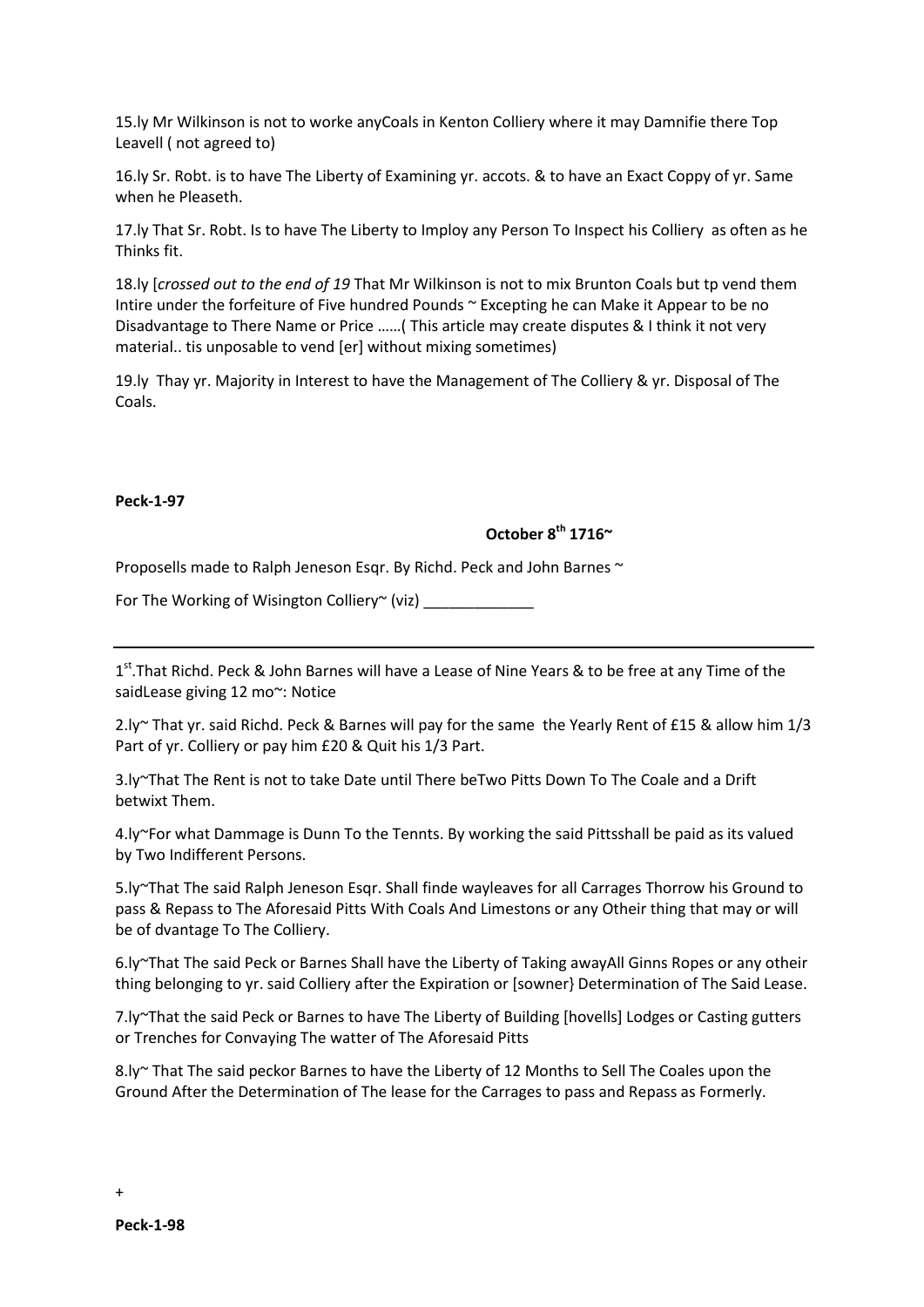| <b>16 Hewers</b> |                                                                 | f | S            | α              |
|------------------|-----------------------------------------------------------------|---|--------------|----------------|
|                  | Hewing per xx                                                   |   | 1 6          |                |
| <b>NB</b>        | Putting per xx from first to Last                               |   | $\mathbf{1}$ | 0              |
|                  | Headways & walls per xx                                         |   |              | $\overline{2}$ |
|                  | <b>Barroway Candells</b>                                        |   |              | 3              |
|                  | hewers Candells                                                 |   |              | $1\frac{1}{2}$ |
| <b>20s</b>       | Setting on the work& Shifts                                     |   |              | 4½             |
|                  | Otheir Troubles as [Baths] &c which the hewers must be paid for |   |              | 1              |
|                  | Props per xx                                                    |   |              | 2              |
|                  | Overmans Candles & Shift C~                                     |   |              | $\frac{1}{2}$  |
|                  | Trams Shovells Mells & wedges                                   |   |              | 6              |
|                  |                                                                 |   |              | $2\%$          |
|                  |                                                                 |   |              |                |
|                  | Drawing per xx                                                  |   | $\mathbf{1}$ |                |
|                  | Banking per xx                                                  |   |              | 3              |
|                  | Bankmens & Barrowmens [Odds]                                    |   |              | $\frac{3}{4}$  |
|                  | 4 Wayle[r]s &1 Pick carrier per xx                              |   |              | $1\frac{3}{4}$ |
|                  | Keeping the Heap per xx                                         |   |              | $\mathbf{1}$   |
|                  | Smith work per xx                                               |   |              | $1\frac{1}{2}$ |
|                  | Corving per xx                                                  |   |              | $2\frac{1}{2}$ |
|                  | In all per xx -----------                                       |   | 6            |                |

Proposells for working Gateside Fell Collieryper Ten Excluding Ginns Ropes Deals Driveing of Drifts & Setting thorrow Dikes or hitches which is Coale hight (viz) \_\_\_\_\_\_\_\_\_\_\_\_\_\_\_\_\_\_\_\_

At 12 xx To Each tenn is --- £3: 13: 0

Note That we will Take £4 per Ten & Sinks & Drift

#### **Peck-1-99**

A Computation of what Profitt may be Expected From Chopwell & Hedley Fell Colliery for one Year

\_\_\_\_\_\_\_\_\_\_\_\_\_\_\_\_\_\_\_\_\_\_\_\_\_\_\_\_\_\_\_\_\_\_\_\_\_\_\_\_\_\_\_\_\_\_\_\_\_

|           |                                                          | f    |          | d            |
|-----------|----------------------------------------------------------|------|----------|--------------|
|           | 300 Tenns Ship Coale Supposed to be wrot. at 27s per Ten | 405  | $\Omega$ | $\Omega$     |
|           | For Repareing the ways & Waggons  at 14s per Ten         | 210  | O        | 0            |
|           | For Leading Do. At 36s per Tenn                          | 450  | $\Omega$ | $\Omega$     |
|           | The Rent3s 4d per Tenn                                   | 50   | 0        | O            |
|           | £                                                        | 1115 |          |              |
|           | Suppose the Above 300 Tenn Produce 420                   |      |          |              |
|           | Watter Tenns at £4 per Ten which is [£8]                 |      |          |              |
|           | Per Chalder [Neet] money will amountTo                   | 1680 | -0       |              |
|           | Rest                                                     | 565  |          |              |
| Tenns 300 | Supposd to be wrought at Coale burns @45s per Tenn<br>£  | 675  | 0        | <sup>0</sup> |
|           | For Repareing yr. way & Waggons @ 12s per Tenn           | 180  |          | $\Omega$     |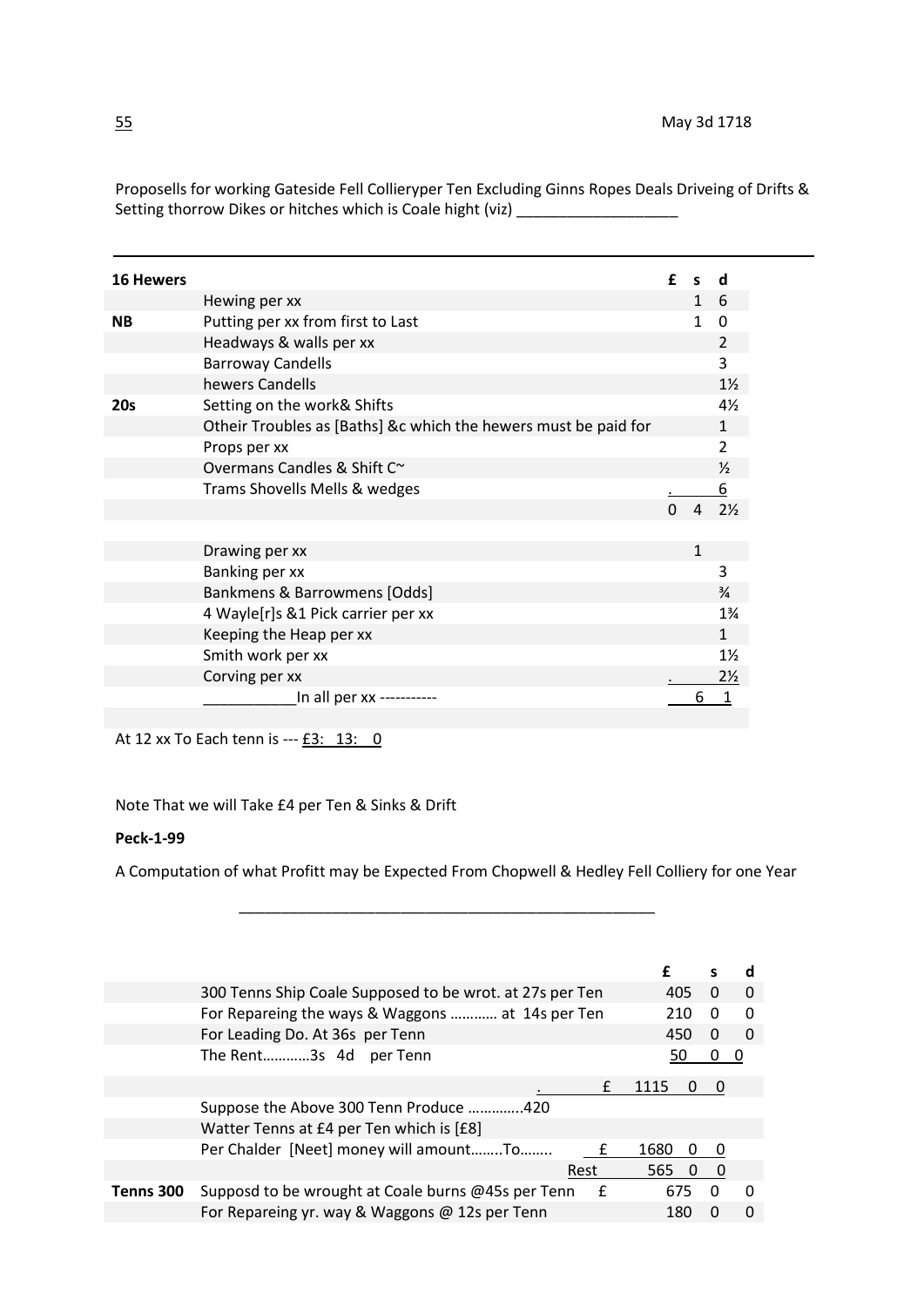| For Lead Do. Att 22s: 6d per Ten                                            |        |              | 337        | 10 <sub>0</sub> |                         |
|-----------------------------------------------------------------------------|--------|--------------|------------|-----------------|-------------------------|
|                                                                             |        | £            | 1192<br>10 | 0               |                         |
| Suppose The said 300 Tenns Produce 420}<br>Watter tens Att £3: 15s per Tenn |        | £            | 1575       | 0               | 0                       |
|                                                                             | . Rest |              | £382       | 10              | 0                       |
| Pann Coale                                                                  |        |              |            |                 |                         |
| 100 Tenns At Hedley fell at 24s per Tenn                                    |        |              | 120        | 0               | 0                       |
| Leading Do. at 30s per Tenn                                                 |        |              | 150        | 0               | 0                       |
| Repareing yr. ways & waggons 14s per Tenn                                   |        |              | 70         | $\mathbf{0}$    | $\mathbf 0$             |
| Rent at 3 / 4 per Ten                                                       |        | £            | 16         | 3               | $\overline{4}$          |
|                                                                             |        |              | 356        | 13              | $\overline{4}$          |
| Suppose The said 100 Tens Produce 160 Tenns at £2: 12: 6}                   |        |              |            |                 |                         |
| Per Ten which is 5 / 3d per Chalder                                         |        | }            | 420        | 0               | 0                       |
|                                                                             | Rest   | £            | 063        | 6               | 8                       |
| 80 Tens at Leadgate at 24s per Tenn                                         |        |              | 96         | $\Omega$        | $\Omega$                |
| Leading Do. Att 28 /4d per Tenn                                             |        |              | 113        | 6               | 8                       |
| Repareing yr. way & waggons @ 14s per Ten                                   |        |              | 56         | 0               | $\overline{0}$          |
|                                                                             |        | $\mathsf{f}$ | 265        | 6               | 8                       |
| Suppose The said 80 80 Tenns Produce 128 Tens}                              |        |              | 336        | 0               | $\boldsymbol{0}$        |
| Att £2: 12s: 6d per Tenn                                                    | Rest   | £            | 070        | 13              | $\overline{\mathbf{4}}$ |
| 120 Tens Coale burns at 30s per Ten                                         |        |              | 180        | $\Omega$        | $\mathbf 0$             |
| Leading Do. At 25 /0d per Ten                                               |        |              | 150        | $\Omega$        | $\mathbf 0$             |
| Repareing yr. way & waggons at 12s per Ten                                  |        |              | 72         | 0               | $\boldsymbol{0}$        |
|                                                                             |        | f            | 402        | $\Omega$        | $\Omega$                |
| Suppose the said 120 Tens Produce 192 Tens at}                              |        |              |            |                 |                         |
| £2: 12s: 6d per Ten                                                         |        | £            | 504        | 0               | 0                       |
|                                                                             |        | £            | 102        | 0               | $\mathbf 0$             |

56

| <b>Profitts</b> |                                          |   |     |          |          | £     | S            | d              |
|-----------------|------------------------------------------|---|-----|----------|----------|-------|--------------|----------------|
|                 | From Hedley Fell Ship Coale              |   |     |          |          | 565   | $\mathbf{0}$ | $\mathbf 0$    |
|                 | From Coale burn Ship Coale               |   |     |          |          | 382   | 10           | $\Omega$       |
|                 | From Hedley fell pann Coale              |   |     |          |          | 63    | 6            | 8              |
|                 | From Leadgate pann Coale                 |   |     |          |          | 70    | 13           | 4              |
|                 | From Coale burn pann Coale               |   |     |          |          | 102   | 0            | $\overline{0}$ |
|                 |                                          |   |     |          |          | £1183 | 10           | $\Omega$       |
|                 | £                                        |   |     |          |          |       |              |                |
|                 | Cash to be Paid out This Profitts $\sim$ |   |     |          |          |       |              |                |
|                 |                                          |   |     |          |          |       |              |                |
|                 | To Mr Cavering For The Rent of           | f | 125 | $\Omega$ | $\Omega$ |       |              |                |
|                 | 400TennsCoals at 6/3per Tenn             |   |     |          |          |       |              |                |
|                 | The Rent of 200 at 7:6                   |   | 75  | $\Omega$ | $\Omega$ |       |              |                |
|                 | Steath Rent &c                           |   | 105 | $\Omega$ | 0        |       |              |                |
|                 | <b>Viewers Wages</b>                     |   | 40  | $\Omega$ | $\Omega$ |       |              |                |
|                 | Old S. Coulsons                          |   | 13  | $\Omega$ | $\Omega$ |       |              |                |
|                 | <b>Steath Charges</b>                    |   | 110 | 0        | 0        |       |              |                |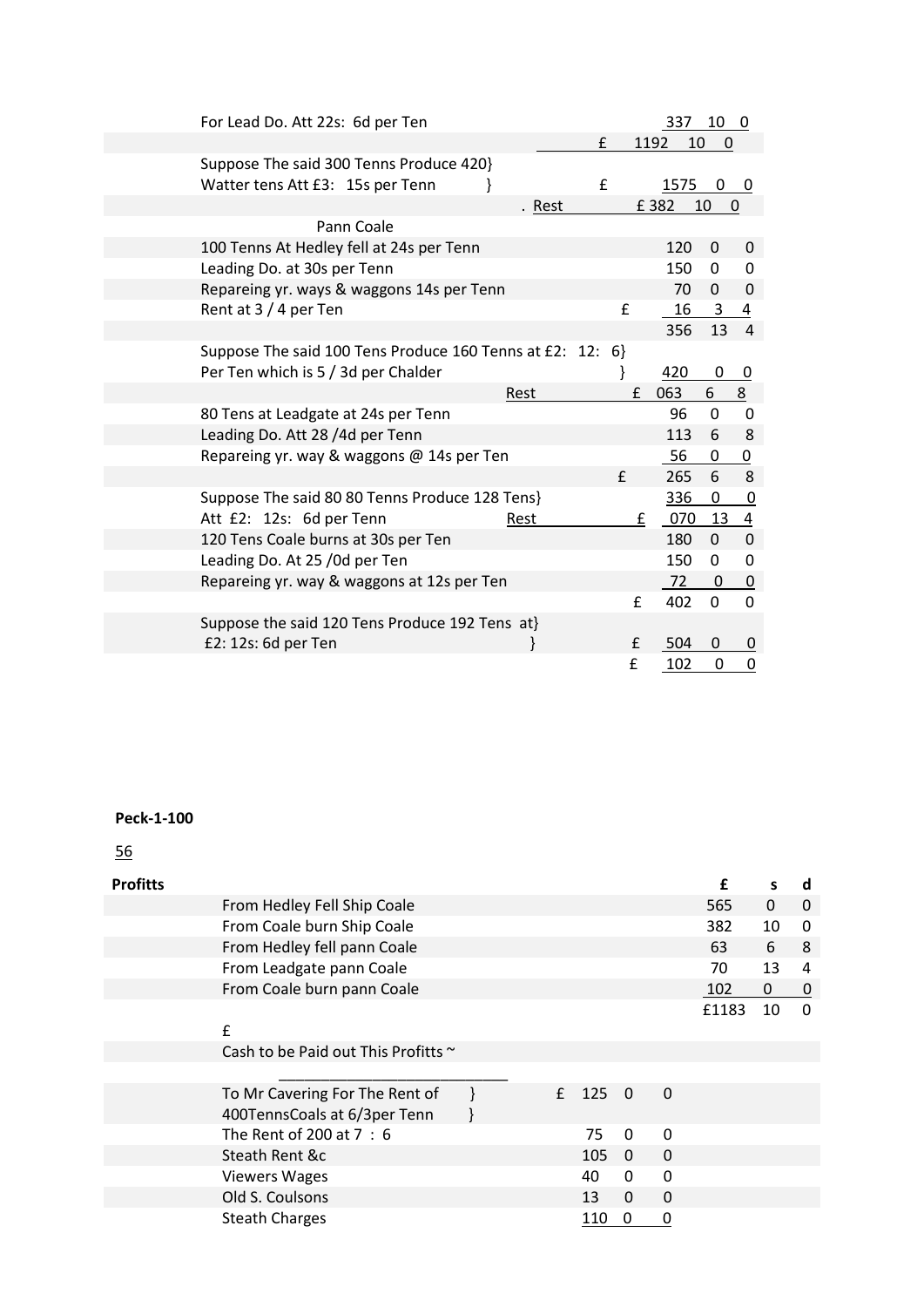| Peck-1-101 |      | $£468$ 0 | $\overline{0}$           |
|------------|------|----------|--------------------------|
|            | Rest | £715 0   | $\overline{\phantom{0}}$ |

Mr Edward Weatherlys Computation

# **Peck-1-101**

|                                                                                                             | Bored at Clifton Crag End Aprill 22 <sup>nd</sup> 1724 By Wm. Robinson |                |                       |            |              |
|-------------------------------------------------------------------------------------------------------------|------------------------------------------------------------------------|----------------|-----------------------|------------|--------------|
|                                                                                                             |                                                                        | <u>Yds</u>     | <u>ln</u>             |            | Yds Inch     |
| NB the Accot. Was Mr Lamberts own hand Writing<br>Taken This accot. From Mr Nowells 30 Aprill 1731 at Wylam | In [Rainmell]                                                          | $\mathbf{1}$   | 28                    |            |              |
|                                                                                                             | <b>Free Stone</b>                                                      | 2              | $\tilde{\phantom{a}}$ |            |              |
|                                                                                                             | Do. per Gray girdells                                                  | $\overline{2}$ | $\tilde{\phantom{a}}$ |            |              |
|                                                                                                             | <b>Black Mettle</b>                                                    | 3              | 18                    |            |              |
|                                                                                                             | <b>White Stone</b>                                                     | 3              | 10                    |            |              |
|                                                                                                             | <b>Gray Stone</b>                                                      | $\overline{7}$ | $\mathbf 0$           |            |              |
|                                                                                                             | Deep Cullard Stone                                                     | $\overline{2}$ | $\sim$                |            |              |
|                                                                                                             | Dun Cullard Stone wth. White mexture                                   | 3              | 6                     |            |              |
|                                                                                                             | In all at the Bottom of the Rock                                       |                |                       | 24         | 34           |
|                                                                                                             | Bored In Clifton Field per Do. ~ viz~                                  | Yds            | In                    |            |              |
|                                                                                                             | In Clay & Sand                                                         | 5              | 2                     |            |              |
|                                                                                                             | <b>Free Stone</b>                                                      | $\mathbf{1}$   | 0                     |            |              |
|                                                                                                             | Mettle                                                                 | $\mathbf{1}$   | $\Omega$              |            |              |
|                                                                                                             | <b>Strong Stone</b>                                                    | $\mathbf 0$    | 12                    |            |              |
|                                                                                                             | Mettle                                                                 |                | 24                    |            |              |
|                                                                                                             | <b>White Stone</b>                                                     | $\mathbf 1$    | $\ddot{\phantom{a}}$  |            |              |
|                                                                                                             | <b>Gray Stone</b>                                                      |                | 19                    |            |              |
|                                                                                                             | Mettle                                                                 | 2              | 12                    |            |              |
|                                                                                                             | <b>Mexture Mettle &amp; Coale</b>                                      |                | 32                    | All Mettle |              |
|                                                                                                             | <b>Good Coale</b>                                                      | $\mathbf 0$    | 31                    |            | Only 26 Inch |
|                                                                                                             |                                                                        |                |                       |            |              |
|                                                                                                             |                                                                        |                |                       |            |              |
|                                                                                                             | The full Rise is NNW abo[] In: all                                     |                |                       | 13         | 24           |
|                                                                                                             | 1 Yard In 6 [] & about 80 Tubbs of watter in 24 Hours                  |                |                       |            |              |

# **Peck-1-102**

57

Clifton Colliery

Bored in Cliftonfield North from the Houses Near the Street. August the 4<sup>th</sup> 1731 per John Rawling  $\sim$  (viz)  $\sim$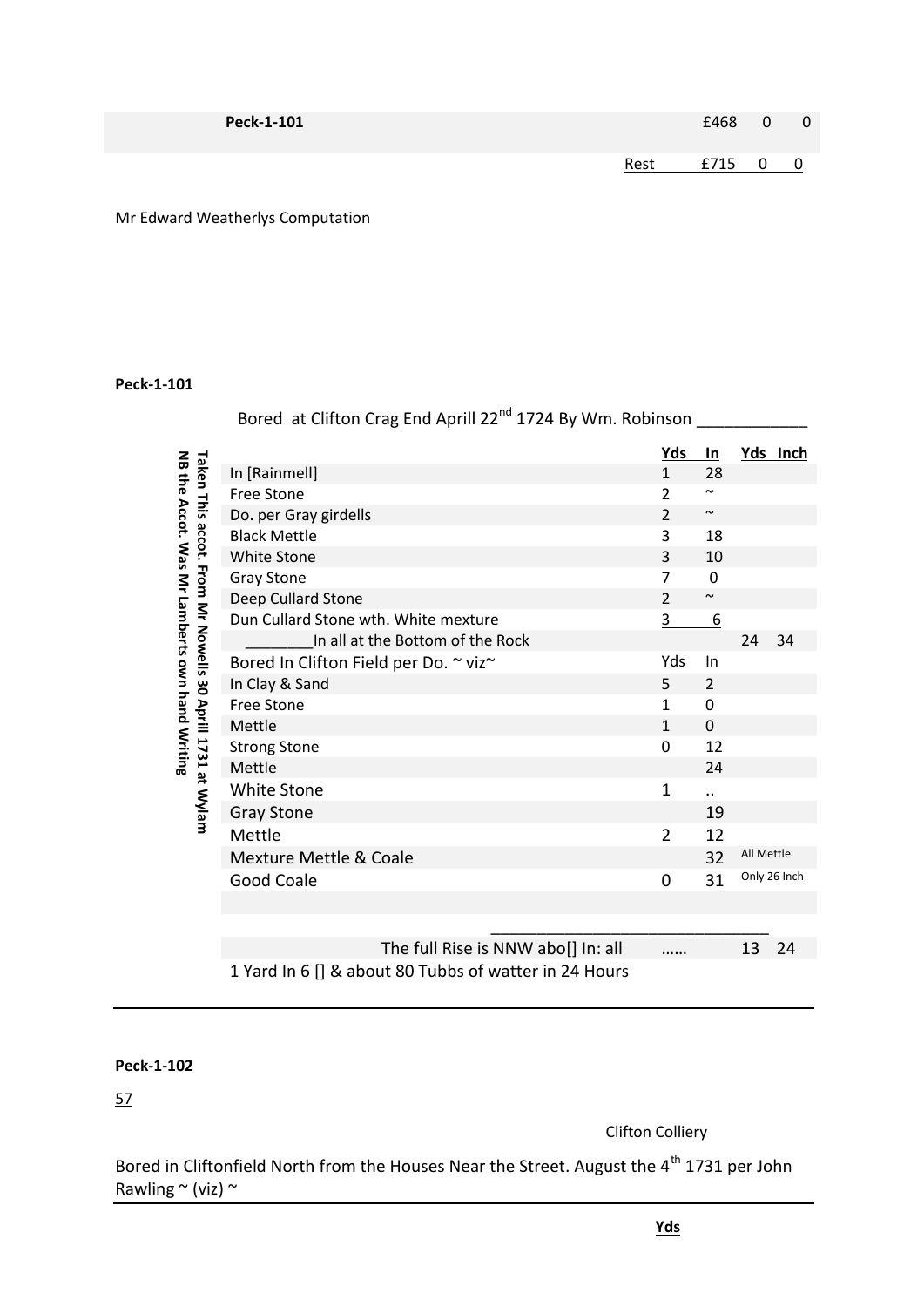|            |                                              | Inch           |                  |                                       |      |
|------------|----------------------------------------------|----------------|------------------|---------------------------------------|------|
|            | Bored & Sunk of Soyle Sand gravell           | 4              | 18               |                                       |      |
|            | Bored of gray sandy Post with watter         |                | 12               |                                       |      |
|            | Of soft gray Mettle                          |                | 21               |                                       |      |
|            | Of gray Mettley stone wth. [Skamey] partings | 3              | 12               |                                       |      |
|            | Of a Strong white post girdell               |                | 9                |                                       |      |
|            | Of a gray Mettle [parking]                   |                | 6                |                                       |      |
|            | Of Brown & Reed [Skamey] post                | $\overline{2}$ |                  |                                       |      |
|            | Of gray & Brown Sandy post wth. watter       | 5              |                  | The Top Head                          |      |
|            | Of white post                                | $\mathbf{1}$   |                  | of watter<br>[Sattled] in<br>the Hole |      |
|            | Of Brown 7 Gray post                         | $\overline{2}$ | 12               |                                       |      |
|            | Of Whinn                                     |                | 10               |                                       |      |
|            | Of Gray Sandy Post                           | $\overline{2}$ | $=$              |                                       |      |
|            | Of Black [skamey] partings                   |                | 3                |                                       |      |
|            | Of Brown sandy post with watter              | $\mathbf{1}$   | 24               |                                       |      |
|            | Of a Black [skamey] parting                  |                | $\overline{2}$   |                                       |      |
|            | Of a Gray & Brown post                       | 4              | $=$              |                                       |      |
|            | Of White post with watter                    | $\mathbf{1}$   | $\quad \  \  =$  |                                       |      |
|            | Of a Blew & Black [skamey] parting           |                | $\overline{4}$   |                                       |      |
|            | Of Strong Post girdell Mext with whin        | $\mathbf{1}$   | $\mathbf 0$      |                                       |      |
|            | Of Gray & white post                         | $\mathbf{1}$   | 12               |                                       |      |
|            | Of Blew Mettle                               |                | 12               |                                       |      |
|            | Of Gray Mettle Stone                         |                | 9                |                                       |      |
|            | Of Blue & Gray Chevery Stone                 | $\overline{2}$ | $\boldsymbol{0}$ |                                       |      |
|            | Of Blew & Black Mettle wth. Catheads         | 3              | 6                |                                       |      |
| $C^{\sim}$ | Of Coale                                     |                | $\overline{4}$   |                                       |      |
|            | Of Black mettle                              |                | $\overline{4}$   |                                       |      |
|            | Of Soft gray mettle                          |                | 16               |                                       |      |
|            | Of Black& gray mettle mext                   |                | 8                |                                       |      |
|            | Of Strong white Mettle Stone                 | $\mathbf 1$    | 6                |                                       |      |
|            | Of Blew Mettle                               |                | 9                | Yds                                   | Inch |
|            | In hard gray Stone                           |                | 2                | 39                                    | 5    |

| Rawlings Charge (viz)            |                                                 |                 | d   |            |    |     |
|----------------------------------|-------------------------------------------------|-----------------|-----|------------|----|-----|
| To: 10 fathom at 5s per          |                                                 | 10 <sub>0</sub> |     |            |    |     |
| To: 5 fathom at 10 per           |                                                 | 10              | - 0 |            |    |     |
| To: $4\frac{1}{2}$ Do. at 15 per |                                                 | $-7-$           |     | $6 \t f s$ |    | d d |
| 19 <sub>2</sub>                  |                                                 |                 |     | 8          |    | 6   |
|                                  | To 6 week Sharping the Chesell @12d             |                 |     |            | 6  |     |
|                                  | Augt. 6: 1731 delivd. Mr John Stoddart: a coppy |                 |     | 8          | 13 | -6  |
|                                  | See for a further Charge boreing                |                 |     |            |    |     |
|                                  | at Clifton $\sim$ folio: 60                     |                 |     |            |    |     |

A Computation of the Charge working Morton Colliery Per Ann: in the Three per Ground As also what Profitt may be Expectd. From the Same~ According to Accot. By Wm.Orsbitt ~ workman under Mr Rotherford & Partner May 21 1731

| Suppose a Pitt only to work Twelve months & be 12 Fathm.} |  |    | sd |
|-----------------------------------------------------------|--|----|----|
| Sinking finding Timber & Boreing the Same may Cost        |  | 00 |    |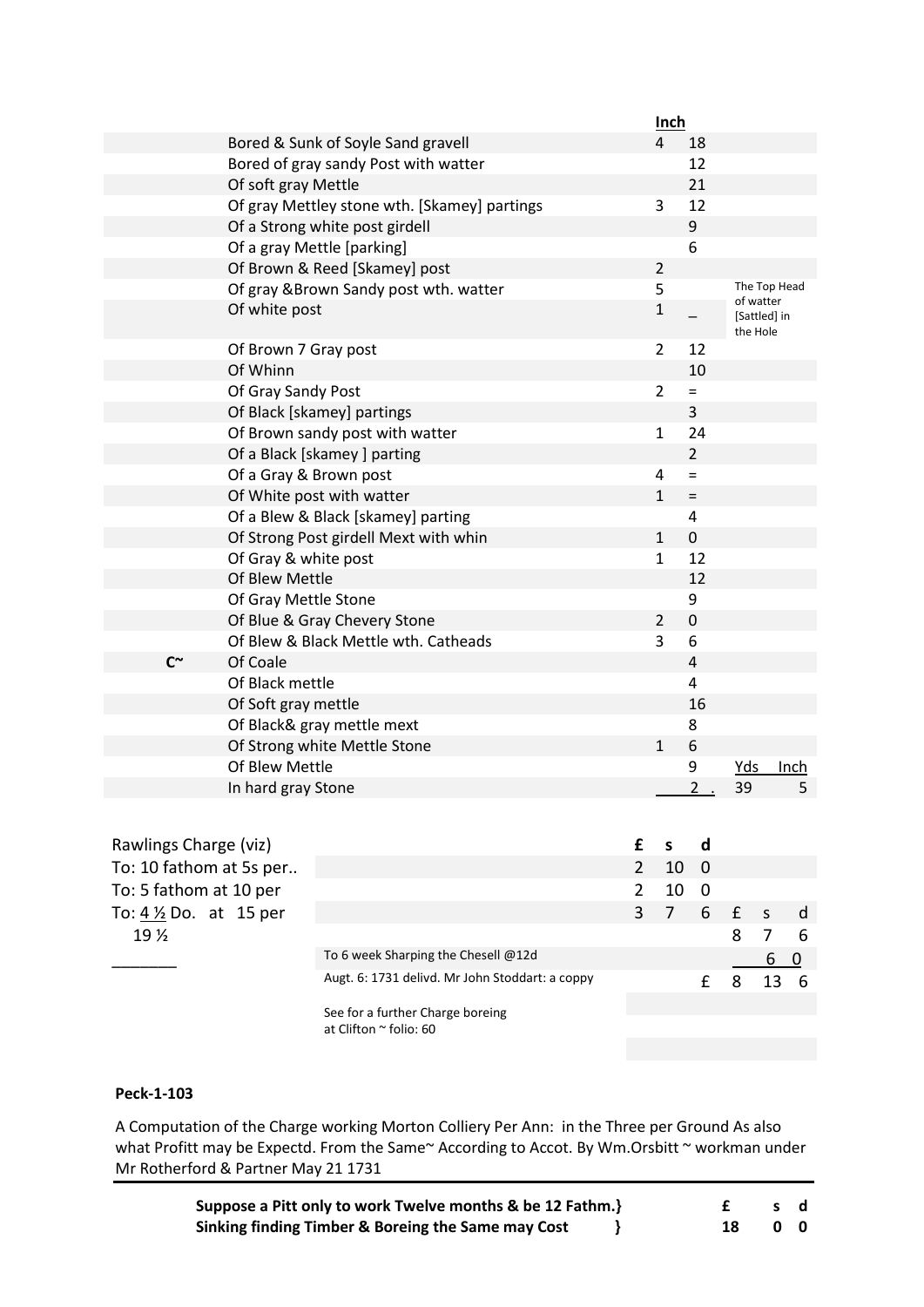|                                              | Per Fathom 30s is                                                                                                                   |              |              |             |      |          |   |
|----------------------------------------------|-------------------------------------------------------------------------------------------------------------------------------------|--------------|--------------|-------------|------|----------|---|
| Mr Blackett<br>has the<br>other 2/5 th       | Rent per ann.: at £54 for Mr Ro. Bulmans~~<br>ł<br>3/5 is for the Whole                                                             |              |              |             | 90   | $\Omega$ | O |
|                                              |                                                                                                                                     |              |              |             | 108  | $\Omega$ | 0 |
|                                              | {Suppose the Workings of the said Colliery to be 72 score<br>{bouls of coals per week the Charge of the Same is as follows<br>(viz) |              |              |             |      |          |   |
|                                              | Hewing 72xx at 16d per xx workman finding pick &<br>Candell£                                                                        | 4            | 16           | 0           |      |          |   |
|                                              | Putting Do. per xx from first to last at 6 per xx<br>£                                                                              | $\mathbf{1}$ | 16           | $\mathbf 0$ |      |          |   |
|                                              | Driveing the watterleavell bord per week                                                                                            |              | 2            | 0           |      |          |   |
|                                              | Drawing the Coal per xx @ 4d                                                                                                        | $\mathbf{1}$ | 4            | 0           |      |          |   |
| NB each has                                  | { A man to Deliver the Coals called Banksman per week                                                                               |              | 9            | 0           |      |          |   |
| 3 boules<br>great Coal<br>gratis per<br>week | { Overmans wages per week                                                                                                           |              | $\mathbf{1}$ | 6           |      |          |   |
|                                              | Trams Shovells Deals Ropes & other Materiell per week<br>$\overline{0}$                                                             |              | 2            |             |      |          |   |
|                                              | Suppose the Colliery only work 48 weekas in the year at                                                                             | 8            | 10           | 6           | £409 |          |   |
|                                              |                                                                                                                                     |              |              |             | £517 | 4        |   |
|                                              | Suppose as above to be Wrought per week 72xx bouls of Coals<br>ł<br>per week at 48 weeks to the Yearis ~3456 xx & Sold (viz)        |              |              |             |      |          |   |
|                                              | 1/5 which is 691 1/5 xx Round Coale at 8s/4d per xx                                                                                 | £288         | $\mathbf 0$  | $\Omega$    |      |          |   |
|                                              | 4/5 which is 2764 4/5 xx Small Coals @ 3 /4 per $xx[^{n_2:sort}]$                                                                   | £460         | 13           | 4           |      |          |   |
|                                              |                                                                                                                                     |              |              |             | 748  | 13       | 4 |

|  | Profit at 3456 xx per Ann | £231 |  |
|--|---------------------------|------|--|
|  |                           |      |  |

 NB The Price for Putting is 4d per xx for the first 50 Yards & the advances is 1d per xx for every 20 yards further

Note also the workmen has ½ d per xx over & above the 16d per xx for every xx Great Coale

See the Other side

# **Peck-1-105**

58

# Morton Colliery

|                     |                                             | Yds | In |
|---------------------|---------------------------------------------|-----|----|
| The Threep<br>Coale | {Top coale with post Cover- fine Coale      |     | 30 |
|                     | {Stone more or lessin the Middell the Coale |     |    |
|                     | [Ground Coale(mostly great)                 |     | 12 |
|                     |                                             |     |    |
|                     |                                             |     |    |
|                     |                                             |     |    |
| The Stoney          | { Top Coale                                 |     | 12 |
| Coale 3 Yard        |                                             |     |    |
| under the           | <b>{Ground Coale</b>                        |     |    |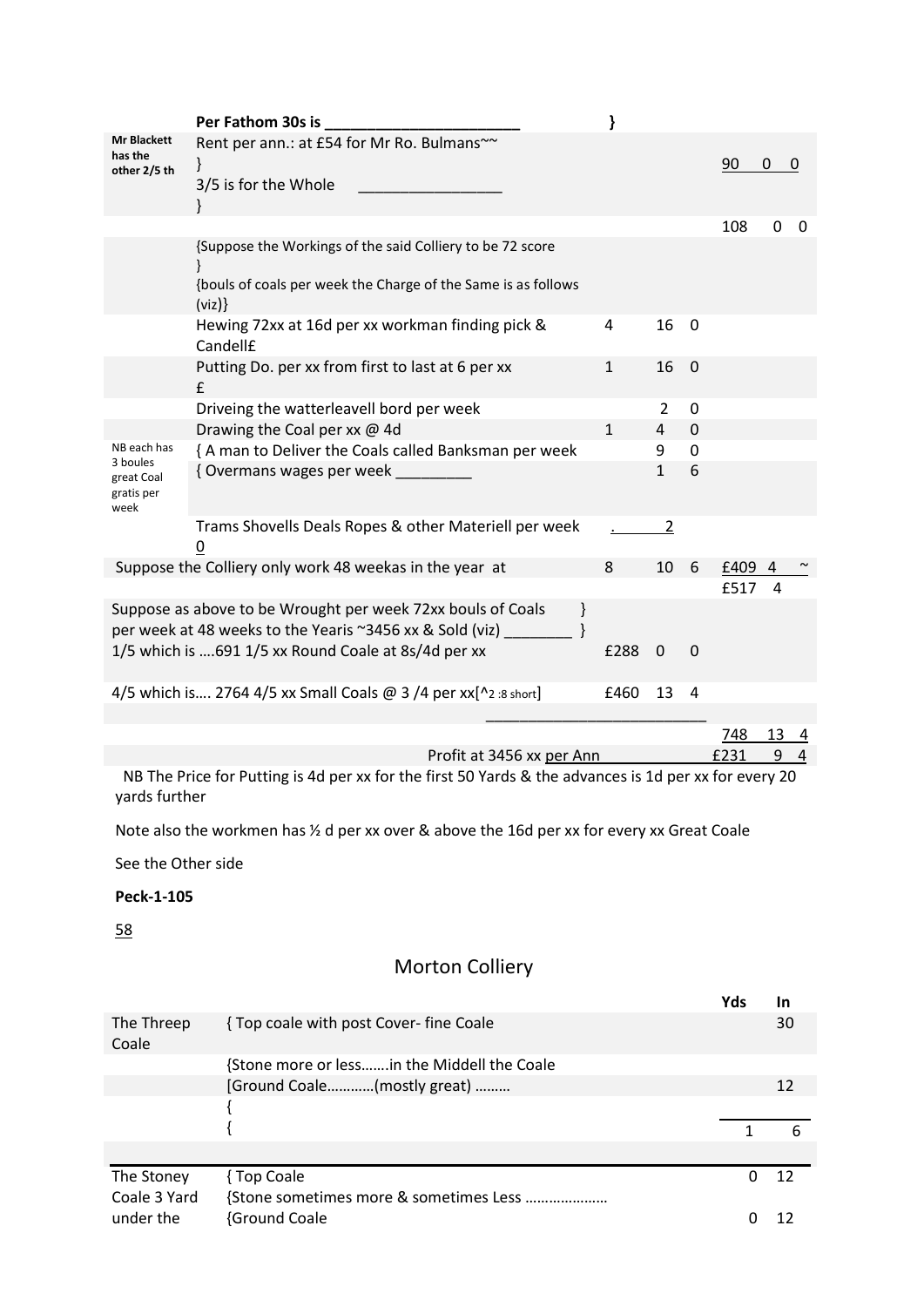| 24<br>This is the<br>{ This coale is is about 7 Quarters but in working her }<br>{Is Obligd. To Lieve for keeping up the Roof about<br>Maine Coale<br>{12 Inches the Other all good Coale Except 4 Inches in}<br>wch. $Is 7$<br>ffam. Under<br>{ the Middell where they Cirve<br>27<br>the Stoney | <b>Threep Coale</b> |  |  |
|---------------------------------------------------------------------------------------------------------------------------------------------------------------------------------------------------------------------------------------------------------------------------------------------------|---------------------|--|--|
|                                                                                                                                                                                                                                                                                                   |                     |  |  |
|                                                                                                                                                                                                                                                                                                   |                     |  |  |
|                                                                                                                                                                                                                                                                                                   | Coale               |  |  |

Note According to Wm. [Orsbitt] 'sacct: the Threep Coale Rises 1 yard In: 7 ~~~~ wch. Is abot. NW \_\_\_\_\_\_\_\_\_\_\_\_\_

# **Peck-1-106**

|          | No. 1 Hole               | {Bord. In the North East part of Cottonwood in the Gill _<br>{per John Rawling. August 18 1731 as Under |              |             |     |                |
|----------|--------------------------|---------------------------------------------------------------------------------------------------------|--------------|-------------|-----|----------------|
|          |                          |                                                                                                         | Yds          | Inch        | Yds | <b>Inch</b>    |
|          |                          |                                                                                                         |              |             |     |                |
|          |                          | First of Soyle & Clay                                                                                   | 0            | 18          |     |                |
|          |                          | OF Brown & Blewrammell                                                                                  | 1            | $\mathbf 0$ |     |                |
|          | $\mathsf{C}$             | Of Soft Mettle [meas] with Soft Coale                                                                   | $\Omega$     | 9           |     |                |
|          |                          | Of Blew Mettle                                                                                          | $\Omega$     | 12          |     |                |
|          |                          | Of Gray Mettle Stone                                                                                    | $\Omega$     | 12          |     |                |
|          |                          | Of Gray Mettle with [Catheads]                                                                          | 2            | $\mathbf 0$ |     |                |
|          |                          | Of Black Mettle                                                                                         |              | 6           |     |                |
|          | C                        | Of Coales                                                                                               |              | 8           |     |                |
|          |                          |                                                                                                         |              |             | 3   | $\overline{2}$ |
|          |                          | Of Soft gray & Brown mettle                                                                             | 1            | 12          |     |                |
|          |                          | Of gray & Brown post wth. Watter Near the Bottom                                                        | 6            | 12          |     |                |
|          |                          | Of Blew Mettle                                                                                          |              | 12          |     |                |
|          |                          | Of Brown post                                                                                           | $\mathbf{1}$ | 12          |     |                |
|          |                          | Of a Blew [Skamey] parting                                                                              |              | 3           |     |                |
|          |                          | Of Brown Post mext with Whinn                                                                           |              | 12          |     |                |
|          |                          | Of Brown Post                                                                                           | $\mathbf{1}$ | 12          |     |                |
|          | <b>John Rawling's</b>    | Of Open Whinn                                                                                           |              | 14          |     |                |
| as under | charge for yr. hole<br>C | Of Brown & Gray post wth. Wth. [Skamey] partings wth.<br>watter                                         | 6            | 9           |     |                |
|          |                          | Of Coale with watter                                                                                    |              | 24          |     |                |
|          |                          |                                                                                                         |              |             |     |                |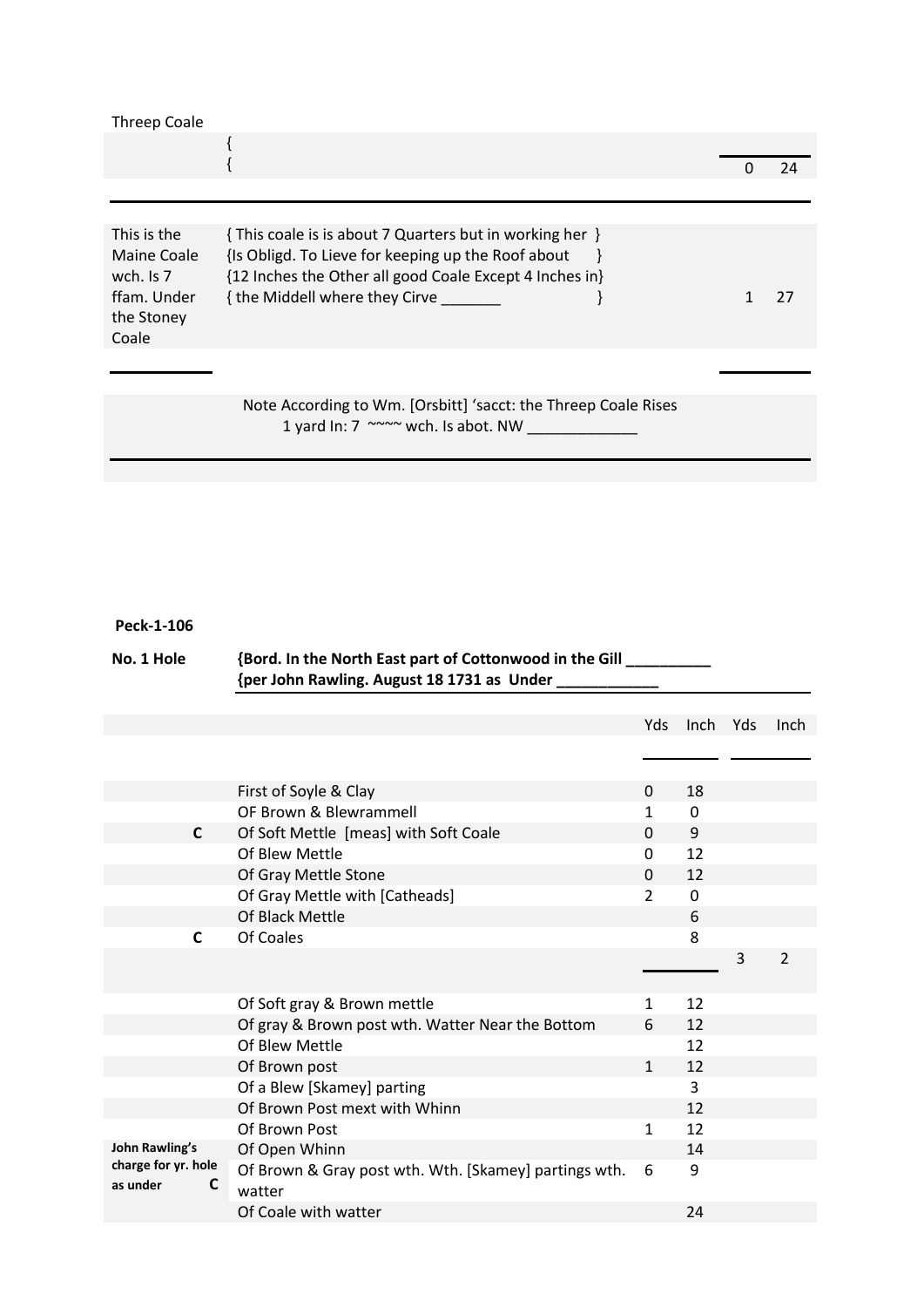| To 10 Fam, @5per<br>To 1 ½ @10per<br>Aug 19 1731 [] Mr<br>John Stodart accot. | £2: 10: 0 }<br>$15^{\sim}$ }<br>In Gray Mettle<br>£3: $5:~\infty$<br>The First Hole                                                 |                      | 18<br>23       | $\overline{2}$<br>12<br>$\overline{7}$ |     |
|-------------------------------------------------------------------------------|-------------------------------------------------------------------------------------------------------------------------------------|----------------------|----------------|----------------------------------------|-----|
|                                                                               |                                                                                                                                     |                      |                |                                        |     |
| <b>No.2</b>                                                                   | Bored in Collingwood to the North Wt. from the First hole Bored in the Gill Sepr.<br>2 <sup>nd</sup> 1731 per John Rawling as under |                      |                |                                        |     |
|                                                                               | First of Soyle & sandy Channell with watter<br>4                                                                                    | 18                   |                |                                        |     |
|                                                                               | <b>Blew Stoney Clay</b><br>0                                                                                                        | 9                    |                |                                        |     |
|                                                                               | Of Black Mettle<br>0                                                                                                                | 18                   |                |                                        |     |
|                                                                               | Of Stoney Clay                                                                                                                      | 24                   |                |                                        |     |
|                                                                               | Of [Ramble] Clay                                                                                                                    | 12                   |                |                                        |     |
|                                                                               | Of Gray Mettle                                                                                                                      | 24                   |                |                                        |     |
|                                                                               | 9<br>Of Gray & Brown Sandy post wth. watter                                                                                         | $\boldsymbol{0}$     |                |                                        |     |
| C                                                                             | Of Black [Skamey] mettle                                                                                                            | 3                    |                |                                        |     |
|                                                                               | Of Coale                                                                                                                            | 22                   |                |                                        |     |
|                                                                               | Of Soft gray mettle with [Skames]                                                                                                   | <u>24</u>            |                |                                        |     |
|                                                                               |                                                                                                                                     |                      | 17             |                                        | 10  |
| Charge viz 8 1/2<br>Fathom at 5 per                                           | £2: 2: $6$<br>NNNNNNN<br>See Over                                                                                                   |                      |                |                                        |     |
|                                                                               |                                                                                                                                     |                      |                |                                        |     |
| Peck-1-107<br><u>59</u><br><b>No.3</b>                                        | Bord. In Cottonwood on the So. East Corner on the Top of the Bank per John<br>Rawling: Sept: 2: 1731 ~~ as under~~                  |                      |                |                                        |     |
|                                                                               |                                                                                                                                     |                      |                |                                        |     |
|                                                                               |                                                                                                                                     | Yd:                  | In             | Yd:                                    | In. |
|                                                                               | First of Soyle & Sand                                                                                                               | $\ddot{\phantom{0}}$ | 12             |                                        |     |
|                                                                               | Of Brown Clay                                                                                                                       | $\overline{2}$       | 0              |                                        |     |
|                                                                               | Of Sand                                                                                                                             | $\Omega$             | 6              |                                        |     |
| Put of by the<br>Sand                                                         | Of Blew Stoney Clay                                                                                                                 | $\overline{2}$       | 12             |                                        |     |
|                                                                               | Of Sand with Watter at the Bottom                                                                                                   | 7                    |                |                                        |     |
|                                                                               | Of Sand with Beds of Soft Clay                                                                                                      | 5                    | 24             |                                        |     |
|                                                                               | In Blew Stoney Clay                                                                                                                 |                      | $\overline{9}$ |                                        |     |
| <b>Charge viz</b>                                                             |                                                                                                                                     |                      |                | 17                                     | 27  |
| 8 % Fath @ 5s per                                                             |                                                                                                                                     |                      |                |                                        |     |
|                                                                               |                                                                                                                                     |                      |                |                                        |     |
|                                                                               |                                                                                                                                     |                      | 7br 25: 1731   |                                        |     |
| <b>No.4</b>                                                                   | Bored in Cottinwood from the above Hole on the Top of the                                                                           |                      |                |                                        |     |
|                                                                               | Bank abot. 80 yds: to the NE on the Bankside per Geo Rawling                                                                        | Yd                   | In             |                                        |     |

First of Soyle **0 24** Of Reed Clay mext with sand & watter 1 12 Of Blew Clay 1 12 Of Black Stoney Clay<br>
Of Coale<br>
<u>O 17</u>

**C** $\sim$  Of Coale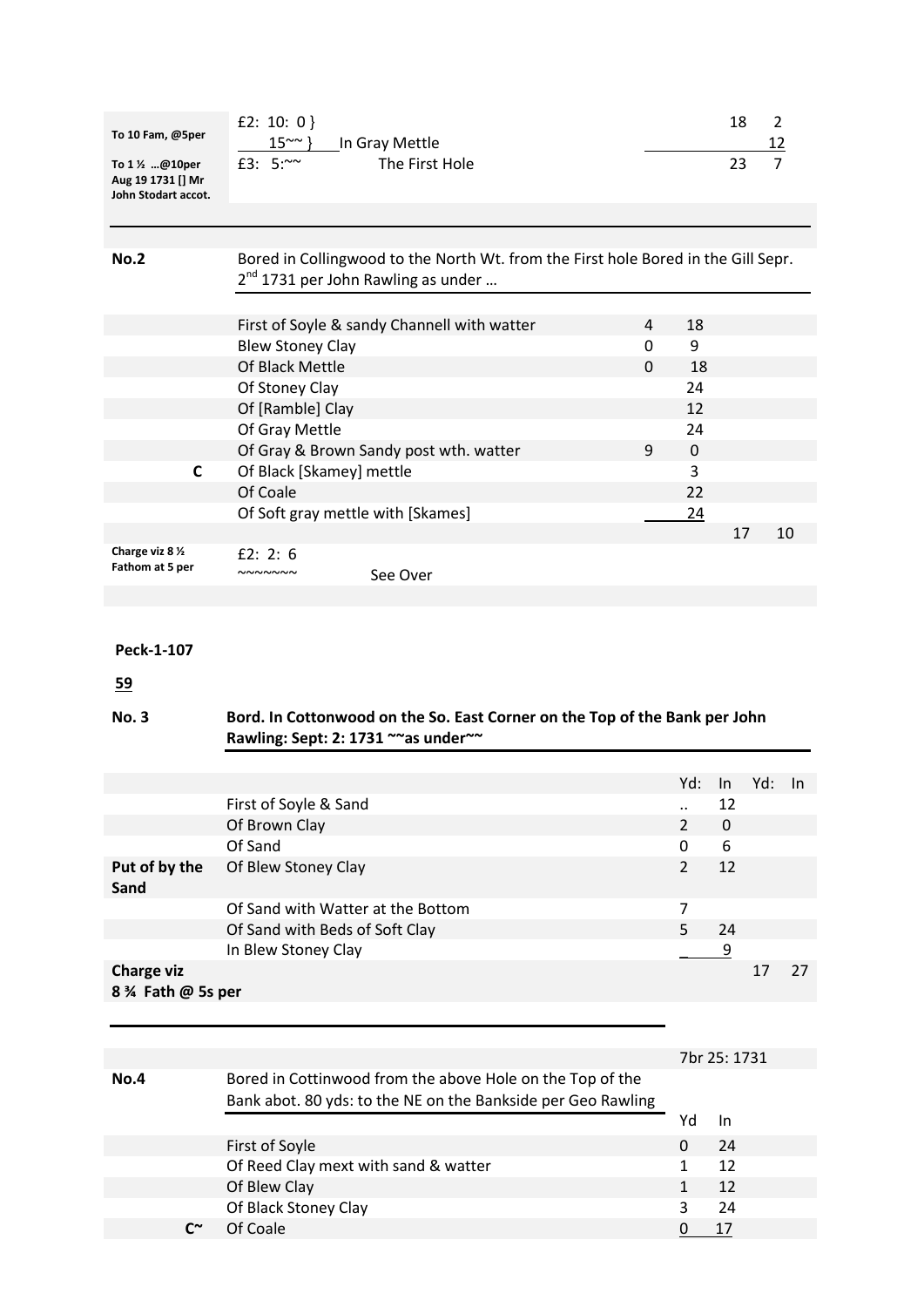|             |                                                                                                                         | 07            | 17       |   |    |
|-------------|-------------------------------------------------------------------------------------------------------------------------|---------------|----------|---|----|
|             | In Gray Mettle                                                                                                          | 3             | 12       |   |    |
|             |                                                                                                                         |               |          |   | 29 |
| <b>No.5</b> | Bored In Cottinwood abot. 11 Yards NE from the $4^{\text{th}}$ Hole }<br>in the Bankside per Geo Rawling ~ 7br 25: 1731 |               |          |   |    |
|             | First of Soyle & Brown Clay                                                                                             |               | 24       |   |    |
|             | Of Black & Blew Clay with watter                                                                                        | $\mathcal{P}$ | 24       |   |    |
| { C         | Of Coale mixt with Clay                                                                                                 |               | 12       |   |    |
| { C         | Od Soft Coale                                                                                                           |               | 12       |   |    |
|             |                                                                                                                         | 5             | $\Omega$ |   |    |
|             | In Gray Mettle                                                                                                          |               | 18       |   |    |
|             |                                                                                                                         |               |          | 5 | 18 |

| No. 6       | Bored in Cottinwood in the Gill about 60 Yards to the Et. From the 5 <sup>th</sup> Hole in<br>the Bankside of Geo. Rawling 7br 25: 1731` |              |    |                  |                   |      |                                   |
|-------------|------------------------------------------------------------------------------------------------------------------------------------------|--------------|----|------------------|-------------------|------|-----------------------------------|
|             |                                                                                                                                          |              |    | $\underline{Yd}$ | $\underline{\ln}$ | $Yd$ | $\overline{1}$<br>$\underline{n}$ |
|             | First of Clay                                                                                                                            |              |    | 0                | 24                |      |                                   |
|             | Of [Louse Rammell]                                                                                                                       |              |    | 0                | 24                |      |                                   |
|             | Of Gray Post with gray mettle Partings                                                                                                   |              |    | 6                |                   |      |                                   |
|             | Of Gray Mettle                                                                                                                           |              |    |                  | 18                |      |                                   |
| $C^{\sim}$  | Of Coale                                                                                                                                 |              |    |                  | 10                |      |                                   |
|             | Of Black mettle                                                                                                                          |              |    |                  | $\overline{4}$    |      |                                   |
| $C^{\sim}$  | Of Coale with watter                                                                                                                     |              |    |                  | 16                |      |                                   |
|             |                                                                                                                                          |              |    | 8                | 24                |      |                                   |
|             |                                                                                                                                          | Yds          | In |                  |                   |      |                                   |
|             | Of Gray Mettle with Post Girdell                                                                                                         | 3            | 12 |                  |                   |      |                                   |
| C.          | Of Coale with watter                                                                                                                     |              | 6  |                  |                   |      |                                   |
|             | Of Gray and Black mettle                                                                                                                 |              | 18 |                  |                   |      |                                   |
|             | Of Brown & Gray Post with watter                                                                                                         | 4            | 6  |                  |                   |      |                                   |
|             | In [Guttey] Brown Post with watter                                                                                                       | $\mathbf{1}$ | 12 |                  |                   |      |                                   |
|             |                                                                                                                                          |              |    |                  |                   |      |                                   |
|             |                                                                                                                                          |              |    | 9                | 18                | 18   |                                   |
|             |                                                                                                                                          |              |    |                  |                   |      | 6                                 |
| <b>No.7</b> | Bored in Cottenwood in the Gill abot. 100 yards from                                                                                     |              |    |                  |                   |      |                                   |
|             | the above Hole in the Gill per G Rawling ~ 7br 25 1731                                                                                   |              |    |                  |                   |      |                                   |
|             |                                                                                                                                          |              |    |                  |                   |      |                                   |
|             | First of Clay                                                                                                                            |              |    |                  | 24                |      |                                   |
|             | Of brown Post                                                                                                                            |              |    | $\mathbf{1}$     |                   |      |                                   |
|             | Of soft gray Mettle                                                                                                                      |              |    | $\overline{2}$   |                   |      |                                   |
| C.          | Of Coale with watter                                                                                                                     |              |    |                  | 12                |      |                                   |
|             | Of Black mettle                                                                                                                          |              |    |                  | 4                 |      |                                   |
| C.          | Of Coale                                                                                                                                 |              |    |                  | 16                |      |                                   |
|             |                                                                                                                                          |              |    | 4                | 20                |      |                                   |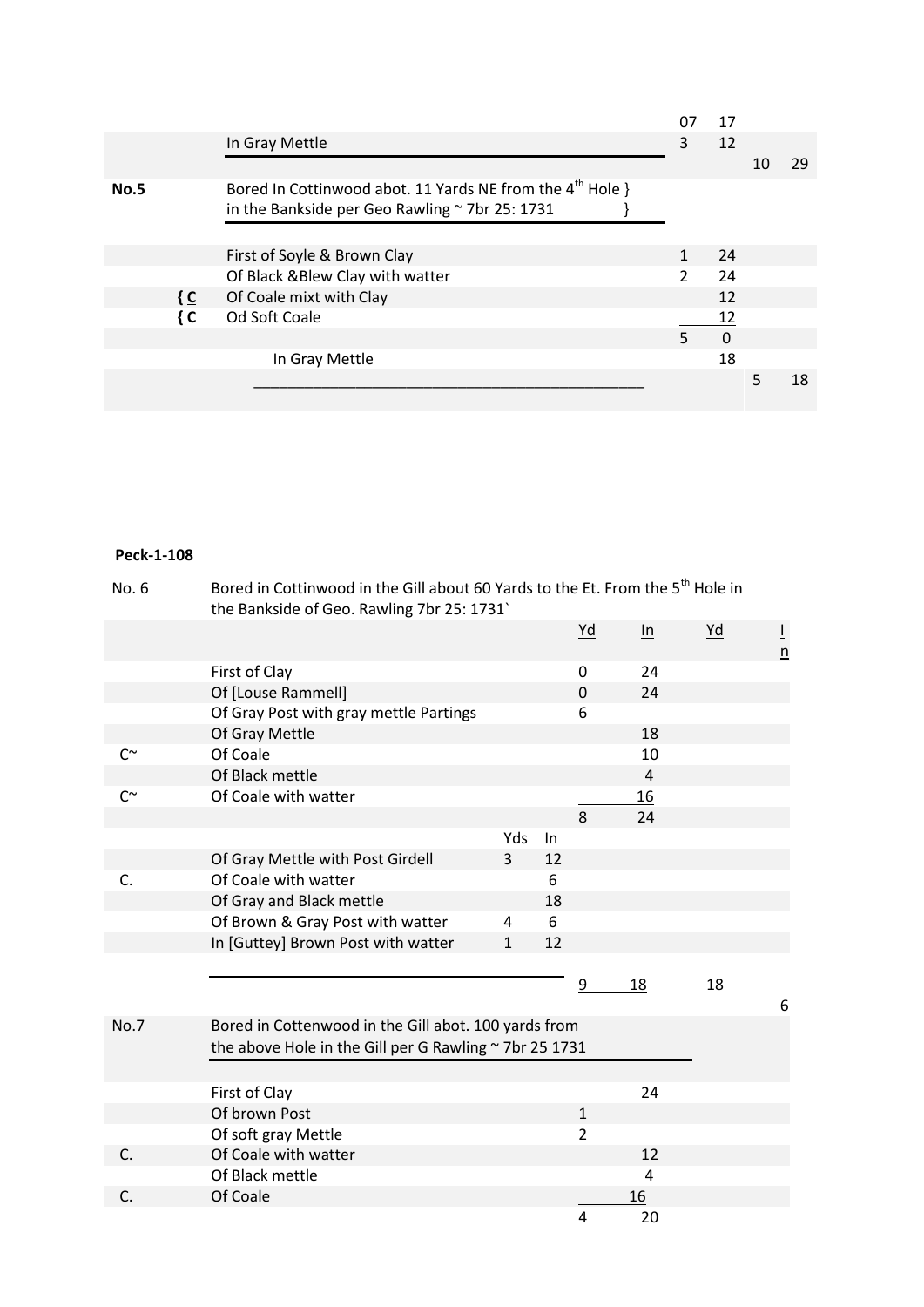| Of Gray Mettle wth. Post girdells | 24 |
|-----------------------------------|----|
| Of Coale                          |    |
| In Gray Mettle                    |    |
|                                   |    |

8 18

The Boreing Charge in Cottinwood Sept 25 1731 as under Delivr. Mr John Rowell a Coppy as [allis] of the Boreing at Morpeth 8br 13 1731

|                |            | Fam.           | Yd           | Inch           |                                                                       | £                   | S              | d                          |
|----------------|------------|----------------|--------------|----------------|-----------------------------------------------------------------------|---------------------|----------------|----------------------------|
|                | $1st$ Hole | 11             | $\mathbf{1}$ | $\overline{7}$ | (viz) 10 fam. @ 5s<br>per fathom & By 7<br>inch: @ 10[] per<br>fathom | 3                   | 5              | $\mathbf 1$<br>$\mathbf 0$ |
|                | 2 Hole     | 8              | $\mathbf{1}$ | 10             | At 5s per fathom                                                      | $\overline{2}$      | 3              | 4                          |
|                | 3 Hole     | 8              | $\mathbf{1}$ | 27             | At Do.                                                                | $\overline{2}$      | $\overline{4}$ | $\overline{4}$             |
|                | 4 Hole     | 5              | $\mathbf{1}$ | 29             | At Do.                                                                | $\mathbf{1}$        | $\overline{7}$ | $\mathbf{1}$               |
| 5 <sup>1</sup> | is         | $\overline{2}$ | $\mathbf 1$  | 18             | At Do.                                                                |                     | 13             | 9                          |
| 6              | is         | 9              | $\mathbf 0$  | 6              | At Do.                                                                | $\overline{2}$      | 5              | 5                          |
| 7              | Hole is    | $\sqrt{4}$     | $\mathbf 0$  | 18             | At Do.                                                                | 1<br>$\overline{3}$ | $\mathbf 1$    |                            |
|                |            |                |              |                |                                                                       | £13                 | $\mathbf 1$    |                            |
|                |            |                |              |                |                                                                       |                     |                | 0                          |
|                |            |                |              |                |                                                                       |                     |                |                            |

# **Peck-1-109**

60 Bored from the Bottom of the Pitt Sunk in Mr Lamberts Time at Clifton Near Morpeth per Geo Rawling 8br 08<sup>th</sup> 1731

|                                   |                                     | $Yd$           | In.            | Yd | In |
|-----------------------------------|-------------------------------------|----------------|----------------|----|----|
|                                   | First of Box                        | 9              |                |    |    |
|                                   | Of White Post                       | 2              |                |    |    |
|                                   | Of Black gray mettle                | $\overline{2}$ |                |    |    |
| C.                                | Of Coale                            |                | $\overline{2}$ |    |    |
|                                   | Of Black gray mettle                | $\mathbf{1}$   |                |    |    |
| C.                                | Of Coale with watter                |                | 10             |    |    |
|                                   | Of gray Mettle                      | $\mathbf{1}$   |                |    |    |
|                                   | Of Brown & White Post               | $\overline{2}$ |                |    |    |
|                                   | Of Brown & Reed Post                | 4              |                |    |    |
|                                   | Of Black [Skamey] Stone             |                | 6              |    |    |
| C.                                | Of Coale                            |                | 6              |    |    |
|                                   | Of soft gray & black mettle         | 4              | 24             |    |    |
|                                   | Of Whinn girdells with black mettle |                | 18             |    |    |
|                                   | partings & watter                   |                |                |    |    |
|                                   | In Whinns                           |                | 6              |    |    |
| The Charge for the above Hole viz |                                     |                |                | 27 |    |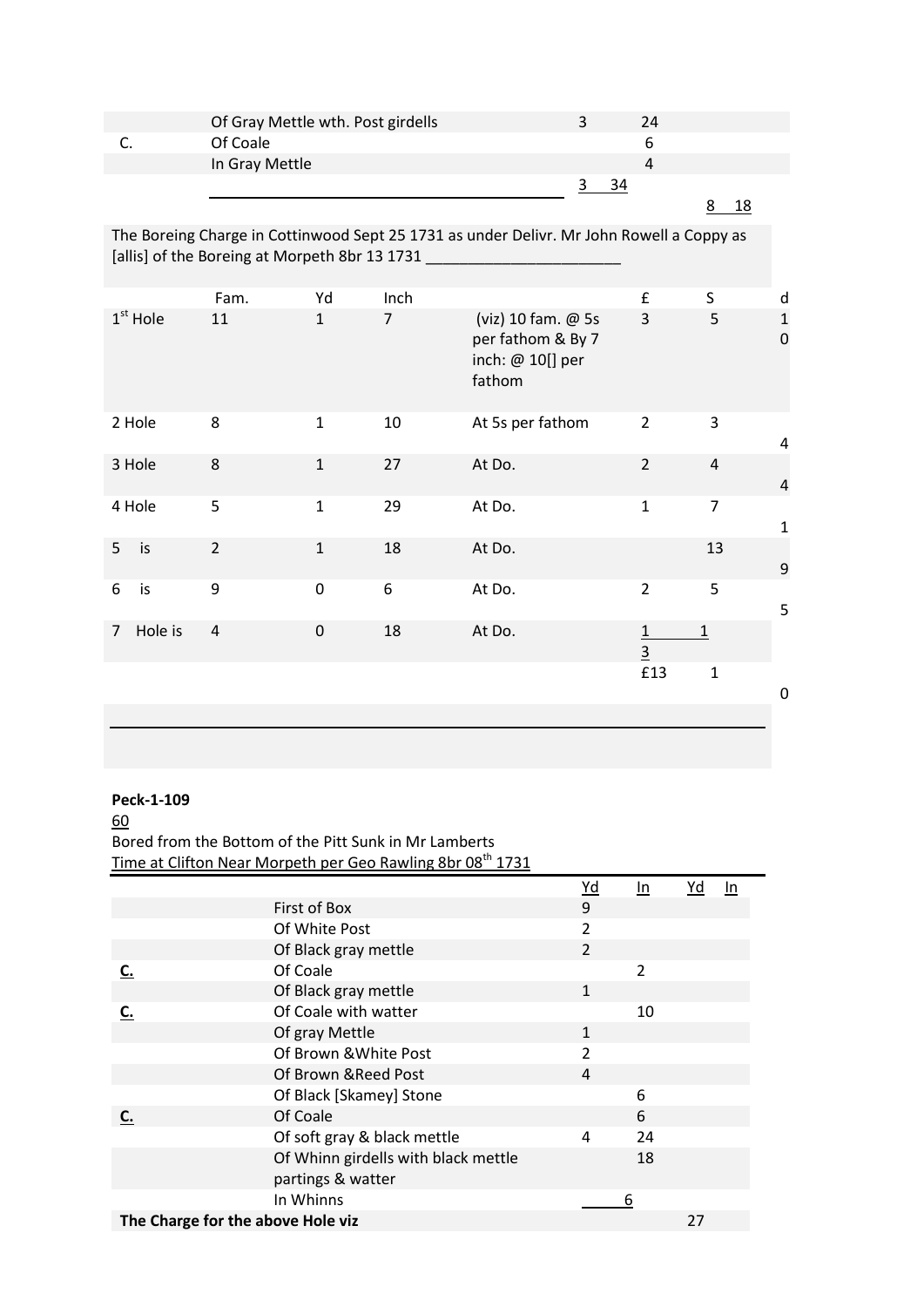| To 10 Fathom at 5s                               | f2 |              |   |  |  |
|--------------------------------------------------|----|--------------|---|--|--|
| per fathom                                       |    | 10.          | 0 |  |  |
| To 3 1/2 more @10                                |    | $\sim$<br>15 |   |  |  |
| per                                              | 4  | $\sim$       |   |  |  |
| Deduct for 2 1/2 fathoms of box at 5s per fathom |    | 0            |   |  |  |
| 12 6                                             |    |              |   |  |  |
| The Full Charge                                  | ς  | 12 G         |   |  |  |
|                                                  |    |              |   |  |  |

# An Accot of the Distance of Severall Seams of Coale from the High Maine Coale to the Low Maine Coale in Pounder Hill or Bensham Colliery 1732

|                         |                                                    |     |          | Height                                  |                       |
|-------------------------|----------------------------------------------------|-----|----------|-----------------------------------------|-----------------------|
|                         |                                                    | Fam | Yd       | Yd                                      | In.                   |
|                         |                                                    |     |          | s                                       |                       |
|                         | From the Top Maine Coale to the Mettle Coale       | 5   |          | $\overline{2}$                          |                       |
|                         | From the Mettle Coale to the Stone Coale           | 5   | 1        |                                         | 23                    |
| 3 fams. abot. This      | From this stone coale to this yard coale           | 11  | 0        |                                         | 18                    |
| yrcoale a little coale} | From the YardCoale to the Bensham Coale            | 13  | $\Omega$ |                                         | 34                    |
|                         | From the Bensham Coale to the 6qr. Coale           | 11  | 0        |                                         | 36<br><b>or</b><br>38 |
|                         | From the 6 gr. Coale to the 5 gr. Coale            | 8   | 1        | 1                                       | 16                    |
|                         | From the 5 gr. Coale to the Low Maine Coale        | 5   |          | 1<br>$\mathfrak{p}$                     | $\overline{2}$<br>0   |
|                         | From the High Maine Coale to the Lowmaine<br>Coale | 60  | 0        | The last is<br>the Low<br>Main<br>coale |                       |

The Little Coale is from 15 to 26 Inches high

#### **Peck-1-110**

Cottinwood Colliery \_\_\_\_\_\_\_\_\_\_\_\_\_\_\_\_\_\_\_\_\_\_\_\_\_\_\_\_\_\_\_\_Morpeth 25<sup>th</sup> May 1732

|    | The Account of the Severall Mettells & Stones from the surface to~<br>the Coale Thill in the first Coale Pitt (viz) |               |    |       |          |
|----|---------------------------------------------------------------------------------------------------------------------|---------------|----|-------|----------|
|    |                                                                                                                     |               |    | Yards | Inch     |
|    | The [Saule] bords was Raised                                                                                        |               |    | 1     | 0        |
|    | Sunk in Clay                                                                                                        |               |    | 3     | $\Omega$ |
|    | In Sand & watter                                                                                                    |               |    | 10    | $\Omega$ |
|    | In Swelling Lovey Clay                                                                                              |               |    | 3     | $\Omega$ |
|    | In Strong Clay                                                                                                      |               |    | 3     | $\Omega$ |
|    | In Rammell mext with Clay                                                                                           |               |    |       | O        |
|    | In Blew Rammell                                                                                                     |               |    |       | 0        |
|    |                                                                                                                     |               |    | 22    |          |
| C. | In Coale                                                                                                            | 0             | 4  |       |          |
|    | In thill                                                                                                            |               | 5  |       |          |
|    | In Blewgirdells all Timberd from the Surface                                                                        | $\mathcal{P}$ | 18 |       |          |
|    | In Gray Post                                                                                                        | 2             | 9  |       |          |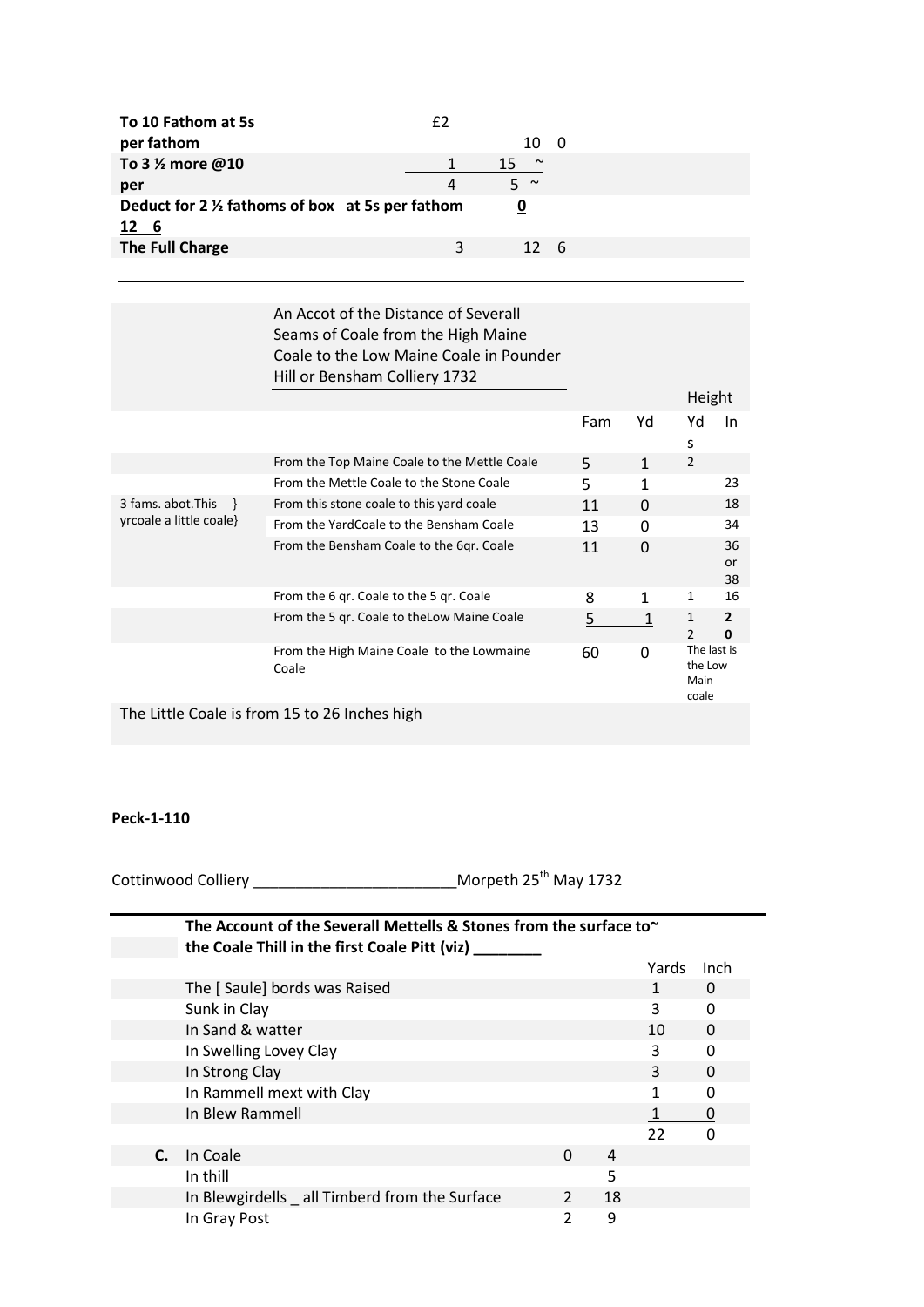| In Blew Stone                                |  |    |    |
|----------------------------------------------|--|----|----|
|                                              |  |    | २२ |
|                                              |  |    |    |
| Per Wm. [Hitchins] accot. To the Coale thill |  | 79 | 33 |
|                                              |  |    |    |

An accot. Of the Boreings from the Thill of the first Coale in Cottingwood – Bored in this first Coale pitt upon the Hill per George Rawling ~ & Sunk per [Hotchin] & part.s & as above. \_\_\_\_\_- June 15: 1732 – (viz)

|       |                                                               | Yd             | In |    |    |  |
|-------|---------------------------------------------------------------|----------------|----|----|----|--|
| first | In Gray & Brown Mettle Stone                                  | 2              | 00 |    |    |  |
|       | Gray post girdell wher yr watter went away                    |                | 12 |    |    |  |
|       | Gray & Black mettell                                          | $\overline{2}$ | 12 | Yd | 1n |  |
| C.    | Coale with watter                                             |                | 6  | 4  | 30 |  |
|       | <b>Grey Mettle</b>                                            |                | 12 |    |    |  |
|       | Brown & Gray Post with watter                                 | 12             | 0  |    |    |  |
|       | Black & Gray Post girdells                                    | 1              | 6  |    |    |  |
|       | <b>Gray Mettle</b>                                            |                | 12 |    |    |  |
|       | <b>C.</b> Coale with watter                                   |                | 24 | 15 | 18 |  |
|       |                                                               |                |    | 20 | 12 |  |
|       | In Gray Mettle or Thill                                       |                |    |    | 12 |  |
|       | <b>Bored In all</b><br><b>Charge 10 Fathom at 5 £2: 10: 0</b> |                |    |    |    |  |

# **Peck-1-111**

 **{**

61

Bored in Burreton Westmoore for Thomas Clennell Esqr. per George Rawling July  $7^{th}$  1732 – (viz) \_\_\_\_\_\_\_\_\_\_\_

===================

|                                                                 | Yard           | Inch            |   |
|-----------------------------------------------------------------|----------------|-----------------|---|
|                                                                 | s              |                 |   |
| First of Grey Mettle                                            | 1              |                 |   |
| Of Open Limeston mext with whin & watter                        | 1              | 12              |   |
| Of Soft Brown & Gray mettle                                     | $\mathcal{P}$  | 00              |   |
| Of Gray Post mext with whin & watter                            | 1              | 24              |   |
| Of Brown Post or Limeston                                       | 0              | 18              |   |
| Of Gray mettle with girdells or Lumps                           | ς              | $\Omega$        |   |
| Of Limeston mext with whin & yallow partings                    | $\overline{2}$ | 12              |   |
| Of Grey & Black mettle wth. Post & Whin girdells                | 8              |                 |   |
| Of a Brown Sand parting                                         |                | 9               |   |
| In Gray & Blew mettle                                           | 6              |                 |   |
|                                                                 |                |                 |   |
| $\sim$ $\sim$ $\sim$ $\sim$<br>Bored In all<br>The Charge (viz) | 26             | 3               |   |
| To: 10 Fathom @ 5s per fathom                                   | E <sub>2</sub> | 10 <sub>s</sub> | 0 |
| To: 3 Fathm. @ 10s per Fathom                                   |                | 10              |   |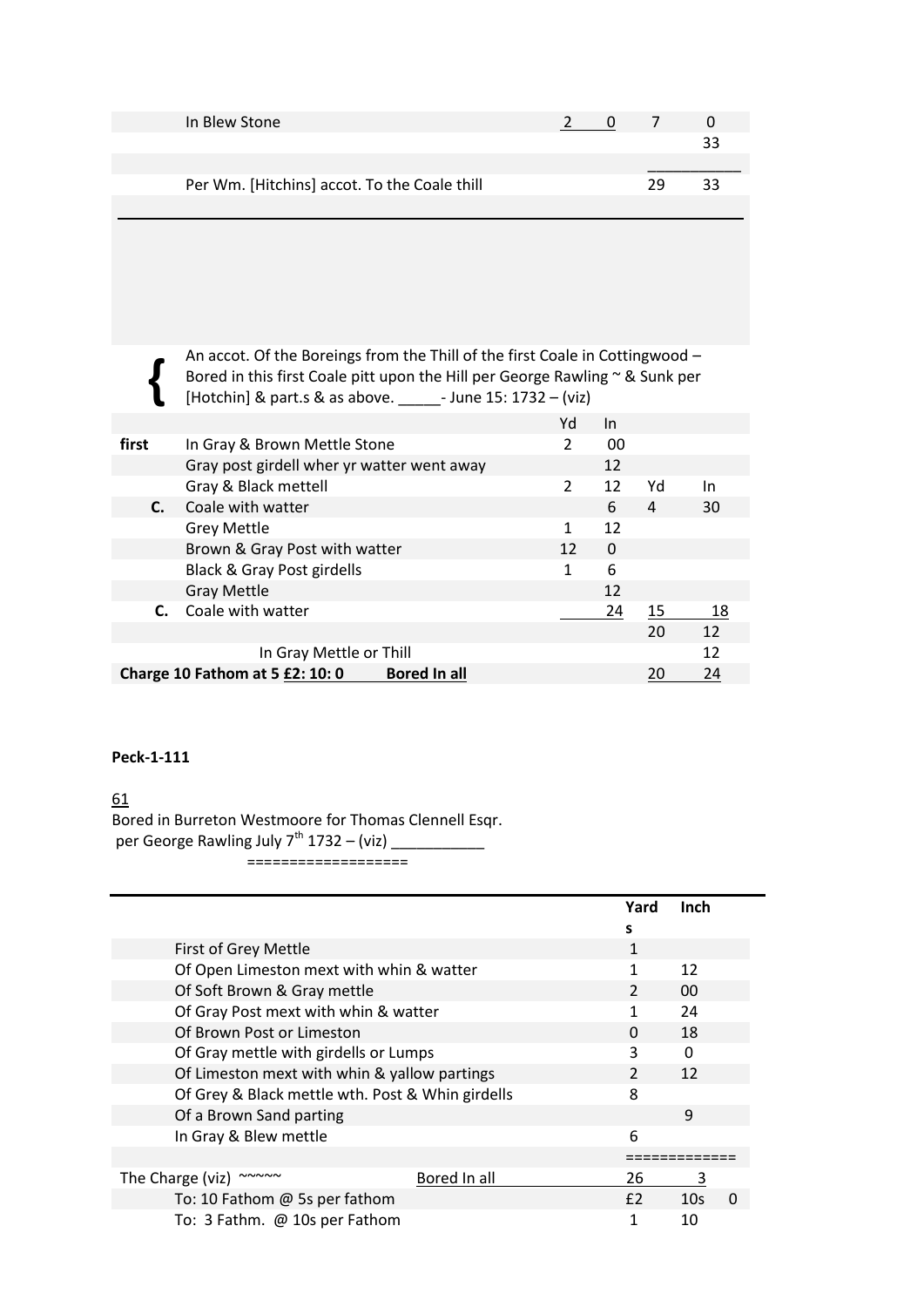| To: Carring the boreRoad's to Burrettin                                                                   |   |  |
|-----------------------------------------------------------------------------------------------------------|---|--|
| To: bringing them back                                                                                    |   |  |
| To: Andr. Burne for Sharping the Chisells                                                                 |   |  |
| Geo Rawling Borer} Reced. 7br. 8: 1732 Fourepound Nine<br>} Shillings - of Richd. Peck per George Rawling | ч |  |

# An accot. Whats Generally Allowed for a stand for A Horse: Ox & Cow as under \_\_\_\_\_\_\_\_\_\_\_\_\_\_\_ Foot In Foot In A Stand or Stall for an Ox in Length 8 0 Breath 3 6 \_\_\_\_\_\_\_\_\_\_\_ for a Cow in Length 7 6 Breath 3 4 \_\_\_\_\_\_\_\_\_\_\_ for a Horse in Length 10 0 Breath 5

### **Peck- 1- 112**

|                                                              |                                         | The Rent  |          |              | The Numbr. Of |              |   | What each     |                |                               |
|--------------------------------------------------------------|-----------------------------------------|-----------|----------|--------------|---------------|--------------|---|---------------|----------------|-------------------------------|
|                                                              |                                         | per Annum |          |              | Acers         |              |   | Farm per Acre |                |                               |
|                                                              |                                         | £         | S        | d            | A             | $\mathsf{R}$ | P | £             | S              | d                             |
|                                                              | The Names of the Farmes                 |           |          |              |               |              |   |               |                |                               |
| [80s in<br>hand &<br>abot 8<br>yrs to<br>goe]                | The West Houses                         | 90        | $\Omega$ | $\mathbf{0}$ | 531           |              |   |               | 3              | $4\frac{1}{2}$                |
| [pays 1/2<br>land tax<br>& has<br>abot.<br>10 yrs<br>to goe] | Low Callerton ( or Little<br>Callerton) | 93        |          |              | 576           |              |   |               | $\overline{3}$ | 2 <sup>3</sup> / <sub>4</sub> |
| [10 yrs                                                      | Rods & Crofts                           | 28        |          |              | 50            |              |   |               | 11             | 2 <sub>2</sub>                |
| to goe]<br><b>No</b><br>Lease                                | Bordley's Farme now Geo<br>Hoggs        | 52        |          |              | 88            |              |   |               | 11             | 10[]                          |
| Abt. 7<br>yrs to<br>goe                                      | The Hall Farme                          | 20        |          |              | 21            |              |   |               | 19             | 0 <sub>2</sub>                |
| Lease<br>expire<br>Mayday<br>1734                            | <b>Mark Lotts Farme</b>                 | 34        |          |              | 135           |              |   |               | 5              | 01/4                          |
| <b>No</b><br>Lease                                           | Pont Island West Farme<br>52            | 52        |          |              | 102           |              |   |               | 10             | 2 <sub>4</sub>                |
| <b>No</b><br>lease                                           | <b>Island Green Farme</b>               | 54        |          |              | 102           |              |   |               | 10             | 7 <sub>2</sub>                |
| Pays 1/2<br>Landtax<br>& has<br>abot. 8<br>yrs to<br>go      | <b>Smallburne Farme</b>                 | 40        |          |              | 210           |              |   |               | 3              | 9 <sup>3</sup> / <sub>4</sub> |
|                                                              |                                         |           |          |              |               |              |   |               |                | ===                           |
|                                                              |                                         | 463       |          |              | 1815          |              |   |               | 5              | $1$ [sic]                     |
| <b>No</b>                                                    | The Corn & Walk Mills                   | 27        |          |              |               |              |   |               |                |                               |

# Aug:t  $10^{th}$  1732~~~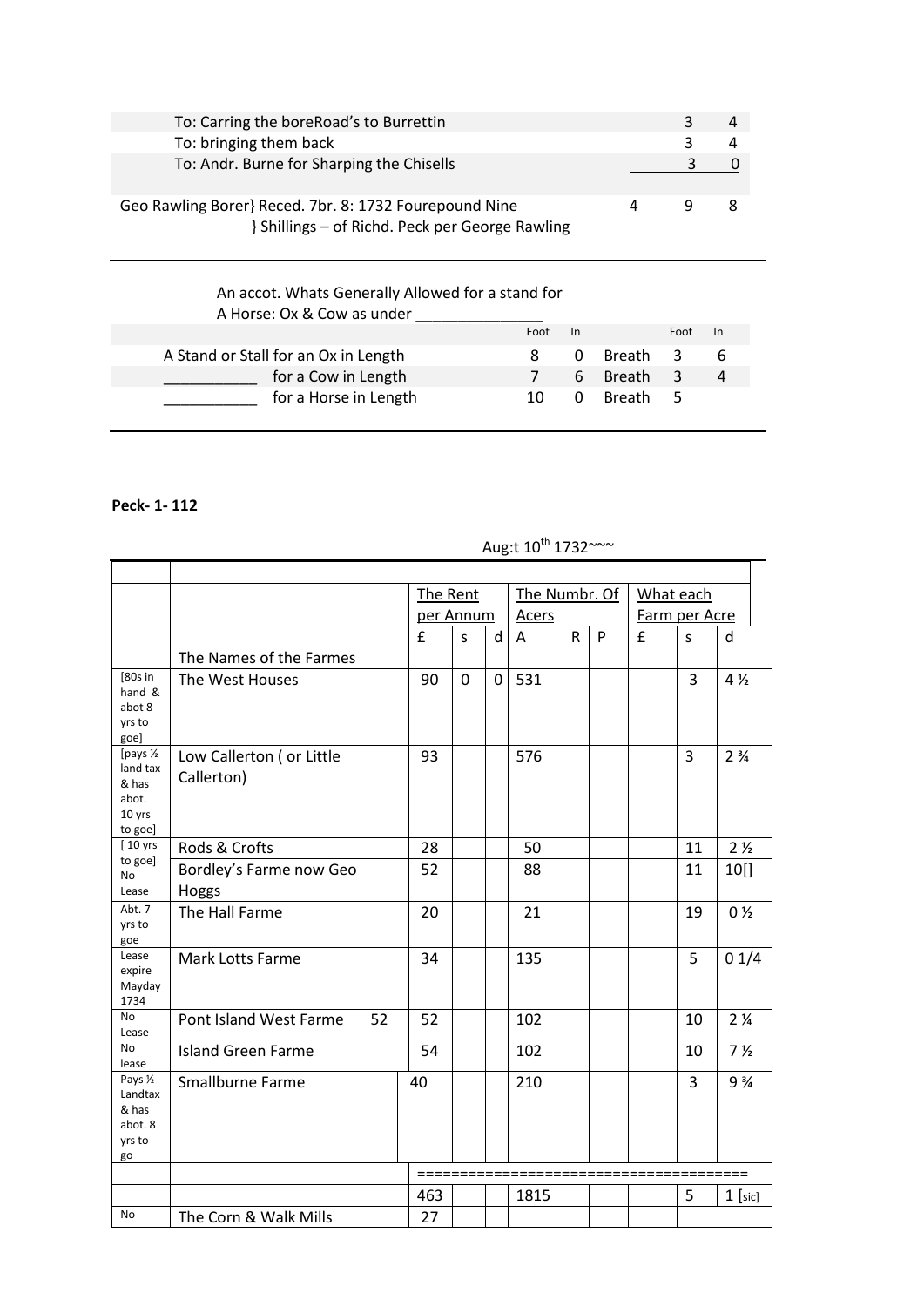| Lease |                    |            |    |  |  |  |  |  |  |  |
|-------|--------------------|------------|----|--|--|--|--|--|--|--|
|       | The Cottage Houses |            | 10 |  |  |  |  |  |  |  |
|       |                    |            |    |  |  |  |  |  |  |  |
|       | Summa ~~~~~~~      | 491: 10: ~ |    |  |  |  |  |  |  |  |
|       |                    |            |    |  |  |  |  |  |  |  |

A computa. What may Work Bucksnook Colliery in the Walls per Tenn: on the East & West side of the Dike as Under Septemr:  $4^{\text{th}}$  1732 \_\_\_\_\_\_\_\_\_\_\_\_\_\_\_\_

# ==================

|                |                                                                                                                         |              | The East side<br>the Dike each<br>pitt is work 80<br>xx per week | The West side<br>the Dike each<br>pitt is work 60<br>xx per week |                |  |
|----------------|-------------------------------------------------------------------------------------------------------------------------|--------------|------------------------------------------------------------------|------------------------------------------------------------------|----------------|--|
|                |                                                                                                                         |              |                                                                  |                                                                  |                |  |
|                |                                                                                                                         | S            | $\mathsf{d}$                                                     | S.                                                               | d              |  |
| Comput'd at 2d | Hewing per Score                                                                                                        | $\Omega$     | 8                                                                | $\mathbf 0$                                                      | 8              |  |
| per xx when in | Pulling ditto from first to Last                                                                                        | $\Omega$     | 7                                                                | $\Omega$                                                         | $\overline{7}$ |  |
| the whole mine | Headways & Walls                                                                                                        |              |                                                                  |                                                                  |                |  |
|                | Hewers & Barrowmen's Candells                                                                                           | 0            | $1\frac{1}{2}$                                                   | 0                                                                | $1\frac{1}{2}$ |  |
|                | Propps                                                                                                                  | $\mathbf{0}$ | 3                                                                | $\mathbf{0}$                                                     | 3 <sub>4</sub> |  |
|                | Proping & Takeing Care of the pitt                                                                                      | 0            | 2 <sub>2</sub>                                                   | 0                                                                | 3              |  |
|                | Trams & Shovells                                                                                                        | $\Omega$     | $\mathbf{1}$                                                     | $\Omega$                                                         | $\mathbf{1}$   |  |
|                | {Pumping Leading & [s]aveing }<br>{watter untill the [Bunder]: pitt}<br>{the [Rash] & the HopeWell be }<br>{wrought out | 0            | 0                                                                | $\mathbf 0$                                                      | 4              |  |
|                | Riding the walls & carring up Leavell                                                                                   | $\mathbf 0$  | $\mathbf{1}$                                                     | $\Omega$                                                         | $1\frac{1}{4}$ |  |
|                | Selling on the Corves                                                                                                   | $\mathbf 0$  | 1                                                                | 0                                                                | 1              |  |
|                | Drawing                                                                                                                 | $\mathbf 0$  | 6                                                                | $\mathbf 0$                                                      | 7              |  |
|                | <b>Banking</b>                                                                                                          | $\mathbf 0$  | 3                                                                | $\mathbf{0}$                                                     | 3              |  |
|                | Corving                                                                                                                 | $\mathbf{0}$ | $\overline{2}$                                                   | $\mathbf{0}$                                                     | $\overline{2}$ |  |
|                | Ropes Ginns & Wright work                                                                                               | 0            | $\mathbf{1}$                                                     | $\Omega$                                                         | 1 <sub>2</sub> |  |
|                | [Walling] & Shovelling in the Coals                                                                                     | $\mathbf 0$  | $\mathbf{1}$                                                     | $\mathbf 0$                                                      | $\mathbf{1}$   |  |
|                | Given [Alderman] Ridley a Coppy                                                                                         | 3            | $\overline{2}$                                                   | 3                                                                | 8 <sub>2</sub> |  |

Accounting 10 xx to a Tenn on the E side the Dike @ 3s/2d per xx £1: 11: 8 And also 10xx to a Tenn on the W side the Dike  $@ 3 / 8 \%$  per xx £1 :17 : 1

**\_\_\_\_\_\_\_\_\_\_\_\_\_\_\_\_\_\_\_\_\_\_\_\_\_\_\_**

\_\_\_\_\_\_\_\_\_\_\_\_\_\_\_\_\_\_\_\_\_\_\_\_\_\_\_\_\_\_\_\_\_\_\_\_\_\_\_\_\_\_\_\_\_\_\_\_\_\_\_\_\_\_\_\_\_\_\_\_\_\_\_\_\_\_\_\_\_\_\_\_\_\_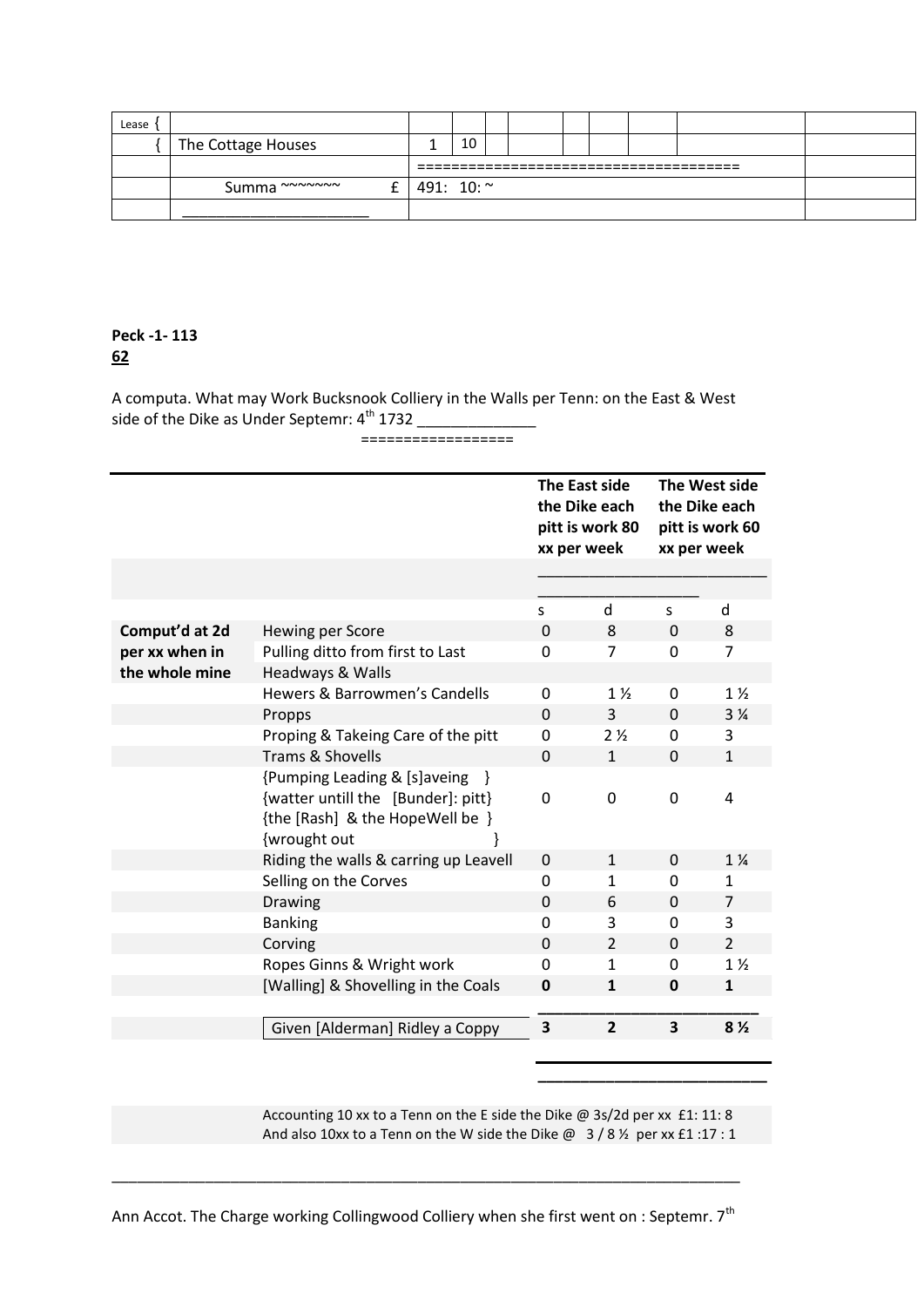1732 \_\_\_\_\_\_\_\_

===========

| To: hewing 8xx at 25 cor to the xx [with]                         | S             | D  |       |    |          |
|-------------------------------------------------------------------|---------------|----|-------|----|----------|
| the] Little corf at 7d per xx                                     | 4             | 8  |       |    |          |
| To pulling Do. at 2d                                              | 1             | 4  |       |    |          |
| To 4 [men] drawin Do. @8d                                         | $\mathcal{P}$ | 8  |       |    |          |
| To. More to make the Bankman 14d per day                          |               | 6  |       |    |          |
| To hewers Candells & for pulling                                  | 0             | 6  |       |    |          |
| To the workmens Free Coale per day                                | 0             | 4  |       |    |          |
| To allowance for short Coals when [as] Lying                      | 0             | 10 | $f$ s |    | d        |
| Heep                                                              |               |    |       |    |          |
|                                                                   |               |    | 0     | 10 | 10       |
|                                                                   |               |    |       | 4  | $\Omega$ |
|                                                                   |               |    |       |    |          |
|                                                                   |               | f  |       | 14 | 10       |
| Suppose 8xx Sold at 25 cor. To the xx is 200 Corves at 1d per per |               |    |       | 16 | 8        |
| corf is                                                           |               |    |       |    |          |
| Profit per day to work & vend that Quantity                       |               |    |       |    | 10       |

#### **Peck-1-114**

# **Blank**

#### **Peck-1-115**

63 Septemr. 12: 1732 ~~

An account of the Severall Seams of Coale in Ravensworth Town fields and what part of them is Ship Coale & what is [parm] Coale belonging to Mr Rogers ============

|                           | Ship Coal |                | [Parm]<br>Coale |              | Refuse                   |          | Full hight   |                |
|---------------------------|-----------|----------------|-----------------|--------------|--------------------------|----------|--------------|----------------|
|                           | Foot      | in             | Foot            | In.          | Foot                     | -In      | Foot         | <b>In</b>      |
|                           |           |                |                 |              |                          |          |              |                |
| 1 The Brass Mill Coale    | 4         | 6              |                 | $\prime$     | $\theta$                 |          | 4            | 6              |
| 2 The Three quarter Coale | $\theta$  |                | $\overline{2}$  | 7            | $\boldsymbol{v}$         |          | $\mathbf{z}$ | 7              |
| 3 The Top Coale           | 3         | $\overline{2}$ | 1               | $\mathbf{1}$ | $\overline{\phantom{0}}$ | 11       | 5            | $\overline{2}$ |
| 4 The Maine Coale         | 4         |                |                 |              |                          | $\equiv$ | 4            |                |
|                           |           |                |                 |              |                          |          |              |                |
|                           | 11        | 8              | 3               | 8            | $\equiv$                 | 11       | 16           | 3              |
| The Top Coale (viz)       |           |                |                 |              |                          |          |              |                |

|                                                                        | Foot | <b>In</b>    |                 |                         |
|------------------------------------------------------------------------|------|--------------|-----------------|-------------------------|
| Takin away next the roof which is [Boused] $\}$ 2<br>with 6 inch Coale |      | $\mathbf{2}$ | Ship Coale      |                         |
| Next to Do. is Stone                                                   |      |              | Refuse          |                         |
| Coale under that                                                       |      |              | [Lann]<br>Coale | Waggs<br>}22- is a Tenn |
| Under Do. Coales mixt with Stone                                       |      | 9            | Refuse          | }19 Bouls each          |
| Ground Coale                                                           |      | 0            | Ship Coale      | }198                    |
|                                                                        |      |              |                 |                         |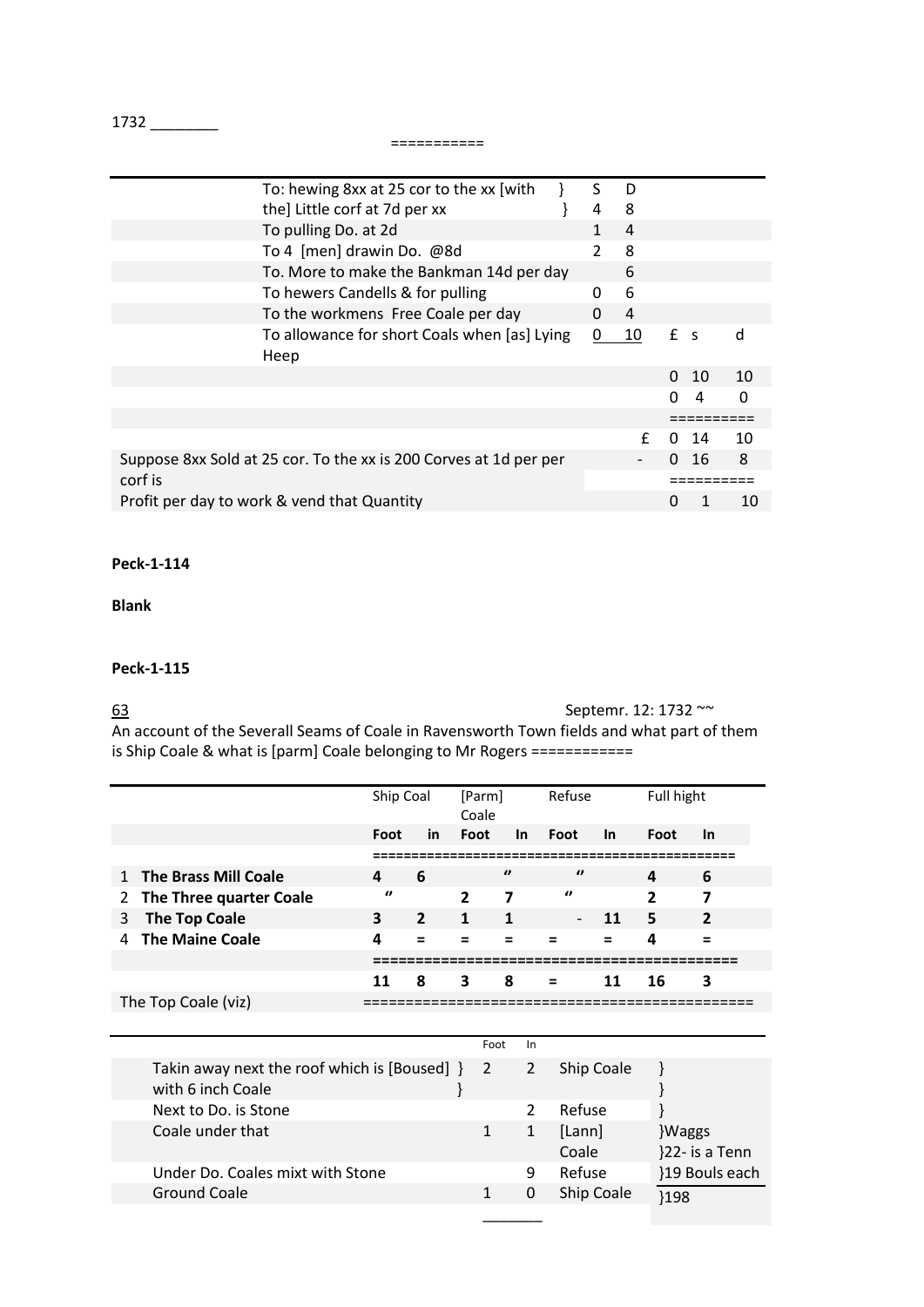|                                               |    |                |                | 5<br>2                          |                   | $}22$                |              |
|-----------------------------------------------|----|----------------|----------------|---------------------------------|-------------------|----------------------|--------------|
|                                               |    |                |                |                                 |                   | }418 Bouls in a      |              |
|                                               |    |                |                |                                 |                   | Tenn                 |              |
|                                               |    |                |                |                                 |                   |                      |              |
|                                               |    |                |                |                                 |                   |                      |              |
|                                               |    |                |                |                                 |                   |                      |              |
|                                               |    |                |                |                                 |                   |                      |              |
|                                               |    | Foot           | In             |                                 | Bouls             | [ <sub>ch</sub> ]    | <b>Bouls</b> |
| <b>Brass Mill as above is</b>                 |    | 4              | 6              | On yard will produce            | 12                | Which Is per acre    | 58080        |
| <b>Three quarter Coale is</b>                 |    | $\overline{2}$ | $\overline{7}$ | On yard will produce            | 6 8/9             | Which Is per acre    | 33342        |
| {Top Coale                                    | is | 3              | $\overline{2}$ | On yd will produce              | 84/9              | Which Is per acre    | 40871        |
| {Do. more                                     | is | $\mathbf{1}$   | $\mathbf{1}$   | On yd will produce              | 28/9              | Which Is per acre    | 13982        |
| <b>Maine Coale</b>                            | is | 4              | 0              | On yd will produce              | 10 <sub>2/3</sub> | Which Is per acre    | 51626        |
|                                               |    |                |                |                                 |                   |                      |              |
|                                               |    |                |                |                                 |                   | <b>Bouls</b><br>[ch] |              |
| The Brass Mill Coale will produce per acre    |    |                |                |                                 |                   | 58080<br>which is    |              |
| for 30 $\frac{1}{2}$ Acre                     |    |                |                | 1771440 Bouls                   |                   |                      |              |
| Deduct a 1/4 th for walls or pillars          |    |                |                | <b>Bouls</b><br>442860          |                   | Tenns                |              |
| Remains to work                               |    |                |                | 1328580 at 418 to a Ten is 3178 |                   |                      |              |
|                                               |    |                |                |                                 |                   |                      |              |
| The Three quarter Coale will produce per Acre |    |                |                |                                 |                   | 33342 which          |              |
| For 30 1/2 acre                               |    |                |                | 1016931                         |                   |                      |              |
| Deduct a 1/4 th for walls or pillers          |    |                |                | 254232                          |                   |                      |              |

Remains to work Texas Control Control of the Magnetic Memories of the Magnetic Association of the Magnetic Association of the Magnetic Association of the Magnetic Association of the Magnetic Association of the Magnetic Ass

~~~ Carried over ~~ 5009

**Peck-1-116**

# **Peck-1- 117**

\_\_\_\_\_\_\_\_\_\_\_\_\_\_\_\_\_\_\_\_\_\_\_\_\_\_\_\_\_

64

A Discription of the Kenton Colliery Taken from Ralph Burn And Ralph Wonders October 28<sup>th</sup> 1732

<sup>1</sup>st {is The Boreing Pitt wch was 60 Fathom to the Maine Coale \_ { From which yr. watter leavell came from where yr. wattr. Waqs lifted at sd. Pitt 21 fathom to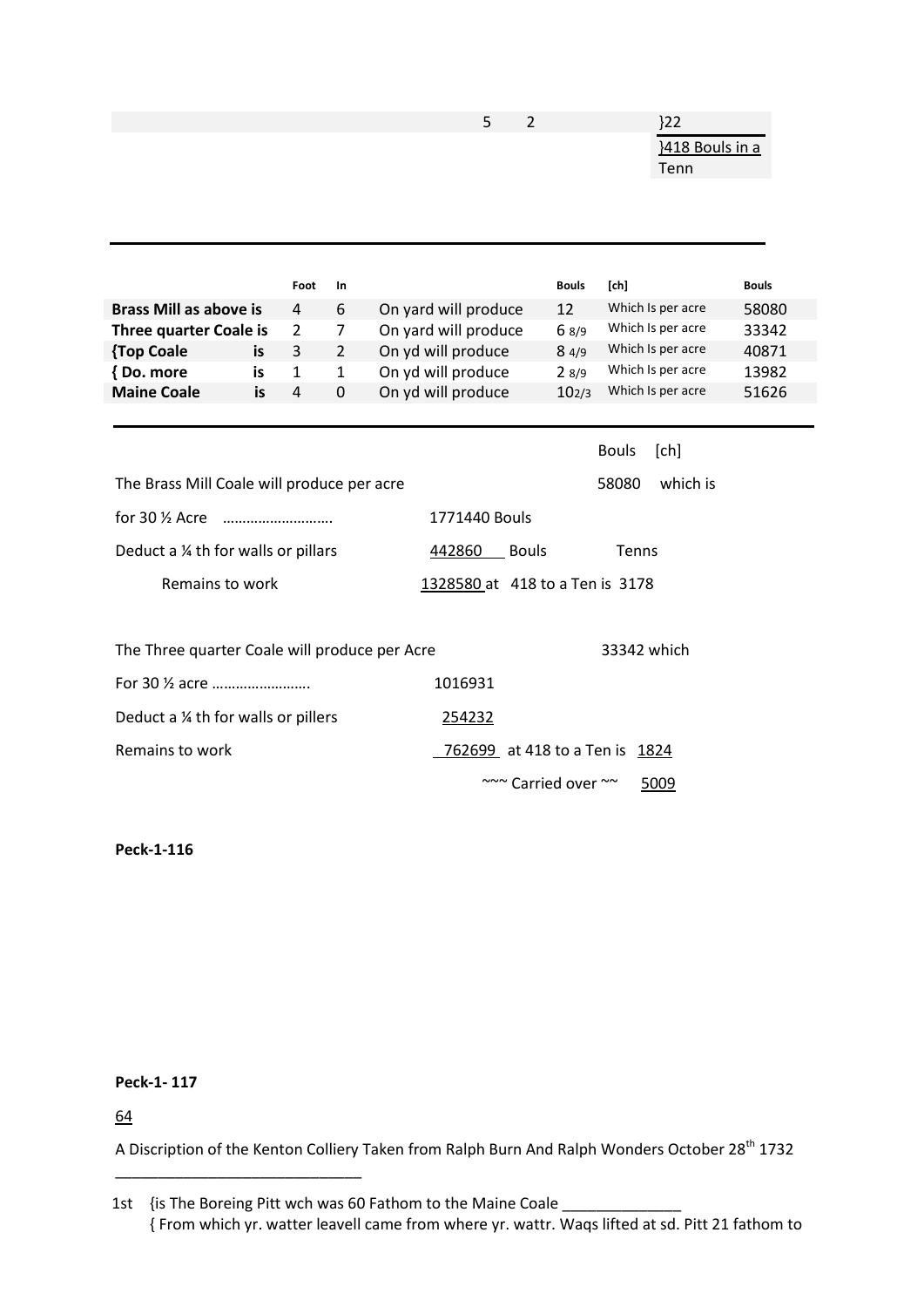{Tyne leavell

|    | 11911 CUVCII                                                                                                                                                                       |
|----|------------------------------------------------------------------------------------------------------------------------------------------------------------------------------------|
| 2d | {Is the [Swang] or Outgin pitt which was to yr. Maine Coale 55 fathom<br>{the watter Leavell from the Boreing Pitt is under ditto 25 Yards                                         |
| 3  | {Is The Quarry head pitt which is to yr. Maine Coale 58 fathom<br>{NB this Pitt is 28 yds under the watter leavell from wch. Pitt a stone drift was drove to yr. said<br>{leavell} |
| 4  | {is The Heavermeall Pitt wch. Is to The Maine Coales 55 fathom<br>{The watter leavell is under ditto 40 yards <sup>~</sup>                                                         |
| 5. | {is yr. West Blakelaw Pitt wch. Is to The Maine XCoale 60 fathom $\sim$<br>{The Watter leavell Under Ditto $\sim$ 5 yards $\sim$                                                   |
| 6  | Is the East Blakelaw pitt wch. Is to The Maine Coale 60 fathm. ~<br>The watter Leavell under ditto $\sim$ 5 yards $\sim$                                                           |
| 7  | {is the Broome Close pitt wch. Is 60 fathm. To yr. Maine Coale<br>{The watter Leavell is under ditto $\sim$ 3 yards $\sim$                                                         |
| 8  | Is The Towngate Pitt to yr. Maine Coale is 44 fathom<br>{The Watter Leavell under ditto is~ 40 Yards ~                                                                             |
|    | NB The above Pitts are all that's on yr. the Southside the Town called watter Leavell in [ Lilburns<br>Liberty] $\sim$                                                             |
|    |                                                                                                                                                                                    |

**Peck-1-118**

The Watter leavell pitts on The North side of Kenton In

Mr. Blacketts Liberty  $\sim$  (viz )  $\sim$ 

| 1            | {The Quarry Close pitt to yr. Maine Coale is 38 fathom ___________________                           |
|--------------|------------------------------------------------------------------------------------------------------|
|              | {The watter leavell under ditto is 30 Yards ~ __________________________________                     |
| $\mathbf{2}$ | {The Corner pitt in the Wheat Close to yr Maine Coale 32 fathm. ~ ______                             |
|              | {The watter leavell under ditto 10 Yards ~                                                           |
| 3            | {Barkers Close pitt to the Maine Coale 26 Fathom _______________________________                     |
|              | {The watter leavell under ditto 21 120 Yards ___________________________________                     |
| 4            | {The 1 <sup>st</sup> [Falling] pasture pitt to yr. Maine Coale 26 fathom ([Reap stead] Led away) ___ |
|              | {The Watter Leavell under ditto 21 Yards                                                             |
| 5            | ${$ The 2 <sup>nd</sup> [Falling] pasture pitt to yr Maine Coale is 27 Yards $\frac{1}{2}$           |
|              | {At this Pitt they lifted the watter a 11 fathom into a Stone drift wch. Was drove from yr.          |
|              | {Top drift near yr. Bank pitt a long which the watter went away at Tyne Leavell                      |
| 6            | {The Cadwell Pitt to yr. Maine Coale is 24 Fathom _____________                                      |
|              | {The Watter Leavell under ditto ~ is 6 yards ___________________________________                     |
|              |                                                                                                      |
|              | Watter leavell Pitts on the North side of the Town In Lilburns Liberty (viz)                         |
|              |                                                                                                      |
|              |                                                                                                      |
| 1st          | { The Third Chester Pitt next the watterginn Joyning yr. bounderhedge between the                    |
|              | {[] West side of Kenton to yr. maine coale 20 fathom NB yr. Ginn lifted yr. watter 10 fathom         |
|              | {The watter leavell under Ditto 3 Yards<br><u> 1980 - Jan Barnett, fransk politiker (</u>            |
| $\mathbf{2}$ | {The 2d Chester Pitt to the Maine Coale is 26 Fathom ____________                                    |
|              |                                                                                                      |
| 3            | {The 1 <sup>st</sup> Chester Pitt to The Maine Coale is 26 Fathom _____________                      |
|              | {Watter Leavell under ditto ~ 35Yards~ ______________________                                        |
| 4            | {Bares Poole Pitt to The Maine Coale 20 fathom _____________________                                 |
|              | {Watter Leavell under ditto 50 Yards ~                                                               |
|              |                                                                                                      |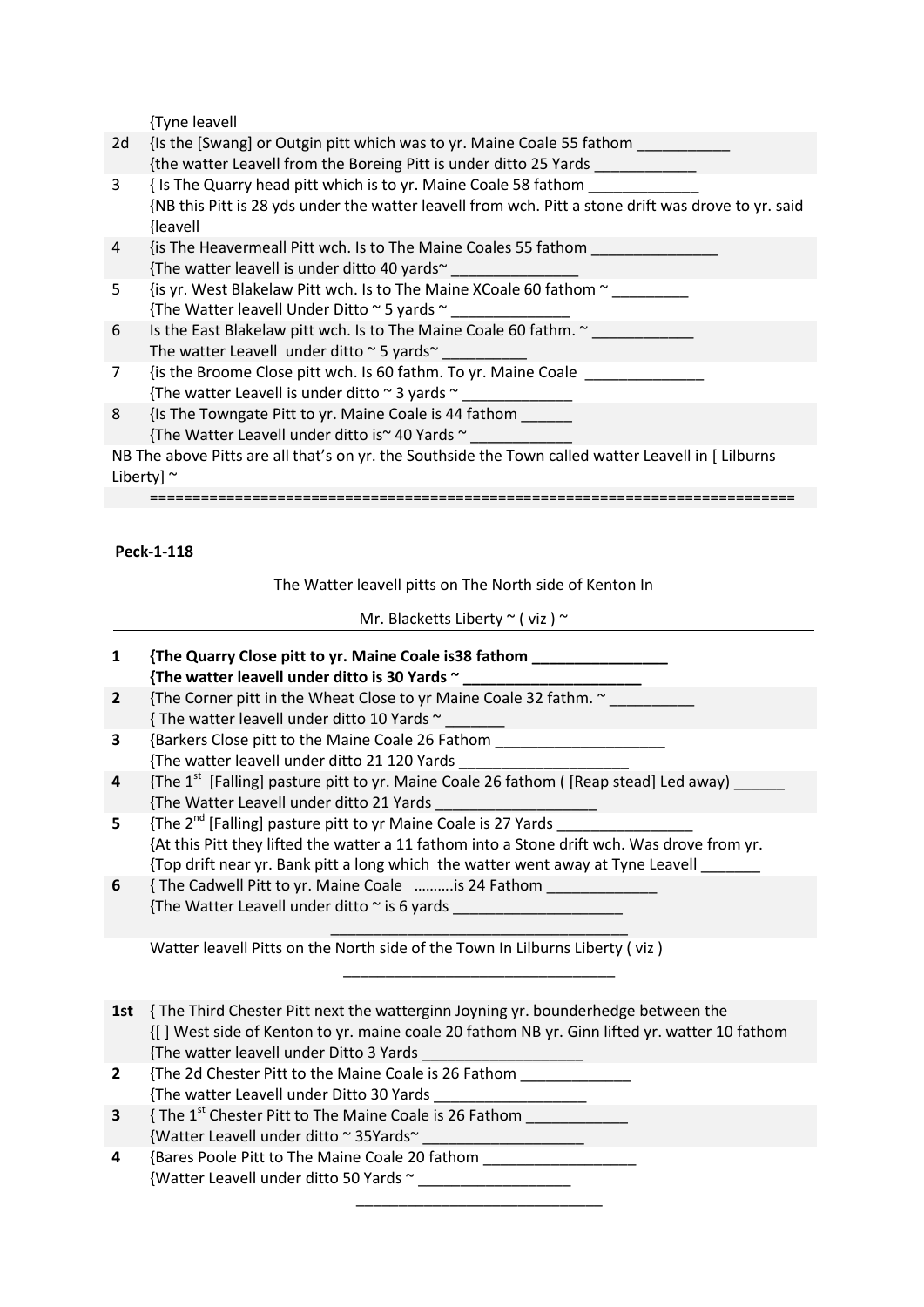65

# Kenton Colliery November 8<sup>th</sup> 1732

|                                     |                         |                |                                 |                                                    | Maine |
|-------------------------------------|-------------------------|----------------|---------------------------------|----------------------------------------------------|-------|
|                                     | Stone<br>Coale          | Main           |                                 | Stone<br>Coale                                     | Coale |
|                                     |                         | e<br>Coal      |                                 |                                                    |       |
|                                     |                         | e              |                                 |                                                    |       |
|                                     | Acres                   | Acres          |                                 | Acres                                              | Acres |
| Wt. Demain 1/2 wrot.                | 12                      | 12             | <b>Brought Over</b>             | 255                                                | 255   |
| Et. Demain                          | 14                      | 14             | Wt Clowburn                     |                                                    | .12   |
| The Hope                            | 14                      | 14             | Wt Middell Clover               |                                                    | .11   |
| Wt Waggon Close                     | 11                      | 11             | Et Middell Clover               |                                                    | 10    |
|                                     | 11                      | 11             | Et. Clowburn                    |                                                    | .14   |
| Et Waggon pasture<br>So. Shaw Field | 10                      | 10             | <b>Hedleys Close</b>            | 11111                                              | .10   |
|                                     |                         |                |                                 |                                                    |       |
| North Shaw Field<br>East Shaw field | 8                       | 8              | <b>Bore Close</b>               |                                                    | .8    |
|                                     | 11                      | 11             | Longf Close                     |                                                    | .11   |
| North White Riggs                   | 11                      | 11             | <b>Allons Close</b>             |                                                    | 9     |
| Wt White Riggs                      | 9                       | 9              | <b>Creek Close</b>              |                                                    | 8     |
| Et White Riggs                      | 6                       | 6              | Creek Wt Close                  |                                                    | .10   |
| Middle White Riggs                  | 3                       | 3              | <b>Rye Close</b>                |                                                    | .12   |
| So. White Riggs                     | 6                       | 6              | Pea Close                       |                                                    | .10   |
| The West Close                      | 11                      | 11             | <b>Twenty Riggs</b>             |                                                    | 8.5   |
| <b>Fell East Close</b>              | 12                      | 12             | Raws Close                      |                                                    | .13   |
| The North Rope Close                | 4                       | 4              | <b>Stob Close</b>               |                                                    | .13   |
| The West Hope Close                 | 7                       | $\overline{7}$ | Cox Close                       |                                                    | .14   |
| The East Rope Close                 | 6                       | 6              |                                 |                                                    |       |
| The Thorn Close                     | 5                       | 5              | Supposed to work in the Et End} | 255                                                | 425   |
|                                     |                         |                | of Kenton. No.                  |                                                    |       |
|                                     |                         |                | Ground supposed to be           | $\boldsymbol{u}$ $\boldsymbol{u}$ $\boldsymbol{u}$ | 40    |
|                                     |                         |                | unwrought in yr, Wt end of<br>} |                                                    |       |
|                                     |                         |                | Kenton                          |                                                    |       |
| The Coale Hole Close                | 5                       | 5              |                                 |                                                    |       |
|                                     |                         |                | Ground supposed to be           | 255                                                | 468   |
|                                     |                         |                | unwrought in the East & Wt. End |                                                    |       |
|                                     |                         |                | of Kenton No.                   |                                                    |       |
| The Spring Close                    | 5                       | 5              |                                 |                                                    |       |
| The Calfe Close                     | $\overline{\mathbf{4}}$ | 4              |                                 |                                                    |       |
| The fole Close                      | $\overline{7}$          | $\overline{7}$ |                                 |                                                    |       |
| Thje Cow Close                      | 10                      | 10             |                                 |                                                    |       |
| The Ox Close                        | 9                       | 9              |                                 |                                                    |       |
| The Oat Close                       | $\overline{7}$          | $\overline{7}$ |                                 |                                                    |       |
| The Bigg Close                      | 8                       | 8              |                                 |                                                    |       |
| The football Close                  | 11                      | 11             |                                 |                                                    |       |
| The So. Wills Close                 | 10                      | 10             |                                 |                                                    |       |
| The No. Wills Close                 | 8                       | 8              |                                 |                                                    |       |
|                                     |                         |                |                                 |                                                    |       |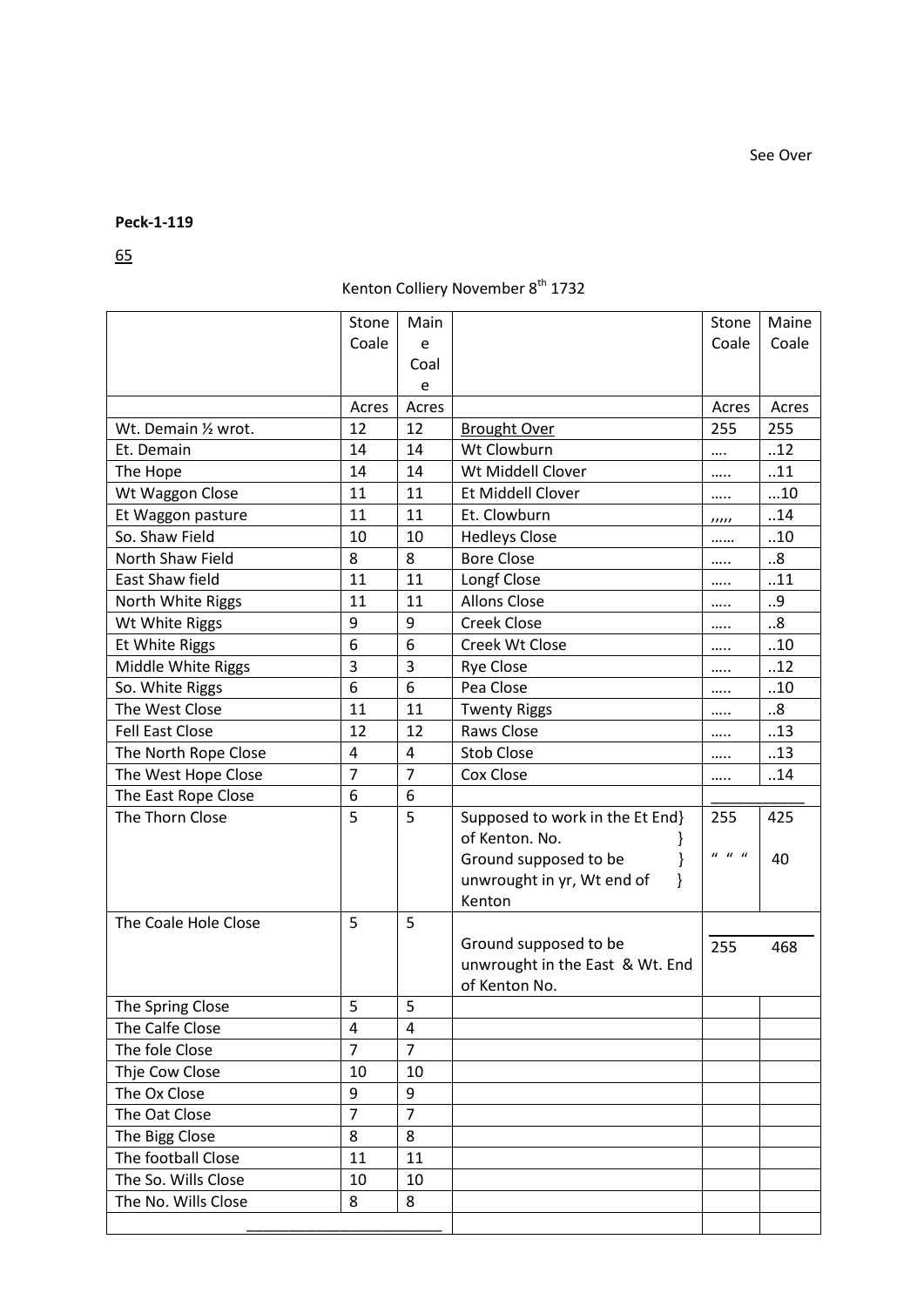| Carried Over                                                                        | 255     | 255           |                            |                                                                                                                                                                                                         |  |
|-------------------------------------------------------------------------------------|---------|---------------|----------------------------|---------------------------------------------------------------------------------------------------------------------------------------------------------------------------------------------------------|--|
| Peck-1-120                                                                          |         |               |                            |                                                                                                                                                                                                         |  |
|                                                                                     |         |               |                            |                                                                                                                                                                                                         |  |
| The Maine Coale wrought in hight 30 inches<br>{away                                 |         |               |                            | { 3⁄4 of yr. maine Coale may be taken away in<br>{yr. North side Kenton and only 2/3 rds on yr.<br>{S side she having such a strong dip $\sim$ & a<br>{[swadbot] 2 inch from yr. thill which setts her. |  |
| A Tenn of Coals supposd to be 22 waggons                                            |         |               |                            |                                                                                                                                                                                                         |  |
| And each Waggon supposd to contain 19 Bouls                                         |         |               |                            |                                                                                                                                                                                                         |  |
| 198                                                                                 |         |               |                            |                                                                                                                                                                                                         |  |
| 22                                                                                  |         |               |                            |                                                                                                                                                                                                         |  |
| Boul of Coale ibn a Tenn 418                                                        |         |               |                            |                                                                                                                                                                                                         |  |
|                                                                                     |         |               |                            |                                                                                                                                                                                                         |  |
|                                                                                     |         |               | <b>Bouls</b>               | <b>Bouls</b>                                                                                                                                                                                            |  |
| The Stone Coale is 34 Inches _____ 1 Yard will produce 7 5/9 wch. Is per acre 36568 |         |               |                            |                                                                                                                                                                                                         |  |
|                                                                                     |         |               |                            |                                                                                                                                                                                                         |  |
|                                                                                     |         |               |                            |                                                                                                                                                                                                         |  |
|                                                                                     |         |               | Boul                       |                                                                                                                                                                                                         |  |
| The Stone Coale will produce per acre as above 36568 wch                            |         |               |                            |                                                                                                                                                                                                         |  |
| Is for 255 Acres                                                                    |         | 9324840 Bouls |                            |                                                                                                                                                                                                         |  |
| Deduct 1/3 for walls or pillers                                                     | 3108280 |               |                            | Tenns                                                                                                                                                                                                   |  |
| Remains to work                                                                     |         |               | 621656 at 418 to a Tenn is | 14872                                                                                                                                                                                                   |  |
| The Maine Coale will Produce per acre as above ~ 53777 Bouls wch                    |         |               |                            |                                                                                                                                                                                                         |  |
|                                                                                     |         |               | 25167636 Bouls             |                                                                                                                                                                                                         |  |
| Deduct 1/3 for walls or pillers                                                     |         |               | 8389212                    |                                                                                                                                                                                                         |  |
| Remains to work                                                                     |         |               |                            | 16778424 at 418 To a Tenn is 40139                                                                                                                                                                      |  |
| Coals supposd to work in The Two Seams                                              |         |               |                            | 55011<br>No.                                                                                                                                                                                            |  |
|                                                                                     | Tenns   | Tenns         |                            |                                                                                                                                                                                                         |  |
| Walter Blackett Esqr. His $\frac{1}{2}$ of 55011 is 27505 $\frac{1}{2}$ at 13s/6d   |         |               |                            | ~ $£18566~4~3$                                                                                                                                                                                          |  |
| 31 Years @ £200 per £6200 ~~                                                        |         |               |                            |                                                                                                                                                                                                         |  |
| Delivered Mr Richmond a Coppy 18 October 1732                                       |         |               |                            |                                                                                                                                                                                                         |  |
| NB the Stone Coale is 34 Fathom abovethis Maine Maine Coales ~                      |         |               |                            |                                                                                                                                                                                                         |  |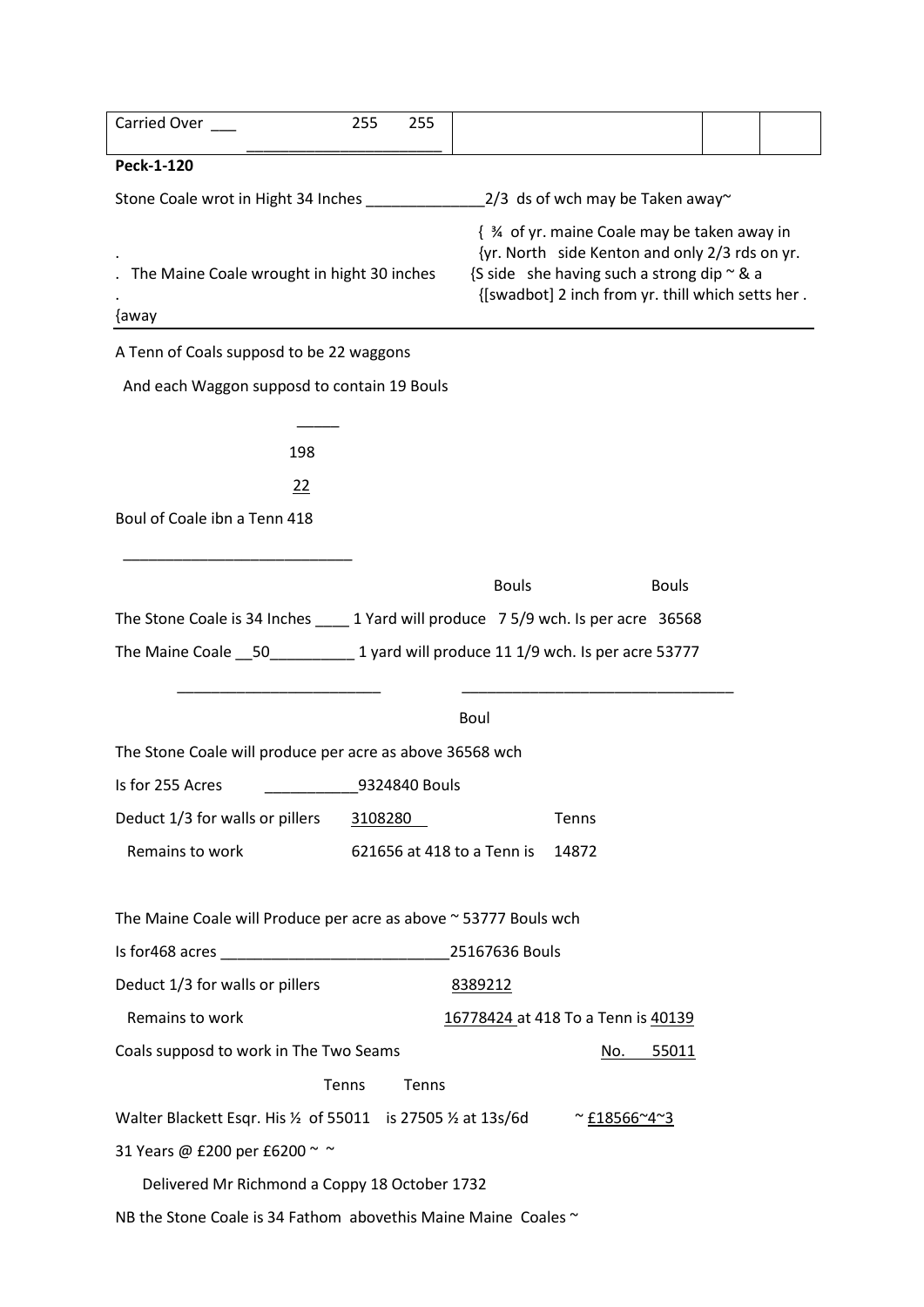The Maine Coale was commonly wrought or Taken away about 30 inch & left 5 or 6 Inches }

for a Roof  $\{$ 

# **Peck-1-121**

66

A Computation what may Sink drift & work Jesmond Colliery to the Bounder next Heaton Including all Manner of ChargeFire engines Frame dams Excepted \_\_ is pump the watter under Leavells the Engines until it is more then 4 Pumps will keep in 24 Houres with 8 men at Each Pump

January 25 1731/2 1731/2 \_\_\_\_\_\_\_\_\_\_\_\_\_\_\_\_\_\_\_\_\_\_\_\_\_\_\_\_\_\_\_\_\_\_\_\_\_\_\_\_\_\_\_\_\_\_\_\_

|                                                                       | S | d              |
|-----------------------------------------------------------------------|---|----------------|
| Hewing per acre                                                       | 1 | $\Omega$       |
| <b>Putting per acre</b>                                               |   | 10             |
| Drawing per acre                                                      |   | 8              |
| <b>Banking</b>                                                        |   | $2\frac{1}{2}$ |
| <b>Corving</b>                                                        |   | 2              |
| <b>Hewers Candells etc</b>                                            |   | $\overline{2}$ |
| <b>Headways &amp; Walls</b>                                           |   | $1\frac{1}{2}$ |
| <b>Driving of Leavells</b>                                            |   | $1\frac{1}{2}$ |
| <b>Pumping Watter</b>                                                 |   | 3              |
| Finding Shovells & Sleds with other smith work                        |   | $\mathbf{1}$   |
| Sinking and [Finding]timber                                           |   | 3              |
| <b>Driving Drift</b>                                                  |   | ⅓              |
| Keeping the Gins with Other Wright work Finding Ropes deals and props |   | $2\frac{1}{2}$ |
| Overmens wages with [watering ] the coals Caller & Banksmans odds     |   | $1\frac{1}{2}$ |
|                                                                       |   |                |

**Accounting 13 xx to a Tenn at 4''3 per xx is per tenn £2: 15: 3**

**NB There is Nothing chargd for Loss of Horses & other misfortunes that may attend the working of the Colliery. ~~~**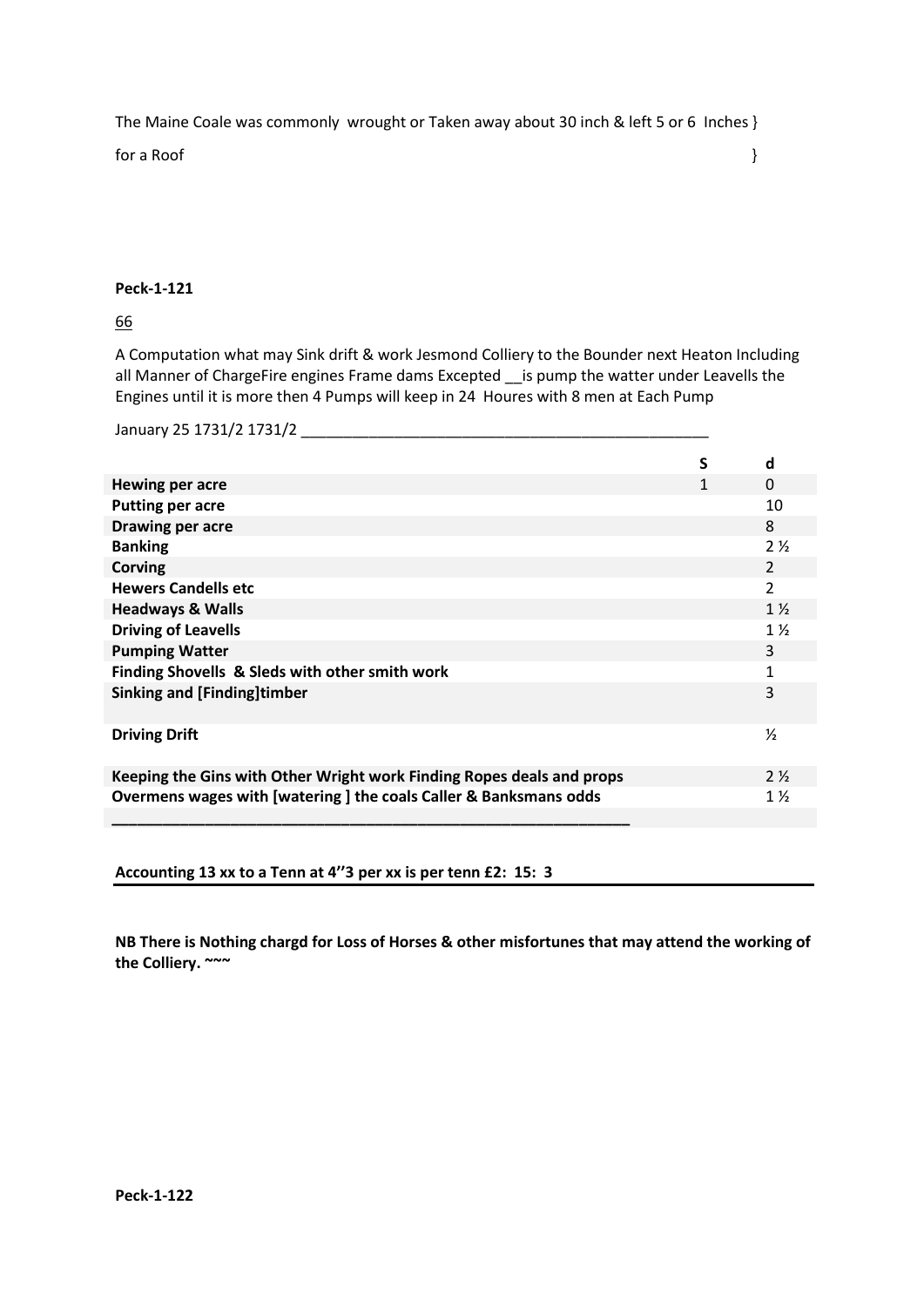| No. 1           |                                                                               | The Boreing in Hamsterley Ground belonging to Sir John Swinburn Barrot: in a Field |                |       |    |  |  |
|-----------------|-------------------------------------------------------------------------------|------------------------------------------------------------------------------------|----------------|-------|----|--|--|
|                 | Called Shafto's Plain near the So Field house per Geo Rawling ~Feb 7 1733/4 ~ |                                                                                    |                |       |    |  |  |
|                 |                                                                               | Yards                                                                              | $\ln$          | Yards | In |  |  |
|                 | First style Brown Clay                                                        | $\mathbf{1}$                                                                       |                |       |    |  |  |
|                 | <b>Brown Stoney Clay</b>                                                      | 3                                                                                  | 3              |       |    |  |  |
|                 | Sand with small Spring of watter                                              | $\mathbf{1}$                                                                       | 9              |       |    |  |  |
|                 | Soft Clay mixt with sand                                                      | 1                                                                                  |                |       |    |  |  |
|                 | Sand mixt with clay                                                           | $\overline{2}$                                                                     |                |       |    |  |  |
|                 | Black sand and Coale with watter                                              | $\mathbf{1}$                                                                       |                |       |    |  |  |
|                 | Brown sand                                                                    |                                                                                    | 24             |       |    |  |  |
|                 | Brown and Black sand with watter                                              | $\overline{2}$                                                                     |                |       |    |  |  |
|                 | Soft Blew Clay                                                                |                                                                                    | 18             |       |    |  |  |
|                 | <b>Black Stoney Clay</b>                                                      | 3                                                                                  |                |       |    |  |  |
|                 | Soft Blew Clay mixt with sand                                                 |                                                                                    | 24             |       |    |  |  |
|                 | Brown sand                                                                    |                                                                                    | 12             |       |    |  |  |
|                 | Soft Blew Clay mixt with sand                                                 |                                                                                    | 24             |       |    |  |  |
|                 | <b>Black Stoney Clay</b>                                                      | 3                                                                                  |                |       |    |  |  |
|                 | Clay mixt with sand                                                           |                                                                                    | 30             |       |    |  |  |
|                 | In Black Stoney Clay                                                          | 8                                                                                  |                |       |    |  |  |
|                 | The Deepness the 1 <sup>st</sup> hole                                         |                                                                                    |                | 29    |    |  |  |
| No <sub>2</sub> | {Bord in the South West part of the Ground near the                           |                                                                                    |                |       |    |  |  |
|                 | {lane that Leads to Medimsley                                                 |                                                                                    |                |       |    |  |  |
|                 | First of Soyle & Brown Clay                                                   | $\mathbf{1}$                                                                       |                |       |    |  |  |
|                 | Soft Brown & Gray Mettle                                                      |                                                                                    | 18             |       |    |  |  |
| $C^{\sim}$      | Soft Rotten Coale with watter                                                 | $\mathbf{1}$                                                                       | $\overline{4}$ |       |    |  |  |
|                 | Soft Gray Mettle                                                              | $\overline{2}$                                                                     |                |       |    |  |  |
| $C^{\sim}$      | Soft Coale                                                                    |                                                                                    | 9              |       |    |  |  |
|                 | <b>Black Gray Mettle</b>                                                      |                                                                                    | 3              |       |    |  |  |
| $C^{\sim}$      | Coale with watter                                                             |                                                                                    | $\overline{7}$ |       |    |  |  |
|                 | Soft Gray mettle                                                              |                                                                                    | 20             |       |    |  |  |
| $C^{\sim}$      | Coale                                                                         |                                                                                    | $\overline{2}$ |       |    |  |  |
|                 | Gray & Brown Mettle                                                           | $\overline{2}$                                                                     | 24             |       |    |  |  |
|                 | <b>Whinn Girdells</b>                                                         |                                                                                    | 4              |       |    |  |  |
| 1733/4          | Gray & Brown Mettle withGray Girdell                                          | 3                                                                                  | 18             |       |    |  |  |
|                 | Brown & Gray Skamey Stone & post                                              | $\overline{2}$                                                                     | 30             |       |    |  |  |
| [Marales]       | In Brown post with Red & Brown Parting                                        | $\overline{5}$                                                                     | 12.            |       |    |  |  |
|                 | Charge boreing the above Holes viz The deepness the 2: hole                   | 20                                                                                 | $7_{\pm}$      |       |    |  |  |
|                 | To 10 Fathom at 5s per<br>E2: 0: 0                                            |                                                                                    |                |       |    |  |  |
|                 | To 4 1/2 Fathom at 10s per<br>E2: 0: 0                                        |                                                                                    |                |       |    |  |  |
|                 | To Jos Cockram for 7 fathoms [Bore] 7: 0<br>£5: $2^{\sim}$                    |                                                                                    |                |       |    |  |  |
|                 | To 10 Fathoms more the 2 <sup>nd</sup> Hole at 5s per<br>£2: 10: $\sim$       |                                                                                    |                |       |    |  |  |
|                 | [In all Su]<br>£7: 12: 0                                                      | S                                                                                  | d              |       |    |  |  |
|                 | [Sunk Holes]<br>2: 5                                                          | £7:14                                                                              | 5              |       |    |  |  |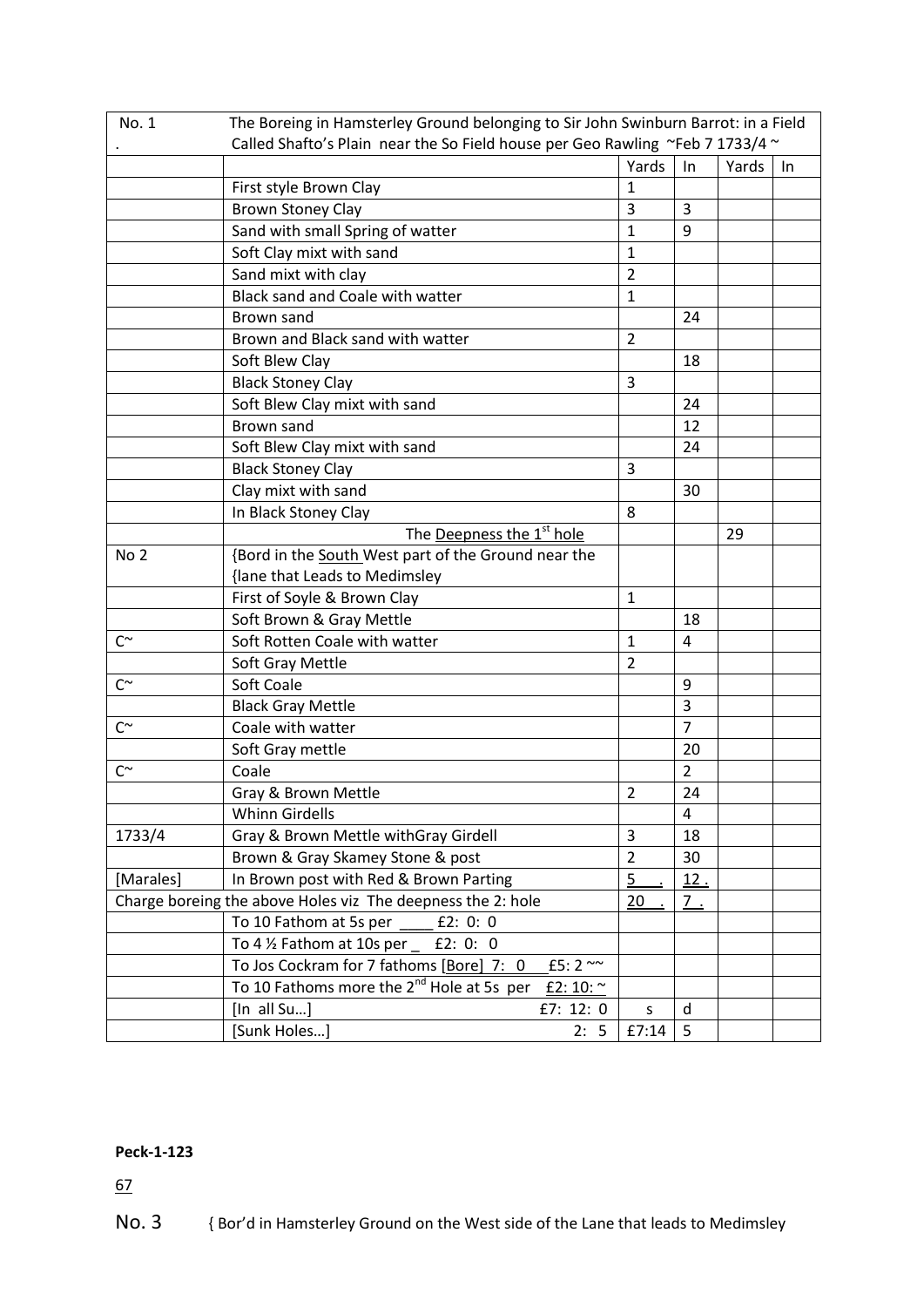| June 1734 for Sr. John Swinburn Barronet                                     | per John Rawling |     |
|------------------------------------------------------------------------------|------------------|-----|
|                                                                              | <u>Yd</u>        | In. |
| First of Soyle & Sandy gravell wth Watter                                    | $\mathbf{1}$     | 20  |
| <b>Stoney Clay</b>                                                           | 2                | 18  |
| Brown& Gray Sandy post with Brown Skamey parting that set away<br>the watter | 3                |     |
| Gray & Brown post girdells with brown Gray & Black skamey<br>partings        | 4                | 20  |
| Open Gray & Brown post with watter                                           | $\overline{2}$   |     |
| <b>Strong Gray post</b>                                                      |                  | 28  |
| Soft Gray & Black skamy post                                                 |                  | 10  |
| Gray & Brown post                                                            |                  | 20  |
| Soft Black[Danly] mettle mext with Coale                                     |                  | 12  |
| Gray post with much watter                                                   |                  | 6   |
| Gray post with brown skammy partings                                         | $\mathbf{1}$     |     |
| [Gutty] Brown & Gray Sandy Stone with watter                                 | 4                | 24  |
| A Gray post girdell                                                          |                  | 8   |
| Soft Brown Sandy Stone                                                       |                  | 12  |
| blackmettle                                                                  |                  | 12  |
| Blew & Brown Mettle                                                          | 1                | 24  |
| In Soft Blackmettle with Black girdell                                       | $\mathcal{P}$    | 4   |
|                                                                              |                  |     |
| In all carried forward                                                       | 26               | 7   |
|                                                                              |                  |     |



| Aug 13: 1734 Hamsterley Colliery                                                          | Fathom | Yd       | <b>In</b> |                                              | yd  |
|-------------------------------------------------------------------------------------------|--------|----------|-----------|----------------------------------------------|-----|
| Leaveld from the 2d Borehole to the<br>3d N ½ E: 185vd                                    | 8      | $\Omega$ | 30        | From the 2d Borehole to }<br>the 3d is abot. | 185 |
| & from the 3d Borehole to the 4 <sup>th</sup> in<br>the Wood NBE 220 yds                  | 9      | $1$ .    | 12        | From the 3d to the $4^{\text{th}}$           | 220 |
| September 4 1734                                                                          | 18     | $\Omega$ | 6         |                                              |     |
| Leaveld. From the 4 <sup>th</sup> to the 5 <sup>th</sup> Hole<br>in the wood NBE 34 E 280 | 13     |          | 8.        | From the $4^{th}$ to the $5^{th}$            | 280 |
|                                                                                           | 31     | $\Omega$ | 14        |                                              |     |
| September 17 Leaveld from the 5 <sup>th)</sup>                                            |        |          |           | From the 5 to the 6                          | 190 |
| Hole to the $6^{th}$ NEBN $\frac{1}{2}$ E 190 yd}                                         | 8      | 1        | 12        |                                              |     |
|                                                                                           | 39     |          | 26        |                                              |     |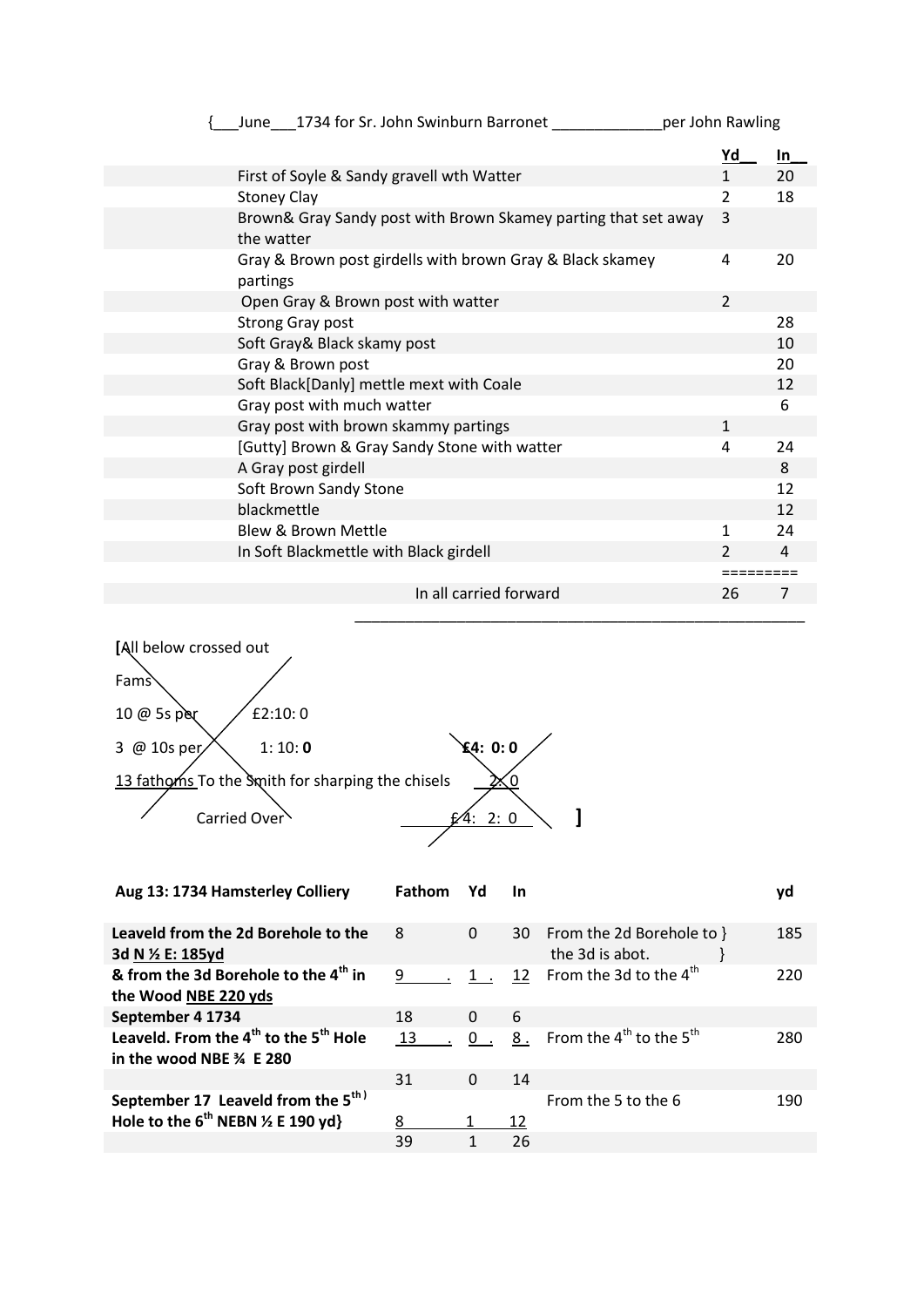|                                                |                                   |                         |              |              | Fam                     | Yd           | In             |
|------------------------------------------------|-----------------------------------|-------------------------|--------------|--------------|-------------------------|--------------|----------------|
| No 3 Hole<br>Brought from the other side       |                                   |                         |              |              | 13                      | 0            | $\overline{7}$ |
| 10 fathoms @ 5s per fathom £2:10:0             | <b>Bord Further: Blackmettle</b>  | 0                       | $\mathbf 0$  | $\mathbf{2}$ |                         |              |                |
| £ 1:17:6<br>$3\frac{3}{4}$ @ 10s ___           |                                   |                         |              | 4            |                         |              |                |
| <b>Smith Sharping the chisells</b> 2: 0        | C __ Coale with watter            | $\mathbf 0$             | 0            | $\mathbf{1}$ |                         |              |                |
| 13 % Fathm.<br>£4: 9: $6$                      |                                   |                         |              | $\mathbf{1}$ |                         |              |                |
|                                                | In Gray Mettle or thill           | $\overline{\mathbf{0}}$ | 0            | 12           | $\overline{\mathbf{0}}$ | 1            | <u>11</u>      |
|                                                | The Deepness of the 3             |                         |              |              | 13                      | $\mathbf{1}$ | 18             |
|                                                | Hole                              |                         |              |              |                         |              |                |
|                                                |                                   |                         |              |              |                         |              |                |
|                                                |                                   |                         | August 1734  |              |                         |              |                |
| No 4 Borehole -Bord in Hamsterley Wood         | } per John Rawling                |                         |              |              |                         |              |                |
| on the S Side the way that leads to Ebchester} |                                   |                         |              |              |                         |              |                |
|                                                | <b>First in Soyle Stoney Clay</b> | $\mathbf{1}$            | $\mathbf{1}$ | 18           |                         |              |                |
|                                                | <b>Sand with Small Feeder of</b>  |                         |              | 20           |                         |              |                |
|                                                | watter                            |                         |              |              |                         |              |                |
|                                                | <b>Stoney Clay</b>                | 5                       | 0            | $\mathbf 0$  |                         |              |                |
|                                                | <b>Blew Mettle</b>                |                         |              | 16           |                         |              |                |
|                                                | <b>Soft Blackmettle with</b>      | 1                       | $\mathbf 0$  | 22           |                         |              |                |
|                                                | <b>Girdell or Lumps</b>           |                         |              |              |                         |              |                |
| C                                              | <b>Coale with Watter</b>          |                         |              | 13           |                         |              |                |
|                                                | Gray mettle or thill with         |                         | 24           |              |                         |              |                |
|                                                | <b>Brown Skame</b>                |                         |              |              |                         |              |                |
|                                                | <b>White Gray mettle</b>          |                         | $\mathbf{1}$ |              |                         |              |                |
|                                                | <b>Blew Mettle with</b>           |                         | 1            | 6            |                         |              |                |
|                                                | <b>Catheads</b>                   |                         |              |              |                         |              |                |
|                                                | <b>Blackmettle skamed with</b>    |                         |              | 8            |                         |              |                |
|                                                | Coale                             |                         |              |              |                         |              |                |
| C                                              | Coale                             |                         |              | 12           |                         |              |                |
|                                                | Gray mettle or thill              |                         |              | 12           |                         |              |                |
|                                                | <b>Brown Mettle</b>               |                         |              | 8            |                         |              |                |
|                                                | <b>Brown &amp; Blew skamey</b>    |                         | 1            | 4            |                         |              |                |
|                                                | mettle                            |                         |              |              |                         |              |                |
|                                                | In Gray post Girdell with         |                         | 1            | <u>18</u>    | Fam                     | Yd           | In             |
|                                                | <b>Blew Skamey partings</b>       |                         |              |              |                         |              |                |
|                                                |                                   |                         |              |              | 12                      | $\mathbf 0$  | 1              |
| The Charge the 4 <sup>th</sup> Hole            |                                   |                         |              |              |                         |              |                |
| 10 Fam. @ 5s per<br>E2:10:0                    |                                   |                         |              |              |                         |              |                |
| @ 10s per 1: 0: 0<br>$2 -$                     |                                   |                         |              |              |                         |              |                |
| Smith sharping the Chisells 2: 0               |                                   |                         |              |              |                         |              |                |
| 12 Fathoms                                     | $E$ 3: 12: 0                      |                         |              |              |                         |              |                |
|                                                |                                   |                         |              |              |                         |              |                |
|                                                |                                   |                         |              |              |                         |              |                |
| Peck-1-125                                     |                                   |                         |              |              |                         |              |                |
| 68                                             |                                   |                         |              |              |                         |              |                |
|                                                |                                   |                         |              |              |                         |              |                |

| <b>No. 5</b>    | {Bor'd in Hamsteels Wood per John Rawling               |      |    |     |  |
|-----------------|---------------------------------------------------------|------|----|-----|--|
| <b>Borehole</b> | {of the North Side the Road [that] Leads to Ebchester } |      |    |     |  |
|                 | {Septem ~ ~ 1734 for John Swinburne Barro ~             |      |    |     |  |
|                 |                                                         | Fam. | Yd | -In |  |
|                 | First of Soyle & Stoney Clay                            |      |    | 30  |  |
|                 | Soft gray Mettle                                        |      |    | 18  |  |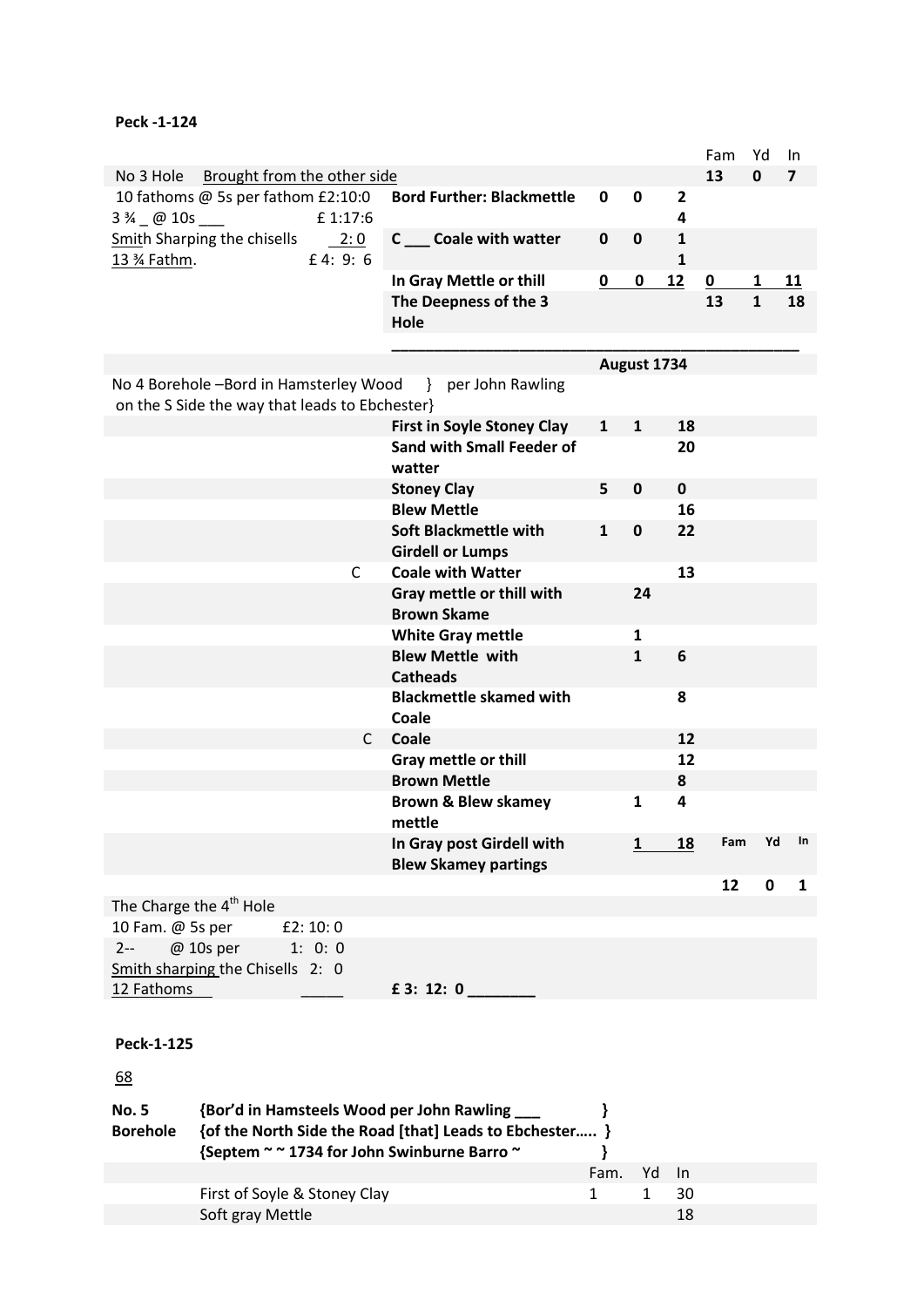|                                 | Gray Mettle mext with Coale            |                                       |              |              | 6              |                |              |           |
|---------------------------------|----------------------------------------|---------------------------------------|--------------|--------------|----------------|----------------|--------------|-----------|
|                                 | Gray & Brown Skamy mettle              |                                       |              | $\mathbf{1}$ |                |                |              |           |
|                                 | <b>Black [Slaty] Mettle</b>            |                                       |              |              | $\overline{2}$ | Fam            | Yd           | In        |
| $\mathsf{C}$                    | Coale with a small [Sineing] of watter |                                       |              |              | $\overline{7}$ | $\overline{2}$ | $\mathbf{1}$ | 27        |
|                                 | Gray mettle or thill                   |                                       |              |              | 12             |                |              |           |
|                                 | Brown mettle with brown girdells       |                                       |              |              | 20             |                |              |           |
|                                 | Gray post girdells with mettle parting |                                       | 1            | 0            | 0              |                |              |           |
|                                 | Gray post with watter                  |                                       | $\mathbf{1}$ |              | 12             |                |              |           |
|                                 | Blew & Brown Skamy mettle with}        |                                       | $\mathbf{1}$ | $\mathbf{1}$ |                |                |              |           |
|                                 | Brown & Gray post girdells             |                                       |              |              |                |                |              |           |
|                                 | Blew & Black mettle                    |                                       |              | $\mathbf{1}$ |                |                |              |           |
| C                               | Coale with watter                      |                                       |              |              | 12             |                |              |           |
|                                 | <b>Blew Mettle</b>                     |                                       |              |              | $\mathbf{1}$   |                |              |           |
| $\mathsf{C}$                    | Coale with watter                      |                                       |              |              | 24             | 5              | 0            | 9         |
|                                 | Gray Mettle or Thill                   |                                       |              |              | 12             |                |              |           |
|                                 | Gray post                              |                                       |              |              | 12             |                |              |           |
|                                 | <b>Gray Mettle</b>                     |                                       |              | $\mathbf{1}$ | 12             |                |              |           |
| $\mathsf{C}$                    | Coale                                  |                                       |              |              | $\overline{9}$ | $\mathbf{1}$   | 0            | 9         |
|                                 | <b>Black [Slaty] Mettle</b>            |                                       |              |              | 9              |                |              |           |
|                                 | <b>Gray Mettle</b>                     |                                       |              |              | 18             |                |              |           |
| $\mathsf{C}$                    | Coale                                  |                                       |              |              | 6              |                |              |           |
|                                 | In Gray Mettle                         |                                       |              | 1            | $\overline{0}$ |                |              |           |
|                                 |                                        |                                       |              |              |                |                |              | <u>33</u> |
| Charge the 5 <sup>th</sup> Hole |                                        | The Deepness the 5 <sup>th</sup> Hole |              |              |                | 10             | 0            | 6         |
| Fam Yd In                       |                                        |                                       |              |              |                |                |              |           |
|                                 |                                        |                                       |              |              |                |                |              |           |

To 10: 0: 6 @ 5s per fathom £2: 10: 0

No. 6 Hole Bored in Hamsterley Ground in a pasture about 190 yards NEBN  $\frac{1}{2}$  E from this Hole No.5 per John Rawling ~~ September 1734

|                                                    | Fam | Yd       | $\ln$    | Fam | Yd            | <b>In</b> |
|----------------------------------------------------|-----|----------|----------|-----|---------------|-----------|
| {First of Soyle & Brown gravely Clay with a Small} | 1   | 0        | 0        |     |               |           |
| {[Sineing] of watter at the Bottom                 |     |          |          |     |               |           |
| Blew & Brown Skamy Mettle                          | 1   | $\Omega$ | $\Omega$ |     |               |           |
| <b>Blew &amp; Black Mettle</b>                     |     |          | 18       |     |               |           |
| Coale                                              |     |          | 8        |     | $\mathcal{P}$ | 26        |
| Soft Black & Brown Mettle                          |     |          | 10       |     |               |           |
| Brown & Gray Open Post with Brown Skamy}           |     | 1        | 12       |     |               |           |
| partings with watter                               |     |          |          |     |               |           |
| Browm Mettle & Stone with Gray Skame               | 1   | $\Omega$ | 12       |     |               |           |
| <b>Blew &amp; Black Mettle</b>                     |     | 1        | 6        |     |               |           |
| Coale with watter                                  |     |          | 27       | 3   | 1             | 31        |
| <b>Black Mettle</b>                                |     |          | 9        |     |               |           |
| <b>Gray Mettle</b>                                 |     | 1        | 0        |     |               |           |
| Whin Girdell or Lump                               |     |          | 6        |     |               |           |
| <b>Gray Mettle</b>                                 | 1   |          |          |     |               |           |
| Coale                                              |     |          | 6        |     |               |           |
|                                                    |     |          |          |     |               |           |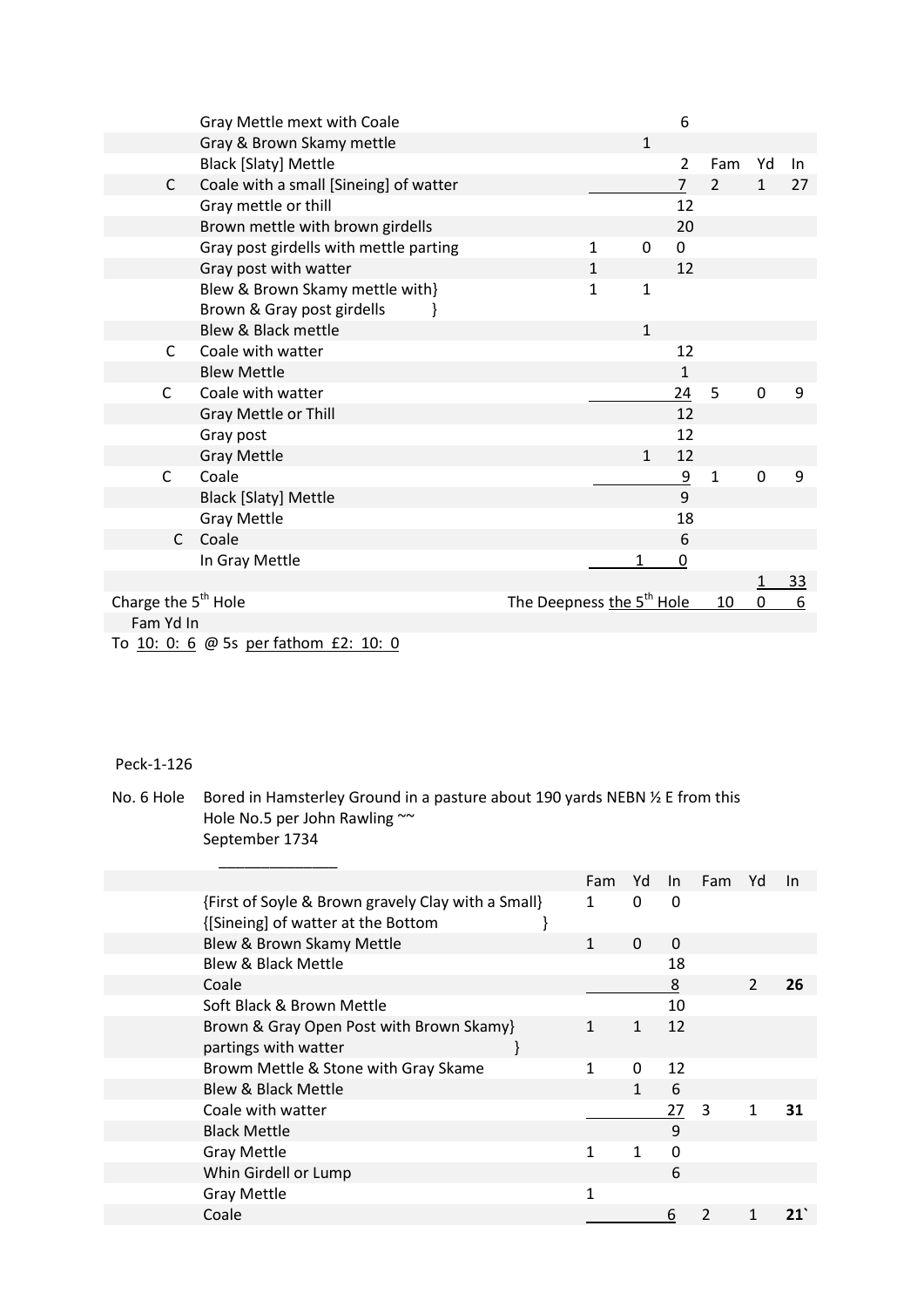| In Gray mettle                                                |    |  |
|---------------------------------------------------------------|----|--|
| The Deepness the 6 <sup>th</sup> Hole                         | 10 |  |
| The Charge the $6th$ Hole to 10 Fathoms at 5s per<br>E2: 0: 0 |    |  |
| Smith<br>1: 0                                                 |    |  |
| E2: 11: 0                                                     |    |  |

69

Wee whose names are underwritten have taken a view of the Trunk waggons. Way. Gins. Ropes. Deals &c belonging to Felton Colliery & to the best of our Judgmt have valued the same as under. November 25<sup>th</sup> 1734

|                                                                        |   | £              | S              | d              |
|------------------------------------------------------------------------|---|----------------|----------------|----------------|
| Eight Ginns valued at                                                  |   | 111            | $\mathbf{1}$   |                |
| Foure pare Roule & Standers                                            |   | $\overline{2}$ | 9              |                |
| Six pare of Coale Ropes 7 Sinking Ropes                                |   | 21             | 16             | 6              |
| One old Ginn Axeltree                                                  |   | $\mathbf{1}$   | 10             | 0              |
| One old Start                                                          |   |                | $\overline{4}$ |                |
| Fifty eight mells and ninety six Wedges whd.63 sto11 [pd at 2 1/2 per] |   | 9              | 6              | $\frac{1}{2}$  |
| Seventy one great Shovells & seventeen little shovells                 |   | 6              | $\overline{2}$ | 8              |
| <b>Five Sled Trams</b>                                                 |   |                | 8              | 4              |
| Thirteen hu7ndred and sixty Deals                                      |   | 36             | 14             | 10             |
| Thirty one Wheal Trams                                                 |   | 6              | 19             | 6              |
| Two Man Tubs Four Kettle Tubs                                          |   |                | 15             |                |
| Five Firr Balks 45 foot at 9d per foot                                 |   | $\mathbf{1}$   | 13             | 9              |
| One Oak Crib                                                           |   |                | $\overline{7}$ | 6              |
| One [Going] Pump with 5 1/2 yards of chaine                            |   | $\mathbf{1}$   | 5              |                |
| Two lamps                                                              |   | $\mathbf{1}$   |                |                |
| Foure thousand seven hundred & eleven yards of waggon way 18d per yard |   | 353            | 6              | 6              |
| Twelve hundred and three yards more at 12d per yard                    |   | 60             | 3              |                |
| One hundred and sixty foure yards ditto at 8d per yard                 |   | 5              | 9              | $\overline{4}$ |
| Three hundred and ninety two yards ditto at 2d per yard                |   | $\overline{3}$ | 5              | 4              |
| Twenty six Coale Waggons at £4 per waggon                              |   | 104            |                |                |
| Two ballast Waggons at £2 per waggon                                   |   | $\overline{4}$ |                |                |
| Foure spare Waggon Trees weight 16 Stone at 3s 6d per stone            |   | $\overline{2}$ | 16             |                |
| Twelve Steath Barrows with corves to yr. same at 2s 6d per barrow      |   | $\mathbf{1}$   | 10             |                |
| {One gavelick one wedging Chisell one Lapband PunchOne Great mall One} |   |                | $\overline{7}$ | 1              |
| {wedging Mall weight 2 sto 6pod. At 2 % d per pound                    |   |                |                |                |
| Seven Keel Rooms with a Trunk covered at £25 per peice                 |   | 175            |                |                |
| Four Keel Rooms with a Trunk uncovered at 15£ each                     |   | 60             |                |                |
| Three Spouts at 10s per peice                                          |   | $\mathbf{1}$   | 10             |                |
| Fifteen hanging [sheets] at 5s per piece                               |   | 3              | 15             |                |
|                                                                        |   |                |                |                |
| <b>Carried Forward</b>                                                 | £ | 976            | 15             | Δ              |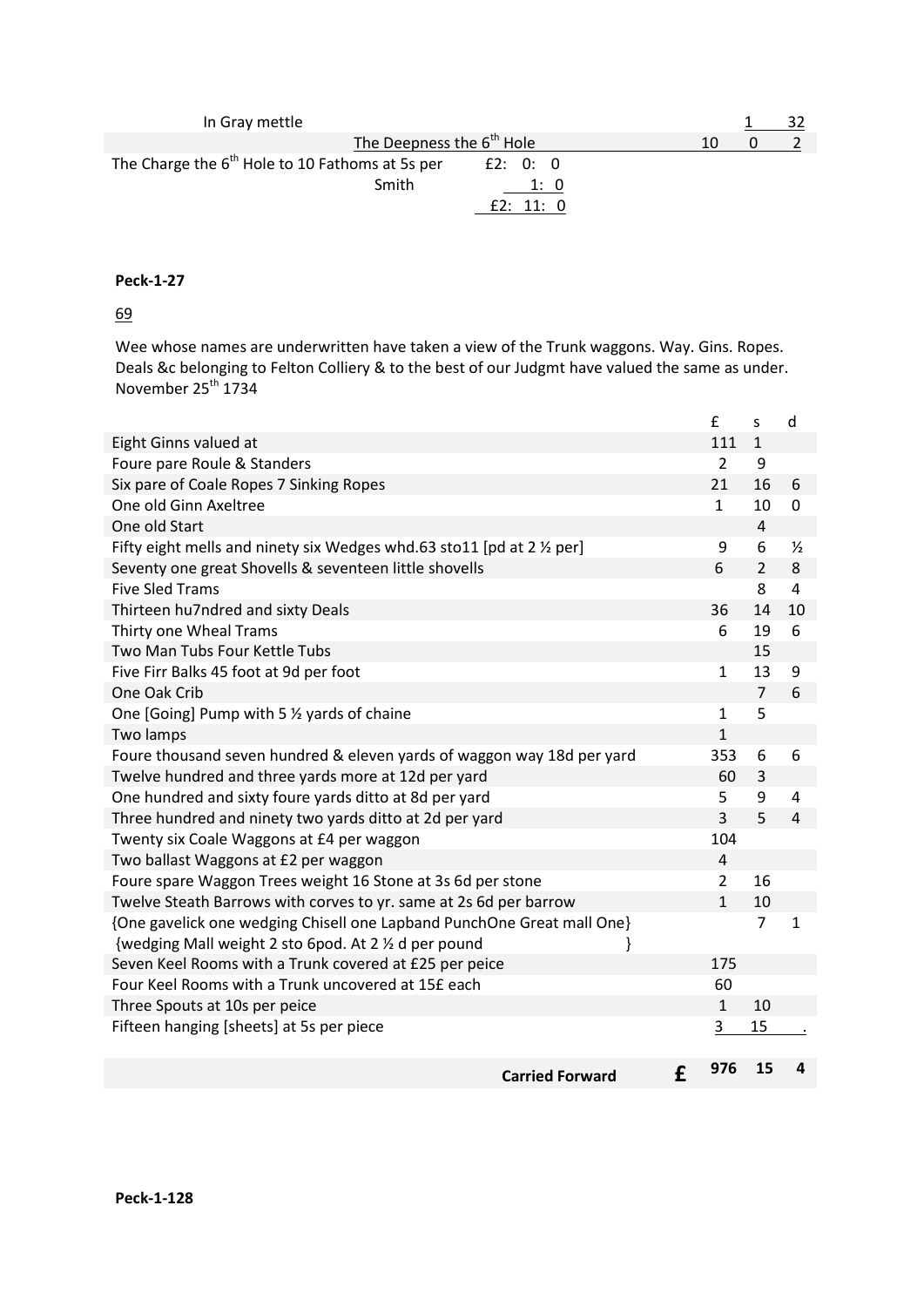|                                                                               | £              | S.                      | d                        |
|-------------------------------------------------------------------------------|----------------|-------------------------|--------------------------|
| <b>Brought Over</b>                                                           | 976            | 15                      | $4\frac{1}{2}$           |
|                                                                               |                |                         |                          |
|                                                                               |                |                         |                          |
| The Floore on the Steath with the Cape valued at                              | 16             | 10                      |                          |
| The Ongate of the Trunk (28yds) _______                                       | 22             | 10                      |                          |
| The West Offgate ----33yds}                                                   |                |                         |                          |
| The East Offgate ----28yds} Called 4 Keel Rooms                               | 16             |                         |                          |
| Two Pump Flyes Sixteen Steall Picks one Single Horse Tub bow Two Thimbles }   |                |                         |                          |
| one boult for an Overtree Two Ginn Gudgings Foure pair[Clivises] Three mells} | 4              | $\overline{7}$          | 6                        |
| & Old Iron Weight 30 Stone at 2s: 11d per Stone                               |                |                         |                          |
| Forty Fathom Aire Boxes 24 boxes at 16d per box                               | 1              | 12                      |                          |
| <b>Fourteen</b>                                                               | 4              | 18                      |                          |
| Ten Old pumps at 4s per piece                                                 | 2              |                         |                          |
| One Boule Tub bound with Iron                                                 | ---            | $\overline{\mathbf{z}}$ | $---$                    |
| Twenty Three sinking hacks weight 14 sto: 7 pod at 2 % per pound              | $\overline{2}$ | $\mathbf{2}$            | 3 <sub>2</sub>           |
| Twelve Boreing Chissells weight 5 sto: at 3s 6d per stone                     | ---            | 17                      | 6                        |
| Sixty fathom Bore Rodds with yr. Short Gear belonging to them                 | 12             | 5                       | $\overline{\phantom{a}}$ |
| Forty three pound of Leather at 12d per pound                                 | $\mathbf{2}$   | $\mathbf{3}$            | $---$                    |
| Three Staple Bouls at 3s: 4d per piece                                        | ---            | 10                      | $---$                    |
| Old Crampits [etc] weight 9 stone at 1s: 9d per stone                         | ---            | 15                      | 9                        |
| Ninety foure spars viz 59 at 12d & 35 at 8d per piece                         | 4              | $\overline{2}$          | 4                        |
| Five [Heep] Sleds at 5s per piece                                             | 1              | 5                       |                          |
| Five Old Double Horse Tubs bound with Iron at 12s: 6d per                     | 1              | 5                       | ---                      |
|                                                                               |                |                         |                          |
| £                                                                             | 1070           | 5                       | 9                        |
|                                                                               |                |                         |                          |

 **Richard Peck Stephen Dripton Jacob Richardson Robert Jackson**

## **Peck-1-129**

70

Wee Whose names are Underwritten have take a View of The Trunk Waggons Ginns etc. Belonging to Grand Lease Colliery November yr 20<sup>th</sup> 1734

|                        | In PartnerShipp~ (viz)                     |   |    |       |    |  |
|------------------------|--------------------------------------------|---|----|-------|----|--|
|                        | Seven Coale Ginns valued at                |   |    |       | 73 |  |
|                        |                                            |   |    |       |    |  |
|                        | Belonging to Walter Blackett Esqr (viz)    |   |    |       |    |  |
|                        |                                            | f |    | ി     |    |  |
| $\overline{2}$<br>Each | Keel Roomes with a Trunk at £3: 6s: 0d per | 6 | 12 | $---$ |    |  |
|                        | The shade of ditto                         | 6 | 8  | $---$ |    |  |
| 4                      | Sheets at 2s per peice                     |   |    |       |    |  |
|                        |                                            |   |    |       |    |  |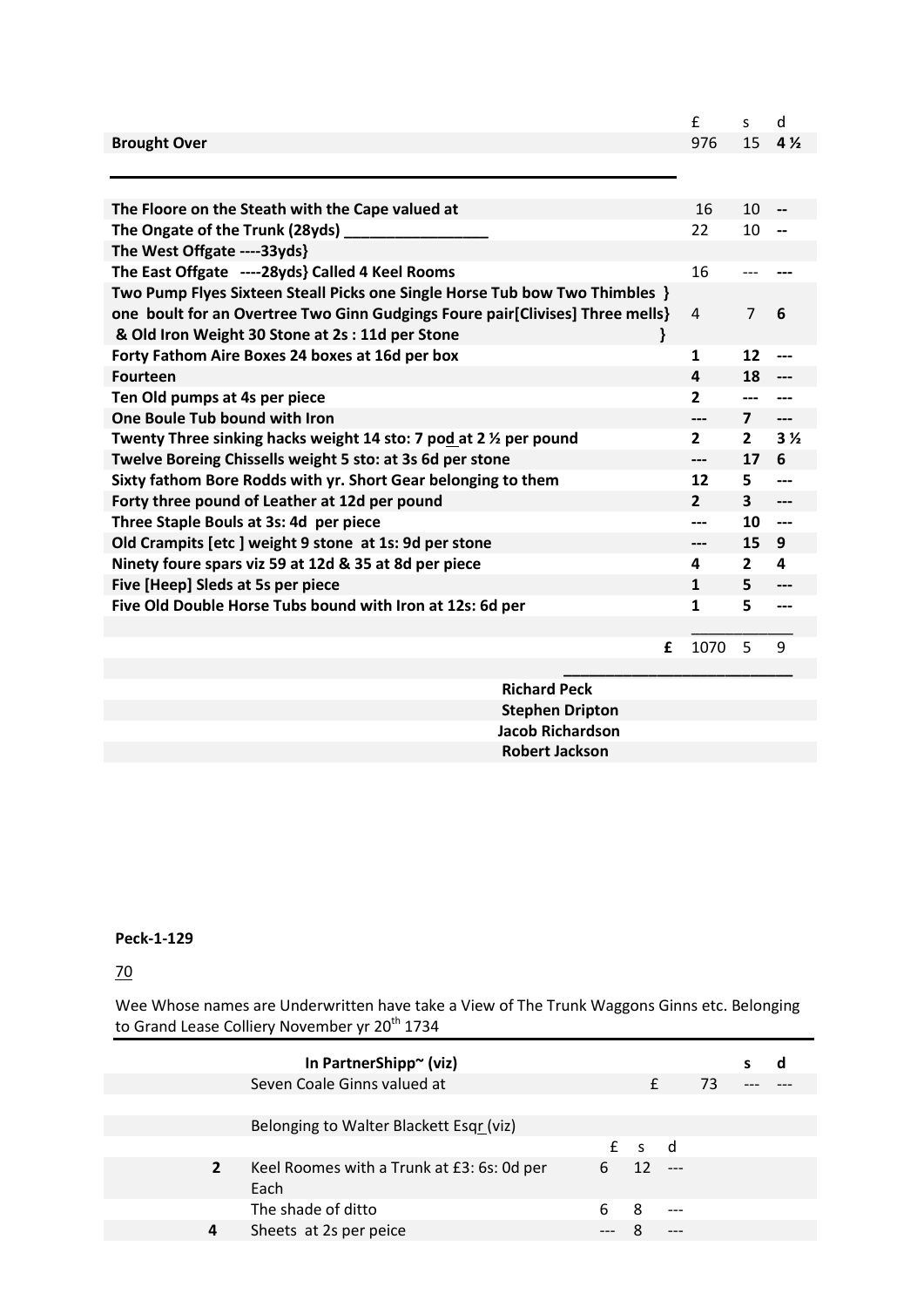| 6 | Old waggons the Iron work of Each 15 $\frac{1}{2}$ stone 16 5 6<br>at 3s: 6d per stone |  |       |  |
|---|----------------------------------------------------------------------------------------|--|-------|--|
|   | Spare Axeltrees weight 8 stone 3 pod at 3d per 1 8 9<br>pound                          |  | 31    |  |
|   |                                                                                        |  | 104 2 |  |
|   |                                                                                        |  |       |  |
|   |                                                                                        |  |       |  |
|   |                                                                                        |  |       |  |

## **Memorandm**

The Mount & the Waggon way is not valued. The Steath Dike is not Floored neither has it any Cape

## **Peck-1-130**

Wee Whose names are Underwritten have Taken a View of the Trunk Waggons Way Ginns etc Belonging to Brockwell Colliery November the 20<sup>th</sup> 1734

|                |                                                                                           |               |              |                |     | s  | d              |
|----------------|-------------------------------------------------------------------------------------------|---------------|--------------|----------------|-----|----|----------------|
|                | 5588 Yards of waggon way at 12d per yard                                                  |               |              | f              | 279 | 8  |                |
|                | 8 Lyeing Waggons the Irongear of Each 15 % Stone}<br>at 3s: 6d per stone                  |               |              |                | 21  | 14 |                |
|                | 3 Coale Ginns valued at                                                                   |               |              |                | 27  | 10 |                |
|                |                                                                                           |               |              |                |     |    |                |
|                | In Partnership                                                                            |               |              | f              | 328 | 12 |                |
|                |                                                                                           |               |              |                |     |    |                |
|                |                                                                                           | $\mathbf{f}$  | $\mathsf{S}$ | d              |     |    |                |
| 12             | Goeing Waggons at £4 per piece                                                            | 48            |              |                |     |    |                |
| $\mathbf{1}$   | Lying Waggon the Irongear 15 1/2 sto: at 3s: 6d per sto:                                  | $\mathcal{P}$ | 14 3         |                |     |    |                |
| 3              | Keell Rooms with a Trunk: The Ongate from the Turnrail to}                                | 44            | 0            | 0              |     |    |                |
|                | the Spout: 4 sheets 1 spout 38 Yards of Cape & Turnrails<br><sup>1</sup>                  |               |              |                |     |    |                |
|                | 7 Barrows & 4 yards of Steath Floored all valued at                                       |               |              |                |     |    |                |
| $\overline{2}$ | Spare Waggon Axeltrees 7 sto: 9 pod at 3d per pound                                       | $\mathbf{1}$  | 6            | 9              |     |    |                |
| $\mathbf{1}$   | Sto Po                                                                                    |               |              |                |     |    |                |
|                | [Gavelick] Weight 0: 11                                                                   |               |              |                |     |    |                |
| 1              | Wedging Chissell --- 1 1/2                                                                |               |              |                |     |    |                |
| 1              | <b>Great Mall</b><br>1:6                                                                  |               |              |                |     |    |                |
| 1              | <b>Wedging Mall</b><br>2 sto: 10 $\frac{1}{2}$ pod at 2 $\frac{1}{2}$ per pound<br>$-- 6$ |               | 8            | $0\frac{1}{4}$ |     |    |                |
|                |                                                                                           |               |              |                |     |    |                |
|                | Belonging to Walter Blacket Esqr                                                          |               |              | $\mathbf{f}$   | 96  | 9  | $0\frac{1}{4}$ |
|                |                                                                                           |               |              |                |     |    |                |
|                |                                                                                           |               |              | £              | 425 |    | $0\frac{1}{4}$ |
|                |                                                                                           |               |              |                |     |    |                |
|                |                                                                                           |               |              |                |     |    |                |

NB 4d per yard more then what is Charged above will only make the Waggon Way a Currant goeing Way ~

#### **Peck-1-131**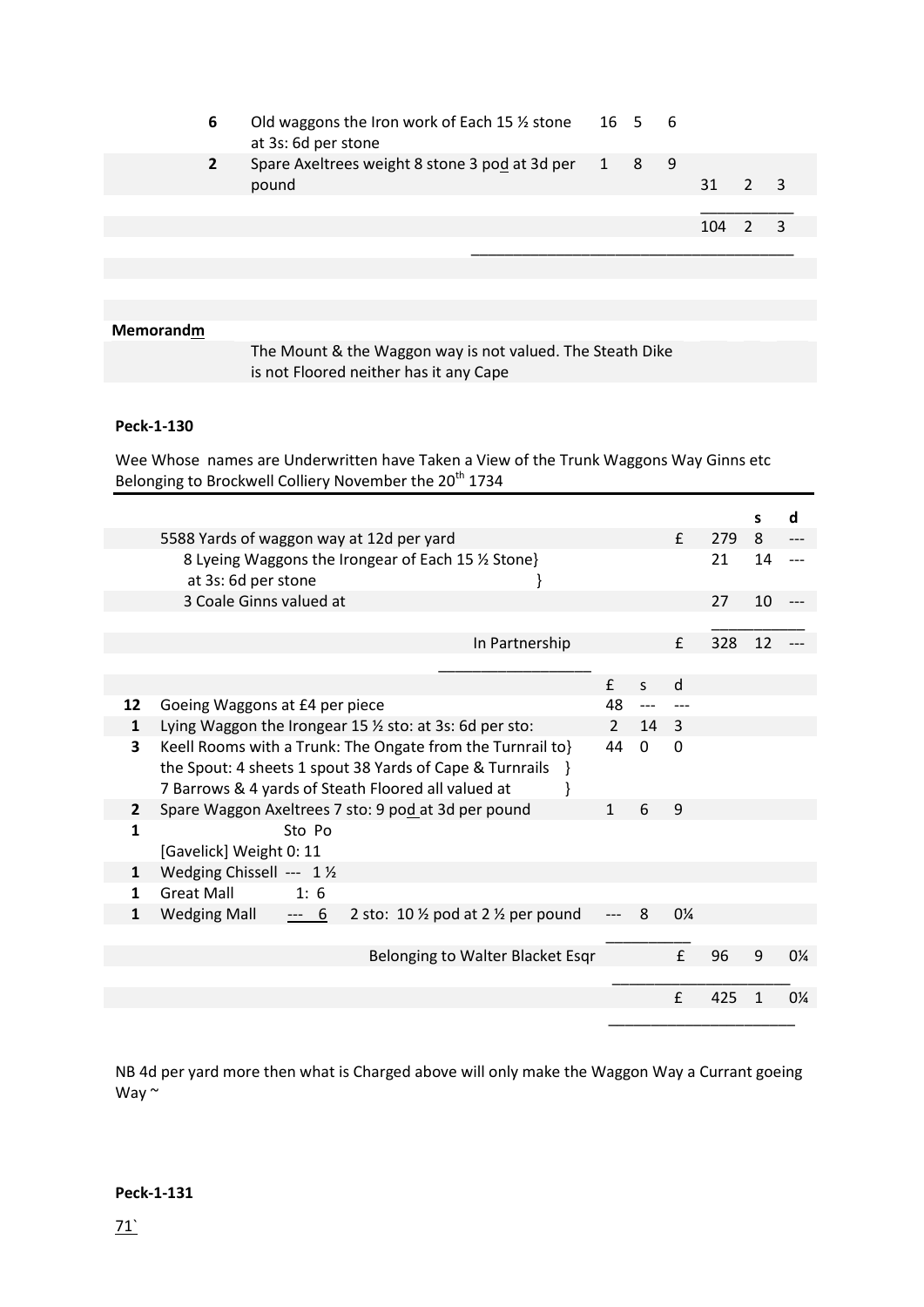The Severall Seams of Coale Wrought on Blackburn Edge as Followeth

From the Surface to the First Coale called the Quarry [J] eat or or Upper maine Coale 7 fathom in height About 2 yards but not Good Supposed the same of Jesmond.

From the First Coale to Second Called the Hard Coale or High Blackburn Coale 13 Fathom in height about 1 Yard 16 Inches Good Coale supposed per Mr Bullock & Mr Barnes to be Jesmond Mettle Coale & stone Coale Cast Together – NB this Coale is Good in Tanfield Moore Called Tanfield Moore Upper Seam.

From the Second to the Third Called the brass Thill 11 Fathom in height about 1 ½ Yard with Some Times a Little Band.

From the Third to the Fourth Called the Top Coale 24 fathom in Height about 2 Yards This Bucksnook Seam.

From the Fourth to the Fifth Called the mane Coale 7 Fathom in height about 1 Yard 16 Inches.

| To the First Coale 7 | <b>Fathom</b> |
|----------------------|---------------|
| To the Second 13     |               |
| To the Third 11      |               |
|                      |               |
|                      |               |
|                      | 62            |
|                      |               |

Whikham Town Street: From the Surface to the First Coale called the[First] or 3 Quarter Coale

From the First Coale to Yr Second called Yr Mane Coale 10 fathom in hight About 4 Yards this is Blacburn Top Coale mane & [Cennell] or Foul Coale Together : Supposed Bucksnook Seam & Mane Coale Together.

From Yr Second to the Third Called yr Stone Coale 26 fathom in height About 1 yard 8 Inches supposed to be under Bucksnook maine Coale.

From yr Third to yr Fourth called yr [J] eat Coale 5 Fathom a Small seam.

From yr Fourth to the Fifth called the Little Coale or 3 Quarter Coale 5 Fathom

From the Fifth to the Sixth Called Morrosfield Coale 5 Fathom in height about 1 Yard 12 Inches.

NB the [j] eat Coale Little Coale & Morrosfield Coale is all Together at Blackburn & is Called the 10 Quarter Coale.

#### **Peck-1-132**

1734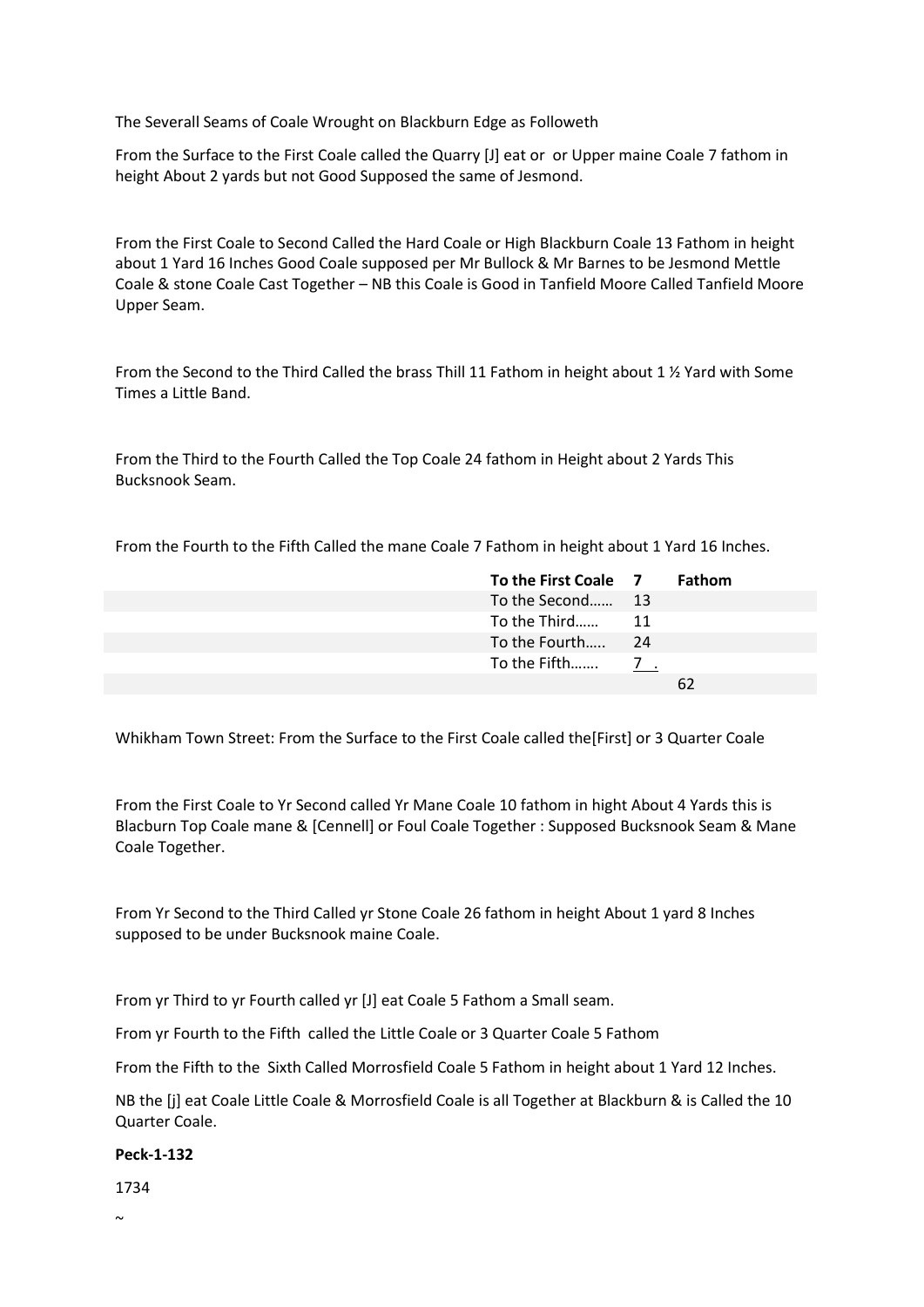| The Boreing Note att Gunnerton fell to the North from The Dike as<br>Followeth ~ per Order Rich Peck                                |                |                     |                             | <b>Fathoms</b> | Yards        | <b>Inches</b>  |
|-------------------------------------------------------------------------------------------------------------------------------------|----------------|---------------------|-----------------------------|----------------|--------------|----------------|
| First of Soyle & Stony Clay with some Small [Sipeings]                                                                              |                |                     |                             | $\overline{7}$ | $\Omega$     | 6              |
| Of a Gray sandy Stone                                                                                                               |                |                     |                             | $\mathbf 0$    | 0            | 18             |
| <b>Soft Black Gray mettle</b>                                                                                                       |                |                     |                             | $\mathbf{1}$   | $\mathbf{1}$ | $\overline{0}$ |
| A Blue Gray Stone of a Limestone nature but not hard- Some water                                                                    |                |                     |                             | $\mathbf 0$    | 0            | 34             |
| <b>White post</b>                                                                                                                   |                |                     |                             | 0              | $\mathbf{1}$ | 0              |
| Open white post mixt with whin                                                                                                      |                |                     |                             | $\mathbf 0$    | 0            | 24             |
| <b>White Post Girdells with Gray partings</b>                                                                                       |                |                     |                             | $\overline{2}$ | $\mathbf 0$  | 24             |
| Coale with water the water fell Three Fathom in theBor3hole                                                                         |                |                     |                             | $\mathbf 0$    | 0            | $\overline{3}$ |
| Grey Mettle with some small [Skares] of Coale                                                                                       |                |                     |                             | $\mathbf 0$    | 0            | 20             |
| <b>White Post</b>                                                                                                                   |                |                     |                             | $\mathbf 0$    | 0            | 30             |
| <b>Black Gray mettle</b>                                                                                                            |                |                     |                             | $\Omega$       | $\Omega$     | 28             |
| Coale                                                                                                                               |                |                     |                             | $\mathbf 0$    | 0            | 26             |
| In Black Gray Thill                                                                                                                 |                |                     |                             | $\mathbf 0$    | 0            | 03             |
|                                                                                                                                     |                | <b>Bored in all</b> |                             | 14             | 00           | 00             |
| Ending January yr $23^{rd}$ – 1734/5 In Rawling Borer                                                                               |                |                     |                             |                |              |                |
| The Charge of Boreing the Above Hole as Followeth                                                                                   |                |                     |                             |                |              |                |
|                                                                                                                                     | £              | $\mathsf{s}$        | $\operatorname{\mathsf{d}}$ |                |              |                |
| To 10 fathom at 5s per fathom                                                                                                       | $\overline{2}$ | 10                  | 00                          |                |              |                |
| To 4 Fathom at 10 per Fathom                                                                                                        | $\overline{2}$ | 00                  | 00                          |                |              |                |
| To 2 Days with Mr Peck at Gunnerton                                                                                                 | 00             | 5                   | 0                           |                |              |                |
| To Wm. Mell for My Horse keeping in time of Boreing                                                                                 | $\mathbf 0$    | 4                   | 6                           |                |              |                |
| To Making Boxes & putting them Down to yr stone                                                                                     | 0              | 5                   | $\overline{\mathbf{8}}$     |                |              |                |
|                                                                                                                                     |                |                     |                             | 5              | 5            | $\overline{2}$ |
|                                                                                                                                     |                |                     |                             |                |              |                |
| Walter Blacket Esqr to George Rawling Dr.                                                                                           |                |                     |                             |                |              |                |
| To Two Times at Gunnerton fell Boreing for Coale per Order of Mr<br>Richmond} (viz) 6 Days for myself & Horse at 2s 6d per Day<br>ł |                |                     |                             | $\mathbf 0$    | 15           | 0              |
|                                                                                                                                     |                |                     |                             |                |              |                |
|                                                                                                                                     |                |                     |                             | £6             | 00           | $\mathbf 2$    |

Bored

| Yds | <b>Inches</b> |            |
|-----|---------------|------------|
|     | 13            |            |
|     | 26            |            |
|     | q             |            |
|     |               |            |
|     | าว            | for the 15 |
|     |               |            |
|     |               |            |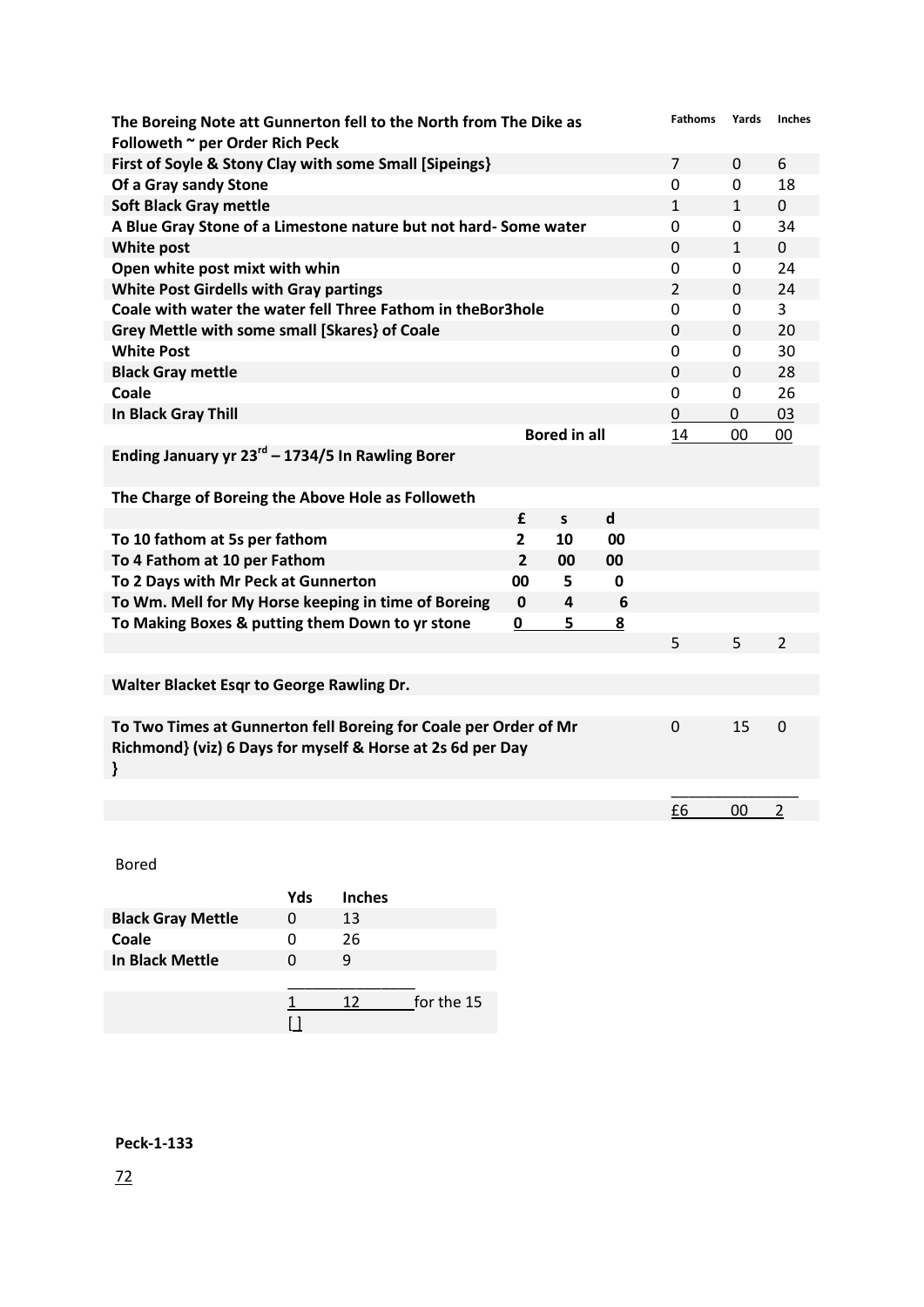A Computation of the Charge Wining Byker Colliery to the Dip of the present Engines October 29<sup>th</sup> 1734

Mr Nichs. Ridley's Opinion (viz)

\_\_\_\_\_\_\_\_\_\_\_\_\_\_\_\_\_\_\_\_\_\_\_\_\_

| NB it's a<br>Double Drift} | To Drive a Mettle Coale Drift from the French Pit to the Chance Pit}<br>supposed to be 540Yds at 8s per Yd                     | 216 |          |
|----------------------------|--------------------------------------------------------------------------------------------------------------------------------|-----|----------|
|                            | To Sinking 18 Staples for Aire in Driving the said Drift at £12 per Piece                                                      | 216 | $\Omega$ |
|                            | To Timber wright worketc for Bratishing the Aire                                                                               | 20  |          |
|                            | To Ropes Tubs etc                                                                                                              | 5   |          |
|                            | To driving or Cutting out Two Fathom of Leavell that's Supposed will}<br>be standing at the Chance Pitt (100 Yards to the Dip) | 30  |          |
|                            |                                                                                                                                |     |          |
|                            |                                                                                                                                | 487 |          |
|                            |                                                                                                                                |     |          |

| $1st$ 2y [February]  | How will the Above Leavells etc be Drove & the Pitt's work Coale work when the<br>Aire is Confined into the Mettle Coale Drifts                                                                                                                                                                                                                      |
|----------------------|------------------------------------------------------------------------------------------------------------------------------------------------------------------------------------------------------------------------------------------------------------------------------------------------------------------------------------------------------|
| 2d                   | If Water is in Either Maine Coale or mettle Coale the Drift Cannot be Drovew at the<br>Above Price                                                                                                                                                                                                                                                   |
| 3d                   | If no Watter in the Maine Coale There will be no Occation for staples or Mettle<br>Coale Drifts                                                                                                                                                                                                                                                      |
| $Ath$ <i>annonon</i> | When the Above Leavell is perfected: by the Largest Computation will not winn<br>Above 100 Yards to the east from the Chance pitt: which is Takeing a small holdof<br>the Colliery _ & what's wrought Further to the Dip must be by Virtue of pumps &<br>Leavells which may be a great Expence: as well as working The Coales to a<br>Disadvantage ~ |

## **Peck-1-134**

Richd Peck's Opinion\_\_\_\_

|                 | To Sink a Pitt about 240 Yards on the south side of the Chance}                                                                                                                                                                                                                                        | £    | S | d |
|-----------------|--------------------------------------------------------------------------------------------------------------------------------------------------------------------------------------------------------------------------------------------------------------------------------------------------------|------|---|---|
|                 | Pitt will be 40 Fathom from the Thill of the Top Coale                                                                                                                                                                                                                                                 | 200  |   |   |
|                 | To the Thill of the Maine Coale at £5 per Fathom is                                                                                                                                                                                                                                                    |      |   |   |
|                 | To Timber nails & Workmanship                                                                                                                                                                                                                                                                          | 100  |   |   |
|                 | To Bratishing down Aire Cutting Cutting out No[g]holes etc                                                                                                                                                                                                                                             | 12   |   |   |
|                 |                                                                                                                                                                                                                                                                                                        |      |   |   |
|                 |                                                                                                                                                                                                                                                                                                        | £312 |   |   |
|                 |                                                                                                                                                                                                                                                                                                        |      |   |   |
| $1^{\text{st}}$ | When the Above pitt is Sunk is Supposed to have as Much hold of<br>The Colliery as Where the Mettle Coale Leavell is Cut out $-$ if so<br>by Putting down to the Mettle Coale: will per Computation win the<br>Bird Nest: and the Ground under Byker belonging to Mr Ridley.                           |      |   |   |
|                 |                                                                                                                                                                                                                                                                                                        |      |   |   |
| 2d              | By Fixing an Engine upon the said pit: the Coale to the Rise as also<br>to the Dip: will be wrought without any advance price: on Account<br>of pumping watter.<br>Whereas of that Coale be wrought by virtue of pumps will amount<br>To a great Expence __ to which I Refar to your present workings. |      |   |   |
|                 |                                                                                                                                                                                                                                                                                                        |      |   |   |
|                 |                                                                                                                                                                                                                                                                                                        |      |   |   |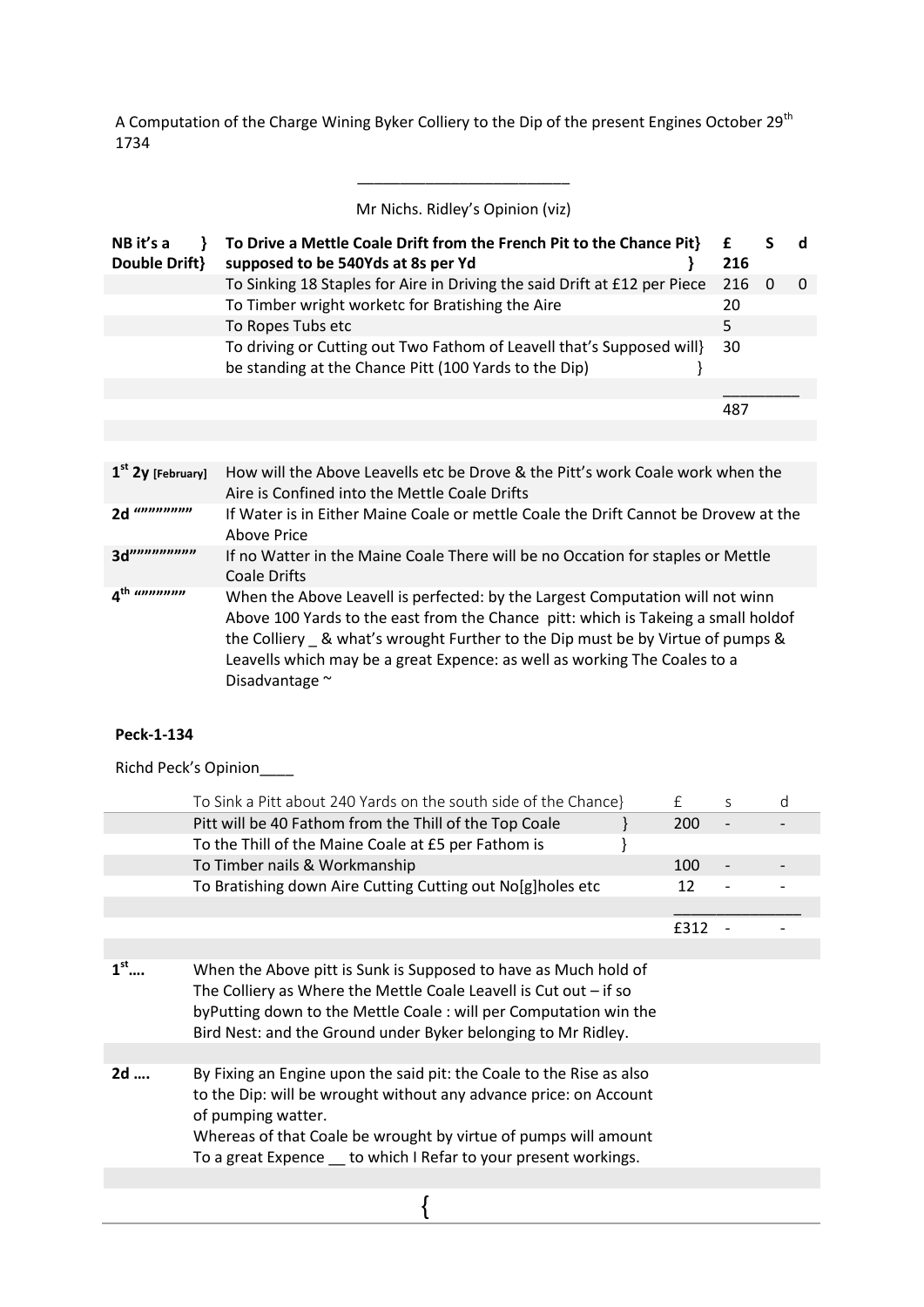## 73

An Estimate of Charge of a Fire Engine

The Bore of pumps that will Discharge 400 [hhds]in one Hour must be 13 Inches Diameter also the Diameter of the Cylinder 33 Inches to Run 12 Strokes per minuet yr. strokes 6 Foot [6] Long

|                                                                           | £              | S             | d   |
|---------------------------------------------------------------------------|----------------|---------------|-----|
| To 22 fathom of pumps 13 Inches Diameter                                  | 30             | 00            | 00  |
| To Boreing jointing pluging Hooping & Screw bolts to fasten the plugs in} | 24             | 0             | 0   |
| The pumps                                                                 |                |               |     |
| To Two Brass Barrels for the [Bages] to work in 13 inches Diameter        | 90             | 00            | 00  |
| To two Buckets and two [Claks]                                            | 6              | 00            | 00  |
| To Iron to hoop the pumps                                                 | 37             | 00            | 00  |
| To 40 Fathom Spears & joynts belonging to them                            | 19             | 00            | 00  |
| To the Cistern & [Slipers] to bare the piller of pumps                    | 5              | 00            | 00  |
| To smith work                                                             | 24             | 00            | 000 |
| To the Regulater beam with yr. Arches to it                               | 24             | 00            | 00  |
| To the Gudgeon that Carries the Beam stirrups barrs and Screw plates      | $\overline{3}$ | 15            | 00  |
| To Two Brassesthat the Gudgeon runs in                                    | 6              | 00            | 00  |
| To 3 Chains, Catch pins, & 4 plates Belonging to the Regulater Beam       | 26             | 00            | 00  |
| To the Engine House                                                       | 120            | 00            | 00  |
| To 33 Inches Cylinder                                                     | 150            | 00            | 00  |
| To 2 Cylinder Beams, 2 plates, & 7 Screw bolts                            | 27             | 00            | 00  |
| To the piston                                                             | 3              | 00            | 00  |
| To the Boyler                                                             | 80             | 00            | 00  |
| To Leading the Boyler Top                                                 | 32             | 00            | 00  |
| To the Regulater that stands at the top of the Boyler                     | 9              | 00            | 00  |
| To the sinking pipes                                                      | 12             | 00            | 00  |
| To the other pipes about the Cylinder                                     | 8              | 00            | 00  |
| To the small [F & Y]& 2 small brasses yr. [Y] runs in                     | $\overline{2}$ | 06            | 00  |
| To Cocks about the Cistern                                                | 3              | 15            | 00  |
| To small values                                                           | 0              | 10            | 00  |
| To Bars for the Fireplace                                                 | 12             | 00            | 00  |
| To Bricks Lime and Workmanship                                            | 13             | 00            | 00  |
| To a Crab Rope                                                            | 8              | 00            | 00  |
| To 2 Shear Legs & a Block                                                 | 10             | 00            | 00  |
| To a New crab                                                             | $2^{\circ}$    | 10            | 00  |
| To [Soder]                                                                | 15             | 00            | 00  |
| To Jack {head] barrels & pumps                                            | 35             | 00            | 00  |
| To Deals to make yr. Great Cistern & Workmanship                          | 12             | 00            | 00  |
|                                                                           |                | ============= |     |
|                                                                           | 849            | 16            | 00  |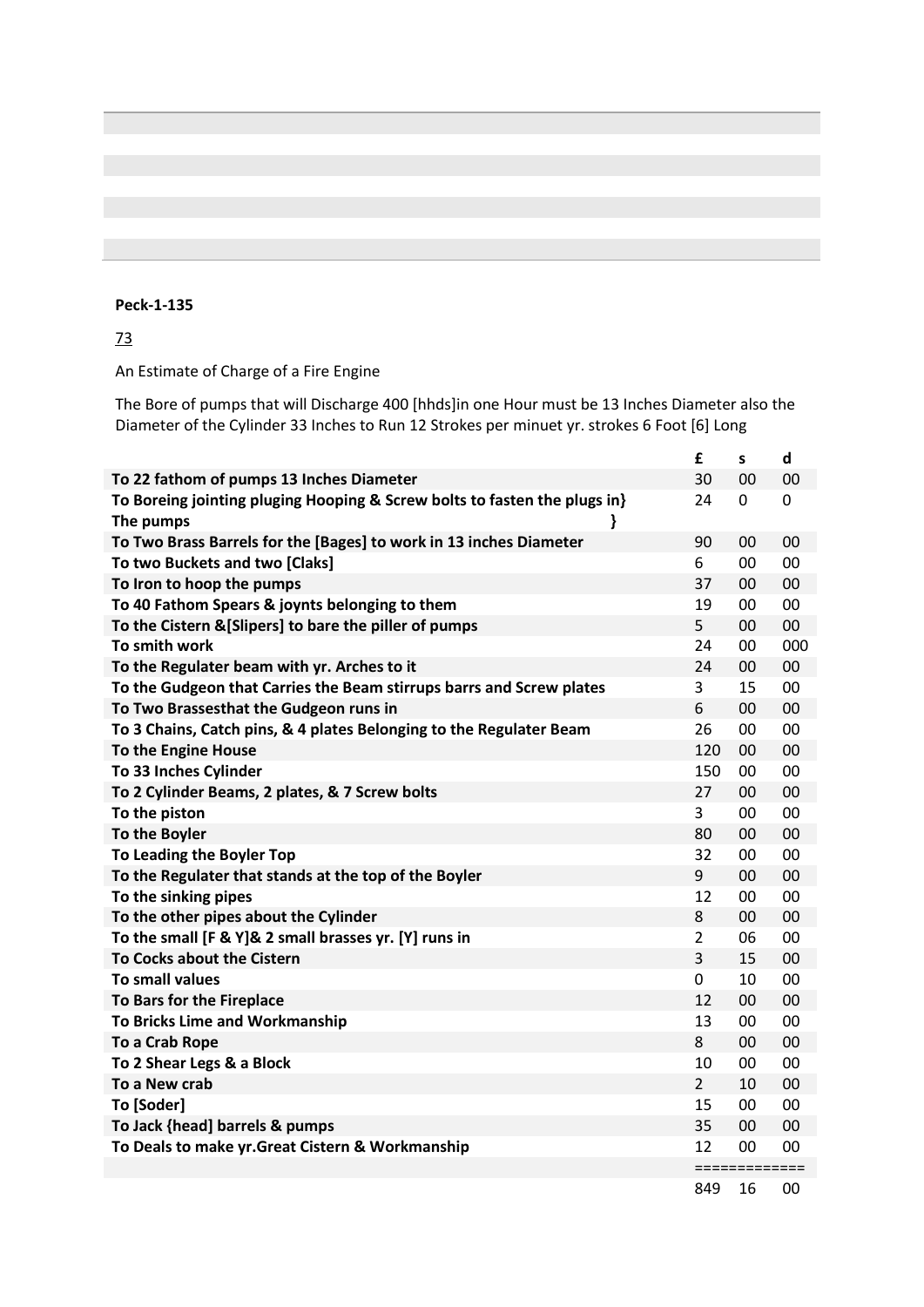|                                   |                                                        | f | S              | d              |
|-----------------------------------|--------------------------------------------------------|---|----------------|----------------|
| A Computation at<br>12 xx per day | Hewing & putting per xx with another to work out a pit |   | $\mathbf{1}$   | 4              |
|                                   | <b>Barroway [Lows] : Barrows &amp; Shovells</b>        |   |                | $\mathbf{1}$   |
|                                   | <b>Corveing</b>                                        |   |                |                |
|                                   | Drawing per xx 3d Banking per xx3d all                 |   |                | 6              |
|                                   | A man to Deliver the Coales                            |   |                | 1              |
|                                   |                                                        |   |                |                |
|                                   |                                                        |   | $\mathfrak{p}$ | $\overline{2}$ |
|                                   | <b>Sinking per xx</b>                                  |   |                | 1              |
|                                   | Rent £80 per annum per xx                              |   |                | 6              |
|                                   |                                                        |   |                |                |
|                                   |                                                        |   | $\mathbf{z}$   | 9              |
|                                   | <b>Suppose 1xx or 20 Corve</b>                         |   | 4              | 6              |
|                                   |                                                        |   |                |                |
|                                   | Profit per xx at 12xx per Day                          |   | 1              | 9              |
|                                   |                                                        |   |                |                |

## **An Accot. of Eldon Colliery Taken FromIno. Todd of [St] And [ ] Auckland – November yr. 13th 1734**

|     | S | d            |                         | NB 1 Corf is Commonly 3 [Poaks] sold as 1d per [poak] |    |               |
|-----|---|--------------|-------------------------|-------------------------------------------------------|----|---------------|
|     | 1 | 9            | Per xx<br><b>Profit</b> |                                                       |    |               |
|     |   | 12           |                         |                                                       |    |               |
|     |   |              |                         | {The Dementions of the Corf (viz)                     |    |               |
| 1   | 1 | $\mathbf{0}$ | Per Day                 | {From [Lauget] to Edge or Height                      | 25 | <b>Inches</b> |
|     |   | 6            |                         | {The Mouth cros the Bow                               | 29 |               |
|     |   |              |                         | <b>{Bredth the Middle</b>                             | 32 |               |
| 6   | 6 | $\Omega$     | Per week                | {The [Lauget]                                         | 26 |               |
|     |   | 40           |                         |                                                       |    |               |
|     |   |              |                         |                                                       |    |               |
| 252 | 0 | 0            | Per                     |                                                       |    |               |
|     |   |              | annum                   |                                                       |    |               |
|     |   |              |                         |                                                       |    |               |

The working Pitt 10 ½ Fathom} The Dip the Colliery <u>NNW</u> <br>about 1 Yard 7 Inches } about 1 Yard 7 Inches

## **Peck-1-137**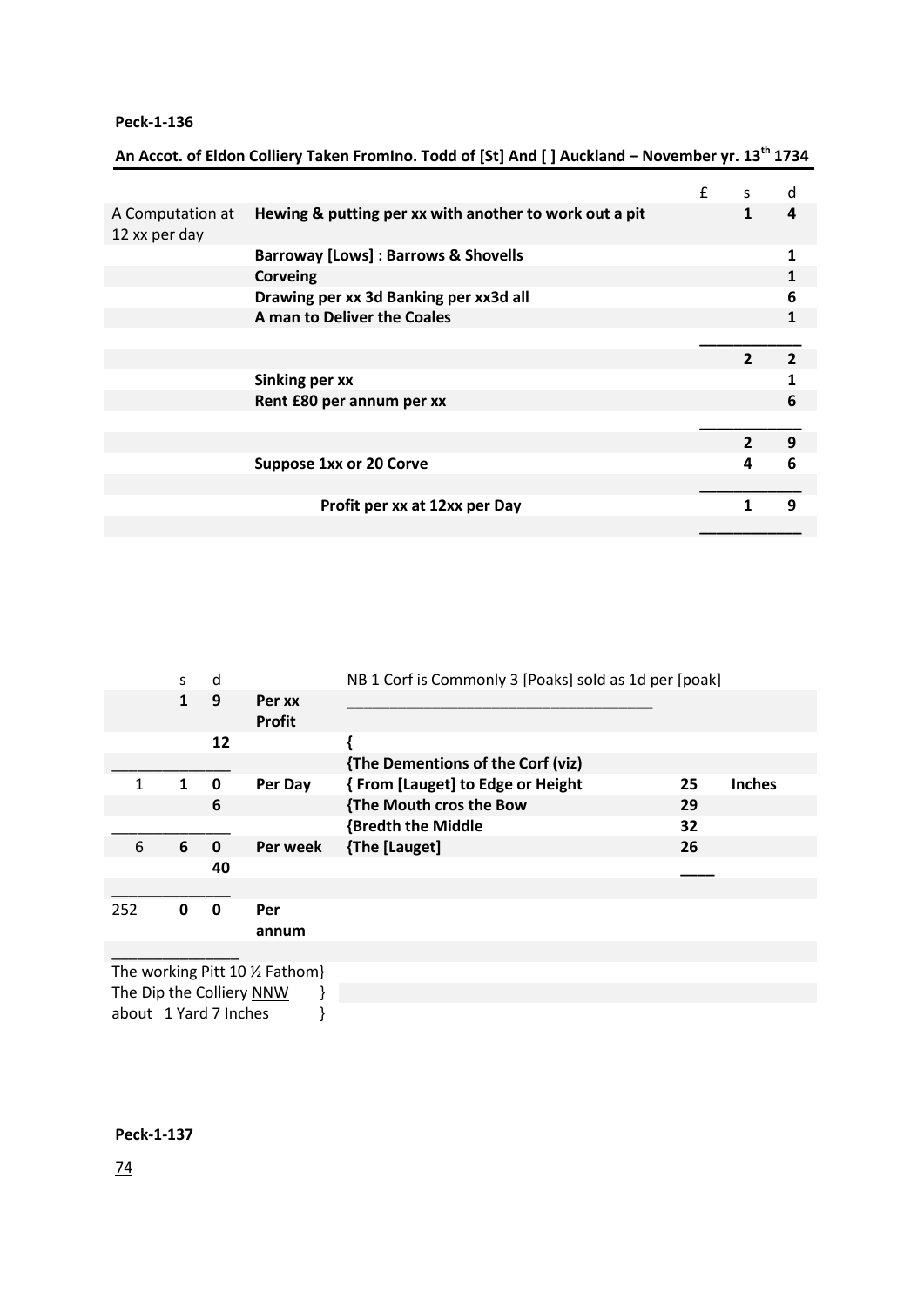These are to give notice to all to whom it may Concern that I Thos Davison the Younger for & behalf of John Schutz Esqr. have this Thirteenth Day of February in the Year of Lord One Thousand Seven Hundred & Thirty Four Distrained the Goods & Chattles hereafter Particularly Named for Forty Three Pounds Twelve Shillings & Eight pence for Rents & Arrears of Rent Due for the Premises to the said John Schutz at Martinmas Last past (to wit) Two Oxen, Ten Cows, Three Quies, Three Calves, Two Stirks, Three Geldings, One mare, & One Stack of Wheat and shall proceed to an Appraisement and sale of the said Goods Distrained for rent of the same be not Replevied within Five Days Wittness my hand the day & Year Above said

Wittness Thos Davison Junior

Richd. Peck

**Peck-1-138**

**Capheaton Colliery 7ber 26th 1734**

|                |                                 | Fa                      | Yds          | In            |
|----------------|---------------------------------|-------------------------|--------------|---------------|
|                | $1st$ Bank Pitt                 | 9                       | $\mathbf 0$  | $\mathbf 0$   |
| $\overline{2}$ |                                 | $\overline{\mathbf{z}}$ | $\mathbf 0$  | $\mathbf 0$   |
| $\mathbf{3}$   | Where they drew the Watter      | 7                       | $\mathbf 0$  | $\mathbf 0$   |
| 4              | The Pitt Standing 3 Yds Drownd. | 7                       | $\mathbf 0$  | 12            |
| 5              | The Working Pitt                | 6                       | $\mathbf{1}$ | 24            |
|                |                                 |                         |              |               |
|                |                                 | Fath                    | Yds          | <b>Inches</b> |
|                | Leavelled from the Pitt         | $\overline{\mathbf{z}}$ | $\mathbf 0$  | 12            |

**\_\_\_\_\_\_\_\_\_\_\_\_\_\_\_\_\_\_**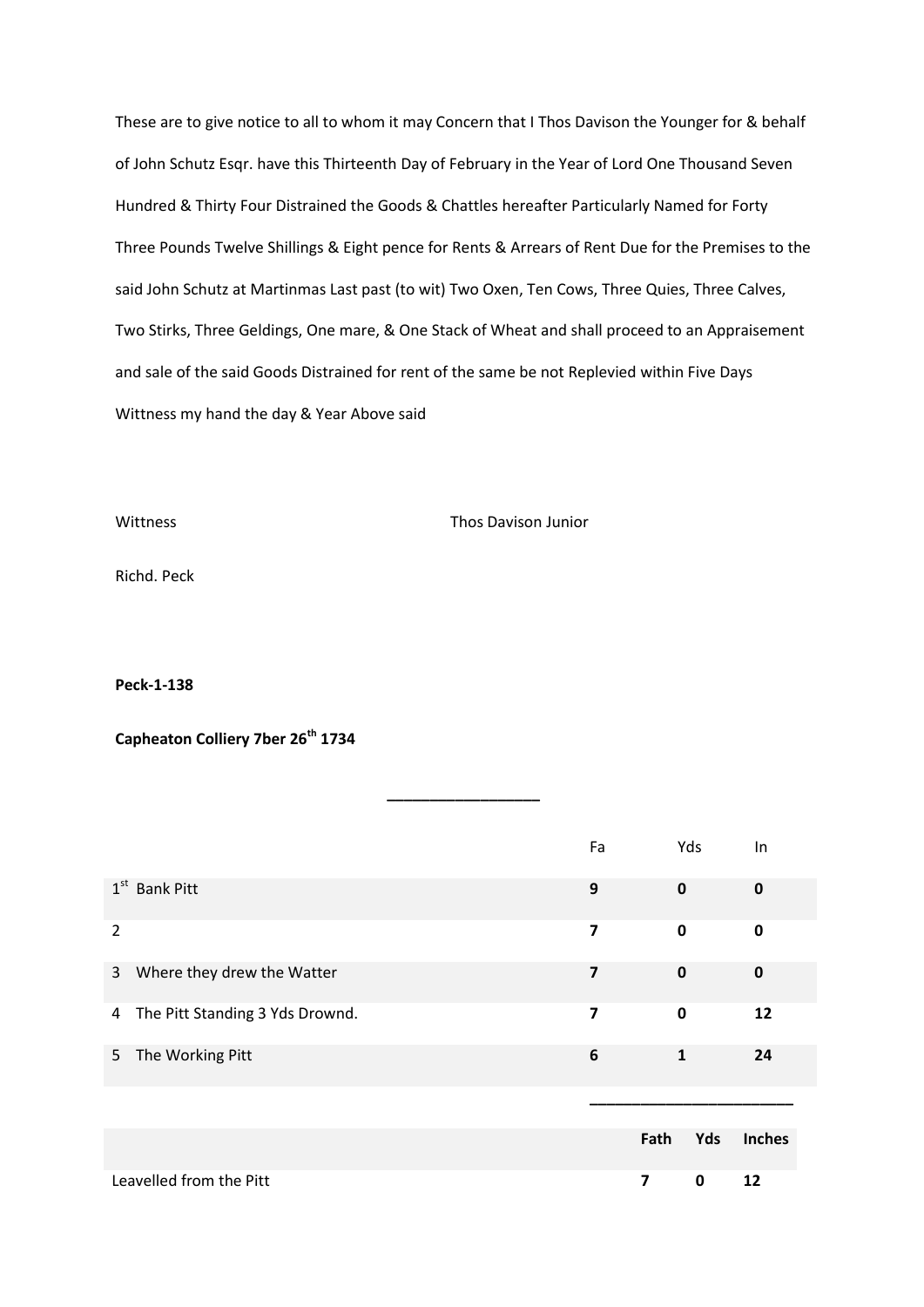|        | F           | Yds         | Inches           |                |           |                |
|--------|-------------|-------------|------------------|----------------|-----------|----------------|
| 1 Sett | $\mathbf 1$ | $\pmb{0}$   | 24               |                |           |                |
| 2 Sett | $\mathbf 1$ | $\mathbf 1$ | ${\bf 12}$       |                |           |                |
| 3 Sett | $\mathbf 1$ | $\mathbf 1$ | ${\bf 12}$       |                |           |                |
|        |             |             |                  |                |           |                |
|        | $\pmb{4}$   | $\mathbf 1$ | ${\bf 12}$       |                |           |                |
| 4 Sett |             |             | 28               |                |           |                |
| 5      | $\mathbf 1$ | $\pmb{0}$   | $\boldsymbol{6}$ |                |           |                |
|        |             |             |                  | $6\phantom{a}$ | $\pmb{0}$ | 10             |
|        |             |             |                  |                |           |                |
|        |             |             |                  | $\mathbf{1}$   | $\pmb{0}$ | $\overline{2}$ |

**Leavells wanting to Louse the }**

**Pitt No 4 where She Stands 3 }**

**Yards Drownd per Finleys Accot.}**

**West Headways Runs full West & Rises about 1 Yard in 20 –**

**(Dips a little to the North)**

 *In*  $\mathbf{I}$ 

 **Coale with Mixture Mettle 12 }**

 **Good Coale 20 } Inches high**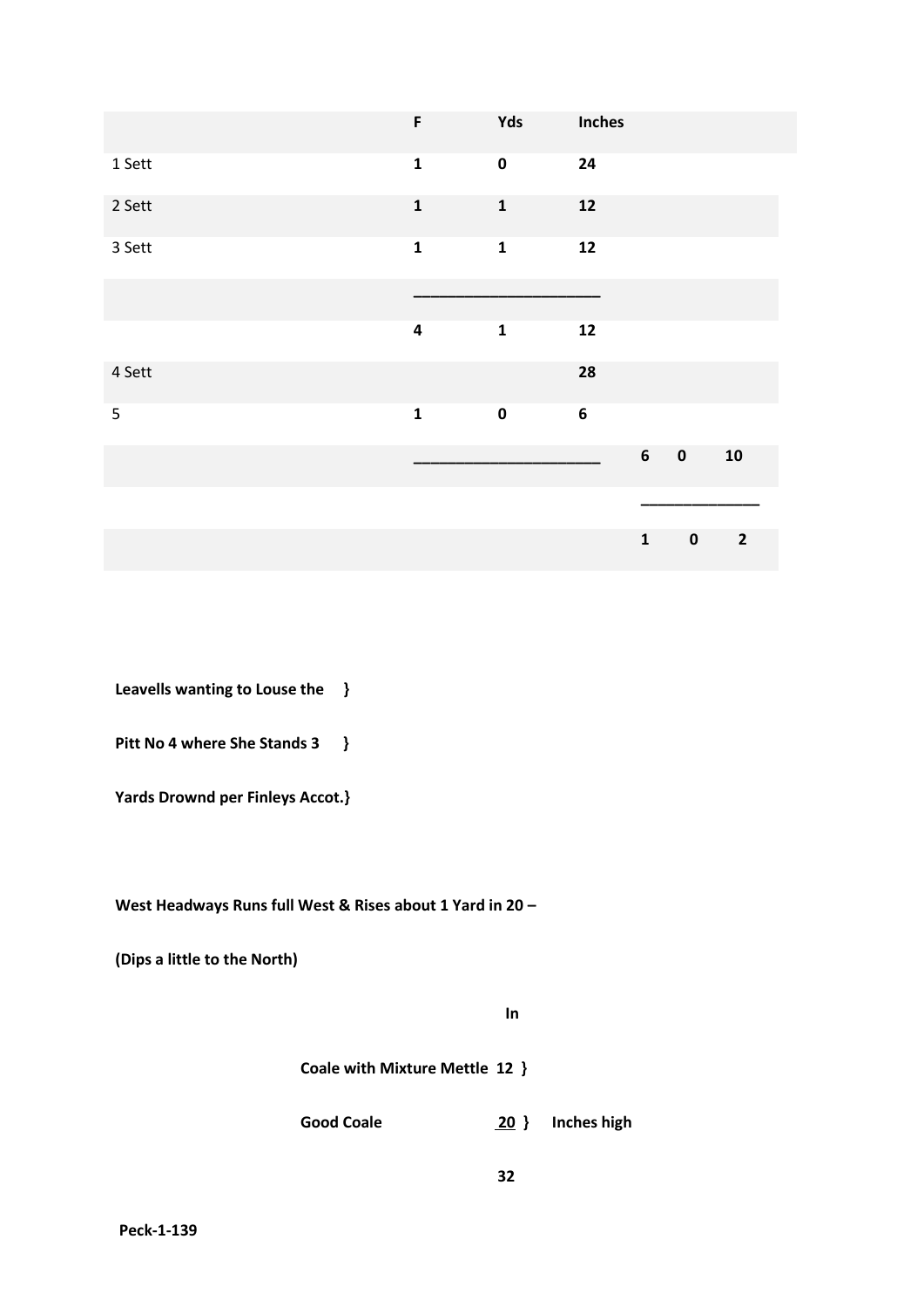A Computation what may work Brenkley Colliery June 18<sup>th</sup> 1734

|                                       | $f$ s       |                        | d              |
|---------------------------------------|-------------|------------------------|----------------|
| Hewing & putting per xx               | 0           | $1 \quad \blacksquare$ | $\mathbf 0$    |
| <b>Keeping the Watter</b>             | 0           | $\mathbf 0$            | $\overline{2}$ |
| <b>Sinking per xx</b>                 | $\pmb{0}$   | $\mathbf 0$            | $\mathbf{1}$   |
| <b>Driving watter leavells &amp;c</b> | $\mathbf 0$ | $\mathbf 0$            | $1\frac{1}{2}$ |
| <b>Drawing per xx</b>                 | $\mathbf 0$ | $0 \t 3 \t 4$          |                |
|                                       |             |                        |                |

|                                                               |          | s        | d           |  |
|---------------------------------------------------------------|----------|----------|-------------|--|
| Suppose only 30xx wrought per week att @1 @8 per xx is        | E2       | 10       | $\mathbf 0$ |  |
| <b>Rent per Week</b>                                          | $\Omega$ | 10       | 0           |  |
|                                                               |          |          |             |  |
|                                                               | 3        | $\Omega$ | $\Omega$    |  |
| Admit 30 xx to be Only 60 Fothers & sold at 14d per Fother is | 3        | 10       | $\Omega$    |  |
|                                                               |          |          |             |  |
| <b>Neat Profit per week</b>                                   | £0       | 10       | 0           |  |
|                                                               |          |          |             |  |

\_\_\_\_\_\_\_\_\_\_\_\_\_\_\_\_\_\_\_\_\_\_\_\_\_\_\_\_\_\_\_\_\_\_\_\_\_\_\_\_\_\_\_\_\_\_\_\_\_\_\_\_\_\_\_\_\_\_\_\_\_\_\_\_\_\_\_\_\_

40 Weeks

At 30 xx per week

75

1200 Scores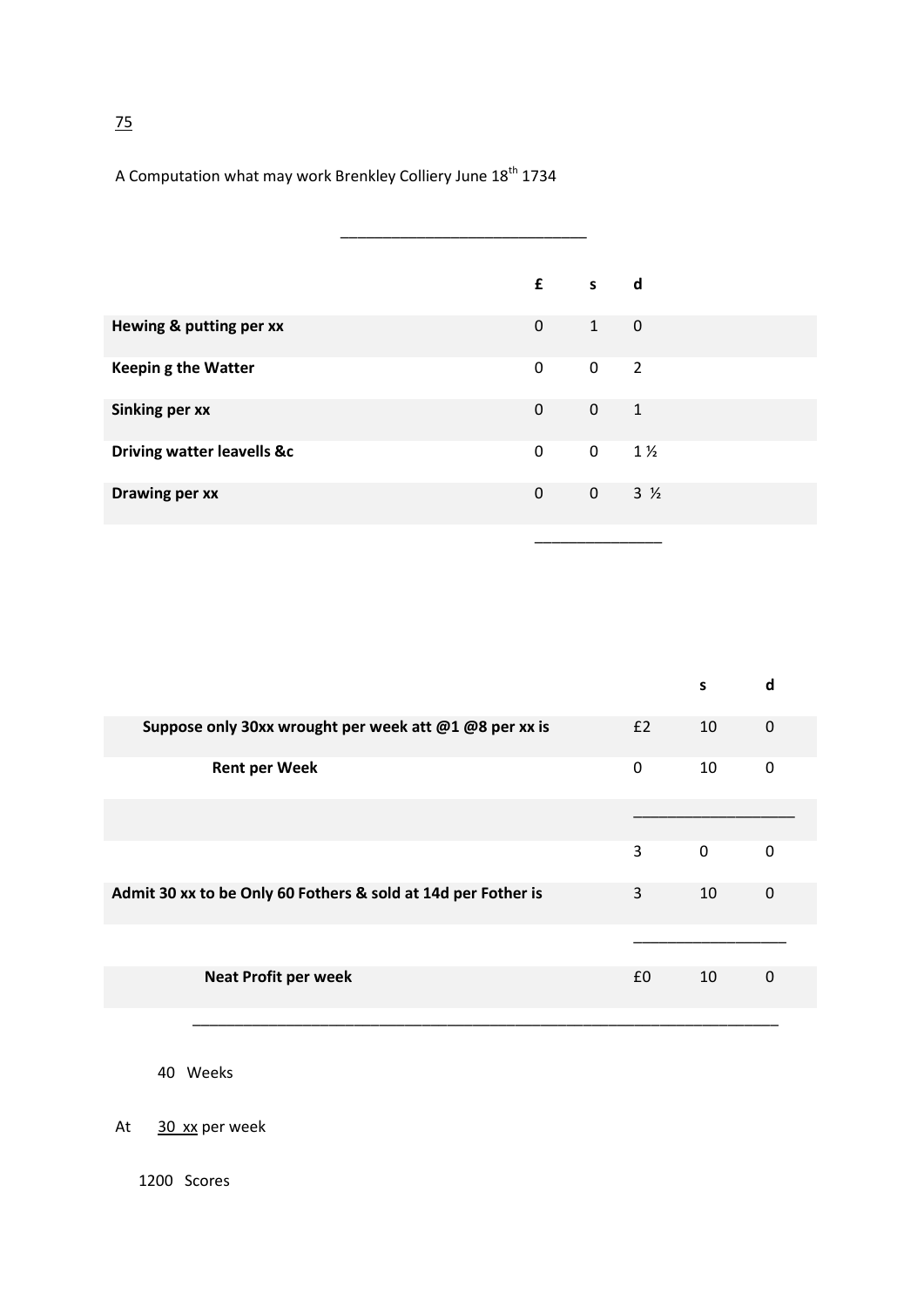At 2 Fothers to the score

2400 Fothers

I am per [succeeded] the vend will}

be near 4000 Fothers per Annum

Memorandum Memorandum Hackwell Colliery 18<sup>th</sup> May 1734

North: head was : Runs & Full Rise NBE about 1 Yard in 20 –

 $\overline{\phantom{a}}$  , and the contract of the contract of the contract of the contract of the contract of the contract of the contract of the contract of the contract of the contract of the contract of the contract of the contrac

|                     | Inches | Drifted viz.   |                |
|---------------------|--------|----------------|----------------|
| <b>Top Coale</b>    | 7}     |                | Yards }        |
| Stone               | 26     | North head was | 5 <sub>2</sub> |
| <b>Bottom Coale</b> | $7.$ } | South head was | 4              |
| In all              | 40     | Westward       | $31/3$ }       |

Mr Newton

**Peck-1-140**

**A Computation of the Value of Part of Robt Wale's Estate at Dawton** 

**Sept 7: 1734 \_\_\_\_\_\_\_\_\_ NB the No of Acres are to be Proved \_\_\_**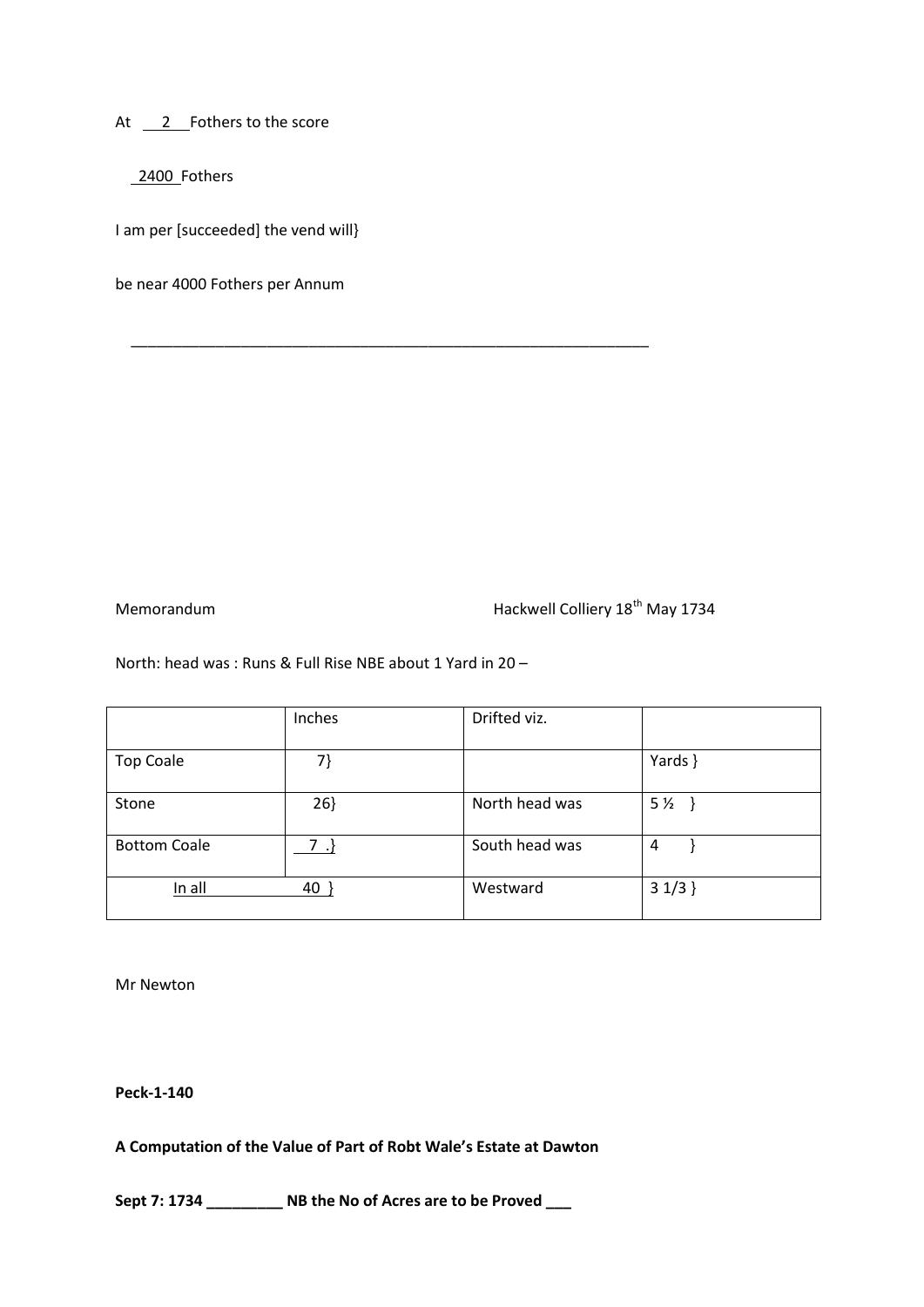|                                                        |                                               | Acres |    | s d                 |                    |     | S  | d      |
|--------------------------------------------------------|-----------------------------------------------|-------|----|---------------------|--------------------|-----|----|--------|
| Meado. Barley & Oats Inner Thisell                     |                                               | 52 at |    |                     | 5" 0 per Acre      | £13 | 00 | 00     |
| Pasture 2 Closes                                       | Out Thisell                                   | 30    | at |                     | 3" 6 per Acre      | £5  | 5  | 00     |
| Pasture Et. From Ditto: The Brown Ridge                |                                               | 28    | at |                     | 4" 0 per Acre      | £5  | 12 | 00     |
| [Faugh]                                                | Nother laws                                   | 22    | at |                     | 10s per Acre       | £11 | 00 | 00     |
| Pasture in 3 persells                                  | {Souther Laws Including}<br>ł<br>{Lough Reins | 27    | at |                     | 7s per Acre        | £9  | 9  | 00     |
|                                                        |                                               | 159   |    |                     |                    | 44  | 6  | $00\,$ |
| Lough or Ground Lying<br>Under Watter: Computed to be} |                                               | 18    | at |                     | <b>4s per Acre</b> | 3   | 12 | 00     |
|                                                        | In all<br>N <sub>0</sub>                      |       |    | 177 Acces at 5s: 5d |                    | £47 | 18 | 00     |

**\_\_\_\_\_\_\_\_\_\_\_\_\_\_\_\_\_\_\_\_\_\_\_\_\_\_\_\_\_\_\_\_\_** 

#### **1 st It pays all Tyth in Kind except a Modus for Hay**

## **2.. The Hugh Stones at 4d per Fother giving WayLeave Through the Ground**

3.. **Severall grounds is to Drain & Also most of the Grounds wants to be Hedged. Which is to be Considered in the value of the Grounds -**

**Peck-1-141**

76

A View Taken of Bracks Colliery Leased from Richard

Bowser Esqr. by Geo. Dixon \_\_\_\_ 16 March 1730/31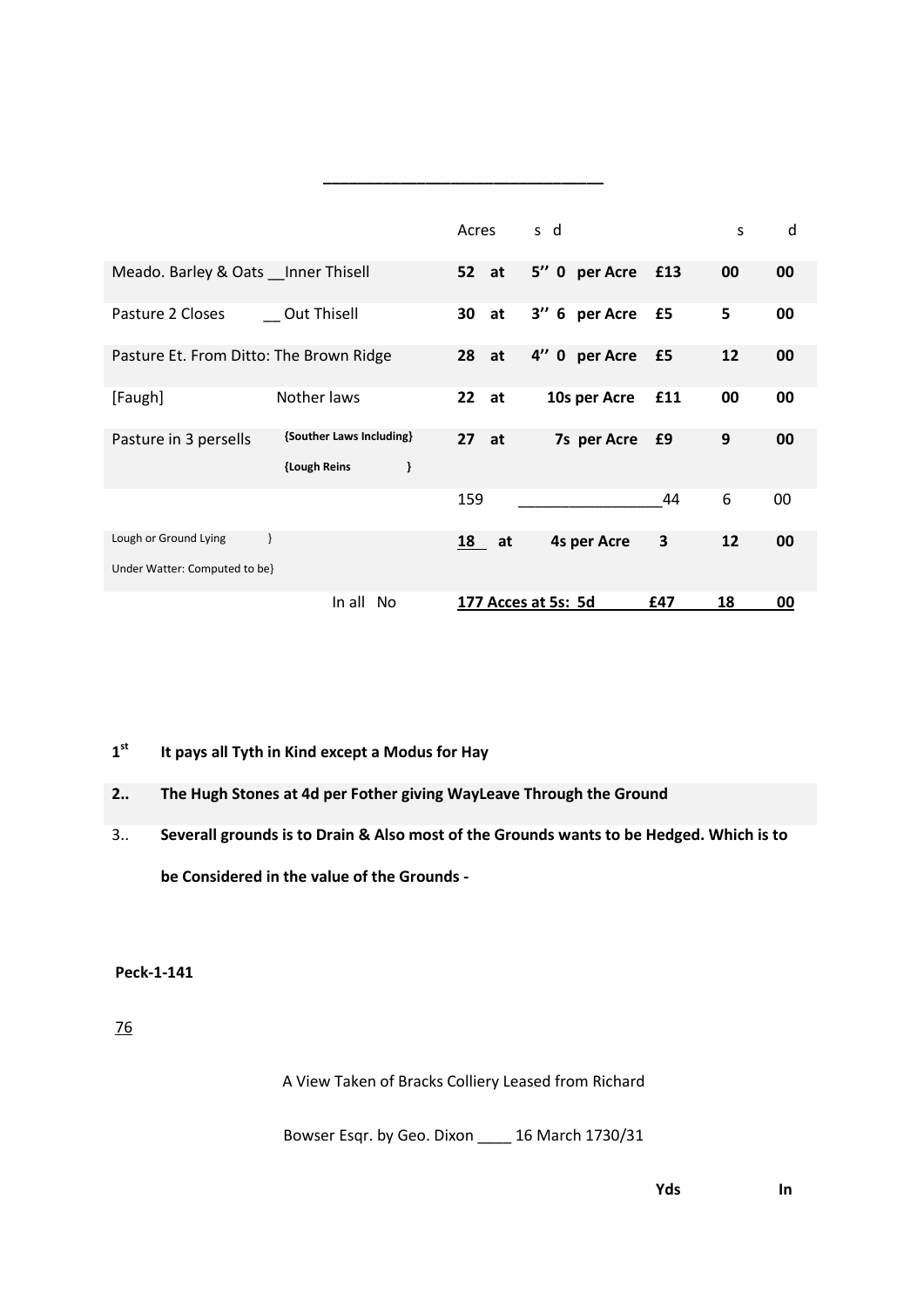| Frim the Surface to the 5 Quarter Coale |                                | 22          | $\overline{4}$ |          |
|-----------------------------------------|--------------------------------|-------------|----------------|----------|
|                                         |                                |             |                |          |
| From the 5 qr Coale to the Maine Coale  |                                | 23          | $\pmb{0}$      |          |
|                                         |                                |             |                | Yds      |
|                                         | In all to the Main Coale Thill |             |                | 45       |
|                                         |                                | Yds         | In             |          |
| The Three Qr. Coale in Height           |                                | $\pmb{0}$   | 27             |          |
| The Five Qr. Coale in Height            |                                | $\mathbf 1$ | 13             |          |
| The Main Coale Coale in Height          |                                | $\mathbf 1$ | 22             |          |
|                                         |                                |             |                | Mr Wm    |
|                                         |                                |             |                | Samel A  |
|                                         |                                |             |                | John Sm  |
|                                         |                                |             |                |          |
|                                         |                                |             |                | John Le  |
|                                         |                                |             |                | Ra: Cur  |
|                                         |                                |             |                | John Ho  |
| <b>Boardways Course Westward }</b>      |                                |             |                | Henry Y  |
| RunsAbt. WSW & Rises Abt. )             |                                |             |                | Richd. P |
| 1 Yard in 25<br>}                       |                                |             |                |          |
|                                         |                                | Yds         | In             |          |
| The Ginn Pitt in Deepness               |                                | 45          | 4 }            |          |
| The Coal Pitt is                        |                                | 43          | $0 \}$         |          |
|                                         |                                |             |                |          |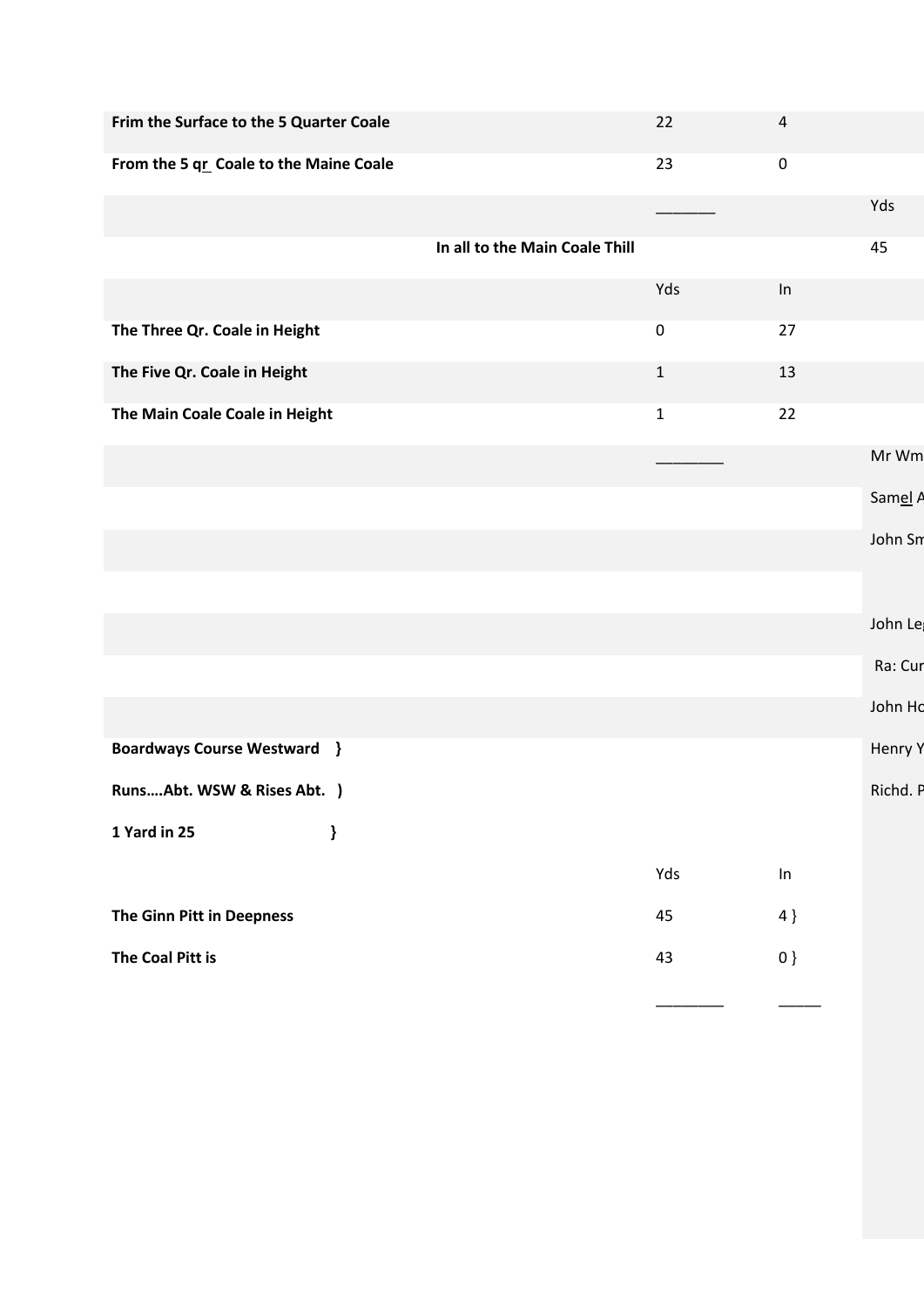# **Aprill 4th 1734 Then Viewed Butterly Know Colliery belonging to John Fenwick Esqr.**

|                                                     | Fam           |        |                            |
|-----------------------------------------------------|---------------|--------|----------------------------|
| The Pitt above the Dike is                          | 6 )           |        | The Distance Between the 2 |
| The Pitt uder the Gike is                           | $15$ }        |        | Pitts is about 20 Yds      |
| {Bordways Point is Very near NE and SW}             |               |        |                            |
| {And Runs AlmostWatter Leavell                      | }             |        |                            |
| {Hardways POINT Runns near NW and SE &}             |               |        |                            |
| {Dips per Computation 1 Yard in 4                   | $\mathcal{C}$ |        |                            |
|                                                     |               | In     |                            |
| The Coale on the North Side the pitt under the Dike |               | $27$ } |                            |
| The Coale on the South Side Ditto is                |               | 30}    |                            |
|                                                     |               |        |                            |
| [ To Mr Ephraim Selby<br>}                          |               |        |                            |
| <b>At Stantons</b><br>}<br>₹                        |               |        |                            |
| {To the Care of Mr Jos. Saint}                      |               |        |                            |

**{ Merchant in Morpeth }**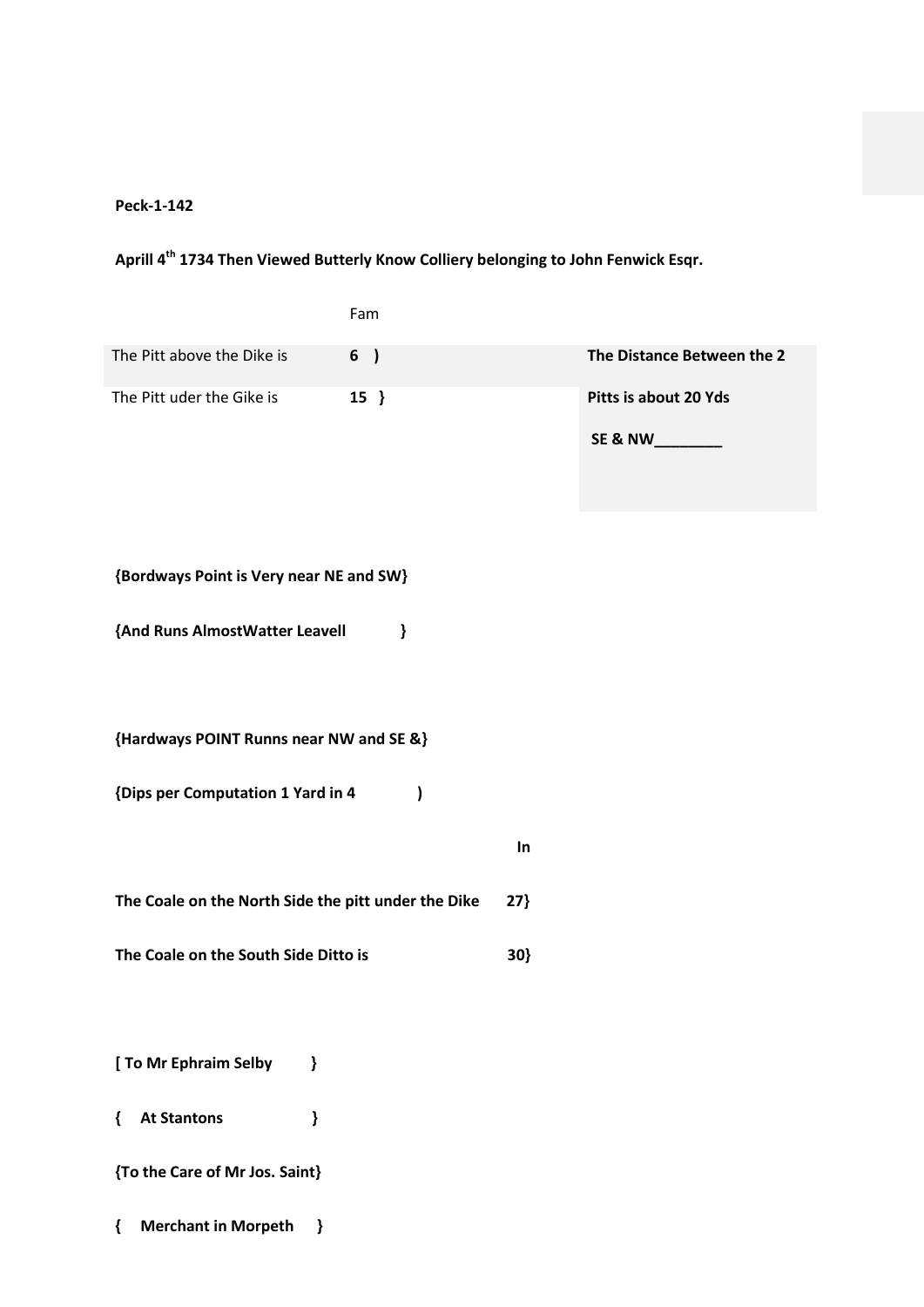77

## An Account of the Severall Mettells or Stones Sunk Through

In the North or Ginn Pitt in West Denton Colliery 1733

|                           |                     | Yds            | Inches                             | $Yds$          | Inches |
|---------------------------|---------------------|----------------|------------------------------------|----------------|--------|
|                           | <b>Brown Post</b>   | $\overline{3}$ | 18                                 |                |        |
|                           | <b>Blew Stone</b>   | 20             | 26                                 |                |        |
|                           | Coale pipe stone    |                | 24                                 |                |        |
| A Bag of Watter           | Coale               |                | $\overline{4}$<br>$\cdot$          | 25             | $-$    |
|                           | Thill               | $\mathbf 1$    | $\overline{\phantom{a}}$           |                |        |
|                           | <b>Blew Stone</b>   | $\mathbf 1$    | 27                                 |                |        |
|                           | Grey Post           | $\mathbf 1$    | 12                                 |                |        |
|                           | Coale               |                | 10                                 | $\overline{4}$ | 13     |
|                           | Thill               |                | 18                                 |                |        |
|                           | Grey Post           | $\overline{2}$ | 18                                 |                |        |
|                           | <b>Blew Stone</b>   | $\overline{2}$ | 17                                 |                |        |
| Abot. 14 Single Horse}    | Grey Post           | $1$ .          | $\underline{18}$<br>$\blacksquare$ | 6              | 35     |
| tubs of Watter per Houre} |                     |                |                                    |                |        |
|                           | White Post Girdells |                | 20                                 |                |        |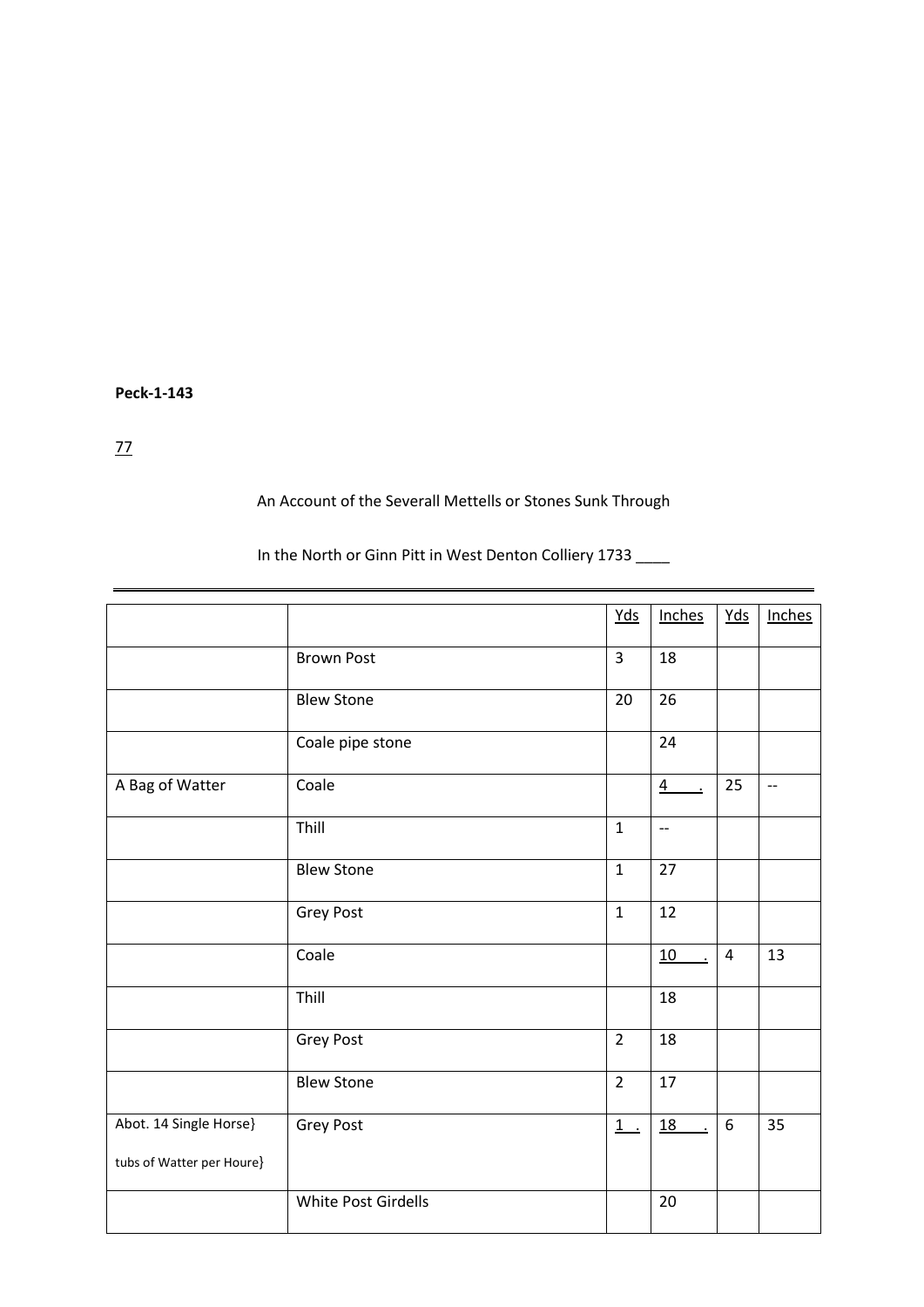|                                      | Whin full of Threeds                      |                |                          |                |                |
|--------------------------------------|-------------------------------------------|----------------|--------------------------|----------------|----------------|
| Aboiut 10 Single Horse }             | White Girdley Post. The foundation of the | $1$ .          | $21$ .                   | $\overline{2}$ | 24             |
| Tubs of watter per Houre}            | $1st$ Tub Dam                             |                |                          |                |                |
|                                      | <b>Black Stone</b>                        | 5              | $\overline{\phantom{a}}$ |                |                |
|                                      | Grey Stone Soft                           |                | $24$ .                   | 5              | 24             |
| 42 Double Horse }                    | <b>White Post</b>                         | $\overline{4}$ | 18                       |                |                |
| Tubs watter<br>} 29 of Jan           |                                           |                |                          |                |                |
| }7 <sup>th</sup> 1733/4<br>per Horse |                                           |                |                          |                |                |
|                                      | Coale                                     |                | $\overline{2}$           |                |                |
|                                      | <b>Grey Thill</b>                         | $\mathbf{1}$   | 28                       |                |                |
|                                      | Blew stone                                | $\mathbf{1}$   | 27                       |                |                |
|                                      | Coale                                     |                | $\frac{4}{ }$ .          | 8              | $\overline{7}$ |
|                                      | Thill                                     |                | 5                        |                |                |
|                                      | <b>Blew Stone</b>                         |                | 24                       |                |                |
|                                      | White Post Girdells                       |                | 10                       |                |                |
|                                      | <b>Black stone</b>                        |                | 10                       |                |                |
|                                      | Gray stone                                | $\mathbf{1}$   | 12                       |                |                |
|                                      | Gray Stone Mixt with White                |                | 28                       |                |                |
| 70 Double horse }                    | White Post                                | 8              | $\overline{\phantom{a}}$ |                |                |
| Tubs per Hoiure}                     |                                           |                |                          | $\overline{3}$ | 25             |
| <b>Bd</b>                            |                                           |                |                          |                |                |
|                                      | { Sunk in all when gave Over              |                |                          |                |                |
|                                      | $No_$<br>Carried Forward                  | 56             |                          | 20             |                |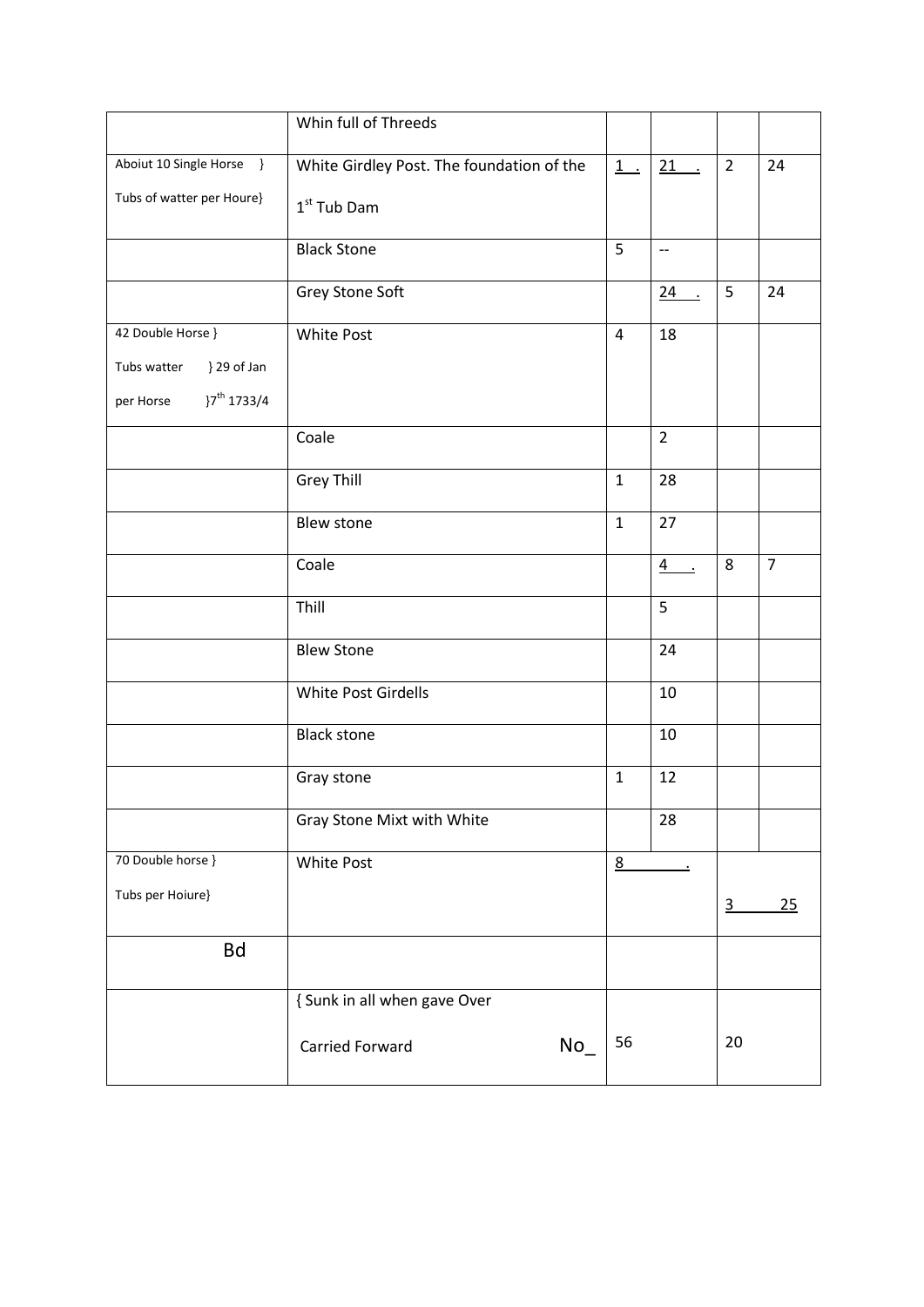## **Brought Over**

| Brought Over |                                             |           |         |                         |              |                         | Yds | [ln] |
|--------------|---------------------------------------------|-----------|---------|-------------------------|--------------|-------------------------|-----|------|
|              |                                             |           |         |                         |              |                         | 5   |      |
|              | [estimated missing part in pencil]          |           |         |                         |              |                         | 56  | 20   |
|              | Bored from where sunk per John Rawling      |           |         |                         | Yds          | <b>Inches</b>           |     |      |
| Much Watter  | White post Girdells with Skamy partings     |           |         |                         | $\mathbf{1}$ | 18                      |     |      |
|              | <b>Black partings</b>                       |           |         |                         |              | $\mathbf{1}$            |     |      |
|              | White post mext with Whinn                  |           |         |                         | $\mathbf 1$  | 8                       |     |      |
|              | <b>Gray Post</b>                            |           |         |                         |              | 29                      |     |      |
|              | <b>Gray Mettle</b>                          |           |         |                         |              | $\boldsymbol{6}$        |     |      |
|              | <b>Gray Post Girdells</b>                   |           |         |                         |              | $\overline{\mathbf{3}}$ |     |      |
|              | <b>Black Mettle with Catheads</b>           |           |         |                         | $\mathbf{1}$ | 18                      |     |      |
|              | <b>Soft Gray Mettle</b>                     |           |         |                         |              | 16                      |     |      |
|              |                                             | Yd        |         | In                      |              |                         |     |      |
| $\{$         | <b>Coale Soft</b>                           | $\pmb{0}$ |         | $\overline{\mathbf{4}}$ |              |                         |     |      |
| $\{$         | <b>Coale</b>                                |           |         | 19                      |              |                         |     |      |
| $\{$         | <b>Soft Coale</b>                           |           |         | $\mathbf{2}$            |              |                         |     |      |
| $\{$         | Coale                                       |           | $\cdot$ | <u>19</u>               |              |                         |     |      |
|              |                                             |           |         |                         | 1            | $\overline{\mathbf{8}}$ |     |      |
|              |                                             |           |         |                         |              |                         | 6   | 35   |
|              | Sunk & Bore4d to the Thill of the 1st Coale |           |         |                         |              |                         | 63  | 19   |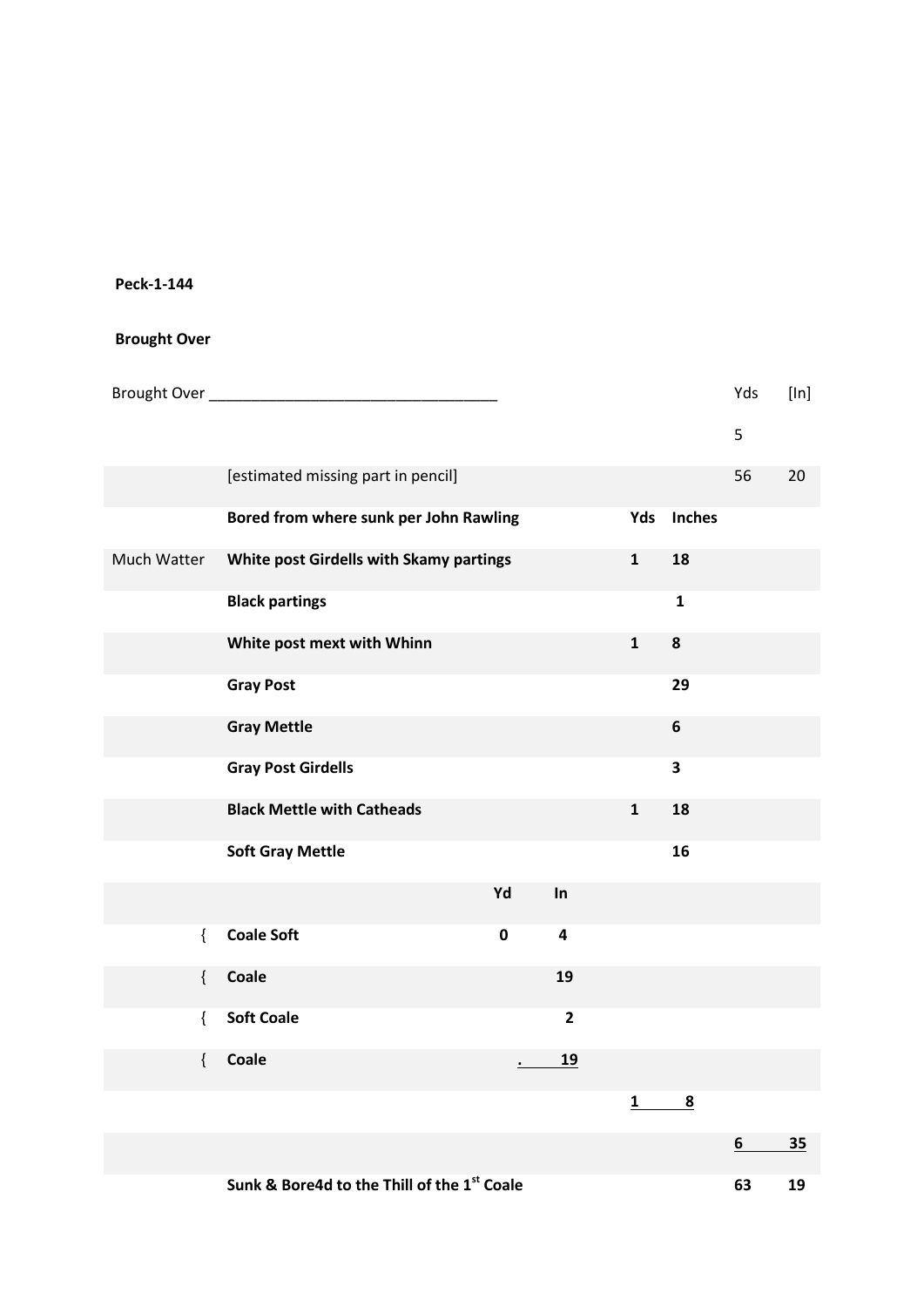| 1734                        | <b>Bored from the First Coale (viz)</b> |              |                         |                         |                     |    |    |
|-----------------------------|-----------------------------------------|--------------|-------------------------|-------------------------|---------------------|----|----|
| May 21st                    |                                         |              |                         |                         |                     |    |    |
|                             | <b>Gray Mettle Skared with Coale</b>    |              |                         | $\pmb{0}$               | 6                   |    |    |
|                             | <b>White Post</b>                       |              |                         | $\overline{\mathbf{3}}$ |                     |    |    |
|                             | Coale                                   |              |                         |                         | 11                  |    |    |
|                             | <b>Gray Mettle with Catheads</b>        |              |                         | $\mathbf 1$             | 10                  |    |    |
| Much                        | <b>White Post</b>                       |              |                         | 4                       |                     |    |    |
| wattersuppos'd to<br>have a |                                         |              |                         |                         |                     |    |    |
|                             | <b>Gray mettle Partings</b>             |              |                         |                         | 13                  |    |    |
| communication $\{$          |                                         |              |                         |                         |                     |    |    |
| With Fine being $\{$        | <b>Gray &amp; White Post Girdells</b>   |              |                         |                         | 14                  |    |    |
| it falls & rises as Yr      | Coale                                   |              |                         |                         | 10                  |    |    |
| {                           |                                         |              |                         |                         |                     |    |    |
| Tide                        |                                         |              |                         |                         |                     |    |    |
| 3 qr. Coale $\{$            | <b>Gray mettle Mext with Coale</b>      |              |                         |                         | 8                   |    |    |
| $\{$                        | <b>Soft Coale</b>                       |              |                         |                         | 8<br>$\blacksquare$ |    |    |
|                             |                                         |              |                         |                         |                     |    |    |
|                             |                                         |              |                         | 10                      | 8                   |    |    |
| 1734 May 30                 | <b>Gray Mettle</b>                      | $\pmb{0}$    | ${\bf 14}$              |                         |                     |    |    |
|                             | Strong white post with watter           | $\mathbf{2}$ | $\boldsymbol{6}$        |                         |                     |    |    |
|                             | <b>Black mettle Mext with Coale</b>     |              | $\pmb{4}$               |                         |                     |    |    |
| <b>Bd</b>                   | <b>White Gray Mettle</b>                | 1            | $\overline{\mathbf{0}}$ |                         |                     |    |    |
|                             |                                         |              |                         | 3                       | 24                  |    |    |
|                             | <b>Carried Forward</b>                  |              |                         | 13                      | 32                  | 63 | 19 |

**\_\_\_\_\_\_\_\_\_\_\_\_\_\_\_\_\_\_\_\_\_\_\_\_\_\_\_\_\_\_\_\_\_\_\_\_\_\_\_\_\_\_\_\_**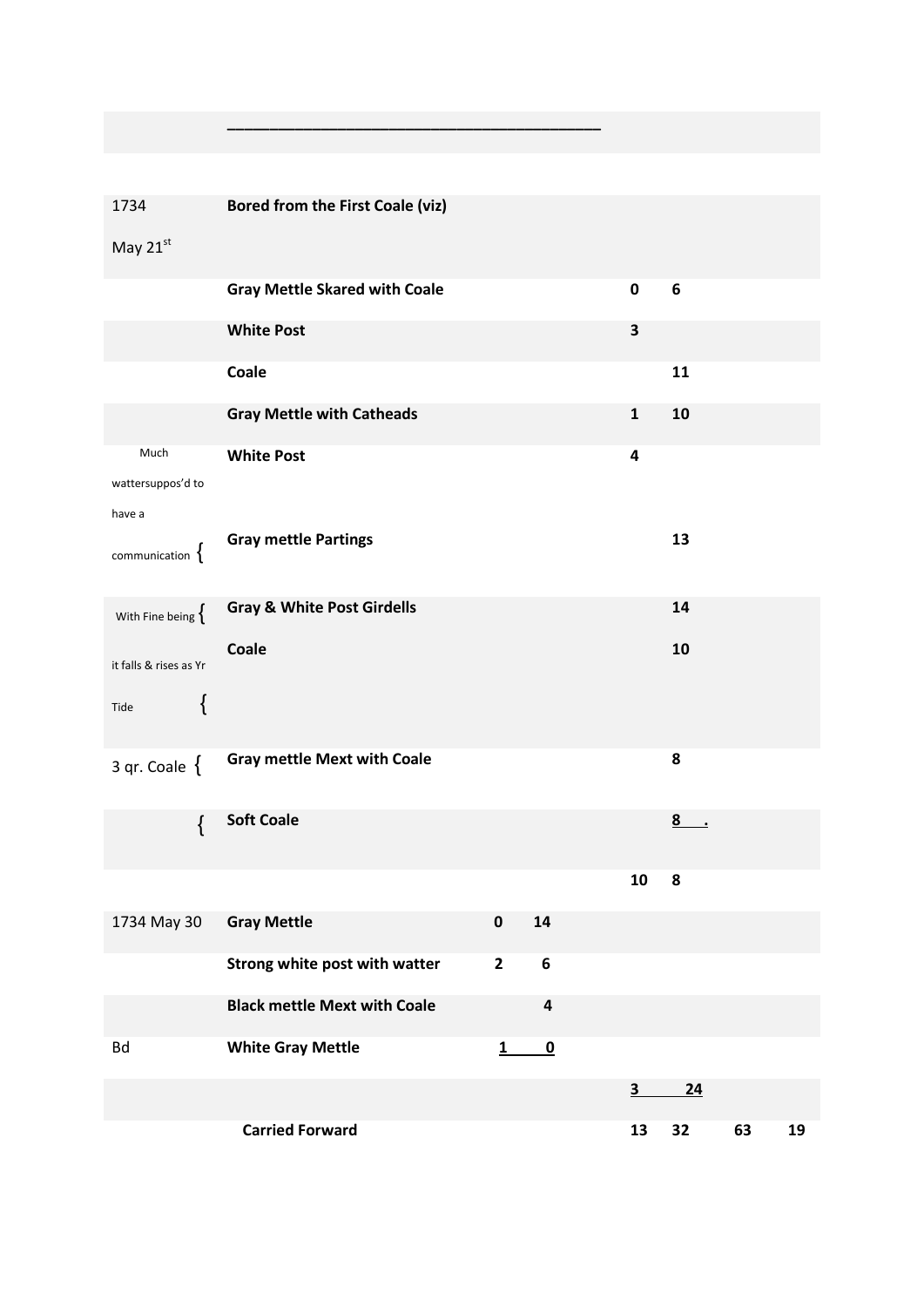## **78**

| <b>Brought Over</b>                                 |   | Yds            | In              | Yds | Inch      |
|-----------------------------------------------------|---|----------------|-----------------|-----|-----------|
|                                                     |   |                |                 |     |           |
| <b>Blew Mettle with Catheads</b>                    |   | 5              | 12              |     |           |
| <b>White Post</b>                                   |   | $\mathbf{1}$   |                 |     |           |
| <b>Gray Mettle</b>                                  |   |                | 24              |     |           |
| Strong white post girdles withBlew partings& watter |   | 5              | 24              |     |           |
| <b>Gray Mettle with black Skams</b>                 |   |                | 28              |     |           |
| Gray poast girdles with Skamy Partings much watter  |   | $\mathbf{1}$   | 12              |     |           |
| <b>Blew mettle</b>                                  |   |                | 18              |     |           |
| Whin girdle                                         |   |                | 3               |     |           |
| <b>Gray&amp; Black Mettle</b>                       |   |                | 20              |     |           |
| White post with Skamy Partings with watter          |   | 4              | 34              |     |           |
| <b>Strong white post</b>                            |   | 3              |                 |     |           |
| Strong white post mext with whin                    |   |                | 10              |     |           |
| <b>White Post with Gray Skames</b>                  |   | $\overline{2}$ | 9               |     |           |
| Coale                                               |   |                | 32              |     |           |
| <b>Gray &amp; Black Mettle</b>                      |   |                | 10              |     |           |
| Coale                                               |   |                | 6               |     |           |
| <b>Gray Mettle</b>                                  |   |                | 18              |     |           |
| In Gray & Black Mettle with Catheads                |   | $\mathbf{2}$   | $\underline{6}$ |     |           |
| Sunk and bored (viz) sunk 56 yd: 20In & Bored $\}$  |   |                |                 | 45  | <u>16</u> |
| 52Yds: 15 Inches In all                             | } |                |                 | 108 | 35        |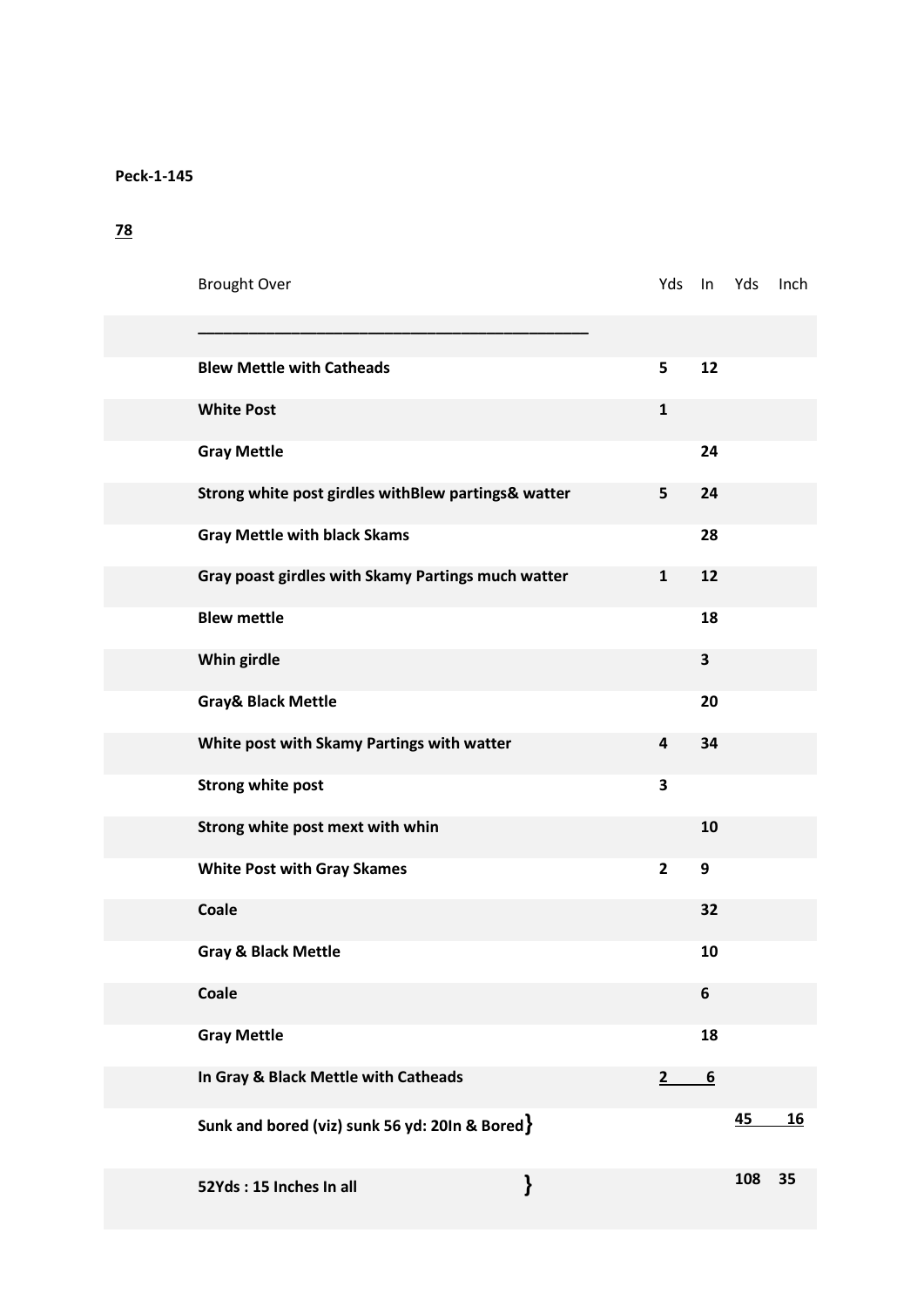|           | <b>John Rawlings Accot. (viz)</b>                       |   |                         | $\mathsf{s}$ | D                        |
|-----------|---------------------------------------------------------|---|-------------------------|--------------|--------------------------|
|           | To 7 fathom of Box at 5s per                            | £ | $\mathbf{1}$            | 15           | $\overline{\phantom{a}}$ |
|           | To 3 Fathom more at Ditto                               |   |                         | 15           |                          |
|           | To 5 fathom more at 10s per                             |   | $\overline{2}$          | 10           |                          |
|           | To 5 fathom more at 15s per                             |   | $\overline{\mathbf{3}}$ | 15           |                          |
|           | To 5 fathom more at 20s per                             |   | 5                       |              |                          |
|           | To 5 fathom more at 25s per                             |   | 6                       | 5            |                          |
|           | To 3 % Fathom more at 30s                               |   | 4                       | 17           | 6                        |
|           | 33 %                                                    |   |                         | 24 17        | 6                        |
| <b>Bd</b> | To deduct for 1/12 of the Box at 5s per Fathom          |   |                         | 17           | 6                        |
|           |                                                         |   | 24                      | $\mathbf 0$  | $\mathbf 0$              |
|           | To mending the scaffold being broak in the night 5 days |   |                         | $5 -$        | 10                       |
|           | at 1s: 2d per                                           |   |                         |              |                          |
|           | <b>Summa</b>                                            | £ | 24:                     | 5: 0         |                          |

**\_\_\_\_\_\_\_\_\_\_\_\_\_\_\_\_\_\_\_\_\_\_\_\_\_\_\_\_\_\_\_\_\_\_\_\_\_\_\_\_\_\_\_\_\_\_\_**

**Peck-1-146**

## **West Denton Colliery July 1734 Bored near Saml. Dunns per John Rawling**

|                                                      |              | Yds Inch Yds Inch |  |
|------------------------------------------------------|--------------|-------------------|--|
| First in Soyle & Clay                                | 3            |                   |  |
| Sandy Clay with small Sining of Watter               | 1            |                   |  |
| <b>Blew Clay with seams of Sand</b>                  | 1            | 12                |  |
| Sand mext with Clay with Watter                      | 1            |                   |  |
| <b>Blew Clay</b>                                     |              | 24                |  |
| <b>Brown&amp; Gray Rramley Stone</b>                 | $\mathbf{1}$ |                   |  |
| <b>Strong Brown &amp; Gray Open Post with Watter</b> |              | 24                |  |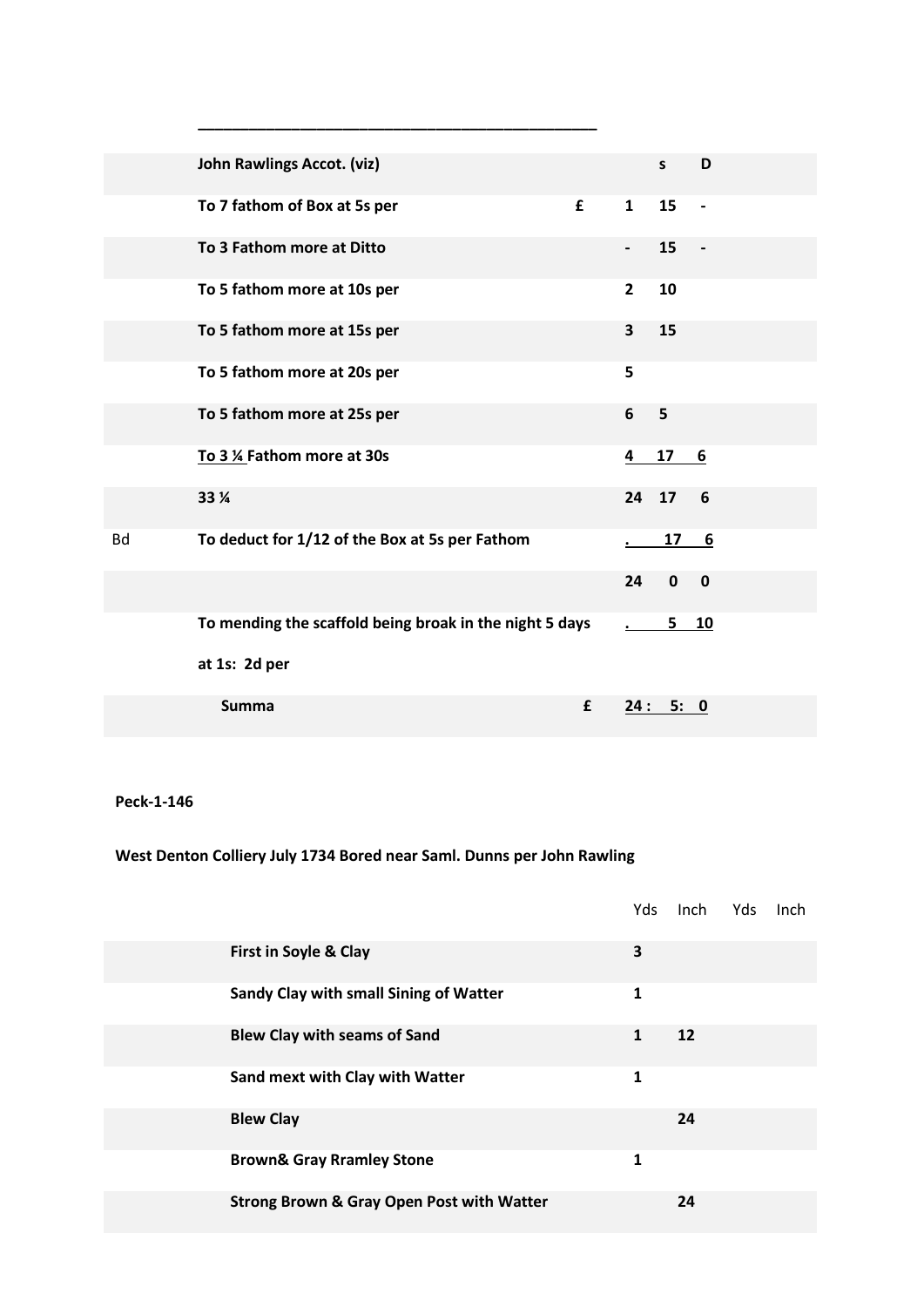|                  | <b>Soft brown Sandy parting</b>                              |   |                         | 12                      |    |    |
|------------------|--------------------------------------------------------------|---|-------------------------|-------------------------|----|----|
|                  | <b>Strong Brown &amp; Gray open post</b>                     |   |                         | 12                      |    |    |
|                  | <b>Soft Brown &amp; Gray Ramley stone</b>                    |   | 5                       |                         |    |    |
|                  | <b>Grey Mettle</b>                                           |   |                         | $\overline{\mathbf{2}}$ |    |    |
|                  | Blew Mettle with Watter at the Bottom and Set }              |   | 4                       |                         |    |    |
|                  | away the Top Watter                                          | } |                         |                         |    |    |
|                  | <b>Black Slaty Mettle</b>                                    |   |                         | 12                      |    |    |
|                  | <b>Soft Sandy Mettle Mixt with Coale</b>                     |   |                         | 9                       |    |    |
|                  | <b>Gray &amp; Blew Mettle</b>                                |   | $\overline{2}$          |                         |    |    |
| Ebbs & flows }   | <b>Black &amp; Blew Skamy mettle with Gray Post Girdles}</b> |   | 1                       | 9                       |    |    |
| as the Tide $\}$ | & much watter                                                | ł |                         |                         |    |    |
|                  | <b>White Post with gray Skames</b>                           |   | 3                       |                         |    |    |
|                  | <b>Blew Mettle with Catheads</b>                             |   |                         | 23                      |    |    |
|                  | <b>Coale with Watter</b>                                     |   | 1                       | $\cdot$                 |    |    |
|                  |                                                              |   |                         |                         | 28 | 29 |
|                  | <b>Gray mettle</b>                                           |   | $\mathbf{1}$            | 8                       |    |    |
|                  | <b>White &amp;Gray Post Girdles</b>                          |   | $\mathbf{2}$            | 14                      |    |    |
|                  | Coale                                                        |   |                         | 12                      |    |    |
|                  | <b>Gray Mettle Stone</b>                                     |   |                         | 18                      |    |    |
|                  | <b>White&amp; Gray Post</b>                                  |   | $\overline{\mathbf{3}}$ |                         |    |    |
|                  | White&Gray Post Girdles with mettle partings}                |   | $\overline{2}$          |                         |    |    |
|                  | with watter                                                  | ł |                         |                         |    |    |
|                  | <b>Blew Mettle</b>                                           |   |                         | 8                       |    |    |
|                  | Coale                                                        |   |                         | 6                       |    |    |
|                  | <b>Gray Mettle &amp; Coale in Seams</b>                      |   |                         | <u>12</u>               |    |    |
|                  |                                                              |   |                         |                         | 10 | 6  |
|                  | <b>Gray mettle</b>                                           |   |                         | 27                      |    |    |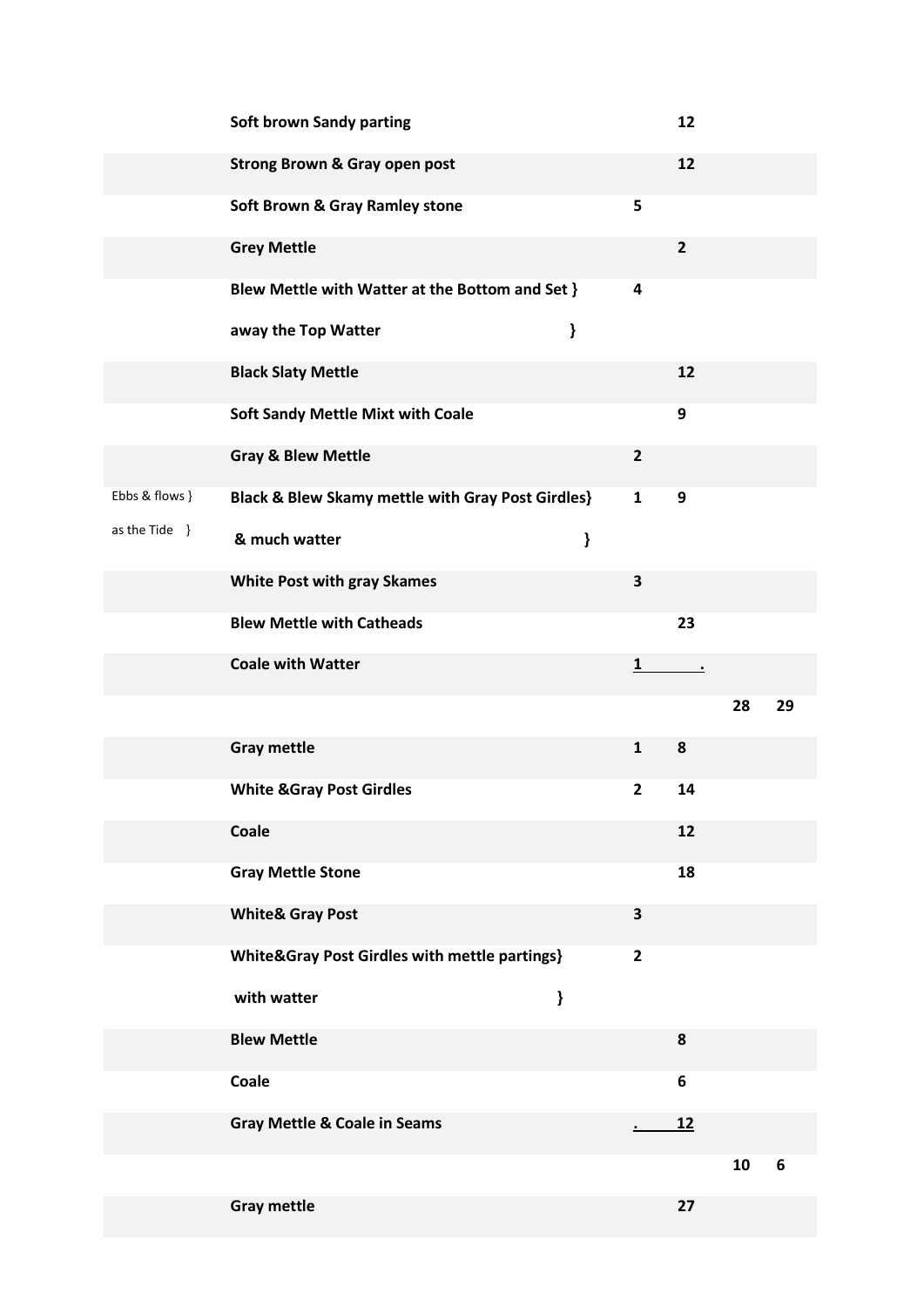|           | In White Post                    |    |    |  |
|-----------|----------------------------------|----|----|--|
|           |                                  |    |    |  |
| <b>Bd</b> | Bored in all August yr. 9th 1734 | N8 | 40 |  |

#### **79**

**We whose Names are Underwritten have this dayTaken A View of the Whinn Pitt Workings in Ewshurst Colliery.**

 **And Whereas Mr Thomas Rowling & Mr Wm. Daglish gives it there judgment and Opinion the whole mine of Coale of the Northside of the said Pitt is Not Merchantable; but they Agreeing with our Opinion at the same time that the Coale on the Southside Joyning the same to the East & West may be wrought in the whole and Walls & is Merchantable.**

 **Its therefore Our Opinion the Coale which they say is not Merchantable appears to be As good Coale as that which they admit of; but may be made Plainly Appear by working a small Quantity which we Offered to the said Rowling & Daglish at the Expence of Mr Emmerson; and if the Coales wroughtat that Expence do not Appear above Bank as Bright Round & as good in nature as the Walls which they Agree to be Wrought Joyning the same.**

 **Then our Opinion is that no Further Tryall be made to the Northward; without which no True Judgment can be made.**

 **As witness Our hands this 14th day of Aprill 1735.**

 **Richard Peck**

 **Amos Barnes**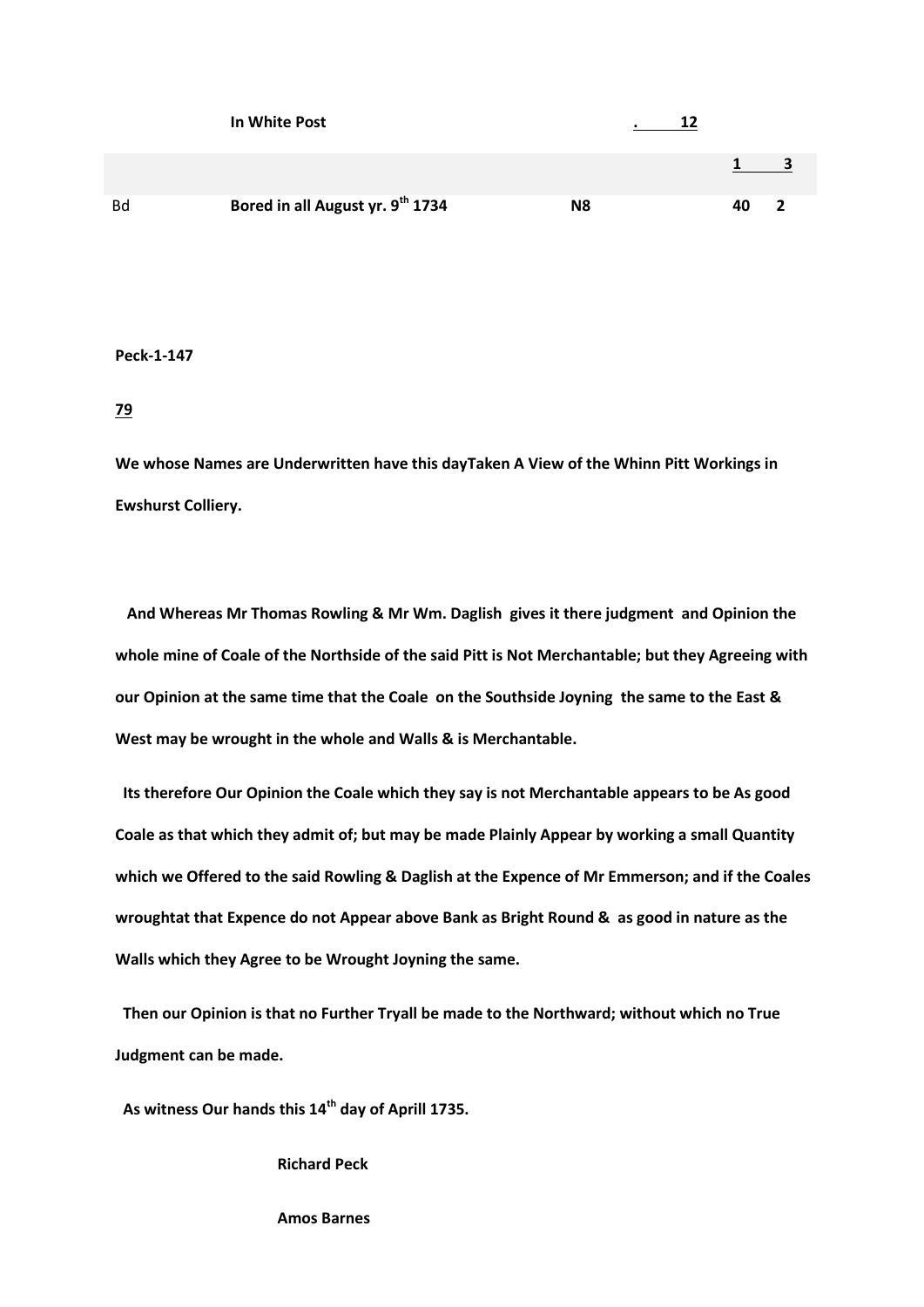**[BLANK]**

**Peck-1-149**

**80**

**Bored for Nichos Fenwick Esqr in Mason Lordship by Geo: Wilkinson & Wm Smith they begun 9th**

**\_\_\_\_\_\_\_\_\_\_\_\_\_\_\_\_\_\_\_\_\_\_\_\_\_\_\_\_\_\_\_\_\_\_\_\_\_\_\_\_\_\_\_\_\_\_\_\_\_\_\_\_\_\_\_\_\_\_\_\_\_\_\_\_\_\_\_\_\_\_\_\_\_\_\_\_\_\_\_\_\_**

**April 1729**

|                 |                  | Yd                      | In | Yds | In |            |                | Yds                     | <b>In</b> | Yds | <b>In</b> |
|-----------------|------------------|-------------------------|----|-----|----|------------|----------------|-------------------------|-----------|-----|-----------|
|                 |                  | $\hspace{0.05cm}$       |    |     |    |            |                |                         |           |     |           |
| 1 <sup>st</sup> | In Pearsons}     |                         |    |     |    |            |                |                         |           |     |           |
| Hole            | Pasture near}    |                         |    |     |    |            | <b>Brought</b> | $=$                     | ---       | 46  | 24        |
|                 | the Well}        |                         |    |     |    |            | Forward        |                         |           |     |           |
|                 | In Earth with}   |                         |    |     |    | $7th$ Hole | 140 Yds NWBW   |                         |           |     |           |
|                 | water at the}    | $\overline{\mathbf{4}}$ | 9  |     |    |            | from yr. 6th   |                         |           |     |           |
|                 | Stoneshead}      |                         |    |     |    |            | Earth----      | $\overline{\mathbf{4}}$ | 18        |     |           |
|                 |                  |                         |    |     |    |            | Sand----       | $\pmb{0}$               | 18        |     |           |
|                 |                  |                         |    |     |    |            |                |                         |           | 5   | 0         |
|                 | <b>Gray Post</b> | $\mathbf{1}$            | 27 |     |    | $8th$ Hole | 210 Yds NWBW   |                         |           |     |           |
|                 |                  |                         |    |     |    |            | from Yr.7th    |                         |           |     |           |
|                 |                  |                         |    |     |    |            | $Earth-$       | $\overline{\mathbf{3}}$ | 18        |     |           |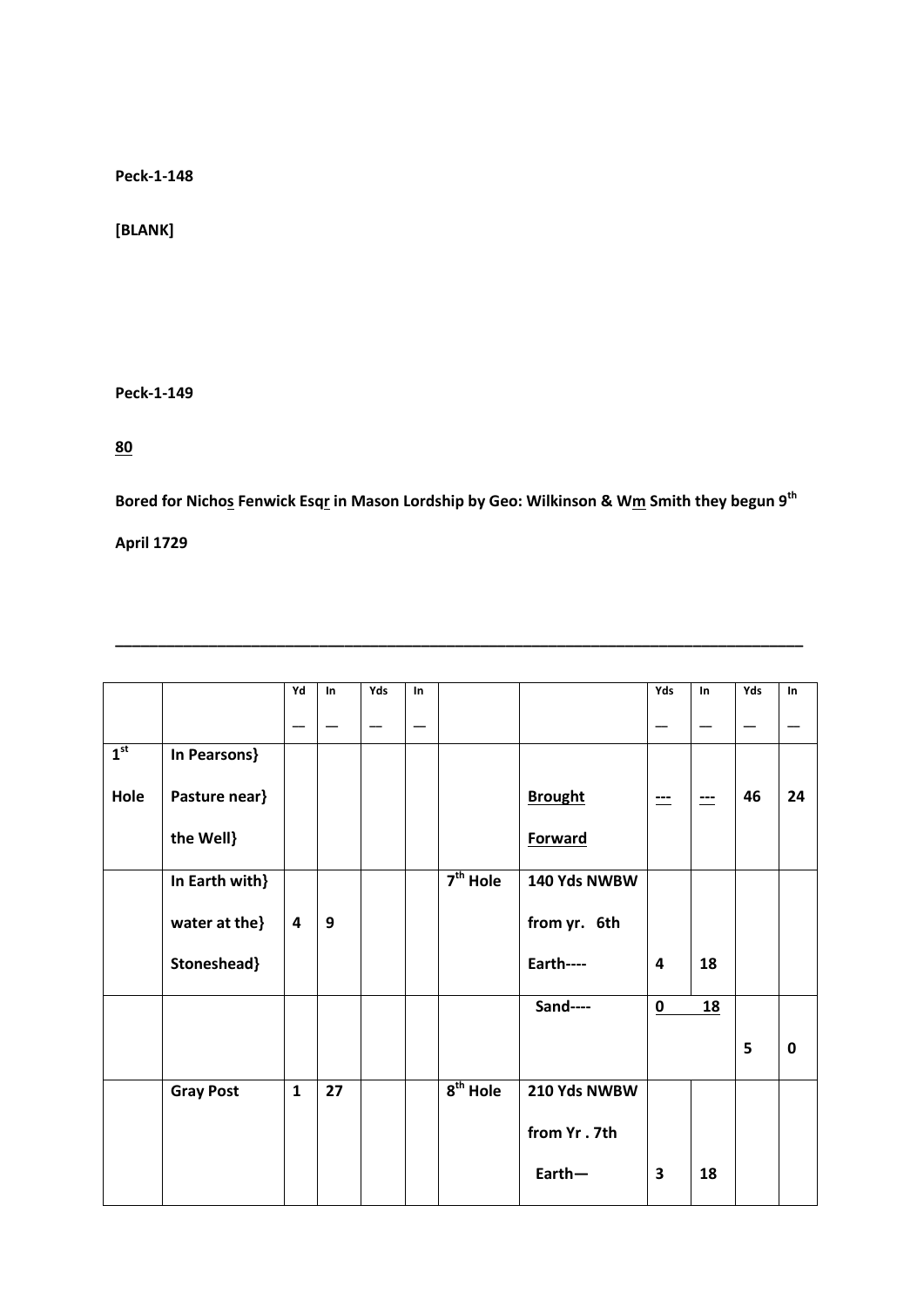|      | <b>Brown Post</b>               | 3                        | $\overline{\phantom{a}}$ |    |             |            | <b>White Post</b>                 | $\overline{2}$          | 18                      |    |    |
|------|---------------------------------|--------------------------|--------------------------|----|-------------|------------|-----------------------------------|-------------------------|-------------------------|----|----|
|      |                                 |                          |                          |    |             |            | <b>10th Partings</b>              |                         |                         |    |    |
|      | <b>Gray Post</b>                | 4                        | 9                        |    |             |            | <b>Blew Stone</b>                 | $\pmb{0}$               | 33                      |    |    |
|      | <b>Black Stone</b>              | 4                        | 12                       |    |             | <b>NB</b>  | Coale                             | $\mathbf 0$             | $\overline{\mathbf{3}}$ |    |    |
|      | Coale                           | $\mathbf{1}$             | 27                       |    |             |            | <b>Gray Girdles</b>               | $\overline{\mathbf{4}}$ | $\mathbf 0$             |    |    |
|      | <b>Gray Thill</b>               | $\underline{\mathbf{0}}$ | <b>18</b>                |    |             |            | <b>White Post</b>                 | $\overline{\mathbf{4}}$ | 24                      |    |    |
|      |                                 |                          |                          | 19 | 30          |            |                                   |                         |                         |    |    |
| 2d   | 380 Yds NWBW                    |                          |                          |    |             |            | Whin                              | $\mathbf 0$             | 12                      |    |    |
| Hole | from Yr Well                    |                          |                          |    |             |            |                                   |                         |                         |    |    |
|      | <b>Earth with</b>               | 5                        | 12                       |    |             |            | <b>Strong White</b>               | $\mathbf{1}$            | 24                      |    |    |
|      | Chennell                        |                          |                          |    |             |            | Post                              |                         |                         |    |    |
|      | <b>Gray Post</b>                | $\mathbf 0$              | 28                       |    |             |            | <b>White Post mixt</b>            | 5                       | $\mathbf 0$             |    |    |
|      |                                 |                          |                          |    |             |            | with Whinn                        |                         |                         |    |    |
|      | <b>White Post</b>               | $\overline{\mathbf{4}}$  | $\mathbf 0$              |    |             |            | <b>White Post</b>                 | $\overline{\mathbf{3}}$ | $\overline{\mathbf{0}}$ |    |    |
|      |                                 |                          |                          |    |             |            |                                   |                         |                         |    |    |
|      |                                 |                          |                          |    |             |            |                                   |                         |                         | 25 | 24 |
|      | <b>Strong Whin</b>              | $\mathbf{1}$             | $\mathbf 0$              |    |             |            |                                   |                         |                         |    |    |
|      | White Stone wth                 | $\overline{2}$           | 24                       |    |             |            |                                   |                         |                         |    |    |
|      | gray Partings                   |                          |                          |    |             |            |                                   |                         |                         |    |    |
|      | <b>Gray Post</b>                | $\pmb{0}$                | 26                       |    |             | $9th$ Hole | 110 Yds SEBS from the             |                         |                         |    |    |
|      |                                 |                          |                          |    |             |            | 1 <sup>st</sup> Hole near Yr Well |                         |                         |    |    |
|      | Put off wth sand & Chennell wth |                          |                          | 14 | 18          |            | Earth                             | $\overline{\mathbf{4}}$ | $\overline{\mathbf{3}}$ |    |    |
| 3d   | 60 Yds SSW                      |                          |                          |    |             |            | <b>Gray Post wth</b>              | $\mathbf{1}$            | 27                      |    |    |
| Hole | from the 2d                     |                          |                          |    |             |            | watter                            |                         |                         |    |    |
|      | Clay                            | $\mathbf{1}$             | $\mathbf 0$              |    |             |            | <b>Brown Post</b>                 | $\overline{\mathbf{3}}$ | $\mathbf 0$             |    |    |
|      | Sand                            | 2                        | $\mathbf 0$              |    |             |            | <b>Grey Post mixt</b>             | 11                      | 6                       |    |    |
|      |                                 |                          |                          | 3  | $\mathbf 0$ |            | with Brown                        |                         |                         |    |    |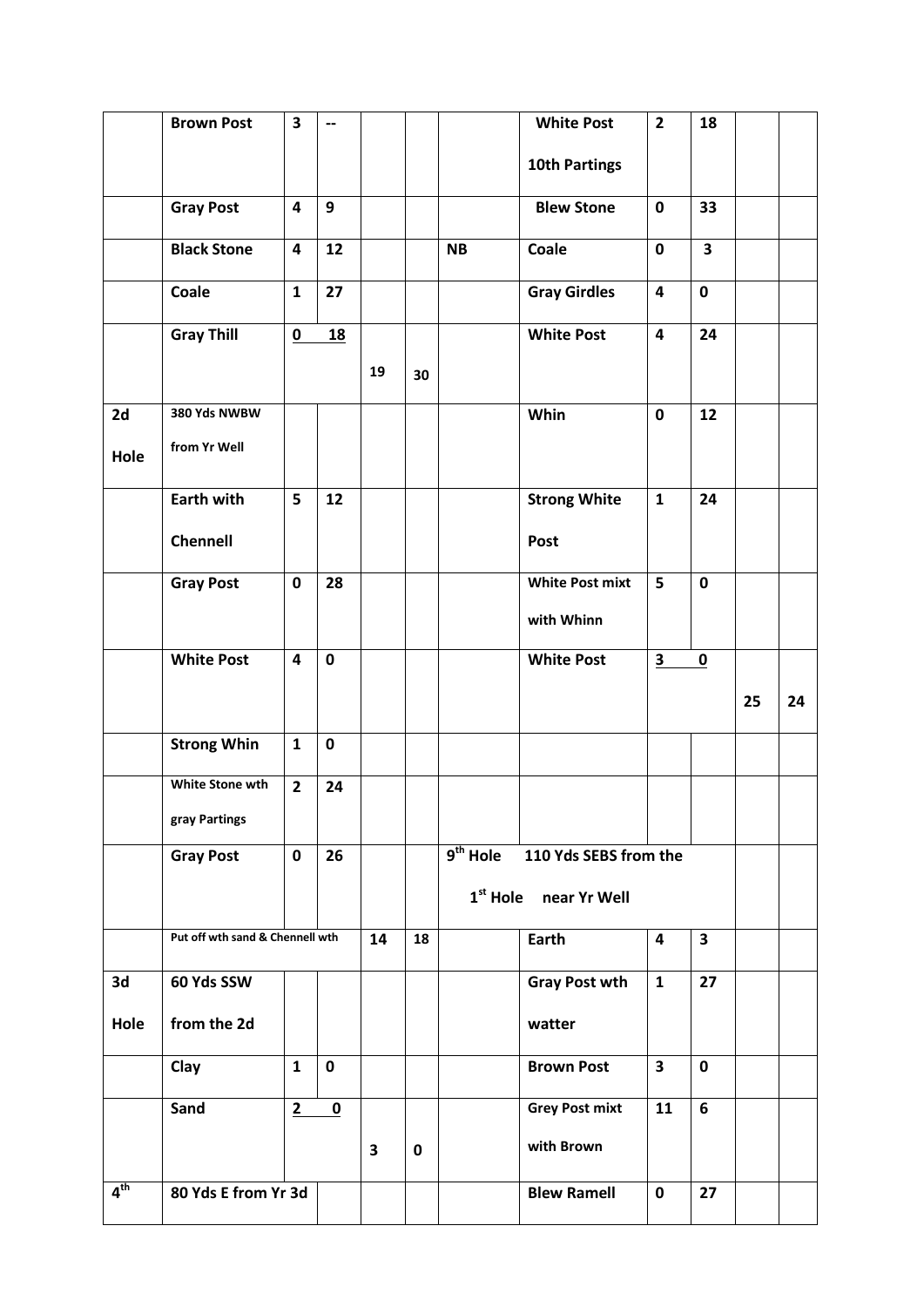| Hole            |                         |                |                         |                         |                         |                       |                 |    |     |           |
|-----------------|-------------------------|----------------|-------------------------|-------------------------|-------------------------|-----------------------|-----------------|----|-----|-----------|
|                 | In Earth                | $\mathbf{1}$   | $\mathbf 0$             |                         |                         | <b>Black Stone</b>    | $5\overline{)}$ | 18 |     |           |
|                 | Sand                    | $\mathbf{1}$   | $\mathbf 0$             |                         |                         | Coale                 | $\overline{1}$  | 27 |     |           |
|                 | Clay                    | $\mathbf{1}$   | 12                      |                         |                         |                       |                 |    | 28  | $\pmb{0}$ |
|                 | <b>Running Sand</b>     | $\mathbf 0$    | 18                      |                         |                         | <b>Bored</b>          |                 |    | 105 | 12        |
|                 |                         |                |                         | $\overline{\mathbf{3}}$ | 30                      |                       |                 |    |     |           |
| $5^{\text{th}}$ | 200Yds SWBW             |                |                         |                         |                         | <b>See Over------</b> |                 |    |     |           |
| Hole            | from Yr 4 <sup>th</sup> |                |                         |                         |                         |                       |                 |    |     |           |
|                 | Earth                   | $\mathbf{1}$   | 18                      |                         |                         |                       |                 |    |     |           |
|                 | Sand                    | $\mathbf{1}$   | $\overline{\mathbf{0}}$ |                         |                         |                       |                 |    |     |           |
|                 |                         |                |                         | $\overline{2}$          | 18                      |                       |                 |    |     |           |
| 6 <sup>th</sup> | 240 Yards NBW           |                |                         |                         |                         |                       |                 |    |     |           |
| Hole            | from Yr 5 <sup>th</sup> |                |                         |                         |                         |                       |                 |    |     |           |
|                 | Earth                   | $\overline{2}$ | $\mathbf 0$             |                         |                         |                       |                 |    |     |           |
|                 | Sand                    | $\mathbf{1}$   | $\overline{\mathbf{0}}$ |                         |                         |                       |                 |    |     |           |
|                 |                         |                |                         | $\overline{\mathbf{3}}$ | $\overline{\mathbf{0}}$ |                       |                 |    |     |           |
|                 | Carried Forward ---     |                |                         | 46                      | 24                      |                       |                 |    |     |           |

## **Bored at East Mason for Watter for Roger Fenwick**

|                                                      | Yds | <b>In</b> | Yds | In |
|------------------------------------------------------|-----|-----------|-----|----|
| 1 <sup>st</sup> Hole In the Pasture SW from Yr House |     |           |     |    |
| In Earth                                             | Э   | O         |     |    |
| Sand with some watter                                |     | O         |     |    |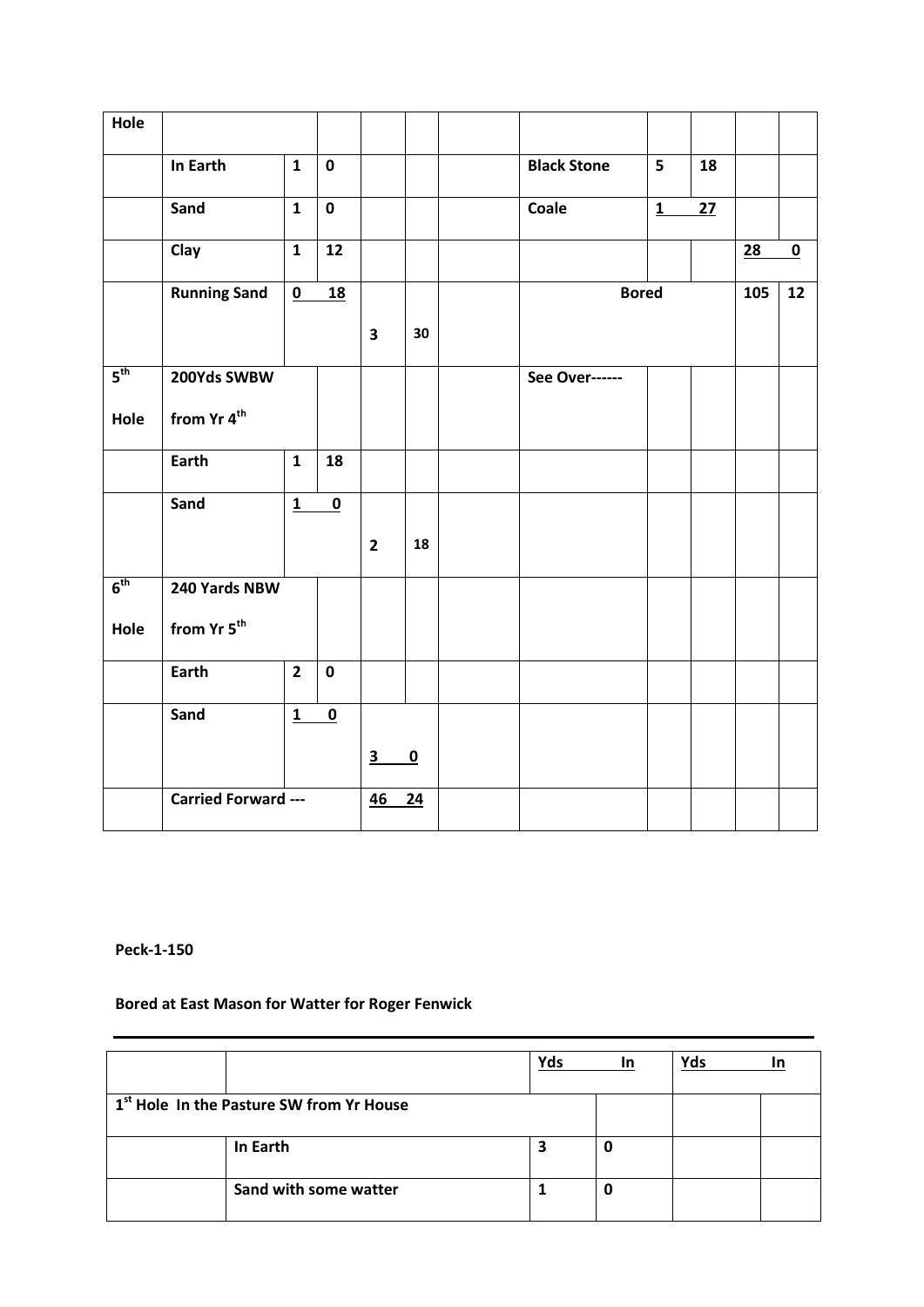| Clay                                                                     | 4                       | $\mathbf 0$ |     |             |
|--------------------------------------------------------------------------|-------------------------|-------------|-----|-------------|
|                                                                          |                         |             | 8   | 0           |
| 2 <sup>nd</sup> Hole In the meadow Field NE from the House Near the Burn |                         |             |     |             |
| In Earth                                                                 | $\overline{\mathbf{3}}$ | $\mathbf 0$ |     |             |
| Sand wth watter sufficient to serve yr}                                  | $\overline{\mathbf{3}}$ | $\mathbf 0$ |     |             |
| House if sunk to yr Same & a pump fixt}                                  |                         |             | 6   | 0           |
| <b>Bored for watter</b>                                                  |                         |             | 14  | $\mathbf 0$ |
| Bored for Coale See Yr Othr Side                                         |                         |             | 105 | 12          |
|                                                                          |                         |             |     |             |
| <b>Bored in All</b>                                                      |                         |             | 119 | 12          |
|                                                                          |                         |             |     |             |

## **Nicholas Fenwick Esqr to Geo Wilkinson & partnrs [Dr]**

|                                                                              | Fa             | Yd           | Inch | S                                           |             |                | S              | d  |
|------------------------------------------------------------------------------|----------------|--------------|------|---------------------------------------------|-------------|----------------|----------------|----|
| To Boreing                                                                   | $\overline{2}$ | $\mathbf{1}$ | 24   | Att 9 per Fathom                            | $f \quad 1$ |                | 5              | 6  |
| To Boreing                                                                   | 41             | 0            | 12   | Att 5 per Fathom                            | £           | 10             | 5              | 10 |
| To Boreing                                                                   | 15             |              | 12   | Att 3 per fathom                            | £           | $\overline{2}$ | $\overline{ }$ | 0  |
|                                                                              | 59             | 1            | 12   |                                             |             | 13             | 18             | 4  |
|                                                                              |                |              |      | To Ale Drunk at John Turners per your Order |             |                | $\overline{2}$ | 0  |
|                                                                              |                |              |      |                                             | £           | 14             | 0              | 4  |
| To deduct I paid the Borers Charged in your Acct Ending 30 <sup>th</sup> May |                |              |      |                                             |             |                | 12             | 0  |
|                                                                              |                |              |      | <b>Balance</b>                              | £           | 12             | 8              | 4  |

## **Peck- 1-151**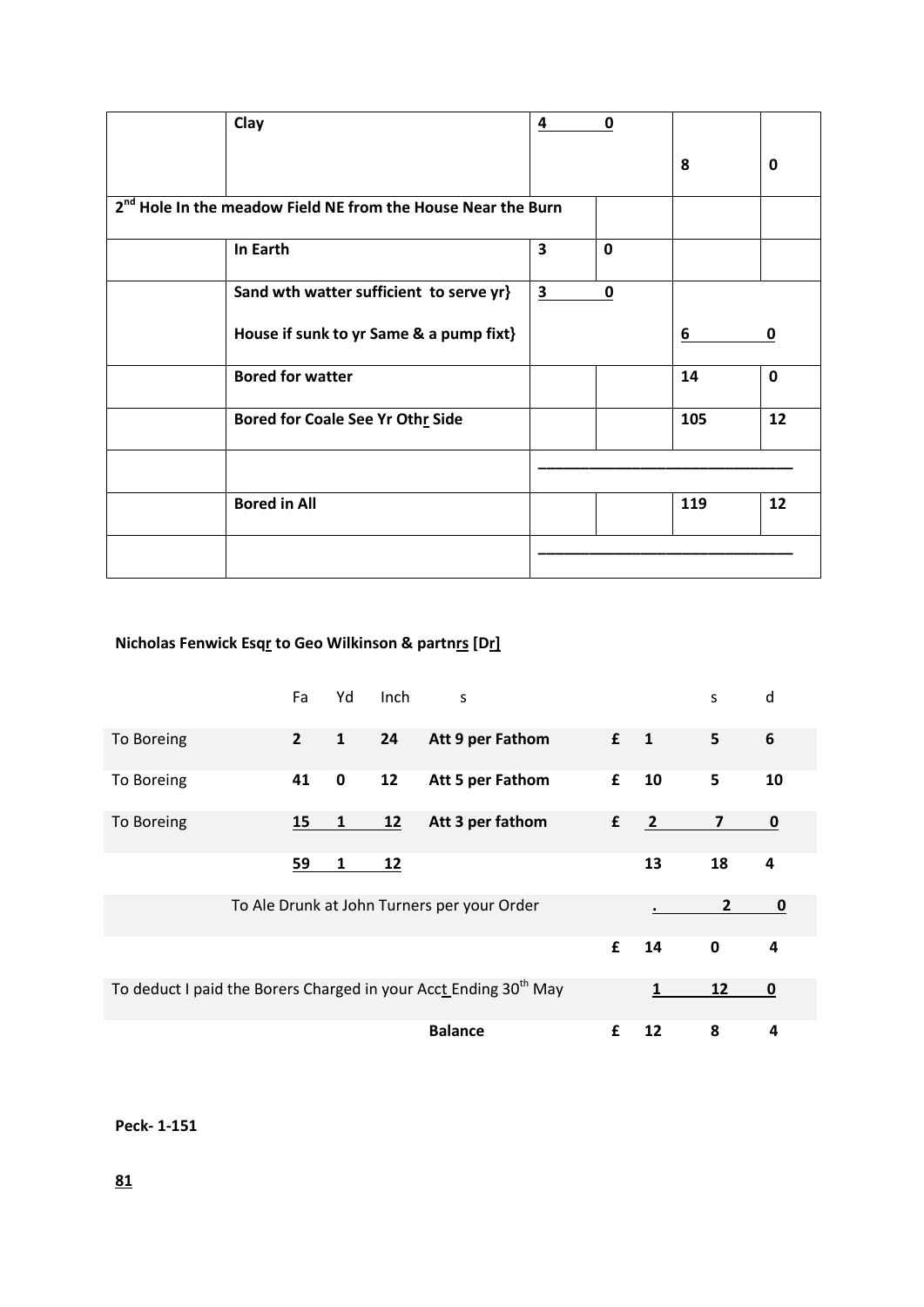**May 12th 1735**

**Then lined the Hedge PittWorkings in Mr davisons ground which has wrought into Mr Thos. Davisons Liberty as Under**

 **Stokoe Peck**

**1 st Bord wrought 1 or 2 Yards 2 Bord wrought 7 or 7 Yards 3 Bord wrought 4 or 5 Yards 4 Bord wrought 6 0r 7 Yards 5 Bord Wrought 8 or 9 Yards Agreed to be wrought into Mr Dawson 26 or 30 Yards Yards Yards Suppose …. 30 wrought 3 Yards Wide & 1 ¾ High will Produce 1260 Boules Suppose only 26 wrought the same Dimensions will Produce 1092 Boules \_\_\_\_\_\_\_\_\_\_\_\_\_\_\_\_\_\_\_\_\_\_\_\_\_ \_\_\_\_\_\_\_\_\_\_\_\_\_\_\_\_\_\_\_\_\_\_\_\_\_\_\_\_** Tenns Wag s d s d **1260 Boules at 418 to the Tenn is 3 '' 00 at 17'' 6 per Tenn … .£ 2'' 12'' 6 1092 Boules at Ditto ……………..is 2 '' 13 at Ditto per Tenn ….. 2 5 8 168 ……..Difference ……. 0 '' 9 ………………… £0 6 10**

Mr Peck I had the favour of Yours last Tuesday I do assure you I had not forgot what you spoak of at Morpeth Races but my Business Hindred me for writing before now, I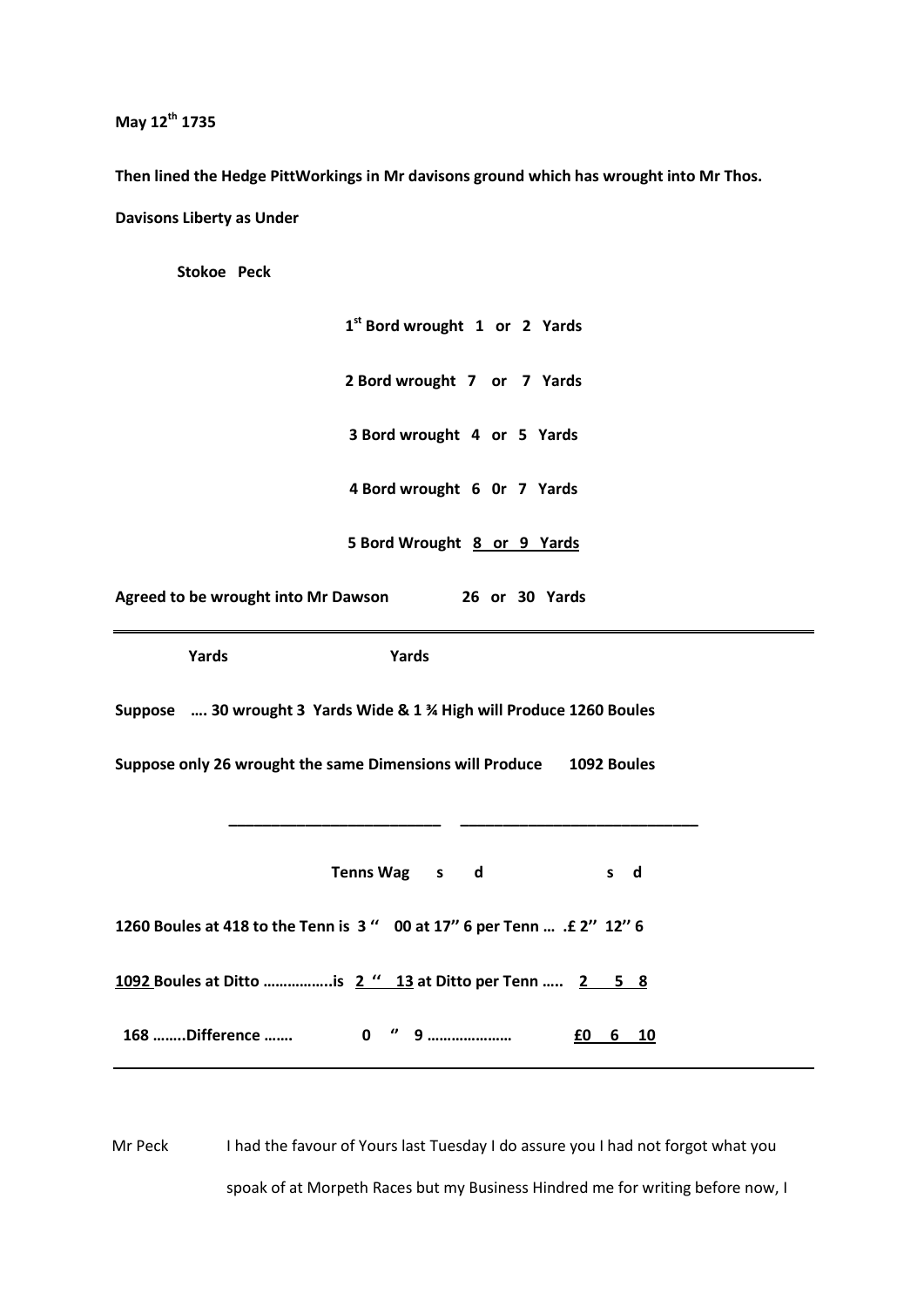hope it will not come two late tho it is such as I never granted before of any Gentleman's Estate, but believeing that you intend something for Mr Stapletons advantage have sent as below the contents of Every Farm at Ponteland [etc]

Im Sr Your most Obedt Servt

Alnwick July 15<sup>th</sup> 1732 John Robertson Surveyor

|                                       | <b>Acres</b> |
|---------------------------------------|--------------|
| The West Houses Contains in all       | 531          |
| <b>Low Callerton</b>                  | 576          |
| <b>Rods &amp; Crofts</b>              | 50           |
| <b>Bordsley's farm now Geo: Hoggs</b> | 88           |
| <b>Hall Farm</b>                      | 21           |
| <b>Mak Potts's Farm</b>               | 135          |
| <b>Pont Island West Farm</b>          | 102          |
| <b>Island Green Farm</b>              | 102          |
| <b>Small B[o]urn Farm</b>             | 210          |
|                                       | <u>1815</u>  |

#### **Peck-1-152**

### **Memorandum**

## **Of what Covenants may be Proper in Letting Gunnerton Colliery June 2nd 1735**

1st To grant a Lease for Years Rent £ per anno so long as Burtley Colliery works & £ per anno when she does not work provided there is no f[alior] of mine

 **\_\_\_\_\_\_\_\_\_\_\_\_\_\_\_\_\_\_\_\_\_\_\_\_\_\_\_\_\_\_\_\_\_\_** 

2nd **That the said Colliery be farely & Regularly wrought under a Penalty of Forfitting the Lease.**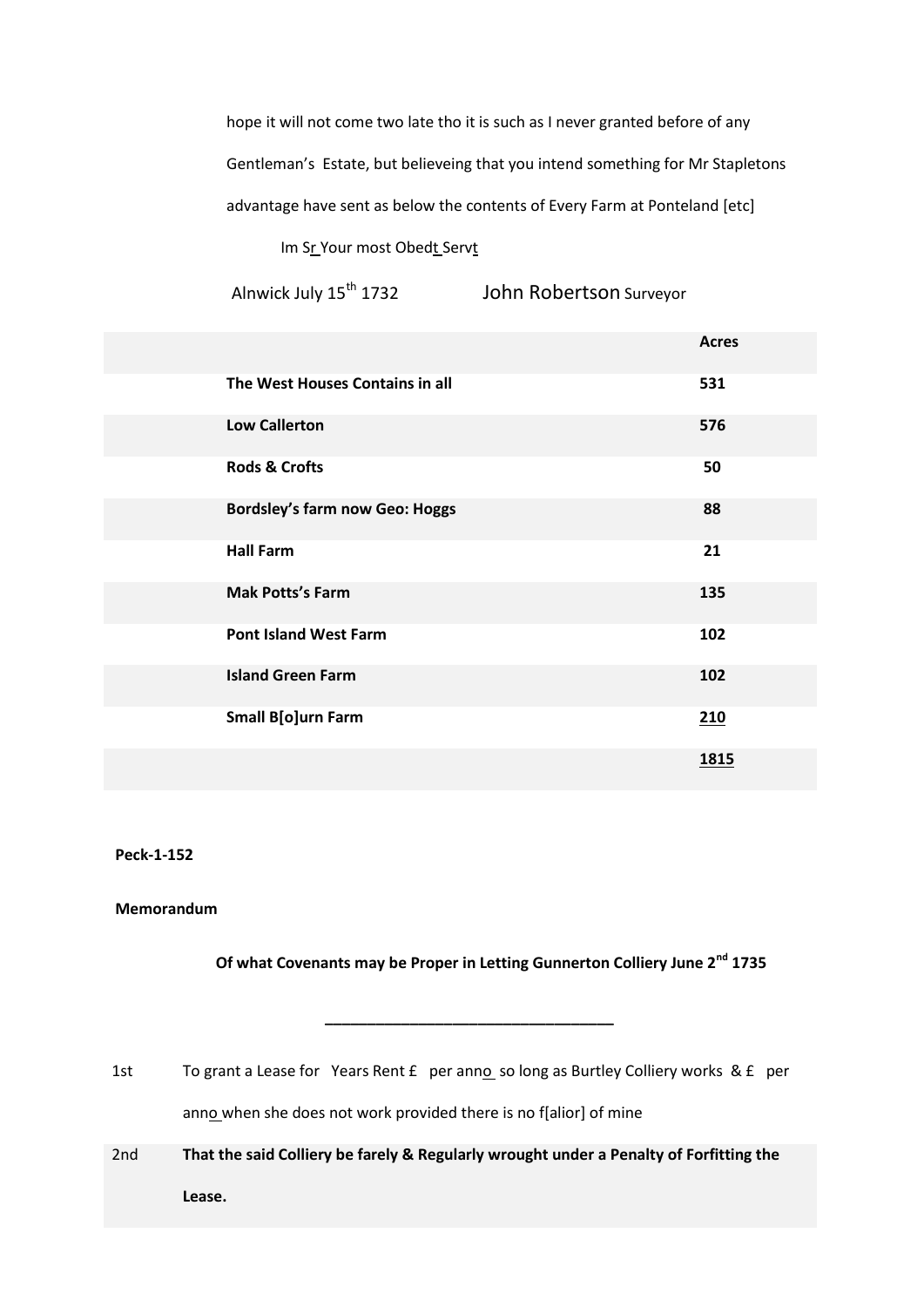- $3^{\text{rd}}$  ly That the lessee be at all Charges if Needfull in Carrying forward the Leavell now **Standing at the New Pitt & also to sett through all Dikes or [St]itches that shall come in the way of Working the said Colliery if it appears to be to the benefit of the Same.**
- $4^{th}$  ly That Ditto take Care to Preserve all watter Courses: Pitt & Pitts for the Benefit of the **said Clliery**
- $5^{\text{th}}$  ly That at the Expiration or Sowner Determination of the Lease a Pitt be sunk & well & **sufficientlyTimbered which shall Produce as many Coales and asCheap wrought as in the New Pitt Entred Unto.**
- $6^{th}$  Iv That Mr Blackett or his Agent have Liberty as often as he or they think Proper to Send a **Person to view the said Colliery.**
- $7<sup>th</sup>$  Iv th ly **That Mr Blackett's Tenants pay only one penny per corf for there Coals & that the said Corf be sthe same Measure as the Corf with which they are now working.**
- 8.. **That the [Rouls], Standers, Ropes, Tubs, Mells & WQedges & other materials belonging to the Colliery be Valued & Taken at the Appraisment or Left as Valuable at the Expiration or Sowner Determination of the Lease**

**82**

**A Computation what will work Gunnerton Colliery & what Profitt the Said Colliery may Produce** 

**June 2nd 1735**

| Xx cor                                             | S. |                          |
|----------------------------------------------------|----|--------------------------|
| Admit only 4 Men wch is supposed to work 8' 16 for |    | $\overline{\phantom{a}}$ |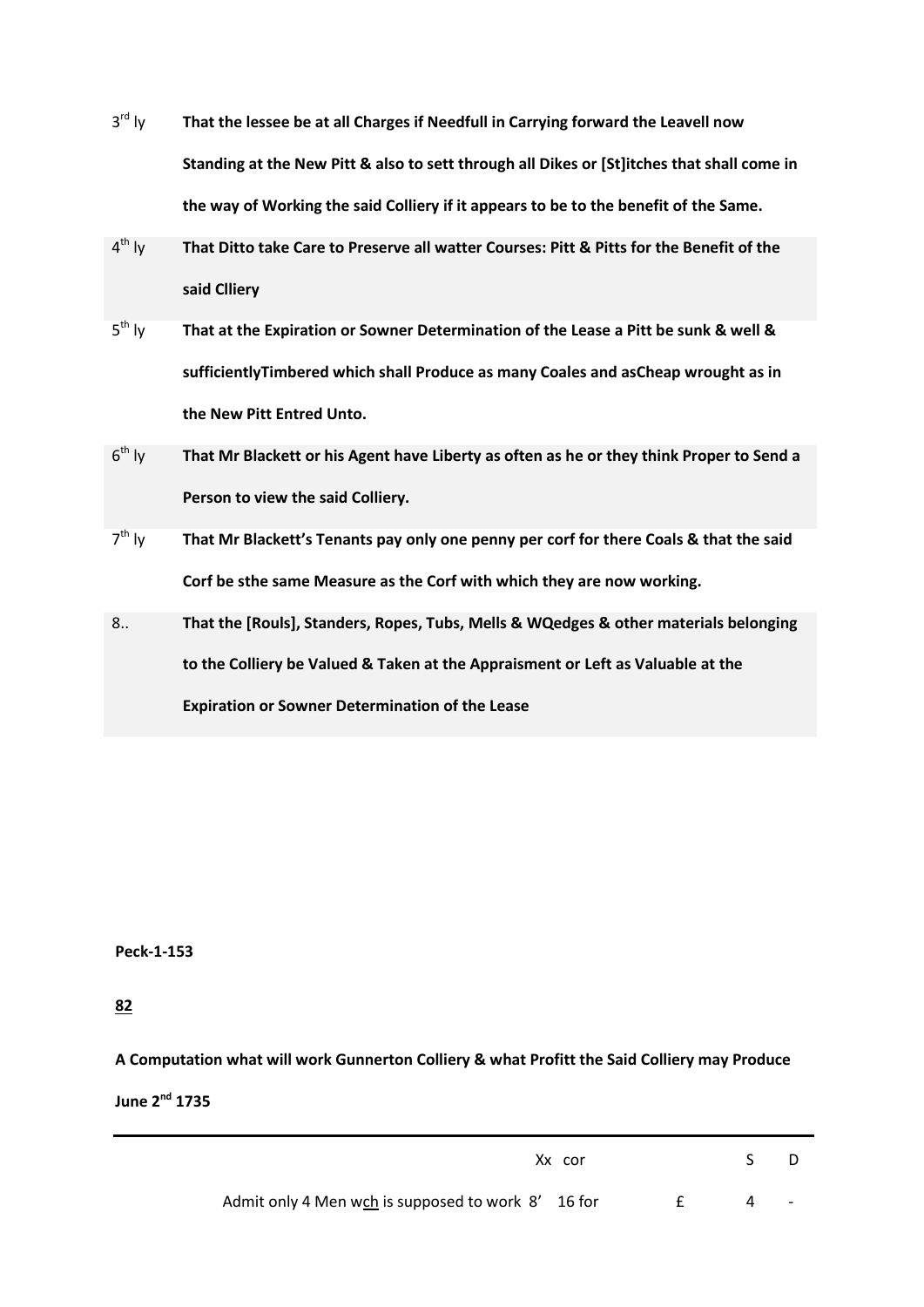|              |             |                  | Putting ditto  at 6d for every  2'<br>4 is                                       | $\overline{2}$ |                         |
|--------------|-------------|------------------|----------------------------------------------------------------------------------|----------------|-------------------------|
|              |             |                  | 3 Men to Draw & Deliver the same at 6d per piece                                 | $\mathbf{1}$   | 6                       |
|              |             |                  | Driving the watter Leavell Bordper day                                           |                | 3                       |
|              |             |                  | <b>Candles per Day</b>                                                           |                | 6                       |
|              |             |                  | The Charge of 8xx & 16 corves is Supposed to be                                  | 8              | 3                       |
|              |             |                  | 8xx & 16 corves sold at 20d per xx of 1d per corve is                            | 14             | $\overline{\mathbf{8}}$ |
|              |             |                  | 4 Mens work is Supposed to Cost per Day                                          |                | 6                       |
|              |             |                  | $\overline{5}$                                                                   |                |                         |
|              | S           | $\mathsf{d}$     |                                                                                  |                |                         |
|              | 6           | 5                | per Day                                                                          |                |                         |
|              |             | $6 \overline{6}$ |                                                                                  |                |                         |
| $\mathbf{1}$ | 18          | $6\overline{6}$  | per week                                                                         |                |                         |
|              | 40          |                  |                                                                                  |                |                         |
| 77           | $\mathbf 0$ | $\mathbf{0}$     | per annm Accounting only 40 weeks to the year to pay the Rent & Sink pitts finde |                |                         |
|              | .Timber &c  |                  |                                                                                  |                |                         |

If Birtley Colliery shd not work its Supposed the Above Coals will be sold at 1 % d per corf or 25d per

|     |              | xx' corves   |                                                                 |   |              | S                                      | d                       |
|-----|--------------|--------------|-----------------------------------------------------------------|---|--------------|----------------------------------------|-------------------------|
|     | xx for 8' 16 |              | £<br>will be                                                    |   | $\mathbf{0}$ | 18                                     | $\overline{4}$          |
|     |              |              | The Charge working the same as above is                         |   |              | $\begin{array}{c c} 8 & 3 \end{array}$ |                         |
|     |              |              | To sell at 1 % d per corf will be per day                       | £ | 0            | 10                                     | $\overline{\mathbf{1}}$ |
|     | $\mathsf{s}$ | d            |                                                                 |   |              |                                        |                         |
|     | 10           | $\mathbf{1}$ | per Day                                                         |   |              |                                        |                         |
|     |              | 6            |                                                                 |   |              |                                        |                         |
| 3   | $\mathbf 0$  | 6            | <b>Per Week</b>                                                 |   |              |                                        |                         |
|     |              | 40           |                                                                 |   |              |                                        |                         |
| 121 | 0            | 0            | Per annm: tom pay Rent Sink Pitts & Accounting only 40 weeks to |   |              |                                        |                         |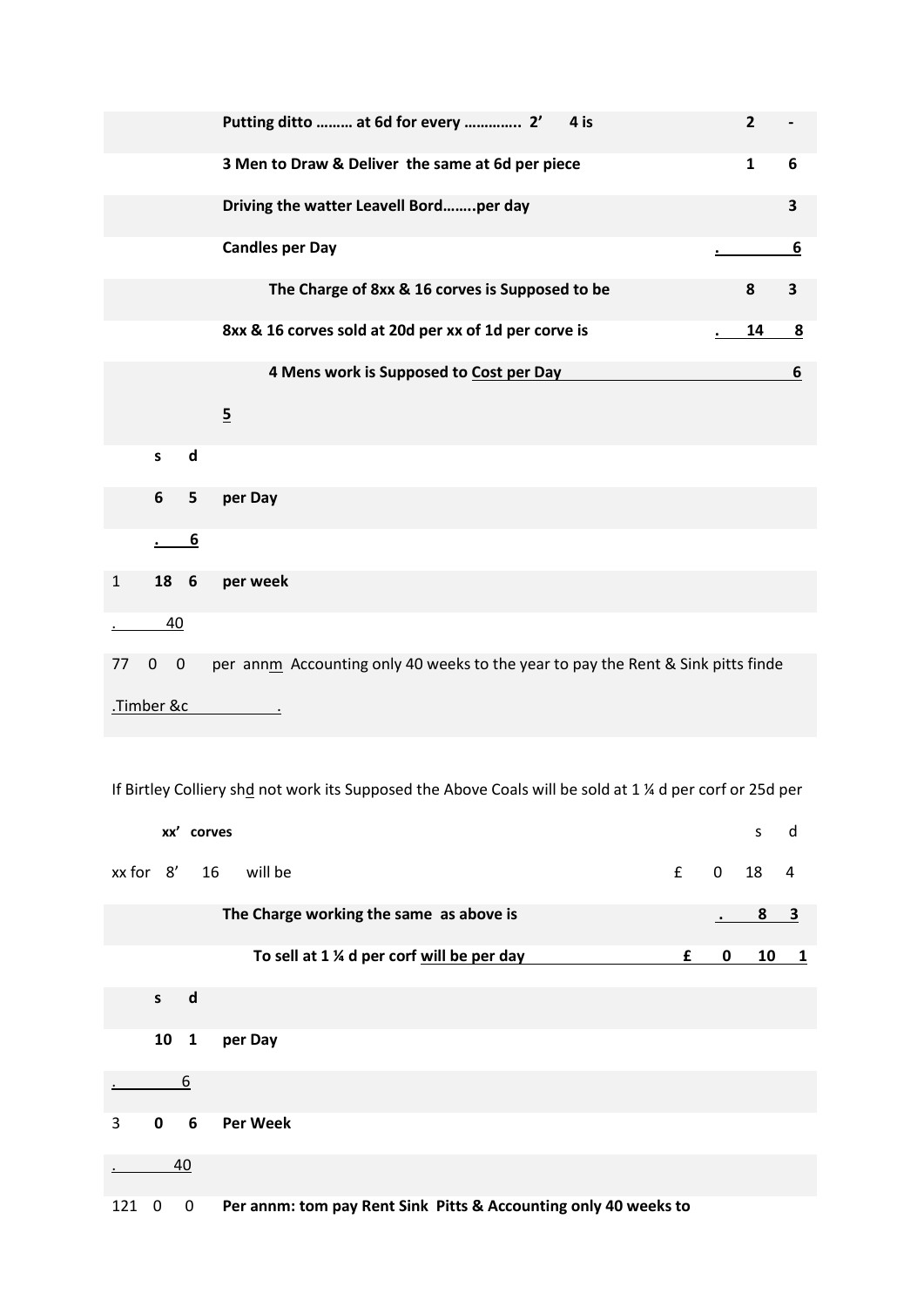**NB a Pitt Sinking will Cost about£16 Timber Excluded £ will per** 

**Computation last abot: 2 Years with 4 Men?**

 Note: **Bordways point Westward Runs about SWBW – which is about** 

**Watterleavell**

Finis

## **Peck-1-154**

| Pa <sub>5</sub>     | $\overline{a}$           | 16ap. 1728                              |
|---------------------|--------------------------|-----------------------------------------|
| 6                   |                          | New [y] Hartly Coll                     |
| 13                  | $\blacksquare$           | <b>Bucksnook</b> [ ]                    |
| 15                  | $\overline{\phantom{a}}$ | Borings [in] Belsay Ground & 16 Page    |
| 17                  | $\overline{\phantom{a}}$ | Newbiggin                               |
| $\boldsymbol{\eta}$ | $\blacksquare$           | <b>Height Breadth [etc Dykes Harts]</b> |
| 18                  | $\blacksquare$           | <b>Horton Grange Coll</b>               |
| 20                  | $\blacksquare$           | $[K-----]$                              |
| 22                  | $\blacksquare$           | <b>Gibside Coll</b>                     |
| 24                  | $\overline{\phantom{a}}$ | <b>Hartford Borings</b>                 |
| 25                  | $\frac{1}{2}$            | <b>Benwell Seams</b>                    |
| 27                  | $\blacksquare$           | <b>Elsdon Borings</b>                   |
| 29                  | $\blacksquare$           | <b>Newbiggin Borings</b>                |
| 30                  | $\overline{\phantom{a}}$ | Hallowell ditto Kenton Callerton [br]   |
| 31                  | $\overline{\phantom{a}}$ | <b>Wisington Do</b>                     |
| 32                  | $\overline{\phantom{a}}$ | [Different] Borings                     |